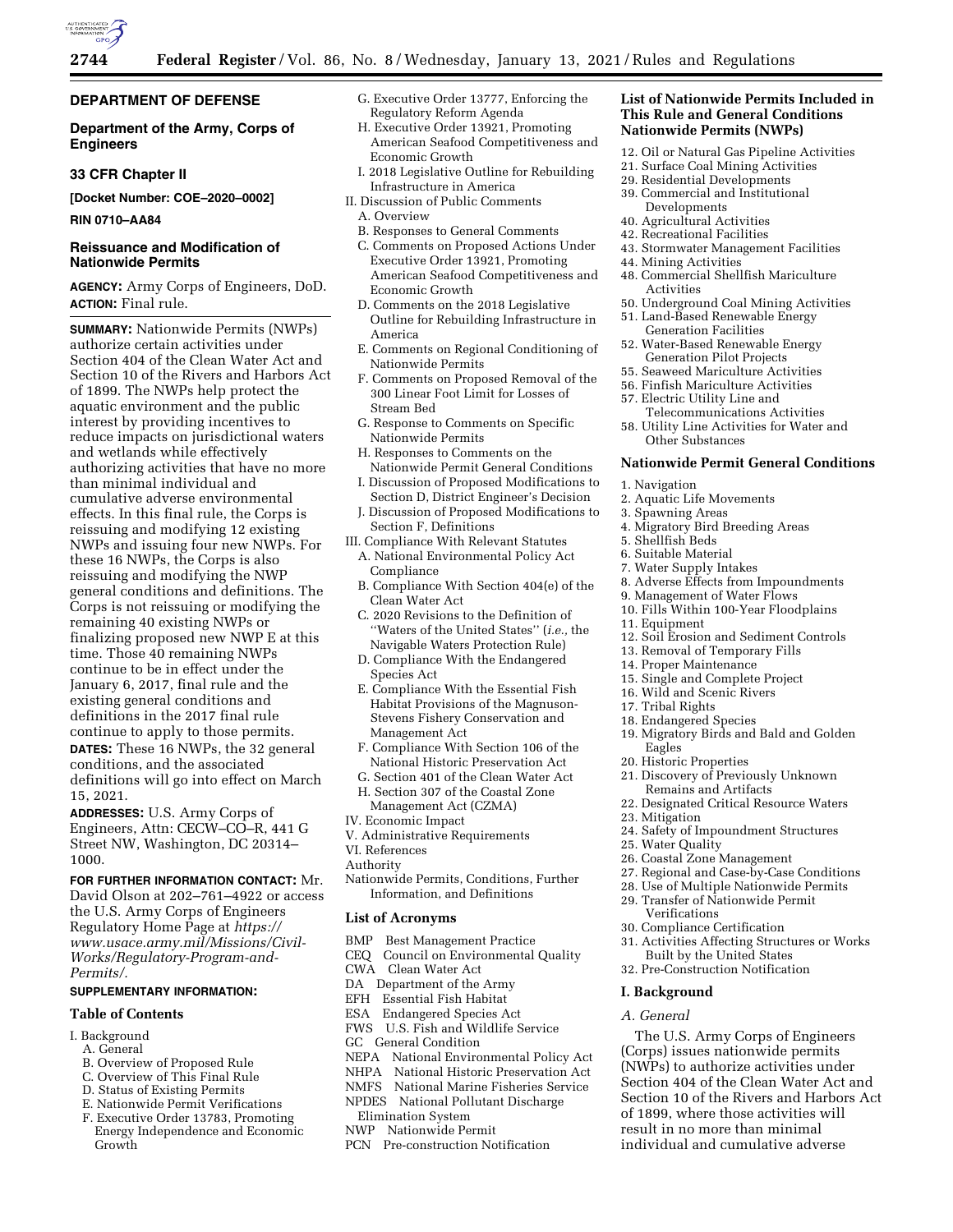environmental effects. NWPs were first issued by the Corps in 1977 (42 FR 37122) to authorize categories of activities that have minimal adverse effects on the aquatic environment, for the purpose of streamlining the authorization process for those minor activities. After 1977, NWPs have been issued or reissued in 1982 (47 FR 31794), 1984 (49 FR 39478), 1986 (51 FR 41206), 1991 (56 FR 59110), 1995 (60 FR 38650), 1996 (61 FR 65874), 2000 (65 FR 12818), 2002 (67 FR 2020), 2007 (72 FR 11092), 2012 (77 FR 10184), and 2017 (82 FR 1860).

Section 404(e) of the Clean Water Act provides the statutory authority for the Secretary of the Army, after notice and opportunity for public hearing, to issue general permits on a nationwide basis for any category of activities involving discharges of dredged or fill material into waters of the United States for a period of no more than five years after the date of issuance (33 U.S.C. 1344(e)). The Secretary's authority to issue permits has been delegated to the Chief of Engineers and his or her designated representatives. Nationwide permits are a type of general permit issued by the Chief of Engineers and are designed to regulate with little, if any, delay or paperwork certain activities in federally jurisdictional waters and wetlands, where those activities would have no more than minimal adverse environmental impacts (see 33 CFR 330.1(b)). The categories of activities authorized by NWPs must be similar in nature, cause only minimal adverse environmental effects when performed separately, and have only minimal cumulative adverse effect on the environment (see 33 U.S.C. 1344(e)(1)). NWPs can be issued for a period of no more than 5 years (33 U.S.C. 1344(e)(2)), and the Corps has the authority to modify or revoke the NWPs before they expire. Nationwide permits can also be issued to authorize activities pursuant to Section 10 of the Rivers and Harbors Act of 1899 (see 33 CFR 322.2(f)). The NWP program is designed to provide timely authorizations for the regulated public while protecting the Nation's aquatic resources.

The phrase ''minimal adverse environmental effects when performed separately'' refers to the direct and indirect adverse environmental effects caused by a specific activity authorized by an NWP. The phrase ''minimal cumulative adverse effect on the environment'' refers to the collective direct and indirect adverse environmental effects caused by all the activities authorized by a particular NWP during the time period when the NWP is in effect (a period of no more

than 5 years) in a specific geographic region. These concepts are defined in paragraph 2 of section D, ''District Engineer's Decision.'' The appropriate geographic area for assessing cumulative effects is determined by the decisionmaking authority for the general permit (generally, the district engineer).

Some NWPs include pre-construction notification (PCN) requirements. PCNs give the Corps the opportunity to evaluate certain proposed NWP activities on a case-by-case basis to ensure that they will cause no more than minimal adverse environmental effects, individually and cumulatively. Except for activities conducted by non-Federal permittees that require PCNs under paragraph (c) of the ''Endangered Species'' and ''Historic Properties'' general conditions (general conditions 18 and 20, respectively), if the Corps district does not respond to the PCN within 45 days of a receipt of a complete PCN, the activity is deemed authorized by the NWP (see 33 CFR 330.1(e)(1)).

In fiscal year 2018, the average processing time for an NWP PCN was 45 days and the average processing time for a standard individual permit was 264 days. This difference in burden can incentivize project proponents to reduce the adverse effects of their planned activities that would otherwise require an individual permit under Section 404 of the Clean Water Act and/or Section 10 of the Rivers and Harbors Act of 1899, in order to qualify for NWP authorization. This reduction in adverse effects can therefore reduce a project's impact on the Nation's aquatic resources.

There are 38 Corps district offices and 8 Corps division offices. The district offices administer the NWP program on a day-to-day basis by reviewing PCNs for proposed NWP activities. The division offices oversee district offices and are managed by division engineers. Division engineers have the authority, after public notice and comment, to modify, suspend, or revoke NWP authorizations on a regional basis to take into account regional differences among aquatic resources and to ensure that the NWPs authorize only those activities that result in no more than minimal individual and cumulative adverse environmental effects in a region (see 33 CFR 330.5(c)). When a Corps district receives a PCN, the district engineer reviews the PCN and determines whether the proposed activity will result in no more than minimal individual and cumulative adverse environmental effects, consistent with the criteria in paragraph 2 of section D, ''District Engineer's Decision.'' At this point, the district

engineer may add conditions to the NWP authorization to ensure that the verified NWP activity results in no more than minimal individual and cumulative adverse environmental effects, consistent with processes and requirements set out in 33 CFR 330.5(d). See Section II.G for more information on regional conditions for the NWPs.

For some NWPs, when submitting a PCN, an applicant may request a waiver for a particular limit specified in the NWP's terms and conditions. If the applicant requests a waiver of an NWP limit and the district engineer determines, after coordinating with the resource agencies under paragraph (d) of NWP general condition 32, that the proposed NWP activity will result in no more than minimal adverse environmental effects, the district engineer may grant such a waiver. Following the conclusion of the district engineer's review of a PCN, he/she prepares an official, publicly-available decision document. This document discusses the district engineer's findings as to whether a proposed NWP activity qualifies for NWP authorization, including compliance with all applicable terms and conditions, and the rationale for any waivers granted, and activity-specific conditions needed to ensure that the activity being authorized by the NWP will have no more than minimal individual and cumulative adverse environmental effects and will not be contrary to the public interest (see § 330.6(a)(3)(i)).

The case-by-case review of PCNs often results in district engineers adding activity-specific conditions to NWP authorizations to ensure that the adverse environmental effects are no more than minimal. These can include permit conditions such as time-of-year restrictions and/or use of best management practices and/or compensatory mitigation requirements to offset authorized losses of jurisdictional waters and wetlands so that the net adverse environmental effects caused by the authorized activity are no more than minimal. Any compensatory mitigation required for NWP activities must comply with the Corps' compensatory mitigation regulations at 33 CFR part 332. Review of a PCN may also result in the district engineer asserting discretionary authority to require an individual permit from the Corps for the proposed activity, if he or she determines, based on the information provided in the PCN and other available information, that the adverse environmental effects will be more than minimal, or otherwise determines that ''sufficient concerns for the environment or any other factor of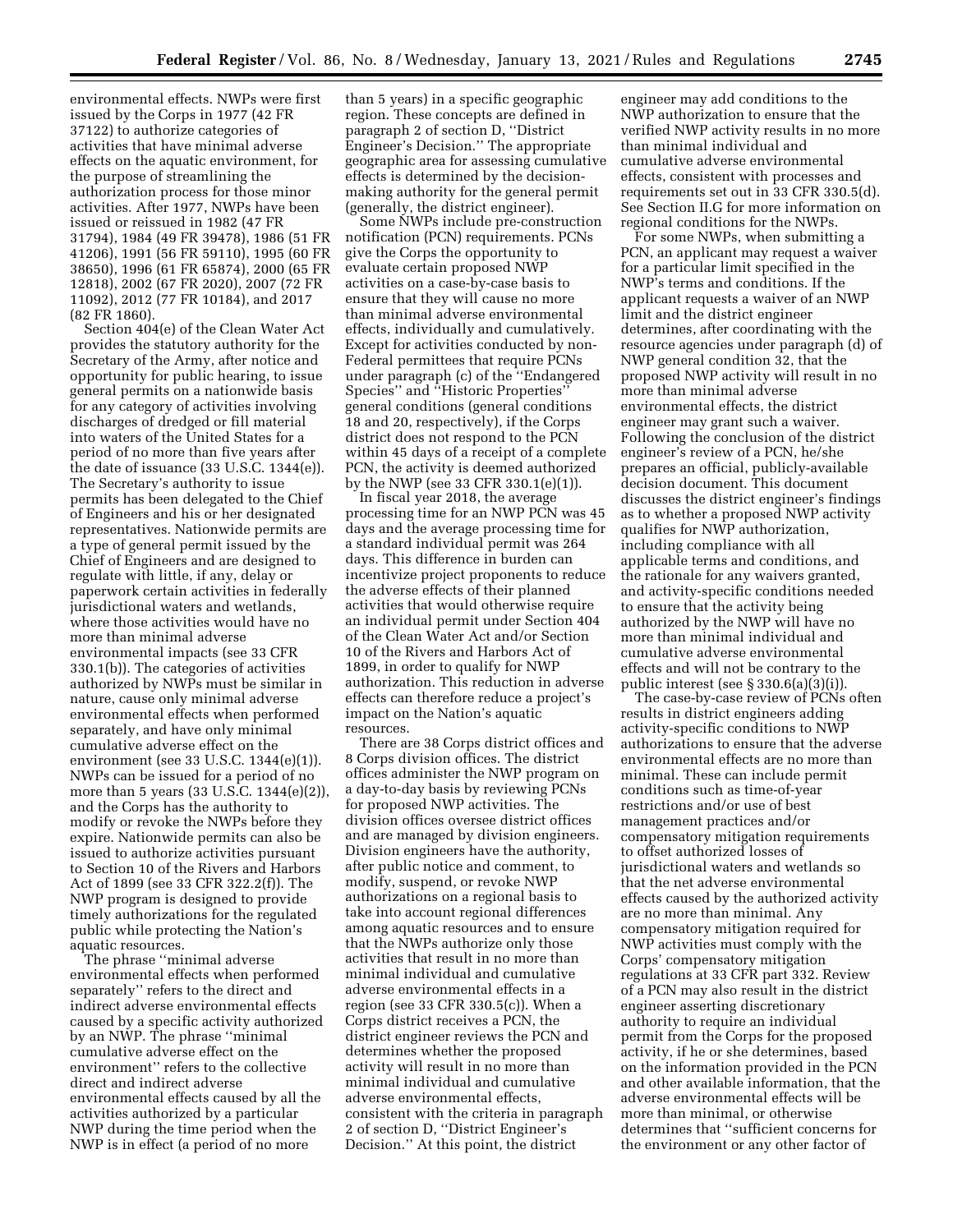the public interest so requires'' consistent with 33 CFR 330.4(e)(2).

During the review of PCNs, district engineers assess cumulative adverse environmental effects at an appropriate regional scale. Cumulative effects are the result of the accumulation of direct and indirect effects caused by multiple activities that persist over time in a particular geographic area (MacDonald 2000), such as a watershed or ecoregion (Gosselink and Lee 1989). Therefore, the geographic and temporal scales for cumulative effects analysis are larger than the analysis of the direct and indirect adverse environmental effects caused by specific activities. For purposes of the NWP program, cumulative effects are the result of the combined effects of activities authorized by NWPs during the period the NWPs are in effect. The cumulative effects are assessed against the current environmental setting to determine whether the cumulative adverse environmental effects are more than minimal. The district engineer uses his or her discretion to determine the appropriate regional scale for evaluating cumulative effects.

For the NWPs, the appropriate regional scale for evaluating cumulative effects may be a waterbody, watershed, county, state, or a Corps district, as appropriate. The appropriate regional scale is dependent, in part, on where the NWP activities are occurring. For example, for NWPs that authorizes structures and/or work in navigable waters of the United States under Section 10 of the Rivers and Harbors Act of 1899, the appropriate geographic region for assessing cumulative effects may be a specific navigable waterbody. For NWPs that authorize discharges of dredged or fill material into non-tidal jurisdictional wetlands and streams, the appropriate geographic region for assessing cumulative effects may be a watershed, county, state, or Corps district. The direct individual adverse environmental effects caused by activities authorized by NWPs are evaluated within the project footprint, and the indirect individual adverse environmental effects caused by activities authorized by NWPs are evaluated within the geographic area to which those indirect effects extend.

When the district engineer reviews a PCN and determines that the proposed activity qualifies for NWP authorization, he or she will issue a written NWP verification to the permittee (see 33 CFR 330.6(a)(3)). If an NWP verification includes multiple authorizations using a single NWP (*e.g.,* linear projects with crossings of separate and distant waters of the United States authorized by

NWPs 12 or 14) or non-linear projects authorized with two or more different NWPs (*e.g.,* an NWP 28 for reconfiguring an existing marina plus an NWP 19 for minor dredging within that marina), the district engineer will evaluate the cumulative effects of the applicable NWP authorizations within the geographic area that she or he determines is appropriate for assessing cumulative effects caused by activities authorized by that NWP. As discussed above, the geographic area may be a waterbody, watershed, county, state, Corps district, or other geographic area.

Further, the Corps' public interest review regulations at 33 CFR 320.4(a)(1) require consideration of cumulative impacts for the issuance of DA permits. Since the required public interest review and 404(b)(1) Guidelines cumulative effects analyses are conducted by Corps Headquarters in its decision documents for the issuance of the NWPs, district engineers do not need to do comprehensive cumulative effects analyses for NWP verifications. For an NWP verification, the district engineer needs only to include a statement in the administrative record stating whether the proposed activity to be authorized by an NWP, plus any required mitigation, will result in no more than minimal individual and cumulative adverse environmental effects. If the district engineer determines, after considering mitigation, that a proposed NWP activity will result in more than minimal cumulative adverse environmental effects, she or he will exercise discretionary authority and require an application for an individual permit.

There may be activities authorized by NWPs that cross more than one Corps district or more than a single state. On May 15, 2018, the Director of Civil Works at Corps Headquarters issued a Director's Policy Memorandum titled: ''Designation of a Lead USACE District for Permitting of Non-USACE Projects Crossing Multiple Districts or States.'' 1 This Director's Policy Memorandum identified lead districts for states that have more than one Corps district and established a policy for designating a lead district for activities that require Department of the Army permits that cross district or state boundaries. Under this policy, when the Corps receives an NWP PCN or individual permit application for such activities, a lead Corps district will be designated by the applicable Corps division office(s) using the criteria in the 2018 Director's Policy

Memorandum, and that district will be responsible for serving as a single point of contact for each permit applicant, forming a Project Delivery Team comprising representatives of each of the affected districts, ensuring consistent reviews by the affected districts, and taking responsibility for identifying and resolving inconsistencies that may arise during the review. The list of lead districts for states is also used during the regional conditioning process for the NWPs. For that process the lead district is responsible for coordinating the development of the regional conditions and preparing the supplemental documents required by 33 CFR 330.5(c)(1)(iii). The Corps requests comments on whether there are efficiencies that can be adopted to improve the coordination and regional conditioning processes.

#### *B. Overview of Proposed Rule*

On September 15, 2020, the Corps published in the **Federal Register** (85 FR 57298) a proposed regulation to reissue with modification the existing NWPs and associated general conditions and definitions and to create five new NWPs (2020 Proposal). The Corps provided a 60-day public comment period which closed on November 16, 2020. Among other things, the Corps proposed the following: (1) To create two new NWPs to authorize certain categories of mariculture activities (*i.e.,*  seaweed and finfish mariculture) that are not currently authorized by NWP 48; (2) to divide the NWP that authorizes utility line activities (NWP 12) into three separate NWPs that address the differences in how different utility line projects are constructed, the substances they convey, and the different standards and best management practices that help ensure those NWPs authorize only those activities that have no more than minimal adverse environmental effects; (3) a new NWP which would authorize discharges of dredged or fill material into jurisdictional waters for the construction, expansion, and maintenance of water reuse and reclamation facilities; and (4) to remove the 300 linear foot limit for losses of stream bed from 10 NWPs (NWPs 21, 29, 39, 40, 42, 43, 44, 50, 51, and 52). The Corps requested comment on these and all other aspects of the proposal.

### *C. Overview of This Final Rule*

This final rule replaces 12 of the existing NWPs that were published in the January 6, 2017, final rule (82 FR 1860), specifically: NWP 12 (oil or natural gas pipeline activities; NWP 21 (surface coal mining activities); NWP 29

<sup>1</sup>This document is available at: *[https://](https://usace.contentdm.oclc.org/digital/collection/p16021coll11/id/2757/) [usace.contentdm.oclc.org/digital/collection/](https://usace.contentdm.oclc.org/digital/collection/p16021coll11/id/2757/) [p16021coll11/id/2757/](https://usace.contentdm.oclc.org/digital/collection/p16021coll11/id/2757/)* (accessed 3/12/2020).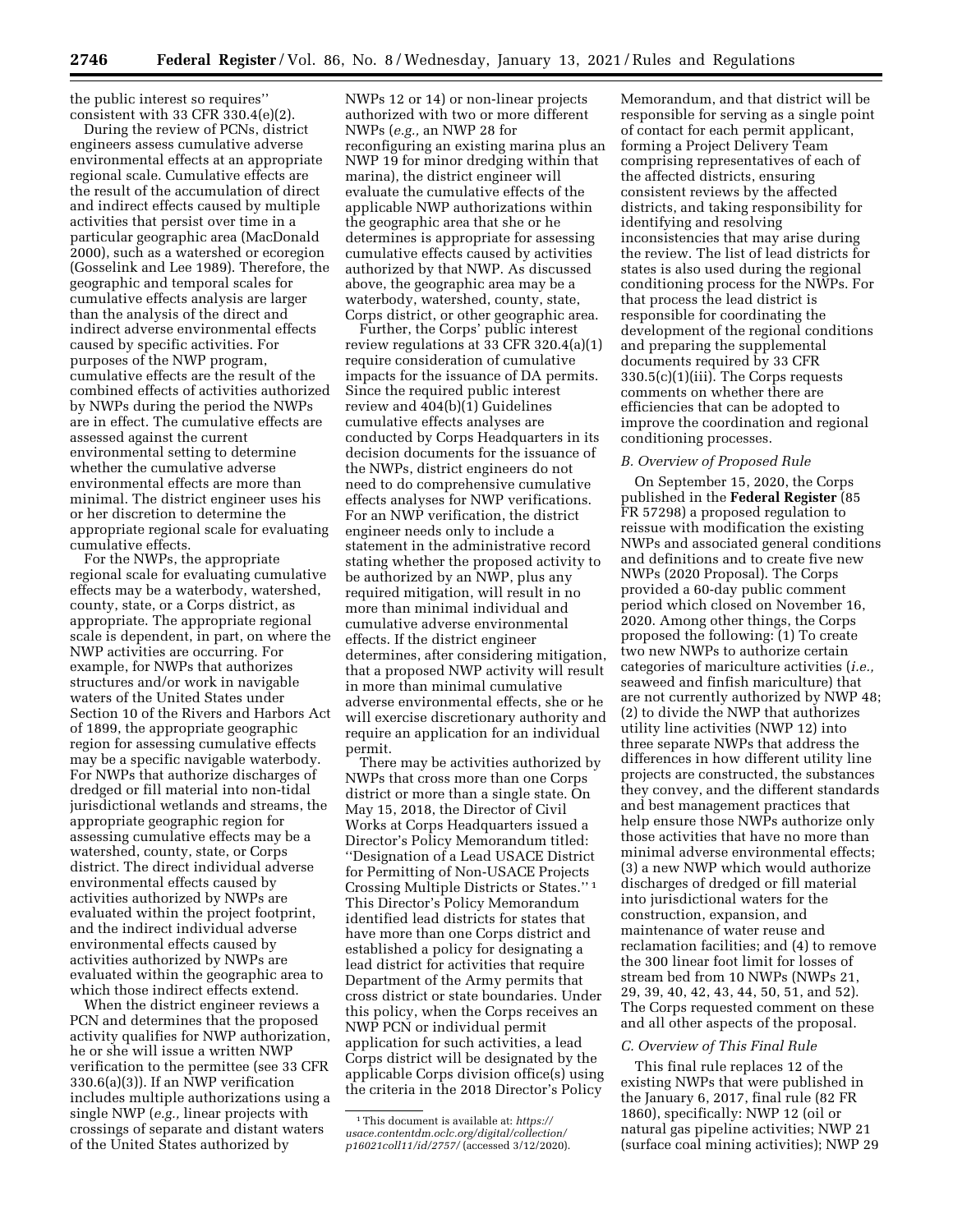(residential developments); NWP 39 (commercial and institutional developments); NWP 40 (agricultural activities); NWP 42 (recreational facilities); NWP 43 (stormwater management facilities); NWP 44 (mining activities); NWP 48 (commercial shellfish mariculture activities); NWP 50 (underground coal mining activities); NWP 51 (land-based renewable energy generation facilities); and NWP 52 (water-based renewable energy generation pilot projects). This final rule issues four new NWPs: NWP 55 (seaweed mariculture activities); NWP 56 (finfish mariculture activities); NWP 57 (electric utility line and telecommunications activities); and NWP 58 (utility line activities for water and other substances).

For the 16 NWPs included in this final rule, the Corps is also reissuing the general conditions and definitions, with some changes. The Corps is not reissuing or modifying the remaining 40 NWPs included in the 2020 Proposal or taking any action on the proposed new NWP E at this time. The general conditions and definitions published in the January 6, 2017, final rule (82 FR 1860) continue to apply to the 40 existing 2017 NWPs that continue to remain in effect after the final rule for the 16 reissued and new NWPs goes into effect on March 15, 2021.

The 16 permits being finalized in this rule include permits proposed partly in response to E.O. 13783, Promoting Energy Independence and Economic Growth, and E.O. 13921, Promoting American Seafood Competitiveness and Economic Growth. The Corps is also reissuing NWPs 12 and 48 partly to address issues raised in two federal district court decisions: United States District Court for the District of Montana Great Falls Division's decision in *Northern Plains Resource Council, et al.,*  v. *U.S. Army Corps of Engineers, et al.,*  (Case No. CV 19–44–GF–BMM) and the United States District Court, Western District of Washington at Seattle's decision in the *Coalition to Protect Puget Sound Habitat* v. *U.S. Army Corps of Engineers et al.* (Case No. C16– 0950RSL) and *Center for Food Safety* v. *U.S. Army Corps of Engineers et al.*  (Case No. C17–1209RSL).

#### *D. Status of Existing Permits*

When the Corps modifies existing NWPs, the modified NWPs replace the prior versions of those NWPs so that there are not two sets of NWPs in effect at the same time. Having two sets of NWPs in effect at the same time creates regulatory uncertainty if each set of those NWPs has different limits, requirements, and conditions because

permittees may be unclear as to which limits, requirements, and conditions apply to their authorized activities. In addition, differences in NWP limits, requirements, and conditions between two sets of NWPs can create challenges for district engineers in terms of enforcement and compliance efforts.

The Corps is modifying the expiration date for the 12 existing NWPs (*i.e.,*  NWPs 12, 21, 29, 39, 40, 42, 43, 44, 48, 50, 51, 52) that are issued in this final rule to March 15, 2021. The expiration date for the 12 existing NWPs and the 4 new NWPs issued in this final rule is five years after the date those NWPs go into effect. Activities authorized by the 2017 NWPs currently remain authorized by those NWPs until March 18, 2022. Under 33 CFR 330.6(a)(3)(ii), if the NWP is reissued without modification or the activity complies with any subsequent modification of the NWP authorization, the NWP verification letter (*i.e.,* the written confirmation from the district engineer that the proposed activity is authorized by an NWP) should include a statement that the verification will remain valid for a period of time specified in the verification letter. The specified period of time is usually the expiration date of the NWP. In other words, for the 2017 NWPs, if the previously verified activity continues to qualify for NWP authorization under any of the 12 NWPs issued in this final rule, that verification letter continues to be in effect until March 18, 2022, unless the district engineer specified a different expiration date in the NWP verification letter. For most activities authorized by the 2017 NWPs, where the district engineer issued an NWP verification letter, the verification letter identified March 18, 2022, as the expiration date. As long as the verified NWP activities continue to comply with the terms and conditions of the 12 existing NWPs issued in this final rule, those activities continue to be authorized by the applicable NWP(s) until March 18, 2022, unless a district engineer modifies, suspends, or revokes a specific NWP authorization.

Under 33 CFR 330.6(b), Corps Headquarters may modify, reissue, or revoke the NWPs at any time. Activities that were authorized by the 2017 NWPs, but no longer qualify for authorization under any of the 12 existing NWPs that are reissued in this final rule, continue to be authorized by the 2017 NWP(s) for 12 months as long as those activities have commenced (*i.e.,* are under construction) or are under contract to commence in reliance upon an NWP prior to the date on which the NWP expires. That authorization is contingent on the activity being completed within

twelve months of the date of an NWP's expiration, modification, or revocation, unless discretionary authority has been exercised by a division or district engineer on a case-by-case basis to modify, suspend, or revoke the authorization in accordance with 33 CFR 330.4(e) and 33 CFR 330.5(c) or (d). This provision applies to activities that were previously verified by the district engineer as qualifying for NWP authorization, but no longer qualify for NWP authorization under the modified or reissued NWP.

The 16 NWPs issued in this final rule go into effect on March 15, 2021. The 2017 versions of the 12 NWPs reissued in this final rule expire on March 15, 2021. The 12 existing NWPs and 4 new NWPs issued in this final rule expire five years after March 15, 2021.

#### *E. Nationwide Permit Verifications*

Certain NWPs require the permittee to submit a PCN, and thus request confirmation from the district engineer prior to commencing the proposed NWP activity, to ensure that the NWP activity complies with the terms and conditions of the NWP. The requirement to submit a PCN is identified in the NWP text, as well as certain general conditions. General condition 18 requires nonfederal permittees to submit PCNs for any proposed activity that might affect ESA-listed species or designated critical habitat, if listed species or designated critical habitat are in the vicinity of the proposed activity, or if the proposed activity is located in critical habitat. General condition 20 requires nonfederal permittees to submit PCNs for any proposed activity that may have the potential to cause effects to any historic properties listed in, determined to be eligible for listing in, or potentially eligible for listing in, the National Register of Historic Places.

In the PCN, the project proponent must specify which NWP or NWPs he or she wants to use to provide the required Department of Army (DA) authorization under Section 404 of the Clean Water Act and/or Section 10 of the Rivers and Harbors Act of 1899. For voluntary NWP verification requests (where a PCN is not required), the request should also identify the NWP(s) the project proponent wants to use. The district engineer should verify the activity under the NWP(s) requested by the project proponent, as long as the proposed activity complies with all applicable terms and conditions, including any applicable regional conditions imposed by the division engineer. All NWPs have the same general requirements: That the authorized activities may only cause no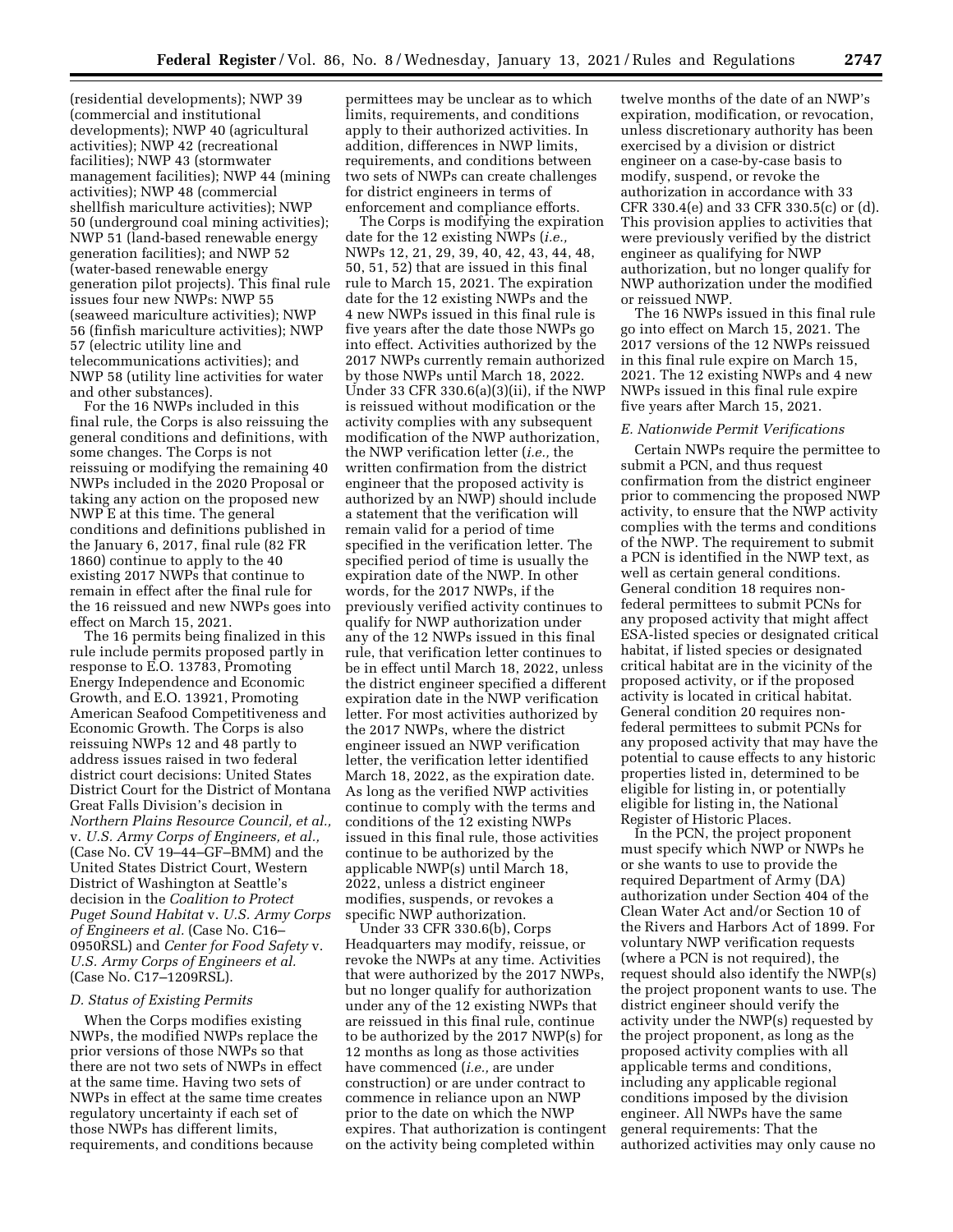more than minimal individual and cumulative adverse environmental effects. Therefore, if the proposed activity complies with the terms and all applicable conditions of the NWP the applicant wants to use, then the district engineer should issue the NWP verification unless he or she exercises discretionary authority and requires an individual permit. If the proposed activity does not meet the terms and conditions of the NWP identified by the applicant in his or her PCN, and that activity meets the terms and conditions of another NWP identified by the district engineer, the district engineer will process the PCN under the NWP identified by the district engineer. If the district engineer exercises discretionary authority, he or she should explain to the applicant why the proposed activity is not authorized by an NWP.

Pre-construction notification requirements may be added to NWPs by division engineers through regional conditions to require PCNs for additional activities. For an activity where a PCN is not required, a project proponent may submit a PCN voluntarily, if he or she wants written confirmation that the activity is authorized by an NWP. Some project proponents submit permit applications without specifying the type of authorization they are seeking. In such cases, the district engineer will review those applications and determine if the proposed activity qualifies for NWP authorization or another form of DA authorization, such as a regional general permit (see 33 CFR 330.1(f)).

In response to a PCN or a voluntary NWP verification request, the district engineer reviews the information submitted by the prospective permittee. If the district engineer determines that the activity complies with the terms and conditions of the NWP, he or she will notify the permittee. Activity-specific conditions, such as compensatory mitigation requirements, may be added to an NWP authorization to ensure that the activity to be authorized under the NWP will result in no more than minimal individual and cumulative adverse environmental effects. The activity-specific conditions are incorporated into the NWP verification, along with the NWP text and the NWP general conditions. In general, NWP verification letters will expire on the date the NWP expires (see 33 CFR 330.6(a)(3)(ii)), although district engineers have the authority to issue NWP verification letters that will expire before the NWP expires, if it is in the public interest to do so.

If the district engineer reviews the PCN or voluntary NWP verification

request and determines that the proposed activity does not comply with the terms and conditions of an NWP, he or she will notify the project proponent and provide instructions for applying for authorization under a regional general permit or an individual permit. District engineers will respond to NWP verification requests, submitted voluntarily or as required through PCNs, within 45 days of receiving a complete PCN. Except for NWP 49, and for proposed NWP activities that require Endangered Species Act section 7 consultation and/or National Historic Preservation Act section 106 consultation, if the project proponent has not received a reply from the Corps within 45 days, he or she may assume that the project is authorized, consistent with the information provided in the PCN. For NWP 49, and for proposed NWP activities that require ESA Section 7 consultation and/or NHPA Section 106 consultation, the project proponent may not begin work before receiving a written NWP verification. If the project proponent requested a waiver of a limit in an NWP, the waiver is not granted unless the district engineer makes a written determination that the proposed activity will result in no more than minimal individual and cumulative adverse environmental effects, and issues an NWP verification.

### *F. Executive Order 13783, Promoting Energy Independence and Economic Growth*

Section 2(a) of E.O. 13783 requires federal agencies to review their existing regulations that potentially burden the development or use of domestically produced energy resources, with particular attention to oil, natural gas, coal, and nuclear resources. For the Corps, the NWPs authorize activities associated with the development or use of domestically produced energy resources. In response to E.O. 13783, Office of the Assistant Secretary of the Army (Civil Works) issued a report that reviewed 12 NWPs that authorize activities associated with the development or use of domestically produced energy resources. That report included recommendations for changes that could be made to nine NWPs to support the objectives of E.O. 13783.

The Office of the Assistant Secretary of the Army (Civil Works) issued its report on October 25, 2017, and the November 28, 2017, issue of the **Federal Register** (82 FR 56192) published a notice of availability for that report. Section 2(g) of E.O. 13783 states that agencies should, as soon as practicable and as appropriate and consistent with law, publish for notice and comment

proposed rules that would implement the recommendations in their reports. Section 2(g) further states that agencies shall endeavor to coordinate the regulatory reforms identified in their reports with their activities undertaken in compliance with E.O. 13771, ''Reducing Regulation and Controlling Regulatory Costs.''

# *G. Executive Order 13777, Enforcing the Regulatory Reform Agenda*

On February 24, 2017, the President signed E.O. 13777, ''Enforcing the Regulatory Reform Agenda,'' which required agencies to evaluate existing regulations and make recommendations to the agency head regarding their repeal, replacement, or modification, consistent with applicable law. The E.O. specified that agencies must attempt to identify regulations that eliminate jobs or inhibit job creation; are outdated, unnecessary, or ineffective; impose costs that exceed benefits; create a serious inconsistency or otherwise interfere with regulatory reform initiatives and policies; or meet other criteria identified in that Executive Order. Pursuant to this E.O., in the July 20, 2017, issue of the **Federal Register**  (82 FR 33470) the Corps published a notice seeking public input from state, local, and tribal governments, small businesses, consumers, nongovernmental organizations, and trade associations on its existing regulations that may be appropriate for repeal, replacement, or modification. Some of the changes to the NWPs in this proposal are intended to address some of the comments received in response to the July 20, 2017, **Federal Register**  notice. Comments received in response to the July 20, 2017, **Federal Register**  notice can be viewed at *[www.regulations.gov](http://www.regulations.gov)* in docket number COE–2017–0004.

### *H. Executive Order 13921, Promoting American Seafood Competitiveness and Economic Growth*

On May 7, 2020, the President signed Executive Order 13921 on Promoting American Seafood Competitiveness and Economic Growth. Section 6(b) of the E.O., ''Removing Barriers to Aquaculture Permitting,'' requires the Secretary of the Army, acting through the Assistant Secretary of the Army for Civil Works, to ''develop and propose for public comment, as appropriate and consistent with applicable law,'' NWPs authorizing finfish aquaculture activities and seaweed aquaculture activities in marine and coastal waters, including ocean waters beyond the territorial sea within the exclusive economic zone of the United States.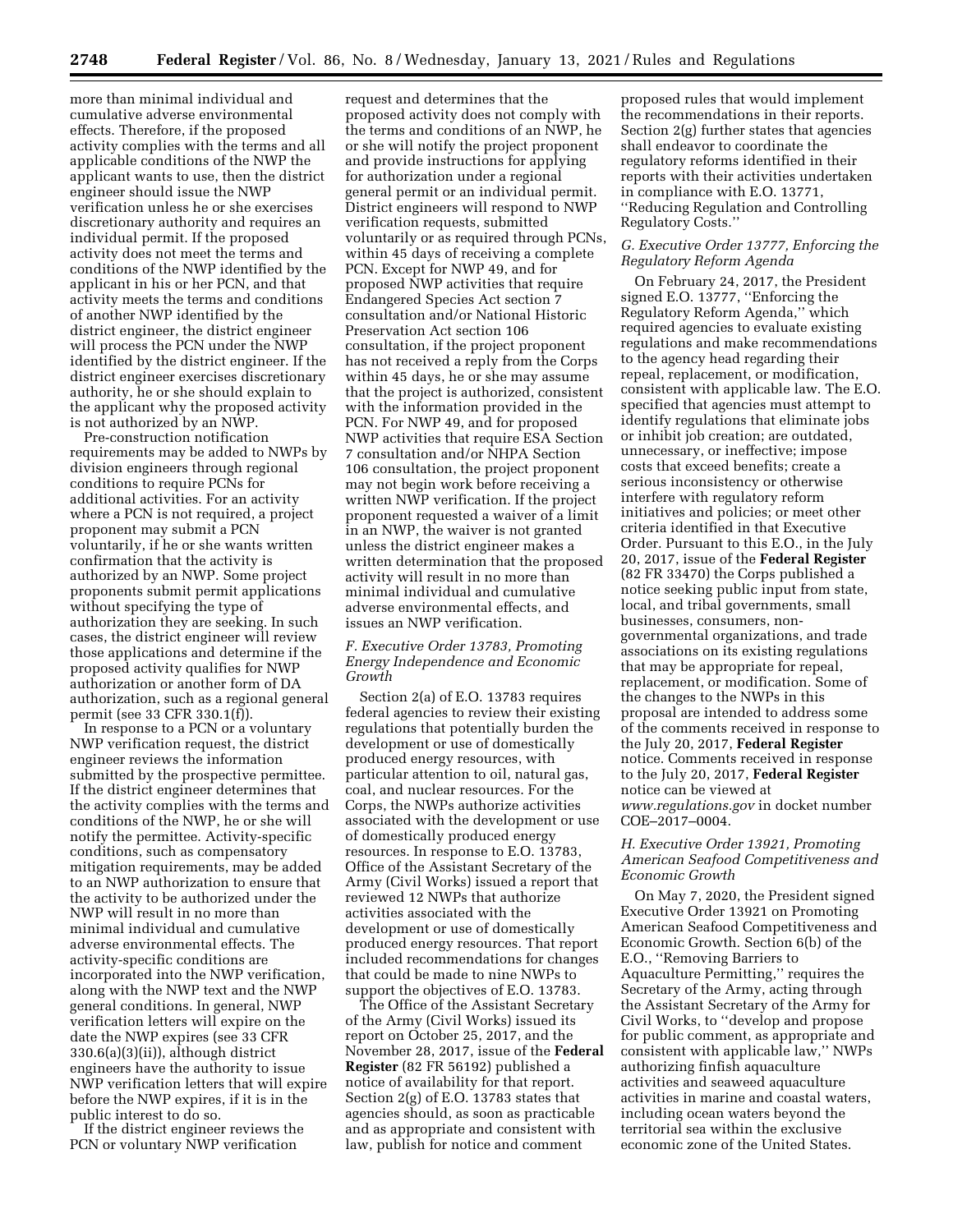Section 6(b) of the E.O. also requires the Secretary of the Army, acting through the Assistant Secretary of the Army for Civil Works, to ''develop and propose for public comment, as appropriate and consistent with applicable law,'' a proposed NWP authorizing multispecies aquaculture activities in marine and coastal waters, including ocean waters beyond the territorial sea within the exclusive economic zone of the United States. Section 6(b) of the E.O. also requires the Secretary of the Army, acting through the Assistant Secretary of the Army for Civil Works to ''assess whether to develop'' NWPs for finfish aquaculture activities and seaweed aquaculture activities in other waters of the United States. Section 6(b) also requires the Secretary of the Army, acting through the Assistant Secretary of the Army for Civil Works, to assess whether to develop a United States Army Corps of Engineers NWP authorizing multi-species aquaculture activities in other waters of the United States.

Instead of proposing a new, separate NWP for authorizing structures in coastal waters and federal waters on the outer continental shelf for multi-species aquaculture activities, the Corps proposed to include provisions allowing additional species to be cultivated with seaweed mariculture activities authorized under proposed new NWP A and finfish mariculture activities authorized under proposed new NWP B. In addition, the Corps invited public comment on whether a separate NWP should be issued to authorize structures or work regulated by the Corps for multi-species mariculture activities.

As required by the Executive Order, the Corps proposed to issue two new NWPs: NWP A to authorize seaweed mariculture activities in navigable waters of the United States, including federal waters on the outer continental shelf, and NWP B to authorize finfish mariculture activities in these waters. Based on the reasons set out in the final rule, the Corps has decided to issue these two permits. These new NWPs authorize structures and work in navigable waters of the United States under Section 10 of the Rivers and Harbors Act of 1899. These new NWPs also authorize seaweed and finfish mariculture structures attached to the seabed on the outer continental shelf. Section 4(f) of the Outer Continental Shelf Lands Act of 1953 as amended (43 U.S.C. 1333(e)), extended the Corps' Rivers and Harbors Act of 1899 section 10 permitting authority to artificial islands, installations, and other devices located on the seabed, to the seaward limit of the outer continental shelf (see

33 CFR 320.2(b)). On the outer continental shelf, the seaweed and finfish mariculture structures may be anchored to the seabed, and thus require section 10 authorization as devices located on the seabed. Each of these NWPs includes a provision on multitrophic species mariculture activities in marine and coastal waters, including federal waters on the outer continental shelf. This provision for multi-trophic species mariculture gives flexibility to these NWPs to allow mariculture operators to propagate additional species, such as mussels, on their seaweed or finfish mariculture structures. Including this provision was an alternative to developing a separate NWP for multi-trophic species mariculture activities, and provides NWP authorization that is responsive to the E.O. The Corps recognizes that some mariculture operators may choose to produce seaweeds or finfish exclusively. As discussed in this final rule, the Corps issued proposed new NWP A as NWP 55 and issued proposed new NWP B as NWP 56.

# *I. 2018 Legislative Outline for Rebuilding Infrastructure in America*

On February 12, 2018, the Administration issued its ''Legislative Outline for Rebuilding Infrastructure in America.'' In Part 3 (Infrastructure Permitting Improvement), Principle I.C.1 recommends reforms for eliminating redundancy, duplication, and inconsistency in the application of clean water provisions. One of the recommended reforms was to make statutory changes to authorize Federal agencies to select and use NWPs without additional review by the Corps. Principle I.C.1 recommends allowing Federal agencies to move forward on NWP projects without submitting PCNs to the Corps. That principle also states that removing PCN requirements for Federal agencies would allow the Corps to focus on projects that do not qualify for NWPs, such as activities that require individual permits that have greater environmental impacts.

Consistent with the recommendation included in the Legislative Outline, in the 2020 Proposal the Corps invited comment on whether it can use its existing authority to create specific procedures or conditions by which Federal agencies that want to use NWPs for regulated activities would not need to submit PCNs, consistent with applicable law. The Corps specified that, under such a mechanism, the Corps would retain under its authority for district engineers to modify, suspend, or revoke NWP authorizations (see 33 CFR 330.5(d)), and the right to

take action to address situations where the Federal agency incorrectly determined that the NWP terms and conditions were met.

The Corps sought public comment on whether to exempt federal agencies from PCN requirements under the theory that federal agencies may employ staff who are environmental experts and who already review these projects before submitting PCNs to the Corps to determine whether they meet the criteria for the applicable NWP. These environmental staff are responsible for ensuring that the agencies' proposed activities comply with applicable federal laws, regulations, and policies, as well as relevant Executive Orders. In the proposed rule the Corps stated that it understands that non-federal permittees that want to use the NWPs often hire consultants to help them secure NWP authorization in compliance with applicable federal laws, regulations, and policies and that these consultants may have similar expertise to staff at federal agencies. These consultants may provide general services to assist in securing NWP authorizations on behalf of their clients, or they may specialize in complying with specific laws and regulations, such as Section 7 of the Endangered Species Act, Section 106 of the National Historic Preservation Act, and the Essential Fish Habitat provisions of the Magnuson-Stevens Act. Non-federal permittees are not bound to comply with Executive Orders.

Consistent with this legislative principle, the Corps requested comment on whether to modify the NWPs that require PCNs to limit the PCN requirement to non-federal permittees. The Corps requested that commenters provide their views on whether they support or oppose having different PCN requirements for Federal and non-Federal permittees, with supporting information to explain their views. After reviewing and considering public comments on this proposal, the Corps has determined not to finalize any change to PCN requirements for federal permittees.

#### **II. Discussion of Public Comments**

#### *A. Overview*

In response to the 2020 Proposal, the Corps received more than 22,700 comment letters, of which approximately 22,330 were form letters pertaining to the proposed removal of the 300 linear foot limit for losses of stream bed, the proposed changes to NWPs 21, 49, and 50, or the proposed reissuance of NWP 12. In addition to the various form letters, the Corps received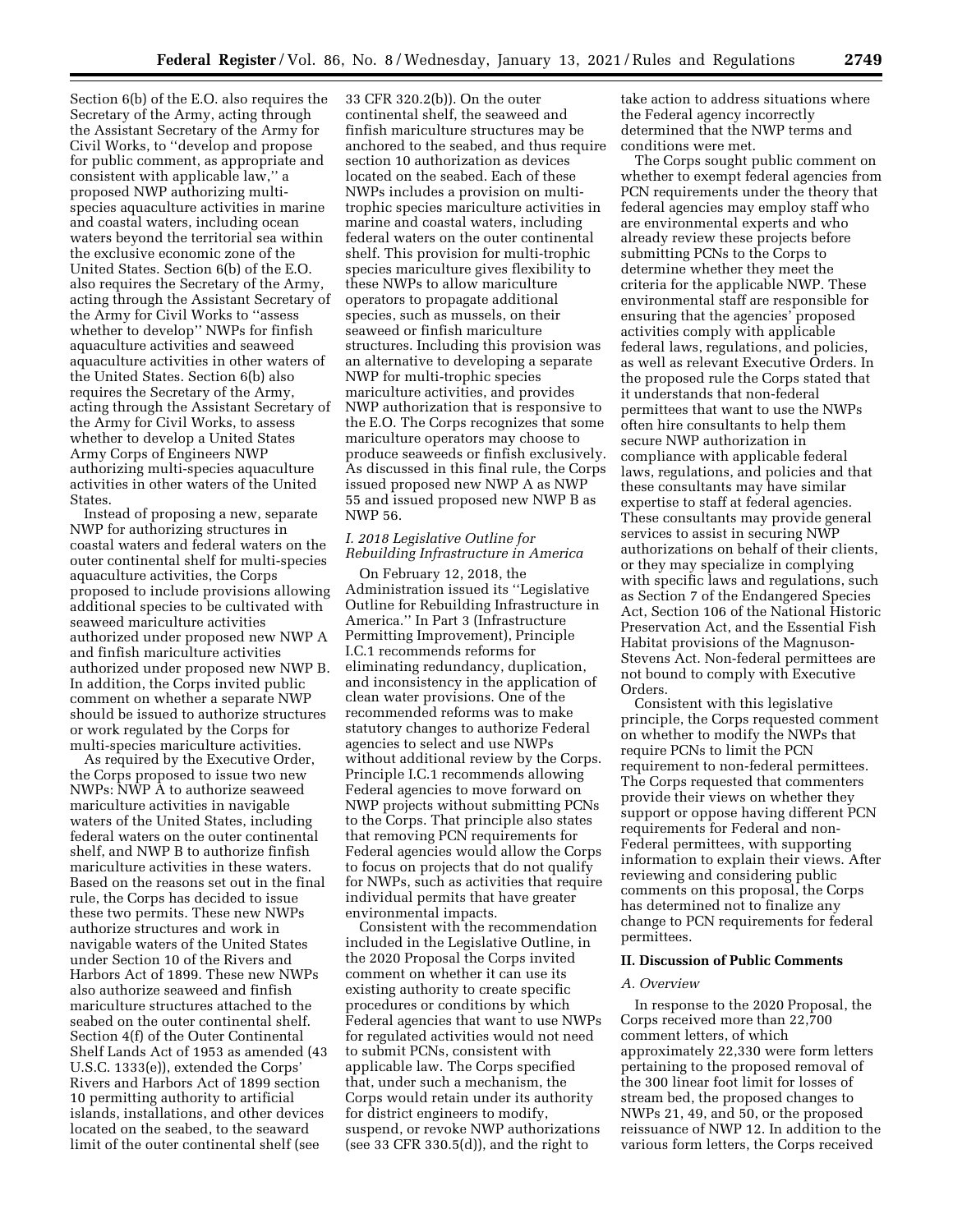a few hundred individual comment letters. Those individual comment letters, as well as examples of the various form letters, are posted in the *[www.regulations.gov](http://www.regulations.gov)* docket (COE– 2020–0002) for this rulemaking action. The Corps reviewed and fully considered all comments received in response to the 2020 Proposal.

### *B. Responses to General Comments*

Many commenters expressed general support for the proposed rule, as well as the NWP program as a whole, and many commenters stated opposition to the proposed changes to the NWPs or the use of NWPs to authorize certain activities. Many commenters said that the NWP program should be discontinued. Many commenters objected to reissuing the NWPs ahead of schedule, stating that early reissuance of the NWPs presents an unnecessary burden and cost to the agency and the public. Many commenters stated that the proposed NWPs do not comply with the Clean Water Act, the National Environmental Policy Act, the Endangered Species Act, the National Historic Preservation Act, the Magnuson Stevens Act, and other federal laws. Many commenters said that the NWP program is pushing species closer to extinction.

The NWP program is an important component of the Corps Regulatory Program because it provides an efficient means of authorizing activities that result in no more than minimal individual and cumulative adverse environmental effects so that the Corps can devote more of its resources for evaluating proposed activities that require Department of the Army (DA) authorization that have the potential to cause more substantial adverse environmental effects. The grandfathering provisions in the Corps' NWP regulations at 33 CFR 330.6(a)(3)(ii) and 330.6(b) and as described in Section I.D, Status of Existing Permits, provide mechanisms to reduce regulatory burdens when the Corps modifies or reissues the NWPs to replace existing NWPs. The NWPs are issued in compliance with the Clean Water Act, the National Environmental Policy Act, the Endangered Species Act, the National Historic Preservation Act, the Magnuson Stevens Act, and other applicable federal laws.

Several commenters said that the proposal is not compliant with the regulations that govern NWPs. Several commenters stated that every NWP authorization should be announced through a public notice. Several commenters said that the Corps does not have the authority to enforce state

conditions. One commenter stated that each NWP should include a state-level review prior to verification. One commenter asserted that the proposal violates the authority of individual states to resolve noncompliance with water quality standard permits. One commenter stated that the Corps should ensure compliance with Safe Water Drinking Act when verifying NWP eligibility. One commenter said that the proposed rule conflicts with efforts to update state general permits.

The 16 NWPs issued in this final rule comply with the Corps' NWP regulations at 33 CFR part 330. The NWPs authorize only those activities that have no more than minimal individual and cumulative adverse environmental effects, so it is not necessary to issue public notices to announce the tens of thousands of NWP verification letters Corps districts issue each year. The Corps acknowledges that it does not have the authority to enforce conditions provided by states, except for those conditions added to the NWPs by water quality certifications by certifying authorities and Coastal Zone Management Act consistency concurrences issued by states, that are within the Corps' legal authority to enforce. States can take actions to enforce their own water quality requirements, including permits issued under Section 402 of the Clean Water Act. The Corps does not have the legal authority to enforce the Safe Water Drinking Act. The issuance or reissuance of the NWPs is independent of the issuance of general permits by states, or the issuance of state programmatic general permits by Corps districts.

Several commenters said that the proposed rule did not allow sufficient time for adequate review by states and tribes. Several commenters requested additional time to review the proposed NWPs. One commenter said that the comment period should be extended by 180 days. One commenter stated that Corps divisions and districts should not solicit comments on proposed regional conditions concurrently with the public comment period of the NWP reissuance. Many commenters said that the Corps should have a lead district for every state.

For the 2020 Proposal, the Corps provided a 60-day comment period, which is same duration the Corps has used for past rulemaking actions involving the issuance, reissuance, and/ or modification of the NWPs. The Corps sent response letters to entities that made timely requests for extensions of the comment period for the 2020 Proposal. In the 2020 Proposal, the

Corps did not propose a large number or substantial changes to the NWPs. Soliciting public comment on proposed regional conditions concurrently with the proposed issuance or reissuance of the NWPs is consistent with the Corps' NWP regulations at 33 CFR 330.5(b)(2)(ii). The Corps has a designated a lead district for each state; these districts have been identified since 2004. As discussed in Section I.A., the Corps issued a Director's Policy Memorandum on May 15, 2018, that further clarified its policy for designating a lead district for activities that require Department of the Army permits that cross district or state boundaries.

One commenter stated that the Corps is required under Section 404(e) of the Clean Water Act to hold a public hearing, which it cannot meaningfully accomplish given the pandemic. One commenter said the NWPs should not allow losses of up to 1⁄2-acre of waters of the United States in areas that have already been heavily impacted and should not be used in areas where critical and essential habitat exists for species that are federally threatened or endangered species.

The Corps declined to hold a public hearing on the proposed NWPs because it determined that a public hearing was unlikely to provide additional information that would inform the Corps' decision on whether to issue these NWPs. Under the Corps' regulations at 33 CFR 327.4(b), requests for public hearing under this paragraph shall be granted, unless the Corps determines that the issues raised are insubstantial or there is otherwise no valid interest to be served by holding a public hearing. The Corps received approximately 22,700 comments on the proposed rule, and it is unlikely that any statements provided during a public hearing would raise issues that are different that the issues or concerns discussed in the written comments received in response to the 2020 Proposal.

The NWPs can be used in any area of the United States, except where the NWPs have been revoked by division engineers on a regional basis (*e.g.,* to use a programmatic general permit instead of the NWPs) or suspended or revoked by district engineers on a case-by-case basis. The NWPs can be used in a variety of areas ranging from environmental settings that have been heavily impacted by human activities to environmental settings that have been shaped by fewer or less severe impacts caused by human activities. For those NWPs with a 1⁄2-acre limit for losses of waters of the United States (*e.g.,* NWPs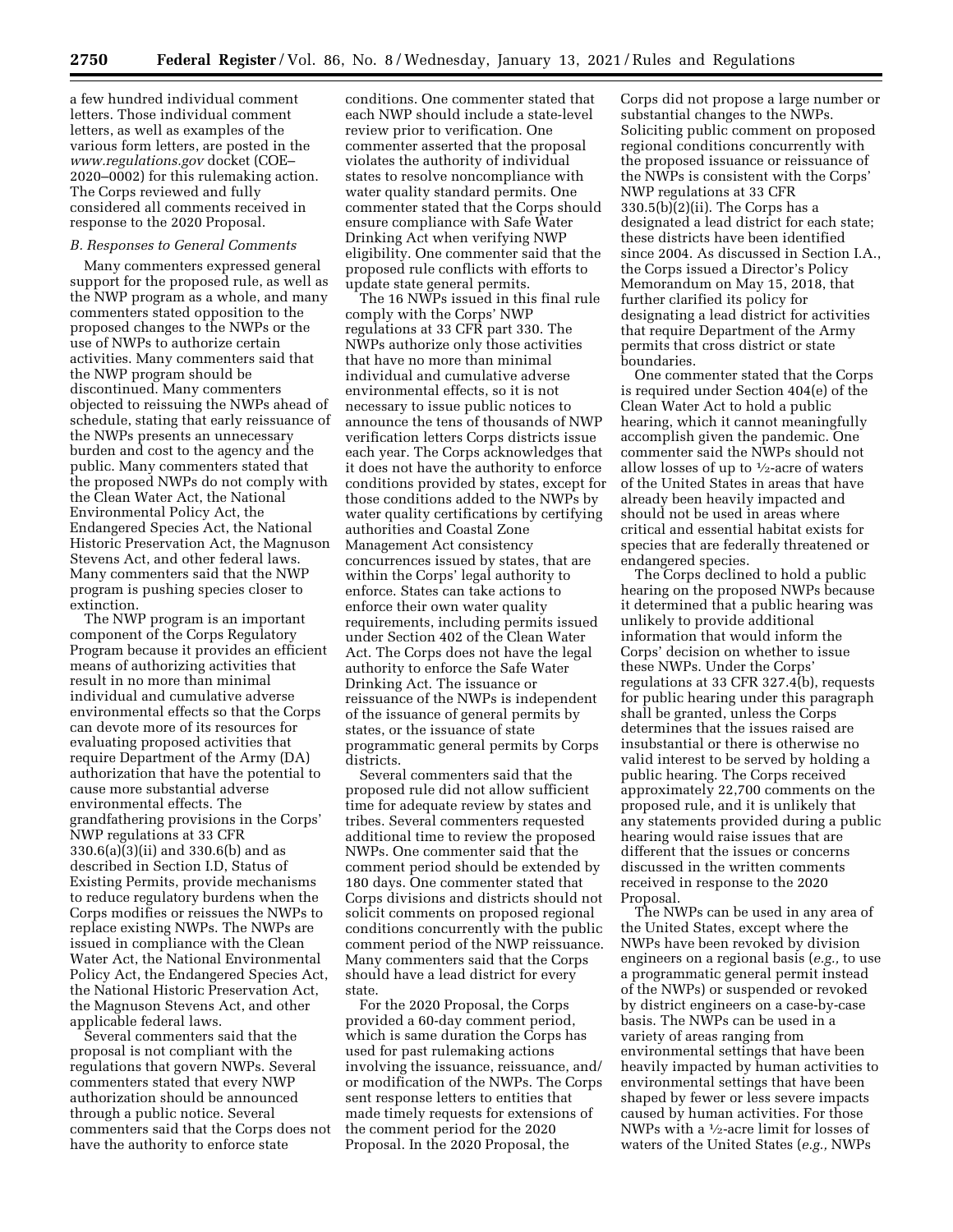21, 29, 39, 40, 42, 43, 44, 50, 51, and 52), PCNs are required for all proposed activities (except for maintenance activities under NWP 43 and losses of less than 1⁄10-acre of waters of the United States for NWP 51), which gives district engineers the opportunity to review proposed activities in their current environmental setting and determine whether those activities will result in no more than minimal individual and cumulative adverse environmental effects.

The ability for division and district engineers to modify, suspend, or revoke NWPs on a regional or case-by-case basis is a key tool for ensuring that the NWPs only authorize activities that cause no more than minimal individual and cumulative adverse environmental effects. There is substantial variation in aquatic resource types across the country, as well as a large amount of variability among geographic regions in the quantity of those resources. Those regional differences require division and district engineers to have the authority to tailor the NWPs to address regional and site-specific concerns. The NWPs can only be issued for a period of 5 years because of the statutory language in section 404(e) of the Clean Water Act, as well as the Corps' regulations at 33 CFR 330.6(b). Section 330.6(b) states that if ''an NWP is not modified or reissued within five years of its effective date it automatically expires and becomes null and void.'' The 5-year cycle for reissuing the NWPs provides sufficient time to make necessary changes to the NWPs to ensure that the NWPs only authorize those activities that result in no more than minimal individual and cumulative adverse environmental effects.

Many commenters objected to the proposed NWPs, stating that they authorize activities that result in more than minimal individual and cumulative adverse environmental effects and that they do not authorize categories of activities that are similar in nature. Many commenters said that the Corps has not done any meaningful analysis of the cumulative effects from NWPs. A few commenters said that since the Corps does not require preconstruction notifications (PCNs) for all NWP activities, it could not ensure that NWP activities result in no more than minimal individual and cumulative adverse environmental effects. One commenter said that Corps districts should improve their tracking of cumulative impacts. A number of commenters opposed the NWPs, stating that they authorize activities associated with larger projects that have substantial environmental impacts. Several

commenters said that the NWPs should either not authorize activities that impact streams and rivers occupied by anadromous salmon, or compensatory mitigation should always be required for those activities. One commenter stated that the NWPs should not be used in areas with substantial cumulative impacts, such as essential fish habitat and areas inhabited by ESA-listed species. Many commenters said that Corps should fund an independent evaluation of its methodology for assessing cumulative impacts. One commenter said that the proposal should be based on peer-reviewed scientific analysis. One commenter stated that the proposal should include a scientific support document. One commenter said that NWPs should only authorize activities with predictable environmental effects and outcomes.

The NWP activities that do not require PCNs are those activities that have characteristics that do not result in more than minimal adverse environmental effects, such as small structures in navigable waters subject to section 10 of the Rivers and Harbors Act of 1899 or minor fills in waters of the United States associated with maintenance activities or temporary impacts.

For the issuance or reissuance of these NWPs, the Corps has conducted the required cumulative effects analyses. In the national decision document for each NWP issued or reissued in this final rule, the Corps evaluated the cumulative impacts that are anticipated to occur during the 5-year period the NWPs are expected to be in effect. The cumulative impacts are evaluated against the current environmental setting or baseline, in accordance with typical practices for conducting environmental impact analyses. The Corps' public interest review regulations at 33 CFR 320.4(a)(1) and the Corps' general permit regulations at 33 CFR 322.2(f) and 323.2(h) require consideration of cumulative effects for the issuance of permits.

For those NWPs that authorize discharges of dredged or fill material into waters of the United States, the Corps complies with the U.S. EPA's regulations at 40 CFR 230.7(b)(3) for assessing cumulative impacts for the issuance of general permits. Section 230.7(b)(3) requires the permitting authority (*e.g.,* the Corps) to predict cumulative effects by evaluating the number of individual discharge activities likely to be regulated under a general permit until its expiration, including repetitions of individual discharge activities at a single location. In its cumulative effects analyses for the

issuance or reissuance of an NWP, the Corps goes further than estimating the number of times an NWP may be used to authorize activities during the 5-year period it is expected to be in effect by estimating the acreage of impacts and the acreage of compensatory mitigation required by district engineers during that 5-year period. In its analysis of the effects or impacts of the proposed issuance or reissuance of the NWPs under the Council of Environmental Quality's current NEPA regulations at 40 CFR 1508.1(g), the Corps also estimates the impacts that are reasonably foreseeable and have a reasonably close causal relationship to the proposed action during the 5-year period the NWP is expected to be in effect.

These analyses of effects and their associated estimates of authorized activities, authorized impacts to jurisdictional waters and wetlands, and compensatory mitigation required by district engineers, include NWP activities that require PCNs and NWP activities that do not require PCNs. The Corps disagrees that an independent evaluation of these approaches to cumulative effects is necessary, or that a peer-reviewed scientific analysis or a scientific support document should be prepared. The Corps follows existing federal regulations for assessing cumulative effects. In its evaluations of individual and cumulative adverse environmental effects of activities authorized by NWPs, the Corps considers reasonably foreseeable effects or impacts, especially those effects or impacts that are directly or indirectly caused by the activity authorized under the Corps' permitting authorities under Section 10 of the Rivers and Harbors Act of 1899 and Section 404 of the Clean Water Act.

The NWP program provides a threetiered approach to ensure compliance with Section 404(e) of the Clean Water Act. Those three tiers are: (1) the terms and conditions of the NWPs issued by Corps Headquarters; (2) the authority of division engineers to modify, suspend, or revoke NWPs on a regional basis; and (3) the authority of district engineers to modify, suspend, or revoke NWPs on a case-by-case basis. Section 404(e) of the Clean Water Act does not specify how broad or narrow a category of activity must be in order to be covered by a general permit. Therefore, that section of the Clean Water Act gives the Corps the discretion to identify categories of activities for the issuance of NWPs. The Corps interprets broadly the requirement for general permits to authorize categories of activities that are similar in nature, to provide program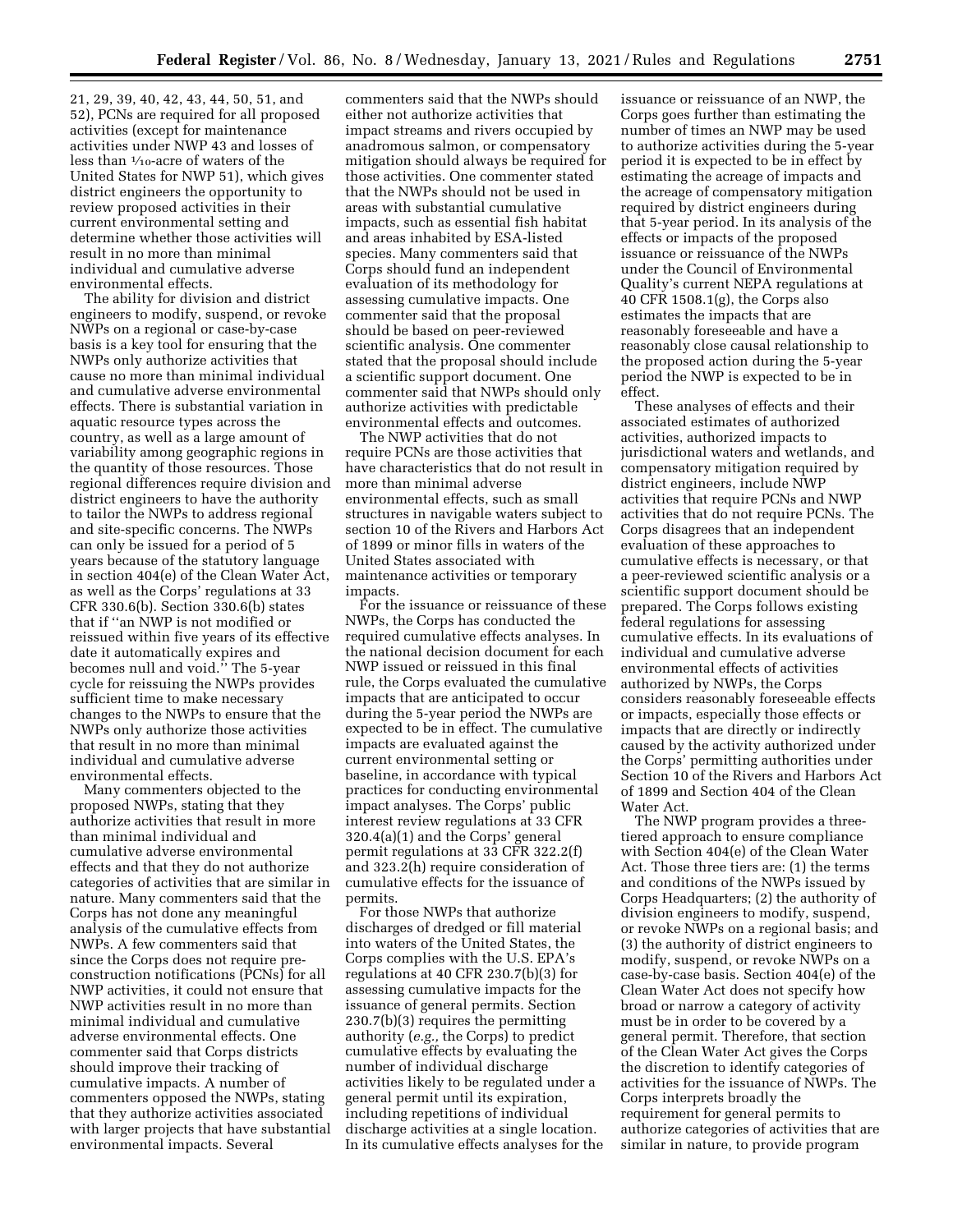efficiency, to keep the number of NWPs manageable, and to facilitate implementation by the Corps and project proponents that need to obtain Department of the Army (DA) authorization for activities that have no more than minimal adverse environmental effects.

While the Corps recognizes that many NWP activities may be components of larger overall projects, the Corps' authorities under the NWP program are limited to discharges of dredged or fill material into waters of the United States that are regulated under Section 404 of the Clean Water Act, and structures and work in navigable waters that are regulated under Section 10 of the Rivers and Harbors Act of 1899. The Corps does not regulate other components of those larger overall projects, such as activities that occur in upland areas. In many cases, the NWPs are authorizing minor features that may be part of those larger overall projects but that still does not bring those larger upland features into the Corps' jurisdiction.

Division engineers can impose regional conditions on the NWPs to protect rivers and streams inhabited by anadromous fish, including salmon. For those salmonids that are listed as endangered or threatened under the Endangered Species Act (ESA), general condition 18 requires PCNs for all NWP activities proposed to be undertaken by non-federal permittees that might affect those listed species or their designated critical habitat (or proposed species or proposed critical habitat), or that occur in their designated or proposed critical habitat. If a proposed NWP activity may adversely affect essential fish habitat, the district engineer will conduct essential fish habitat consultation with the NMFS. District engineers have the discretion to require compensatory mitigation to offset stream losses caused by NWP activities. After conducting ESA section 7 consultation or essential fish habitat consultation, the district engineer may determine that stream compensatory mitigation is necessary to ensure that the NWP activity results in no more than minimal individual and cumulative adverse environmental effects. A division engineer has the authority to modify, suspend, or revoke one or more NWPs in a geographic region if he or she determines that the use of that NWP or NWPs will result in more than minimal cumulative adverse environmental effects.

One commenter said the NWPs should not authorize activities that result in adverse environmental impacts. One commenter stated that the terms and conditions of the NWPs should not be changed to be less

protective of the environment. Several commenters said that public notices should be issued for NWP PCNs to disclose proposed NWP activities and increase public participation. A number of commenters suggested that NWPs should require no net loss of aquatic resources. A number of commenters asked why the proposed NWPs use the term ''no more than minimal adverse environmental effects'' instead of ''no more than minimal adverse effects on the aquatic environment.''

Section 404(e) of the Clean Water Act recognizes that activities authorized by general permits, including NWPs, will result in adverse environmental impacts, but limits those adverse impacts so that they can only be no more than minimal. The Corps has adopted terms and conditions for the NWPs to be sufficiently protective of the aquatic environment while allowing activities that result in no more than minimal adverse environmental effects to be conducted.

Requiring public notices for PCNs would be contrary to the purpose of the general permit program established through section 404(e) of the Clean Water Act, for a streamlined authorization process for activities that result in no more than minimal individual and cumulative adverse environmental effects. In addition, it is unlikely that there would be any meaningful public comment submitted to Corps districts in response to public notices for the minor activities authorized by these NWPs that would warrant the reduction in permitting efficiency providing such a comment period would cause. Compensatory mitigation can only be required by the district engineer after he or she reviews the PCN and determines that compensatory mitigation is necessary to comply with the ''no more than minimal adverse environmental effects'' requirement for NWPs (see 33 CFR 330.1(e)(3)). There is no federal statute or regulation that requires ''no net loss'' of aquatic resources. The ''no overall net loss'' goal for wetlands articulated in the 1990 U.S. EPA-Army Memorandum of Agreement for mitigation for Clean Water Act section 404 permits states that the section 404 permit program will contribute to that national goal. The 1990 Memorandum of Agreement only applies to standard individual permits, not to general permits.

The NWP program provides valuable protection to the Nation's aquatic resources by establishing incentives to avoid and minimize losses of jurisdictional waters and wetlands in order to qualify for the streamlined NWP authorizations. A large majority of

fills in jurisdictional waters and wetlands authorized by general permits and individual permits are less than 1⁄10 acre (see Figure 5.1 in the Regulatory Impact Analysis for this final rule, which is available in the *[www.regulations.gov](http://www.regulations.gov)* docket (COE– 2020–0002)). The 16 NWPs use the term ''no more than minimal adverse environmental effects'' to be consistent with the text of Section 404(e) of the Clean Water Act and 33 CFR 322.2(f)(1) for Section 10 of the Rivers and Harbors Act of 1899. When making no more than minimal adverse environmental effects determinations for proposed NWP activities, the district engineer considers the adverse effects to the aquatic environment and any other factor of the public interest (*e.g.,* 33 CFR 330.1(d)). The district engineer also applies the 10 criteria listed in paragraph 2 of Section D, District Engineer's Decision. The use of the term ''no more than minimal adverse environmental effects'' does not expand the Corps' scope of analysis. The Corps' control and responsibility remains limited to the activities it has the authority to regulate, and the effects to the environment caused by those activities.

Several commenters said that the proposed NWPs are not sufficiently protective of freshwater mussels. One commenter stated that the NWPs should be modified to provide additional protections to wilderness areas. Several commenters identified specific areas of the country where they were concerned that the use of the NWPs would authorize activities with adverse environmental impacts. Many commenters said that the NWPs have increased coastal communities' vulnerability to future flood events by accelerating wetland alteration following hurricanes. One commenter stated that the NWPs should be revoked in areas included under the Safe Drinking Water Act, such as public water systems source water areas. One commenter said that all NWPs should be subject to an acreage limit of  $\frac{1}{10}$ -acre.

Impacts to freshwater mussels that are listed as endangered or threatened under the ESA are addressed through general condition 18 and the subsequent ESA section 7 consultations that occur when district engineers review PCNs and determine that a proposed NWP activity may affect listed mussels. Where there are concerns about the use of NWPs in wilderness areas and other specific waterbodies or geographic areas of the United States, division engineers can add regional conditions to the NWPs to restrict or prohibit their use in those areas. The Corps does not have the legal authority to address the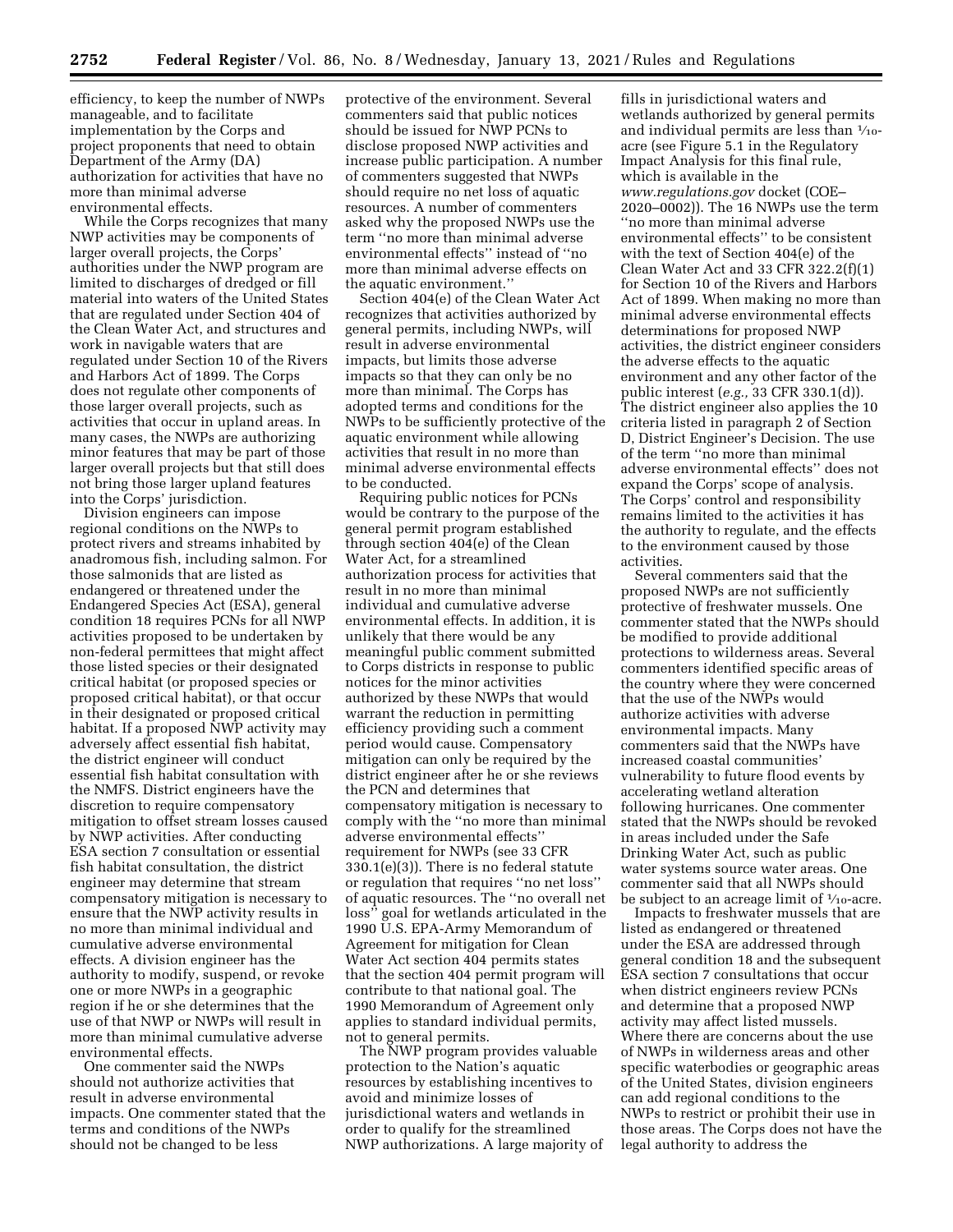vulnerability of coastal communities to future flood events or the loss of wetlands in coastal areas due to erosion, subsidence, and sea level rise. Public water systems source water areas are generally watersheds, and the Corps does not have the authority to regulate activities in uplands in these watersheds that may affect water supplies for communities. For those NWP activities that require PCNs, district engineers can consider effects to water supplies caused by regulated activities, as one of the Corps' public interest review factors (*i.e.,* water supply and conservation at 33 CFR 320.4(m)) that can be a basis for exercising discretionary authority. The Corps believes that the 1⁄2-acre limit for the NWPs, the PCN review process, and the ability of division engineers to modify, suspend, or revoke the NWPs on a regional or case-specific basis is sufficient for ensuring that the NWPs that have the 1⁄2-acre limit authorize only those activities that result in no more than minimal individual and cumulative adverse environmental effects.

One commenter stated that implementing NWPs under the Navigable Waters Protection Rule (NWPR) will result in more than minimal impacts and not account for areas that were jurisdictional but are not under current rule. Many commenters said that the NWPs should include language clarifying that not all ditches constructed in adjacent wetlands are jurisdictional. Many commenters stated that the discussion of wetland jurisdiction in the NWPs should mirror that in the NWPR. Many commenters asserted that there are inconsistencies between the proposed NWPs and the NWPR. Several commenters said that the terminology in the NWPs should be consistent with the NWPR, especially the terms "stream," "tributary," and ''ephemeral.''

The NWPs are used to authorize activities in waters and wetlands that are jurisdictional under the Corps' permitting authorities: Section 404 of the Clean Water Act and Section 10 of the Rivers and Harbors Act of 1899. If a project proponent wants to discharge dredged or fill material into a waterbody that is not subject to Clean Water Act jurisdiction under the NWPR, then DA authorization under an NWP or any other type of Corps permit is not required for that proposed discharge. The Corps declines to add language to this final rule regarding the jurisdictional status of ditches under the Clean Water Act because that jurisdictional status is more appropriately addressed through

application of the provisions of the NWPR at 33 CFR part 328. Many of the NWPs can be used to authorize discharges of dredged or fill material into numerous wetland types that are subject to Clean Water Act jurisdiction under the NWPR. There are no inconsistencies between the proposed NWPs and the NWPR. The NWPs can be used to authorize specific activities in waters and wetlands that are subject to Clean Water Act jurisdiction under the NWPR. Some of the NWPs specifically authorize discharges of dredged or fill material into streams, so the Corps declines to replace the term ''stream'' with ''tributary.'' Under the NWPR, ephemeral features, including ephemeral streams are excluded from Clean Water Act jurisdiction.

One commenter requested that the Corps issue a new NWP with no PCN requirements that authorizes emergency projects such as repair of significant leaks from canals, tunnels, and other features, culvert repair and replacement, critical pump plant repairs, and small scale urgent natural disaster mitigation projects. One commenter suggested that the Corps issue a new NWP to authorize natural disaster mitigation projects (*e.g.,*  fire or flood repairs or mitigation projects) with an acreage limit of  $\frac{1}{10}$ acre. One commenter stated that the Corps should issue a new NWP to authorize aggregate mining activities, instead of NWP 44. One commenter said that the Corps should prioritize NWP verifications for time-sensitive maintenance and emergency work. One commenter stated that the proposal should include a list of typically exempted activities, such as ditch maintenance. One commenter said that that the NWPs should include a general condition to limit the spread of invasive/noxious species.

The Corps declines to issue a new NWP to authorize the repair of leaks from canals, tunnels, and other features because NWP 3 can be used to authorize discharges of dredged or fill material into waters of the United States or structures or work in navigable waters of the United States to repair leaking structures or fills. The Corps also declines to issue a new NWP to authorize natural disaster mitigation projects. Some of these activities are already authorized by NWP 37, emergency watershed protection and rehabilitation activities. Some of these activities can also be authorized through the Corps' emergency permitting procedures at 33 CFR 325.2(e)(4). Nationwide permit 44 authorizes aggregate mining activities, so it is not necessary to issue another NWP to authorize those activities. District

engineers currently have the authority to prioritize authorization of timesensitive maintenance and emergency work, including the use of the emergency permitting procedures at 33 CFR 325.2(e)(4). Certain NWPs include notes that point to exemptions that may be related to authorized activities. The Corps declines to add a general condition to the NWPs to require permittees to take actions to limit the spread of invasive or noxious species because such a condition would not be reasonably enforceable and invasive or noxious species can spread through natural mechanisms outside the control of permittees. The Corps' regulations at 33 CFR 325.4(a) requires permit conditions to be directly related to the impacts of the proposal, appropriate to the scope and degree of those impacts, and reasonably enforceable.

#### (1) Status of Existing Permits

In response to the 2020 Proposal, the Corps received comments concerning the status of existing NWP authorizations and how the issuance of the final rule may affect those existing authorizations. The Corps also invited public comment on changing the expiration date for the 2017 NWPs to avoid having two sets of NWPs in effect at the same time.

Many commenters stated that current NWPs should expire on their original expiration date (*i.e.,* March 18, 2022). Several commenters expressed support for the 2017 NWPs expiring the day before the new NWPs become effective in order to provide certainty and continuity without imposing burdens on permittees, provided that all activities authorized by the 2017 NWPs remain approved regardless of whether those activities meet the requirements of the new NWPs. These commenters also wanted to avoid having differing sets of NWPs in effect at the same time.

Many commenters stated that the Corps proposed grandfathering procedure would cause uncertainty and disruption to those who are relying on the expiration date of the 2017 NWPs and the 12-month grandfathering period. A few commenters said that the grandfathering process and applicability was unclear. One commenter stated that previously verified activities should be allowed to continue under the 2017 NWPs unless the new NWPs are more restrictive. One commenter stated that if the NWPs issued in the final rule replaces the 2017 NWPs and the NWPs issued in the final rule go into effect before the 2017 NWPs were originally scheduled to expire on March 18, 2022, the Corps should notify all permittees who submitted PCNs or received NWP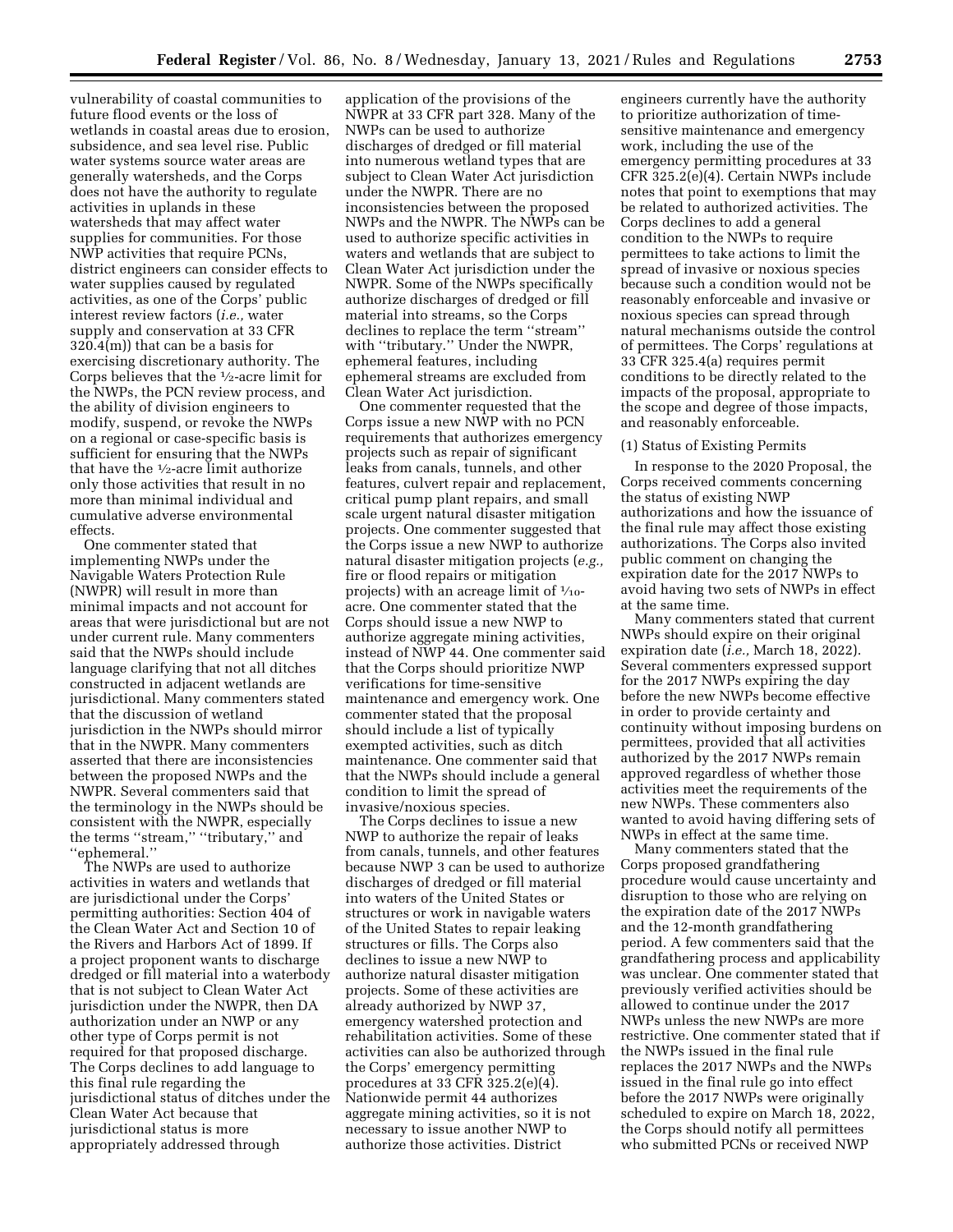verification letters under the 2017 NWPs.

The Corps acknowledges that that these changes to the NWPs may cause uncertainty and disruption for some project proponents who have received NWP verifications from the Corps. However, the Corps believes this disruption will be limited because the activities affected by the changes to the 12 existing NWPs are likely to continue to qualify for NWP authorization. Further, project proponents can work with Corps districts to efficiently obtain NWP verifications under the reissued NWPs. The information previously submitted to Corps districts via PCNs can be used to provide NWP verifications for many of the activities that will be authorized by the new NWPs for different types of utility line activities that were previously authorized by NWP 12. It is impractical to require the Corps districts to reach out to all permittees who received NWP verifications under the 2017 NWPs that are reissued in this final rule because of the number of verified activities. Once an NWP verification has been provided there is no obligation for a permittee to undertake the work that has been permitted; therefore, there it is impractical for the Corps to follow-up on every verification to ascertain if the work has been completed and/or whether the project proponent still intends to proceed with the activity authorized under the NWP.

One commenter asked what would happen to activities approved under the 2017 NWPs that would start construction prior to March 18, 2022, but after the implementation dated of the new NWPs. One commenter stated that activities that no longer qualify under the new NWPs but were verified under the 2017 NWPs should have 18 months to complete the authorized activity. One commenter questioned whether projects verified under the 2017 NWPs would still be valid as verified or would they be in noncompliance and require re-authorization either by NWP or by individual permit.

If a project proponent received an NWP verification under one of the 2017 NWPs, and the activity continues to be authorized by one of the existing NWPs that was reissued, that activity continues to be authorized by the 2017 NWP until it expires on March 18, 2022, unless the district engineer specified a different expiration date in the NWP verification letter (see 33 CFR  $330.6(a)(3)(ii)$ . In contrast to the grandfathering provision at 33 CFR 330.6(b), the grandfathering provided by section 330.6(a)(3)(ii) is not dependent on when the project proponent

commences construction. If the activity is not authorized by the reissued NWP, then the project proponent has 12 months to complete the authorized activity after the 16 final NWPs go into effect as long as the project proponent has commenced construction or is under contract to commence construction before the new expiration date for the twelve 2017 NWPs that are reissued in this final rule (see 33 CFR 330.6(b)). The Corps' regulations at 33 CFR 330.6(b) specify a 12-month grandfathering period for activities that no longer qualify for authorization under the reissued NWP if the activity has commenced or is under contract to commence prior to the expiration of the NWP. To change that 12-month period to 18 months would require rulemaking to amend the regulation. The validity of the prior NWP authorization would depend on whether the activity continues to be authorized by any of the 16 NWPs issued in this final rule, and whether any of the grandfathering provisions in 33 CFR 330.6 apply.

One commenter said that based on section 330.6(b) permittees should have until March 18, 2023 to complete projects authorized under the 2017 NWPs as long as they are under construction or contract to commence construction. One commenter stated that special emphasis should be placed on NWP 12 if it is split into three NWPs, to ensure that activities previously authorized under the 2017 NWP 12 continue to be permitted through the date specified in the verification letter. One commenter stated that the Corps should allow for a reasonable transition between existing activities authorized by an NWP and the new NWPs, for up to one year.

As discussed above, electric utility line and telecommunications activities and utility line activities for water and other substances continue to be authorized by the 2017 NWP 12 for up to 12 months as long as the project proponent has commenced construction or is under contract to commence construction before NWPs 57 and 58 go into effect. Given the anticipated effective date of this final rule, the 12 month grandfathering provision is likely to end close to March 18, 2022. The Corps believes that the current regulations provide a reasonable transition from the 2017 NWPs to the 16 NWPs issued in this final rule.

## (2) Pre-Construction Notification Requirements

A few commenters stated they are supportive of the reduction of the number of PCN thresholds under various NWPs. A few commenters said

they are supportive of the removal of the 300 linear foot PCN threshold. Many commenters stated that they are opposed to reducing the number of PCN thresholds for the NWPs because they believe these PCN thresholds are necessary to ensure that the activities authorized by these NWPs have no more than minimal adverse environmental effects. A few commenters said that the lack of PCNs does not meet the national no-net-loss of aquatic resources goal because these losses are not being mitigated. A few commenters stated their opposition to the removal of the 300 linear foot PCN thresholds. Several commenters said that they are opposed to federal agencies not having to submit PCNs because it is contrary to the Clean Water Act.

The changes to the PCN thresholds for the NWPs are discussed in the sections of the final rule that apply to each NWP. With the removal of the 300 linear foot limit for losses of stream bed, the Corps has also removed the ability of district engineers to waive that 300 linear foot limit on a case-by-case basis after reviewing PCNs. Activities can be authorized by NWPs with no compensatory mitigation requirements as long as those activities result in no more than minimal individual and cumulative adverse environmental effects. In FY 2018, approximately 11 percent of activities verified by district engineers as qualifying for NWP authorization required compensatory mitigation. There is no requirement in law or regulation for no net loss of aquatic resources. The requirement for what can be authorized by an NWP is that established by Section 404(e) of the Clean Water Act requiring activities authorized by NWPs to cause only minimal individual and cumulative adverse environmental effects. As discussed in Section II.D, the Corps is retaining PCN requirements for federal agencies that use the NWPs to authorize their activities.

A few commenters said that PCNs should be required for all NWP activities to ensure the authorized activities are not affecting the environment adversely and to ensure the permittee is avoiding and minimizing impacts to the maximum extent practicable. One commenter stated that a PCN should be required to ensure compliance with Section 106 of the National Historic Preservation Act. One commenter said that the timing of the review process for a PCN is not identified in the proposed rule for any of the NWPs.

The Corps establishes PCN thresholds for those NWP activities that have the potential to cause more than minimal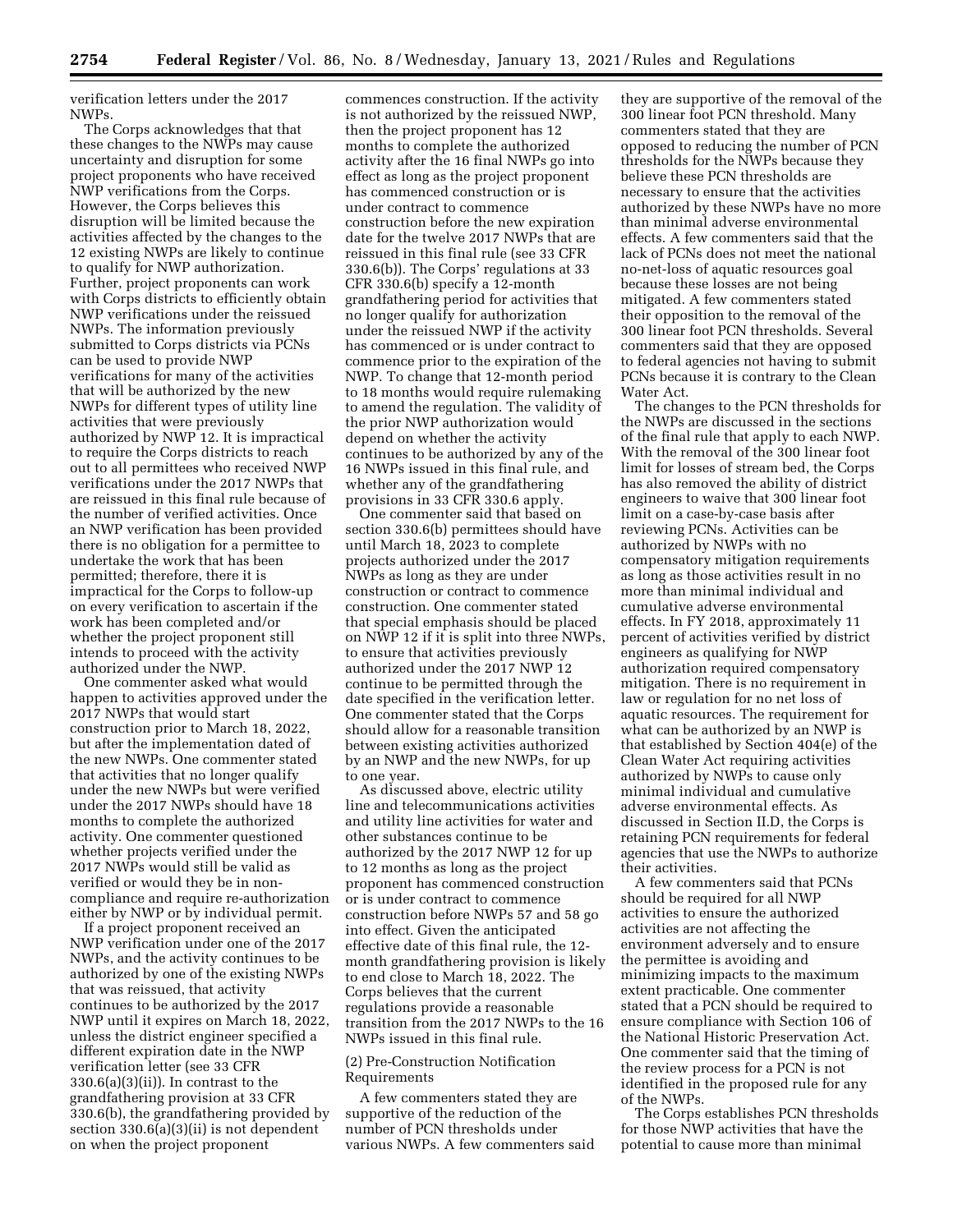adverse environmental effects, to provide activity-specific review and allow district engineers to exercise discretionary authority and require individual permits for activities that will have more than minimal adverse environmental effects. General condition 20 establishes PCN requirements for proposed NWP activities that have the potential to cause effects to historic properties that are undertaken by non-federal permittees. The timing of the PCN review process is provided in general condition 32.

One commenter stated that the Corps undertakes many actions under its permitting authorities for which the tribes and villages are not notified. One commenter asked how the Corps ensures no more than minimal adverse environmental effects if a default NWP authorization occurs after 45 days has passed after the district engineer receives a PCN. One commenter asked for clarification as to how the Corps ensures compliance for activities that do not require PCNs. One commenter requested that Corps Headquarters clarify to each of the Corps districts that it is up to the permittee to determine whether a PCN is required or not.

In conjunction with the rulemaking process for the issuance of these NWPs, Corps districts have been conducting consultation and coordination with tribes to identify regional conditions and coordination procedures to ensure compliance with general condition 17, concerning tribal rights. Activities that qualify for the default authorization that occurs 45-days after the district engineer receives a complete PCN must comply with all conditions of the NWP, including the general conditions and any applicable regional conditions imposed by the division engineer. The permittee is responsible for reading the NWPs and all of their conditions to determine whether he or she is required to submit a PCN before proceeding with an authorized activity.

One commenter said that for linear projects that are considered ''single and complete,'' where some crossings do not require PCNs, the permittee should not have to divulge the non-PCN crossing information to the Corps because the permittee is not required to provide the same level of documentation for non-PCN crossings, and the project proponent should be free to move forward with the non-PCN crossings. One commenter encouraged the Corps to implement a nationwide tracking and monitoring system for NWPs with PCN requirements to share information with cooperating resource agencies so that

informed decisions can be made regarding changes to the NWP program.

The information on the non-PCN crossings associated with a linear project is necessary so that the district engineer can consider all crossings of waters of the United States that require DA authorization when making his or her determination that the proposed NWP activities will result in no more than minimal cumulative adverse environmental effects. The information required by paragraphs (b)(4)(i) and (ii) of general condition 32 does not change these non-PCN crossings into those requiring PCNs. The Corps tracks all NWP verifications issued for activities that require PCNs and for activities reported to Corps districts through voluntary PCNs where the permittee seeks written verification even though he or she is not required to do so.

### (3) Climate Change

Many commenters said that the Corps should consider climate change during the reissuance of these NWPs. One commenter stated that the Corps failed to analyze climate change, the risk of which will be exacerbated by the issuance of the NWPs. Some of these commenters stated that the Corps should consider increased energy consumption as a foreseeable indirect effect of the Corps' decisions for these NWPs. Several commenters asserted that the proposed changes to the NWPs will have significant impacts on the environment, including climate change. One commenter said that the cumulative impacts of stream and wetland losses from NWP activities must be considered in the context of the changing climate. Several commenters stated that the proposed NWPs help support the nation's investment of its infrastructure, including changes to infrastructure to address global climate change.

The Corps has considered climate change during the reissuance of the NWPs, and each of the national decision documents includes a discussion of climate change. Although some activities authorized by various NWPs may be associated with energy production, distribution, and use, the Corps does not have the authority to regulate or control the production, distribution, or combustion of hydrocarbons and other materials are sources of carbon dioxide and other greenhouse gases that contribute to global climate change. Permittees may use equipment during the construction of the NWP activity that emits carbon dioxide and other greenhouse gases, but those emissions occur during the construction period for the authorized

activity and have an insignificant contribution to cumulative greenhouse gas emissions in the region. The activities authorized by NWPs may result in permanent or temporary impacts to wetlands and streams, and the discharges of dredged or fill material into waters of the United States and structures and work in navigable waters of the United States are only a subset of the variety of human activities that change the quantity and quality of wetlands, streams, and other aquatic resources. Those other human activities are discussed in section 4.0 of the national decision documents for these NWPs. Some activities authorized by the NWPs, such as utility line activities, bank stabilization activities, living shorelines, and aquatic resource restoration activities contribute to adaptation to climate change.

# *C. Comments on Proposed Actions Under Executive Order 13921, Promoting American Seafood Competitiveness and Economic Growth*

In response to the 2020 Proposal, the Corps received comments on its proposed actions under Executive Order 13921, Promoting American Seafood Competitiveness and Economic Growth. The comments on proposed NWPs A and B for seaweed mariculture activities and finfish mariculture activities, respectively, are discussed in Section II.G of this final rule. In response to the section of the 2020 Proposal on E.O. 13921, the Corps received a few comments on aquaculture in other waters of the United States, but those commenters seemed to think that the mariculture NWPs might also authorize aquaculture activities in those other waters (*e.g.,* freshwater lakes, ponds, and wetlands). The new NWPs 55 (seaweed mariculture activities) and 56 (finfish mariculture activities) limit those activities to estuarine and marine waters. These new NWPs also authorize multi-trophic mariculture activities.

### *D. Comments on the 2018 Legislative Outline for Rebuilding Infrastructure in America*

In the 2020 Proposal, the Corps requested comment on whether to modify the NWPs that require PCNs to limit the PCN requirement to nonfederal permittees. The Corps requested that commenters provide their views on whether they support or oppose having different PCN requirements for Federal and non-Federal permittees, with supporting information to explain their views.

After considering the comments received in response to the proposal based on the 2018 Legislative Outline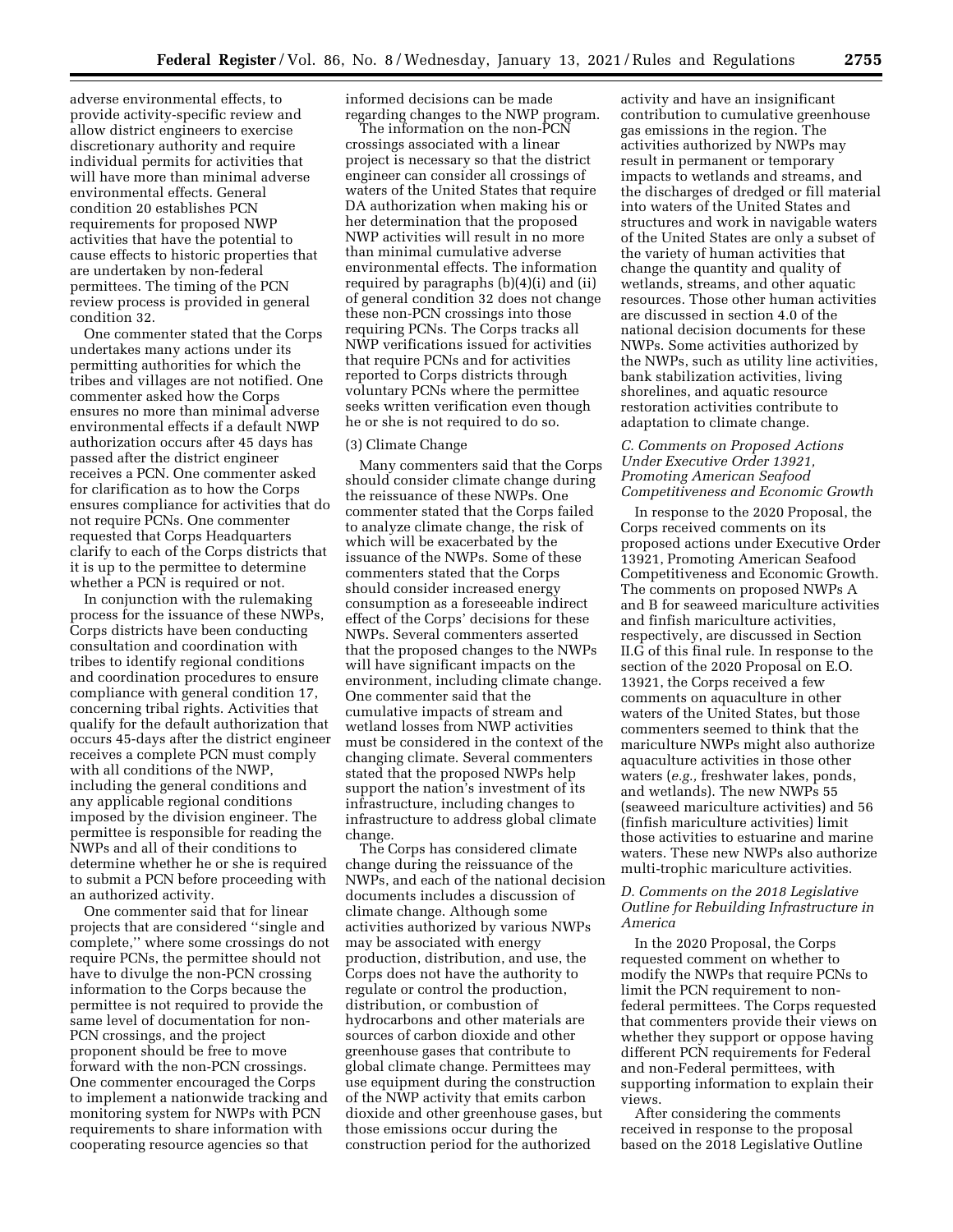for Rebuilding Infrastructure in America, for the final NWPs the Corps decided to continue to subject both federal permittees and non-federal permittees to the same PCN requirements. Overall, the comments received in response to this aspect of the proposed rule did not support a reasoned and defensible rational for establishing different PCN requirements for federal and non-federal entities that use the NWPs to authorized activities that require DA authorization under Section 404 of the Clean Water Act and Section 10 of the Rivers and Harbors Act of 1899. The comments the Corps received did not provide a substantive basis for establishing different PCN requirements for federal permittees and non-federal permittees, or establishing that federal permittees generally have a better record than non-federal permittees for complying with the NWPs and complying with related laws such as the Endangered Species Act and the National Historic Preservation Act. While the Corps would retain its enforcement authorities under the proposal, continuing to require federal agencies to submit PCNs is a more efficient means of ensuring that the NWPs authorize only those activities that result in no more than minimal individual and cumulative adverse environmental effects.

Many commenters opposed the proposal to remove PCN requirements for federal permittees that want to use the NWPs to authorize their activities, because it would apply different PCN requirements and standards to federal versus non-federal permittees. Some of these commenters said this change may result in inadvertent violations. Some of these commenters stated that applying different PCN requirements for federal and non-federal permittees has no rational basis, and PCN requirements should be based on the regulated activity, not who undertakes the regulated activity.

After reviewing the comments received in response to this aspect of the proposal, the Corps agrees that there is no substantive basis for establishing different PCN requirements for federal and non-federal permittees. The Corps is thus retaining the existing PCN requirements for federal permittees.

Many commenters questioned whether federal agencies employ environmental experts qualified to review the projects before submitting the PCNs to the Corps and ensure that those federal agencies comply with applicable laws, regulations, and policies. Some these commenters said that expertise is inconsistent in terms of presence and depth among different

federal agencies. They stated that staff at Corps districts are the best equipped with the technical knowledge and familiarity to administer the program and provide compliance oversight.

The Corps agrees that knowledge regarding environmental laws and regulations, and experience in preparing environmental documentation to demonstrate compliance with environmental laws, varies among people as a whole, and is not dependent on whether they work for a federal government agency. As discussed in the 2020 Proposal, many non-federal permittees seek the assistance of environmental consultants to help them obtaining DA authorization through the NWP authorization process.

Many commenters pointed out that PCNs allow the NWP program to meet the goal of no more than minimal individual and cumulative adverse impacts to the environment. Many of them said that exempting activities undertaken by federal agencies would reduce the ability of the Corps to track the cumulative effects of the NWP program. Many commenters expressed concerns with the Corps not assessing compensatory mitigation for federal permittees. They said there would be no mechanism for oversight and assurance that mitigation is completed and legally binding. Some of these commenters stated that federal permittees would have no incentive to avoid and minimize impacts and it is a clear conflict of interest for federal agencies, as they are incentivized to ensure their projects are permitted with as little cost as possible.

The Corps is continuing to require PCNs from federal permittees, so there will be no change in the number of PCNs. District engineers will still review PCNs and require compensatory mitigation and other forms of mitigation when necessary to ensure that NWP activities result in no more than minimal individual and cumulative adverse environmental effects.

Regarding the proposed definition of non-federal permittee, several commenters asked about the circumstances under which a nonfederal permittee would be considered a federal permittee, and whether federal funding or some other federal nexus involving a local partner would be a factor. Some commenters inquired whether a state or local agency who has been delegated NEPA authority be considered a non-federal permittee. Several commenters said that there would need to be a clearer definition to help identify federal permittees who would no longer have to submit PCNs for proposed NWP activities. Because

the Corps is retaining PCN requirements for federal agencies, it declines to speculate on how it would have implemented the proposal.

Several commenters stated that delegation of the section 404 permitting program to another federal agency is not likely to be legally permissible and might expose the Corps to litigation. Some of these commenters said that case law suggests that such delegation of a federal agency's statutory authority is not allowed, especially in the absence of memorandum of agreement between agencies. Not requiring PCNs from federal permittees for NWP activities is not be a delegation of the section 404 permitting program. The Corps continues to implement the NWP program and take actions necessary ensure that NWP activities comply with the terms and conditions of those authorizations, including potential actions identified in its enforcement regulations at 33 part CFR 326.

Several commenters did not support the inclusion of state departments of transportation (DOTs) that have been assigned NEPA responsibilities in the category of federal permittees that would not have to submit PCNs for proposed NWP activities. Some of these commenters said that state DOTs may forgo internal mitigation programs if PCNs were no longer required and district engineers would not have the ability to impose mitigation requirements on NWP activities through conditions added to the NWP authorization. Some commenters said that long-term linear transportation projects are some of the biggest contributors of turbidity in the nation's waterbodies and can have permanent impacts to streams and wetlands. Some DOTs already have funding agreements with the Corps in most states to provide supplemental staff that are required to implement impartial decision-making and are overseen and reviewed by nonfunded regulators to ensure transparency and fairness. A few commenters said that if these critical safeguards be removed, DOTs will not be impartial or unbiased, and could undermine the environmental protections provided by the PCN process. Since the Corps is not changing the PCN requirements for federal permittees, it declines to speculate on how it would have implemented the proposed definition of ''non-federal permittee'' and other aspects of the proposal.

A few commenters stated that removing PCN requirements for federal permittees could limit the ability of states to ensure that state water quality standards are being met under Section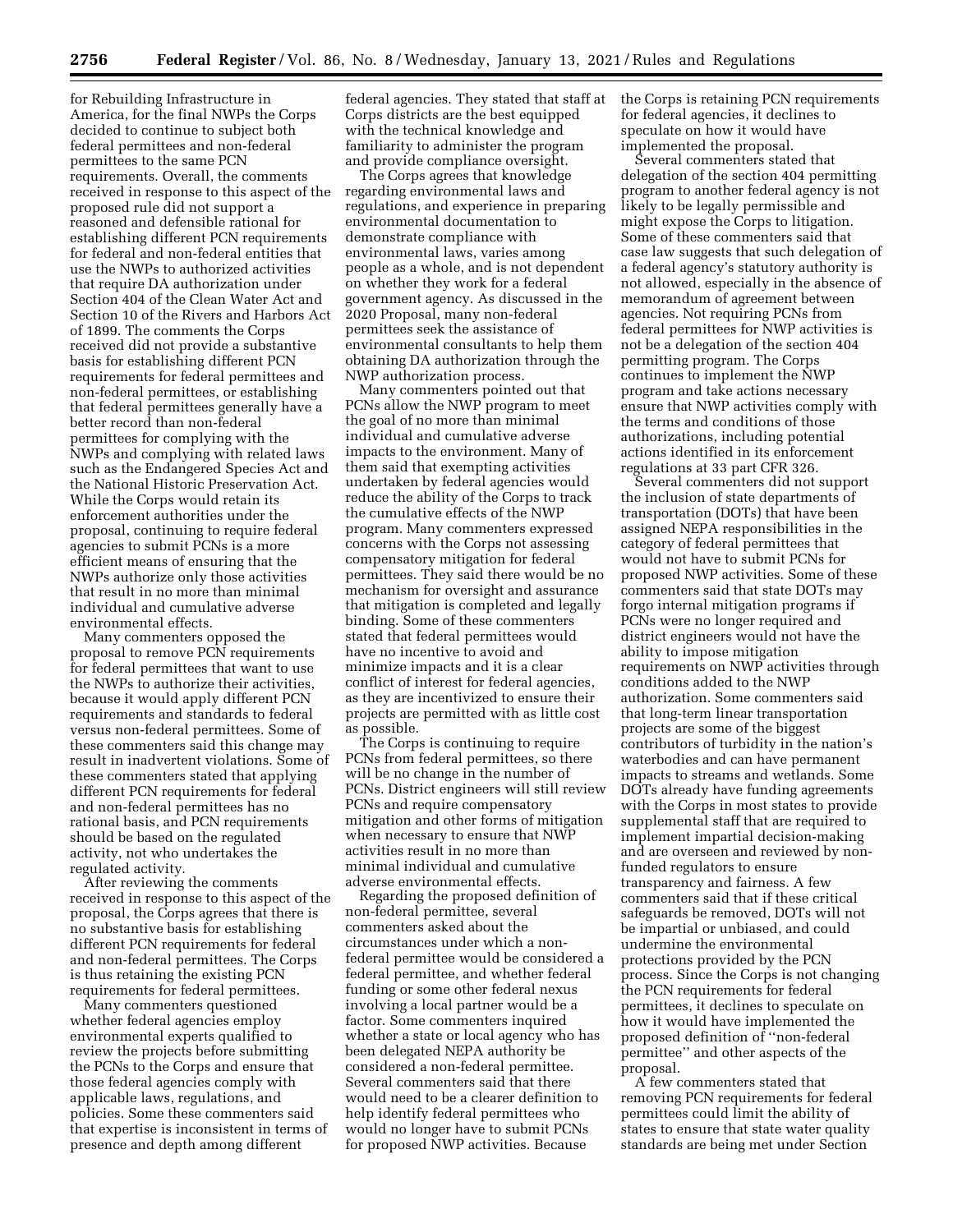401 of the Clean Water Act. If PCNs are not required, the regulatory scope of water quality protection shifts from preimpact permitting review to more resource intensive field compliance, creating a burden on the regulatory entities responsible for protection of water quality. Pre-construction notifications ensure that NWP activities are consistent with water quality standards, water quality management plans/continuing planning process, total daily maximum loads, and antidegradation policy.

The PCN requirements do not affect the requirements of Section 401 of the Clean Water Act. If a certifying agency does not issue water quality certification for the issuance of an NWP that does not require pre-construction notification, the project proponent is still required to obtain an activity-specific water quality certification or waiver for the proposed discharge.

A few commenters stated that the further an agency's focus is from natural resource management, the input from state fish and wildlife agencies is more critical. These commenters said that the participation of state natural resource agencies in the PCN review process helps ensure potential impacts to state trust resources are considered, and ensures public trust property is not taken without compensation. The Corps does not coordinate PCNs with state natural resource agencies, except for a few exceptions. Those exceptions are identified in paragraph (d) of general condition 32.

Several commenters pointed out that both federal and state projects are causes of some of the nation's largest wetland losses. These commenters said that if PCN requirements are removed, there will be no way to assess the impacts of these large-scale projects and it would result in huge aquatic resource losses. Several commenters stated that few federal agencies have the level of experience in working with and consulting tribes and said that PCNs should continue to be required in order to provide communication between the potentially impacted tribe, the Corps, and the federal agency regarding any potential impacts to tribal lands and resources. Since the Corps is retaining PCN requirements for federal permittees, these concerns have been addressed.

A commenter said that the preamble to the proposed rule explains that the PCN process also provides a database to inform renewal of NWPs. A couple of commenters stating that the Corps' assumption that non-federal entities, such as private entities, non-profits and even state governments do not possess

the same or higher expertise than the federal government is arbitrary and unfair. One commenter stated that there has been an erosion of positions within agencies along with the required expertise for such environmental reviews. Since the Corps is retaining PCN requirements for federal permittees, there is no need to speculate on how it would have implemented the proposal.

A couple of commenters said that Section 313 of the Clean Water Act states in no uncertain terms that all federal agencies ''shall be subject to, and comply with, all federal, state, interstate, and local requirements respecting the control and abatement of water pollution in the same manner, and to the same extent, as any nongovernmental entity.'' A couple of commenters stated that removal of the PCN requirements for federal permittees would make it difficult for states to identify violations and impossible for the Corps to ensure that the conditions of the permits are being property implemented, especially since recent changes to the EPA's regulations for Clean Water Act Section 401 water quality certifications, which preclude certifying authorities from monitoring and enforcing conditions of permitted activities. Since the Corps is retaining PCN requirements for federal permittees, there is no need to respond to these comments.

One commenter requested clarification regarding use of the phrase ''NEPA responsibility for all federal highway project in the state'', and asked whether the Corps intended to only provide federal permittee status to those NEPA assignment states who accept all federal highway projects in the state. One commenter stated that state transportation agencies would gain efficiency by elimination of PCNs for many small projects. A few commenters supported the proposal and believe it will streamline review and approval of permitting while allowing the Corps to focus on individual permitting needs. Several commenters supported the proposed definition of ''non-federal permittee'' including the inclusion of state DOTs. The Corps is not adopting the proposed definition of ''non-federal permittee'' so it is not necessary to address the comments on the proposed definition.

One commenter supports the PCN process and encourages the Corps to work with state agencies for additional options such as reducing comment periods to reduce overall time constraints associated with Corps permitting. Several commenters suggested that there should be a

certification process through which individuals receive training by the Corps and demonstrate that they have sufficient knowledge to preserve the intent of the NWPs. They said the Corps should develop a set of criteria that each entity needs to meet to demonstrate proficiency to allow the entity to be exempt from submitting PCNs for proposed NWP activities.

The Corps does not solicit comments from state agencies on proposed NWP activities, except for certain NWP activities identified in paragraph (d) of general condition 32. The Corps does support the development of a certification process for potential users of the NWPs. Certain NWPs do not require the submission of PCNs but for those that do, district engineers will continue to review and render decisions on those actions.

One commenter suggested that the Corps exempt private companies that are undertaking projects in conjunction with, or in response to, federal projects. One commenter stated that the Corps should clarify whether states, or entities acting with or on behalf of states, would be exempt from the requirement to submit PCNs when operating under the Surface Transportation Block Grant Program, which allows states to implement road projects and other projects using federal money with some amount of regulatory oversight by the Federal Highways Administration. A couple commenters suggested that if the Corps does not require PCNs for activities undertaken federal permittees, the PCN requirements for all applicants could be included as regional conditions to the NWPs. The Corps is retaining the PCN requirements for federal permittees, therefore it declines to speculate on how it would have implemented the proposal.

One commenter suggested modifying the PCN exemption to only encompass federal, state, or local agencies that have established their credentials for application of the NWP program. One commenter suggested an exemption from PCN requirements for federal permittees when pre-construction notification is required solely as a result of federal consultation thresholds noted in the NWP general conditions. One commenter suggested there would be a benefit in including a statement clarifying that state transportation agencies with NEPA delegation are the federal leads in terms of ESA Section 7 and NHPA 106 compliance. One commenter stated that most DOTs strive for consistency and implement NEPA requirements on all projects, which ensures compliance with federal regulations and allows previously non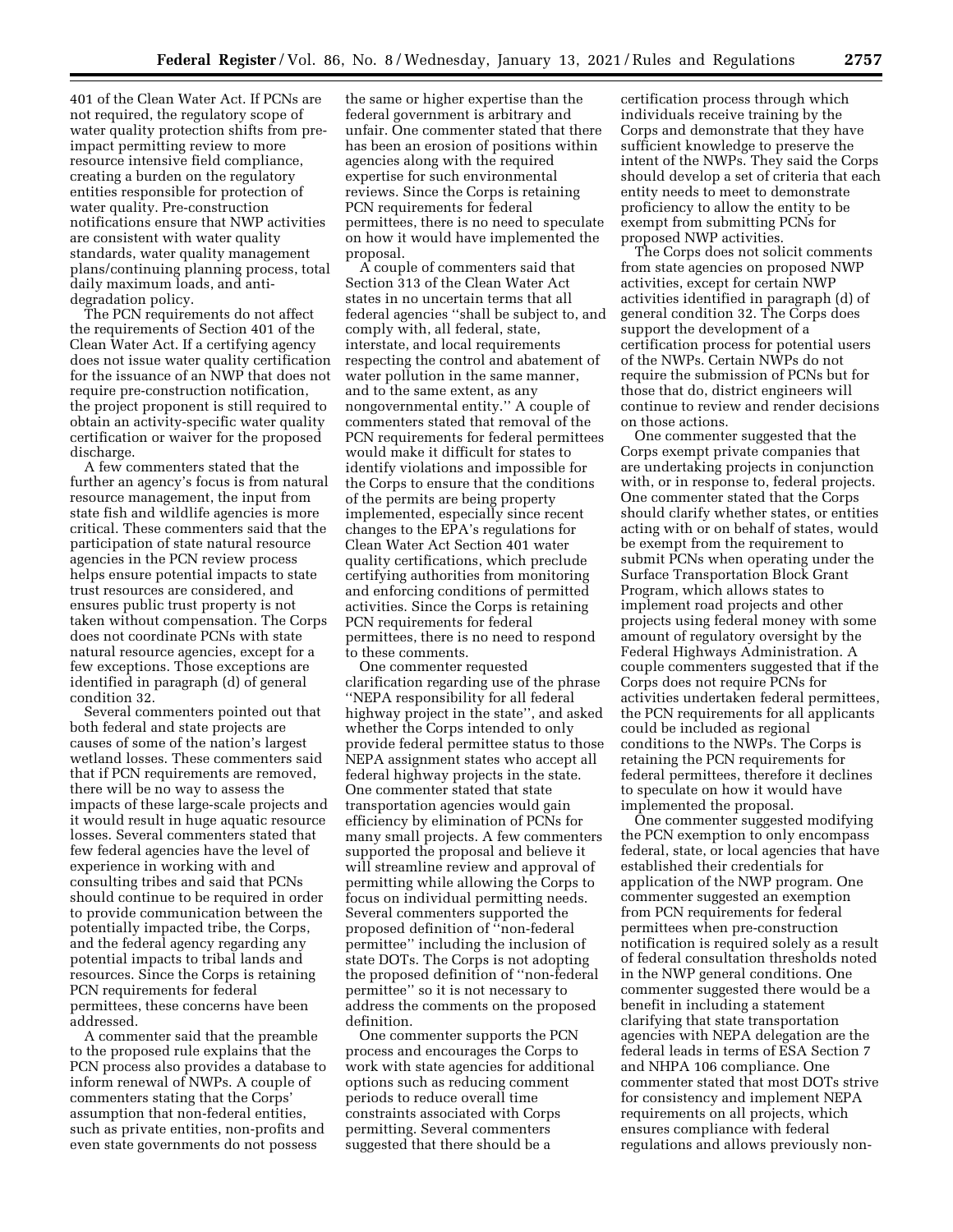federal aid projects to become federal aid projects when additional federal funds become available. One commenter suggested that if this proposal is enacted, the Corps should provide specific standards for professional qualifications similar to 36 CFR part 61, Appendix A. The Corps is retaining the PCN requirements for federal permittees, so it declines to speculate on how it would implement the proposal.

One commenter stated that to the extent there is a perception of delay caused through federal administrative shortfalls and backlogs, a greater level of funding for Corps staff and offices would be a better investment in reducing perceived delays. This commenter said that exchanging one federal staff funding shortfall for another agency with less expertise would not produce a net gain in permitting efficiency while complying with the duty to authorize only those impacts that will have minimal adverse effects on the environment. One commenter suggested that the Corps evaluate whether a PCN requirement should be based on qualifications rather than the federal status of a permittee. This commenter said that an audit process could be implemented to verify past and continued quality of the applicant's work. One commenter suggested the Corps focus on how to improve staff training and the mechanics of the PCN process so that it is completed in a reliable, transparent, and effective manner within the designated time frames. The Corps is retaining the PCN requirements for federal permittees, so these concerns have been addressed.

# *E. Comments on Regional Conditioning of Nationwide Permits*

Under Section 404(e) of the Clean Water Act, NWPs can only be issued for those activities that result in no more than minimal individual and cumulative adverse environmental effects. For activities that require authorization under Section 10 of the Rivers and Harbors Act of 1899 (33 U.S.C. 403), the Corps' regulations at 33 CFR 322.2(f) have a similar requirement. Since it can be difficult for the Corps to draft national NWPs in such a way that they account for regional differences, an important mechanism for ensuring compliance with these requirements is regional conditions imposed by division engineers to address local environmental concerns. Effective regional conditions help protect local aquatic ecosystems and other resources and help ensure that the NWPs authorize only those activities that result in no more than minimal

individual and cumulative adverse effects on the environment and are not contrary to the public interest.

Corps regional conditions are added to the NWPs by division engineers in accordance with the procedures at 33 CFR 330.5(c). Water quality certification (WQC) and Coastal Zone Management Act (CZMA) consistency concurrence regional conditions are also added to the NWPs if an appropriate certifying authority issues a water quality certification or CZMA consistency concurrence with special conditions prior to the finalization of the issued, reissued, or modified NWPs.

Corps regional conditions approved by division engineers cannot remove or reduce any of the terms and conditions of the NWPs, including general conditions. Corps regional conditions cannot lessen PCN requirements. In other words, Corps regional conditions can only be more restrictive than the NWP terms and conditions established by Corps Headquarters when it issues or reissues an NWP.

The Corps' regulations for establishing WQC regional conditions for the NWPs are located at 33 CFR 330.4(c)(2). If, prior to the issuance or reissuance of NWPs, a state, authorized tribe, or EPA issues a Clean Water Act section 401 water quality certification with conditions, the division engineer will make those water quality certification conditions regional conditions for the applicable NWPs, unless he or she determines that a specific condition in a water quality certification issued for the issuance of an NWP does not comply with 40 CFR 121.7(d)(2). If the district engineer makes such a determination, then he or she will consider that condition waived under 40 CFR 121.9(b) after written notice is provided to EPA and the certifying authority consistent with 40 CFR 121.9(c). For more information on compliance with Section 401 of the CWA, refer to Section III.G.

For CZMA consistency concurrences issued by a state for the issuance of an NWP, if the division engineer determines those CZMA concurrence conditions do not comply with 33 CFR 325.4, then the conditioned CZMA consistency certification will be considered an objection, and the project proponent will need to request an activity-specific CZMA consistency concurrence from the state (see 15 CFR 930.31(d)) under subpart D of 15 CFR part 930.

Corps regional conditions may be added to NWPs by division engineers after a public notice and comment process and coordination with appropriate federal, state, and local

agencies, as well as tribes. After Corps Headquarters publishes in the **Federal Register** the proposal to issue, reissue, or modify NWPs, all district engineers issue local public notices to advertise the availability of the proposed rule in the **Federal Register** and to solicit public comment on proposed regional conditions and/or proposed revocations of NWP authorizations for specific geographic areas, classes of activities, or classes of waters (see 33 CFR  $330.5(b)(1)(ii)$ .

As discussed above, regional conditions are an important tool for taking into account regional differences in aquatic resources and their local importance and for ensuring that the NWPs comply with the requirements of Section 404(e) of the Clean Water Act, especially the requirement that activities authorized by NWPs may only result in no more than minimal individual and cumulative adverse environmental effects. Regional conditions are modifications of the NWPs that are made by division engineers. Regional conditions can only further condition or restrict the applicability of an NWP (see 33 CFR 330.1(d)). Under 33 CFR 330.5(c)(1)(i), the first step of the Corps' regional conditioning is for district engineers to issue public notices announcing proposed regional conditions, and to solicit public comment on those proposed regional conditions, usually for a 45-day comment period. Those public notices also solicit suggestions from interested agencies and the public on additional regional conditions that they believe are necessary to ensure that the NWPs authorize only those activities that have no more than minimal adverse environmental effects. The district public notices are generally issued shortly after Corps Headquarters publishes the proposed NWPs in the **Federal Register**.

After the public comment period ends for the district public notices, the Corps district evaluates the comments and begins preparing the supplemental documents required by 33 CFR 330.5(c)(1)(iii) for each NWP. Each supplemental document will evaluate a specific NWP on a regional basis (*e.g.,*  by Corps district geographic area of responsibility or by state) and discuss the need for regional conditions for that NWP. Each supplemental document will also include a statement by the division engineer that will certify that the NWP, with approved regional conditions, will authorize only those activities that will have no more than minimal individual and cumulative adverse environmental effects. The supplemental documents may cover a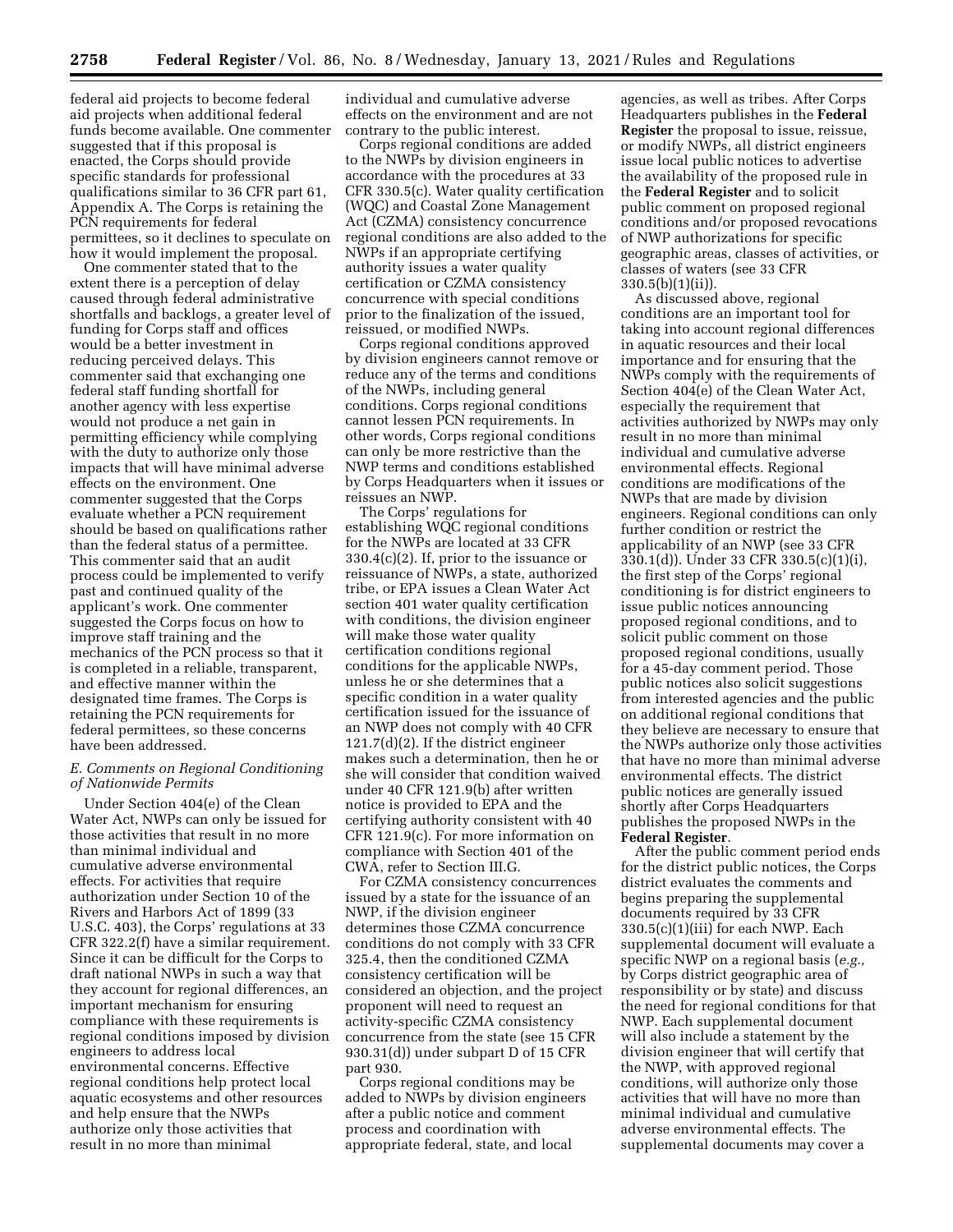Corps district, especially in cases where the geographic area of responsibility for the Corps district covers an entire state. The supplemental documents may cover a state when there is more than one Corps district in the state, and the lead Corps district for that state is responsible for preparing the supplemental documents. If more than one Corps district operates in a state, the lead district is responsible for preparing the supplemental documents and coordinating with the other Corps districts. The supplemental documents include an evaluation of public and agency comments, with responses to those comments, to show that the views of potentially affected parties were fully considered (33 CFR 330.5(c)(1)(ii)). The supplemental document also includes a statement of findings demonstrating how substantive comments were considered. After the supplemental documents are drafted by the district, they are sent to the division engineer for review along with the district's recommendations for regional conditions. The division engineer may approve the supplemental documents or request changes to those supplemental documents, including changes to the regional conditions recommended by the district.

After the division engineer approves the regional conditions and signs the supplemental documents, the district issues a public notice on its website announcing the final Corps regional conditions and when those regional conditions go into effect (see 33 CFR  $330.5(c)(1)(v)$ . Copies of the district's public notice are also sent to interested parties that are on the district's public notice mailing list via email or the U.S. mail. The public notice will also describe, if appropriate, a grandfathering period as specified by 33 CFR 330.6(b) for those who have commenced work under the NWP or are under contract to commence work under the NWP (see 33 CFR  $330.5(c)(1)(iv)$ . A copy of all Corps regional conditions approved by the division engineers for the NWPs are forwarded to Corps Headquarters (see 33 CFR 330.5(c)(3)).

Under the current regulations, Corps Headquarters does not have a formal role in the development and approval of Corps' regional conditions by division engineers. However, Corps Headquarters provides templates for the supplemental documents required by § 330.5(c)(1)(iii), to promote consistency in those supplemental documents. If requested by district and division offices, Corps Headquarters also provides advice on appropriate Corps regional conditions for the NWPs. The Corps is a highly

decentralized organization, with most of the authority for administering the regulatory program delegated to the 38 district engineers and 8 division engineers (see 33 CFR 320.1(a)(2)). District engineers are responsible for the day-to-day implementation of the Corps Regulatory Program, including the evaluation of applications for individual permits, evaluating PCNs for proposed NWP activities, evaluating notifications for activities authorized by regional general permits, responding to requests for approved and preliminary jurisdictional determinations, conducting compliance and enforcement actions, and other tasks. Division engineers are responsible for overseeing implementation of the Regulatory Program by their districts, and making permit decisions referred to them by district engineers under the circumstances identified in 33 CFR 325.9(c). Under that section of the Corps' regulations, a division engineer can refer certain permit applications to the Chief of Engineers for a decision. Other than making permit decisions under the circumstances listed in § 325.9(c), Corps Headquarters is responsible for development of regulations, guidance, and policies.

When a state, authorized tribe, or EPA issues a WQC for the issuance of an NWP and that WQC includes conditions, those conditions become conditions of the NWP authorization, unless one or more conditions is waived because they do not meet the criteria at 40 CFR 121.7(d)(2). The processes for states, approved tribes, and EPA to issue WQCs for the issuance of the NWPs, are separate from the Corps' regional conditioning process under 33 CFR 330.5(c), and are governed by state, tribal, or EPA, regulations. The Corps' current regulations for water quality certification for the NWPs are found at 33 CFR 330.4(c), and those regulations provide a process for WQC conditions becoming conditions of the NWPs when WQCs are issued for the NWPs before the NWPs are issued by Corps Headquarters.

When a state issues a general CZMA consistency concurrence with conditions for an NWP, those conditions become CZMA regional conditions if, after recommendation by the district engineer, the division engineer determines those conditions are acceptable under 33 CFR 330.4(d)(2). The processes for states to issue general CZMA consistency concurrences for the NWPs, are separate from the Corps' regional conditioning process under 33 CFR 330.5(c), and are governed by Department of Commerce regulations.

When the final WQCs and CZMA consistency concurrences are issued, District and division engineers will review those WQCs and CZMA consistency concurrences and determine which conditions become conditions for the final NWPs. Division engineers will then finalize any Corps regional conditions. After division engineers finalize Corps regional conditions, Corps districts will issue public notices announcing the final regional conditions and the final WQCs and CZMA consistency concurrences for the issuance of the NWPs. The Corps will post copies of the district public notices announcing the final Corps regional conditions and final WQC/ CZMA conditions in the *regulations.gov*  docket (docket number COE–2020– 0002), under ''Supporting and Related Material.''

At present, districts manage their own processes for soliciting public comment on their regional conditions. In general, they make solicitations of public comment available on their own website and do not always make the comments they receive publicly available. To further improve the nationwide transparency of the regional conditioning process, the Corps is considering revising the regulations governing the regional conditioning process at 33 CFR 330.5(c). Specifically, the Corps is considering whether to require the districts to post and solicit public comment on notices proposing regional conditions in separate dockets at *[www.regulations.gov.](http://www.regulations.gov)* Even though such changes were outside the scope of this action, the Corps solicited public comment on whether to implement this or a similar requirement relating to the regional conditioning process and any factors we should consider in a future rulemaking. While the comments relate to matters that were outside the scope of this action, the Corps appreciates the helpful suggestions it received from the public. The Corps will consider them as we continue to examine whether changes may be necessary to the regulations governing the regional conditioning process.

Several commenters said that regional conditions are excessive and/or unnecessary. Several commenters requested that Corps Headquarters review and concur with regional conditions before they are finalized. A few commenters said that regional conditions may be appropriate in some cases in specific areas of the country. A few commenters said that rationale and justification for regional conditions should be made available to the public. A few commenters recommended that Corps Headquarters provide detailed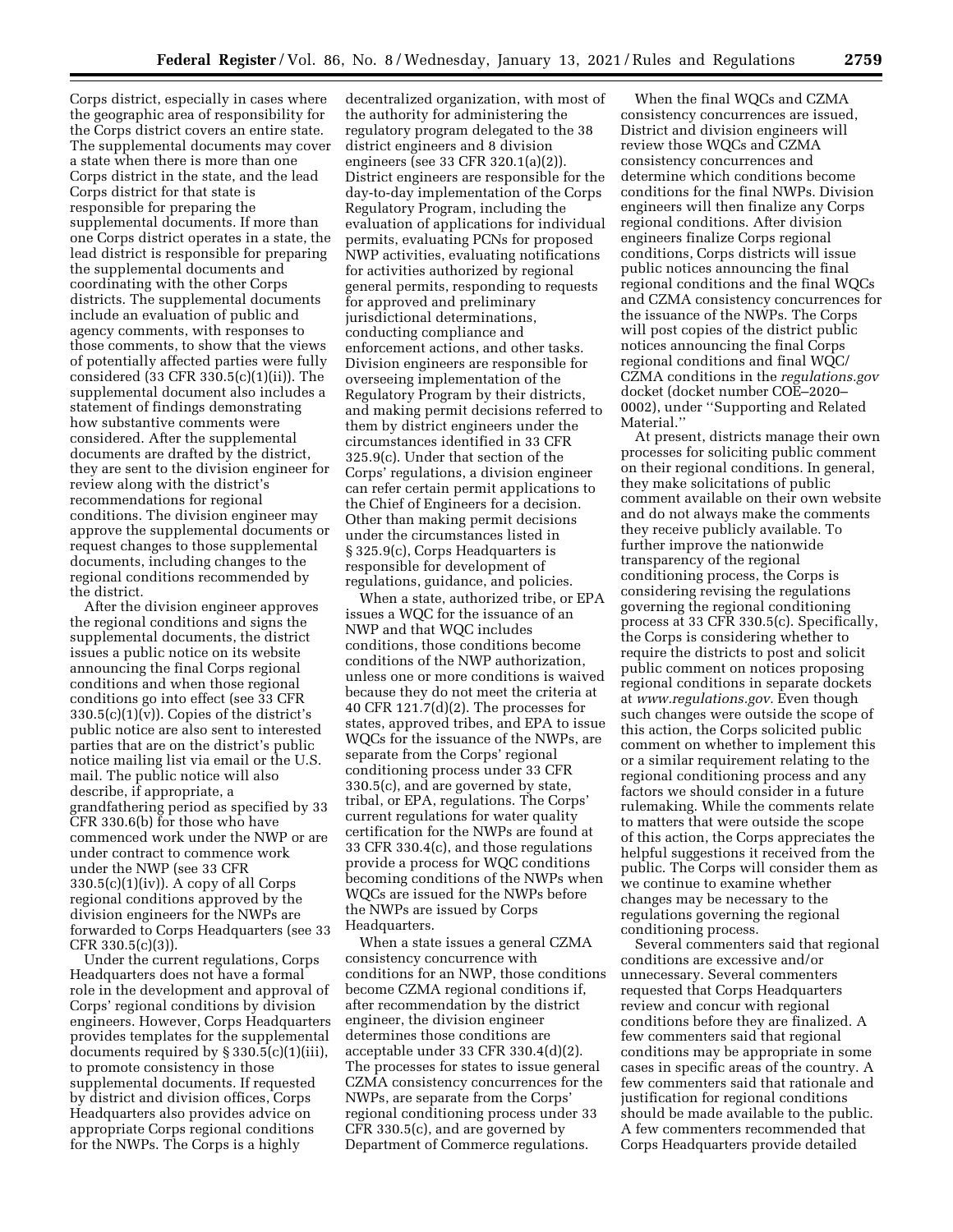guidance to district offices regarding how to develop regional conditions. A few commenters said that Corps districts are inconsistent on how they create regional conditions. A couple of commenters said that current regional conditions should not change. One commenter said that regional conditions should be specific to watersheds or ecoregions and not differ between districts.

The Corps believes that regional conditions are necessary to tailor the NWPs on a regional basis to ensure that the NWPs authorize only those activities that result in no more than minimal individual and cumulative adverse environmental effects. Under the Corps' current regulations at 33 CFR 330.5(c), division engineers have the authority to add regional conditions to the NWPs and Corps Headquarters has no role in that approval process. The supplemental documents division engineers prepare for adding regional conditions to the NWPs require consideration of the comments received on the district's public notices on the proposed regional conditions and a statement of findings showing how substantive comments were considered by the division engineer (see 33 CFR 330.5(c)(1)(iii)). Regional conditions do not need to be consistent across districts, among divisions, or nationally because they are intended to address specific regional issues or concerns for the aquatic environment or any of the Corps' public interest review factors. If regional conditions are specific to watersheds, differences in regional conditions among districts are inevitable because different watersheds are likely to have different resource concerns and different factors affecting what adverse environmental effects might be considered more than minimal.

One commenter stated that Corps districts should be able to develop and identify appropriate regional conditions. One commenter said that the proposed changes to regional conditions will remove coordination processes with state partners. One commenter remarked that the proposed changes will result in a disproportionate impact to floodplains and flood-prone areas. One commenter said that the regional conditions for NWPs 12, C, and D should be the same in each region. One commenter stated that there is inconsistency between whether or not Corps districts consider oil and gas natural pipelines as utility lines in regional conditions.

Corps districts identify regional conditions, and make recommendations to division engineers. The approval authority for regional conditions lies

with the division engineer (see 33 CFR 330.5(c)). Regional conditions can provide for coordination with state partners, and that coordination may be removed as regional conditions are considered for a new set of NWPs. The Corps does not have the authority to regulate floodplains and flood-prone areas per se. The Corps has the authority to regulate discharges of dredged or fill material into waters of the United States, and those waters and proposed discharges may be located in floodplains or flood-prone areas. Having identical regional conditions for NWPs that authorize utility line activities would be contrary to the intent of regional conditions, which is to address regional differences in aquatic resources and ensure that the NWPs authorize only those activities that result in no more than minimal individual and cumulative adverse environmental effects. Oil and natural gas pipelines are a type of utility line and regional conditions are intended to address specific resource concerns.

One commenter said that regional conditions should include programmatic compliance with other federal laws. One commenter stated that regional conditions should be used to require in-kind mitigation and adopt impact and mitigation thresholds or associated methodologies. One commenter said that regional conditions should be developed to provide additional protection for species of concern and cultural/historical sites. One commenter asserted that regional conditions should be developed to require tribal consultation for every permit. One commenter said that regional conditions should prohibit work during spawning period for fish of cultural concern or which would jeopardize wild rice beds.

Regional conditions may be helpful in ensuing programmatic compliance with other federal laws. Regional conditions can also be used to specify mitigation requirements for the NWPs. Regional conditions can help provide protection for listed species, historic properties, and cultural resources, often by adding PCN requirements to help ensure that required consultations for those resources are undertaken. Decisions on whether and how to consult with tribes on proposed NWP activities are made on a case-by-case basis by district engineers. Regional conditions may add time-of-year restrictions on authorized activities to ensure that those activities have no more than minimal adverse effects on fish spawning or rice beds.

Several commenters requested greater transparency in the process of establishing regional conditions, saying

that public notices, rationales for regional conditions, and comments received on proposed regional conditions should be available on separate dockets at *[www.regulations.gov.](http://www.regulations.gov)* Several commenters requested revisions to governing regulations to require posting of any proposed additions of, changes to, or revocations of regional conditions in separate dockets on *[www.regulations.gov.](http://www.regulations.gov)* Several commenters requested that the Corps create and maintain a single, national website where all proposed and final regional conditions can be viewed. The Corps will consider these comments when it prepares the next rulemaking for the issuance of NWPs.

A few commenters said that public notice processes for regional conditions should be consistent between districts. A few commenters stated that districts are inconsistent and limit comment by requiring subscriptions to respective mailing lists rather than publishing notices in the **Federal Register** or on *[www.regulations.gov.](http://www.regulations.gov)* One commenter said that public notices for regional conditions should be published in the **Federal Register**. Two commenters asked for the same level of written justification for adoption of regional conditions that is required to reissue or modify the NWPs. One commenter said that publication of these documents on separate web pages or dockets is redundant and unnecessary. One commenter stated that that comments received on regional conditions should be posted to a web page. One commenter stated that the Corps analyses for regional conditions do not satisfy statutory requirements. Two commenters said that it is difficult to find public notices or regional conditions on district web pages.

The public notice process for regional conditions is consistent among all Corps districts, because the public notice process is described in the Corps' regulations at 33 CFR 330.5(c)(1). The current regulations governing the regional conditioning process relies on public notices, and does not include provisions requiring the publication of notices in the **Federal Register**. During the next rulemaking process for the NWPs, the Corps will decide whether to use *[www.regulations.gov](http://www.regulations.gov)* for managing and posting public comments received on proposed regional conditions. Each Corps district is responsible for managing its own web pages, and regional conditions apply to a particular Corps district, so it is appropriate for Corps districts to post public notices for regional conditions proposed for their districts on their web pages.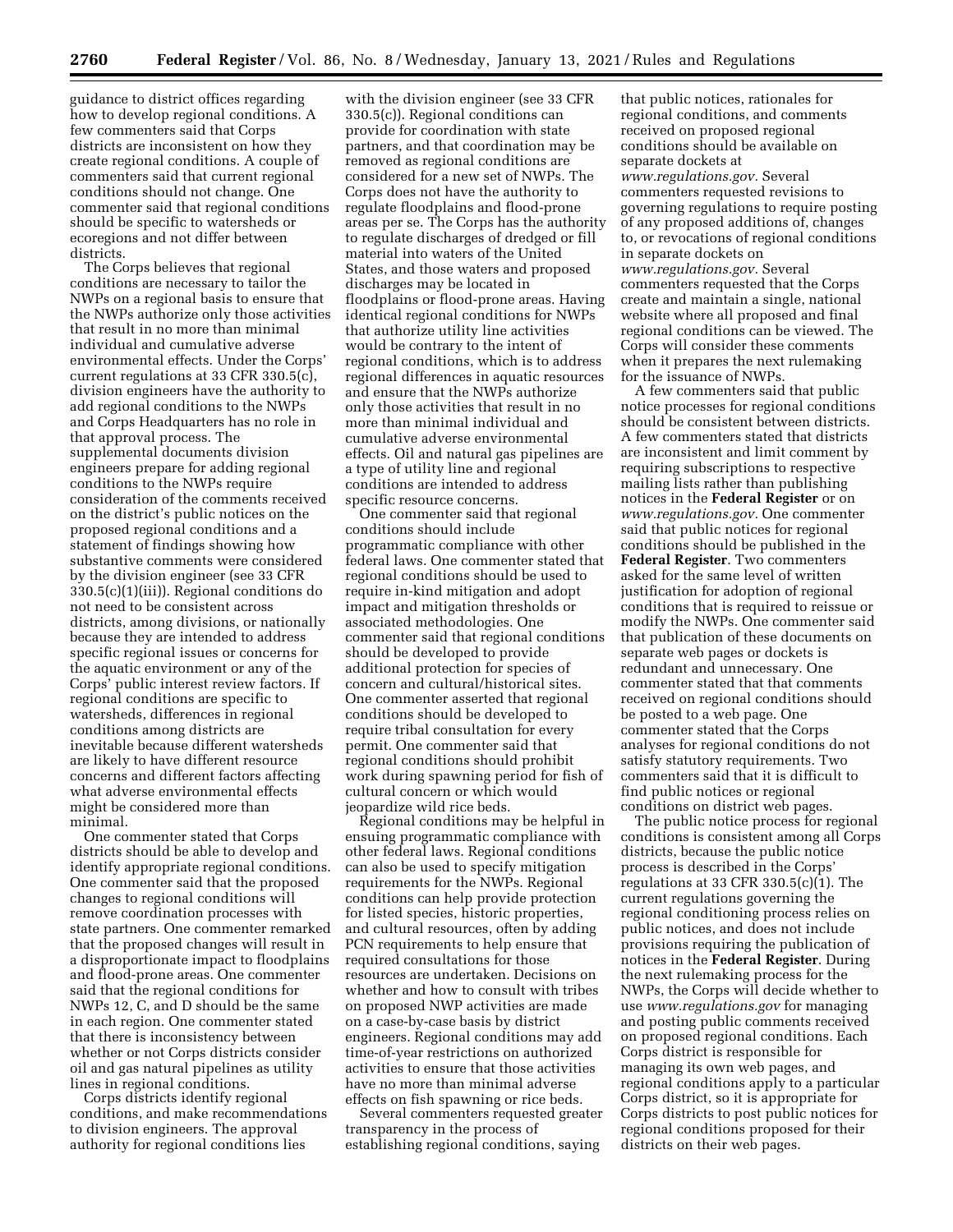### *F. Comments on Proposed Removal of the 300 Linear Foot Limit for Losses of Stream Bed*

In the proposed rule, the Corps proposed to remove the 300 linear foot for losses of stream bed from NWPs 21 (Surface Coal Mining Activities), 29 (Residential Developments), 39 (Commercial and Institutional Developments), 40 (Agricultural Activities), 42 (Recreational Facilities), 43 (Stormwater Management Facilities), 44 (Mining Activities), 50 (Underground Coal Mining Activities), 51 (Land-Based Renewable Energy Generation Facilities), and 52 (Water-Based Renewable Energy Generation Pilot Projects). All of these NWPs have a 1⁄2 acre limit for losses of non-tidal waters of the United States, including non-tidal wetlands and non-tidal streams. With the exception of NWPs 43 and 51, these NWPs require pre-construction notification for all activities. Nationwide permit 43 does not require PCNs for maintenance of existing stormwater management facilities, as long as those maintenance activities are limited to restoring the original design capacities of the stormwater management facility or pollutant reduction green infrastructure feature. Nationwide permit 51 does not require PCNs for activities that result in the loss of 1⁄10-acre or less of waters of the United States. Therefore, district engineers will review all proposed activities for these on a case-by-case basis, except for the NWP 43 and 51 activities identified above. When reviewing these PCNs, district engineers apply the 10 criteria in paragraph 2 of Section D, District Engineer's Decision, to determine whether the proposed activities will result in no more than minimal individual and cumulative adverse environmental effects.

In the proposed rule, the Corps presented a number of reasons for these proposed changes to NWPs 21, 29, 39, 40, 42, 43, 44, 50, 51, and 52. The Corps' rationale comprises four categories of considerations: (1) The Corps employs several tools in the NWP Program to ensure that NWP activities result only in no more than minimal individual and cumulative adverse environmental effects; (2) removing the 300 linear foot limit would provide consistency across the numeric limits used by the NWP Program for all categories of non-tidal waters of the United States (*i.e.,*  jurisdictional wetlands, streams, ponds, and other non-tidal waters); (3) it would further the objective of the NWP Program stated in 33 CFR 330.1(b) (*i.e.,*  to authorize with little, if any, delay or paperwork certain activities having

minimal impacts), by providing equivalent quantitative limits for jurisdictional wetlands, streams, and other types of non-tidal jurisdictional waters, and NWP authorization for losses of jurisdictional stream bed that have no more than minimal individual and cumulative adverse environmental effects; and (4) using acres or square feet (*i.e.,* an area-based metric) instead of linear feet is a more accurate approach to quantifying losses of stream bed and also serves as a better surrogate for losses of stream functions when a functional assessment method is not available or practical to use.

After reviewing the comments received in response to the proposed rule, for the reasons discussed below the Corps has decided to remove the 300 linear foot limit for losses of stream bed from the 10 NWPs listed above. The comments received in response to the proposed rule are summarized below. The Corps' responses to those comments are also provided along with the comment summaries.

Retaining the 1⁄2-acre limit for losses of non-tidal jurisdictional waters and wetlands in these 10 NWPs while removing the 300 linear foot limit for losses of stream bed will help further Congressional intent with respect to Section 404(e) of the Clean Water Act when that provision was enacted into law in 1977. Section 404(e) authorizes the Corps to issue, after notice and opportunity for public hearing, general permits on a state, regional, or nationwide basis for any category of activities involving discharges of dredged or fill material if the Corps determines that the activities in such category are similar in nature, will cause only minimal adverse environmental effects when performed separately, and will have only minimal cumulative adverse effect on the environment. Section 404(e) does not prescribe any particular approaches for ensuring that activities authorized by general permits result in no more than minimal individual and cumulative adverse environmental effects, thus the Corps developed the PCN process and provided division and district engineers with the authority to modify, suspend, or revoke NWP authorizations on a regional or activity-specific basis after the NWPs are issued by Corps Headquarters. General permits provide a process for authorizing, with minimal paperwork and delays, activities that have no more than minimal individual and cumulative adverse environmental effects. General permits are an important tool for the Corps managing its personnel and workload so that it can focus its efforts on evaluating

permit applications for proposed activities that have the potential to cause more than minimal adverse environmental effects.

Removing the 300 linear foot limit for losses of stream bed under these 10 NWPs provides equivalent quantitative limits for all categories of non-tidal jurisdictional waters, including nontidal ''tributaries,'' ''lakes, ponds, and impoundments of jurisdictional waters,'' and ''adjacent wetlands'' (see 33 CFR 328.3(a)). These non-tidal waters will continue to be subjected to the  $\frac{1}{2}$ acre limit for losses of non-tidal waters. Except for NWPs 43 and 51, these NWPs require PCNs for all authorized activities, and district engineers will review these PCNs to determine which activities can be authorized by an NWP and which activities should require individual permits. When reviewing a PCN, the district engineer has the authority to exercise discretionary authority to modify, suspend, or revoke the NWP authorization (see 33 CFR 330.1(d)). When a district engineer reviews a PCN, and if she or he determines that the proposed activity would have more than minimal individual or cumulative net adverse effects on the environment or otherwise may be contrary to the public interest, he or she will either modify the NWP authorization to reduce or eliminate those adverse effects, or instruct the prospective permittee to apply for a regional general permit or an individual permit (§ 330.1(d)). To determine whether a proposed NWP activity will result in no more than minimal individual and cumulative adverse environmental effects, the district engineer will apply the 10 criteria in paragraph 2 of Section D, District Engineer's decision.

Those ten criteria for making minimal adverse environmental effects determinations are:

(1) The direct and indirect effects caused by the NWP activity;

(2) the cumulative adverse environmental effects caused by activities authorized by an NWP and whether those cumulative adverse environmental effects are no more than minimal;

(3) the environmental setting in the vicinity of the NWP activity;

(4) the type of resource that will be affected by the NWP activity;

(5) the functions provided by the aquatic resources that will be affected by the NWP activity;

(6) the degree or magnitude to which the aquatic resources perform those functions;

(7) the extent that aquatic resource functions will be lost as a result of the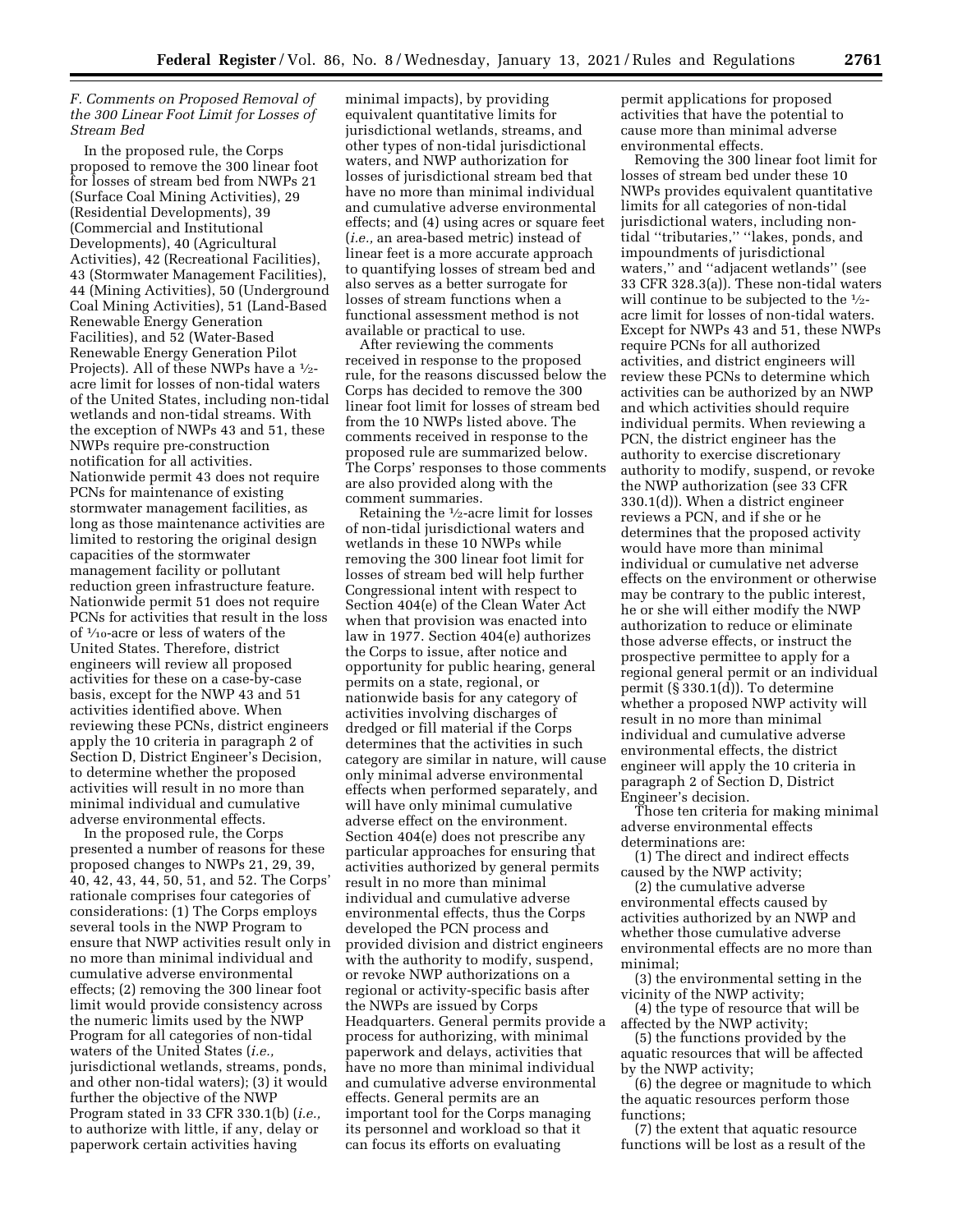NWP activity (*e.g.,* partial or complete loss);

(8) the duration of the adverse effects (temporary or permanent);

(9) the importance of the aquatic resource functions to the region (*e.g.,*  watershed or ecoregion); and

(10) mitigation required by the district engineer.

If an appropriate functional assessment method is available and practicable to use, that assessment method may be used by the district engineer to help determine whether the proposed activity will result in no more than minimal adverse environmental effects.

The removal of the 300 linear foot limit for losses of stream bed will help increase administrative efficiency by providing a mechanism to authorize, through the NWP Program activities that result in the loss of greater than 300 linear feet of jurisdictional stream bed, but less than 1⁄2-acre of non-tidal jurisdictional waters. Under the 2017 NWPs, filling or excavating more than 300 linear feet of a perennial stream bed requires an individual permit even under circumstances where the loss of the stream bed would result in no more than minimal individual and cumulative adverse environmental effects. Under this final rule, district engineers would review PCNs for proposed losses of jurisdictional stream bed (plus any other losses of non-tidal waters of the United States) that are less than 1⁄2-acre and determine whether those proposed activities can be authorized by one of these 10 NWPs. If, for a particular PCN, the district engineer determines that the individual and cumulative adverse environmental effects would be more than minimal, he or she will exercise discretionary authority and require an individual permit. This approach provides administrative efficiency by providing a mechanism for district engineers to distinguish which proposed activities should be authorized by an NWP versus which activities should require individual permits with a public notice and comment process and activityspecific evaluations under NEPA, the public interest review, and the Clean Water Act section 404(b)(1) Guidelines.

This approach also adds efficiency in terms of reducing processing times and paperwork for proposed activities that have no more than minimal adverse environmental effects and that are likely to generate few, if any, public or agency comments in response to a public notice for an individual permit application. When more activities that result in no more than minimal adverse environmental effects can be authorized

by an NWP, there can be more staff and other resources for Corps districts to devote to undertaking other tasks, such as the review and approval of mitigation banks and in-lieu fee programs and overseeing their operation, conducting compliance actions to ensure that authorized activities are being conducted in accordance with the terms and conditions of their DA authorizations, and conducting approved and preliminary jurisdictional determinations that help project proponents plan and design their proposed projects to avoid and minimize impacts to jurisdictional waters and wetlands.

Another benefit of removing the 300 linear foot limit for losses of jurisdictional stream bed and shifting the quantification of losses of jurisdictional stream bed towards the 1⁄2-acre limit for losses of non-tidal waters of the United States is more accurate accounting of the impacts of activities authorized by these 10 NWPs. The discharges of dredged or fill material authorized by these NWPs occur over an area of a river or stream bed and also may include impacts to other aquatic resources such as wetlands or open water areas (*e.g.,* lakes or ponds). The discharge to a river or stream has a length and a width, and the width can vary depending on the physical characteristics of the impact area, the type of activity being conducted (*e.g.,* bank stabilization, channel excavation, channel realignment), and other factors. To be regulated under Section 404 of the Clean Water Act, a discharge of dredged material involves any addition, including redeposit other than incidental fallback, of dredged material, including excavated material, into waters of the United States that is incidental to any activity, including mechanized land clearing, ditching, channelization, or other excavation (see 33 CFR 323.2(d)(1)(iii)). A regulated discharge of fill material involves the addition of fill material into waters of the United States that has the effect of either replacing any portion of a water of the United States with dry land or changing the bottom elevation of any portion of a water of the United States (see 33 CFR 323.3(e) and (f)). The direct impacts of these activities are most accurately quantified on an area basis, not a linear basis, to inform a district engineer's decision on whether a proposed activity should be or is authorized by an NWP and to track cumulative impacts.

Accurate quantification of stream bed losses authorized by an NWP is an important component of determining

whether a proposed NWP activity will result in no more than minimal individual adverse environmental effects. (See item 1 above from paragraph 2 of Section D, District Engineer's Decision: Understanding ''the direct and indirect effects caused by the NWP activity.'') Accurate quantification of stream bed losses is also important for tracking cumulative impacts of activities authorized by an NWP, both on a national and regional basis, and for determining whether a particular NWP activity will contribute to more than minimal cumulative adverse environmental effects. (See item 2 of paragraph 2 of the District Engineer's Decision: ''The cumulative adverse environmental effects caused by activities authorized by an NWP and whether those cumulative adverse environmental effects are no more than minimal.'')

As discussed in the 2020 Proposal (85 FR 57316), discharges of dredged or fill material into jurisdictional streams can cause losses of stream bed along only a portion of the stream bed (*e.g.,* bank stabilization projects that involve discharging fill along the edge of the stream, with no fill in the rest of the stream bed) or across the entire stream bed (*e.g.,* excavating the stream bed to mine aggregates) along a stream reach. A wide variety of activities involving filling or excavating stream bed may be authorized by these NWPs, such as bank stabilization, channel realignment, culvert installation or replacement, stream channel restoration, the installation of grade control structures (*e.g.,* rock), fills for footings for bridges, livestock crossings, utility line crossings, and temporary fills for construction and access. Quantifying losses of stream bed in linear feet does not distinguish between filling or excavation activities that occur only in a portion of the stream bed along an ordinary high water mark versus filling or excavation activities that occur in the entire stream bed, from ordinary high water mark to ordinary high water mark.

Accurate quantification of losses of stream bed and losses of other types of jurisdictional waters and wetlands is also important for monitoring and evaluating the cumulative adverse environmental effects caused by NWP activities. In response to the 2020 Proposal, numerous commenters criticized the Corps' assessment of cumulative effects for the NWPs. An essential step in conducting a cumulative effects analysis for an NWP is estimating how many times that NWP may be used during the period the NWP is in effect, the quantity of jurisdictional waters and wetlands that may be lost or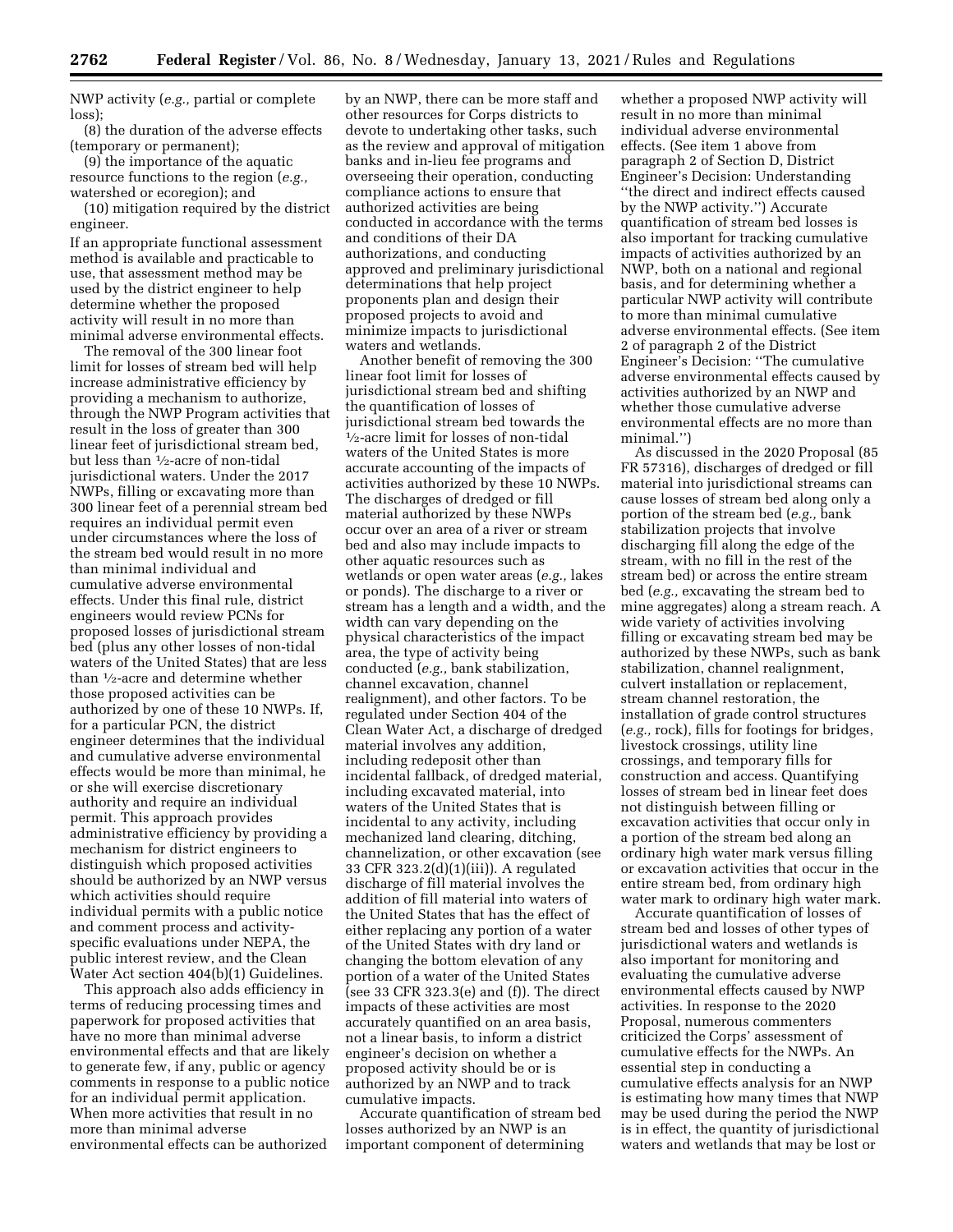directly altered by the activities authorized by that NWP, whether those losses or alterations are permanent or temporary, and what, if any compensatory mitigation is being used to offset those losses. The Corps provides those estimates in its national decision documents, and those estimates are more robust if they use a common metric, so that it is possible to calculate total losses and offsets during the period the NWP is in effect.

Division engineers have discretionary authority to modify, suspend, or revoke NWP authorizations on a regional basis (33 CFR 330.5(c)) to help ensure that the NWPs are only used to authorize activities that have no more than minimal individual and cumulative adverse environmental effects. For example, if a Corps district determines, in a particular watershed, county, Corps district, or other geographic region, that cumulative losses of stream bed authorized by NWPs may be approaching a level that might exceed the ''no more than minimal cumulative adverse environmental effects'' threshold, the Corps district can request that the division engineer modify, suspend, or revoke the relevant NWP authorizations in that region. The division engineer can add regional conditions to the appropriate NWPs to restrict or prohibit their use in particular categories of waters, or suspend or revoke the NWP authorization so that those NWP(s) can no longer be used to authorize regulated activities in that geographic region. The division engineer's authority to modify, suspend, or revoke NWP authorizations on a regional basis can also be used to sort out which activities can be authorized by an NWP versus which activities should require individual permits.

District engineers have discretionary authority to modify, suspend, or revoke NWP authorizations on a case-specific basis (see 33 CFR 330.5(d)) to help ensure that NWPs are only used to authorize specific activities that have no more than minimal individual and cumulative adverse environmental effects. A district engineer can add conditions to an NWP authorization to reduce potential adverse environmental effects that might be caused by a proposed NWP activity, such as mitigation requirements to avoid or minimize direct and indirect effects caused by that activity. One example is a time of year restriction to prevent discharges of dredged or fill material from occurring during spawning seasons for fish or other aquatic organisms. Another example of a permit conditions to help reduce adverse environmental

effects caused by an NWP activity might be to require the use of certain best management practices. A district engineer might also add permit conditions to the NWP authorization to require compensatory mitigation to offset losses of waters of the United States caused by the NWP activity.

As the Corps implements this final rule, it will continue to rely on these administrative tools that have long been used with these 10 NWPs to help ensure that authorized activities will result in no more than minimal individual and cumulative adverse environmental effects. Those tools are the 1⁄2-acre limit for losses of non-tidal waters of the United States, the pre-construction notification requirements and associated activity-specific review by district engineers, the regional conditions that can be added by division engineers, and the activity-specific conditions that can be added by district engineers when reviewing individual PCNs.

The proposal was made in accordance with the recommendations in the report issued by the Office of the Assistant Secretary of the Army (Civil Works) in response to E.O. 13783 on ways to streamline the NWPs. In the proposed rule, the Corps invited public comment on the proposal to remove the 300 linear foot limit and to rely on the 1⁄2-acre limit, the PCN process, the proposed modification of the ''mitigation'' general condition (general condition 23), and other tools to comply with the statutory and regulatory requirement that activities authorized by an NWP must result in no more than minimal individual and cumulative adverse environmental effects. The Corps also invited comment on whether there are situations where quantifying losses of stream bed in linear feet might more accurately represents the actual amount of stream bed filled or excavated as a result of an NWP activity and would result in more defensible determinations on whether a proposed NWP activity will result in no more than minimal individual and cumulative adverse environmental effects. In the proposed rule, the Corps asked commenters to provide information that would help illustrate or explain how and under what circumstance using a linear foot measure to quantify losses of stream bed would be more accurate than using square feet or acres to quantify the amount of authorized impacts.

The Corps also invited comment on the legal, regulatory, policy, or scientific bases for imposing different numeric limits on jurisdictional stream bed losses versus losses of non-tidal jurisdictional wetlands or other types of non-tidal jurisdictional waters.

Commenters were encouraged to provide supporting information in the form of citations to laws, regulations, and policies, and the scientific literature, because substantive information would be valuable in assisting the Corps in preparing the final NWPs.

The Corps also requested comment on an alternative hybrid approach to establishing consistent quantitative limits for losses of stream bed authorized by NWPs 21, 29, 39, 40, 42, 43, 44, 50, 51, and 52. Under the proposed hybrid approach, losses of stream bed would continue to be quantified in linear feet as long as the activities authorized by these NWPs would result only in the loss of stream bed. There would be linear foot limits for losses of stream bed by stream order identified using the Strahler (1957) method, and the mean stream widths identified by Downing et al. (2012). If a proposed NWP activity would result in the loss of jurisdictional stream bed plus other types of waters of the United States, such as non-tidal jurisdictional wetlands, the losses of waters of the United States would be quantified in acres and subjected to the 1⁄2-acre limit. In the preamble to the proposed rule, the Corps provided a table for the hybrid approach (see 85 FR 57321). A critical component of effectively applying the hybrid approach is identifying the correct stream order for the stream segment that is proposed to be filled or excavated as a result of the proposed NWP activity. In this hybrid approach, the linear foot limits would only apply to losses of stream bed. If a proposed NWP activity would result in a combination of losses of jurisdictional stream bed and other types of waters of the United States, such as non-tidal jurisdictional wetlands, then the 1⁄2-acre limit would apply to the combined losses of stream bed and non-tidal wetlands, to keep those losses below 1⁄2 acre.

In conjunction with the proposal to remove the 300 linear foot limit for losses of stream bed, the Corps proposed to remove the provisions in these NWPs regarding the ability of district engineers to waive the 300 linear foot limit for losses of intermittent and ephemeral stream bed when the applicant submits a PCN and requests a waiver of that 300 linear foot limit. On April 21, 2020, EPA and the Department of the Army published a final rule to define ''waters of the United States'' entitled the Navigable Waters Protection Rule (85 FR 22250). On June 22, 2020, the Navigable Waters Protection Rule became effective in all states and jurisdictions except for the State of Colorado due to a federal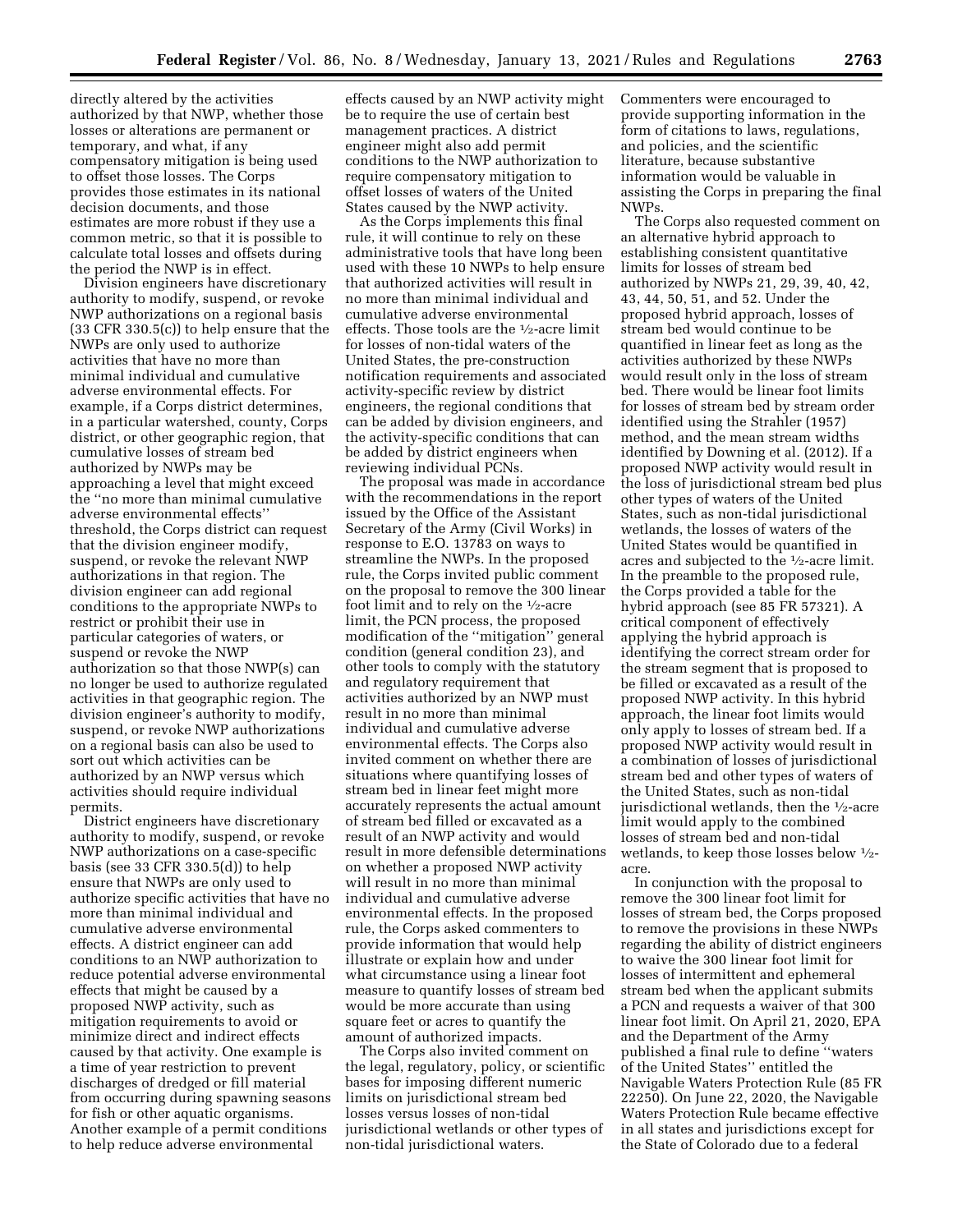district court-issued stay in that state. The rule revised the definition of ''waters of the United States'' at 33 CFR 328.3 such that ephemeral features, including ephemeral streams, are categorically excluded from jurisdiction under the Clean Water Act (see 33 CFR 328.3(b)(3)). Therefore, there would be no need to request waivers for losses of ephemeral stream bed (regardless of length) since NWP authorization (or any other form of DA authorization) will not be needed to authorize discharges of dredge or fill material into ephemeral streams. See Section III.C, for more discussion on the potential impact of the Navigable Water Protection Rule on the NWPs.

In addition, the Corps proposed to remove the agency coordination process for seeking input from federal and state agencies on whether the district engineer should grant the waiver of the 300 linear foot limit requested by an applicant for an NWP verification. Removing the waiver provision may reduce costs to permittees by reducing the amount of time the district engineer needs to make her or his decision. For example, the district engineer would not have to wait up to 25 days (see paragraph (d)(3) of the ''preconstruction notification'' general condition (GC 32) to make the decision on whether to issue the NWP verification. Removal of the agency coordination for these activities is also likely to reduce administrative costs to the Corps, by reducing the amount of staff time needed to send copies of PCNs to the agencies and summarizing and responding to agency comments. Removal of the waiver provision and associated agency coordination would also free up additional time for Corps staff to review other PCNs, other permit applications, and other regulatory actions such as jurisdictional determinations and compliance activities. As mentioned above, under the Navigable Waters Protection Rule, ephemeral streams are not ''waters of the United States.'' See 33 CFR 328.3(b)(3). Therefore, it should be noted that this would likely reduce the current number of waivers and required interagency coordination process from state and federal agencies, since the current waivers apply only to certain intermittent streams.

Many commenters opposed the removal of the 300 linear foot limit for losses of stream bed. Many commenters supported the proposed change, stating that calculating losses of stream bed in acres is a more accurate measure of those losses since acreage takes both the length and width of the stream channel into account when determining the

amount of stream bed filled or excavated by an NWP activity. Several commenters in favor of the proposed change expressed concern with how this change would affect mitigation banks and credit calculations for future and past permits. Several commenters believed this change would continue to ensure that the activities authorized by these NWPs would result in no more than minimal impacts.

As discussed above, the Corps is removing the 300 linear foot limit for losses of stream bed from NWPs 21, 29, 39, 40, 42, 43, 44, 50, 51, and 52 for the reasons discussed in this final rule to increase the efficiency of the NWP program, utilize a metric that more accurately reflects the amount of impact, and to allow NWP authorization of losses of stream bed where district engineers determine that those losses would have no more than minimal adverse environmental effects after reviewing PCNs. Quantifying losses of stream bed in acres or square feet will be more accurate, provide a more substantial and defensible basis for decision-making by district engineers on PCNs for these activities, and provide more accurate data for the Corps to track cumulative impacts of the activities authorized by these NWPs. The removal of the 300 linear foot limit will not affect the ability of district engineers to require compensatory mitigation or other forms of mitigation for losses of stream bed. In addition, it should not have a substantial effect on mitigation banks that have already been approved and mitigation banks that may be approved in the future. Depending on how existing mitigation banks quantify the credits they produce, there may have to be some technical changes in how credit transactions occur between mitigation bank sponsors and permittees, to determine the appropriate number of stream credits that are needed to offset a permitted loss of stream bed.

A few commenters supported the removal of the 300 linear foot limit because the district engineer retains the ability to exercise discretionary authority to require individual permits if the adverse environmental effects caused by a proposed activity would be more than minimal. These commenters also said they support the removal of the 300 linear foot limit as long as Corps divisions and districts can continue to develop and use regional conditions in districts that have specific resource concerns.

The PCN process is an administrative tool that helps ensure that activities authorized by NWPs cause no more than minimal individual and cumulative

adverse environmental effects, by providing activity-specific review of these activities by district engineers before they are authorized by an NWP. The  $\frac{1}{2}$ -acre limit is another tool that helps ensure that activities authorized by these NWPs have no more than minimal adverse environmental effects. In geographic areas where there are concerns about cumulative losses of headwater streams and the functions they provide, division engineers can add regional conditions to these NWPs to reduce the acreage limit from 1⁄2-acre to a lower acreage limit, such as 1⁄4-acre or 1⁄10-acre. In addition, division engineers can add regional conditions to these NWPs to lower the threshold for requiring stream compensatory mitigation from 3⁄100-acre to a different acreage threshold.

Many commenters expressed concerns with removing the 300-linear foot limit on loss of stream bed for these NWPs, stating that this change would allow much larger impacts to smaller stream channels since they typically have smaller widths and therefore a permittee could impact a much longer length of stream before reaching the 1⁄2 acre limit. Many commenters said that a linear foot measurement was more appropriate for calculating stream impacts and losses than an acreagebased system because streams are fundamentally linear features in the landscape. Many commenters stated that the Corps has not provided any scientific rational or reasoning behind this change and even the scientific studies cited by the Corps were not interpreted appropriately.

As discussed above, the Corps will rely on other, existing protective mechanisms within the NWPs to ensure that the activities authorized by these NWPs will result in no more than minimal individual and cumulative adverse environmental effects. Those tools include the 1⁄2-acre limit, the PCN requirements for these NWPs, and the ability of division and district engineers to further condition or restrict the applicability of an NWP in situations where they have concerns for the aquatic environment under the Clean Water Act section 404(b)(1) Guidelines or for any factor of the public interest (see 33 CFR 330.1(d)). While rivers and streams have a strong linear component, they also vary substantially in width. Discharges of dredged or fill material into waters of the United States that cause losses of waters of United States through the filling or excavation of stream beds occur over an area, and using acres or square feet to quantify losses of stream bed is more informative to determinations of minimal effects and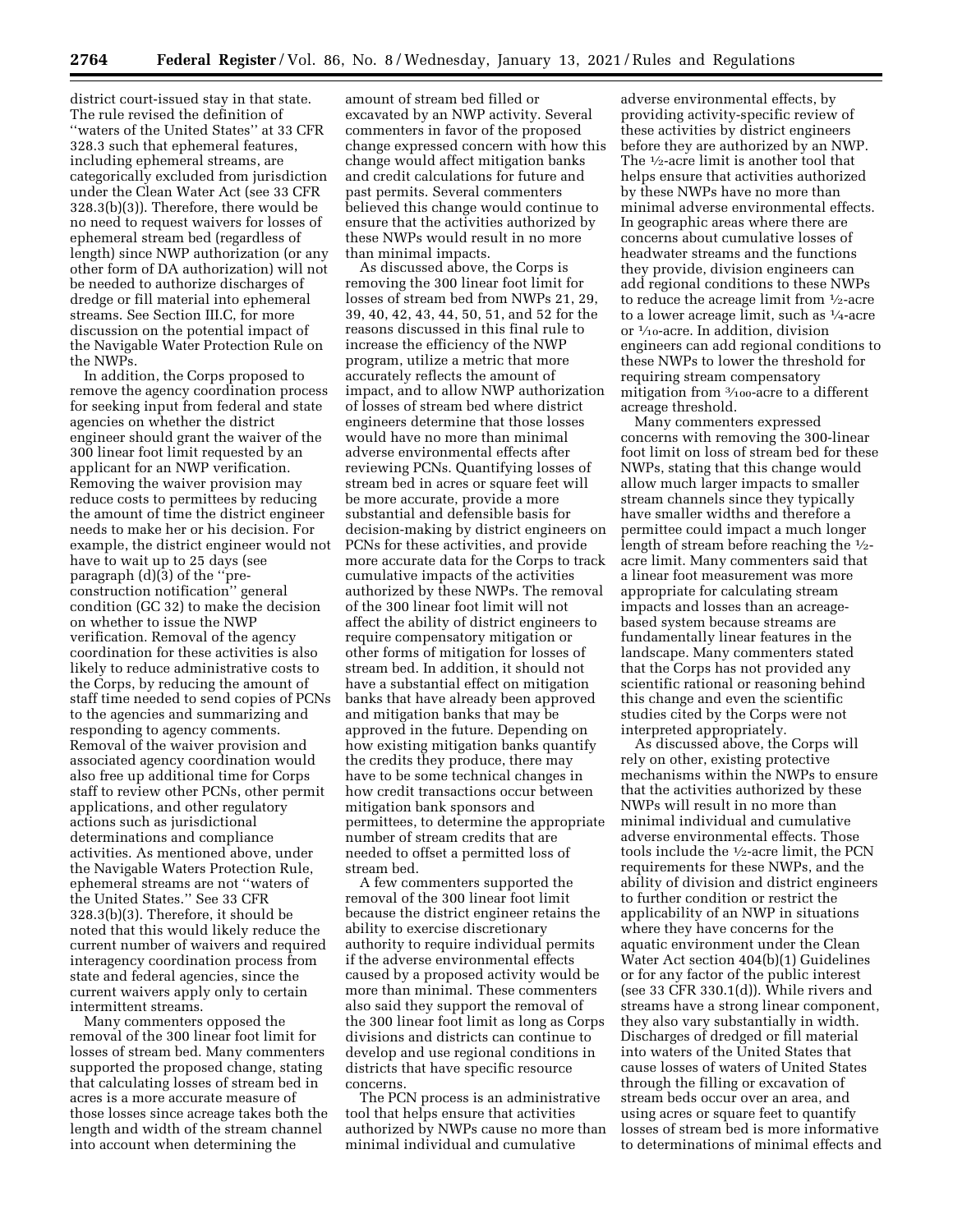accurate in data accounting than using linear feet. The potential losses of stream functions, and whether those losses are more than minimal, can be addressed through the PCN review process. When determining whether a proposed NWP activity will result in no more than minimal individual and cumulative adverse environmental effects, district engineers will apply the 10 criteria in paragraph 2 of Section D, District Engineer's Decision. Decisions regarding quantitative limits for the NWPs are administrative decisions because the legal threshold for general permits (''no more than minimal individual and cumulative adverse environmental effects'') is a subjective threshold. Applying this subjective threshold to complex ecological systems requires a district engineer to exercise his or her judgment as to whether that threshold is crossed for particular NWP activity.

Another tool that the Corps added to this final rule to help ensure that the activities authorized by these NWPs will result in no more than minimal individual and cumulative adverse environmental effects is the addition of a 3⁄100-acre threshold for stream compensatory mitigation in paragraph (d) of the mitigation general condition (general condition 23). The  $\frac{1}{10}$ -acre wetland mitigation threshold in general condition 23 has been effective in providing incentives for project proponents to reduce wetland losses well below the 1⁄2-acre limit to avoid the costs of providing wetland compensatory mitigation. As shown in figure 5.1 of the Regulatory Impact Analysis for this final rule, more than 80 percent of losses of waters of the United States verified by district engineers in fiscal year 2018 as qualifying for NWP authorization were less than 1⁄10-acre. The losses of waters of the United States in figure 5.1 include losses of stream bed, which were quantified in acres. The Corps anticipates that the 3/100-acre stream compensatory mitigation threshold will also be an effective incentive to permittees to reduce losses of stream bed to avoid the costs of providing stream compensatory mitigation to offset losses of greater than 3⁄100-acre of stream bed. For NWP activities that require PCNs, district engineers continue to have discretion to require stream compensatory mitigation for losses of stream bed above or below the 3⁄100-acre threshold in paragraph (d) of general condition 23.

Several commenters also questioned the Corps' use of the study by Downing et al. (2012), which examined stream channels all over the world, stating that stream channels may be narrower in the

United States (citing an average width in the United States of 2.6 feet). Several commenters stated support of a hybrid approach in lieu of an acreage calculation, but were concerned about the variability of stream order classifications and the availability of tools to Corps districts to implement that approach in an effective and defensible manner. One of these commenters noted that LiDAR is not available in all areas of the country. Many commenters opposed the proposed 'hybrid approach' in the preamble in which stream impact limits would vary by stream order by applying a mean stream width. Some of these commenters asserted that a linear foot metric is still likely a more accurate and easier method since determining stream order is highly varied along with determining a stream width.

The Corps acknowledges that the study by Downing et al. (2012) does not fully represent the variability in stream dimensions. One of the purposes of using the information in that study was to demonstrate how a linear foot limit for losses of stream bed results in disparate differences in the amount of stream bed that can be filled or excavated under an NWP depending on where an affected stream reach is located in a tributary network (*i.e.,* a headwater stream versus a stream segment located further downstream in a watershed). In a study of headwater streams in North America and New Zealand, using field surveys of headwater streams instead of the published data and satellite imagery used by Downing et al. (2012), Allen et al. (2018) found a typical width of 1.05 feet for headwater streams. The Corps agrees that the hybrid approach proposed in the preamble to the 2020 Proposal would not be an efficient or effective approach to establishing quantitative limits for these 10 NWPs. There is not sufficiently accurate mapping of headwater streams in the United States to implement such a hybrid approach, and the hybrid approach would not take into account regional variability in stream geomorphology. The Corps does not agree that a linear foot metric is easier or more accurate than an acreage-based metric. The area of stream bed filled or excavated as a result of an NWP activity is already calculated by the Corps to record impacts to aquatic resources, and it represents the amount of stream bed lost as a result the discharges of dredged or fill material regulated under Section 404 of the Clean Water Act.

Many commenters also questioned how stream width was to be measured (ordinary high water mark to ordinary

high water mark versus stream bed/ bottom) which could also produce variability in how an acreage limit would be applied. Many commenters recognized that the measures for small and large streams should be different but until a more appropriate metric is developed, acreage should not be used in lieu of linear feet since it would be inappropriate to adopt a measure that better represents larger stream systems while the overwhelming majority of impacts occur to smaller streams and are therefore better represented for the time being by a linear foot measurement.

Stream width should be measured from ordinary high water mark to ordinary high water mark, perpendicular to the longitudinal direction of the stream channel. That is consistent with the definition of ''stream bed'' in Section F of the NWPs. Commenters did not suggest a more accurate method for quantifying impacts to small and large streams in their comments. Establishing different metrics for small versus large streams also presents challenges in terms of consistently determining what constitutes a small stream versus a large stream, which has the potential for being an arbitrary distinction and would add another layer of complexity to the NWP program.

Many commenters noted that smaller stream channels provide important ecological functions and values and they provided numerous references to scientific studies that document the importance of these stream channels as linear systems in the landscape. Some of these commenters said impacts to small stream channels were more severe and/ or permanent (*e.g.,* complete losses by filling entire stream reaches) and noted that small streams are more susceptible to fragmentation impacts, are harder to restore/mitigate, and have compounding effects to downstream waters when impacts are cumulative and more than minimal. Many commenters noted that, in general, disproportionate impacts already occur to these smaller order stream channels because it is easier from an engineering standpoint and ultimately less costly to impact them versus larger order stream channels, and that removing the 300 linear foot limit would provide even less incentive to avoid and minimize impacts to these important resources.

The ecological functions of smaller stream channels are to be considered by district engineers when they review PCNs for proposed activities involving filling or excavating stream beds. When evaluating PCNs, district engineers consider the 10 criteria in paragraph 2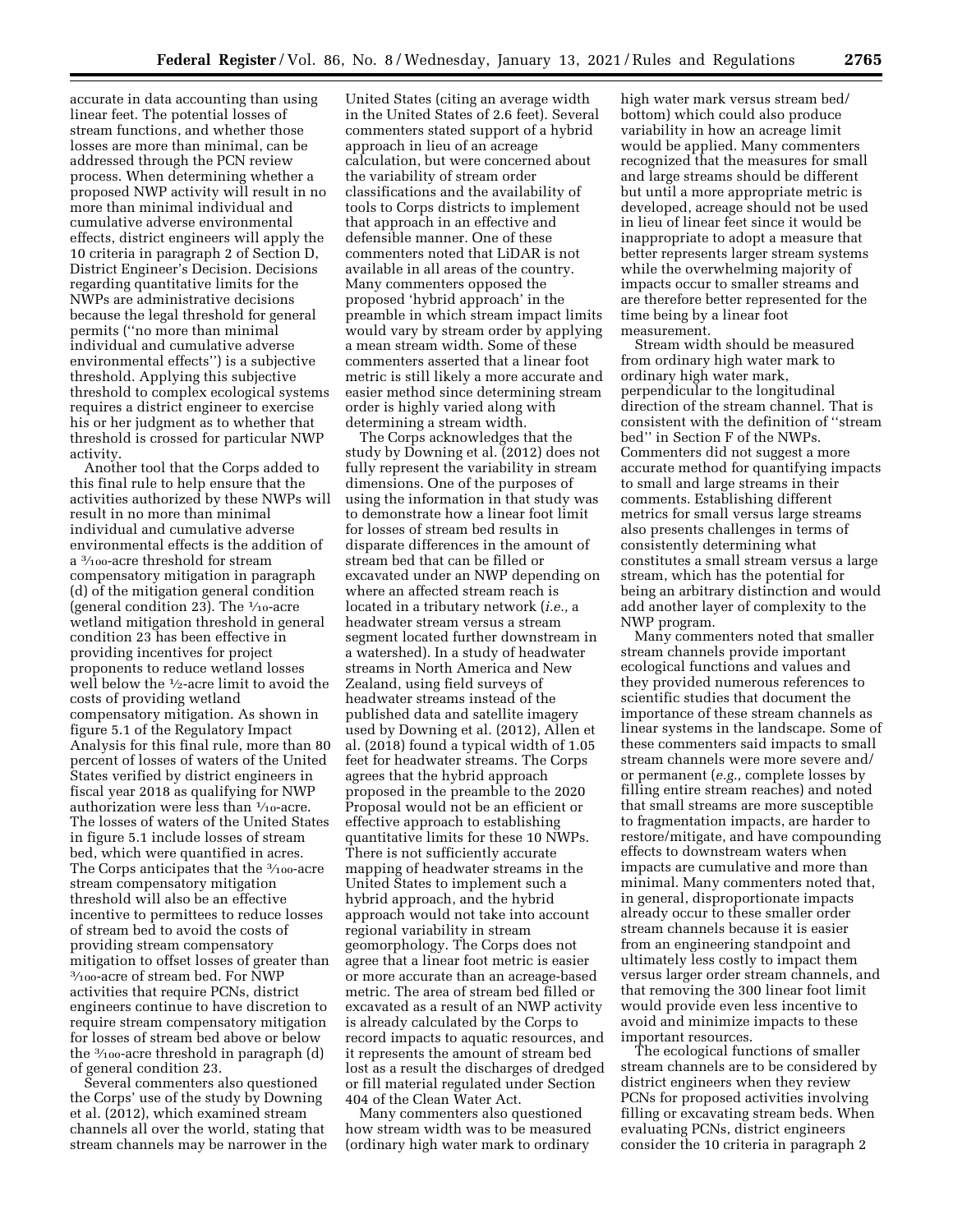or Section D, District Engineer's Decision. Those criteria include: The environmental setting in the vicinity of the NWP activity, the type of resource that will be affected by the NWP activity, the functions provided by the aquatic resources that will be affected by the NWP activity, the degree or magnitude to which the aquatic resources perform those functions, the extent that aquatic resource functions will be lost as a result of the NWP activity, and the importance of the aquatic resource functions to the region. Division engineers can add regional conditions to the NWPs to impose lower acreage limits or other restrictions to address concerns about potential losses of smaller stream channels and the functions they provide, including cumulative impacts to those smaller stream channels. The Corps acknowledges that, because of their size, smaller stream channels may be more susceptible to proposed development activities and other activities involving discharges of dredged or fill material into waters of the United States. Project proponents are less likely to fill larger stream channels because of the water that flows towards those larger stream channels, but other activities such as bank stabilization, excavation activities in the stream bed, and realigning stream channels may be authorized by these NWPs. Removing the 300 linear foot limit and relying on the 1⁄2-acre limit and PCN review process to identify activities that require individual permits helps the Corps implement its permit program more effectively, to efficiently authorize activities with no more than minimal adverse environmental effects via NWP, and focusing more of its resources on evaluating individual permit applications for activities that are likely have more substantial environmental impacts.

Many commenters said that this change would allow more than minimal impacts because of the disproportionate length of impacts to headwater streams that would be allowed now under the NWP program, which is said to be counter to and inconsistent with the goal and purpose of the NWP program. Many commenters questioned how the Corps could reconcile and justify this change based on the long-standing history of the 300-linear foot limit for losses of stream bed in the NWP program. Many commenters stated that individual permits should be required for proposed impacts to more than 300 linear feet of stream bed, to allow for the public and federal, state, and local resource agencies to comment on

proposals to fill or excavate several thousand feet of stream bed.

The Corps will be relying on other, existing protective mechanisms within the NWPs to ensure that these NWPs authorize only those activities that have no more than minimal adverse environmental effects. The NWP program has changed over time as new information is considered and alternative ways of implementing the program are identified to further the program's objective of regulating, ''with little, if any, delay or paperwork certain activities having minimal impacts'' (33 CFR 330.1(b)). The removal of the 300 linear foot limit, continued application of the 1⁄2-acre limit, plus the ability of division and district engineers to exercise their discretionary authority to modify, suspend, or revoke NWP authorizations on a regional or case-bycase basis, respectively, will ensure that activities that would cause more than minimal adverse environmental effects will be evaluated through the individual permit process.

Many commenters expressed concern about other changes within this proposal, when combined with the removal of the 300 linear feet limit would eliminate agency coordination with federal and state resource agencies under paragraph (d) of general condition 32. One commenter said that when reviewing the number of individual permits issued versus activities authorized under NWPs that even with what the commenter considers the more stringent 300-linear foot limit in place there is no justifiable need for reducing regulatory burden since the number of individual permits is so small compared to NWP verifications and this change would likely not result in any significant decrease in number of individual permits or regulatory burden.

For the 10 NWPs that had the 300 linear foot limit for losses of stream bed, the agency coordination process in paragraph (d) of general condition 32 was limited to requests for waivers of the 300 linear foot limit for losses of intermittent and ephemeral stream bed. Ephemeral streams are not waters of the United States (see 33 CFR 328.3(b)(3)) and therefore not subject to jurisdiction under Section 404 of the Clean Water Act. In its Regulatory Impact Analyses for the proposed and final rules, the Corps acknowledges that the removal of the 300 linear foot limit is likely to result in a modest increase in NWP authorizations (174 per year), and a commensurate decrease in the number of activities that require individual permits. However, a modest reduction in the number of individual permits that must be processed each year can help

improve administration of the Corps Regulatory Program and allow the Corps to devote more time and resources to working with project proponents to reduce the environmental impacts of activities that have the potential to result in more substantial impacts to jurisdictional wetlands and waters.

Many commenters said that the proposed 1⁄10-acre mitigation threshold for losses of stream bed was not an adequate tool for ensuring no more than minimal adverse environmental effects based on the disproportionately large amount of impacts to smaller headwater streams that would need to occur before compensatory mitigation was required. Many commenters expressed concern about the potential for increased likelihood for out-of-kind mitigation being provided to offset headwater stream impacts if mitigation is based on an acreage or other area-based metric for losses of stream bed. These commenters said that out-of-kind mitigation would likely increase because it would be the only option available to permittees due to fewer stream credits being generated and available as mitigation bankers and other mitigation providers adapt to this change and the uncertainty in the market that this change might create.

The comments received on the proposed 1⁄10-acre threshold for stream mitigation are discussed in the section of this preamble that discusses the comments received on general condition 23. In response to those comments, the Corps reduced the threshold for stream mitigation from  $\frac{1}{10}$ -acre to  $\frac{3}{100}$ -acre. As explained in the discussion of general condition 23 below, this change in the stream mitigation threshold aligns with current practice for stream mitigation requirements in the NWP program, and the recommendations for the stream mitigation threshold provided by commenters. The Corps uses a watershed approach for compensatory mitigation (see 33 CFR 332.3(c)). The goal of a watershed approach is to maintain and improve the quality and quantity of aquatic resources within watersheds through strategic selection of compensatory mitigation sites (see 33 CFR 332.3(c)(1)). A watershed approach considers how the types and locations of compensatory mitigation projects will provide the desired aquatic resource functions, and will continue to function over time in a changing landscape (33 CFR 332.3(c)(2)(i)), and may involve the use of out-of-kind mitigation.

Under a watershed approach, other approaches to stream restoration may be used to generate stream credits besides headwater stream channel reconfiguration projects. These other approaches may include process-based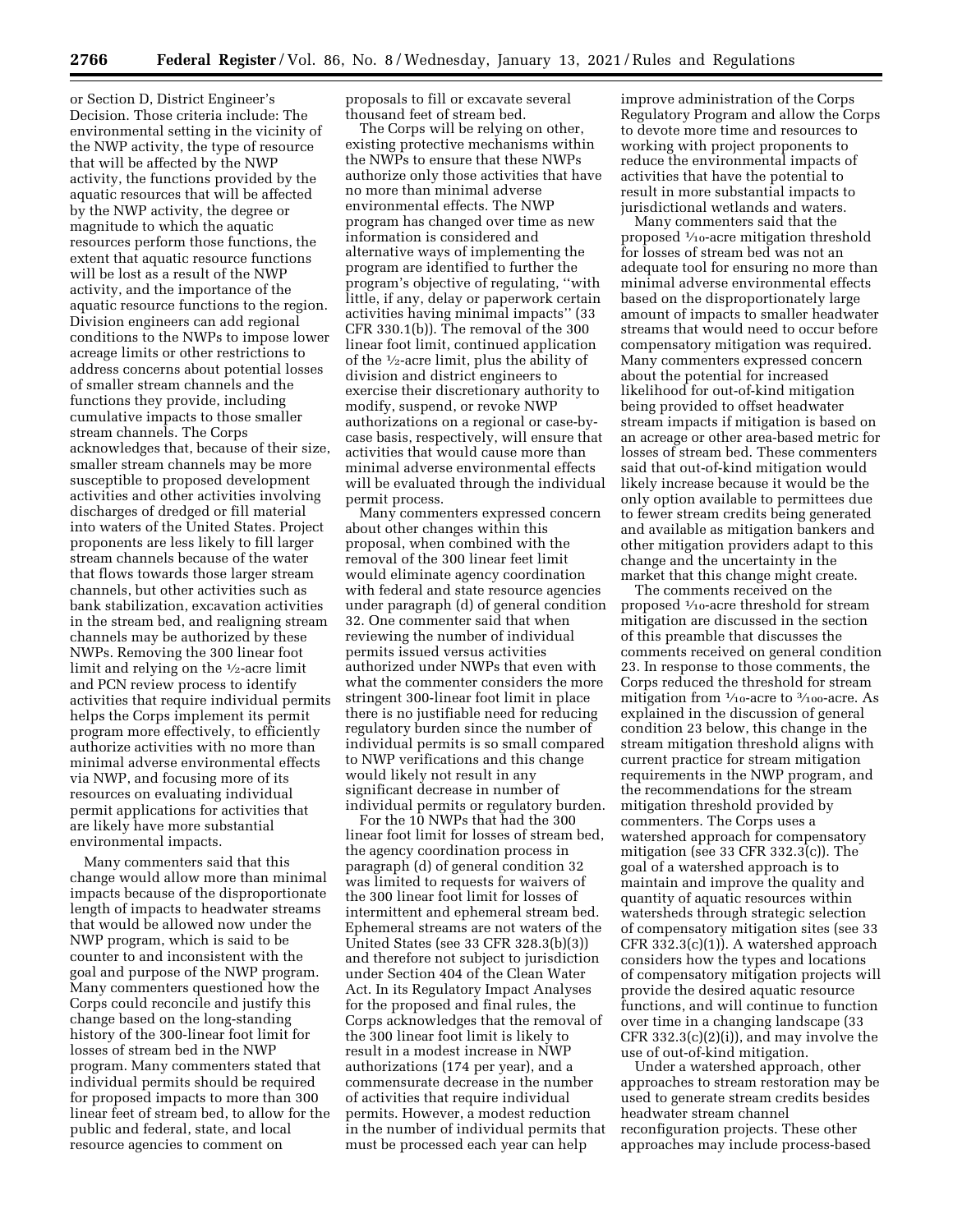stream restoration activities such as dam removal, culvert replacements, levee setbacks or removals, riparian area restoration, allowing beavers to construct dams to aggrade incised channels, or installing structures that mimic beaver dams to aggrade incised channels (Beechie et al. 2010) to generate compensatory mitigation credits for activities authorized by these NWPs. The use of beaver dams or structures to aggrade incised stream channels may result in wetland/stream complexes for which an area-based credit metric may be more appropriate than a linear foot-based metric. Focusing on restoring stream functions can be more ecologically successful in improving stream functions than formbased restoration approaches such as channel reconfiguration that have had questionable success in restoring degraded streams (Palmer et al. 2014). The stream credits generated by channel reconfiguration projects in headwater streams can be quantified in linear feet or acres, because the Corps' compensatory mitigation regulations do not mandate a specific approach for quantifying stream credits. Section 332.8(o)(1) states that the principal units for credits and debits are acres, linear feet, functional assessment units, or other suitable metrics of particular resource types. The preamble to the 2008 mitigation rule states that ''district engineers retain the discretion to quantify stream impacts and required compensatory mitigation in terms of area or other appropriate units of measure'' (73 FR 19633).

The Corps received many comments and questions about how these changes would likely negatively affect longstanding stream mitigation accounting and the mitigation banking industry in general. These commenters said that a linear foot metric has always been used for stream assessment methodologies and the basis for mitigation accounting systems, and many commenters stated that changing this metric would be unnecessarily burdensome and costly to stream restoration professionals and likely result in fewer stream restoration projects. One commenter stated that the proposed change would not increase mitigation opportunities in larger or higher order stream channels as proposed since the restoration of larger streams is more complex than smaller streams and is dependent on many variables to include funding availability, site selection, engineering and design considerations, mitigation requirements associated with the project, market incentives, and the inability to control future impacts in the headwaters which

can jeopardize the larger stream restoration project.

As stated in the previous paragraphs, the Corps' regulations do not require use of a linear foot metric for stream assessment methodologies or for quantifying stream impacts or compensatory mitigation credits. The removal of the 300 linear foot limit for losses of stream bed and the changes to general condition 23 are likely to benefit the mitigation banking industry by providing more opportunities for stream restoration projects that can generate stream credits to offset losses of stream bed authorized by the NWPs and other types of DA permits. The Corps acknowledges that some efforts will need to be made to address differences in accounting systems, but mitigation providers including mitigation bank sponsors and in-lieu fee program sponsors should be able to estimate the amount of stream credits quantified in linear feet that are needed to offset an specific acreage of stream bed lost as the result of an NWP activity. The district engineer can assist in these determinations to ensure that the amount of stream mitigation credits is roughly proportional to the authorized losses of stream bed.

Several commenters said that establishing a stream compensatory mitigation threshold of  $\frac{1}{10}$ -acre would allow approximately 1,675 linear feet of a first order stream channel with a 2.6 foot wide channel to be impacted under these NWPs before any compensatory mitigation would be required, which does not meet the Corps' mandated goal of no net loss to aquatic resources and would cause more than minimal effects to these aquatic resources.

In response to public comment, the Corps has modified paragraph (d) of general condition 23 to change the proposed 1⁄10-acre threshold for stream mitigation to 3⁄100-acre to make the threshold more consistent with current practice and the recommendations made by commenters. The reasons for changing the proposed 1⁄10-acre stream mitigation threshold to 3/100-acre are provided in the discussion of general condition 23 below. There is no mandated goal of no net less to aquatic resources in any law or regulation that applies to the Corps' NWP Program. Compensatory mitigation, including stream compensatory mitigation, is required for NWP activities on a caseby-case basis to ensure that the authorized activities result in no more than minimal adverse environmental effects. District engineers determine when compensatory mitigation is required for NWP activities. In prior versions of the NWPs, the Corps had no

threshold for requiring compensatory mitigation for losses of stream bed, so those commenters were referring to district practices. Corps districts determined on an activity-specific basis when stream mitigation is necessary for specific NWP activities.

One commenter asserted that based on ORM2 data analyzed for stream channel impacts, that the proposed  $\frac{1}{10}$ acre stream compensatory mitigation threshold would result in the loss of an additional 130,000 linear feet of headwater streams in which no mitigation would be provided. Several commenters expressed concerns about how this change would affect current mitigation banks that were in the process of being approved and inquired whether all previously executed mitigation banking instruments would need modification to continue to operate and sell credits to permittees. One commenter said that the proper regulatory tool to rectify the disparity between stream impacts versus stream mitigation would be the 2008 mitigation rule and requiring higher mitigation ratios and not revision of these NWPs.

The 2017 NWPs and prior NWPs had no threshold for requiring stream mitigation for NWP activities. The proposed addition of the 1/10-acre stream mitigation threshold in paragraph (d) of general condition 23 is a new threshold. That threshold has been reduced to 3⁄100-acre in response to many commenters that provided calculations to support the reduction. Many commenters did not take into account the ability of district engineers to require stream compensatory mitigation for losses of stream bed less than the acreage threshold specified in paragraph (d) of general condition 23. This is similar in practice to the  $1/10$ -acre wetland mitigation threshold in paragraph (c) of general condition 23, where district engineers also have had the authority to require wetland compensatory mitigation for wetland losses less than  $\frac{1}{10}$ -acre.

Several commenters recommended delaying these changes to allow for more time to study potential effects and one commenter requested that due to the potential for significant environmental effects, an environmental impact statement should be prepared for this propose change. One commenter said that the Corps already converts stream loss/impacts to acreage in their Regulatory Program database (ORM2) for accounting purposes and asked would the change from linear feet to acreage even be needed in the first place. Several commenters said that the current 300-linear foot threshold was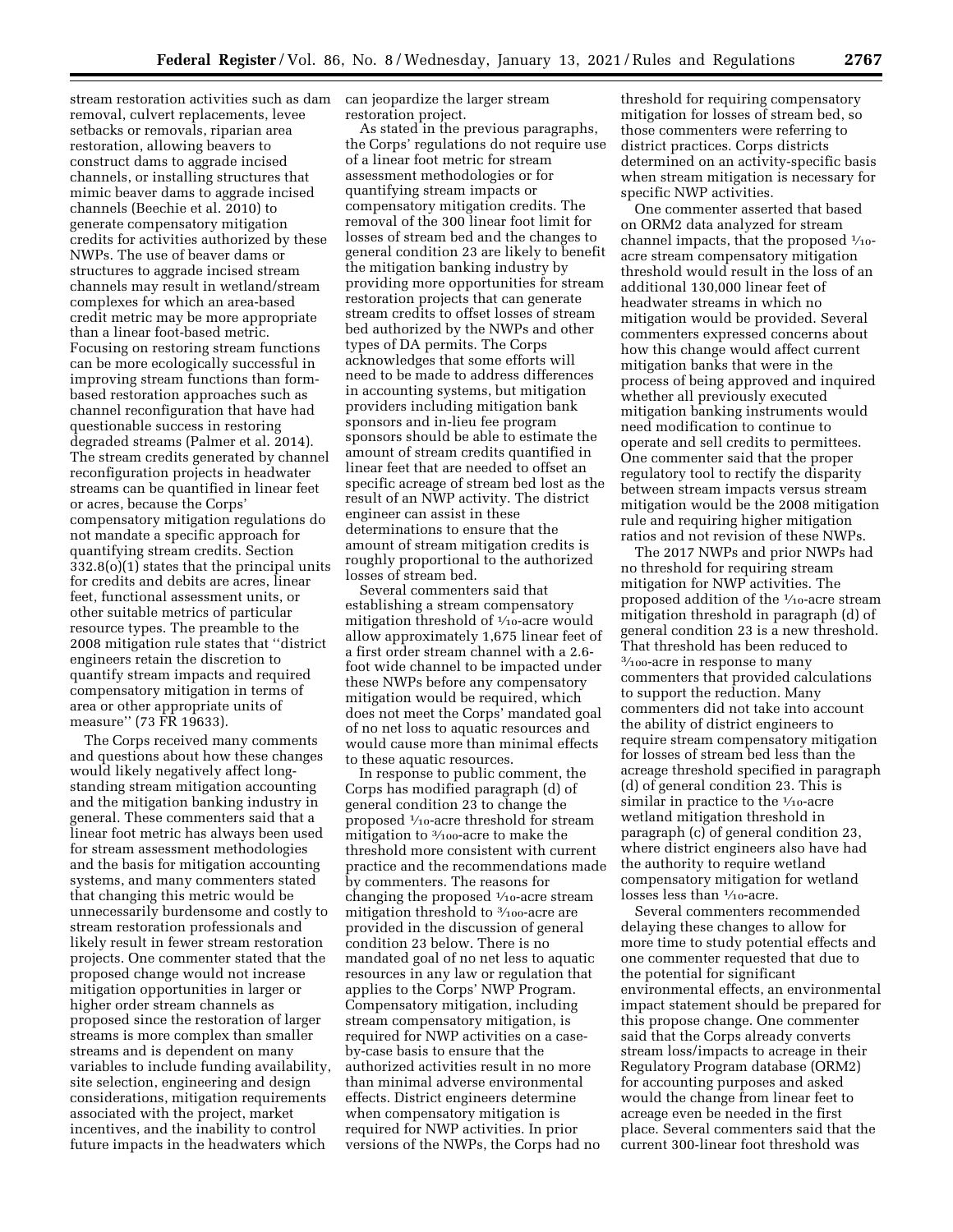too high and should be even further reduced.

The Corps is only removing a quantitative limit from these 10 NWPs, and is not changing stream compensatory mitigation requirements aside from establishing an acreage threshold in paragraph (d) of general condition 23 that is generally consistent with current agency practice. Under the waiver provision in the 2017 version of these 10 NWPs, district engineers could waive the 300 linear foot limit for losses of intermittent and ephemeral stream beds, but the loss of stream bed could not exceed 1⁄2-acre. Therefore, it has been a long-standing practice in the NWP program to quantify of losses of stream bed in acres. The removal of the 300 linear foot limit and the change to general condition 23 does not require an environmental impact statement. As one commenter recognized, the Corps tracks losses of stream bed in its ORM2 database in acres.

Several commenters seemed to misunderstand the PCN requirements of these NWPs and believed that the proposed changes implied that no notification would be required for any losses of waters of the United States less than 1⁄10-acre for any of these NWPs and that the  $\frac{1}{10}$ -acre mitigation threshold was the same as the PCN threshold. This misunderstanding resulted in many comments concerned about the Corps not even knowing what impacts are occurring if PCN thresholds are not triggering activity-specific review of these activities by district engineers, and stated that this change would allow activities with more than minimal adverse environmental effects to occur. Several commenters said that the rulemaking process for the NWPs in cases where the Corps does not review PCNs the authorization is automatically issued in some cases with no mitigation proposed. These commenters stated that not requiring PCNs could cause more than minimal impacts.

The  $\frac{1}{10}$ -acre stream mitigation threshold proposed in paragraph (d) of general condition 23 is not the same as the 1⁄10-acre PCN threshold in NWP 51. If activities are authorized by NWPs without the requirement to submit PCNs, then compensatory mitigation is not required for those NWP activities, because compensatory mitigation requirements must be imposed by district engineers by adding conditions to the NWP authorization. However, it should be noted that all activities authorized by these 10 NWPs require PCNs, except for certain activities authorized by NWPs 43 and 51. Nationwide permit 43 does not require PCNs for the maintenance of stormwater

management facilities. Nationwide permit 51 does not require PCNs for the loss of 1⁄10-acre or less of waters of the United States.

Many commenters said that the removal of the 300 linear foot limit would result in a loss of critical habitat for many aquatic species listed under the Endangered Species Act which have cultural and economic importance to tribes. One commenter stated that the removal of the 300 linear foot limit could result in long reaches of streams channels upstream of tribal lands being developed which could cause, without any notification to the affected tribes, downstream changes to tribal lands in terms of stream flow, water quality, subsistence of water use, or cultural water use. Several commenters asked how the tools that the Corps mentioned in the proposed rule as safeguards, such as the PCN review process, regional conditions, activity-specific permit conditions, and use of discretionary authority, prevent more than minimal adverse environmental effects. Several commenters oppose the proposed removal of the 300 linear foot limit because it could essentially be a 'tipping point' for a headwater stream system, and that there would be no way to recover the functions and values lost to that system because of approval of large impacts to streams.

The removal of the 300 linear foot limit does not affect how compliance with Section 7 of the ESA is conducted for the NWPs. If the district engineer reviews a PCN for a proposed activity authorized by NWPs 21, 29, 39, 40, 42, 43, 44, 50, 51, or 52, and determines that activity may affect listed species or designated critical habitat, she or he will conduct section 7 consultation with the U.S. FWS or NMFS as appropriate. Activities authorized by these NWPs must also comply with general condition 17, tribal rights. During the rulemaking process for these NWPs, Corps districts have been consulting or coordinating with tribes to identify regional conditions and coordination procedures to help ensure compliance with general condition 17. As discussed in the proposed rule, the PCN review process, regional conditions, and activity-specific conditions have been used successfully for years to ensure that activities authorized by the NWPs result in no more than minimal adverse environmental effects. Tipping points are difficult to identify, and if they can be identified, they are likely to vary from watershed to watershed.

One commenter said that headwater streams warrant more protection because of their relative importance in providing habitat, hydrologic, and water

quality benefits to downstream waters, and said that replacing a linear metric with an area-based metric will reduce protection of headwater streams. This commenter stated that most nutrient and hydrologic inputs to streams occur along the borders of riparian zones and streams, so impacts to streams should be quantified in linear feet. In addition, this commenter noted that the longer total stream length and higher nitrogen removal efficiency of lower order streams is the main reason stream length is so important to water quality and why headwater streams are much more important to water quality functions in stream networks than are higher order streams. This commenter said that headwater streams are being lost at high rates, and that more losses of these streams will result in increases of eutrophication of downstream waters, more downstream flooding, and more transportation of pollutants to downstream waters. This commenter stated that using area as a quantitative limit for both headwater streams and higher order rivers will decrease protection and diminish the ecological importance of headwater streams. This commenter concluded that the current linear foot limit is appropriate for streams because they are linear systems that interact with their landscapes along linear borders.

The Corps believes that an appropriate level of protection can be provided to headwater streams through the 1⁄2-acre limit, the PCN process, and the ability of division and district engineers to modify, suspend, or revoke NWP authorizations on a regional or case-by-case basis, respectively. When reviewing PCNs, district engineers will apply the 10 criteria identified in paragraph 2 of Section D, District Engineer's Decision. In regions where there are concerns that the use of the NWPs may result in more than minimal cumulative adverse effects to headwater streams and the functions they provide, division engineers can add regional conditions to these NWPs to establish an acreage limit lower than 1⁄2-acre or revoke one or more of these NWPs. Headwater streams are not provided any special status under the Corps' regulations or the U.S. EPA's Clean Water Act Section 404(b)(1) Guidelines. The only streams that are special aquatic sites under the 404(b)(1) Guidelines are riffle and pool complexes (see 40 CFR 230.45), and many headwater streams are not riffle and pool complexes.

For the reasons provided above, the Corps has removed the 300 linear foot limit from NWPs 21, 29, 39, 40, 42, 43, 44, 50, 51, and 52.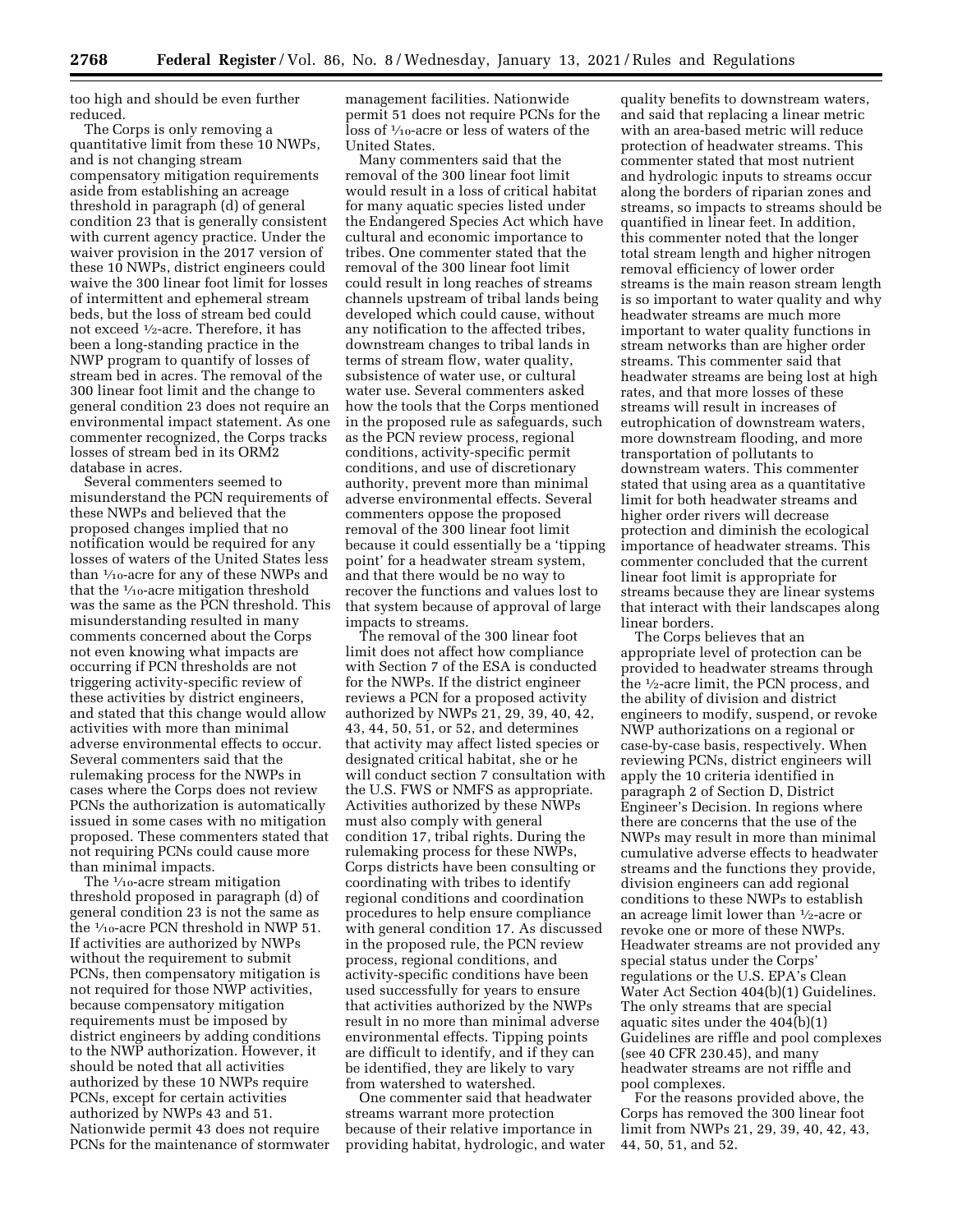# *G. Response to Comments on Specific Nationwide Permits*

# (1) NWP 12. Oil or Natural Gas Pipeline Activities

The Corps proposed to modify this NWP to limit it to oil or natural gas pipeline activities, and issue two new NWPs to authorize electric utility line and telecommunications activities (proposed new NWP C, now designated as NWP 57) and utility line activities for water and other substances (proposed new NWP D, now designated as NWP 58). The Corps also invited public comment on national construction standards and best management practices that could be incorporated into the text of NWP 12 to help ensure that this NWP authorizes only those activities (*i.e.,* discharges of dredged or fill material into waters of the United States and/or structures or work in navigable waters of the United States) that result in no more than minimal individual and cumulative adverse environmental effects.

#### General Comments

Some commenters expressed their support for dividing NWP 12 into three separate NWPs while some commenters objected to that aspect of the proposed rule. Many commenters stated that the Corps should reissue NWP 12 in its current form. One commenter said that the 2017 NWP 12 contains sufficient PCN thresholds and conditions to provide appropriate environmental protections. One commenter objected to the proposed modifications to NWP 12 made in response to E.O. 13783, Promoting Energy Independence and Economic Growth, stating that these changes would make it easier for oil and gas pipeline activities to occur at the expense of the environment. Several commenters said that the Corps should limit the number of activities authorized by this NWP because continuing to authorize these activities contributes to cumulative effects to natural resources.

After reviewing the comments received in response to proposed NWPs 12, C, and D, the Corps is finalizing and issuing these NWPs. Nationwide permit 12 authorizes oil or natural gas pipeline activities, NWP 57 authorizes electric utility line and telecommunications activities, and NWP 58 authorizes utility line activities for water and other substances. These NWPs are issued to fulfill the objective of the NWP program, which is to authorize, with little, if any, delay or paperwork certain activities having no more than minimal impacts (33 CFR 330.1(b)). The proposed modifications to NWP 12 were made, in part, to respond to the direction

provided by E.O. 13738, which is to revise existing regulations that ''unduly burden the development of domestic energy resources beyond the degree necessary to protect the public interest or otherwise comply with the law.'' In this NWP, the Corps has retained the terms and conditions that are necessary to ensure that the activities authorized by this NWP result in no more than minimal individual and cumulative adverse environmental effects. The Corps acknowledges that the use of the NWPs to authorize activities during the 5-year period the NWP is in effect results in some cumulative adverse environmental effects, but the limits, PCN requirements, general conditions, and the ability of division and district engineers to modify, suspend, and revoke NWP authorizations all help to ensure that this NWP causes no more than minimal cumulative adverse environmental effects at the national, regional, and site scales.

A few commenters stated that the proposed NWP 12 would result in reduced opportunities for the Corps and for the public to evaluate the impacts of oil and natural gas pipeline activities on water resources and the environment in general. One of these commenters said that the Corps should provide additional opportunities for public involvement. One commenter stated that public participation opportunities during the NWP permitting process are sufficient; and expanding the existing requirements at the district level would cause unwarranted delays in permitting. One commenter suggested that the Corps should notify the public of proposed NWP 12 activities. A few commenters said that pipelines can cause significant direct and indirect impacts to fish and wildlife habitat and water quality associated with an increase in watershed runoff.

The public is provided an opportunity to comment on the Corps' proposal to issue, reissue, or modify an NWP when Corps Headquarters publishes its proposed rule in the **Federal Register** to start the public comment period. However, after an NWP is issued, there is no public comment process for specific NWP activities. If, for a proposed oil or natural gas pipeline activity, the district engineer exercises discretionary authority and requires an individual permit for that activity, the public will have an opportunity to provide comments in response to the public notice issued by the Corps district. When reviewing PCNs for proposed oil or natural gas pipeline activities, district engineers consider the potential direct and indirect impacts on fish and wildlife habitat and water

quality, as well as other public interest review factors identified in 33 CFR 320.4(a)(1).

One commenter said that natural gas pipeline activities authorized by NWP 12 comply with industry standards that are protective of the environment and public safety. One commenter stated that pipelines provide a safe, reliable, efficient, and cost-effective way to move bulk liquids, particularly over long distances, and that the U.S. Department of Transportation's Pipeline and Hazardous Materials Safety Administration concurs with that statement. The Corps acknowledges these comments.

One commenter said that while oil or natural gas pipelines may be regulated by other agencies, the Corps is not relieved of its obligation to conduct a NEPA analysis for leaks or spills. A few commenters stated that the Corps must consider in its NEPA review the impacts that could result from authorizing a pipeline that would carry toxic material, including leaks or spills, and that the draft decision document doesn't take the required ''hard look''.

In the national decision document for the issuance of this NWP, the Corps discusses leaks or spills that may occur during the construction and/or operation of oil or natural gas pipelines. The Corps does not have the authority to take actions to prevent or control potential leaks or spills that may occur during the construction or operation of oil or natural gas pipelines. Since the Corps does not regulate the release of oil, natural gas, or products derived from oil or natural gas, it is not required to perform a detailed analysis of the effects of those possible future leaks or spills because those leaks or spills are not an effect of the Corps' proposed action (see the definition of ''effects or impacts'' at 40 CFR 1508.1(g)).

One commenter stated that pipeline abandonment issues in NWP 12 should be treated consistently across the districts and recommended that the NWP 12 terms should provide this consistency. A few commenters said that NWP 12 should continue to authorize emergency installation, replacement or repair of utility lines. One commenter requested that the Corps clarify the types of time-sensitive activities, including integrity digs, that are authorized under NWPs 12 and 3. One commenter requested clarification of the scope of maintenance activities under NWP 12. One commenter said that the Corps should facilitate the construction, repair, and/or replacement of climate resilient underground linear infrastructure to support climate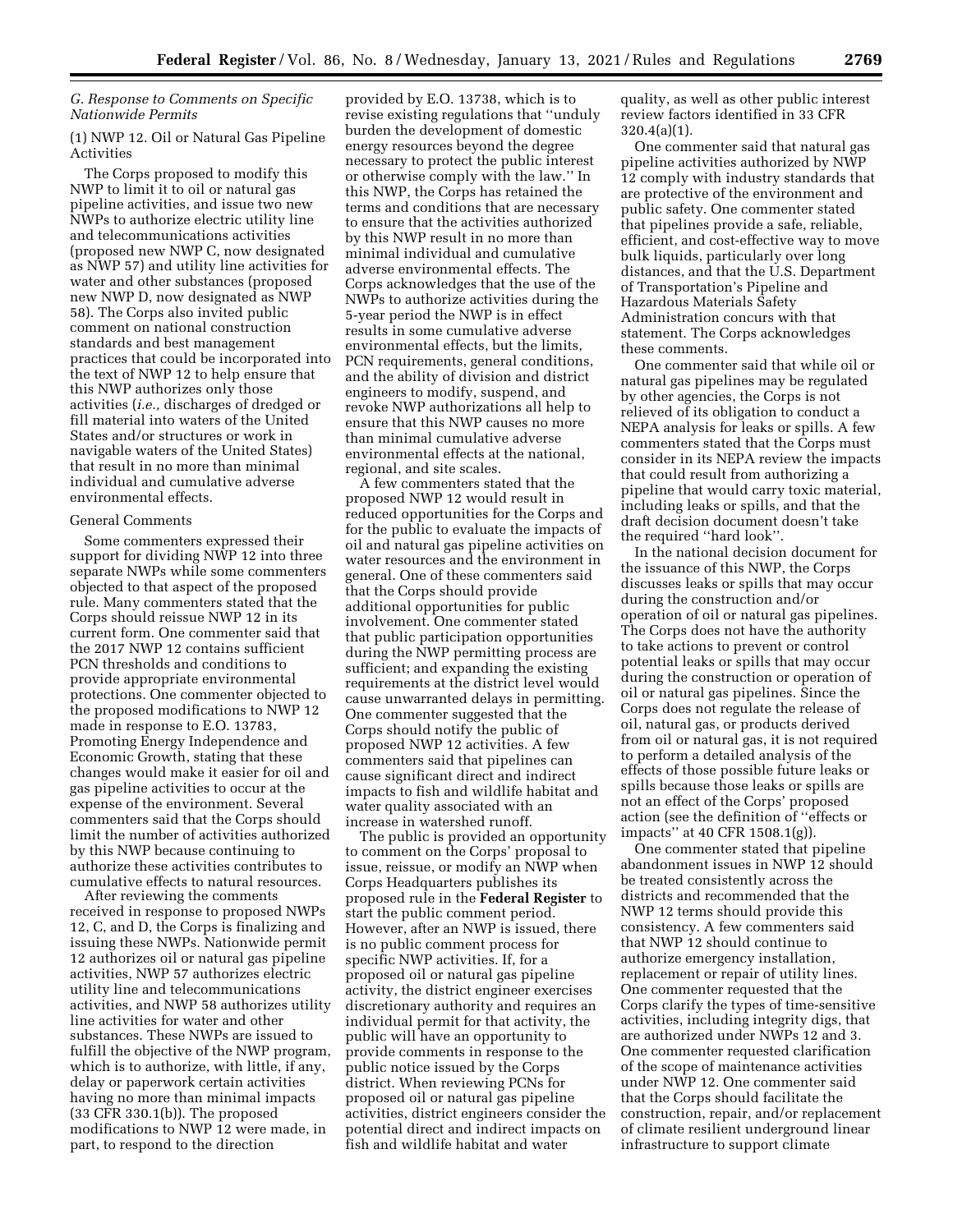adaptive and resilient energy systems through the issuance of general permits.

Corps districts have discretion to determine on a case-by-case basis how to address pipeline abandonment activities. Nationwide permit 12 can be used to authorize emergency installation, replacement or repair of utility lines. The reduction of the number of PCN thresholds for this NWP may facilitate the implementation of these emergency activities by reducing delays in securing NWP authorization. The Corps does not believe that it is necessary add text to the NWP to specifically address integrity digs, because discharges of dredged or fill material into waters of the United States for integrity digs can be considered part of maintenance, which is included in the first sentence of this NWP. The activities authorized by this NWP can contribute to the construction, repair, and/or replacement of climate resilient underground linear infrastructure to support climate adaptive and resilient energy systems.

One commenter stated that the Corps should ensure that activities authorized by NWP 12 do not commence construction in uplands in protected critical habitats until the ESA section 7 consultation process has been completed. A few commenters indicated concern that cumulative impacts are not adequately considered in the decision document for NWP 12. A few commenters asserted that the scope of the cumulative impacts has proven to be more than minimal. One of these commenters stated that the draft decision document for NWP 12 already acknowledges that the cumulative impacts are more than minimal. A few commenters said that the Corps should consider the cumulative upstream and downstream impacts of its actions regarding oil and natural gas pipelines, including climate impacts. A few commenters expressed concern for potential effects on drinking water and aquifers. One commenter expressed a general concern for waterways affected by NWP 12 activities.

The Corps does not have the authority to prevent project proponents from conducting activities in uplands before they receive NWP verifications from district engineers in response to PCNs. The national decision documents issued by Corps Headquarters address cumulative impacts in accordance with the Clean Water Act Section 404(b)(1) Guidelines at 40 CFR 230.7 for the issuance of general permits. The Council on Environmental Quality's NEPA regulation at 40 CFR 1508.1(g)(3) repealed the 1978 definition of ''cumulative impact,'' so under the

current NEPA regulations the cumulative effects analysis for an NWP is similar to the approach the Corps uses under 40 CFR 230.7(b)(3): Estimating the number of times the NWP is anticipated to be used during the 5-year period it will be in effect, the authorized impacts to jurisdictional waters and wetlands, and the compensatory mitigation required to offset losses of jurisdictional waters and wetlands. Those impacts, and the compensatory mitigation, are evaluated against the current environmental setting (*i.e.,* the affected environment), which includes the past and present effects of human activities and natural events that have shaped the current environmental setting. The Corps does not have the authority to regulate the operation of any oil or natural gas pipeline, or the emissions that result from combustion of oil or natural gas, or from the industrial processes that derive other products from oil or natural gas. Therefore, under the current NEPA regulations, the Corps is not required to evaluate those upstream and downstream impacts, including potential impacts on the planet's climate. The national decision document for this NWP considers effects on water supply and conservation as part of the public interest review. When reviewing PCNs, district engineers will evaluate the effects of proposed NWP activities on waterways.

#### Activities Authorized by NWP 12

One commenter said that the first sentence of NWP 12 should be revised as follows: ''Activities required for the construction, replacement, maintenance, repair and removal of oil, natural gas and gaseous fuel pipelines and utility lines and associated facilities in waters of the United States, provided the activity does not result in the loss of greater than 1⁄2-acre of waters of the United States for each single and complete project.'' The Corps declines to make this change because it is covered by the definition of ''oil or natural gas pipeline'' provided in the second paragraph of this NWP.

*Oil or natural gas pipelines.* One commenter stated that if the Corps moves forward with limiting NWP 12 to oil or natural gas pipeline activities, it should also delete the phrase ''including outfall and intake structures'' because oil and natural gas pipelines and distribution systems do not contain water outfall or water intake pipe structures. The Corps has made this change to the second paragraph of this NWP.

A few commenters said that the terms ''oil'', ''gas'', and ''natural gas'', and ''petrochemicals'' are vague and overbroad for the purposes of determining compliance with the proposed NWPs and can have various meanings, and that any proposed changes should be subjected to notice and comment procedures. A few commenters stated that terms associated with the proposed NWP 12 that require clarification include ''utility lines,'' since pipeline activities authorized by NWP 12 might be both pipelines and utility lines; ''other substances,'' because gas and petrochemicals can be found in many types of infrastructure and industrial products; and ''gas'' and ''natural gas,'' because liquified petroleum gas is not a natural gas.

The Corps has made changes to the definition of ''oil or natural gas pipeline'' to take into account the wide variety of products that may be derived from oil or natural gas and transported in these pipelines. In response to comments received in response to the 2020 Proposal, and to provide additional clarity on the types of products that may be transported by oil or natural gas pipelines versus utility line activities that may be authorized by NWP 58, the Corps has replaced the term ''petrochemical products'' with the phrase ''products derived from oil or natural gas, such as gasoline, jet fuel, diesel fuel. heating oil, petrochemical feedstocks, waxes, lubricating oils, and asphalt.'' The revised definition was developed using information from the U.S. Energy Administration.2

A few commenters said that the proposed definition of ''oil or natural gas pipeline'' for the proposed NWP 12 is inadequate and inconsistent with the definitions in the Oil Pollution Act. One commenter suggested the Corps add ''and derivatives'' after 'petrochemical products' for clarity. One commenter suggested removal of the phrase ''for any purpose'' from the proposed definition of ''oil or natural gas pipeline'' because it creates uncertainty about what activities may actually be authorized by the NWP.

The Corps developed its own definition because this NWP also authorizes regulated activities associated with natural gas pipelines and products derived from oil or natural gas. The Corps has deleted ''for any purpose'' because NWP 12 is now limited to oil or natural gas pipeline activities.

One commenter stated that the existing NWP 12 uses the category

<sup>2</sup>*[https://www.eia.gov/energyexplained/oil-and](https://www.eia.gov/energyexplained/oil-and-petroleum-products/)[petroleum-products/](https://www.eia.gov/energyexplained/oil-and-petroleum-products/)* (accessed November 4, 2020).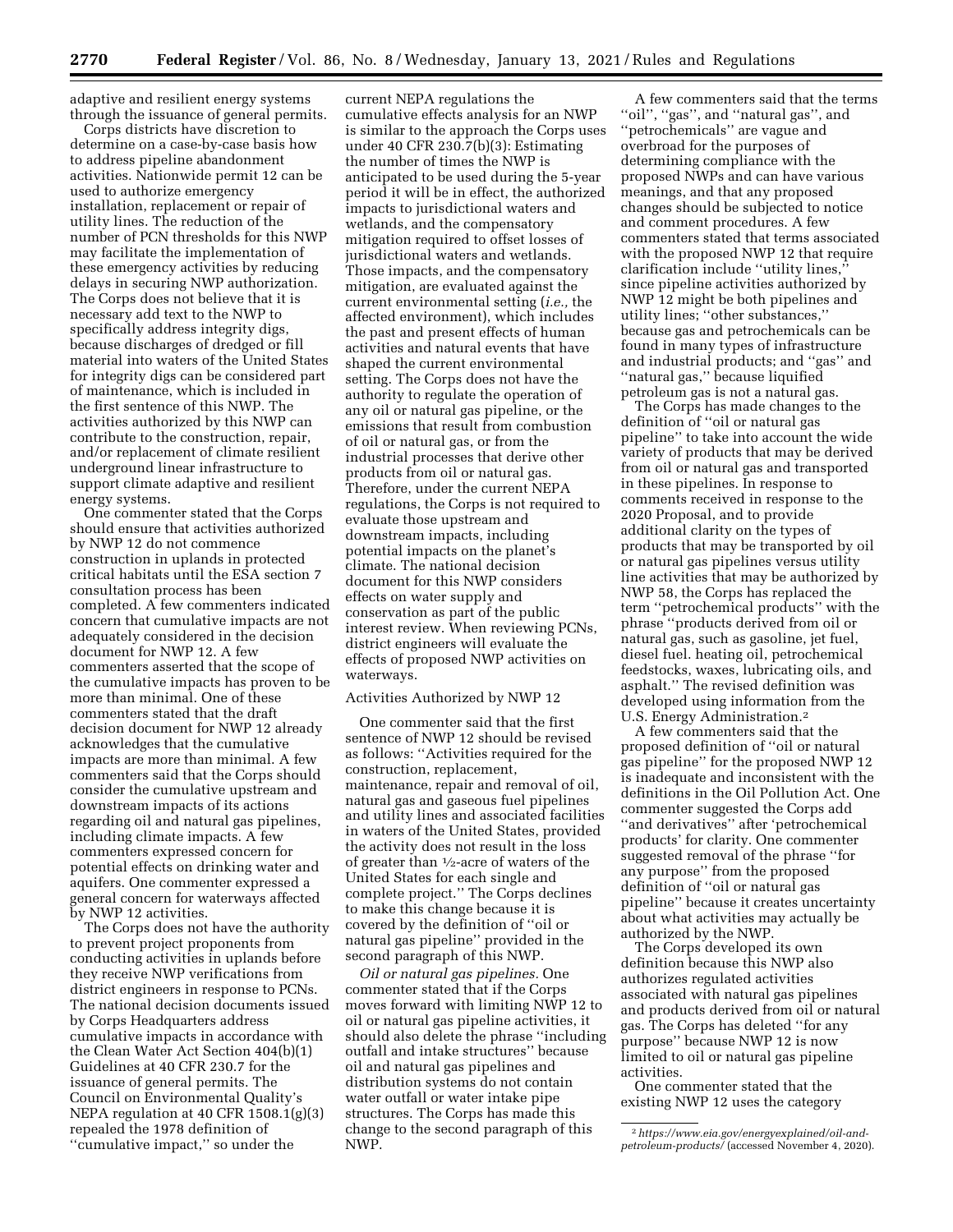''utility lines'' which is still used in proposed NWPs C and D, but the proposed NWP 12 uses the new term ''oil and natural gas pipelines'' which causes conflicting redundancies with various aspects of the proposed NWPs 12, C, and D. One commenter said that many of natural gas pipe construction and repair projects that will need NWP authorization involve pipelines that will be used to transport geologic natural gas as well as other lower carbon gaseous fuels such as renewable natural gas, hydrogen, and power-to-gas methanated hydrogen. This commenter said that to avoid confusion and streamline the process for these projects, the Corps should not split off any buried pipebased utility lines into the proposed new NWP D. One commenter remarked that the Corps should clarify that NWP 12 is available for underground pipelines and utility lines whether they carry geologic natural gas or a blend with lower-carbon gaseous fuels.

Nationwide permits 12, 57, 58 authorize activities for different types of utility lines, so there will be some redundancies because of similarities among these different types of utility lines, but there are also some differences, which result in different text in each of these NWPs. Nationwide permit 12 authorizes oil or natural gas pipeline activities that may carry different types of natural gas. Nationwide permit 58 can be used to authorize pipeline activities that require DA authorization and are used to convey hydrogen, methanated hydrogen, or carbon dioxide.

*Oil or natural gas pipeline substations.* One commenter said that the paragraph on substations in the proposed NWP 12 should be revised to state that it authorizes construction, maintenance, replacement or expansion work in a non-tidal jurisdictional water for an oil or natural gas or gaseous fuel custody transfer station, boosting station, compression station or metering and/or pressure regulating station. One commenter said that if the Corps issues proposed new NWP C, then the references to ''substations'' should be removed from NWP 12 and replaced with boosting or compressor stations and natural gas metering and pressure regulating station. This commenter also recommended revising the fourth paragraph in the proposed NWP 12 to state that it authorizes construction, maintenance, replacement or expansion work in a non-tidal jurisdictional water for an oil or natural gas or gaseous fuel custody transfer station, boosting station, compression station or metering and/or pressure regulating station. One commenter noted that the term ''natural

gas pipeline substation'' is used in the proposed language for the proposed NWP 12 and requested clarification regarding how above-ground natural gas facilities including district regulators and gate stations fit into NWP 12.

The Corps has modified this paragraph to provide examples of substations associated with oil or natural gas pipelines. This NWP can be used to authorize discharges of dredged or fill material into waters of the United States for above-ground natural gas facilities including district regulators and gate stations.

*Access roads.* One commenter said that only temporary access roads should be authorized by NWP 12, and that permanent access roads are more appropriately authorized under NWP 14. The Corps disagrees, and is retaining the NWP authorization for permanent access roads, because access roads are associated with utility lines are not usually available for public use.

One commenter said that the proposal to add the word ''over'' to activities that are routed in or under navigable waters subject to Section 10 of the Rivers and Harbors Act of 1899 is unnecessary as structures routed over section 10 waters would be considered bridges and be regulated under Section 9 of the Rivers and Harbors Act of 1899. The Corps has modified the second sentence of the seventh paragraph of this NWP by adding the word ''may'' because there may be circumstances where section 10 authorization is required for oil or natural gas pipelines routed over navigable waters of the United States.

A few commenters stated that the Corps does not have jurisdiction over inadvertent returns, leaks, or spills. One commenter said that NWP 12 should continue to authorize the remediation of inadvertent returns of fluids during drilling operations without additional changes. A few commenters stated that the Corps has not sufficiently evaluated the risks, impacts, and mitigation measures associated with inadvertent returns of drilling fluid. A few commenters expressed appreciation for the clarification in the decision document that the Corps' jurisdiction is limited to authorizing temporary structures, fills, and work necessary for the remediation of inadvertent returns of drilling fluids through sub-soil fissures or fractures that might occur during horizontal directional drilling.

The Corps does not have jurisdiction over inadvertent returns, leaks, or spills that may occur during horizontal directional drilling to install or replace oil or natural gas pipelines. The eighth paragraph of this NWP authorizes, to the extent that DA authorization is required,

temporary structures, fills, and work necessary for the remediation of inadvertent returns of drilling fluids to waters of the United States through subsoil fissures or fractures that might occur during horizontal directional drilling activities conducted for the purpose of installing or replacing oil or natural gas pipelines. The purpose of this paragraph is to provide authorization for regulated activities that are necessary to remediate inadvertent returns of drilling fluids to reduce adverse environmental effects that might be caused by releases of drilling fluids to the surrounding environment.

One commenter expressed support for retaining the clarification that NWP 12 authorizes temporary mats for moving equipment. A few commenters said that the Corps should stop considering temporary mats/panels as a regulated activity or clarify that they are not to be considered as a ''loss of waters'' for the purposes of PCN requirements because of their temporary effects. One commenter requested clarification that activities resulting in the loss of greater than 1⁄10-acre of waters of the United States require a PCN to the Corps, but temporary discharges do not count toward that 1/10-acre PCN threshold.

The determination as to whether the use of timber mats in waters of the United States for oil or natural gas pipeline activities constitutes a discharge of dredged or fill material into waters of the United States should be made by district engineers after evaluating site-specific and activityspecific circumstances. Any discharge of dredged or fill material into waters of the United States that results in a loss of greater than  $\frac{1}{10}$ -acre of waters of the United States requires pre-construction notification. As explained in the definition of ''loss of waters of the United States,'' waters of the United States temporarily filled, flooded, excavated, or drained, but restored preconstruction contours and elevations after construction, are not included in the measurement of loss of waters of the United States.

One commenter said there is inconsistency in the text of NWP 12 because it states that there must be no change in pre-construction contours of waters of the United States, but NWP 12 also authorizes losses of waters of the United States. This commenter recommended revising the text of NWP 12 to state that ''there must be no change in pre-construction contours which results in permanent loss of waters of the United States.'' One commenter stated that the Corps should adopt a strict interpretation of the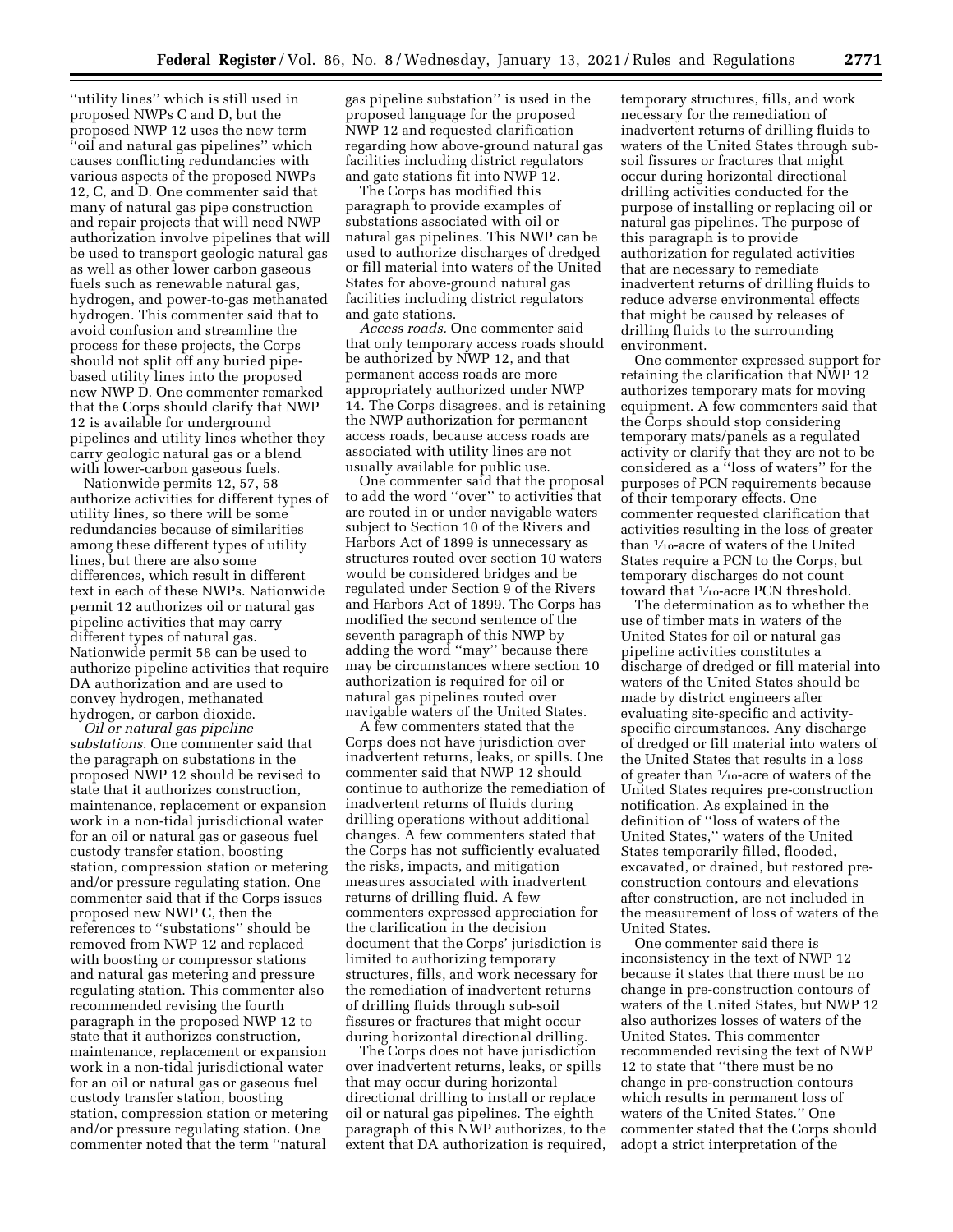amount of ''temporary fill'' authorized by this NWP for the purposes of assessing cumulative impacts and should also consider the timing and duration of temporary fills, including temporary mats. This commenter indicated that permitted temporary fills generally occur in stages and not all at the same time.

Some activities authorized by NWP 12 (*e.g.,* the construction of substations and permanent access roads) result in permanent fills while other authorized activities, such as the placement of temporary fills, require restoration to pre-construction elevations. Temporary fills do not contribute to cumulative impacts because they are removed upon completion of the work and the permittee is required to restore the affected area to pre-construction elevations. The Corps acknowledges that temporary fills may occur during different stages of construction, maintenance, repair, or removal of an oil or natural gas pipeline activity.

# Pre-Construction Notification Thresholds

Many commenters opposed reducing the number of PCN thresholds in this NWP. Several commenters suggested that reducing the PCN requirement would result in the NWP authorizing activities that have more than minimal adverse environmental effects, including cumulative effects. Many of these commenters suggested retaining the existing PCN thresholds. One of these commenters requested further clarification regarding which activities would no longer require PCNs. A few of these commenters stated that maintaining the status quo creates greater regulatory certainty to the industry. Many commenters said that reducing the PCN thresholds for this NWP undermines the Corps' ability to ensure that authorized activities NWPs will result in no more than minimal individual and cumulative adverse environmental effects, and reduces the opportunity for the Corps to require individual permits when adverse environmental effects would be more than minimal. One commenter remarked that the proposed reduction in PCN thresholds would cause increased harm to rivers, streams, and wetlands.

The Corps proposed to retain those PCN thresholds associated with NWP 12 activities that result in losses of waters of the United States or have potential effects on navigation. To reduce regulatory burdens in response to E.O. 13783, the Corps proposed to remove a number of PCN thresholds because of the requirement in the NWP to restore temporary impacts to pre-construction

elevations or because they are already addressed by another PCN threshold. If a proposed NWP 12 activity does not trigger any of the three PCN thresholds in the text of the NWP, or a PCN threshold in the text of one of the NWP general conditions (*e.g.,* general condition 18, endangered species and general condition 20, historic properties), then pre-construction notification is not required for the proposed activity unless a division engineer has imposed a regional condition to require PCNs in a particular geographic region. Division engineers can add regional conditions to add PCN thresholds that were removed from the text of NWP 12, if he or she determines the PCN threshold is necessary to ensure that the NWP authorizes only those activities that have no more than minimal adverse environmental effects. Adverse effects to rivers, streams, and wetlands are generally caused by the discharges of dredged or fill material or structures or work authorized by this NWP, not by the presence or absence of a PCN threshold.

Many commenters expressed support for proposed reduction in PCN thresholds for NWP 12 and the associated reduced administrative burden that reduction would provide. One commenter voiced support for the reduction in PCN requirements as it would reduce the potential for infrastructure litigation and encourage private investment. One commenter stated that PCN thresholds should be removed when they are duplicative or burdensome. One commenter said that if the PCN requirements to be removed are truly redundant it would pose no additional burden on the regulated public.

The Corps acknowledges these comments, and the Corps' intent with these changes is to reduce burdens on the regulated public and focus the PCN thresholds on those activities that have some potential to cause more than minimal adverse environmental effects. For these activities, district engineers should be given the opportunity to evaluate these activities on a case-bycase basis.

Many commenters stated that the PCN process incentivizes permittees to avoid, minimize, and compensate for impacts to aquatic resources in order to reduce permitting delays. Some of these commenters said that the reduced PCN requirements would result in violations to general condition 23, mitigation. One commenter stated that the remaining PCN thresholds and the other NWP 12 terms and conditions reasonably limit the adverse environmental effects of the

activities authorized by NWP 12. One commenter said that the Corps should encourage the districts to refrain from adding PCN thresholds to this NWP, specifically through regional conditions. A few commenters expressed concern that the reduction of PCN thresholds will likely be subject to litigation. One commenter suggested that any resulting litigation could cause uncertainties for the industries that rely on the NWP program.

The NWPs provide incentives for project proponents to reduce impacts to waters of the United States to obtain DA authorization in less time than is required under the individual permit process. Reducing the number of PCNs does not violate general condition 23. The NWPs authorize activities that have no more than minimal individual and cumulative adverse environmental effects, and it is not necessary to require compensatory mitigation for every NWP activity. The PCN thresholds themselves do not limit adverse environmental effects; the adverse environmental effects caused by regulated activities authorized by an NWP are limited by the constraints in the text of the NWP (*e.g.,* the 1⁄2-acre limit, requirements to restore temporary impacts to preconstruction elevations) and in the NWP general conditions. Division engineers have the authority to add regional conditions to replace the PCN thresholds that were in prior versions of NWP 12, if those division engineers determine that adding those PCN thresholds is necessary to ensure that the NWP only authorizes those activities that result in no more than minimal individual and cumulative adverse environmental effects. While potential litigation risk is a consideration when contemplating changes, other factors such as administrative efficiency, reduction of regulatory burdens, and other approaches for maintaining environmental protections are other considerations that the Corps considers as well.

A few commenters stated that the proposed reduction in PCN thresholds could expedite permit processing time and preclude a thorough review by the Corps. One commenter said that reducing the number of PCN thresholds would allow for the potential for spills near stream beds. One commenter opposed the simplified PCN requirements, stating that the proposal does not improve inter-agency coordination or reduce impacts on the environment. One commenter said that PCNs should be required for all NWP 12 activities. One commenter stated that the Corps fails to show how compliance with Clean Water Act Section 404(e)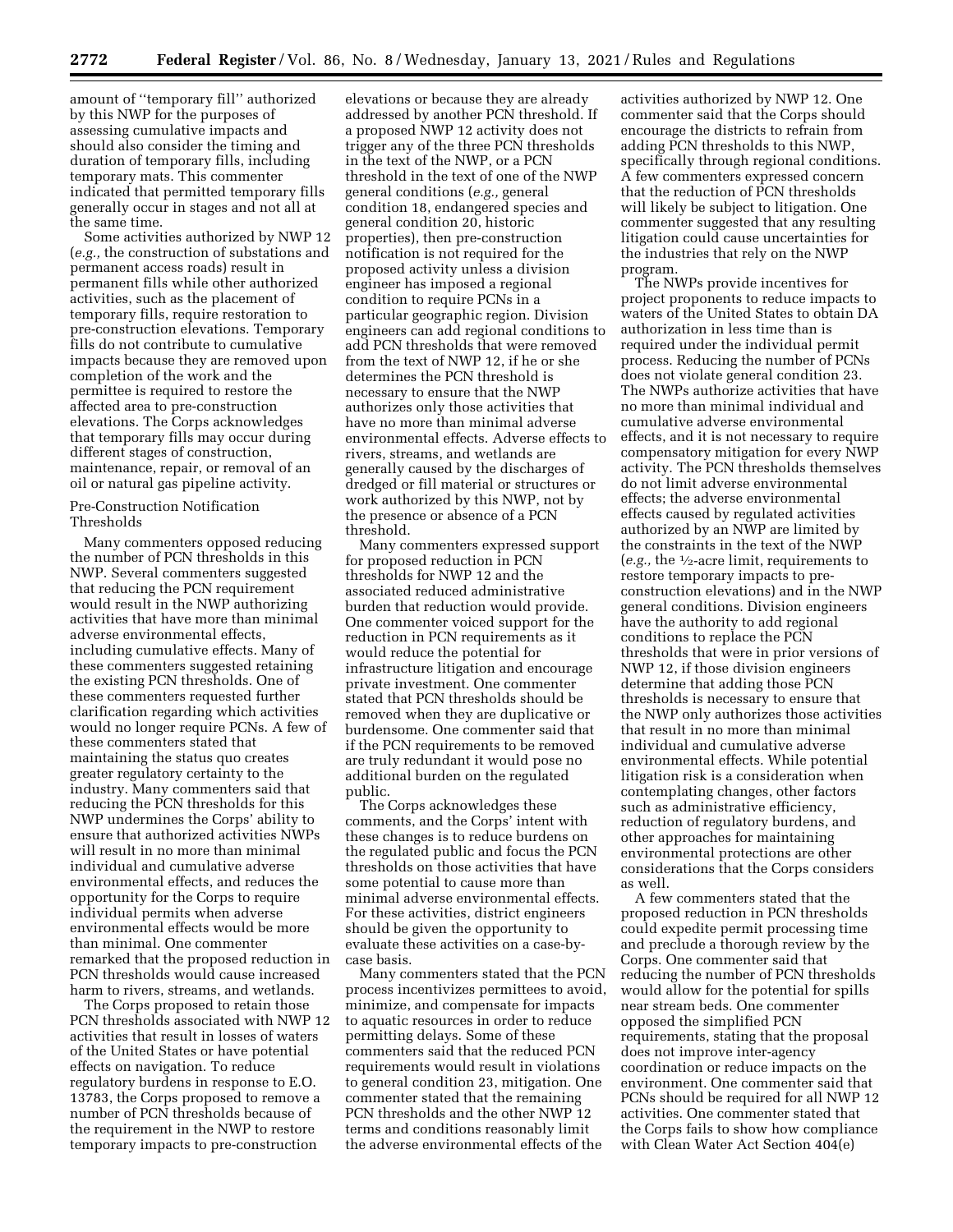would be achieved without a process to track all NWP activities.

The reduction in PCN thresholds allows Corps districts to shift their resources towards evaluating proposed activities that require DA authorization that have the potential for greater adverse environmental effects. Reducing the number of PCN thresholds will not alter the potential for spills to occur near stream beds because spills are accidents and not planned activities that the Corps would evaluate as part of a PCN. The reduction in the number of PCN thresholds in NWP 12 does not alter any agency coordination procedures because agency coordination is not required for any NWP 12 activities. It is not necessary to require PCNs for all NWP 12 activities, because many of the activities authorized by NWP 12 result in only temporary impacts to aquatic resources. The Corps does not have to track all NWP activities to comply with Section 404(e) of the Clean Water Act. Since the inception of the NWP program in 1977, many of the NWPs have not require pre-construction notification, thus the changes that are being finalized are not a departure from the Corps practice or procedures.

A few commenters said that reducing the PCN requirement does not comply with the Corps' mandate under ESA section 7 to ensure consultation occurs when necessary. One commenter said that PCN should be required for all maintenance activities in waters of the United States, especially if the waters contain ESA-listed species. A few commenters opposed reducing the number of PCN thresholds for NWP 12 because the PCN process allows state natural resource agencies to provide expertise in determining the effect of projects on state resources, affected species, and their habitat. A few commenters stated the reduced number of PCN thresholds would not comply with the NHPA. One commenter said that the proposed reduction in PCN thresholds could have potential impacts to cultural resources and affect the protection of historic properties. Several commenters said that the proposed reduction of PCN thresholds poses risks of significant impacts to tribal rights and treaty-reserved resources.

General condition 18 addresses compliance with section 7 of the ESA. Under paragraph (c) of general condition 18, non-federal permittees must submit a pre-construction notification to the district engineer if any listed species or designated critical habitat might be affected or is in the vicinity of the activity, or if the activity is located in designated critical habitat even if a PCN is not otherwise required.

This includes maintenance activities that might affect listed species or designated critical habitat. None of the activities authorized by NWP 12 require coordination with state natural resource agencies, and the PCN thresholds that have been removed from NWP 12 did not require that coordination.

General condition 20 addresses compliance with section 106 of the NHPA. Under paragraph (c) of general condition 20, non-federal permittees must submit a pre-construction notification to the district engineer if the NWP activity might have the potential to cause effects to any historic properties listed on, determined to be eligible for listing on, or potentially eligible for listing on the National Register of Historic Places, including previously unidentified properties even if a PCN is not otherwise required. The reduction in PCN thresholds for NWP 12 does not change the PCN requirement in general condition 20. During the process for issuing these NWPs, Corps districts have been consulting or coordinating with tribes to identify regional conditions or coordination procedures to ensure that activities authorized by NWP 12 and other NWPs do not have substantial adverse effects on tribal rights and, as appropriate, treaty reserved resources. Division engineers can add PCN requirements to address tribal concerns as appropriate.

One commenter objected to the lack of a PCN threshold based on pipeline diameter. One commenter requested that the Corps provide additional information regarding the outcomes of PCN reviews under the current NWPs and an explanation for how environmental protection would be maintained without the PCN review process. One commenter stated that the Corps should clearly identify the information required by all applicants to support the analysis of temporal and cumulative impacts and recommended separate analyses for all impacts to waters of the United States within the total impact limitation of  $\frac{1}{2}$ -acre.

Pre-construction notification thresholds are established for activities that have the potential to result in more than minimal adverse environmental effects, and pipeline diameter has not been demonstrated to have potential to be a useful PCN threshold. During their reviews of PCNs, district engineers document their conclusions as to whether the proposed activity will result in no more than minimal adverse environmental effects, or whether it is necessary to exercise discretionary authority and require an individual permit for the proposed activity. This

documentation includes the district engineer's consideration of cumulative effects.

In the paragraphs below, the Corps discusses each of the five PCN thresholds it proposed to remove to simplify the PCN requirements for this NWP. The Corps discusses the comments received and provides responses to those comments. In the paragraphs that follow, the Corps uses the term ''utility line'' because it proposed the same PCN thresholds for NWP 12 and proposed new NWPs C and D (now designated as NWPs 57 and 58, respectively in this final rule). Also discussed below is the Corps' proposal to add a new PCN threshold to NWP 12 for new oil or natural gas pipelines greater than 250 miles in length.

(i) *The activity involves mechanized land clearing in a forested wetland for the utility line right-of-way.* Many commenters said that allowing mechanized land clearing through forested wetlands without requiring PCNs will cause more than minimal adverse environmental effects and recommended that this PCN threshold requirement be retained. Many commenters said that PCNs should be required for mechanized land clearing associated with NWP 12 to prevent the loss of wetland resources, functions and services, including water quality, erosion control, and flood mitigation. A few commenters suggested a maximum acreage for forest clearing activities without a PCN associated with NWP 12. One commenter stated that the PCN threshold should be modified to require PCNs for ''loss or permanent conversion.''

If construction of an oil or natural gas pipeline involves mechanized land clearing in a forested wetland for the right-of-way for that pipeline, the installation of the pipeline must cause no change in pre-construction contours of waters of the United States. Any temporary fills must be removed upon completion of construction, and the affected areas restored to preconstruction elevations. If there are any permanent fills associated with the mechanized land clearing of a forested wetland, and the loss of waters of the United States is greater than  $\frac{1}{10}$  acre, a PCN is required. In areas where temporary fills occur, the wetlands in the right-of-way will remain, although there may be a conversion in wetland type. Those wetlands will continue to perform wetland functions, including hydrologic functions, biogeochemical cycling, and habitat functions, but there may be some changes to those functions and the degree to which the wetlands perform those functions. Division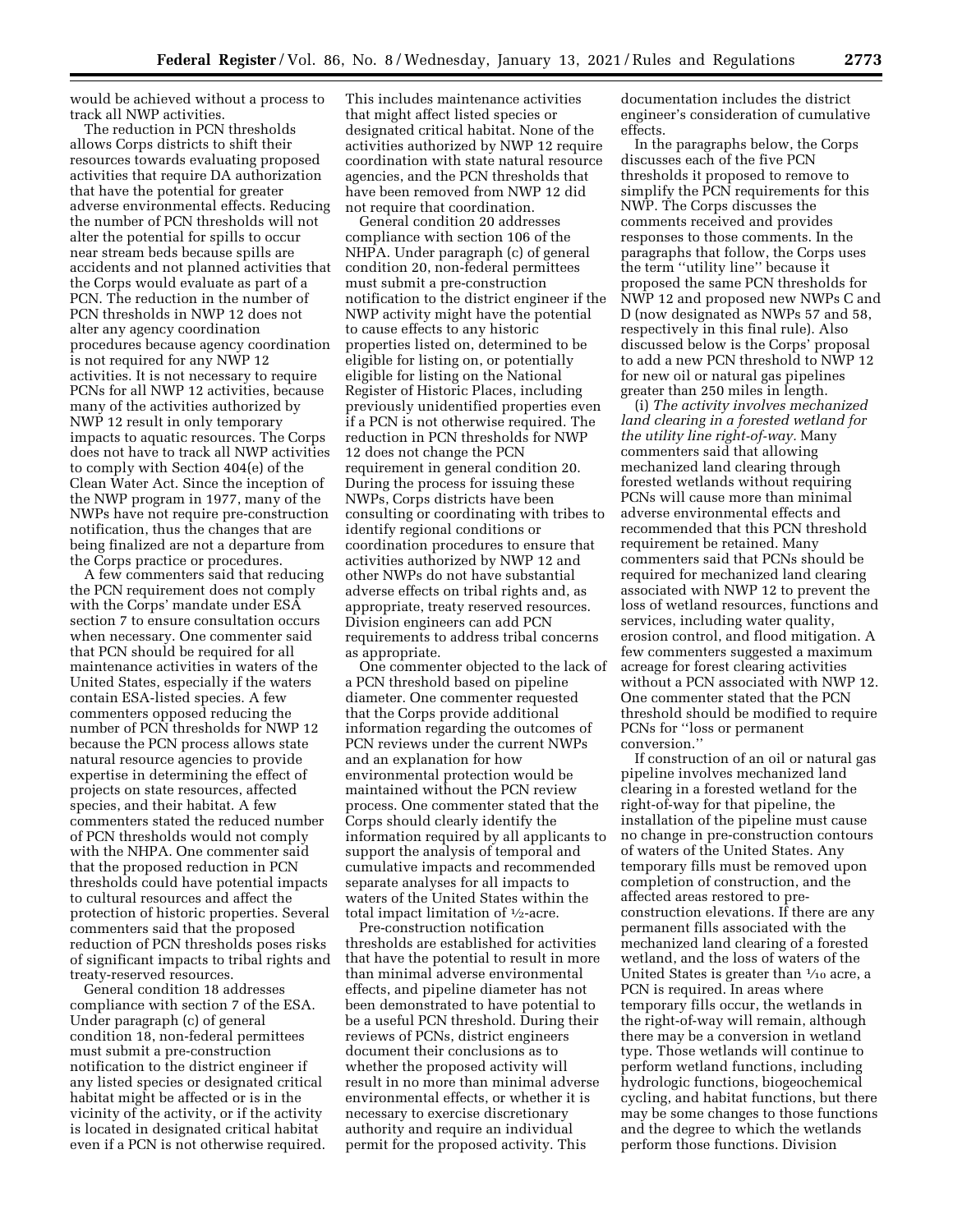engineers can impose regional conditions to require PCNs for mechanized land-clearing in a forested wetland, and they can add regional conditions to impose an acreage limit on impacts resulting from mechanized land-clearing of forested wetlands.

Many commenters said that PCNs should be required for mechanized land clearing in forested wetlands to allow district engineers to consider avoidance, minimization, and the need for compensatory mitigation, as compliance with the 404(b)(1) guidelines, and further recommended retention of this PCN threshold. One of these commenters stated that temporary impacts should also be considered. Many commenters expressed concern that mechanized land clearing in forested wetlands would result in the long-term and/or permanent conversion of these areas to emergent and scrubshrub wetlands, and further indicated that these scrub-shrub and emergent wetlands do not provide the same degree of ecological functions and services or provide the same values. Several of these commenters asserted that this conversion in wetland type causes more than minimal adverse effects to the environment.

Paragraph (a) of general condition 23 requires project proponents to design and construct their NWP activities to avoid and minimize temporary and permanent adverse effects to waters of the United States to the maximum extent practicable at the project site (*i.e.,*  on site). Division engineers can add regional conditions to this NWP to require PCNs and compensatory mitigation for mechanized land-clearing of forested wetlands. Activities that are authorized by NWPs do not require activity-specific evaluation under the 404(b)(1) Guidelines (see 40 CFR 230.5(b)). Emergent and scrub-shrub wetlands perform valued wetland functions, even though those functions differ to some degree from the functions performed by forested wetlands.

A few commenters stated that clearing of forested wetlands can impact wetland hydrology and soils through rutting and soil compaction by machinery. Many commenters stated that a review of preand post-construction hydrogeomorphic method assessments demonstrates significant permanent impacts to forested wetlands resulting from mechanized land clearing and temporary discharges. Several commenters said that forested wetlands along the Gulf Coast provide vital stopover areas for migratory birds and that the proposed removal of this PCN threshold would be most profound along the Gulf Coast where pipelines are regularly constructed through forested wetlands.

The text of this NWP that applies to the construction of the pipeline requires that there is no change in preconstruction contours of waters of the United States. If there are permanent impacts to certain features of these forested wetlands, those impacts are caused by the activities authorized by NWP 12, not the presence or absence of any PCN threshold. Soil compaction can be caused by a variety of activities other than discharges of dredged or fill material. If the activity results in a loss of greater than 1⁄10-acre of waters of the United States, then the project proponent is required to submit a PCN. For those Corps districts in the Gulf Coast, division engineers add regional conditions to require PCNs for mechanized land-clearing activities in forested wetlands.

Several commenters said that the Corps does not cite any sources for stating that mechanized land clearing in forested wetlands usually results in only temporary impacts. A few commenters stated that the Corps has not provided any scientific rationale demonstrating that loss of forested wetland would not result in more than minimal adverse environmental effects. A few commenters said that the consensus in the scientific literature contradicts the Corps' assertion, with multiple studies and practices indicating that mechanized clearing results in irreversible and permanent alteration of forested wetland's functions. One commenter cited paragraph (i) of general condition 23 which allows district engineers to require mitigation for the permanent conversion of wetland types to offset losses of specific functions. One commenter said that the functions of forested wetlands have been estimated by the Corps to have a value of \$10,401 per acre per year. A few commenters stated that mechanized land clearing can result in sediment disturbance and potential water quality impacts in wetland areas. A few commenters stated that removing the PCN requirement for mechanized land clearing in forested wetlands would make NWP 12 vulnerable to litigation.

The text of NWP 12 requires temporary impacts to be restored after the pipeline is constructed. If the construction of the pipeline results in the loss of greater than  $\frac{1}{10}$ -acre of waters of the United States, then the project proponent is required to submit a PCN to the Corps. The removal of the PCN threshold is an administrative decision to improve regulatory efficiency, reduce redundancy, and focus the district engineer's evaluation

efforts on proposed activities that have the potential to result in more than minimal adverse environmental effects. If mechanized land-clearing causes irreversible and permanent alteration of forested wetland's functions, it is because of the physical effects of the discharge of dredged or fill material into waters of the United States and the periodic maintenance in the pipeline right-of-way that causes those changes in wetland functions. The Corps regulates the former, but does not regulate the mowing and cutting of vegetation to maintain the plant community in the pipeline right-of-way as herbaceous vegetation or scrub-shrub vegetation. Paragraph (i) of general condition 23 is retained in these NWPs, so for those NWP 12 activities that require PCNs, district engineers can require compensatory mitigation to offset permanent losses of certain wetland functions.

One commenter stated that impacts to forested wetlands are permanent or semi-permanent and should not be considered temporary. One commenter suggested the cumulative effects of forested wetland conversion cannot be tracked without a PCN requirement. One commenter stated that the removal of the PCN for mechanized land clearing in forested wetlands is a change with implications for market growth of the ecological restoration industry. One commenter stated that mechanized land clearing can increase non-point source pollution in a water of the United States and can increase nutrient loading in first and second order streams. One commenter said that mechanized land clearing in forested wetlands is associated with an increase in the spread of invasive species.

Forested wetlands that have been converted to herbaceous or scrub-shrub wetlands continue to function as wetlands. Therefore, from a wetland perspective, the impacts caused by the below-ground installation of the pipeline are temporary as long as temporary fills are removed and the affected area is restored to preconstruction elevations. Although the wetland type has changed as a result of the activity, district engineers can require compensatory mitigation to offset losses of specific wetland functions for those NWP 12 activities that require PCNs. If the permittee wants to conduct mechanized land clearing of a forested wetland for an oil or natural gas pipeline right-of-way, he or she must restore the disturbed soils so that there is no change in preconstruction contours of waters of the United States in that right-of-way. If there will be permanent changes in pre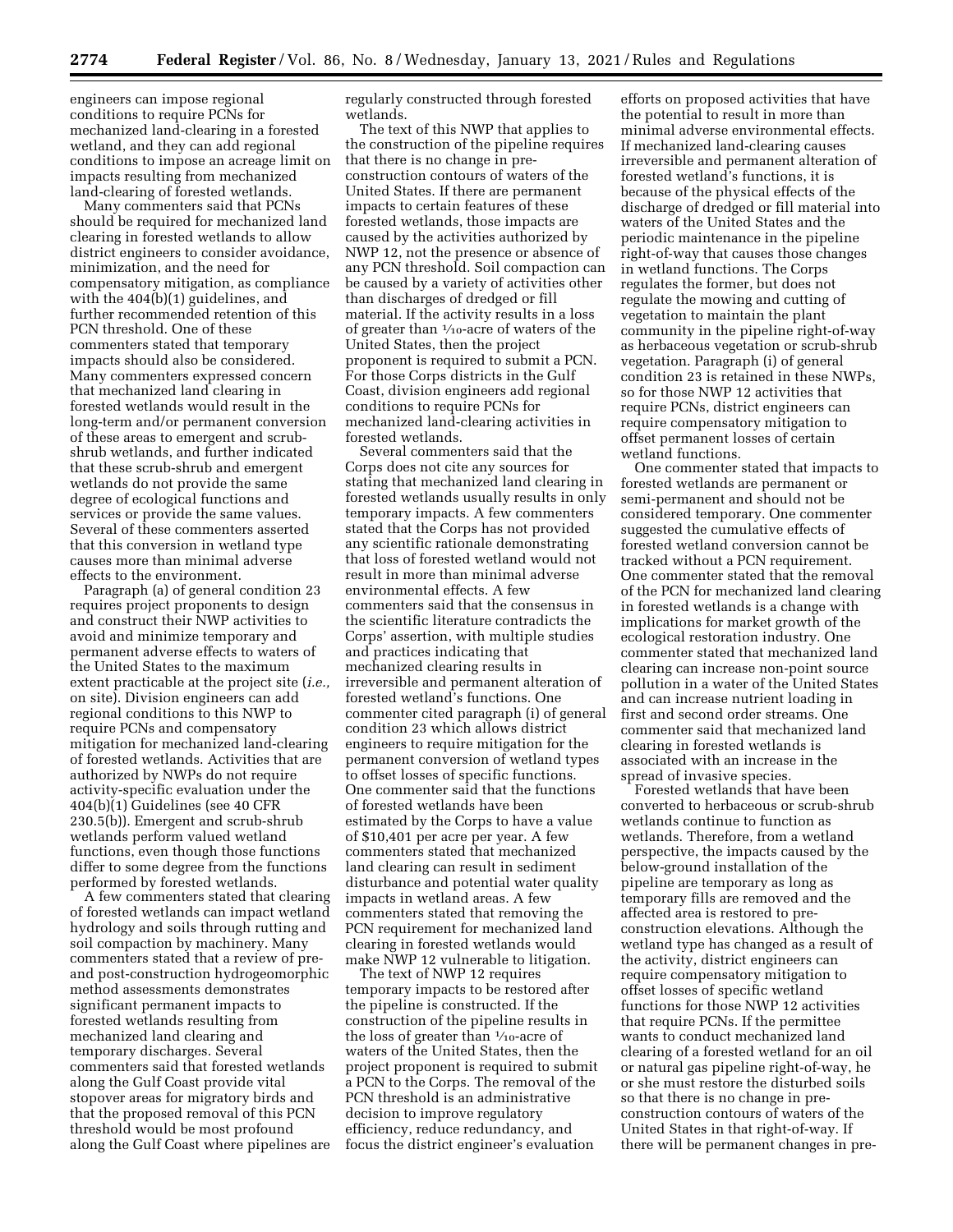construction contours in waters of the United States, and the area of those permanent changes will exceed 1⁄10-acre, then a PCN is required. Permanent adverse effects can be addressed through the PCN review process. Where appropriate to ensure minimal adverse effects on the environment in a particular region, division engineers can add regional conditions to require PCNs for mechanized land clearing in a forested wetland right-of-way.

(ii) *The utility line in waters of the United States, excluding overhead lines, exceeds 500 feet.* One commenter stated that the 500 linear foot PCN threshold should be maintained since the  $\frac{1}{10}$ -acre threshold only covers losses of waters of the United States and retaining it would allow the district engineer to evaluate the site-specific conditions and make an informed decision. One commenter said that removal of the 500 linear foot PCN threshold limits the Corps ability to review projects that will affect habitat, ecosystems, and the environment on tribal lands and within tribal usual and accustomed areas that cross state lines and international borders and further indicated that this would constitute a violation of the United States and trust and responsibility and obligation to protect treaty resources.

The 1⁄10-acre PCN threshold for losses of waters of the United States provides an opportunity for district engineers to evaluate site-specific conditions and determine whether the proposed oil or natural gas pipeline activities are authorized by NWP 12. The 1/10-acre PCN threshold also provides district engineers with the opportunity to assess potential effects on habitat, ecosystems, environmental conditions on tribal lands, and tribal usual and accustomed areas. District engineers can work with tribes to develop coordination procedures to help protect treaty resources. In addition, activities authorized by NWP 12 must comply with general condition 17, tribal rights.

One commenter said that if this PCN threshold is removed, the Corps cannot evaluate the impacts of temporary losses or determine if specific restoration or mitigation measures are necessary, or if an individual permit would be necessary. One commenter said that the proposal to remove the 500 linear foot PCN threshold should be coterminous with other section 404 permitting requirements, but since this justification does not apply in all situations it is inappropriate. An example cited by this commenter is utility lines directionally drilled under wetlands.

Temporary impacts should not normally require PCNs because the aquatic resources and the functions they

provide should recover after the temporary fills are removed and the affected area restored to preconstruction elevations. The removal of the 500 linear foot PCN threshold improves the Corps' efficiency in administering the section 404 program. Further, it is consistent with section 404 permitting requirements, because the Corps determines which activities should require PCNs to trigger review on a case-by-case basis.

(iii) *The utility line is placed within a jurisdictional area (i.e., water of the United States), and it runs parallel to or along the stream bed that is within that jurisdictional area.* One commenter stated that installing pipelines that run parallel to a watercourse can have significant impacts on hydrogeomorphology of the watercourse and lead to substantial erosion and degradation. A few commenters recommended retention of the requirement for a PCN when the proposed activity would run parallel to and within a stream bed, citing the potential for those activities to downgrade aquatic resource functions.

As discussed in the 2020 Proposal (85 FR 57326), the Corps proposed to remove this PCN threshold because the text of NWP 12 requires restoration of these temporary impacts. The third paragraph of NWP 12 addresses the requirements for trenching and backfilling underground oil or natural gas pipelines to ensure those impacts are temporary and do not result in a loss of waters of the United States. The ninth paragraph of NWP 12 also addresses the requirements for restoring temporary fills, so that those fills do not result in losses of jurisdictional waters and wetlands. Further, in Corps districts where the construction of oil or natural gas pipelines in jurisdictional waters and wetlands parallel to a stream channel have the potential to cause more than minimal individual and cumulative adverse environmental effects, division engineers may add regional conditions to NWP 12 to require PCNs for these activities.

(iv) *Permanent access roads are constructed above grade in waters of the United States for a distance of more than 500 linear feet.* Several commenters said that the PCN requirement for permanent access roads should be retained to ensure NWP 12 activities not authorize more than minimal adverse effects. One commenter opposed the removal of the PCN threshold for associated access roads and culvert-related activities so that district engineers can evaluate potential impacts to fish passage.

The PCN threshold for losses of greater than 1⁄10-acre of waters of the United States applies to permanent access roads, and that PCN threshold is sufficient for providing district engineers with the opportunity to review those activities to determine if they qualify for NWP authorization. The Corps is removing this PCN threshold for above-grade permanent access roads because it is redundant with the  $\frac{1}{10}$ acre PCN threshold. Concerns about potential impacts to fish passage are addressed by NWP general condition 2. General condition 2 states that no NWP activity may substantially disrupt the necessary life cycle movements of those species of aquatic life indigenous to the waterbody, including those species that normally migrate through the area, unless the activity's primary purpose is to impound water. Furthermore, general condition 2 requires all permanent and temporary crossings of waterbodies to be suitably culverted, bridged, or otherwise designed and constructed to maintain low flows to sustain the movement of those aquatic species.

(v) *Permanent access roads are constructed in waters of the United States with impervious materials.* A few commenters suggested a maximum length for impervious surfaces without a PCN associated with NWP 12. The current PCN requirement for losses of waters of the United States greater than  $\frac{1}{10}$ -acre is sufficient to trigger activityspecific review for permanent access roads constructed with impervious materials, to allow district engineers to determine whether a particular proposed access road will result in no more than minimal adverse environmental effects.

Proposed Addition of a PCN Threshold for New Oil or Natural Gas Pipeline Activities Greater Than 250 Miles in Length

Many commenters objected to the proposed PCN threshold for new oil or natural gas pipelines that are greater than 250 miles in length, stating that it is arbitrary and capricious, and indicated that there is no reasonable basis for the 250-mile threshold. One commenter expressed support for the addition of the 250-mile pipeline length PCN requirement. One of the commenters said that this PCN threshold is inconsistent with other PCN thresholds. Many commenters objected to removing the current PCN thresholds and replacing them with the 250-mile PCN threshold. One commenter expressed support for the proposal to require that PCNs include information on all discharges associated with a pipeline, including those that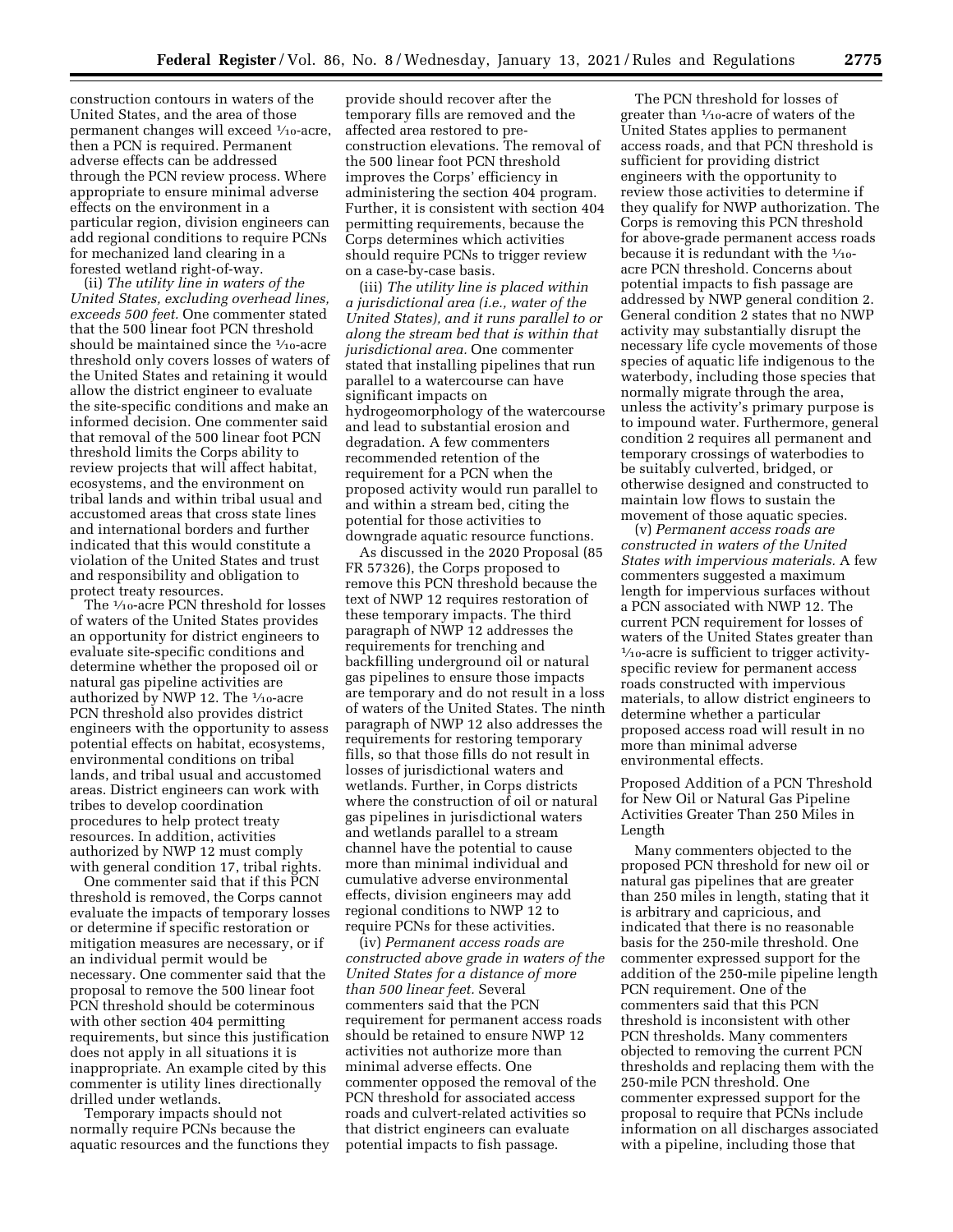would not otherwise require a PCN. One commenter stated that the phrase ''associated with an overall project'' was unclear and undefined.

As discussed in the 2020 Proposal, this PCN threshold is being added for new oil or natural gas pipelines to provide district engineers the opportunity to review all crossings of waters of the United States for new long-distance oil or natural gas pipelines to ensure that the activities authorized by NWP 12 will result in no more than minimal individual and cumulative adverse environmental effects (see 85 FR 57327). Given the concerns expressed by numerous commenters regarding the potential cumulative adverse environmental effects that may be caused by NWP 12 activities, this is not an arbitrary or capricious addition to the PCN requirements for NWP 12. This new PCN threshold is not a replacement for the PCN thresholds the Corps is removing from NWP 12. It is a new PCN threshold to address stakeholder concerns about cumulative effects. The phrase ''associated with an overall project'' refers to the entire oil or natural gas pipeline that is greater than 250 miles in length.

Several commenters supported a scope or length-based PCN threshold but suggested that the Corps adopt more protective PCN thresholds in place of the proposed 250-mile threshold. One of these commenters said that significant cumulative environmental impacts are likely to occur at a much lower length. One of these commenters suggested changing the distance in this PCN threshold to 25 miles, while another commenter suggested 75 miles, and a third commenter suggested a 5-mile threshold. One commenter said that the Corps should require PCNs for any proposed oil or natural gas pipeline activity resulting in five or more crossings.

The Corps believes that this new PCN threshold, plus the other two PCN thresholds in NWP 12 (*i.e.,* activities requiring section 10 authorization, and discharges resulting in the loss of greater than 1⁄10-acre of waters of the United States), are sufficiently protective of the aquatic environment by providing information to district engineers to conduct case-specific reviews of proposed NWP 12 activities that have the potential to result in more than minimal individual and cumulative adverse environmental effects. In furtherance of the Corps' review of cumulative effects, paragraph (b)(4) of NWP general condition 32 requires PCNs for proposed NWP activities for linear projects to include

and any other NWP(s), regional general permit(s), or individual permit(s) used or intended to be used to authorize any part of the proposed project or any related activity, including other separate and distant crossings for linear projects that require Department of the Army authorization but do not require preconstruction notification. The Corps finds that a length of 250 miles is both a good indicator of potential cumulative effects of an oil or natural gas pipeline while minimizing the potential for inconsistent implementation of the PCN requirement across districts. Although the Corps agrees that using a threshold of five or more crossings is based on a numerical impact, it could be more challenging to implement since there may be proposed oil or natural gas pipeline activities where there are five or more crossings and none of those crossings require PCNs.

One commenter suggested replacing the PCN threshold for new oil or natural pipeline activities with lengths of greater than 250 miles with a PCN requirement for oil or natural gas pipeline activities that cross state or district boundaries. Several commenters objected to the proposed 250-mile PCN threshold, but some of these commenters said that the acreage PCN threshold is sufficient to ensure no more than minimal adverse environmental effects. A few commenters remarked that the length of a pipeline is not a predictor of its crossings of waters of the United States or environmental impacts and that this PCN threshold has no link to the Corps' regulatory authority. A few commenters stated that the 250-mile PCN threshold is inconsistent with the other proposed utility line activity permits as they do not contain that PCN threshold. One commenter objected to the 250-mile PCN threshold because it is limited to new oil or natural gas pipelines (*i.e.,* the material to be transported after the pipeline is constructed).

As discussed above, the purpose of this new PCN threshold is to provide information to district engineers to facilitate their review of the cumulative effects that may be caused by new longdistance oil or natural gas pipelines that have waterbody crossings that require NWP 12 authorization. These new longdistance oil or natural gas pipelines may be constructed within a single state or Corps district. The Corps agrees that the number of aquatic resources and their distribution in the landscape is variable, and therefore the number of crossings of waters of the United States is similarly variable. However, the Corps finds that a length of 250 miles is both a good indicator of potential cumulative effects

of an oil or natural gas pipeline while minimizing the potential for inconsistent implementation of the PCN requirement across districts. In addition, some oil or natural gas pipeline crossings may not require DA authorization because they are installed through horizontal directional drilling, do not involve a waterbody subject to Section 10 of the Rivers and Harbors Act, and do not involve discharges of dredged or fill material into waters of the United States. The Corps does not believe that this PCN threshold is necessary for new NWPs 57 and 58 because long-distance electric utility lines are often constructed as overhead utility lines and utility lines for water and other substances (*e.g.,* potable water, wastewater, sewage) are often constructed to serve local communities and thus are likely to be shorter in overall length.

One commenter stated that the Corps' Regulatory Impact Analysis for the proposed rule is flawed because it assumes the new 250-mile PCN requirement would result in no additional PCNs. One commenter said that if the Corps does move forward with a 250-mile PCN threshold for new oil or natural gas pipeline activities that applicants be allowed to provide the PCNs based on desktop data as some areas may not be accessible for field surveys if the project is in the development stage. One commenter stated that the 250-mile PCN threshold would result in the majority of pipeline projects being constructed without review and would result in damage to historic properties. One commenter said that the 250-mile threshold has no scientific or technical basis.

The new 250-mile PCN requirement is unlikely to require more PCNs for NWP 12 activities because the likelihood of a new oil or natural gas pipeline greater than 250 miles in length not having any crossings of waters of the United States that require PCNs under the other PCN thresholds is extremely small. In addition, the requirement to provide in the PCN the locations and proposed impacts for all crossings of waters of the United States that require DA authorization, including those crossings authorized by an NWP would not otherwise require preconstruction notification, does not trigger a requirement for the project proponent to submit full PCNs for those other non-PCN crossings of waters of the United States. This portion of the new PCN requirement is nearly identical to an existing requirement in paragraphs (b)(4)(i) and (ii) of general condition 32. Paragraph (b)(4)(i) requires the project proponent to include in the PCN any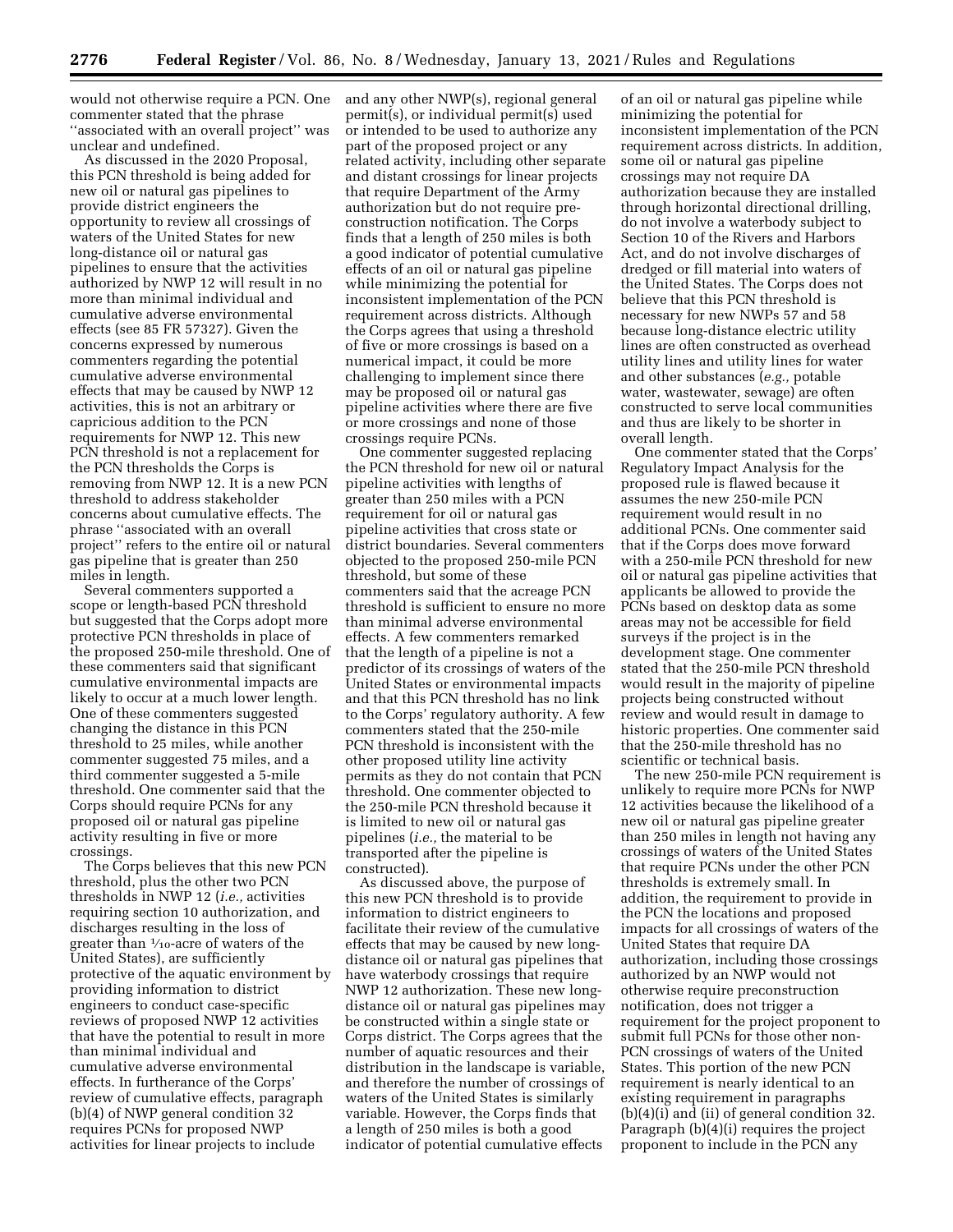other NWP(s), regional general permit(s), or individual permit(s) used or intended to be used to authorize any part of the proposed project or any related activity, including other separate and distant crossings for linear projects that require DA authorization but do not require pre-construction notification.

Furthermore, paragraph (b)(4)(ii) of general condition 32 currently requires project proponents to include in PCNs for linear projects where one or more single and complete crossings require pre-construction notification, the quantity of anticipated losses of wetlands, other special aquatic sites, and other waters for each single and complete crossing of those waters and wetlands. This quantification also must include those single and complete crossings authorized by an NWP not requiring PCNs. The only additional information required by the 250-mile PCN threshold is the location of all non-PCN crossings. The Regulatory Impact Analysis for this final rule has been updated to identify this new PCN threshold as a change. The lack of discussion of the proposed 250-mile PCN threshold in the Regulatory Impact Analysis for the proposed rule was an error. When a project proponent develops a proposal for a new oil or natural gas pipeline, some degree of environmental analysis and review is needed to determine whether there are any crossings of waters of the United States that require DA authorization, and whether any of those crossings require PCNs. The new PCN threshold should not impose any additional burdens on the regulated public. New oil or natural gas pipelines must comply with general condition 20 for historic properties as do all activities authorized by an NWP.

One commenter objected to the proposed 250-mile PCN threshold, and limiting it to the installation of new oil or natural gas pipelines (versus conducting repair or maintenance activities) along the majority of the distance of the overall project length, stating that a PCN requirement should be triggered even if short distances of the pipeline are being replaced. A few commenters stated that the proposed 250-mile PCN threshold is counter to, and could undermine, the Corps' longstanding definition of a single and complete linear project, and would allow district engineers to require individual permits because of the length of pipeline and cumulative impacts regardless of the independent utility of the separate and distant crossings.

The maintenance of existing oil or natural gas pipelines is likely to have fewer adverse environmental effects

than the construction of new oil or natural gas pipelines, because those maintenance activities occur to existing pipelines for which some degree of adverse environmental effects has already occurred and a current environmental setting that includes the existing pipeline. The 250-mile PCN threshold does not undermine the Corps' definition of single and complete linear project because each separate and distant crossing of waters of the United States can continue to be authorized by an NWP. If one crossing of waters of the United States for an oil or natural gas pipeline requires an individual permit, then 33 CFR 330.6(d) applies and the district engineer will determine which activities require individual permits and which activities can be authorized by an NWP. Section 330.6(d) of the Corps' NWP regulations, as well as Note 2 of NWP 12, remain in effect. Section 330.6(d) and Note 2 maintain the Corps' long-standing process regarding the use of NWPs and individual permits to authorize linear projects such as oil or natural gas pipelines.

One commenter stated that the 250 mile PCN threshold would discourage pipeline developers from avoiding and minimizing impacts to waters of the United States, and from planning longer routes to avoid sensitive resources. One commenter said that the 250-mile PCN threshold will add an unnecessary layer of uncertainty and litigation risk. One commenter stated that a 250-mile PCN threshold would authorize potentially significant pipeline activities without any district or division review. One commenter stated that oil or natural gas pipelines greater than 250 miles in length are so large they are bound to cause more than minimal effects and should not be approved under an NWP. One commenter stated that the length of the utility line should not be used as a PCN threshold; environmental conditions and impacts should be used instead.

Regardless of the addition of the 250 mile PCN threshold, pipeline developers are still required to comply with paragraph (a) of NWP general condition 23, which requires project proponents to avoid and minimize losses of waters of the United States on the project site, including permanent and temporary losses of those resources. The purpose of the new PCN threshold is to add a mechanism to provide information for the district engineer's cumulative effects determination and the district engineer's decision on whether to issue NWP verifications for the proposed crossings of waters of the United States. The information on all of the crossings will inform whether or not

the cumulative adverse environmental effects of all crossings are or are not more than minimal. This PCN threshold also provides the district engineer to require an individual permit for the proposed oil or natural gas pipeline activities when he or she determines the cumulative adverse environmental effects of the proposed crossings of waters of the United States are more than minimal. This may help reduce litigation risk. The 250-mile PCN threshold provides information for the district engineer's review, who also uses information on current environmental conditions and potential impacts of the proposed NWP activities to determine whether NWP authorization is appropriate for these NWP 12 activities. Division engineers do not have a role in reviewing NWP PCNs.

### Other Provisions of NWP 12

One commenter said that Note 2 should be reissued with no changes, as it clarifies concepts such as ''single and complete project,'' ''single and complete non-linear project,'' ''independent utility,'' and the interaction of the NWPs with individual permits. The Corps has reissued Note 2 with no changes. Note 2 differs from the 250-mile PCN threshold in that an individual permit is required for the proposed oil or natural gas pipeline if one or more crossings of waters of the United States does not qualify for NWP authorization. Under the 250-mile PCN threshold, an individual permit is required if the district engineer determines the cumulative adverse environmental effects of all crossings of waters of the United States that require DA authorization will result in more than minimal cumulative adverse environmental effects.

A few commenters objected to authorizing separate and distant crossings as single and complete projects. These commenters believe that the practice causes more than minimal cumulative adverse effects. A few commenters expressed opposition to allowing multiple ''single and complete'' project authorizations of the same pipeline to be authorized by the NWP 12, stating that it would be more appropriate to consider the entire pipeline as a single and complete project. One of these commenters said that more individual permits should be required for these activities.

The authorization of separate and distant crossings of waters of the United States as single and complete projects for the purposes of NWP authorization is a long-standing practice consistent with the Corps' regulations at 33 CFR 330.2(i).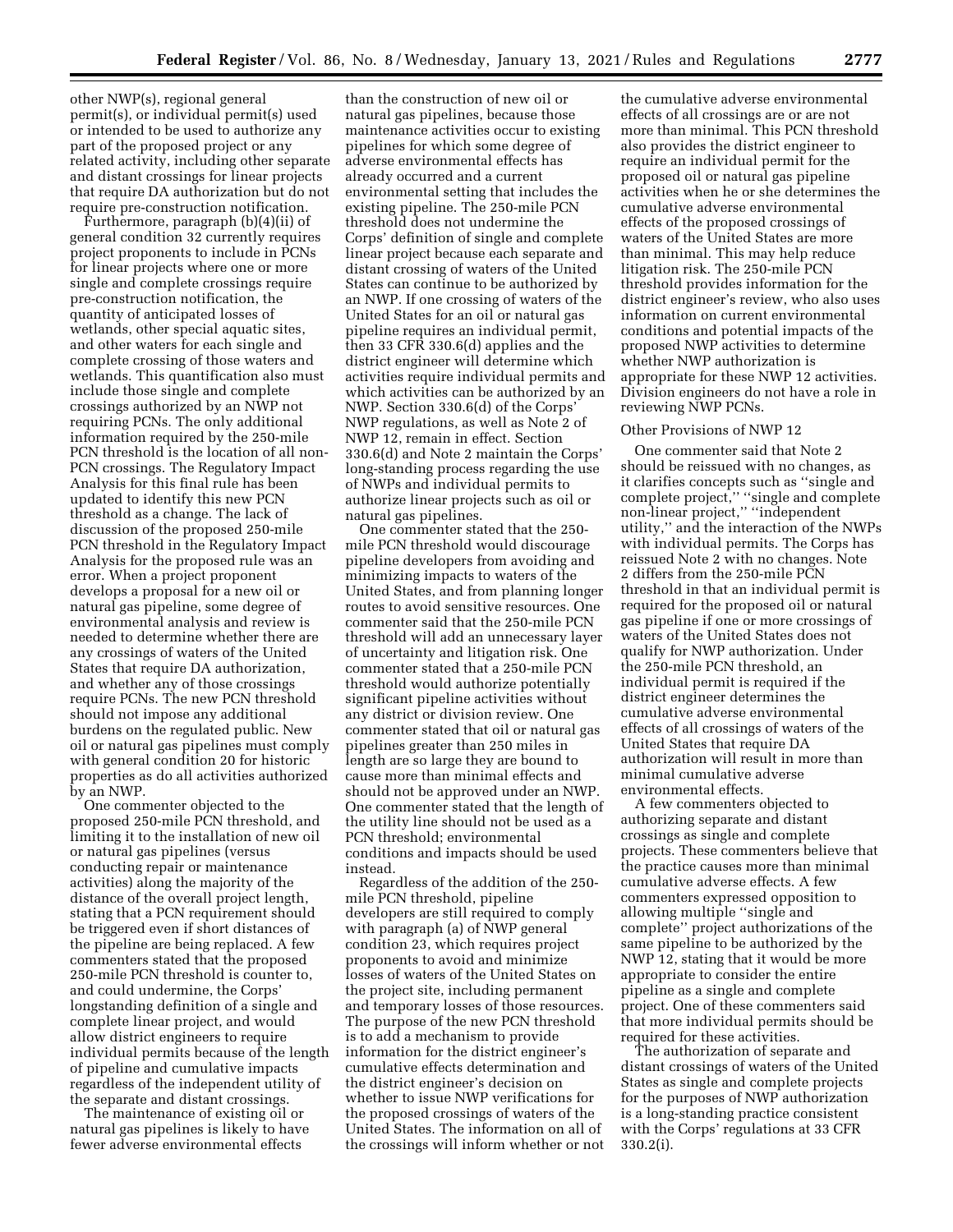One commenter expressed concern with the cumulative effects analyses for multiple single and complete crossings and the inability to account for NWP activities that do not require PCNs. One commenter said that the proposed reissuance of NWP 12 is arbitrary and capricious and in violation of the Clean Water Act because it allows unlawful piecemealing of large pipelines and other linear projects to avoid individual permit review. One commenter stated that an entire pipeline project should be subject to NEPA review, including a cumulative review of all impacts to waters of the United States.

Paragraph (b)(4) of NWP general condition 32 requires project proponents to include in PCNs any other NWP(s), regional general permit(s), or individual permit(s) used or intended to be used to authorize any part of the proposed project or any related activity, including other separate and distant crossings for linear projects that require DA authorization but do not require pre-construction notification. This information is used by district engineers to determine whether the proposed activity will result in no more than minimal individual and cumulative adverse environmental effects.

Activities authorized by NWP 12 are not subject to additional NEPA review, because Corps Headquarters fulfills the requirements of NEPA when it finalizes the national decision document for the issuance or reissuance of the NWP. The national decision document includes an assessment of effects of the Corps proposed action (*i.e.,* the issuance or reissuance of the NWPs) in accordance with the Council on Environmental Quality's definition of ''effects or impacts'' at 40 CFR 1508.1(g) in their NEPA regulations. This analysis of effects or impacts under NEPA includes the projected use of the NWP over the 5-year period it is expected to be in effect. For an NWP that authorizes discharges of dredged or fill material into waters of the United States, the national decision document also includes a cumulative impact analysis conducted in accordance with 40 CFR  $230.7(b)(3)$ .

One commenter stated that acreage limits and thresholds should remain constant with separate consideration at each single and complete crossing of waters of the United States authorized by NWP 12. One commenter said that each crossing should require a separate permit. One commenter expressed concern that the phrase ''separate and distant'' is not defined and would not prevent a pipeline from being used multiple times in close proximity and/

or on the same waterbody under NWP 12. Another commenter said that no additional definition of ''separate and distant'' is necessary. One commenter stated that the Corps should impose an overall limit on cumulative effects allowed for a project with multiple ''single and complete'' crossings.

Nationwide permit 12 has a  $\frac{1}{2}$ -acre limit for each single and complete project. As discussed above, and in 33 CFR 330.2(i), each separate and distant crossing of waters of the United States may qualify for a separate NWP authorization. The Corps declines to define the phrase ''separate and distant'' because what constitutes separate and distant crossings can vary across the country because of differences in the distribution of waters and wetlands in the landscape, local hydrologic conditions, local geologic conditions, and other factors. What constitutes separate and distant crossings is more appropriately determined by district engineers on a case-by-case basis. When reviewing a PCN, the district engineer considers the cumulative effects of all crossings of waters of the United States for the oil or natural gas pipeline activity, and applies the 10 criteria listed in paragraph 2 of Section D, District Engineer's Decision.

One commenter said that Note 4 should refer to the General Bridge Act of 1946 instead of Section 9 of the Rivers and Harbors Act of 1899. The Corps has made this change to Note 4.

With respect to Note 5 of this NWP, a few commenters requested that the Corps provide clarification and examples of exempted utility line activities under Section 404(f) of the Clean Water Act. One commenter suggested that the Corps provide examples of utility line activities that do not qualify for the exemption. In accordance with the 1989 Memorandum of Agreement Between the Department of the Army and the U.S. EPA Concerning the Determination of the Section 404 Program and the Application of the Exemptions under Section 404(f) of the Clean Water Act, the U.S. EPA has the authority to determine which activities are eligible for the Clean Water Act section 404(f) exemptions.

Comments on Proposal To Issue Separate NWPs for Different Utility Line Sectors

Many commenters expressed support for dividing oil and natural gas pipeline activities from other types of utility line activities. Several commenters acknowledged that the three types of utility lines are of varying sizes and lengths, constructed with different

methods, and have different relative impacts to streams and wetlands. One commenter said that the proposed division of NWP 12 into three separate NWPs ensures that the activities authorized by these NWPs are substantially similar in nature and will further ensure that each of the NWPs will have no more than minimal adverse effects on the environment. One commenter stated that permitting utility line activities through three separate NWPs helps reduce litigation risk for some types of utility line activities.

The Corps acknowledges that issuing three separate NWPs for different types of utility lines helps ensure that the categories of activities authorized by these NWP are substantially similar in nature and that they will result in no more than minimal individual and cumulative adverse environmental effects. The issuance of three NWPs for different categories of utility line activities may also help reduce regulatory uncertainty for electric utility line operators, telecommunications companies, state, tribal, and local water authorities, and other entities that construct, maintain, and operate these utility lines. It may also provide diversity and stability to the NWP program and allow Corps districts to continue to authorize categories of utility line activities by an NWP in the event that one of the three NWPs is invalidated or stayed by a federal court. Most of the past litigation on NWP 12 has been for oil or natural gas pipelines, not electric and telecommunications lines or utility lines that convey potable water, wastewater, sewage and other such substances. Issuing separate NWPs for electric utility line and telecommunications activities and for utility lines for water and other substances will help provide some degree of regulatory certainty for the entities that construct and maintain those types of utility lines. These separate NWPs will also benefit the people who rely on electric utility lines and telecommunication lines and utility lines for water and other substances to deliver energy, information, entertainment, potable water, and other goods and services. The public will also benefit from the removal of sewage and wastewater to protect public health and the environment.

A few commenters requested that if NWP 12 is divided that the Corps be clear that all provisions relating to substations, foundations, and access roads, and as well as provisions on inadvertent returns of drilling fluids, temporary structures and fills (including use of temporary mats), and accompanying notes, remain with the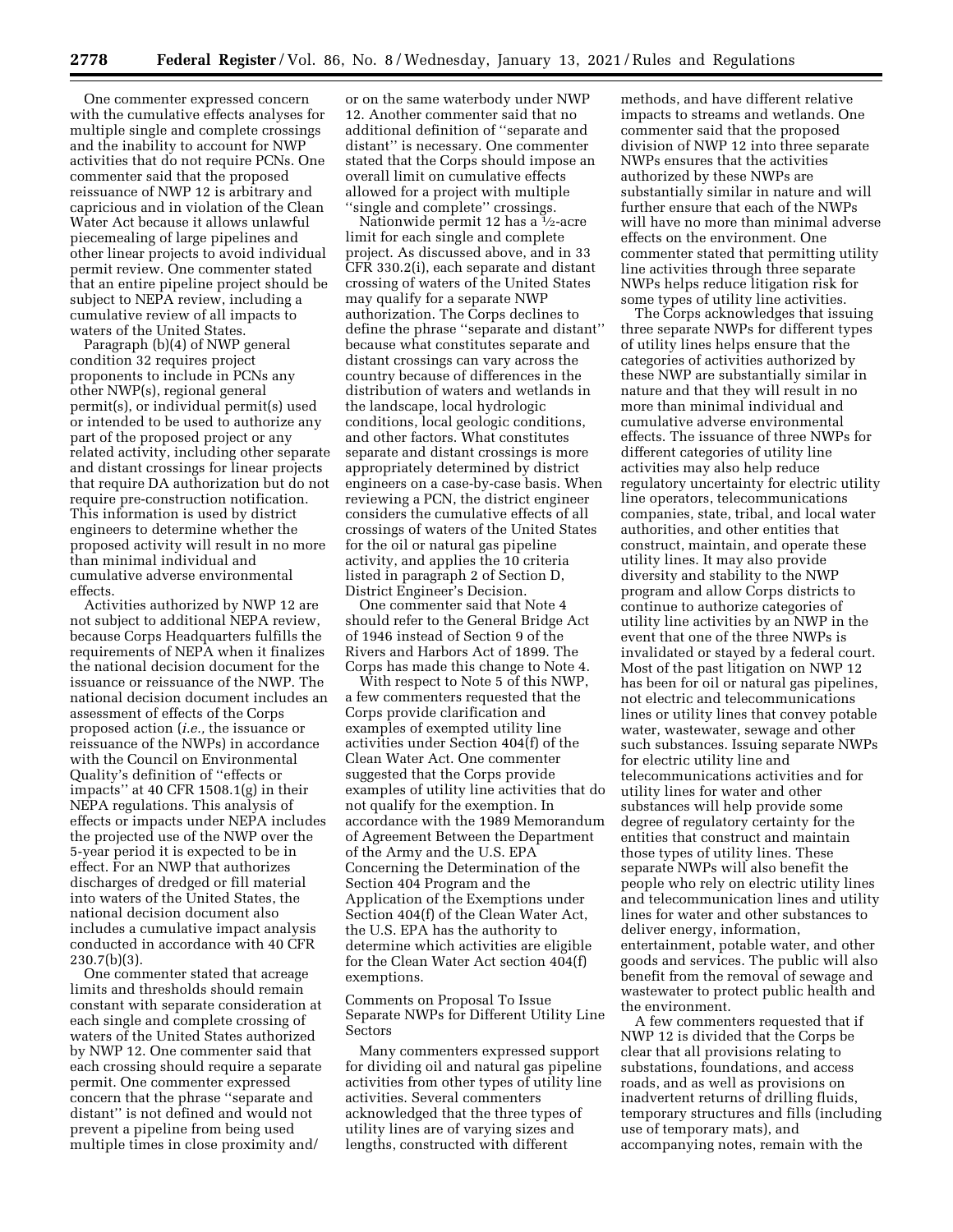same legal effect and with no additional restrictions. The Corps has written these three NWPs in a consistent manner to provide a similar framework for authorizing regulated activities associated with utility lines, utility line substations, access roads, actions to remediate inadvertent returns, and the authorization of temporary impacts for construction and other activities.

One commenter suggested that the Corps issue separate NWPs for utility lines based on the distinction as to whether they are overhead utility lines, such as electric and telecommunication lines, or underground utility lines. One commenter requested that the Corps change the proposed NWP 12 to authorize ''underground pipeline or utility line related activities.'' Several commenters said that buried linear utility lines have substantially similar environmental effects on waters of the United States. One commenter indicated there is variability and no reasonable justification for dividing the NWPs based on above-ground and belowground activity types. A few commenters said that the construction of oil, natural gas, water, and other utilities typically require more ground and vegetation disturbance than the construction methods for electrical utility lines. These commenters also stated that electrical utility lines have more flexibility to avoid aquatic resources, and that discharges of dredged or fill material associated with electric utility lines typically have a smaller footprint than they do for other in-ground utility lines. One commenter said that the Corps should keep all buried, underground utility lines in NWP 12, rather than create a new NWP for utility line activities for water and other substances, because best management practices for protecting waters from trenching or boring for pipes are similar in nature regardless of the product to be carried in the pipe.

After reviewing the public comments, the Corps determined that issuing separate NWPs for oil or natural gas pipeline activities, electric utility line and telecommunications activities, and utility line activities for water and other substances would be the best approach for reducing regulatory uncertainty for different utility line sectors.

One commenter suggested that the Corps further distinguish between natural gas and petroleum liquids in recognition of the differences in environmental consequences of potential leaks. One commenter recommended that the Corps further distinguish between large interstate natural gas pipelines and smaller

intrastate natural pipelines and service lines.

The Corps does not have the authority to address the environmental consequences of leaks from oil or natural gas pipelines. Those environmental consequences are more appropriately addressed by federal, state, and local government agencies that have the legal authority to require operators of oil or natural gas pipelines to take actions in response to leaks.

Many commenters objected to the proposed separation of NWP 12 into three NWPs and requested that the 2017 NWP 12 be retained in its historic form. Many of these commenters said that the Corps should focus its concerns on the environmental impacts of the authorized activities rather than the type of material transported by various utility lines. Several commenters objected to the proposed division of the NWP 12 activities indicating that it would cause additional complications to permitting utility line activities rather than streamlining the process. One commenter remarked that there are no substantive differences between the three proposed NWPs and therefore issuing separate NWPs is unnecessary. Several commenters said that issuing three separate utility line NWPs will increase litigation risk and uncertainty for the regulated public.

As discussed above, the Corps believes that separating NWP 12 into three different NWPs to authorize utility line activities for different utility line sectors will help enhance regulatory certainty for utility line sectors that are not a frequent target for litigation because of the lower degree of concern about the potential direct and indirect environmental impacts of the substances those utility line sectors carry (*e.g.,* electricity, potable water, wastewater). As with any change in the NWP program, prospective permittees will experience some challenges associated with those changes, but over time they will adjust to those changes and can realize the benefits of those changes. Prior versions of NWP 12 have been subjected to litigation, so the issuance of three separate NWPs for utility line activities is likely to pose no greater litigation risk than prior versions of NWP 12.

One commenter said that the Corps only analyzed differences but not similarities among these different types of utility lines. A few commenters said that the proposed division of NWP 12 activities is an abrupt and unjustified departure from the long-standing view that utility lines are activities that are substantially similar. One of these commenters said that the proposed

change is a departure from the NWPs that were first promulgated in 1977. A few commenters said that a general permit should encompass activities that are similar in nature consistent with Section 404(e) of the Clean Water Act.

When proposing to issue new NWPs for activities that were authorized by a previous NWP, discussing the differences among those NWPs and the associated categories of activities is an important part of explaining the proposed action. The changes are being proposed through the normal rulemaking process, and are being made in response to events that have raised concerns about potential increases in regulatory uncertainty for specific categories of regulated entities. When the NWPs were first issued in 1977, there were 15 NWPs. When the NWPs were last issued in December 2016, there were 52 NWPs. The number of NWPs has increased substantially over time in response to changes in the Corps Regulatory Program, litigation, studies, and other factors. The three utility line NWPs being issued in this final rule represent categories that are similar in nature (*i.e.,* oil/natural gas; electricity, including communications carried by electricity; and water, wastewater, sewage, stormwater, and other substances). Section 404(e) of the Clean Water Act does not specify how broad or narrow categories of activities authorized by NWPs and other general permits must be. The Corps has substantial discretion to identify categories of activities that are appropriate for NWPs and other general permits.

One commenter noted that the Corps' response to public comments for the 2017 NWPs rejected the idea that utility line activities are not substantially similar, stating that the Corps explained that the agency interprets the 'categories of activities that are similar in nature' requirement broadly to keep the NWP program manageable in terms of the number of NWPs. A few commenters said that the history of the NWPs indicates that there is no prior precedent in past NWP rulemaking for arbitrarily dividing NWPs that are intended to cover categories of activities that are similar in nature. One of these commenters further indicated that the mining NWPs (21, 44, 49, and 50) and the development NWPs (29 and 39) are not analogous as their development came about differently, indicating that they largely had to do with the end of NWP 26.

As discussed above, Section 404(e) of the Clean Water Act gives the Corps substantial discretion in how broad or narrow to define categories of activities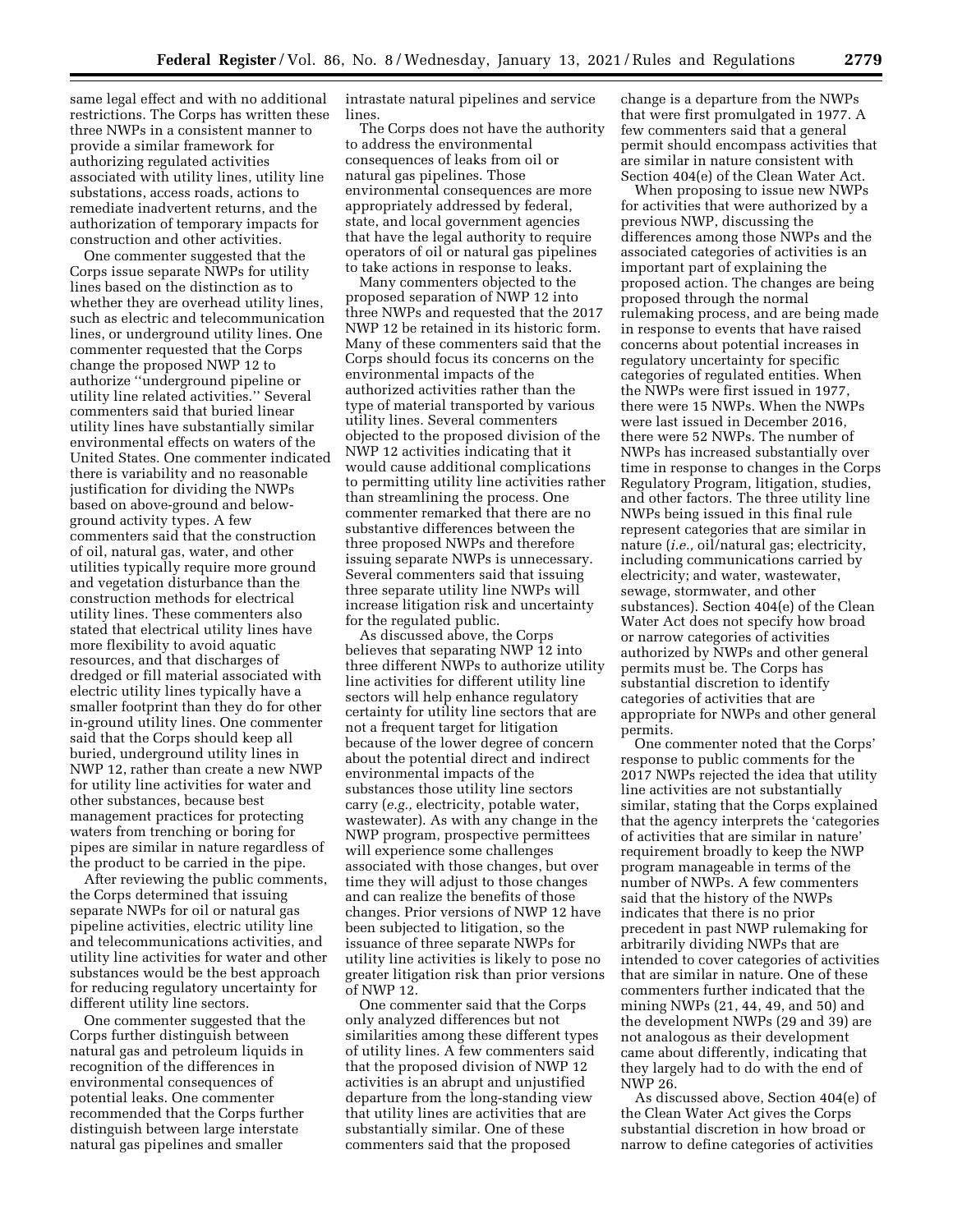for general permit authorization. The proposal to issue three separate NWPs for utility line activities instead of reissuing NWP to authorize all utility line activities was made, in part, in response to concerns about regulatory uncertainty for various utility line sectors. The proposal is also an opportunity to tailor the NWPs so that they will authorize activities that have no more than minimal individual and cumulative adverse environmental effects by making targeted changes to the text of each of these NWPs, as appropriate.

This proposal is consistent with prior NWP rulemaking efforts, in which the Corps issued new NWPs to authorize categories of activities with numerous similarities in the text of the NWP, including acreage limits and other limits, PCN thresholds, and categories of waters in which those NWPs may be used to authorize discharges of dredged or fill material into waters of the United States. For example, in 2007 the Corps issued two new NWPs to authorize discharges of dredged or fill material into waters of the United States for coal mining activities (see 72 FR 11092). The Corps issued NWP 49 for coal remining activities and NWP 50 for underground coal mining activities. These two coal mining NWPs were issued even though the Corps had issued and reissued NWP 21 for surface coal mining activities over time since NWP 21 was first issued in 1982 (47 FR 31794).

In 2000, the Corps issued five new NWPs and modified six existing NWPs to replace NWP 26, which authorized discharges of dredged or fill material into headwaters and isolated waters (65 FR 12818). Four of the new NWPs (NWP 39 for residential, commercial, and institutional developments; NWP 40 for agricultural activities; NWP 42 for recreational facilities; and NWP 43 for stormwater management facilities) authorized discharges of dredged or fill material into non-tidal waters of the United States, excluding non-tidal wetlands adjacent to tidal waters. Each of these NWPs had a 1⁄2-acre limit for losses of non-tidal waters of the United States. The categories of activities established for these four NWPs were based on the operational purposes they served, which the Corps does not have the authority to regulate. Those operational purposes included providing places for people to live, work, learn, and produce goods and services (NWP 39); agriculture activities, including farm buildings (NWP 40); recreational facilities and associated features (NWP 42); and stormwater management facilities (NWP 43).

Similar to these NWPs, the three NWPs the Corps is issuing to authorize various sectors of utility line activities are differentiated by the substances those utility lines carry, despite the Corps' lack of authority to regulate the substances being conveyed by those utility lines. If Congress had intended the categories of general permits issued under Section 404(e) of the Clean Water Act to be based on the activity the Corps regulates (*i.e.,* discharges of dredged or fill material into waters of the United States), it would not have written the text of section 404(e) to refer to ''any category of activity involving discharges of dredged or fill material.'' The text of section 404(e) clearly allows the Corps to issue any number of NWPs that authorize discharges of dredged or fill material into waters of the United States. Furthermore, those categories can be based on how the authorized activity will be used after the project proponent has completed the construction activities associated with the discharges of dredged or fill material into waters of the United States, and how people will use the completed activities even though the Corps generally has no authority to regulate how the constructed facilities are operated. These principles apply to the three NWPs the Corps is issuing for these three utility line sectors.

One commenter said that the proposed changes to NWP 12 and the proposed issuance of separate NWPs for other types of utility lines are not consistent with congressional intent to reduce administrative burdens and the Administration's policy on infrastructure development and maintenance. This commenter cited Executive Order 13777, ''Enforcing the Regulatory Reform Agenda'' (February 24, 2017), Executive Order 13783, ''Promoting Energy Independence and Economic Growth'' (March 28, 2017), and the 2018 ''Legislative Outline for Rebuilding Infrastructure in America.''

The Corps believes that this issuance of these three NWPs (NWPs 12, 57, and 58) are consistent with priorities for infrastructure development because they will help reduce regulatory uncertainty and burdens on the regulated public. The issuance of these NWPs will not cause any increases in the number of activities authorized by an NWP or the number of activities requiring individual permits. The three NWPs are consistent in general structure, but they have some differences because of the different types of substances those utility lines convey and how those utility lines are designed and constructed.

Several commenters stated that the proposed division of NWP 12 activities into separate NWPs discourages the beneficial and common practice of joint trenching and the use of utility corridors where various types of utilities are colocated, and further indicated that these features should be permissible under NWP 12 as a single and complete project. Several commenters said that the proposal to issue three separate NWPs would increase costs and delays associated with energy infrastructure projects. A few commenters stated that the division of NWP 12 into three NWPs would increase the number of permits needed by some applicants. One commenter cited NWP general condition 28 as a reason not to divide NWP 12 into three different NWPs for different types of utility lines.

The issuance of these three NWPs will not discourage joint trenching and the use of utility corridors for multiple utility lines. For example, if a project proponent proposes to construct a water line next to an oil or natural gas pipeline, the provisions of NWP general condition 28, use of multiple NWPs, would apply. For each crossing of a separate and distant waterbody, both NWP 58 and 12 could be used, as long as the loss of waters of the United States at each single and complete project does not exceed 1⁄2-acre. The issuance of these three NWPs will not cause increased costs and delays for energy infrastructure projects, except for a relatively brief period of time as the transition from the 2017 NWPs to the 2021 NWPs occurs. The Corps acknowledges that there will be some increases in the number of permits that project proponents will need to obtain, but those permits will generally be used concurrently, and consistent with general condition 28. The use of multiple NWPs to authorize single and complete projects is a longstanding practice in the NWP program.

A few commenters said that the when the Corps considers whether to make changes to an established and wellfunctioning NWP program, it should be conscious of how changes to the framework for permitting utility lines will affect the investment community, and in turn the country's ability to continue to deliver competitively-priced energy from diverse sources to U.S. consumers and other end-users, and to further domestic energy independence. A few commenters remarked that pipeline and other infrastructure operators need regulatory certainty to build, maintain, and upgrade pipelines and other utility infrastructure. One commenter expressed support for the Corps' efforts to improve the NWP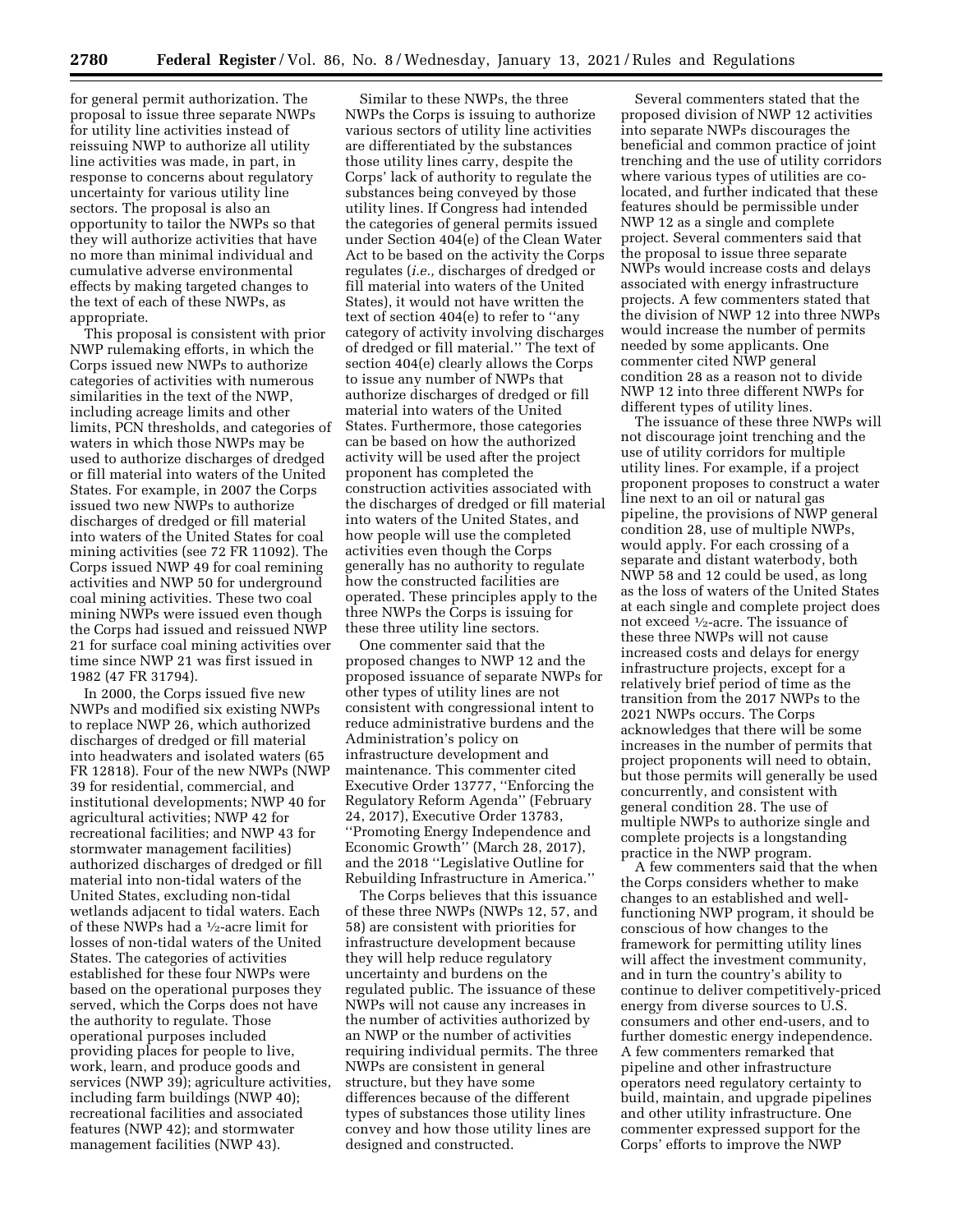program, but cautioned the Corps to avoid changes that could introduce inefficiencies. A few commenters said that the proposed division of NWP 12 into three separate NWPs would likely introduce unnecessary strain on agency resources, delays in the permit reviews, regulatory inconsistency in the permitting process. One commenter objected to dividing the NWP 12 into three separate NWPs because they are very similar and can be more easily tracked and understood as one category.

The Corps acknowledges that there will be some challenges and opportunities with these changes to the NWP program, but it should also be noted that the NWP program changes each time the Corps goes through the rulemaking process to issue or reissue the NWPs and that adjustments need to be made under the new NWPs. The issuance of NWP 57 will help support renewable energy generation facilities and the transfer of electricity from those generation facilities to residential, commercial, industrial, and other users. The NWPs will continue to provide regulatory certainty for pipelines and other types of utility lines. None of these three NWPs require agency coordination, so other federal agencies should not be adversely affected by the splitting of NWP 12 into three separate NWPs.

One commenter said that if the Corps were to move forward with the division of the NWP 12 activities it must take into consideration the differences between distribution and transmission pipelines as the physical characteristics of the pipelines inherent in these different uses may have a larger effect on waters of the United States than the material being transported. A few commenters suggested that if NWP 12 were reissued without change, over time the use of NWP 12 would shift from oil and gas pipelines to other utility sectors to account for new investment in more secure and resilient utility systems, and that a two-year period is an inadequate sampling for this decision making effort.

The Corps does not agree that is necessary to address differences between distribution and transmission pipelines. These NWPs authorize utility lines of various sizes, and the Corps focuses its analysis of potential adverse environmental effects or impacts that are caused by the activities that are directly related to the Corps' regulatory authority (*i.e.,* discharges of dredged or fill material into waters of the United States regulated under Section 404 of the Clean Water Act and structures and work in navigable waters of the United States regulated under Section 10 of the Rivers and Harbors Act of 1899). The

Corps does not believe it is useful to engage in speculation about potential future trends in the number of oil or natural gas pipelines versus the number of electric utility lines and telecommunications lines versus the number of utility lines carrying water and other substances. The Corps estimated the potential permitting changes using data on NWP verifications issued between March 19, 2017, and March 19, 2019, which provides a robust sample size.

One commenter said that that, according to the Congressional Research Service, the Corps does not have a centralized database or other information on the number of individual permits it issues for pipeline and utility line projects, nor does it have a database on the utility line activities that are authorized by NWP 12, and that any attempt by the Corps to draw out a reasoned, data-driven basis for dividing NWP 12 into three separate NWPs is premature at this time.

The Corps does have a centralized database that tracks NWP verifications issued, regional general permit verifications issued, and individual permits issued, including the types of activities authorized by those general permits and individual permits. From that data, the Corps was able to estimate the number of NWP activities that were likely associated with oil or natural gas pipelines, electric and telecommunications lines, and utility lines for water and other substances.

One commenter stated that dividing the NWP 12 would add complexity to ESA and NHPA compliance. One commenter said that the Corps appropriately recognizes that the techniques used to construct water and electric utility lines have fewer impacts to waters of the United States than other uses of NWP 12 involving transport of petrochemicals. The issuance of these three NWPs will not add complexity to ESA or NHPA compliance because they must comply with the same NWP general conditions, including general condition 18, endangered species, and general condition 20, historic properties. A single compliance process under either law can serve multiple NWPs for those activities that may use NWP 12 and 58, for example.

A few commenters stated that there is no logical grouping to be found for dividing the proposed NWP activities based on pipe diameter, size, and any associated ground disturbances. A few commenters said that the Corps' information on diameter and pipeline lengths are based upon incomplete generalizations that do not withstand scrutiny. One commenter stated that

justification for dividing NWP 12 cannot be based upon the diameter of the pipeline or conduit. One commenter remarked that the size of the pipe may determine a minimum width of a trench but that some smaller pipelines may require larger trenches depending on the circumstance and that this is not a valid criterion for separating the NWPs. One commenter said that the Corps failed to make a persuasive case that length of a utility line would be a determining factor when considering ground disturbances and division of the NWP activities. One commenter said that with respect to the Corps' jurisdiction under Section 10 of the Rivers and Harbors Act of 1899, it is the presence of a pipeline that affects navigation, not the substance it contains.

The discussion in the preamble to the 2020 Proposal regarding the differences among the three utility line sectors that were the basis for the modified NWP 12 and the proposed new NWP C and D was intended to demonstrate that there are some differences among those sectors. The final NWPs are based on sectors, not construction techniques or sizes of the utility lines. The text of the three NWPs makes no references to the diameters or length of the utility lines. The Corps agrees that for utility lines that cross navigable waters of the United States and require section 10 authorization, the Corps focuses its evaluation on potential effects on navigation, not the substance being conveyed by the utility line.

A few commenters said that the Corps' jurisdiction as related to these NWPs is limited to its statutory authorities under Section 404 of the Clean Water Act and Section 10 of the Rivers and Harbors Act of 1899. One commenter expressed concern that the proposed issuance of separate NWPs could lead the Corps to consider factors outside of its statutory authority. A few commenters stated that consideration of the type of substances that can be conveyed by a utility constitutes overreach of the Corps' statutory jurisdiction. These commenters went on to reference statements from the Corps that it does not regulate the operation of oil and natural gas pipelines, but that the Corps regulates discharges of dredged or fill material into waters of the United States associated with their construction.

The Corps recognizes that under these three NWPs the Corps' statutory authority is limited to Section 404 of the Clean Water Act and Section 10 of the Rivers and Harbors Act. However, for these three NWPs and many of the other NWPs, the categories of activities authorized by those NWPs relate to how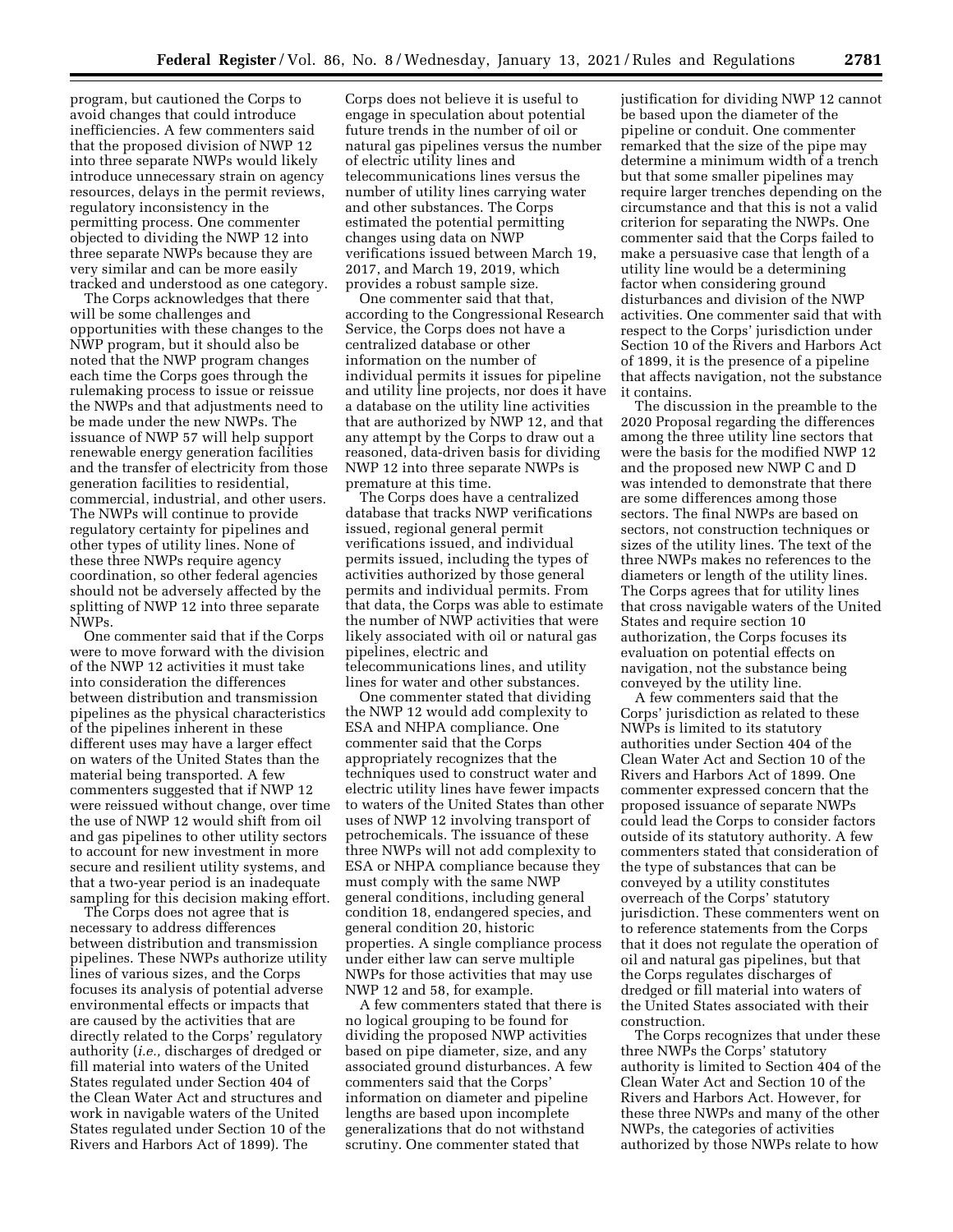the constructed activities will be used (*e.g.,* residences for NWP 29, recreational facilities for NWP 42, landbased renewable energy generation for NWP 51), even though the Corps does not have the authority to regulate the operation of the constructed structure or fill. As discussed above, the text of section 404(e) recognizes that the Secretary could issue any number of general permits, including NWPs, for any number of categories of activities involving discharges of dredged or fill material into waters of the United States.

A few commenters said that the terms used to describe the applicability of NWP 12 cause ambiguous situations with respect to which substances would qualify as oil, gas, or petrochemicals and to which NWP would apply. These commenters also indicated confusion associated with common situations where petrochemical products are added to non-petroleum products prior to transport and generally suggested the source of the material to be transported has little or no bearing on the methods for construction, maintenance, repair or replacement of the pipeline on the best management practices needed to protect waters of the United States.

The Corps has attempted to provide more clarity regarding the differentiation of utility line sectors that would fall under NWPs 12, 57, or 58. The Corps recognizes that there may be situations where a prospective permittee may be unsure which NWP applies. The prospective permittee could coordinate with the appropriate Corps district to get assistance in identify which NWP would be most appropriate for a particular project. If the project proponent is contemplating constructing different types of utility lines for a particular project, multiple NWPs could be used as long as the project proponent complies with NWP general condition 28, which addresses use of multiple NWPs for a single and complete project.

General Comments on Best Management Practices

A few commenters supported the incorporation of specific best management practices (BMPs) for the utility line NWPs. A few commenters said that adding additional BMPs or standards to this NWP would result in redundant requirements to manage on these projects without providing additional benefits. A few commenters said that division engineers can tailor standards to meet region-specific needs and issue additional regional conditions with their discretionary authority. One commenter stated that the BMPs for

protecting water features during trenching, boring, or sleeving construction methods for installing, replacing, or maintaining pipes at stream or wetland crossings are similar in nature, regardless of what product will travel in the pipeline once construction is completed. One commenter stated that the three categories of utility lines under proposed NWPs 12, C, and D, would authorize sufficiently similar activities and require the same or similar environmental provisions in order to meet the no more than minimal impacts requirement under section 404(e) of the Clean Water Act. One commenter said that because of the overarching federal regulatory regime, NWP 12 and its general conditions, regional conditions added by division engineers, and applicable state requirements there are no additional BMPs that could be practically or lawfully added to NWP 12.

The Corps agrees that there are no national best management practices to add to NWPs 12, 57, and 58. As discussed below, a few commenters submitted suggestions for best management practices. The Corps has considered those best management practices, and has concluded that best management practices are more appropriately addressed as regional conditions added to the NWPs by division engineers or activity-specific conditions added NWP authorizations by district engineers.

A few commenters said that imposing additional best management practice requirements would risk conflict or redundancy with other applicable regulations. A few commenters suggested that the if the Corps were to become aware of best management practices to add to NWP 12 then it should conduct a subsequent notice and comment procedure for these BMPs as none were specifically proposed. A few commenters indicated that a 60-day notice is inadequate for stakeholders and agencies to compile BMPs and best available science for the invitation to comment. One commenter recommended that the Corps maintain the existing NWPs and instead conduct an extensive outreach campaign to stakeholders to determine BMPs for the utility line NWPs. One commenter said that when developing industry specific standards and BMPs, the duration and location of temporary fill impacts across a project site should be taken into consideration. One commenter requested that the Corps provide examples the types of construction methods for access roads that are considered to minimize adverse effects

to waters of the United States as noted in several NWPs.

The Corps has decided not to add any best management practices to NWPs 12, 57, and 58. After reviewing the BMPs suggested by commenters, the Corps determined that the text of these NWPs already include some common BMPs, such as requiring the top 6 to 12 inches of the trench to normally be backfilled with topsoil from the trench, constructing the trench so that it does not drain waters of the United States through a French drain effect, or stabilizing exposed slopes and stream banks immediately after completion of construction of the stream crossing.

### Comments on Best Management Practices for NWP 12

One commenter said that impacts from work on natural gas pipelines and gas utility lines are minimal and temporary, and BMPs under the existing NWP 12 protect waters of the United States. One commenter stated that if the Corps decides to impose any BMPs on interstate natural gas pipelines they must not conflict with the FERC's Plan and Procedures. Several commenters stated that The U.S. Department of Transportation (DOT) Pipeline and Hazardous Materials Safety Administration (PHMSA) Office of Pipeline Safety imposes stringent pipeline safety regulations under 49 CFR part 192 on natural gas interstate transmission pipelines and gas utility intra-state natural gas transmission and distribution utility lines. One commenter stated that the 2017 NWP 12 provides adequate environmental protections under Section 404 of the Clean Water Act and Section 10 of the Rivers and Harbors Act of 1899, and that no additional industry-specific standards or BMPs should be added to the NWPs as national enforceable terms. One commenter stated that pipeline rights-of-way should be maintained in herbaceous condition within 10-feet centered on the pipeline. One commenter stated that applicants should have to produce containment and clean up contingency plans as BMPs for all of the utility line permits. One commenter said that a trench should not be constructed or backfilled in a matter that would redirect shallow groundwater flow paths, to avoid altering vegetative communities or flow in streams downslope of the trenches. One commenter said that appropriate measures should be taken to maintain water quality conditions downstream of the site.

As discussed above, the Corps is not adding any BMPs to the text of NWPs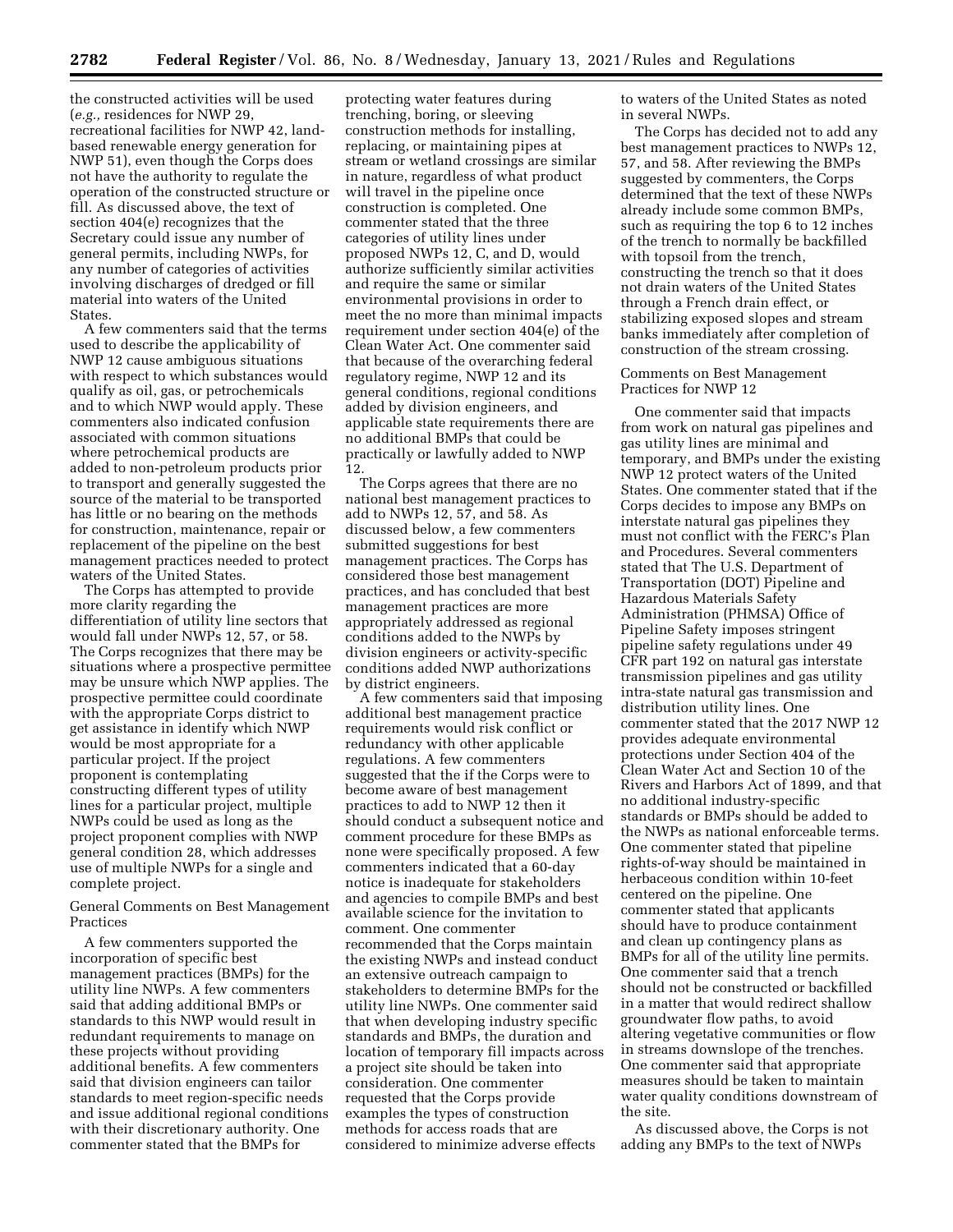12, 57, and 58 that were not in the proposed texts of these NWPs.

*Best management practices recommendations.* One commenter said that a list of BMP manuals that support oil and gas pipeline development and maintenance activities in Appendix G of the document titled ''Considering Best Practices for Managing Pipeline Permitting.'' Several of these documents are excellent resources for best management practices related to impacts to wetlands and streams. One commenter recommended the following BMPs for NWP 12:

• All excavations should be backfilled with the excavated material after installation of the appropriate structures.

• Side-cast spoil material from trench excavation should be placed on the side of the trench opposite streams and wetlands.

• Spoil material from trench excavation should be placed on the side of the trench to be reused as backfill with the A-horizon placed back in its original position.

• Excess spoil material must be removed to an approved upland disposal site.

• Stream banks at crossings must be restored after construction has been completed.

• Disturbed stream banks can be restored by planting woody vegetation and by using bioengineering techniques for stream bank stabilization.

• Right-of-ways through and adjacent to streams and through forested wetlands should be maintained in low growing, woody vegetation to minimize erosion and sedimentation. Maintenance of this right-of-way should be conducted with mowing rather than with chemicals to reduce the potential for contamination and negative impacts on aquatic resources.

• If chemicals are used, a 50-foot buffer on either side of the stream crossing should be established in order to retain the riparian vegetation while reducing the amount of chemical runoff into the aquatic environment.

• Any open trench must be temporarily fenced to reduce the likelihood of wildlife becoming trapped and must include a ramped section which would allow wildlife to escape.

• A full visual inspection of every open trench section must be made daily to identify any trapped wildlife in need of rescue.

One commenter provided an example list of industry BMPs, but indicated that should the Corps chose to incorporate them in the text of NWP 12 and the other utility NWPs, it must understand that all BMPs are not appropriate to all

circumstances. This commenter provided the following list of BMPs:

• Requiring, where appropriate, a plan to address the prevention, containment, and cleanup of sediment or other materials caused by inadvertent returns of drilling fluids.

• Requiring notification to the Corps and implementation of a remediation plan in the event of an inadvertent return of drilling fluids.

• Siting poles and tower foundations outside of surface waters where practicable.

• Visually marking waters of the United States near work areas.

• Using techniques that minimize rutting and damage to wetlands, such as installing mats prior to placing or driving equipment over wetlands or streams for temporary access or using wide-track equipment.

• Establishing stockpiling/work areas outside of surface waters.

• Construction monitoring during routine inspection and maintenance activities to avoid unauthorized discharges into surface waters.

A few commenters suggested modifying the text of NWP 12 to encourage the use of directional drilling. One commenter said that when horizontal directional drilling (HDD) is not possible, the flume method should be the required method for use of the NWP 12 over the dam-and-pump or open-cut stream crossing methods in order to minimize impacts to aquatic resources. One commenter suggested when HDD is used the permittee should erect sediment control measures between the drill site and nearby sensitive resources to prevent drilling mud releases from reaching sensitive resources, conduct regular on-site briefings for personnel to identify and locate sensitive resources, and maintain response equipment on-site or in an accessible location and in good working-order. One commenter suggested that HDD contractors should be required to employ a full-time, qualified on-site mud engineer to continuously monitor the drilling fluid circulation and returns as a preventative measure.

The Corps declines to add text to NWPs 12, 57, and 58 to encourage horizontal directional drilling. The use of horizontal directional drilling is more appropriately determined on a case-bycase basis. The Corps lacks the authority to require HDD contractors to employ a full-time, qualified on-site mud engineer to monitor drilling fluid circulation and potential inadvertent returns of drilling fluid.

One commenter said that Congress did not intend the NWP program to be

used to streamline the authorization of major infrastructure projects and that each water crossing for major pipeline projects that transport highly toxic and dangerous materials should require individual permit reviews. A few commenters stated that environmental impact statements should be required for oil or natural gas pipelines. One commenter said that a programmatic ESA consultation should be completed for this NWP. One commenter stated that the construction and operation of oil and gas pipelines pose significant risk to protected species and should require individual permits. Another commenter said that the Corps must determine the environmental safety of HDD at a particular location and associated mitigation measures. One commenter suggested a definition for ''stand-alone project'' to require that all the crossings within major watersheds are evaluated together as single and complete since the cumulative impacts would be to one system.

Section 404(e) of the Clean Water Act provides the Corps with the authority to issue NWPs to authorize categories of activities involving discharges of dredged or fill material into waters of the United States to streamline the authorization process for these activities, as long as they result in no more than minimal individual and cumulative adverse environmental effects. Section 404(e) does not prohibit the issuance of general permits for utility lines and other infrastructure projects. As many commenters recognized, the Corps does not have the discretion to control the types of substances conveyed by oil or natural gas pipelines or other types of utility lines. Compliance with the Endangered Species Act is discussed in Section III.D of this final rule: Compliance with Relevant Statutes. The Corps declines to add a definition of ''stand-alone project'' because cumulative impacts are already evaluated by district engineers over appropriate geographic regions, such as watersheds, Corps districts, states, etc.

A few commenters stated that NWP 12 should be revised to consider the protection of tribal treaty rights. One commenter said that the Corps should conduct tribal consultation for the reissuance of the NWP 12. One commenter suggested the Corps adopt a policy of early consultation with Indian Tribes and other actors on these types of projects, above the timeline required by the NHPA section 106 process to allow the Corps to preemptively address concerns and avoid delays, litigation, and other increased costs. One commenter said that the draft NWP 12 decision document fails to address the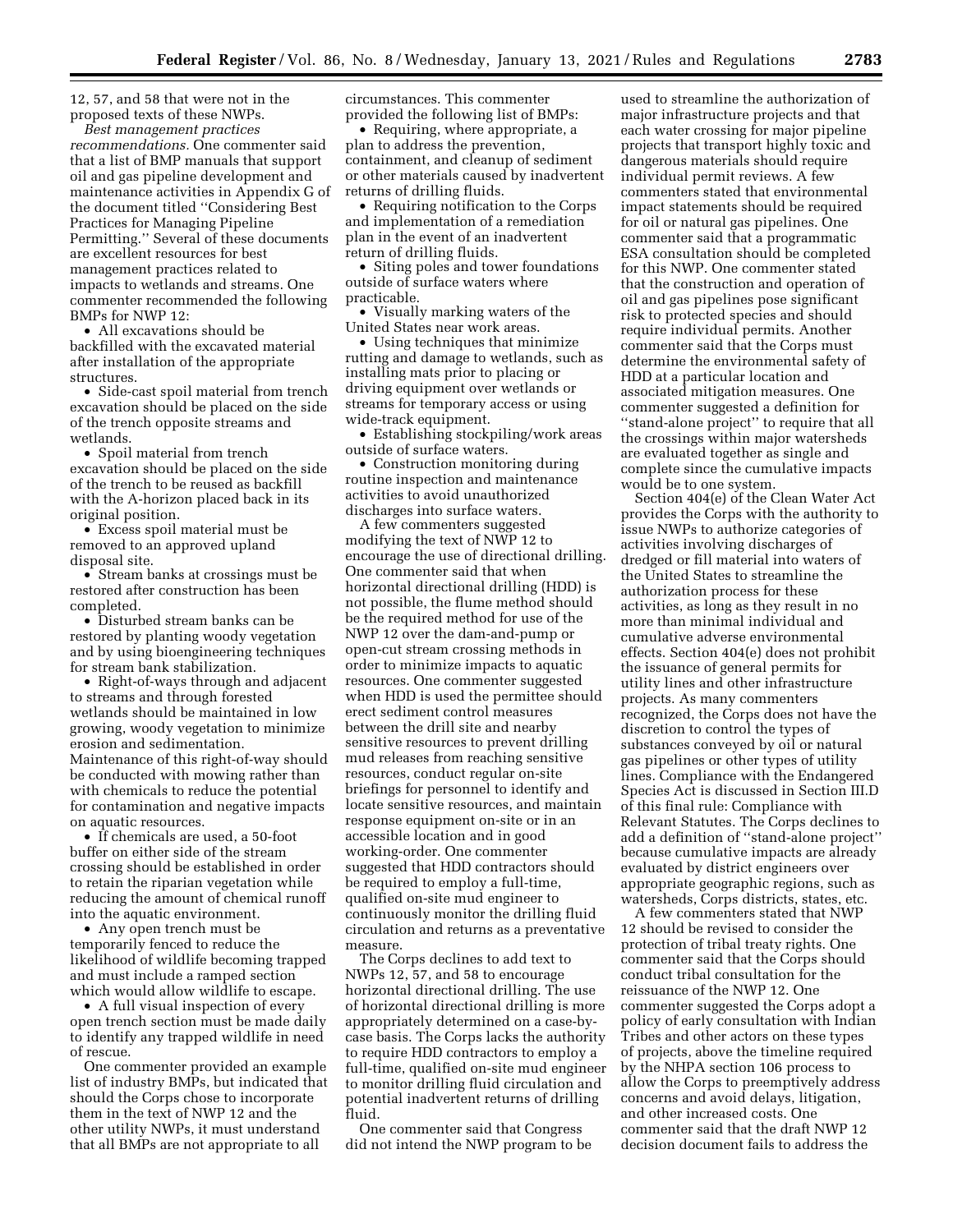high correlation of pipeline construction respond to the PCN within 45 days. projects with rates of missing and murdered Indigenous women and children and indicated that the Corps had not consulted the tribes on the matter. One commenter stated that there are a variety of utility lines that have direct, indirect, and cumulative impacts on treaty reserved resources and that the proposed changes require additional review to fully understand the extent of potential resource impacts. One commenter requested the Corps continue to require PCNs in Washington State to adequately protect treaty resources.

Tribal treaty rights are addressed through NWP general condition 17 for all NWPs, including NWP 12. Consultation with tribes on the proposed NWPs is discussed in Section V of this final rule (Administrative Requirements), in the section for E.O. 13175. The draft decision document does not discuss pipeline construction projects and missing and murdered people because that issue is more appropriately addressed by local, state, tribal, and federal law enforcement officials. Concerns about potential impacts to treaty resources in Washington State are more appropriately addressed through regional conditions, which can add PCN requirements to this NWP, where appropriate.

This NWP is reissued with the modifications discussed above.

## (2) NWP 21. Surface Coal Mining Activities

The Corps proposed to modify this NWP to remove the 300 linear foot limit for losses of stream bed (discussed above in Section II.F), remove the reference to integrated permit processing procedures, and remove the requirement for the permittee to obtain written verification from the district engineer so that the 45-day PCN review period would apply to this NWP as it does to other NWPs with 1⁄2-acre limits for losses of waters of the United States. Comments received on the proposed removal of the 300 linear foot limit for losses of stream bed are summarized in Section II.F of this final rule, and in that section the Corps provided responses to those comments.

Many commenters opposed removing the provision that requires a written verification from the district engineer before commencing the authorized activity, instead of allowing a default authorization to occur if the Corps does not respond to a complete PCN within 45 days. Several commenters expressed support for the default authorization to occur if the district engineer does not

Many commenters opposed removal of the PCN requirements from this NWP. One commenter said that in order to further expedite permitting for a coal mining project, no PCNs should be required.

The Corps removed the requirement for the permittee to obtain written authorization before commencing the activity to be consistent with the other NWPs that have a 1⁄2-acre limit for discharges of dredged or fill material into non-tidal waters of the United States (*e.g.,* NWPs 29, 39, 40, 42, 43, 44, 51, and 52). The Corps did not propose to remove any PCN requirements from this NWP. All activities authorized by this NWP require PCNs.

One commenter stated support for the language regarding integrated permitting processing procedure language. One commenter requested addition of text to the NWP stating that no work can begin until formally approved by the U.S. Department of Interior or the state, and final approval is not necessary before submitting a PCN to the district engineer. One commenter said that NWP 21 should be expanded to include a requirement for federal and state agency coordination when pitcher plant bog wetlands, bald cypress, and/or tupelo swamps are impacted. This commenter also stated that this NWP should not authorize discharges of dredged or fill material into these types of wetlands.

The Corps removed the language referencing integrated permit processing procedures, since those procedures have never been developed for this NWP since that text was added to the NWP in 2007 (see 72 FR 11184). Project proponents may be required to obtain separate authorizations from the Department of Interior's Office of Surface mining or the state, but those authorizations are a separate process from the Corps' NWP authorization process. Authorization by an NWP does not obviate the need to obtain other federal, state, or local permits, approvals, or authorizations required by law. (See item 2 in Section E, Further Information.) Division engineers can add regional conditions to this NWP to restrict or prohibit discharges of dredged or fill material into certain wetland types if those discharges are likely to result in more than minimal individual and cumulative adverse environmental effects. District engineers can also exercise discretionary authority to modify, suspend, or revoke an NWP after reviewing the PCN, to ensure that the NWP authorizes only those activities that result in no more than minimal

individual and cumulative adverse environmental effects.

Several commenters said that NWP 21 should be revoked because the adverse effects of surface coal mining on the environment are significant. One commenter objected to the removal of stream mitigation requirements. One commenter said that the applicant should be required to ensure that toxic substances are not released back into the water column through re-exposure from dredge activities. Several commenters said that the proposed changes to this NWP unlawfully put the interests of the regulated public above the Corps statutory mandate to protect the environment.

The activities authorized by this NWP cannot result in the loss of greater than 1⁄2-acre of non-tidal waters of the United States, excluding non-tidal wetlands adjacent to tidal waters. In addition, all activities authorized by this NWP require PCNs. The 1⁄2-acre limit, the PCN requirements, and the ability of division and district engineers to modify, suspend, or revoke this NWP on a regional or activity-specific basis ensure that the activities authorized by this NWP result in no more than minimal adverse environmental effects. The Corps did not propose to remove any stream mitigation requirements from this NWP. Despite the changes to this NWP, these activities are reviewed by district engineers on a case-by-case basis since all activities require PCNs. This NWP is reissued as proposed.

#### (3) NWP 29. Residential Developments

The Corps proposed to modify this NWP to remove the 300 linear foot limit for losses of stream bed. The Corps also proposed to remove the ability for district engineers to waive the 300 linear foot limit for losses of intermittent and ephemeral stream bed. Comments received on the proposed removal of the 300 linear foot limit for losses of stream bed are summarized in Section II.F of this final rule, and in that section the Corps provided responses to those comments.

One commenter said that this NWP should clarify that the acreage limits are applied cumulatively for both the original construction and any subsequent expansion of the development. One commenter stated that this NWP should not be issued to developments proposed in channel migration zones and floodplains where projects can directly and indirectly impact essential fish habitat, critical habitat, and habitats occupied by federally threatened or endangered species. One commenter said that as a result of climate change, residential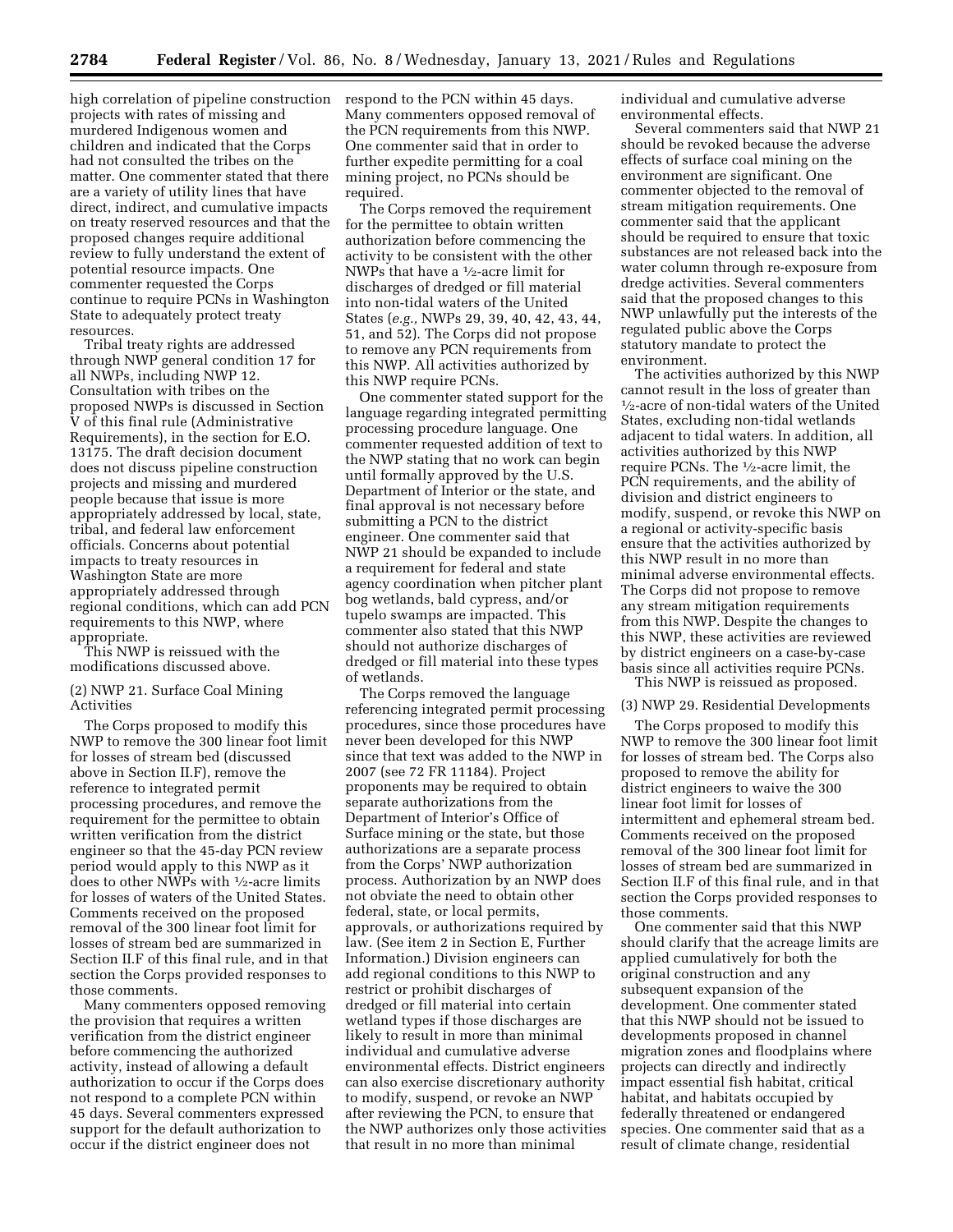developments have increased the public safety risk. One commenter asked if projects occurring in floodplains and authorized by this NWP are consistent with the 2008 biological opinion on the Federal Emergency Management Agency's National Flood Insurance Program.

This NWP includes a subdivision provision, which states that for residential subdivisions, the aggregate total loss of waters of the United States authorized by this NWP cannot exceed  $\frac{1}{2}$ -acre, including any loss of waters of the United States associated with the development of individual subdivision lots. Activities authorized by this NWP must comply with general condition 10, fills within 100-year floodplains. If the district engineer reviews the PCN and determines that the proposed activity may adversely affect essential fish habitat, he or she will initiate essential fish habitat consultation with the NMFS. If the district engineer reviews the PCN and determines the proposed activity may affect ESA-listed species or designated critical habitat, she or he will initiate section 7 consultation with the U.S. FWS and/or NMFS as appropriate (see general condition 18). Potential public safety risks associated with residential developments are more appropriately addressed by local or state land use planning and zoning agencies. The 2008 biological opinion on the Federal Emergency Management Agency's National Flood Insurance Program only applies to that program. It does not directly apply to the Corps' NWP program.

One commenter said that authorizing residential developments with golf courses results in devastating impacts on the environment through habitat loss and fragmentation, nutrient loading that causes algal blooms, and the use of pesticides/herbicides, which must be considered under an environmental impact statement, and therefore, should require an individual permit. One commenter stated that a 1⁄2-acre loss of waters of the United States is not minimal and that any loss over  $\frac{1}{10}$ -acre should require compensatory mitigation. One commenter said that compensatory mitigation should be required for all unavoidable impacts to wetlands and streams authorized by this NWP. One commenter said that if the Corps does not require compensatory mitigation under NWP 29, the adverse environmental effects are more than minimal. One commenter said that the reliance on compensatory wetland mitigation often leads to a net loss of wetland functions and values and that NWPs like NWP 29 could lead to the loss of thousands of acres of wetlands.

The Corps regulates discharges of dredged or fill material into waters of the United States, and this NWP limits those discharges to non-tidal waters of the United States. If the proposed NWP 29 activity includes the construction of a golf course, the district engineer will review the PCN and determine whether the proposed activity qualifies for NWP authorization. The Corps does not have the authority to regulate the use of pesticides or herbicides, and therefore is not required to consider the potential use of pesticides or herbicides when reviewing PCNs for proposed activities. Nutrient loading can be the result of non-point source pollution. Nutrient loading may also result from discharges of certain substances from point sources regulated under Section 402 of the Clean Water Act, which is administered by states with approved programs or the U.S. EPA. General condition 23 requires compensatory mitigation for all wetland losses greater than  $\frac{1}{10}$ -acre that require PCNs, unless the district engineer determines that some other form of mitigation would be more environmentally appropriate. Wetland compensatory mitigation projects required for activities authorized by the NWPs must comply with the Corps' regulations at 33 CFR part 332, which require monitoring and other actions to ensure that the required compensatory mitigation offsets the permitted wetland losses.

One commenter said the array of wetland and water types that authorized under NWP 29 and lost are varied and that the Corps cannot determine environmental effects are minimal when they are speculative and unquantifiable. One commenter stated that the cumulative impacts of authorizing large residential driveways in waters of the United States threatens nearshore benthic habitat that is important to salmonids. One commenter said that it is unclear how permit authorizations are coordinated with local agencies to ensure the appropriate use of NWP 29 and that local protections should apply to the permit.

All activities authorized by this NWP require PCNs. Therefore, district engineers review all proposed activities and determine whether those activities qualify for NWP authorization. When reviewing PCNs, district engineers consider cumulative adverse environmental effects caused by activities authorized by an NWP and whether those cumulative adverse effects are no more than minimal (see paragraph 2 of Section D, District Engineer's Decision). If the proposed NWP activity may affect ESA-listed species, including list salmon species,

the district engineer conducts ESA section 7 consultation with the U.S. FWS or NMFS, as appropriate. Nationwide permit 29 authorizations are not coordinated with local agencies. As stated in Section E, Further Information, the NWPs do not obviate the need to obtain other federal, state, or local permits, approvals, or authorizations required by law.

This NWP is reissued as proposed.

(4) NWP 39. Commercial and Institutional Developments

The Corps proposed to modify this NWP to remove the 300 linear foot limit for losses of stream bed. The Corps also proposed to remove the ability for district engineers to waive the 300 linear foot limit for losses of intermittent and ephemeral stream bed. Comments received on the proposed removal of the 300 linear foot limit for losses of stream bed are summarized in Section II.F of this final rule, and in that section the Corps provided responses to those comments.

Several commenters recommended establishing tailored PCN thresholds for NWP that are similar to the PCN thresholds in NWP 12, NWP 14, and NWP 51, which only require PCN for losses of waters of the United States greater than 1⁄10-acre. Due to the current requirement for PCNs for all NWP 39 activities, this NWP is underutilized and increasing the PCN threshold to  $\frac{1}{10}$ acre would incentivize project proponents to reduce impacts. A couple of commenters said that compensatory mitigation should be required for all unavoidable impacts to streams, wetlands, and special aquatic sites authorized by NWP 39. One commenter stated that commercial developments have the potential to cause significant environmental harm through habitat loss and fragmentation and should be assessed in environmental impact statements and through programmatic ESA section 7 consultations. One commenter said that commercial developments constructed in channel migration zones and floodplains, areas occupied or critical to salmon populations, should be required to obtain individual permits.

The Corps believes that this NWP should continue to require PCNs for all activities, so that district engineers can review all proposed commercial and institutional developments involving discharges of dredged or fill material into waters of the United States and determine which proposed activities can be authorized by NWP 39 and which proposed activities should require individual permits. The streamlined authorization process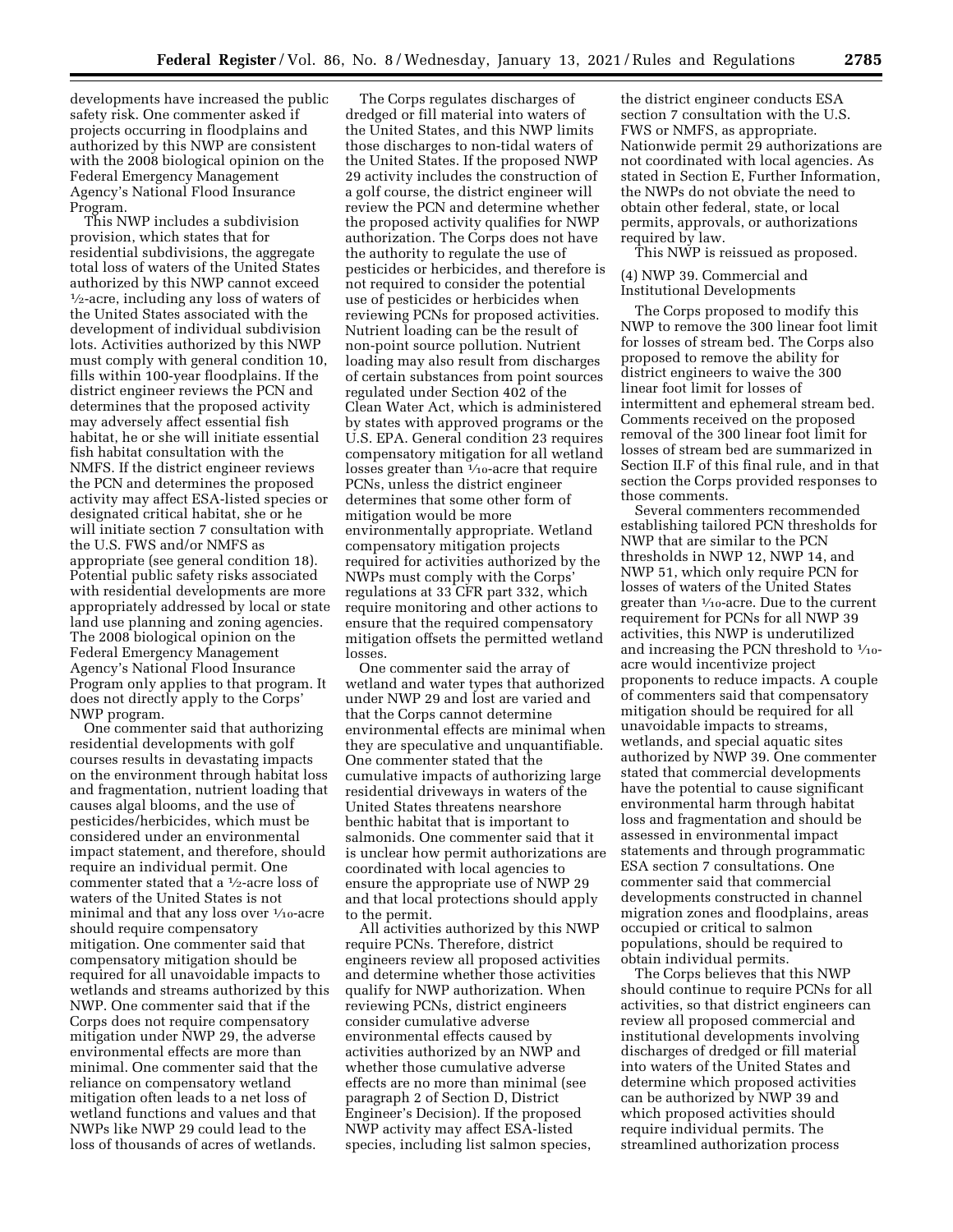provided by NWP 39 continues to incentivize project proponents to reduce losses of waters of the United States to qualify for NWP authorization instead of having to obtain individual permits for those activities, and the increased time and paperwork needed to secure those individual permits. When evaluating PCNs, district engineers determine whether proposed NWP 39 activities should require compensatory mitigation or other forms of mitigation to ensure that those activities result in no more than minimal adverse environmental effects. Compensatory mitigation requirements are determined on a caseby-case basis by district engineers. If the district engineer determines a proposed NWP 39 activity will result in more than minimal adverse environmental effects after considering mitigation proposed by the permit applicant, he or she will exercise discretionary authority and require an individual permit for the proposed activity. During the individual permit process, the district engineer will determine whether NEPA compliance will be achieved through the preparation of an environmental impact statement or environmental assessment, unless the proposed activity qualifies for a categorical exclusion. The district engineer will also evaluate the PCN to determine if the proposed activity may affect listed species or designated critical habitat, and thus require ESA section 7 consultation with the U.S. FWS or NMFS, as appropriate. Activities authorized by this NWP must comply with general condition 10, fills in 100-year floodplains.

This NWP is reissued as proposed.

## (5) NWP 40. Agricultural Activities

The Corps proposed to modify this NWP to remove the 300 linear foot limit for losses of stream bed. The Corps also proposed to remove the ability for district engineers to waive the 300 linear foot limit for losses of intermittent and ephemeral stream bed. Comments received on the proposed removal of the 300 linear foot limit for losses of stream bed are summarized in Section II.F of this final rule, and in that section the Corps provided responses to those comments.

One commenter stated that losses of waters and wetlands up to  $\frac{1}{2}$ -acre are not minimal. One commenter said that any impacts greater than 1⁄10-acre should require compensatory mitigation. Another commenter said that this NWP and other NWPs does not adequately address cumulative impacts and these activities should require individual permits. One commenter requested that the Corps require best management practices to prevent and reduce non-

point source pollution associated with agricultural activities. One commenter said that all agricultural activities authorized by this NWP should go through an alternatives analysis for channelization or dam construction to support fish passage and healthy stream systems. One commenter stated that the authorization of some activities under this NWP, such as levees, is inconsistent with Federal Emergency Management Agency flood requirements or policies. One commenter said that allowing these impacts under current watershed conditions and salmon population status is excessive.

All activities authorized by this NWP require PCNs. District engineers will review each proposed activity and determine which activities will result in no more than minimal individual and cumulative adverse environmental effects and are authorized by this NWP and which activities do not qualify for NWP authorization and should require individual permits. During their reviews of PCNs, district engineers consider cumulative impacts caused by activities authorized by this NWP (see paragraph 2 of Section D, District Engineer's Decision). The Corps lacks the authority to require agricultural producers to implement best management practices to control non-point source pollution. The NWPs do not require alternatives analyses since they can only authorize activities that have no more than minimal adverse environmental effects. If a project proponent is considering channelizing a stream or constructing a dam, the district engineer will review the PCN and determine whether the proposed activity will result in no more than minimal adverse environmental effects. Activities authorized by this NWP must comply with general condition 10, fills in 100-year floodplains. The Corps does not have the discretion to enforce flood requirements or policies adopted by the Federal Emergency Management Agency. If the district engineer determines that a proposed NWP 40 activity may affect salmon listed under the ESA, he or she will conduct ESA section 7 consultation with the U.S. FWS or NMFS, as appropriate, before issuing an NWP verification letter.

This NWP is reissued as proposed.

# (6) NWP 42. Recreational Facilities

The Corps proposed to modify this NWP to remove the 300 linear foot limit for losses of stream bed. The Corps also proposed to remove the ability for district engineers to waive the 300 linear foot limit for losses of intermittent and ephemeral stream bed. Comments received on the proposed

removal of the 300 linear foot limit for losses of stream bed are summarized in Section II.F of this final rule, and in that section the Corps provided responses to those comments.

One commenter said that large recreational facilities (golf courses) or non-passive recreational facilities should require individual permits in non-tidal waters and stream channels, in channel migration zones, and waters used or in the historic range of listed species, or that directly or indirectly impact critical or essential fish habitat. Allowing these impacts under current watershed conditions and salmon population status is excessive.

This NWP requires PCNs for all proposed activities. District engineers will review all PCNs to determine whether the discharges of dredged or fill material into waters of the United States to construct or expand recreational facilities will result in no more than minimal adverse environmental effects. If the district engineer determines a proposed activity may affect ESA-listed species or designated critical habitat, she or he will conduct ESA section 7 consultation with the U.S. FWS or NMFS, as appropriate, prior to issuing the NWP verification or deciding whether to exercise discretionary authority to require an individual permit. If the district engineer reviews the PCN and determines the proposed activity may adversely affect essential fish habitat, he or she will conduct essential fish habitat consultation with the NMFS.

This NWP is reissued as proposed.

(7) NWP 43. Stormwater Management Facilities

The Corps proposed to modify this NWP to remove the 300 linear foot limit for losses of stream bed. The Corps also proposed to remove the ability for district engineers to waive the 300 linear foot limit for losses of intermittent and ephemeral stream bed. Comments received on the proposed removal of the 300 linear foot limit for losses of stream bed are summarized in Section II.F of this final rule, and in that section the Corps provided responses to those comments. In the first paragraph of this NWP, the Corps also proposed to add the phrase ''such as features needed'' before ''to meet reduction targets established under Total Maximum Daily Loads set under the Clean Water Act.''

One commenter supported adding the phrase ''such as features needed'' to the first paragraph to clarify that green infrastructure type of features are not just to reduce total maximum daily loads. Several commenters said that this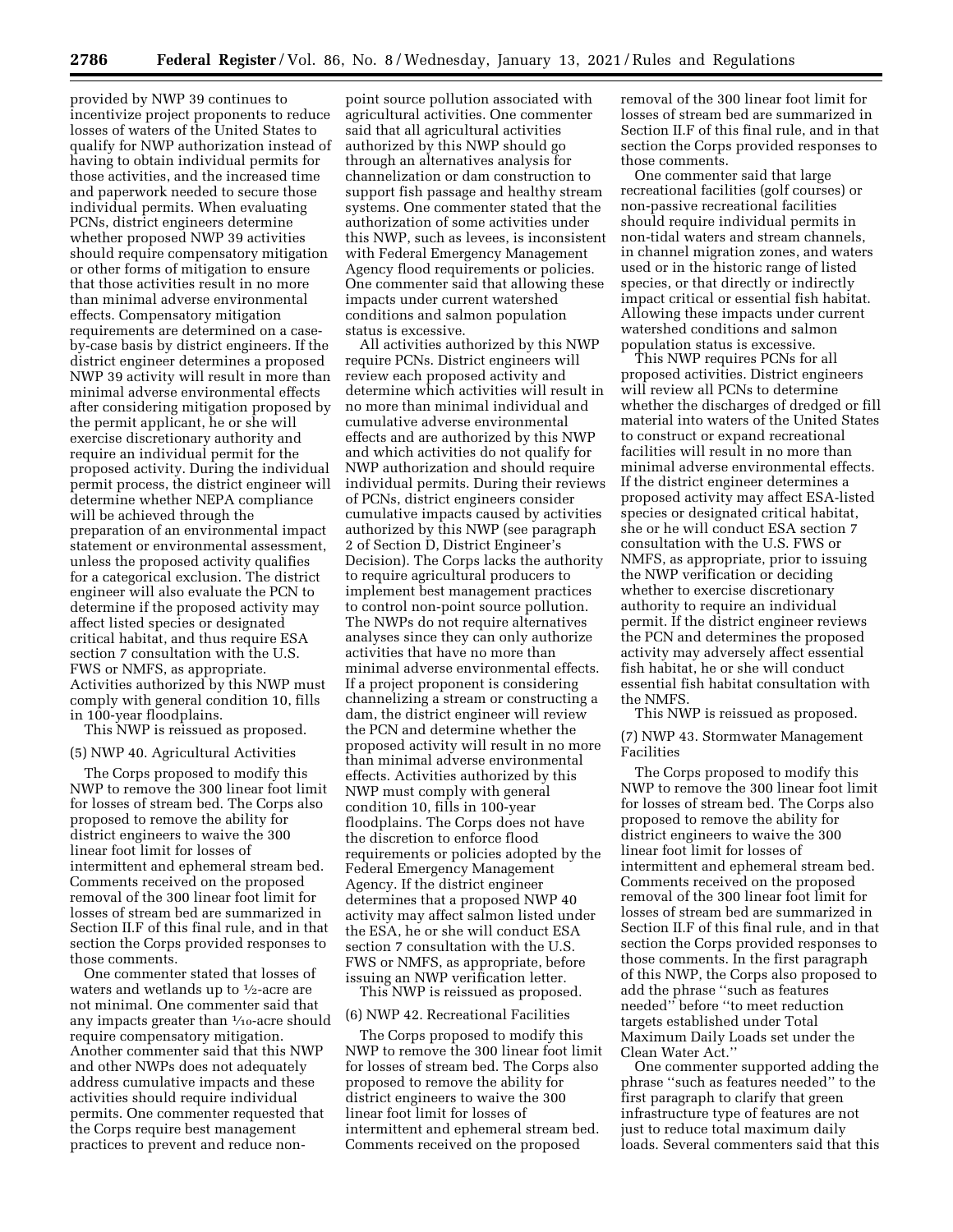NWP should be reissued with no changes except for a clarifying provision related to green infrastructure as states and municipalities may require or allow green infrastructure projects to meet water quality criteria, designated uses, and compliance with post-construction stormwater requirements regardless of whether a total maximum daily load applies to the receiving water.

The Corps has added the phrase ''such as features needed'' to this NWP. The Corps agrees that states and municipalities may require, under their authorities, the construction and implementation of green infrastructure projects to meet water quality criteria, designated uses, and compliance with post-construction stormwater requirements. If the construction and maintenance of those green infrastructure projects involves discharges of dredged or fill material into waters of the United States, this NWP can be used to authorize those activities.

One commenter said that for new stormwater management facilities, best management practices are required as a general matter to prevent non-point source pollution during and after construction activities. One commenter stated that allowing the loss of  $\frac{1}{2}$ -acre of non-tidal waters under current watershed conditions and salmon population status is excessive. This commenter said that these facilities should not be located in wetlands or intermittent or ephemeral streams adjacent to perennial streams that are occupied by salmon, especially ESAlisted species. This commenter asserted that these actions should require individual permits when located in channel migration zones, or floodplains, wetlands, and essential fish habitat.

Measures undertaken to prevent nonpoint source pollution during and after construction activities may be required by state or local governments, or by other federal agencies. The Corps does not have the authority to regulate nonpoint source pollution that may reach waters and wetlands. Except for certain maintenance activities, all activities authorized by this NWP require preconstruction notification to the district engineer. For those activities that require PCNs, the district engineer will evaluate potential impacts to salmon, and if the salmon include ESA-listed species, the district engineer will determine if the proposed activity may affect listed salmon, and engage in ESA section 7 consultation with the U.S. FWS or NMFS as appropriate. Activities authorized by this NWP must comply with general condition 10, fills in 100 year floodplains. If, during the review of

a PCN, the district engineer determines the proposed activity may adversely affect essential fish habitat, she or he will initiate essential fish habitat consultation with the NMFS.

This NWP is reissued as proposed.

### (8) NWP 44. Mining Activities

The Corps proposed to modify this NWP to remove the 300 linear foot limit for losses of stream bed. The Corps also proposed to remove the ability for district engineers to waive the 300 linear foot limit for losses of intermittent and ephemeral stream bed. Comments received on the proposed removal of the 300 linear foot limit for losses of stream bed are summarized in Section II.F of this final rule, and in that section the Corps provided responses to those comments. In addition, the Corps proposed to modify paragraph (b) of this NWP to apply the  $\frac{1}{2}$ -acre limit to work in non-tidal navigable waters of the United States (*i.e.,* section 10 waters).

One commenter said the Corps should not reissue NWP 44 because it is in violation of Section 404(e) of the Clean Water Act. A few commenters stated that NWP 44 poses a risk of significant direct and cumulative harm and these activities should be authorized by individual permits, not an NWP. One commenter recommended requiring applicants ensure that toxic substances are not released back into waters through re-exposure from dredging.

All activities authorized by this NWP require PCNs. District engineers will review PCNs for proposed activities to ensure that those activities will result in no more than minimal individual and cumulative adverse environmental effects, and therefore comply with section 404(e) of the Clean Water Act.

One commenter said that the Corps should allow use NWP 44 in tidal waters to reduce cost and time associated with obtaining individual permits. One commenter expressed support for including activities in nontidal section 10 waters. One commenter stated that the addition of activities in non-tidal section 10 waters needs clarification. This commenter said this may be a new requirement that is not currently regulated and thus may impact industrial mineral mining.

Mining activities in tidal waters have potential for causing more than minimal individual and cumulative effects, and from a national perspective should be evaluated under the individual permit process. However, district engineers can develop and issue regional general permits to authorize mining activities in tidal waters in areas where these activities usually result in no more than minimal adverse environmental effects.

The Corps is retaining the proposed clarification in paragraph (b) of this NWP, with respect to the NWP authorizing work in non-tidal navigable waters of the United States (*i.e.,* section 10 waters). The clarification regarding work in section 10 waters was added because the Corps' definition of ''work'' at 33 CFR 322.2(c) for the purposes of Section 10 of the Rivers and Harbors Act of 1899 includes ''without limitation, any dredging or disposal of dredged material, excavation, filling, or other modification of a navigable water of the United States.''

One commenter said that this NWP should not authorize activities in waters inhabited by salmon. A few commenters stated that the Corps must consider the numerous proposals for sulfide-ore copper mining in Minnesota and Wisconsin in light of unique lake-land system that is highly susceptible to mining caused pollution and degradation.

All activities authorized by this NWP require pre-construction notification. District engineers will review PCNs for proposed activities and determine whether they may affect ESA-listed species or designated critical habitat. If the district engineer determines a proposed NWP 44 activity may affect listed species or designated critical habitat, he or she will conduct ESA section 7 consultation with the U.S. FWS or NMFS as appropriate. Proposals for mining activities in Minnesota and Wisconsin are evaluated by the Corps' St. Paul District.

This NWP is reissued as proposed.

(9) NWP 48. Commercial Shellfish Mariculture Activities

The Corps proposed a number of modifications to this NWP. The Corps proposed to change the title of this NWP from ''Commercial Shellfish Aquaculture Activities'' to ''Commercial Shellfish Mariculture Activities'' to more accurately reflect where these activities are conducted (*i.e.,* coastal waters). The Corps also proposed to remove the 1⁄2-acre limit for new activities that have direct effects on submerged aquatic vegetation in project areas that that have not been used for commercial shellfish aquaculture activities during the past 100 years. In addition to the proposed removal of that 1⁄2-acre limit, the Corps proposed to remove the definition of ''new commercial shellfish aquaculture operation'' that was adopted in 2017. Also, the Corps proposed to remove both PCN thresholds for this NWP, as well as the paragraph that identifies the additional information that permittees must submit with their NWP 48 PCNs.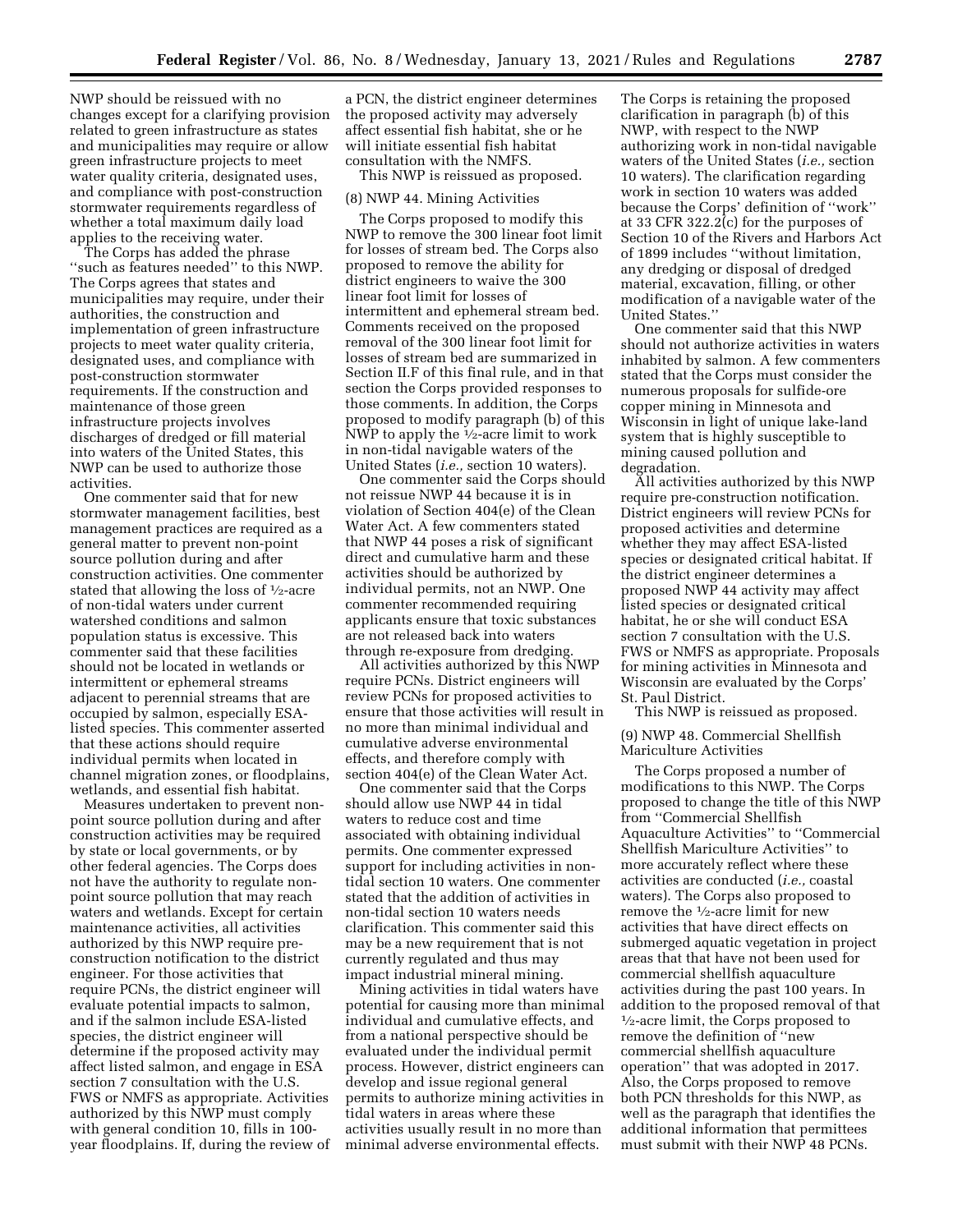The Corps changed the title of this NWP to ''Commercial Shellfish Mariculture Activities'' because the NWP only authorizes activities in coastal waters. Mariculture is the cultivation of organisms in marine and estuarine open water environments (NRC 2010). The term ''aquaculture'' refers to a broad spectrum of production of aquatic organisms. In the United States aquaculture activities encompass the production of marine and freshwater finfish, as well as shellfish (bivalve molluscs and crustaceans). Oysters, clams, mussels, and scallops are examples of bivalve molluscs (bivalves). Since aquaculture activities in the United States include both water-based and land-based activities, we use the term ''mariculture'' in NWPs 48, 55 (seaweed mariculture activities), and 56 (finfish mariculture activities) to make it clear that these NWPs only authorize activities in marine and estuarine waters.

In response to the October 10, 2019 decision of the United States District Court, Western District of Washington at Seattle in the *Coalition to Protect Puget Sound Habitat* v. *U.S. Army Corps of Engineers et al.* (Case No. C16–0950RSL) and *Center for Food Safety* v. *U.S. Army Corps of Engineers et al.* (Case No. C17– 1209RSL), the Corps has made substantial revisions to the national decision document for NWP 48. The revisions addressed, to the extent appropriate, issues identified in the district court's decision. A copy of the final national decision document is available in the docket at *[www.regulations.gov](http://www.regulations.gov)* (COE–2020–0002).

The national decision document for the 2021 NWP 48 provides a more thorough discussion of the direct and indirect impacts caused by commercial shellfish mariculture activities. The national decision document also uses a broader set of scientific literature to support that discussion of potential effects to various resources and the human environment. The national decision document does not focus solely on oyster mariculture; rather, it also discusses mariculture activities for other bivalve species, such as clams, mussels, and scallops. The national decision document presents a more detailed discussion of the potential impacts of commercial shellfish mariculture activities on aquatic vegetation other than seagrasses, benthic communities, fish, birds, water quality, and substrate characteristics.

The national decision document provides a more thorough discussion of how the Corps applies its two permitting authorities to commercial shellfish mariculture activities (*i.e.,* 

Section 10 of the Rivers and Harbors Act of 1899 and Section 404 of the Clean Water Act). It discusses the types of activities regulated under those authorities and their potential environmental consequences. In addition, the national decision document provides a more rigorous analysis to support a finding, at a national level, that the NWP would authorize only those commercial shellfish mariculture activities that have no more than minimal individual and cumulative adverse environmental effects. The national decision document explains that division engineers retain the authority to modify, suspend, or revoke NWP 48 on a regional basis (see 33 CFR 330.5(c)). It further discusses the authority of district engineers to modify, suspend, or revoke NWP 48 on a caseby-case basis (see 33 CFR 330.5(d)) if impacts of an activity proposed for authorization using NWP 48 has more than a minimal adverse effect on the environment. A copy of the national decision document for the 2021 NWP 48 is available in the *[www.regulations.gov](http://www.regulations.gov)*  docket for this rulemaking action (docket number COE–2020–0002).

Commercial shellfish mariculture activities involve the production of bivalves such as oysters, mussels, clams, and scallops. These activities occur in marine and estuarine coastal waters of the United States. As discussed above, the Corps regulates commercial shellfish mariculture activities under two of its permitting authorities: Section 10 of the Rivers and Harbors Act of 1899 and Section 404 of the Clean Water Act. Under Section 10 of the Rivers and Harbors Act of 1899, the Corps regulates structures and work in navigable waters of the United States. Under Section 404 of the Clean Water Act, the Corps regulates discharges of dredged or fill material into waters of the United States.

Nationwide permit 48 authorizes structures or work in navigable waters of the United States for commercial shellfish mariculture activities when DA permits are required by Section 10 the Rivers and Harbors Act of 1899. The Corps' regulations for Section 10 of the Rivers and Harbors Act of 1899 in 33 CFR part 322 define the term ''structure'' as including, ''without limitation, any pier, boat dock, boat ramp, wharf, dolphin, weir, boom, breakwater, bulkhead, revetment, riprap, jetty, artificial island, artificial reef, permanent mooring structure, power transmission line, permanently moored floating vessel, piling, aid to navigation, or any other obstacle or obstruction.'' [33 CFR 322.2(b)] Commercial shellfish mariculture

activities usually involve structures such as cages, racks, nets, pilings, lines, trays, tubes, ropes, and bouchots (*i.e.,*  piles wrapped in rope for cultivating mussels) placed in navigable waters to cultivate bivalves.

Oysters may be cultivated using structures such as cages, trays, racks, bags, and lines. Oyster mariculture may be conducted through on-bottom or offbottom techniques (NRC 2010). Clams are generally cultivated through onbottom techniques because the commercially produced species are infaunal organisms that grow in the substrate of waterbodies (NRC 2010). Clam mariculture may involve the use of structures such as tubes and antipredator netting. Mussels may be cultivated by attaching mussel brood stock or seed to ropes, which are suspended in the water column from a floating raft. Mussels may also be grown on ropes attached to pilings (bouchots) (McKindsey et al. 2011), or in cages, trays, or racks. Mussels may also be cultivated through on-bottom or offbottom culture methods (NRC 2010). For example, mussels may be grown on ropes suspended in the water column from a raft, or via bottom culture. Scallops may be attached to ropes via monofilament lines tied through a small hole drilled into the shell (Robinson et al. 2016), a technique called ''ear hanging.'

The installation and use of structures such as racks, cages, bags, lines, nets, and tubes, in navigable waters for commercial bivalve shellfish mariculture activities in navigable waters requires DA authorization under Section 10 of the Rivers and Harbors Act of 1899. Department of the Army authorization is required under Section 10 of the Rivers and Harbors Act of 1899 for all structures and/or work in or affecting navigable waters of the United States, except for activities identified in section 322.4 of the Corps' section 10 regulations (see 33 CFR 322.3). The exceptions in section 322.4 are limited to: (a) Activities that were commenced or completed shoreward of established federal harbor lines before May 27, 1970; and (b) wharves and piers construct in any waterbody, located entirely within one state where the waterbody is a navigable water of the United States solely on the basis of its historical use to transport interstate commerce. None of these exceptions apply to structures or work for commercial shellfish mariculture activities. In the Corps' section 10 regulations, there is no *de minimis*  exception from the requirement to obtain DA authorization for structures and work in navigable waters of the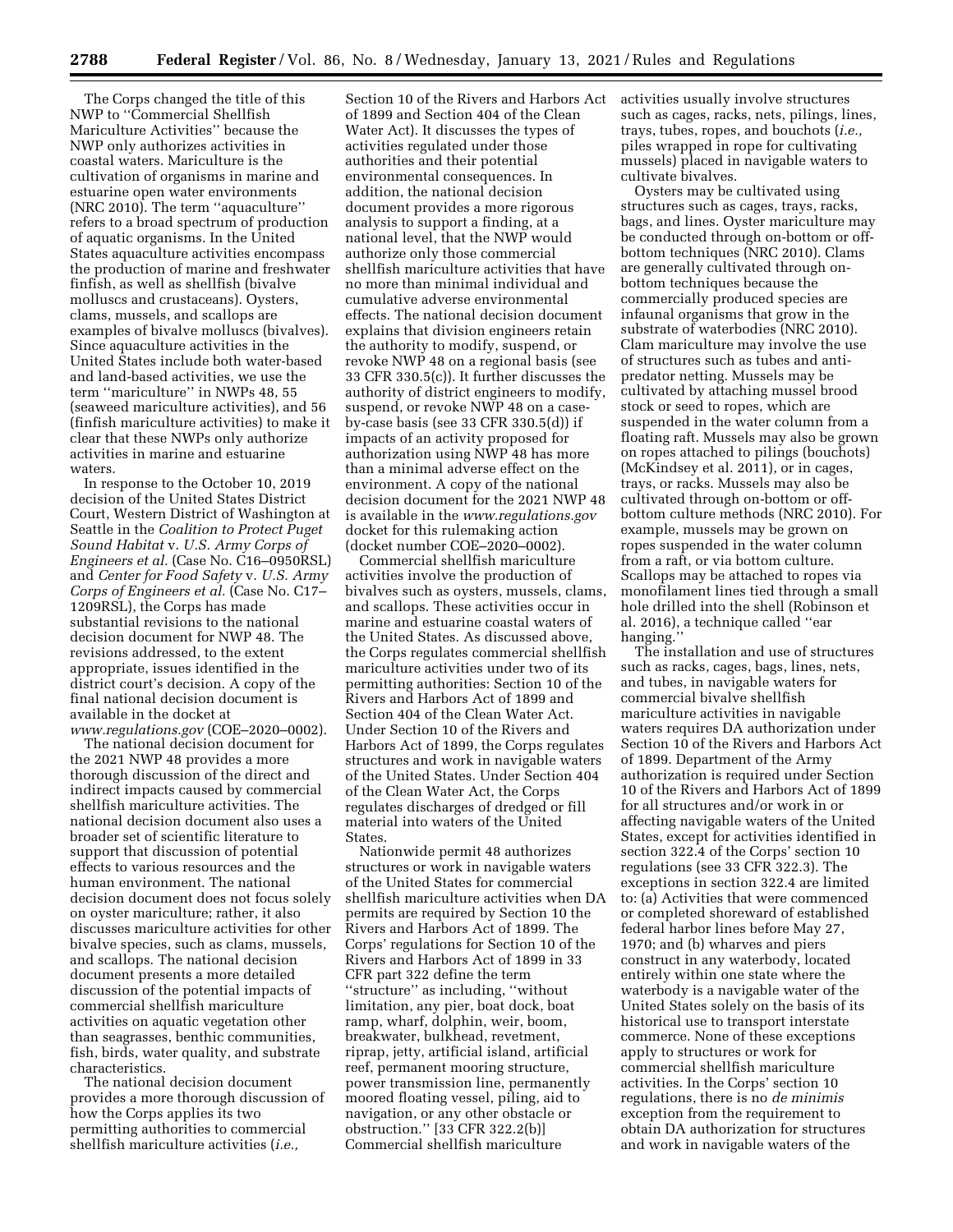United States. Any structure or work that alters or obstructs navigable waters of the United States requires section 10 authorization from the Corps. With respect to structures used for shellfish mariculture activities, those structures require section 10 authorization because they alter navigable waters of the United States even though there might be circumstances where they might not obstruct navigation.

Commercial shellfish mariculture structures may be floating or suspended in navigable waters, placed on the bottom of the waterbody, or installed in the substrate of the waterbody. The placement of mariculture structures in the water column or on the bottom of a waterbody does not result in a discharge of dredged or fill material that is regulated under section 404 of the Clean Water Act. While the presence of these structures in a waterbody may alter water movement and cause sediment to fall out of suspension onto the bottom of the waterbody, that sediment deposition is not considered a discharge of dredged or fill material because those sediments were not discharged from a point source. In general, the placement of bivalve shellfish mariculture structures on the bottom of a navigable waterbody, or into the substrate of a navigable waterbody does not result in discharges of dredged or fill material into waters of the United States that are regulated under Section 404 of the Clean Water Act.

The Corps' section 10 regulations define the term ''work'' as including, ''without limitation, any dredging or disposal of dredged material, excavation, filling, or other modification of a navigable water of the United States.'' [33 CFR 322.2(c)] Under this NWP, the section 10 authorization applies to discharges of dredged or fill material into waters of the United States that are also navigable waters under Section 10 of the Rivers and Harbors Act of 1899. Commercial shellfish mariculture activities often involve work that requires authorization under Section 10 of the Rivers and Harbors Act, such as harvesting and bed preparation activities. Bed preparation activities may include tilling or harrowing activities, or the placement of shell or gravel to provide substrate suitable for the establishment and growth of bivalves via bottom culture.

Commercial shellfish mariculture activities that only require authorization under Section 10 of the Rivers and Harbors Act of 1899 are evaluated under the Corps' public interest review process at 33 CFR 320.4. The Clean Water Act Section 404(b)(1) Guidelines issued by the U.S. EPA do not apply to

activities authorized by the Corps under its section 10 authority because those guidelines only apply to activities that require authorization under Section 404 of the Clean Water Act. The 404(b)(1) Guidelines do not apply to section 10 activities that may directly or indirectly impact special aquatic sites such as vegetated shallows (*i.e.,* submerged aquatic vegetation).

Section 101(a)(2) of the Clean Water Act states that ''it is the national goal that wherever attainable, an interim goal of water quality which provides for the protection and propagation of fish, shellfish, and wildlife and provides for recreation in and on the water be achieved by July 1, 1983.'' [33 U.S.C. 1251(a)(2)] In other words, one of the goals of the Clean Water Act is to promote water quality that supports the propagation of fish and shellfish, in addition to other uses of waters of the United States.

The Clean Water Act regulates discharges of pollutants into waters of the United States. See 33 U.S.C. 1311(a). Section 502(6) of the Clean Water Act defines the term ''pollutant'' as meaning ''dredged spoil, solid waste, incinerator residue, sewage, garbage, sewage sludge, munitions, chemical wastes, biological materials, radioactive materials, heat, wrecked or discarded equipment, rock, sand, cellar dirt and industrial, municipal, and agricultural waste discharged into water.'' Section 502(12) of the Clean Water Act defines the terms ''discharge of a pollutant'' and ''discharge of pollutants'' as meaning: Any addition of any pollutant to navigable waters from any point source, or any addition of any pollutant to the waters of the contiguous zone or the ocean from any point source other than a vessel or other floating craft.

Point source discharges of pollutants are regulated under Sections 402 and 404 of the Clean Water Act. Under Section 402 of the Clean Water Act, the U.S. EPA authorized state agencies to regulate a variety of pollutants that may be discharged into waters of the United States via a point source. Under Section 404 of the Clean Water Act, the Corps regulates discharges of dredged or fill material into waters of the United States. Discharges of dredged or fill material into waters of the United States that require section 404 permits must comply with the Clean Water Act section 404(b)(1) Guidelines issued by the U.S. EPA at 40 CFR part 230.

The term ''pollutant'' does not include the placement of shellfish seed or bivalves at various stages of growth into jurisdictional waters, or the waste products (*e.g.,* feces or pseudofeces, ammonium) excreted by bivalves. In

*Association to Protect Hammersley, Eld, and Totten Inlets* v. *Taylor Res., Inc.,*  299 F.3d 1007 (9th Cir. 2002), the court concluded that Congress did not intend that living bivalves and the natural chemicals and particulate biological matter they release through normal physiological processes, or the shells that might be separated from living bivalves from time to time, be considered pollutants under the Clean Water Act. In other words, bivalve shells and natural waste products excreted by living bivalves are not ''biological materials'' under the Clean Water Act's definition of ''pollutant'' because shells and natural waste products come from the natural growth and development of bivalves and not from a transformative human process.

The EPA's National Summary of State Information, water quality assessment and total maximum daily load (TMDL) information,3 provides information on the causes of impairment and probable sources of impairment for the Nation's waters, including bays, estuaries, coastal shorelines, ocean waters, and near coastal waters where commercial shellfish mariculture activities may occur. Twenty-eight causes of impairment were identified for bays and estuaries. The top 10 causes of impairment for bays and estuaries are: Polychlorinated biphenyls, nutrients, mercury, turbidity, dioxins, toxic organics, metals (other than mercury), pesticides, pathogens, and organic enrichment/oxygen depletion. For bays and estuaries, the top 10 sources of impairment for bay and estuaries are: Legacy/historic pollutants, urbanrelated runoff/stormwater, unknown sources, atmospheric deposition, municipal discharges/sewage, unspecific non-point sources, other sources, natural/wildlife, agriculture, and industrial.

Coastal shorelines were impaired by 16 identified causes, the top 10 of which are: Mercury, pathogens, turbidity, organic enrichment/oxygen depletion, pH/acidity/caustic conditions, nutrients, oil and grease, temperature, cause unknown—impaired biota, and algal growth. The top 10 sources of impairment of coastal shorelines are municipal discharges/sewage, urbanrelated runoff/stormwater, ''unknown,'' recreational boating and marinas, hydromodification, industrial, unspecified non-point source, agriculture, legacy/historic pollutants,

Ocean and near coastal waters were

and land application/waste sites/tanks.

impaired by 17 identified causes, the

<sup>3</sup>*[https://iaspub.epa.gov/waters10/attains](https://iaspub.epa.gov/waters10/attains_nation_cy.control)*\_*nation*\_ *[cy.control](https://iaspub.epa.gov/waters10/attains_nation_cy.control)* (accessed November 27, 2020).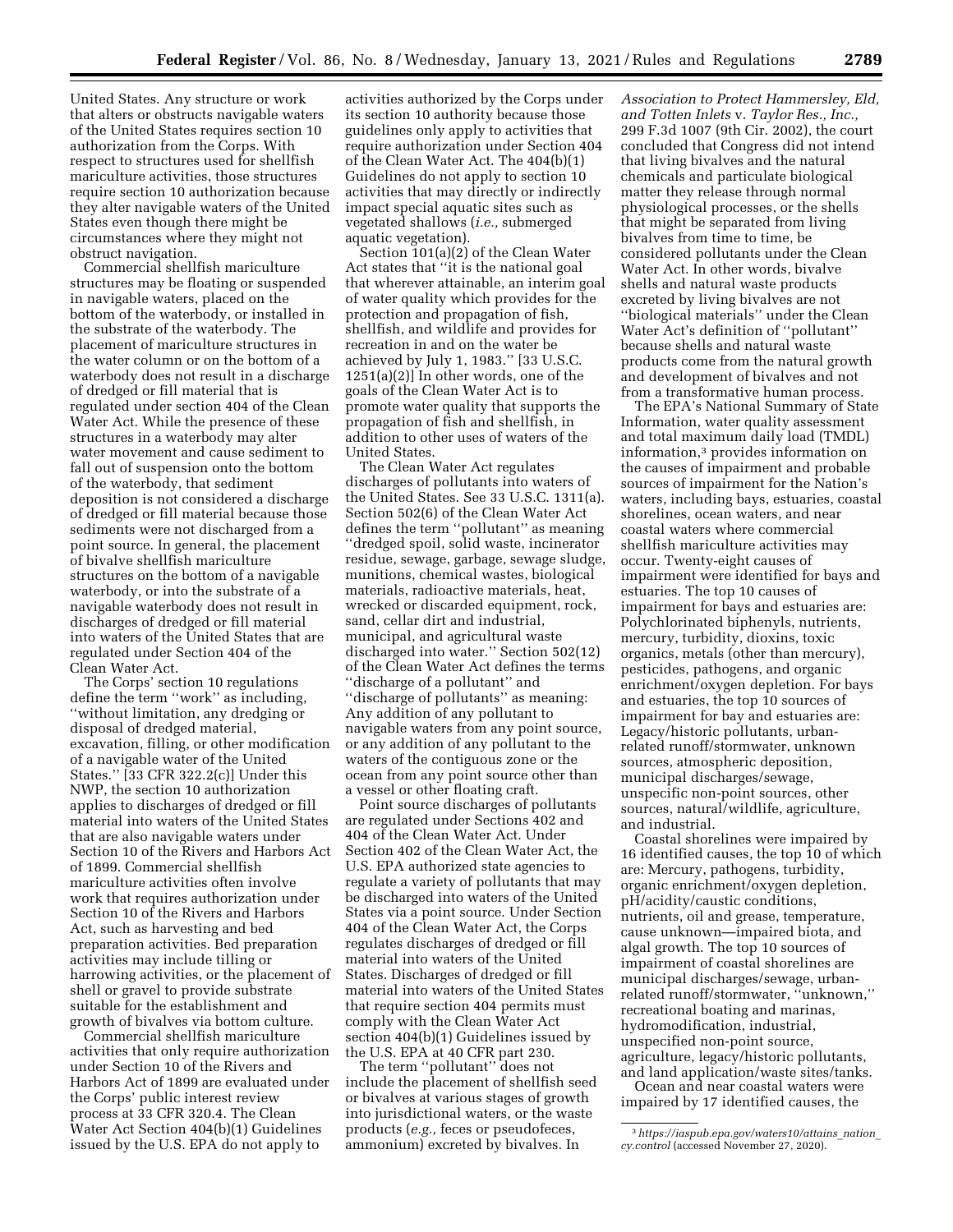top 10 of which are: Mercury, organic enrichment/oxygen depletion, pathogens, metals (other than mercury), pesticides, turbidity, nuisance exotic species, total toxics, pH/acidity/caustic conditions, and polychlorinated biphenyls. The top 10 sources of impairment of ocean and near coastal waters are: Atmospheric deposition, unknown sources, unspecified nonpoint sources, other sources, recreation and tourism (non-boating), recreational boating and marinas, urban-related runoff/stormwater, hydromodification, municipal discharges/sewage, and construction.

None of the top 10 sources of impairment of these categories of waters are directly related to commercial shellfish mariculture activities. Commercial shellfish mariculture activities require clean water to produce bivalve shellfish for human consumption. Further, the ability of bivalves to improve water quality is well understood and their presence in an aquatic ecosystem is considered to be beneficial (*e.g.,* NRC 2010).

Mariculture activities can be classified as extensive or intensive. For extensive mariculture, young organisms are allowed to grow naturally using resources (food, inorganic nutrients) available in marine and estuarine waters until they are harvested (Diana et al. 2009). In intensive mariculture, the young organisms are provided feed to promote their growth before they are harvested. Bivalve shellfish mariculture and seaweed mariculture are examples of extensive mariculture, and for such activities there is no addition of materials (*e.g.,* nutrients) through a point source that might trigger a permit requirement. However, in some cases a pesticide might be applied in waters where bivalve shellfish mariculture occurs (NRC 2010, Simenstad and Fresh 1995). The application of pesticides is not regulated by the Corps under Section 404 of the Clean Water Act, but it may be regulated by EPA or approved states under Section 402 of the Clean Water Act. As discussed in the previous paragraph, the bivalves themselves that are seeded in the waterbody, or are added to the waterbody after a limited grow out period in a nursery facility located on-shore or elsewhere, does not trigger a permit requirement the Clean Water Act because those living organisms are not considered to be pollutants under the Act.

Nationwide permit 48 also authorizes discharges of dredged or fill material into waters of the United States. The Corps' regulations define ''dredged material'' as ''material that is excavated or dredged from waters of the United

States.'' [33 CFR 323.2(c)] The term ''discharge of dredged material'' is defined at 33 CFR 323.2(d)(1) as meaning ''any addition of dredged material into, including redeposit of dredged material other than incidental fallback within, the waters of the United States.'' The term ''discharge of dredged material'' includes, but is not limited to: (1) The addition of dredged material to a specified discharge site located in waters of the United States; (2) the runoff or overflow from a contained land or water disposal area; and (3) any addition, including redeposit other than incidental fallback, of dredged material, including excavated material, into waters of the United States which is incidental to any activity, including mechanized landclearing, ditching, channelization, or other excavation. [33 CFR 323.2(d)(1)] Some activities associated with commercial shellfish mariculture may result in a discharge of dredged material under the third instance identified above (*i.e.,* redeposit of dredged material other than incidental fallback).

Some commercial shellfish mariculture activities involve mechanical or hydraulic harvesting techniques that may or may not result in discharges of dredged material that require authorization under Section 404 of the Clean Water Act. If the bivalve harvesting activity would result in only incidental fallback of dredged material into the waterbody, a section 404 permit would not be required. (However, a section 10 permit would be required as ''work'' in navigable waters). A section 404 permit would be required for a mechanical or hydraulic harvesting activity if that activity results in a regulated discharge of dredged material by having more than incidental fallback. Some harvesting activities associated with commercial shellfish mariculture operations may result in the redeposit of dredged material other than incidental fallback within the waters of the United States. For example, dredge harvesting activities may remove sediment along with the bivalves. If the removed sediment is deposited back into the waterbody in a different location, and is more than incidental fallback, then the harvesting activity may be determined by the district engineer to result in a discharge of dredged material that requires section 404 authorization. On the other hand, if the sediment removed while harvesting the bivalves is redeposited in the same location, then it may be considered to be incidental fallback, and not require section 404 authorization.

The Corps' regulations at 33 CFR  $323.2(e)(1)$  define "fill material" as

meaning ''material placed in waters of the United States where the material has the effect of: (1) Replacing any portion of a water of the United States with dry land; or (2) changing the bottom elevation of any portion of a water of the United States. Examples of fill material include: ''rock, sand, soil, clay, plastics, construction debris, wood chips, overburden from mining or other excavation activities, and materials used to create any structure or infrastructure in the waters of the United States.'' [33 CFR 323.2(e)(2)] ''Fill material'' does not include trash or garbage (see 33 CFR 323.2(e)(3)). Discharges of trash or garbage may be regulated under other federal, state, or local laws and regulations. Fill material does not include the placement or release of living organisms, such as bivalve larvae and juvenile bivalves, into waters of the United States.

The term ''shellfish seeding'' is defined in Section E of the NWPs as the ''placement of shellfish seed and/or suitable substrate to increase shellfish production. Bivalve shellfish seed consists of immature individual shellfish or individual shellfish attached to shells or shell fragments (*i.e.,* spat on shell). Suitable substrate may consist of shellfish shells, shell fragments, or other appropriate materials placed into waters for shellfish habitat.'' This definition was adopted in the NWPs in 2007 (see 72 FR 11197). Other materials may be used for bivalve shellfish seeding such as nets, bags, and ropes. Shellfish seed can be produced in a hatchery. Shellfish seed can also be produced in waterbodies where bivalve larvae can attach to appropriate materials, such as shell pieces, bags, or ropes.

Placing shellfish seed on the bottom of a waterbody is not a ''discharge of fill material'' and thus does not require a section 404 permit. Placing gravel or shell on the bottom of a waterbody to provide suitable substrate for bivalve larvae to attach to is considered to be a ''discharge of fill material'' and would require section 404 authorization. The shellfish themselves, either growing on the bottom of a waterbody or in nets, bags, or on ropes, are not considered to be ''fill material'' and do not require a section 404 permit to be emplaced, remain in place, or to be removed from a waterbody.

On-bottom bivalve shellfish mariculture activities may involve placing fill material such as shell or gravel to provide suitable substrate for bivalve larvae to attach to and grow on the bottom of the waterbody. These fill activities may require section 404 authorization. The placement of structures that are used for commercial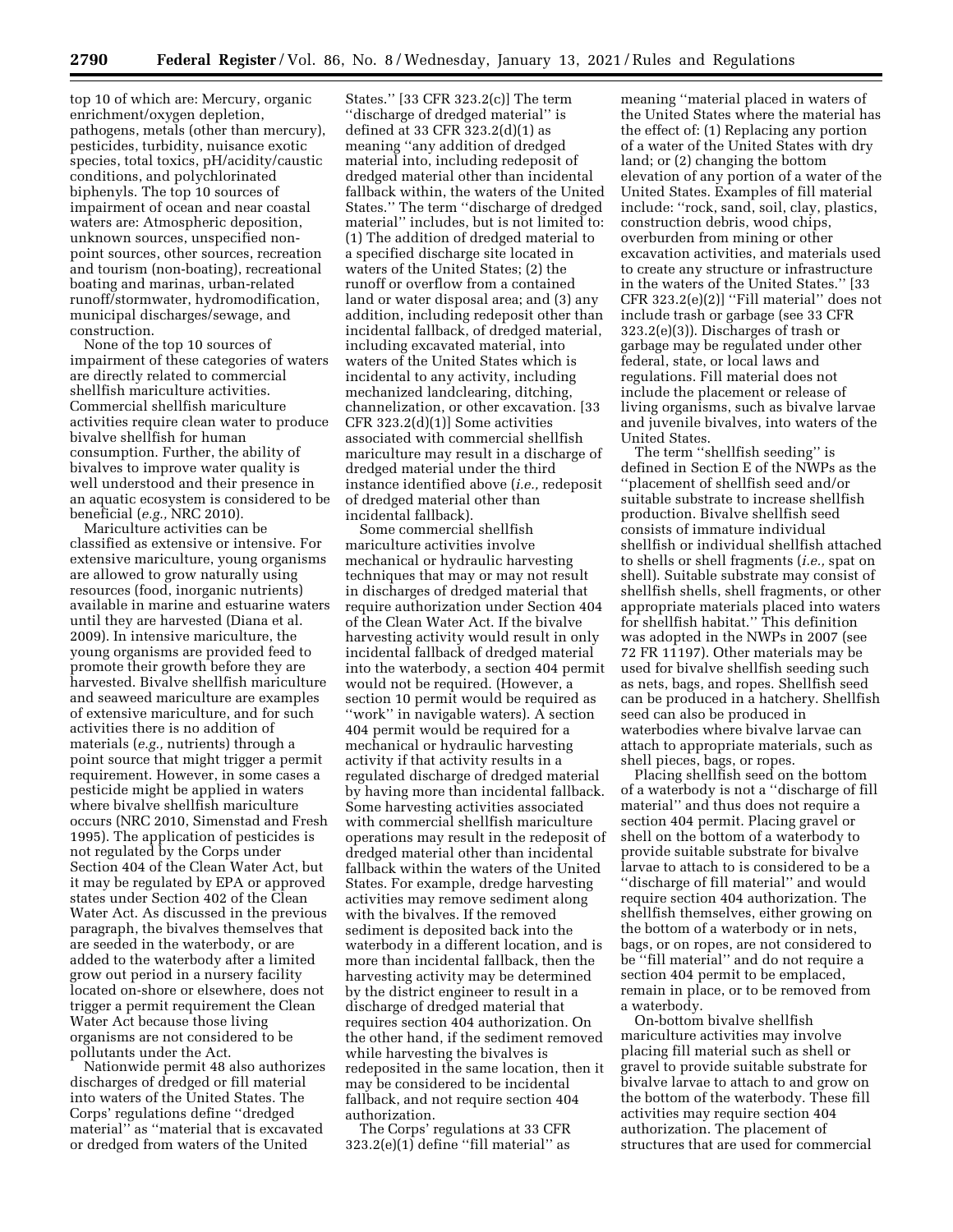shellfish mariculture activities, such as cages, bags, racks, tubes, and netting, does not result in discharges of dredged or fill material into waters of the United States and therefore do not require authorization under Section 404 of the Clean Water Act. As discussed above, the placement of cages, bags, racks, tubes, lines, and netting and other structures in navigable waters of the United States for the purposes of commercial shellfish mariculture activities is regulated under Section 10 of the Rivers and Harbors Act of 1899 because they can be potential obstructions to navigation.

In the 2020 Proposal, the Corps proposed to remove the 1⁄2-acre limit for new commercial shellfish mariculture activities that directly affect submerged aquatic vegetation. The Corps also proposed to remove the definition of ''new commercial shellfish mariculture activities.''

Many commenters said that the  $\frac{1}{2}$ acre limit for direct impacts to submerged aquatic vegetation for new commercial shellfish mariculture activities should be retained because removal of the 1⁄2-acre could cause significant and permanent losses of submerged aquatic vegetation. One commenter said that allowing new commercial shellfish mariculture activities to directly affect more than 1⁄2 acre of submerged aquatic vegetation would result in more than minimal adverse environmental effects. A couple of commenters stated that the removal of the 1⁄2-acre limit for impacts to submerged aquatic vegetation conflicts with submerged aquatic vegetation goals and restoration efforts in different states. These commenters said that many federal, state, and local agencies are working throughout the country to recover lost submerged aquatic vegetation habitat in support of water quality and ecosystem goals. Removal of the 1⁄2-acre limit would undermine the investments and progress made to date to recover these important habitats.

The Corps is removing the 1⁄2-acre limit for new commercial shellfish mariculture activities that directly affect submerged aquatic vegetation in the project area. In place of the 1⁄2-acre limit, the Corps is substituting a PCN requirement for new and existing commercial shellfish mariculture activities that directly affect more than  $\frac{1}{2}$ -acre of submerged aquatic vegetation. This new PCN requirement accompanies the removal of the definition of ''new commercial shellfish aquaculture operation'' and will provide activity-specific review of all commercial shellfish mariculture activities that directly affect more than

 $\frac{1}{2}$ -acre of submerged aquatic vegetation. In response to a PCN, the district engineer can add conditions to the NWP authorization to require mitigation, such as best management practices or other mitigation measures, to ensure that the individual and cumulative adverse environmental effects are no more than minimal.

Under the 2017 NWP 48, the 1⁄2-acre limit only applied to new commercial shellfish mariculture activities. After a new commercial shellfish mariculture activities was authorized by the Corps, the 1⁄2-acre limit no longer applied to the existing commercial shellfish mariculture activity. In this regard, it was less protective than the NWP 48 in this final rule, which would apply a PCN requirement to existing operations seeking reauthorization. The removal of the 1⁄2-acre limit in this final rule does not affect the authority of other federal agencies or tribal, state, or local governments to adopt and implement protection programs for submerged aquatic vegetation under their authorities.

Submerged aquatic vegetation does not have any special status under the Corps' regulations for implementing Section 10 of the Rivers and Harbors Act of 1899, which is the statute that applies to most commercial shellfish mariculture activities. Submerged aquatic vegetation is covered by a number of the Corps' public interest review factors such as conservation, general environmental conditions, fish and wildlife values, and wetlands. While vegetated shallows are special aquatic sites under the Clean Water Act Section 404(b)(1) Guidelines, the Guidelines do not prohibit discharges of dredged or fill material into vegetated shallows. A smaller proportion of commercial shellfish mariculture activities trigger the permit requirements of Section 404 of the Clean Water Act because many commercial shellfish mariculture activities do not involve discharges of dredged or fill material into waters of the United States. Impacts to submerged aquatic vegetation caused by commercial shellfish mariculture activities may also be addressed through Endangered Species Act Section 7 consultations for proposed NWP 48 activities that district engineers determine ''may affect'' listed species or designated critical habitat, including critical habitat for which submerged aquatic vegetation is a physical or biological feature. Impacts to submerged aquatic vegetation may also be addressed through the essential fish habitat consultation process when the district engineer determines a proposed NWP 48 activity may adversely affect

essential fish habitat, which may include submerged aquatic vegetation beds.

Several commenters recommended that the Corps propose a revised threshold for seagrass impacts based on biological reference points. These commenters said that this is particularly important in regions where additional provisions to protect seagrasses are not in place and state laws do not impose additional restrictions on eelgrass. One commenter stated that the Corps seeks to remove an impact limitation that would otherwise incentivize responsible siting of mariculture operations and minimization of impacts to submerged aquatic vegetation.

The Corps declines to impose an additional threshold for seagrass impacts based on biological reference points because it would be impractical to establish such biological reference points at a national level for activities requiring authorization under section 10 of the Rivers and Harbors Act of 1899 and section 404 of the Clean Water Act. The threshold to require a PCN for new and existing commercial mariculture operations that impact more than  $\frac{1}{2}$ acre of submerged aquatic vegetation is sufficient for the purposes of ensuring that a project will have no more than a minimal individual or cumulative adverse environmental impact. If a state decides not to take measures to regulate activities in submerged aquatic vegetation within its own waters, it does not create a legal or regulatory requirement for the Corps to address such situations. The requirements of NWP 48 will continue to provide incentives for commercial shellfish mariculture operators to plan and design their activities to qualify for NWP authorization. As discussed above there are other applicable laws that can address impacts to submerged aquatic vegetation in conjunction with the Corps' NWP authorization. In addition, where necessary based on the characteristics of the regional ecosystem, division engineers can add regional conditions to NWP 48 to help ensure that activities authorized by this NWP result in no more than minimal individual and cumulative adverse environmental effects.

Several commenters supported removing the 2017 definition of ''new operation'' as it is not relevant to a specific date or timeline. One commenter stated that the Corps has not been able to justify why one set of rules should apply to existing commercial shellfish mariculture operators and another set of rules should apply to everyone else, including new commercial shellfish mariculture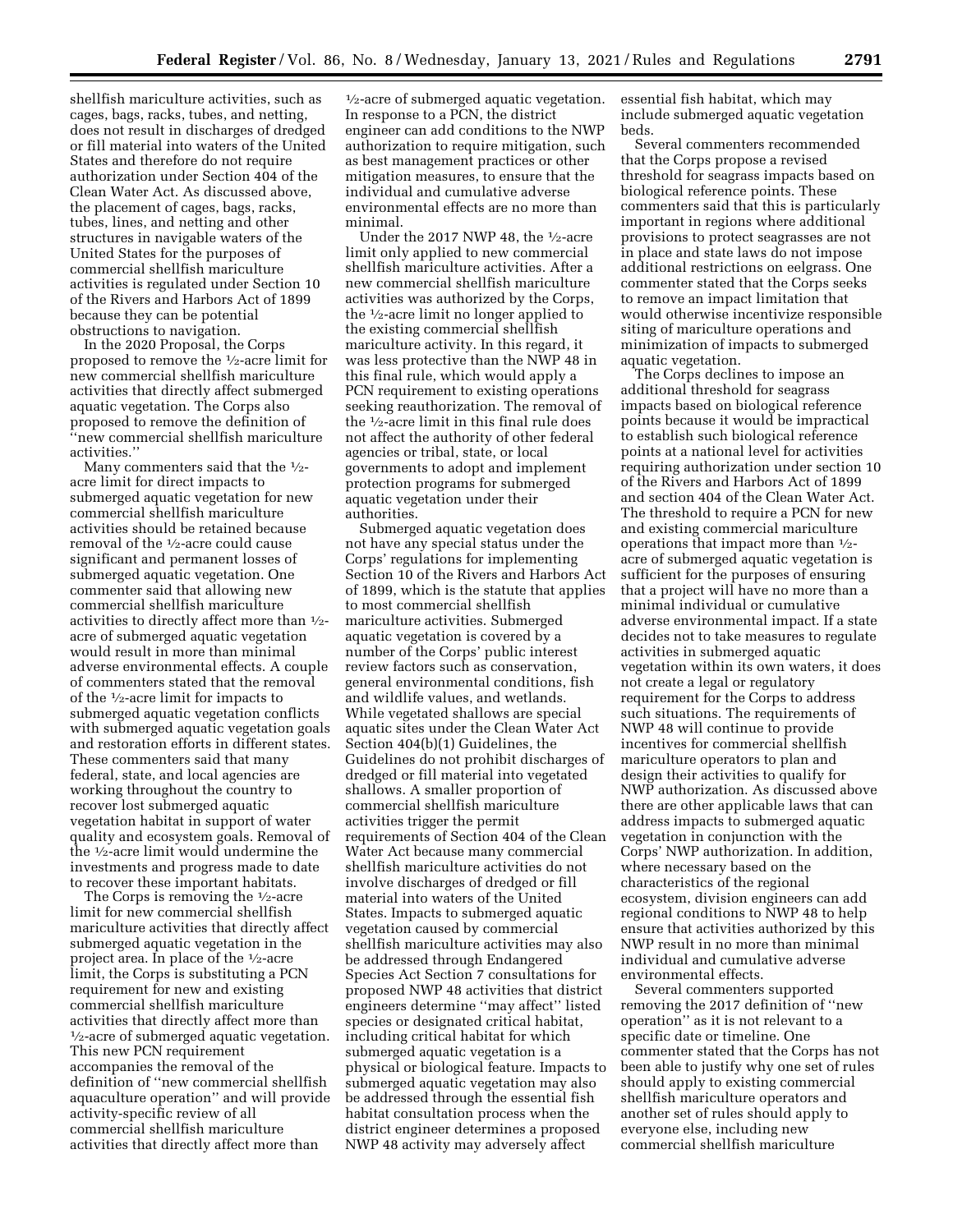operators. This commenter said that if there is a conservation justification for protecting eelgrass and other submerged aquatic vegetation, then limitations on impacts to submerged aquatic vegetation should apply to everyone. One commenter said that removal of this definition failed to identify what it would be replaced with and stated that there needs a definition for new commercial shellfish mariculture activities but it must not conflict with tribal treaty reserved rights to take shellfish.

The Corps has removed the definition of ''new commercial shellfish aquaculture operation'' from this NWP. The new  $\frac{1}{2}$ -acre PCN threshold will apply to both new and existing commercial shellfish mariculture activities. All activities authorized by NWP 48 must comply with general condition 17, tribal rights.

One commenter said that the removing the distinction for new operations, with the 1⁄2-acre limit, will result in more impacts. This commenter asserted that the Corps does little to justify the proposed removal of the 1⁄2 acre limit, given that it added this limit three years ago to ensure impacts from NWP 48 would be no more than minimal. One commenter recommended adding the following definition for an ongoing or existing activity: Existing commercial shellfish aquaculture should be defined as the area under cultivation when NWP 48 was first issued in 2007 or where an operator can document that an area is part of a regular rotation of cultivation.

The 1⁄2-acre limit for new commercial shellfish mariculture activities was added to NWP 48 in 2012 (see 77 FR 10280). The 1⁄2-acre limit only applied to new commercial shellfish activities, and does not apply when those on-going activities are authorized when NWP 48 is reissued after the current NWP expires. There is no need to add a definition of on-going commercial shellfish mariculture activities, because both new and existing activities are treated the same under this reissued NWP.

One commenter stated that the Corps should identify a clear spatial delineation of what constitutes a waterbody to aid in decision-making and allow the public to determine the scope of this action. One commenter noted that the provision for ''project area'' could be subject to two differing interpretations. First, it could refer to that area where some entity or agreement specifically authorizes the operator to conduct commercial shellfish aquaculture. Second, it could be read as being that area where a

legally binding agreement establishes an enforceable property interest for the operator. This commenter recommended revising the term ''project area'' to read as follows: ''The project area is an area in which the operator conducts commercial shellfish aquaculture activities, as authorized by a lease or permit or other legally binding agreement.''

The geographic scope for an NWP 48 activity is the project area, and the term project area is defined in the text of the NWP. The Corps did not change the definition of project area, and it covers both situations identified by the commenter. It is not necessary to and the Corps declines to define, at a national level, what constitutes a waterbody for the purposes of NWP 48. District engineers can identify the geographic extent of waterbodies for the purposes of NWP 48 activities.

In the 2020 Proposal, the Corps proposed to remove the preconstruction notification thresholds for this NWP because most of the direct and indirect impacts caused by the activities authorized by this NWP under its permitting authorities (*i.e.,* Section 10 of the Rivers and Harbors Act of 1899 and, when applicable, Section of the Clean Water Act) are temporary impacts. As discussed in the proposed rule, NWP 48 activities may require PCNs because of the requirements of paragraph (c) of NWP general condition 18, endangered species. Under paragraph (c) of general condition 18, pre-construction notification is required for non-federal permittees when any listed species or designated critical habitat might be affected by the proposed NWP activity or is in the vicinity of the proposed NWP activity, or if the proposed NWP activity is located in designated critical habitat. In some areas of the country, commercial shellfish mariculture activities are located in waters inhabited by listed species and designated critical habitat. Division engineers may also add regional conditions to this NWP to require PCNs for some or all proposed NWP 48 activities.

Several commenters expressed concern of the removal of the PCN thresholds for new or existing shellfish mariculture activities. These commenters said the removal of the PCN thresholds will result in fewer chances to account for regional differences in submerged aquatic vegetation communities and it will make tracking of individual and cumulative environmental impacts more difficult. One commenter said that the Corps should require PCNs for all shellfish cultivation operations across the country and evaluate sediment

enrichment at individual cultivation sites.

After evaluating the comments received in response to the proposed changes to the notification requirements of this NWP, the Corps determined that pre-construction notification should be required for proposed activities that directly affect more than 1⁄2-acre of submerged aquatic vegetation. The Corps has added a new PCN requirement to NWP 48 to require preconstruction notification for all NWP 48 activities that directly affect more than  $\frac{1}{2}$ -acre of submerged aquatic vegetation. The new PCN threshold will provide district engineers the opportunity to review all new and existing commercial shellfish mariculture activities that directly affect more than 1⁄2-acre of submerged aquatic vegetation. The Corps does not agree that PCNs should be required for all shellfish mariculture activities because of potential impacts caused by temporary suspension of sediment during harvesting activities or discharges of dredged material that may occur during dredge harvesting activities utilizing hydraulic dredging equipment. The impacts caused by the suspended sediment or discharged sediment are temporary because the sediment will settle to the bottom of the waterbody after a period of time. That period of time may depend on local currents and other factors but is generally understood to be relatively short (Newell et al. 1998) and not ecologically relevant, especially in shallow waters where wave actions frequently cause sediment to be suspended in the water column.

Direct effects of commercial shellfish mariculture activities on submerged aquatic vegetation include the placement of structures such as racks, bags, and cages on the bottom of a waterbody inhabited by submerged aquatic vegetation. Direct effects of commercial shellfish mariculture activities also include harvesting activities, including mechanical and hydraulic dredging and harvesting by hand. Shading of submerged aquatic vegetation by off-bottom bivalve mariculture structures, such as floating racks, bags, and cages, is an indirect effect that would not trigger this PCN requirement. Changes in water flows caused by the use of long lines for bivalve mariculture cultivation, where slowed water flows cause sediment to fall out of suspension and accumulate on the bottom of the waterbody is another example of a potential indirect effect that would not trigger this PCN requirement. These direct and indirect effects would be caused by structures or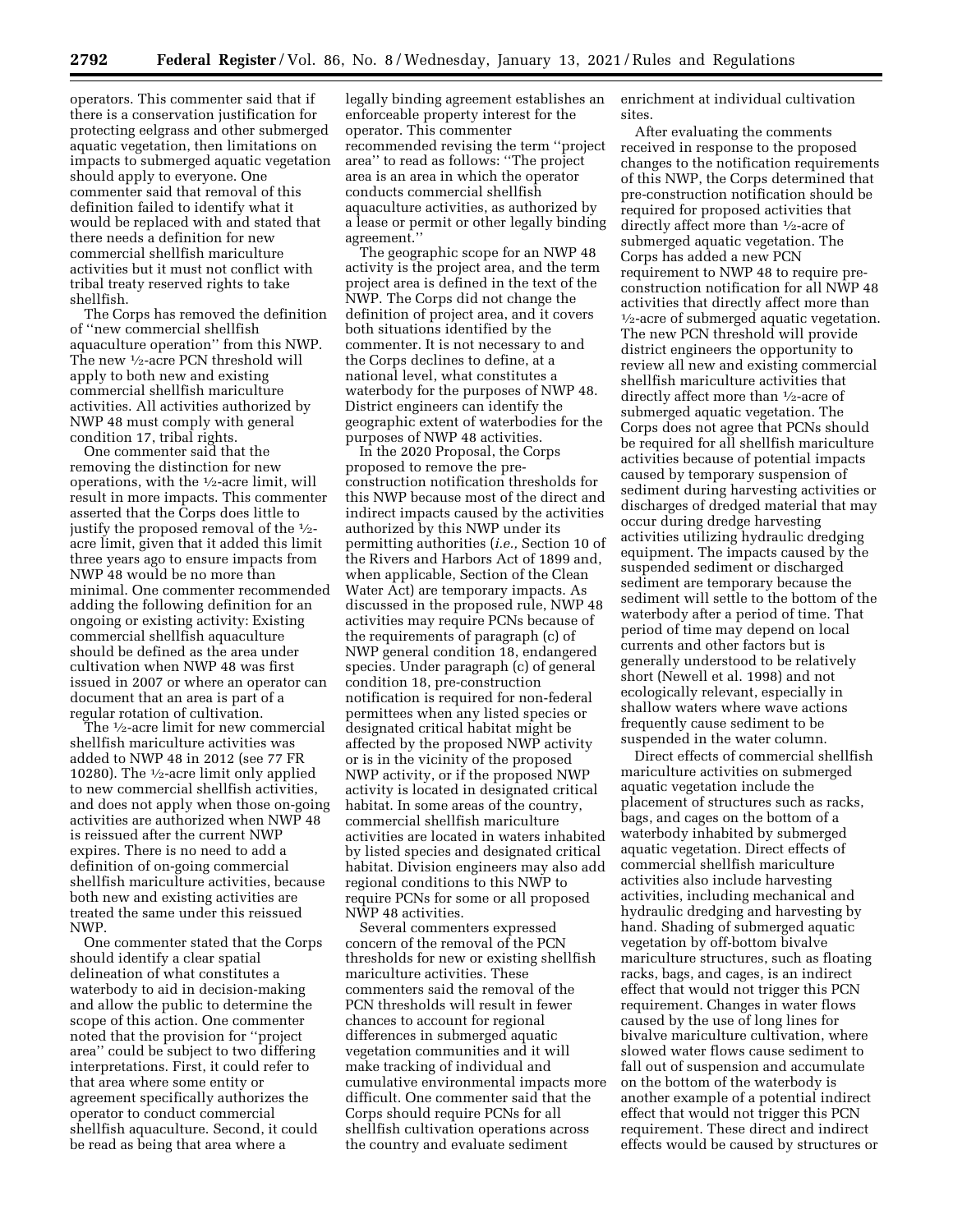work regulated under Section 10 of the Rivers and Harbors Act of 1899.

Direct effects also include discharges of dredged or fill material on the bottom of a waterbody inhabited by submerged aquatic vegetation for on-bottom culture methods, such as the placement of shell or gravel to provide substrate for the bivalves to attach to and grow. Discharges of dredged or fill material into waters of the United States may smother submerged aquatic vegetation, which is a direct effect of those activities. During harvesting activities that include regulated discharges of dredged or fill material, there are likely to be direct effects to submerged aquatic vegetation if those activities occur in seagrass beds. These direct effects would trigger the PCN requirement if they directly affect more than 1⁄2-acre of submerged aquatic vegetation An example of an indirect effect that might be caused by a discharge of dredged or fill material into waters of the United States for commercial shellfish mariculture activities might be a turbidity plume that reaches areas beyond the discharge site, as suspended sediment is transported by water currents away from that discharge site. This indirect effect would not trigger the PCN requirement.

This pre-construction notification requirement will provide district engineers the opportunity to evaluate each proposed activity that will directly affect more than 1⁄2-acre of submerged aquatic vegetation and determine whether that activity qualifies for NWP 48 authorization. In response to a preconstruction notification, the district engineer may require mitigation (*e.g.,*  on-site avoidance and minimization) to ensure that the authorized activity complies with the no more than minimal adverse environmental effects requirement for the NWPs (see paragraph (a) of NWP general condition 23, mitigation).

The Corps has removed the additional information requirements for PCNs from the text of NWP 48 because the information requirements of NWP general condition 32 cover the information needed for this new PCN requirement. The information requirements for NWP PCNs are listed in paragraph (b) of NWP general condition 32, pre-construction notification. Paragraph (b)(5) of NWP general condition 32 requires the PCN to include a delineation of wetlands, other special aquatic sites (including vegetated shallows, or submerged aquatic vegetation), and other waters.

One commenter supported the removal of the PCN requirements because in many instances bivalve

populations have been overharvested or in some cases attacked by diseases or poor water quality. This commenter said that regulation of these activities should not impede the ability to reinvigorate these species and growing them for food production. One commenter supported of removal of the PCN threshold for commercial shellfish mariculture for activities that include a species that has never been cultivated in the waterbody as long as the NWP continues to prohibit the cultivation of a nonindigenous species unless that species has been previously cultivated in the waterbody, and prohibit the cultivation of an aquatic nuisance species as defined in the Nonindigenous Aquatic Nuisance Prevention and Control Act of 1990. One commenter said that state natural resource agencies should be notified for NWP 48 activities that seek to stock a species that has never been cultivated in a waterbody, and applicable state permits be obtained before the NWP 48 authorization becomes effective for a particular commercial shellfish mariculture activity.

The addition of the PCN requirement for commercial shellfish mariculture activities that directly affect more than 1⁄2-acre of submerged aquatic vegetation should not pose impediments on food production or efforts to reinvigorate these species in waters whether they have been overharvested. The Corps has also removed the PCN threshold for indigenous species that have never been cultivated in the waterbody. While the Corps has removed the PCN threshold, it has modified the NWP to prohibit the cultivation of a nonindigenous species unless that species has been previously cultivated in the waterbody. State natural resources agencies can reach out to Corps districts to request coordination on proposals to cultivate indigenous species that have never been cultivated in the waterbody.

Several commenters stated the PCN requirements should not be removed because tribes require notice and collaboration with the Corps in order to protect their treaty fishing rights. These commenters said that even temporary impacts to eelgrass could result in consequences to tribe's treaty-reserved fish populations and the habitat they rely on. In addition, these commenters stated that removal of the PCN thresholds poses significant problems to assuring protection of salmon, nearshore habitat, and treaty shellfish gathering rights. One commenter recommended adding a PCN requirement for all activities within the U.S. v. Washington (Boldt) case area.

During the process for issuing and reissuing these NWPs, Corps districts have been consulting and coordinating with tribes. Corps districts and tribes can establish coordination procedures to help ensure that NWP 48 activities comply with general condition 17, tribal rights. Division engineers can also add regional conditions to this NWP, where appropriate based on the characteristics of the regional ecosystem, to ensure that the activities authorized by this NWP cause no more than minimal adverse environmental effects to specific resources, including tribal trust resources.

One commenter expressed support for the proposed reissuance of NWP 48. One commenter expressed support for the reissuance of NWP 48 because this NWP could significantly reduce the barriers to entry for emerging mariculture industries, and reduce the timeframes and costs associated with obtaining DA authorization for such activities. One commenter said that the conditions in the text of NWP 48 and NWP A should be consistent and preferably combined into one NWP for cultivating shellfish and seaweeds. One commenter stated that small businesses are supportive of the proposed changes to NWP 48, but acknowledged that there may be unfavorable litigation outcomes if the changes are finalized. However, these businesses are concerned that small businesses nationwide could be subject to unfavorable litigation outcomes where the environmental analysis and justification for this rulemaking is not sound.

Nationwide permit 48 provides a streamlined authorization process for commercial shellfish mariculture activities that result in no more than minimal adverse environmental effects, and should help reduce regulatory burdens for the mariculture industry. The text of NWPs 48 and A (now designated as NWP 55) has some similarities, as well as some differences. Some of those differences are due to NWP 55 activities potentially occurring in a broader range of waters, including deeper coastal waters more distance from the shoreline and federal waters over the outer continental shelf. Commercial shellfish mariculture activities typically occur in coastal waters new the shoreline. The national decision document for this NWP has been revised to address the 2019 decision of the United States District Court, Western District of Washington at Seattle in the *Coalition to Protect Puget Sound Habitat* v. *U.S. Army Corps of Engineers et al.* (Case No. C16–0950RSL) and *Center for Food Safety* v. *U.S. Army*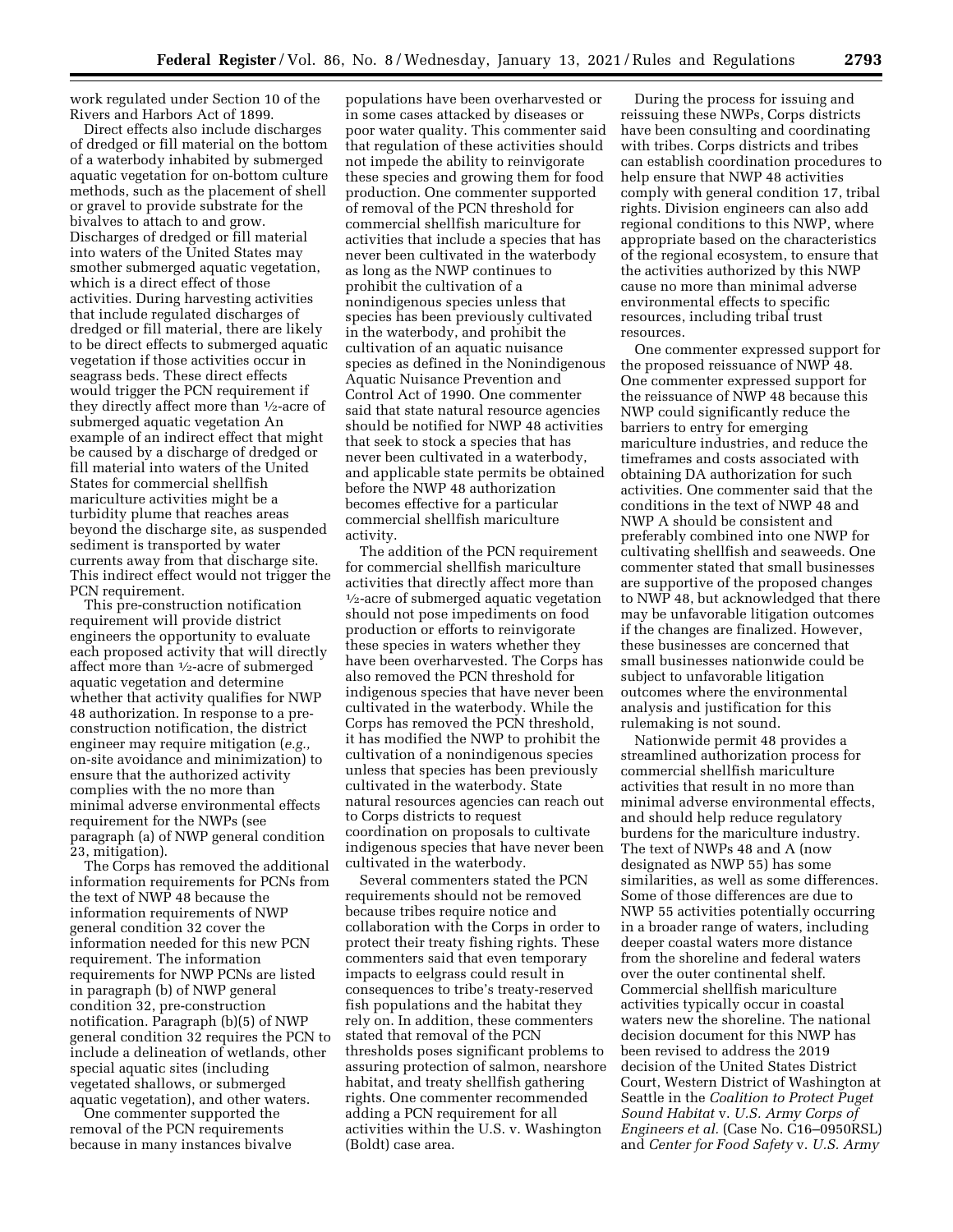*Corps of Engineers et al.* (Case No. C17– 1209RSL),

Several commenters stated that the Corps should not reissue NWP 48, and if the Corps decides to reissue NWP 48 it should improve its review of PCNs and require documentation of compliance with specific design and operational standards. A few commenters said that the Corps should not reissue NWP 48 as proposed for the same reasons that NWP was found by the United States District Court, Western District of Washington at Seattle to be in non-compliance with National Environmental Policy Act and the Clean Water Act. One commenter said that regional general permits should be issued in Washington State, for specific water bodies and for particular types of shellfish aquaculture.

Nationwide permit 48 authorizes a variety of commercial shellfish mariculture activities under Section 10 of the Rivers and Harbors Act of 1899 and Section 404 of the Clean Water Act, and a number of different structures can be used to cultivate bivalve molluscs. Project proponents are responsible for designing their projects and for those activities that require pre-construction notification, district engineers evaluate the direct, indirect, and cumulative adverse environmental effects caused by the proposed NWP activity. In the national decision document, the Corps has revised its NEPA analysis and its Clean Water Act Section 404(b)(1) Guidelines analysis. Regional general permits can be issued by district engineers to authorize these activities. Regional general permits can be effective in addressing regional approaches to commercial shellfish mariculture activities and the potential adverse environmental effects those activities may cause.

One commenter noted that a lack of clarity in the proposed rule may lead to permitting delays and uncertainty, both of which have negative effects on small businesses. A couple commenters said that with regards to shellfish mariculture there needs to be more support from all levels of government to consider first and foremost a food production activity now and in the future to address our seafood deficit and food security for our nation. One commenter recommended that the Corps utilize information in Endangered Species Act and essential fish habitat consultation documents issued in Washington State to support the reissuance of NWP and address environmental issues of concern under the Clean Water Act, the Rivers and Harbors Act of 1899, and the National Environmental Policy Act.

The reissued NWP 48 will provide a streamlined authorization process for commercial shellfish mariculture activities that cause no more than minimal individual and cumulative adverse environmental effects. Commercial shellfish mariculture activities may also be regulated by tribal, state, and local governments. The consultation documents issued by the U.S. FWS and NMFS in Washington State are applicable only to Washington State, and this NWP authorizes commercial shellfish mariculture activities across the country.

One commenter observed that at the national level, Congress passed the National Aquaculture Act of 1980 in response to findings that the nation has potential for significant aquaculture growth, but that this growth is inhibited by many scientific, economic, legal, and production factors. In support of the proposed reissuance of NWP 48, one commenter cited the National Shellfish Initiative's goal of increasing populations of bivalve shellfish in our nation's coastal waters—including oysters, clams, and mussels—through commercial production and conservation activities. One commenter stated that the NWP 48 should require notification to the U.S. Coast Guard.

The reissuance of NWP 48 helps support the growth of the aquaculture industry in the United States by reducing regulatory burdens on growers and providing a streamlined authorization process under Section 10 of the Rivers and Harbors Act of 1899 and Section 404 of the Clean Water Act. The activities authorized by this NWP will also help increase the numbers of bivalves in the Nation's coastal waters, and the ecological functions and services those bivalve molluscs provide, especially in coast waters where bivalve shellfish populations have significantly declined as a result of overharvesting. The project proponent is responsible for securing any licenses or permits from the U.S. Coast Guard, and complying with U.S. Coast Guard requirements that may apply to structures used for commercial shellfish mariculture activities.

Several commenters supported changing the name of NWP 48 from ''commercial shellfish aquaculture activities'' to ''commercial shellfish mariculture activities.'' One commenter suggested adding modifying terms to ''aquaculture'' such as ''marine,'' ''coastal marine,'' or ''offshore'' to improve specificity and clarity. One commenter suggested clarifying that the terms ''mariculture'' and ''aquaculture'' can be used interchangeably. A couple of commenters objected to changing

''aquaculture'' to ''mariculture'' in the title and text of NWP 48. They suggested using the term ''marine aquaculture'' to more closely align with the terms used by industry. One said that using the term ''mariculture'' may result in an unintended consequence of confusing or invalidating local and regional policy and regulations. One commenter stated the term ''commercial shellfish aquaculture'' is not defined and recommended defining that term in a manner that does not conflict with tribes' treaty-secured rights to take shellfish. One commenter stated that term ''shellfish'' is not explicitly defined, and recommended adding a definition to clarify whether that term includes lobsters and conches or only bivalves.

The Corps is retaining the use of the term ''mariculture'' in this NWP. Use of the term ''mariculture'' in NWP 48, as well as NWPs 55 and 56, will not invalidate any local or regional policies or regulations. The use of the term mariculture is intended to provide clarity, to ensure that project proponents do not attempt to use NWP 48 to authorize the production of other species considered to be ''shellfish'' (*e.g.,* shrimp, crawfish) in land-based facilities and ponds. The term ''mariculture'' refers to the cultivation of species for food production, and should not interfere with a tribe's taking of shellfish from coastal waters. The Corps has modified the first paragraph of this NWP to clarify that the term ''shellfish'' refers to bivalve molluscs such as oysters, clams, mussels, and scallops.

Several commenters said that the Corps' proposal fails to properly consider that the impacts authorized by NWP 48 violate the Clean Water Act and the Endangered Species Act. These commenters stated that the impacts of commercial shellfish mariculture activities should be evaluated through environmental impact statements and through formal programmatic ESA consultations. One commenter stated that the Corps has failed to provide adequate documentary support or substantive evidence for its conclusions that permit terms and conditions would be sufficient to ensure that environmental effects would be minimal and not significant. One commenter asserted that the proposed NWP 48 violates the Section 404(e) of the Clean Water Act because it allows unlimited impacts.

Activities authorized by NWP 48 must comply with general condition 18, endangered species. Some Corps districts have developed programmatic ESA section 7 consultations that cover commercial shellfish mariculture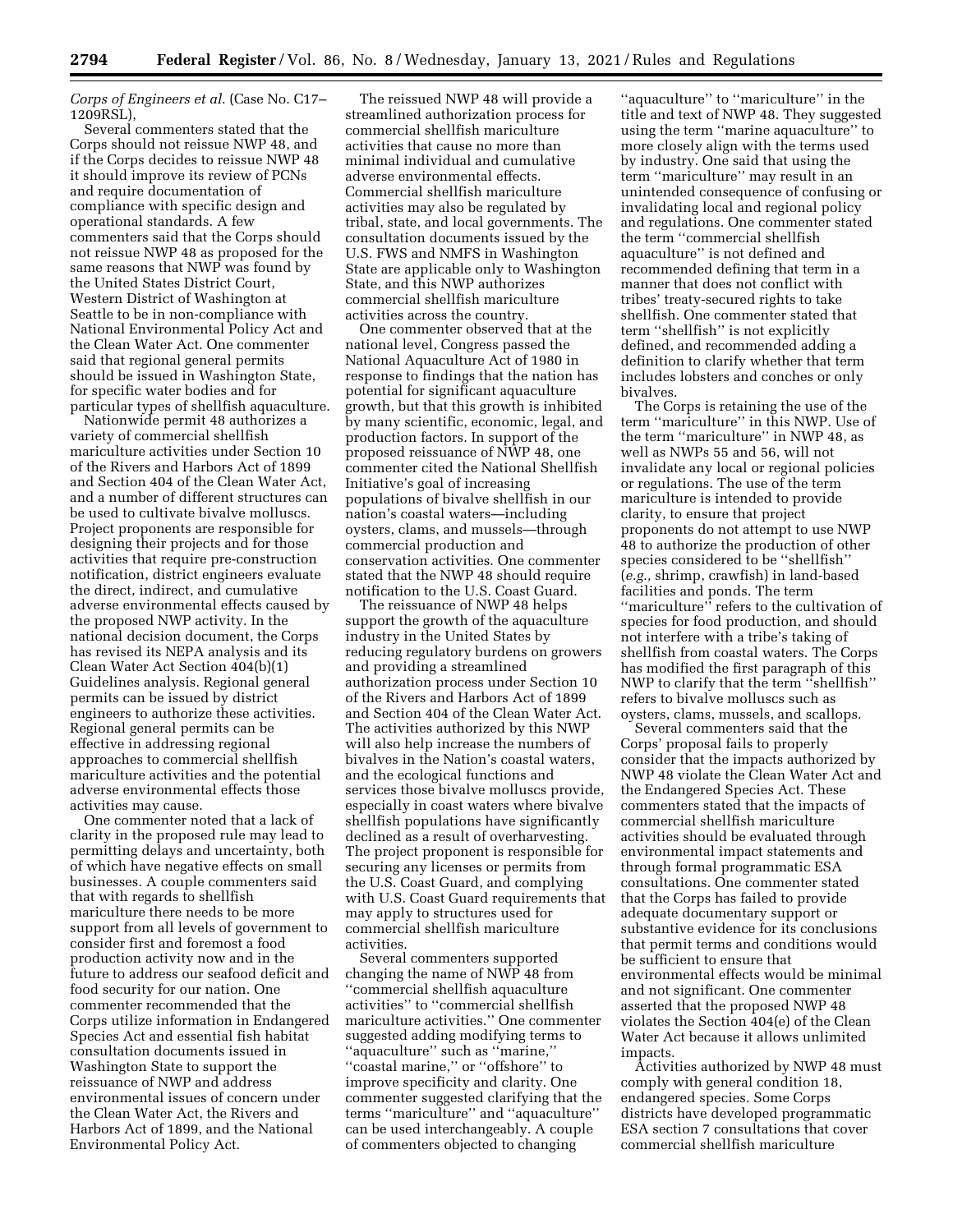activities. Activities authorized by NWP 48 do not require additional NEPA compliance, since the Corps fulfills the requirements of NEPA when it issues its national decision document for the reissuance of that NWP, because that decision document includes and environmental assessment with a finding of no significant impact. Section 404(e) of the Clean Water Act does not require NWPs to have quantified acreage or other limits to ensure that authorized activities result in no more than minimal individual and cumulative adverse effects. Commenters have not provided any substantive evidence to support their opinions that all activities authorized by NWP 48 result in more than minimal adverse environmental effects and should not be authorized by an NWP. The Corps has issued a number of NWPs that do not have quantitative limits, such as NWP 27 (Aquatic Habitat Restoration, Enhancement, and Establishment Activities), NWP 31 (Maintenance of Existing Flood Control Facilities), and NWP 38 (Cleanup of Hazardous and Toxic Waste).

Several commenters said that NWP 48 activities contribute to degradation of waters of the United States by adversely affecting water quality, eelgrass, salmon, birds, herring, and flatfish and causing adverse effects from the introduction of plastics. One commenter recommended prohibiting commercial shellfish mariculture activities in or near marine protected areas or sensitive areas, such as essential fish habitat. This commenter said that the NWP should prohibit the use of plastic equipment or inputs such as pesticides, herbicides, or pharmaceuticals. This commenter also said that NWP 48 activities should require extensive documentation of compliance with design and operation standards, with routine reporting. In addition, this commenter stated that permitted activities should incorporate more rigorous operation, emergency response, and pollution standards, with swift and severe consequences for noncompliance, including revocation of permits.

The potential environmental effects caused by commercial shellfish mariculture activities are discussed in the national decision document for NWP 48. The Corps acknowledges that commercial shellfish mariculture activities may have negative, positive, and neutral effects on various environmental components, including various species. It is generally understood that the presence of bivalves in an aquatic ecosystem is beneficial. Some commenters point out various adverse environmental effects caused by

commercial shellfish mariculture activities, but other acknowledge the studies and observations that identify beneficial environmental effects caused by commercial shellfish mariculture activities. If a proposed commercial shellfish mariculture activity may adversely affect essential fish habitat as a result of activity subject to the Corps' legal authority, the district engineer will conduct essential fish habitat consultation with the NMFS, and incorporate as appropriate, essential fish habitat conservation recommendations into the NWP authorization as permit conditions.

The Corps does not have the legal authority to regulate the use of pesticides, herbicides, or pharmaceuticals that may be associated with commercial shellfish mariculture activities. General condition 6 requires the use of suitable material for activities authorized by NWPs. Plastics materials may be used for commercial shellfish mariculture activities and it is the responsibility of the permittee to ensure that structures that may be made with plastics (*e.g.,* tubes for geoducks, antipredator netting) are properly maintained (see general condition 14). The Corps has no authority to regulate plastics that may wash away from a commercial shellfish mariculture activity. The Corps does not regulate the placement of trash or garbage into waters of the United States (see 33 CFR 323.2(e)(3)). Section 13 of the Rivers and Harbors Act of 1899 (*i.e.,* the Refuse Act) has been superseded by Section 402 of the Clean Water Act (see 33 CFR 320.2(d)).

One commenter requested that the Corps change NWP 48 to remove any unintended competitive edge for wild harvest fisheries, both in terms of allowable gear and harvesting requirements. One commenter stated that they investigated direct and indirect effects of individual bottom cages on eelgrass, and found that at the current level of mariculture activity, short-term cultivation of oysters has a minimal effect on eelgrass growth, water quality, and sediment characteristics. However, if the cultivation activity expands in terms of gear and/or individual operations, it may result in measurable effects.

The Corps lacks the authority to prevent competition between commercial shellfish mariculture operators and fishers that harvest wild populations of bivalves. The Corps appreciates the information regarding the direct and indirect effects of bottom cages for oyster mariculture on eelgrass. The Corps is finalizing a new PCN threshold for commercial shellfish

mariculture activities directly affecting more than 1⁄2-acre of submerged aquatic vegetation to ensure the effects noted by the commenter are evaluated by district engineers.

One commenter said that commercial shellfish mariculture activities have minimal adverse impacts, and they can have beneficial effects on habitat and water quality, and there is an extensive scientific literature that supports the identification of these benefits. This commenter discussed the structured habitat provided by commercial shellfish mariculture activities that is used by numerous species for refuge, foraging, and predator avoidance, thereby increasing species richness, abundance, and biodiversity. This commenter also said that bivalves ingest and filter suspended materials in the water column, sequestering excess nutrients as protein in their tissue. This commenter also remarked that upon harvesting these bivalve molluscs, nutrients are removed from the marine ecosystem, which improves water quality. This commenter also noted that commercial shellfish mariculture activities can also help to transfer the load of suspended materials from the water column to the benthos through a phenomenon known as benthic-pelagic coupling. In addition, this commenter said that by providing structured habitat, improving water quality, and helping to transfer the load of suspended materials from the water column to the benthos, shellfish can help mitigate adverse impacts caused by several different types of human activities and developments. This commenter stated that for these reasons, shellfish are increasingly being utilized in environmental restoration projects across the United States. The Corps acknowledges these comments on the beneficial effects of commercial shellfish mariculture activities on coastal waters. These beneficial effects have informed the Corps' decision to reissue NWP 48 as discussed because it will have no more than a minimal individual or cumulative adverse environmental effects.

One commenter said that impacts from geoduck farms are insignificant (no more than minimal) for: Forage fish spawning areas; consumption of forage fish larvae; juvenile salmon; waves, currents, and sediment transport; microplastics; marine debris; impact to the benthic community; cumulative impacts; recreation and navigation; marine mammals; birds; farm preparation; predator protection netting; harvest activities; density, genetics, diseases, and parasites; and property values. This commenter remarked that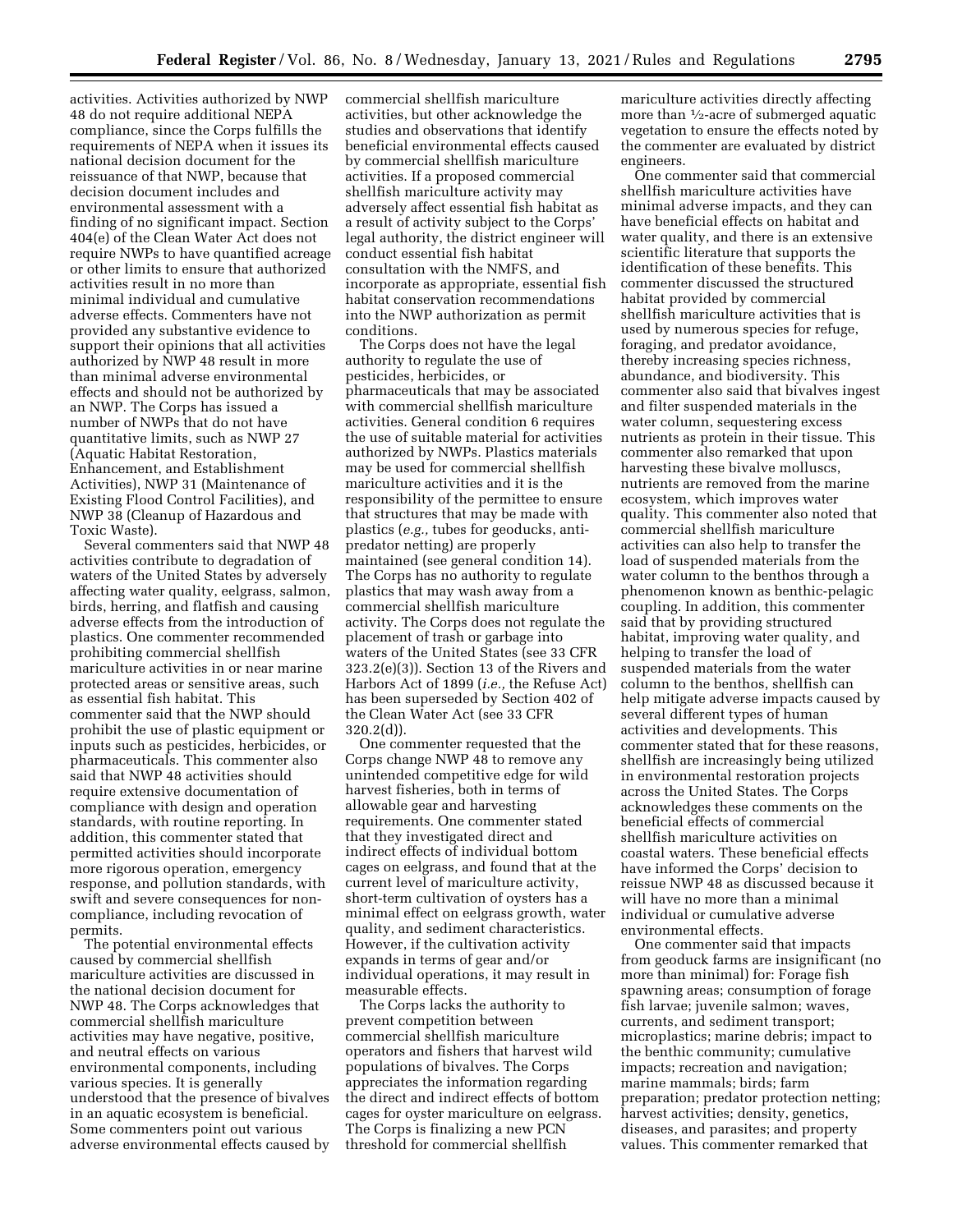the disturbances caused by commercial shellfish mariculture activities are within the range of natural variation experienced by benthic communities in Puget Sound. This commenter also stated that differences in the structure of mobile macrofauna communities between planted areas with geoduck tubes and nets and nearby reference beaches do not persist after the geoduck tubes and nets removed during the grow-out culture phase. In addition, this commenter said that nutrients released from a typical commercial geoduck operation are low and localized effects are likely to be negligible. Finally, this commenter stated that geoduck aquaculture practices do not make culture sites unsuitable for later colonization by eelgrass. The Corps acknowledges these comments on the beneficial effects of geoduck mariculture activities on coastal waters. These beneficial effects have informed the Corps' decision to reissue NWP 48 as discussed because it will have no more than a minimal individual or cumulative adverse environmental effects.

One commenter said that commercial shellfish mariculture activities have minimal impacts on birds, including foraging, noise, and the potential for net entanglement. This commenter noted that birds forage within mariculture operations, and feed on organisms growing on mariculture equipment, and the shellfish being produced. This commenter stated that noise associated with commercial shellfish mariculture activities could result in temporary displacement of birds from the immediate area, but this is a temporary impact to overall bird populations. Lastly, this commenter asserted that while predator exclusion net entanglement is a possibility for birds, it is likely to be rare and unlikely to result in significant effects to marine bird and bald eagle populations utilizing these areas. The Corps acknowledges these comments on the effects of commercial shellfish mariculture activities on birds, which have informed the Corps' decision to reissue NWP 48 as discussed because it will have no more than a minimal individual or cumulative adverse environmental effects.

One commenter objected to a statement in the proposed rule regarding the placement of shell or gravel on the bottom of the waterbody for on-bottom cultivation of bivalves. The proposed rule stated that this is a permanent impact. This commenter said that the placement of gravel or shell on the bottom of the waterbody causes temporary changes, which is why

shellfish farmers frequently need to place gravel or shell in the same area from time to time. According to this commenter, this temporary change has beneficial impacts to species presence and diversity, according to a programmatic biological opinion issued by the NMFS for commercial shellfish mariculture activities in Washington State. This commenter said that placement of shell or gravel on the bottom of the waterbody shifts the benthic community from polychaetes to amphipods and copepods, which are important prey items for juvenile salmon. This commenter requested that the Corps correct or clarify this statement to recognize that the placement of shell or gravel causes temporary, localized changes to the marine environment, and these changes are beneficial.

If the commercial shellfish mariculture operator places shell or gravel on the bottom of the waterbody, and does not remove the shell or gravel, then it is a permanent impact. When an NWP authorizes a temporary impact, the structure or fill has to be removed after that structure or fill is no longer needed. For a temporarily filled area, after the fill is removed several NWPs require the project proponent to restore the affected area to pre-construction elevations. The Corps acknowledges that a permanent fill may have positive, negative, or neutral environmental effects. For example, the permanent fill may be dispersed by flowing water and transported in the waterbody so that it becomes part of the benthic habitat in that waterbody. That permanent fill may provide habitat for certain aquatic organisms.

Several commenters said they agreed that placing shellfish seed on the bottom of a waterbody is not a ''discharge of fill material'' and thus does not require a section 404 permit. Regardless of that whether the placement of shellfish seed is done for commercial aquaculture, habitat restoration, or fisheries enhancement, it should not require a section 404 permit unless there is significant placement of materials for reefs/hummocks in quantities adequate to alter the depth profile and alter the bottom topography. Several commenters noted that while depositing shell with spat already attached is considered seed and regulated ''work'' under Section 10 of the Rivers and Harbors Act of 1899, the proposed NWP 48 is also defining this as fill regulated under Section 404 of the Clean Water Act. They stated that requiring section 404 authorization is an additional unnecessary burden and these activities do not result in adverse environmental impacts and in actuality

have positive impacts to water quality. This method is unlike a restoration project where oyster shell is deposited in large enough quantities to create reefs and foster a permanent non-transient population. This commenter requested that the Corps make a distinction between two different activities: Sparsely placing shell on the bottom of the waterbody to catch larvae and hummock building and restoration efforts.

In the 2020 Proposal, the Corps did not state that shellfish seeding activities require authorization under Section 404 of the Clean Water Act. In addition, the Corps did not state that shellfish seeding requires authorization under Section 10 of the Rivers and Harbors Act of 1899. The placement of shell in a waterbody to construct reefs or hummocks for bivalves to settle on and grow requires Clean Water Act section 404 authorization because it raises the bottom elevation of the waterbody and is a discharge of fill material, as that term is defined at 33 CFR 323.2(e). That activity also requires authorization under Section 10 of the Rivers and Harbors Act of 1899 as a structure (*e.g.,*  a reef) under 33 CFR 322.2(b) or work under 33 CFR 322.2(c).

One commenter said that placing single shellfish seeds on beds without containment structures is not regulated under Section 10 of the Rivers and Harbors Act of 1899. This commenter asserted that this activity is not subject to regulation under section 10 because it does not involve the use of structures, nor does it constitute work that alters or modifies the navigable capacity of the waters. Juvenile clams bury a few inches into the sediment and are essentially imperceptible, and single-set oysters lie on the bottom of the substrate without meaningfully altering the elevation of the seabed. This commenter said that the placement and grow-out of single set clams and oysters therefore does not require approval under Section 10 of the Rivers and Harbors Act of 1899. This commenter noted that section 10 authorization is required for activities that alter the bottom elevation of waters in a manner to impact their navigable capacity, and that shellfish seeding does not alter the bottom elevation.

In the proposed rule at 85 FR 57334, the Corps stated that on-bottom bivalve shellfish mariculture activities may involve placing fill material such as shell or gravel to provide suitable substrate for bivalve shellfish larvae to attach to and grow on the bottom of the waterbody and that these activities may require section 404 authorization. The proposed rule did not state that depositing shell with spat attached to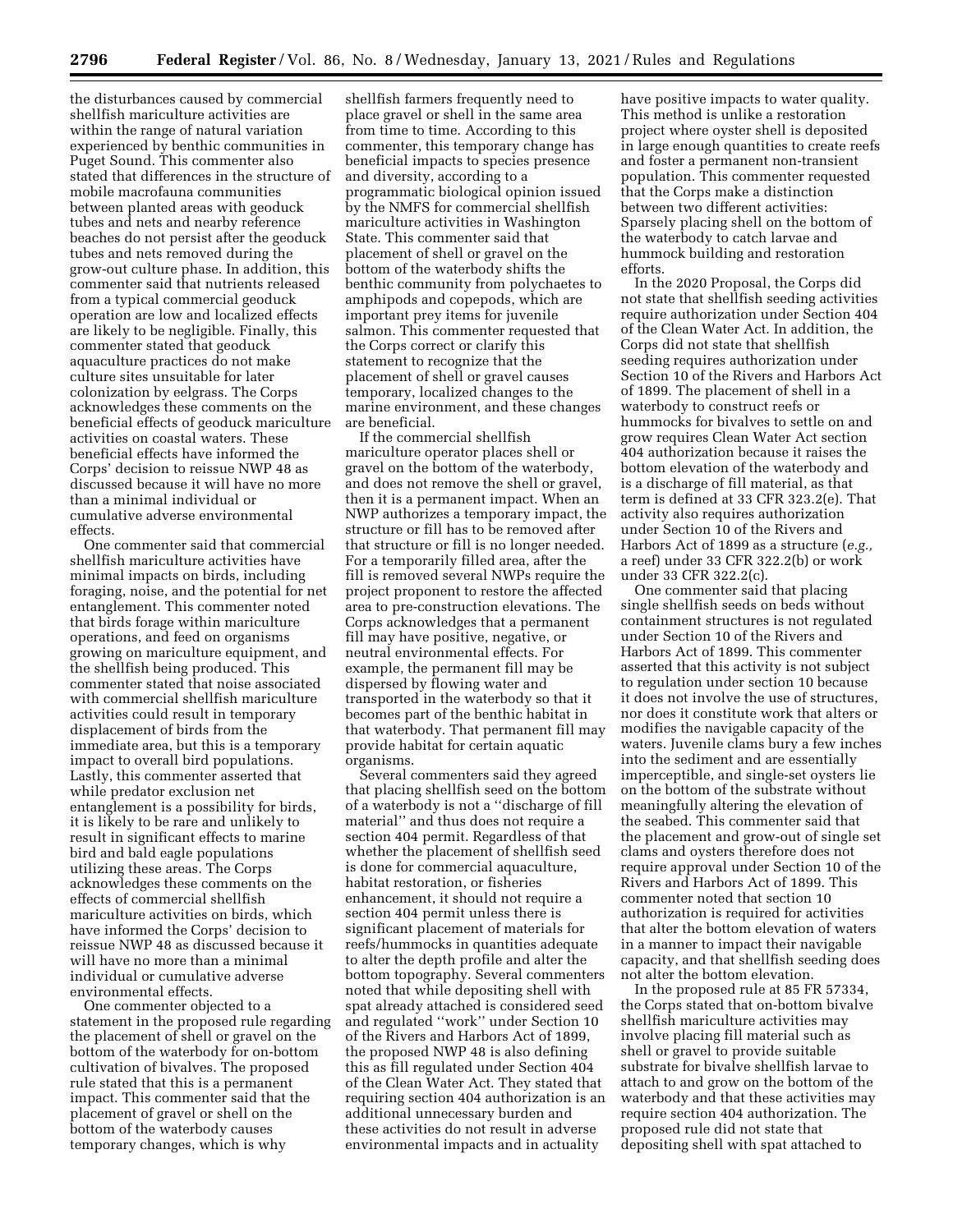the shell is considered fill material for the purposes of NWP 48. Discharging shell without bivalve larvae (*i.e.,* spat) into a waterbody for the purposes of enhancing benthic habitat to attract bivalve shellfish larvae may require section 404 authorization if it meets the Corps' definition of ''fill material'' and ''discharge of fill material'' at 33 CFR 323.2(e) and (f). Under 33 CFR 323.2(f), the term ''discharge of fill material'' means the addition of fill material into waters of the United States. The term ''discharge of fill material'' does not include plowing, cultivating, seeding and harvesting for the production of food, fiber, and forest products (33 CFR 323.2(f)), so shellfish seeding is not considered a ''discharge of fill material.'' If the placement of gravel or shell on the bottom of the waterbody to enhance the substrate of the waterbody to attract shellfish larvae is not removed upon completion of the shellfish cultivation activity, it is considered a permanent fill even though it may increase the habitat value for bivalves, crustaceans, and other aquatic organisms.

A few commenters said that predator nets, and low-profile cages to protect bottom planted seeds should not be considered navigation hazards subject to permitting requirements unless they create a vertical profile of greater than 25% of the water depth. One commenter agreed with the Corps' statements in the proposed rule that most commercial shellfish mariculture activities do not involve discharges of dredged or fill material that require Clean Water Act section 404 authorization. This commenter noted that placing living bivalve shellfish (*e.g.,* clam seed and oyster cultch) in the intertidal zone during bottom-culture activities and their natural by-products are not pollutants, citing the *Association to Protect Hammersley, Eld, and Totten Inlets* v. *Taylor Res., Inc.,* 299 F.3d 1007 (9th Cir. 2002). One commenter stated that the proposal accurately states that some commercial bivalve shellfish mariculture activities are regulated under section 10 because they include structures such as racks, cages, bags, lines, nets, and tubes, when those structures are placed in navigable waters. This commenter also said that dredging, excavation, and filling activities would also require section 10 authorization, although these activities are relatively rare.

The placement of predator nets and low-profile cages in navigable waters of the United States requires authorization under Section 10 of the Rivers and Harbors Act because those nets and cages are considered structures under 33

CFR 322.2(b) and may be obstructions to navigation. The Corps maintains its views that most commercial shellfish mariculture activities are regulated solely under Section 10 of the Rivers and Harbors Act of 1899, and a relatively small percentage are also regulated under Section 404 of the Clean Water Act because they involve discharges of dredged or fill material into waters of the United States. The Corps agrees that the placement of living bivalves into waters of the United States does not result in a discharge of a pollutant that requires authorization under Section 404 of the Clean Water Act.

One commenter said that bivalve shellfish harvesting activities do not bring commercial shellfish farming within the regulatory reach of Clean Water Act Section 404. In order for there to be a discharge regulated under Section 404 of the Clean Water Act, there must be an addition of a pollutant to a water of the United States, and that the harvesting commercial shellfish does not involve an ''addition'' for purposes of the Clean Water Act section 404. This commenter also stated that harvesting shellfish constitutes a ''net withdrawal'' of material from the water, not an ''addition.'' This commenter requested that the Corps clarify in the final rule that these commercial shellfish farming activities do not involve discharges of dredged or fill material and hence do not require Clean Water Act Section 404 authorization.

The Corps does not agree that all bivalve shellfish harvesting activities do not require authorization under Section 404 of the Clean Water Act. There may be circumstances where a bivalve shellfish harvesting activity results in a regulable discharge that requires section 404 authorization. Those circumstances depend on how the harvesting activity is conducted, and whether a particular harvesting activity results in an addition of dredged material into, including redeposit of dredged material other than incidental fallback within, the waters of the United States. District engineers apply the definitions of ''dredged material'' and ''discharge of dredged material'' at 33 CFR 323.2(c) and (d), respectively to determine whether a discharge requiring section 404 authorization has occurred. The Corps agrees that bivalve shellfish harvesting activities do not normally involve discharges of fill material, as that term is defined at 33 CFR 323.2(f).

One commenter said that aquaculture is not exempt from CWA permitting under Section 404(f) of the Clean Water Act. This commenter said that adding gravel or shell to bags also triggers a

section 404 permit requirement even if the bags themselves do not qualify as fill material. Even for activities that do not directly result in discharge of dredge or fill material, the Corps must document secondary effects, and has the authority to impose conditions reasonably related to the purpose of section 404 permits. Another commenter stated that established shellfish farms are exempt from regulation under the Clean Water Act's farming exemption, and that the reissued NWP 48 should state that established commercial shellfish farming activities do not require CWA Section 404 permits. This commenter said that even if some shellfish farming activities include discharges of dredged or fill material, established shellfish farms are exempt from regulation under section 404(f), which exempts normal farming activities from the requirement to obtain permits under Section 402 and 404 of the Act.

Whether shellfish mariculture qualifies for a section 404(f) exemption is beyond the scope of this rulemaking. The authority for determining whether a particular activity, such as commercial shellfish mariculture activities, is eligible for the Clean Water Act Section 404(f) exemptions lies with the U.S. EPA. See the 1989 Memorandum of Agreement Between the Department of the Army and the U.S. EPA Concerning the Determination of the Section 404 Program and the Application of the Exemptions under Section 404(f) of the Clean Water Act.

One commenter stated that advanced authorization of the broad suite of commercial shellfish mariculture activities afforded by the NWP 48 is impracticable because the blanket authorization cannot take into account important details regarding local ecological conditions at the growing site and specific information about the shellfish cultivation techniques. This commenter recommended that initial authorization should be made on a caseby-case basis and should be subject to ongoing monitoring and periodic review.

Section 404(e) of the Clean Water Act does not specify how broadly or narrowly the Corps has to identify any category of activities for the issuance of a general permit, including the NWPs. Section 404(e) only requires that the activities in that category are similar in nature. Likewise, under the Corps' definition of general permit in its section 10 regulations at 33 CFR 322.2(f), there are no standards regarding how broad or narrow the category has to be. Therefore, the Corps has substantial discretion to determine the categories of activities to be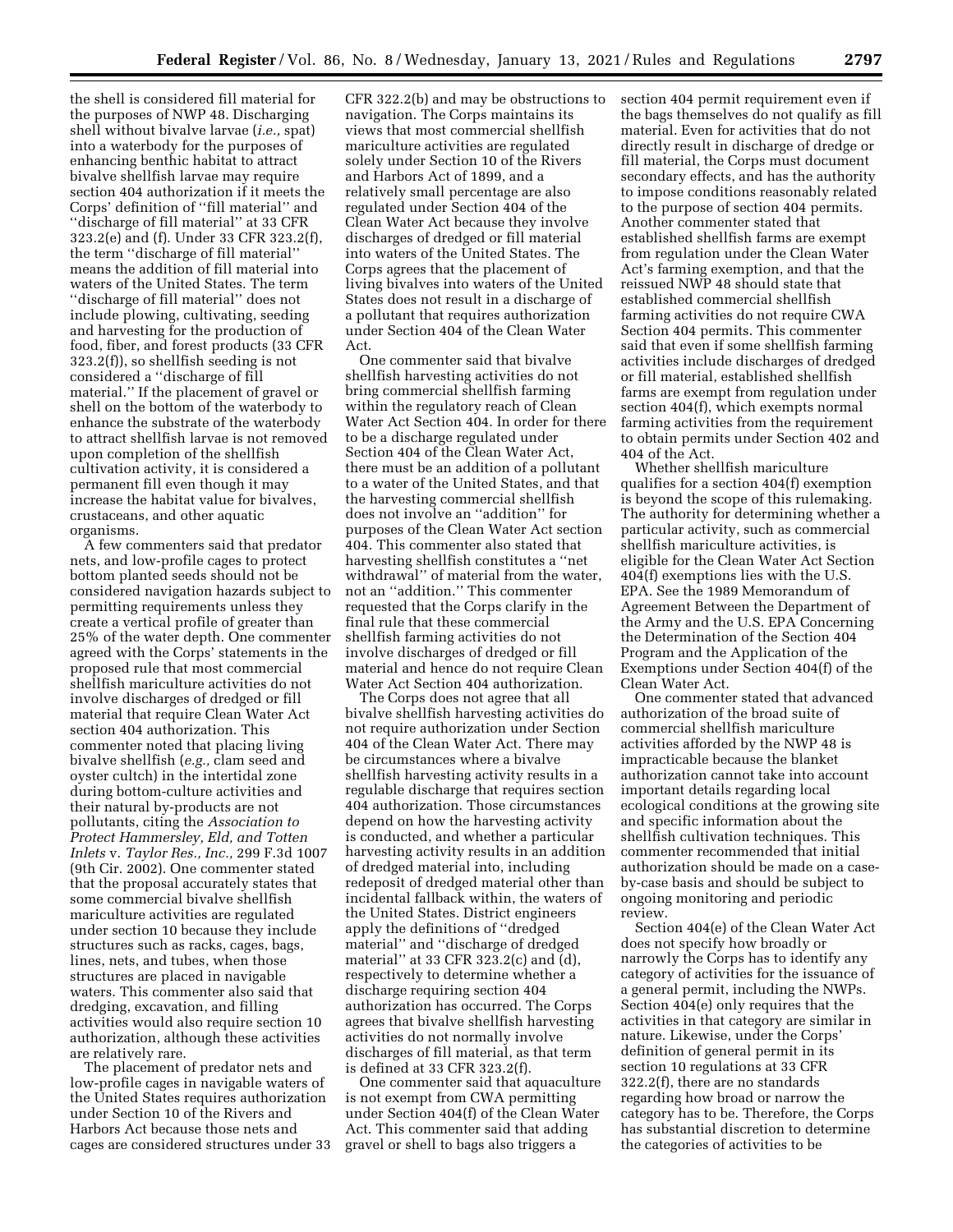authorized by the NWPs. Nationwide permits are issued by Corps Headquarters to authorize categories of activities across the country, and there is substantial variation in aquatic resources and the functions they provide, as well as the degree to which they perform those functions. Nationwide permits require preconstruction notification for certain activities so that district engineers can assess proposed activities in the context of local ecological conditions and make a case-by-case determination as to whether proposed activities qualify for NWP authorization.

Some commenters mentioned that the scientific literature cited in the proposed rule concerned studies of eelgrass located in Washington State. These commenters stated that despite its broad distribution along the Pacific and Atlantic coasts, eelgrass is a poor choice for a model species to develop a national standard from a regional dataset. One genus should not dictate policy on an entire suite of functionally, taxonomically, and geographically distinct species. These commenters went on to say that while the individual and cumulative impacts to eelgrass meadows in Washington may be temporary, it could be irreversible in areas where environmental conditions are more impaired and submerged aquatic vegetation meadows are declining in areas such as New England, the mid-Atlantic coast, the East coast of Florida, the Gulf of Mexico, and California.

For the 2020 Proposal, the Corps considered scientific literature in coastal ecosystems located nationwide. The Corps also discussed submerged aquatic vegetation in general terms, and only made specific references to eelgrass when a particular study examined eelgrass. After the reissuance of NWP 48 in 2017, the Corps reviewed a broader range of scientific literature on the interactions between commercial bivalve shellfish mariculture activities and submerged aquatic vegetation, and found that while some permanent impacts to submerged aquatic vegetation may occur, the impacts are often temporary and submerged aquatic vegetation co-exists with bivalve mariculture activities. The Corps examined scientific literature from studies that occurred in other areas of the United States (*e.g.,* Chesapeake Bay), not just Washington State.

One commenter recommended that the Corps require mitigation for impacts to submerged aquatic vegetation at a ratio of at least 1.2:1 (mitigation area to impact area). One commenter said that when the functional value of eelgrass

and shellfish are combined, and the seascape matrix of habitats are considered, it is possible that a broader ecosystem perspective would find benefits from the presence of aquaculture. This commenter also stated that commercial shellfish farming activities have minimal negative to beneficial impacts on eelgrass and supports the Corps' proposal to reissue NWP 48. One commenter remarked that interactions between seagrasses and shellfish mariculture must separately be addressed during Endangered Species Act and Essential Fish Habitat consultations for authorizations for shellfish farming activities in Washington State.

Compensatory mitigation requirements for activities authorized by the NWPs are more appropriately determined by district engineers on a case-by-case basis after reviewing PCNs. If the district engineer reviews a PCN and determines the proposed activity will result in more than minimal adverse environmental effects, he or she will notify the applicant and provide an opportunity to the applicant to submit a mitigation proposal (see 33 CFR 330.1(e)(3)). If, after reviewing the mitigation proposal, the district engineer determines the adverse environmental effects of the proposed activity will be no more than minimal, she or he will issue an NWP verification with permit conditions that require implementation of the mitigation. The Corps acknowledges that, when viewed from a seascape perspective, a district engineer may determine that the proposed shellfish mariculture will provide ecological benefits that should be factored in the district engineer's decision regarding whether the proposed activity will result in no more than minimal adverse environmental effects. If the district engineer reviews a PCN for a proposed NWP 48 activity and determines the proposed activity may affect listed species or designated critical habitat, he or she will conduct ESA section 7 consultation with the U.S. FWS and/or NMFS and that section 7 consultation may address potential impacts to seagrasses. If the district engineer reviews a PCN for a proposed NWP 48 activity and determines the proposed activity may adversely affect essential fish habitat, he or she will conduct essential fish habitat consultation with the NMFS and the NMFS may provide the district engineer with essential fish habitat conservation recommendations that may address potential impacts to seagrasses.

Several commenters stated while shellfish mariculture can provide ecosystem services, some of which are

similar to seagrasses and other benthic communities, there is no meaningful effort to discuss the numerous studies regarding impacts of a variety of aquaculture practices on submerged aquatic vegetation. Allowing commercial shellfish activities in new areas that have extensive beds of submerged aquatic vegetation could impact critical habitat for ESA-listed species. A couple commenters stated that tribes in the Puget Sound region have a unique interest in assuring that both salmon and shellfish are allowed to flourish. Consultation between Corps districts, tribes, federal, and state agencies are the appropriate entities to determine how best to protect submerged aquatic vegetation. A couple of commenters said that submerged aquatic vegetation is a critical resource requiring protection and removal of that protection from NWP 48 could create conflicts with other federal or state agencies such as NOAA Fisheries. These commenters asserted that some states, recognizing the need to protect these high-quality habitats have prohibited the siting of new mariculture leases in areas where surveys indicate the presence submerged aquatic vegetation in any one of the past five years.

In the 2020 proposal and the draft decision document for NWP 48, the Corps provided a substantial discussion of the positive and negative impacts that commercial shellfish mariculture activities may have on seagrasses and other benthic organisms. Some of these impacts may be a result of activities under the Corps' legal authorities; however, bivalve shellfish mariculture activities may have impacts that are beyond the scope of the Corps' legal authorities. Under general condition 18, non-federal permittees must submit a pre-construction notification to the district engineer if any listed species or designated critical habitat (or species proposed for listing) might be affected or is in the vicinity of the activity, or if the activity is located in designated or proposed critical habitat, and shall not begin work on the activity until notified by the district engineer that the requirements of the ESA have been satisfied and that the activity is authorized (see paragraph (c) of general condition 18, endangered species). During the rulemaking process, district engineers have conducted consultation or coordination with tribes to identify regional conditions or coordination procedures that could be used to protect tribal trust resources and comply with general condition 17. Other federal agencies, as well as states, can develop regulations and policies to protect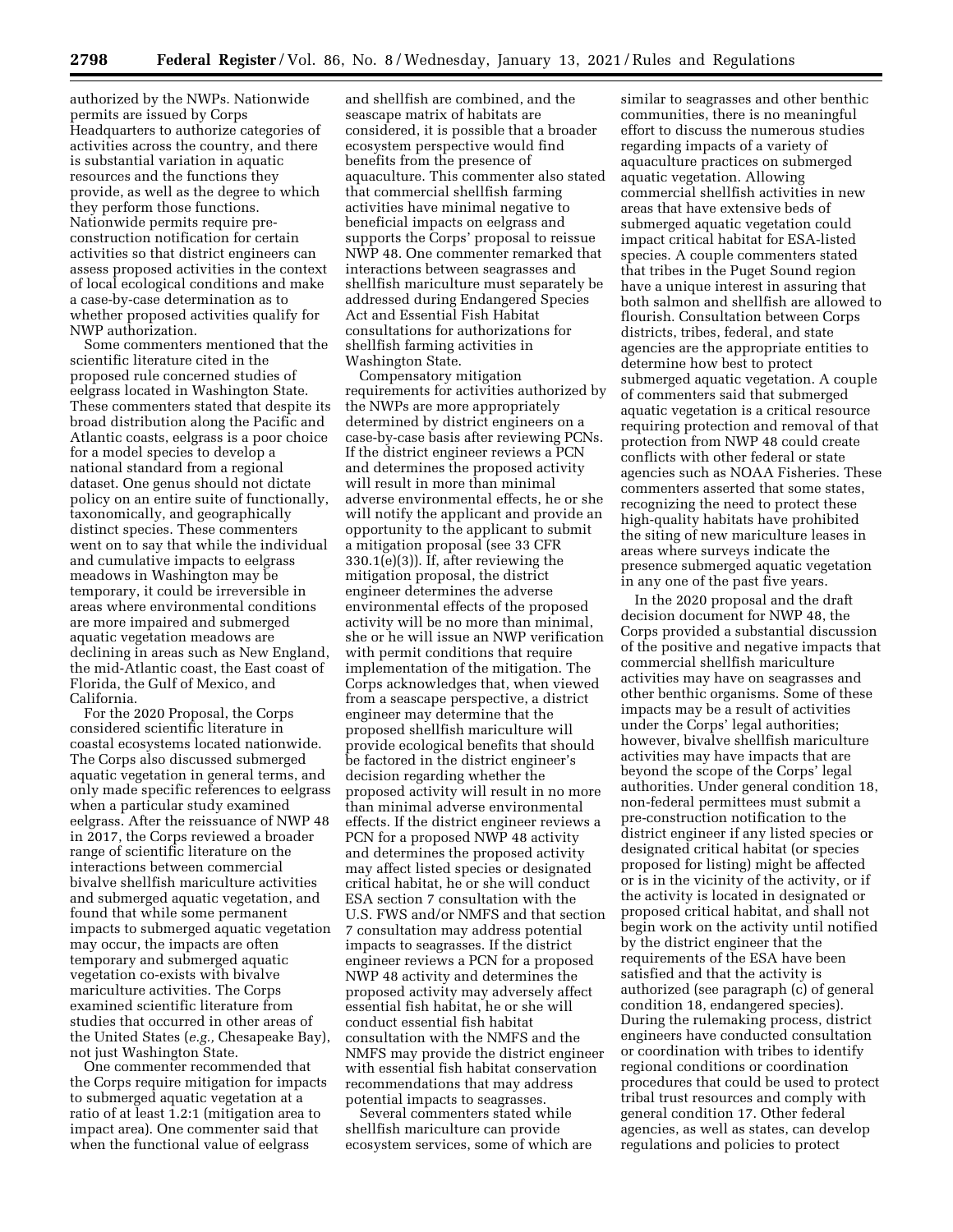submerged aquatic vegetation under their authorities.

A couple of commenters stated that the Corps thinks it is important to protect submerged aquatic vegetation in other contexts, but not under NWP 48. These commenters said that the Clean Water Act regulations provide for protection of special aquatic sites, which include ''vegetated shallows'' and that submerged aquatic vegetation beds are considered vegetated shallows. One commenter said that while the Corps states that all activities and structures must avoid submerged aquatic vegetation, but it doesn't apply that principle to commercial shellfish mariculture activities.

While the Clean Water Act Section 404(b)(1) Guidelines provide a greater degree of protection to vegetated shallows (submersed aquatic vegetation) as special aquatic sites compared to aquatic resources that are not special aquatic sites, the Guidelines do not prohibit discharges of dredged or fill material into vegetated shallows (*i.e.,*  submerged aquatic vegetation beds). The 404(b)(1) Guidelines only apply to discharges of dredged or fill material. They do not apply to activities authorized under Section 10 of the Rivers and Harbors Act of 1899.

One commenter stated that submerged aquatic vegetation beds provide numerous ecosystem services including improving water quality, providing nursery habitat for commercial and recreationally significant fish and invertebrates, buffering shorelines from erosion, and sequestering carbon. Because of these additional functions performed by submerged aquatic vegetation, this commenter said that bivalve shellfish mariculture cages do not do any of these things and cannot be considered functionally equivalent habitat to submerged aquatic vegetation.

As discussed in the 2020 Proposal and the national decision document for NWP 48, it is the bivalves that perform a number of the same ecological functions as submerged aquatic vegetation, not the structures in which these bivalves are grown. However, commercial shellfish mariculture structures do provide structural habitat for a wide variety of aquatic organisms, including substrate for organisms to attach to, and some aquatic organisms feed on the attached organisms. Structures used for commercial shellfish mariculture activities can slow the movement of water, and help reduce erosion of nearby shorelines. These impacts would be considered during the review of a PCN for a new or existing shellfish mariculture activity.

One commenter noted that the argument that shellfish aquaculture activities only temporarily impact submerged aquatic vegetation is not accurate because leases issued for shellfish aquaculture vary in duration but are generally 5–20 years to ensure any investment in the enterprise is worthwhile. This commenter said that the word ''temporary'' is a highly relative and generally misleading descriptor.

It is not the duration of the lease for shellfish mariculture activities that determines whether commercial shellfish mariculture activities have temporary impacts on submerged aquatic vegetation. Commercial shellfish mariculture operators might not cultivate bivalve shellfish continuously during the period the lease is in effect. The operator may let some areas within a leased area to go fallow for a period of time, to reduce adverse effects to the benthic community. The Corps agrees that the term ''temporary'' is a relative term, but disagrees that it is misleading. What constitutes a temporary impact depends in part on how much time it takes an organism or an ecosystem to recover from a disturbance, and how resilient and resistant the species or ecosystems are to disturbances. Coastal waters are highly dynamic environments subjected to periodic disturbances, both natural and manmade.

Several commenters concurred with the Corps' view that commercial shellfish mariculture activities typically only has temporary impacts on submerged aquatic vegetation and these plants can sustain a healthy coexistence. A few commenters noted that mechanical harvesting has been found to not negatively impact native eelgrass and may even enhance it. One commenter stated that the positive ecosystem services (*e.g.,* better water quality, habitat creation, and ecosystem studies) provided by bivalve shellfish mariculture activities outweigh the temporary nature of any perceived negative impacts. The habitat created by shellfish aquaculture increases species richness and diversity of both benthic and epibenthic organisms. This threedimensional habitat is utilized by many commercially valuable species, such as Dungeness crab and flatfishes. The Corps acknowledges these comments. These beneficial effects have informed the Corps' decision to reissue NWP 48 as discussed because it will have no more than a minimal individual or cumulative adverse environmental effects.

One commenter noted that farming methods such as bottom culture

propagation tends to focus on the cultivation of larger older shellfish with large time intervals between harvests, which results in short term impacts at harvest with long periods for recovery and result in no permanent losses of submerged aquatic vegetation. This commenter said that the persistence of eelgrass along the coast demonstrates that shellfish mariculture and eelgrass can coexist and have for over a century. Furthermore, commercial shellfish mariculture operators have long understood the best way to propagate eelgrass is to plant oysters, which creates optimal habitat allowing eelgrass to expand due to decreased current over the tide flats. This commenter also said that the bivalve shellfish, as filter feeders, remove large amounts of waterborne nutrients resulting in cleaner water which facilitates photosynthesis, expanding habitable ranges of eelgrass. The Corps acknowledges these comments. These beneficial effects have informed the Corps' decision to reissue NWP 48 as discussed because it will have no more than a minimal individual or cumulative adverse environmental effects.

Several commenters recommended revising the definition of mechanical harvest so that they are not classified as ''dredge or fill'' activities because it is too broad and lumps many methods together and lacks clarity. These commenters said that mechanical harvesting by dragging a metal basket along the tide flats to gently tumble harvestable oysters does not result in a discharge of dredge or fill material and should be exempt from section 404 jurisdiction. Furthermore, these commenters said that these activities do not create ditches, channels, or substantially redeposit excavated soil material and none of the harvest tools are designed to remove large quantities of material to improve the navigability of waters. These commenters said that the sediment that may be disturbed during harvest should be considered as incidental fallback under 33 CFR 323.2(d)(1).

Mechanical harvesting activities generally do not result in discharges of fill material, as that term is defined at 33 CFR 323.2(f). However, mechanical harvesting activities may result in discharges of dredged material, depending on how they are conducted. The term ''discharge of dredged material'' is defined at 33 CFR 323.2(d) to include the ''addition of dredged material into, including redeposit of dredged material other than incidental fallback within, the waters of the United States.'' Some mechanical harvesting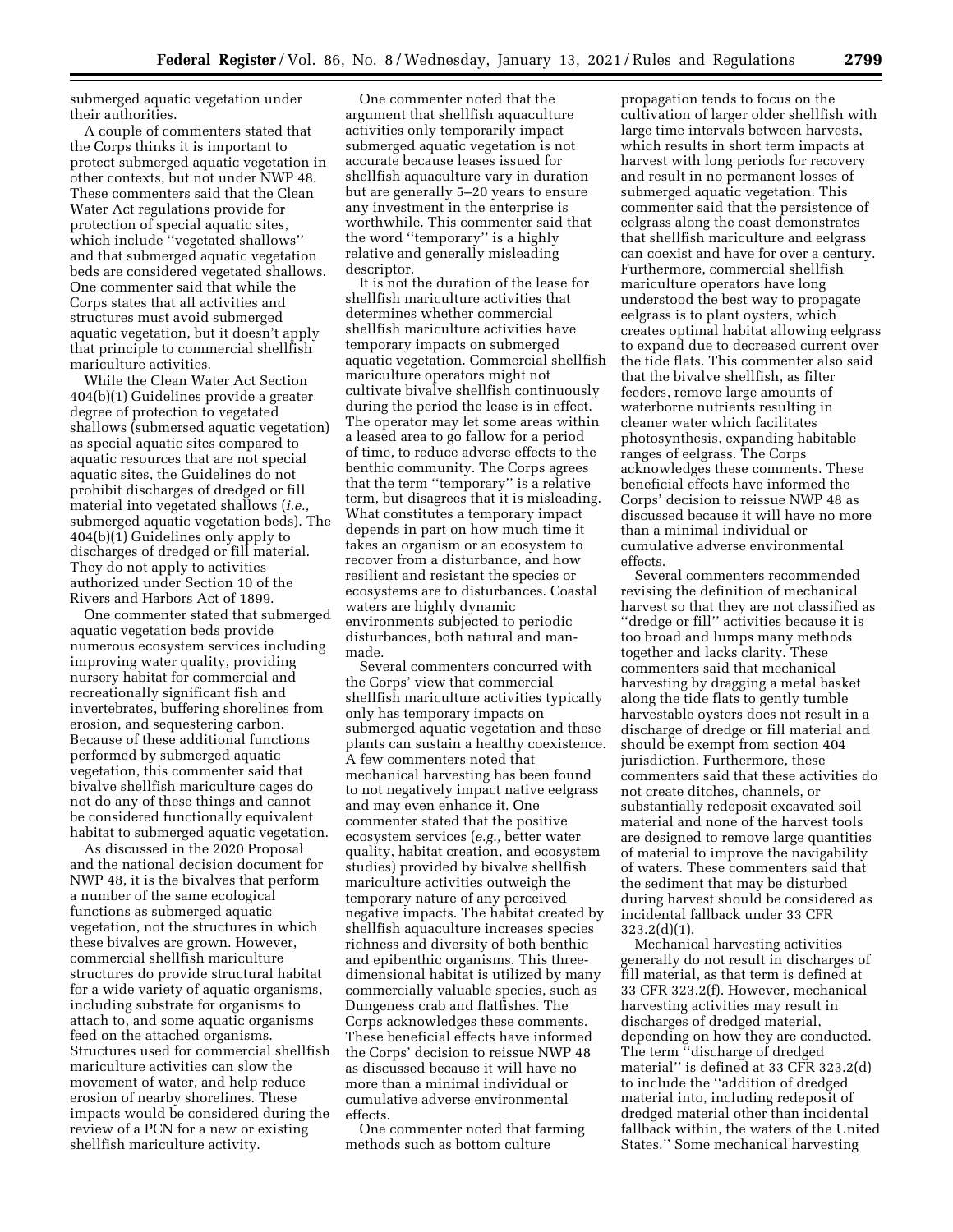activities may result in incidental fallback and not require section 404 authorization while other mechanical harvesting activities may result in additions of dredged material into waters of the United States that are not incidental fallback, and therefore require section 404 authorization. Mechanical and hydraulic harvesting activities that redeposit sediment in a different area of the bottom of the waterbody that the area from which the sediment was removed is considered a ''discharge of dredged material'' and therefore requires section 404 authorization. These discharges of dredged material into waters of the United States are authorized by NWP 48.

A commenter noted that in the statement ''mechanical harvesting can include grading, tilling, and dredging the substrate of the waterbody'' that the term ''grading'' does not describe shellfish culture methods. A couple of commenters suggested that shellfish mariculture harvest activities should be regulated like wild-harvest shellfisheries (*e.g.,* as they are regulated in NWP 4). This commenter said that both wild and cultured shellfish are state-managed resources, with the exception of many tidelands in Washington, and should not require additional oversight and regulation by federal authorities. This commenter also stated that harvesting activities do not involve structures and do not impact navigation in a way that should trigger regulation under the Section 10 of the Rivers and Harbors Act of 1899.

Mechanical harvesting activities may move sediment in a waterbody in a manner that is not considered incidental fallback. These activities would require section 404 authorization under the Corps' definition of ''discharge of dredged material.'' Nationwide permit 4 authorizes discharges of dredged or fill material associated with fish and wildlife harvesting, enhancement, and attraction devices and activities, including clam and oyster digging. The Corps has jurisdictional authority in Washington State for activities regulated under Section 10 of the Rivers and Harbors Act of 1899 and Section 404 of the Clean Water Act. Mechanical harvesting activities generally meet the definition of ''work'' at 33 CFR 322.2(c) for the purposes of Section 10 of the Rivers and Harbors Act of 1899, and are authorized by NWP 48.

One commenter requested that the Corps add a statement in the final rule that acknowledges that the accumulation of sediment around shellfish farming gear may be considered beneficial in certain

environments, as well as provision of year-round durable, structured threedimensional habitat. The Corps declines to add the requested statement because the potential benefits would need to be determined on a case-by-case basis, and the durability of those sediment accumulations is influenced because water movements that could cause that sediment to be re-suspended in the water column.

One commenter said that the Corps must comply with ESA Section 7 and the Magnuson-Stevens Act prior to issuing NWP 48. A few commenters stated that in all areas where submerged aquatic vegetation exists, it is designated essential fish habitat under the Magnuson-Stevens Fishery Conservation and Management Act. These commenters said that removal of the 1⁄2-acre limit for direct impacts to submerged aquatic vegetation fails to acknowledge submerged aquatic vegetation as essential fish habitat and the need for consultation with NMFS for activities that may adversely affect essential fish habitat. These commenters asserted that the Corps must consult on a nationwide programmatic basis because essential fish habitat is adversely affected by shellfish mariculture activities.

The NWP program's compliance with the essential fish habitat (EFH) consultation requirements of the Magnuson-Stevens Fishery Conservation and Management Act is achieved through EFH consultations between Corps districts and NMFS regional offices. This approach continues the EFH Conservation Recommendations provided by NMFS Headquarters to Corps Headquarters in 1999 for the NWP program. Corps districts that have EFH designated within their geographic areas of responsibility coordinate with NMFS regional offices, to the extent necessary, to develop NWP regional conditions that conserve EFH and are consistent the NMFS regional EFH Conservation Recommendations. If a district engineer determines a proposed NWP 48 activity may adversely affect essential fish habitat, he or she will conduct EFH consultation with NMFS. Where there is a requirement to consult on EFH, consideration of direct impacts to submerged aquatic vegetation caused by new and existing commercial shellfish mariculture activities would occur regardless of the PCN threshold of 1⁄2 acre. In response to an EFH assessment prepared by the Corps, the NMFS may provide EFH conservation recommendations to address potential impacts to submerged aquatic vegetation. As discussed in Section III.D

of this final rule, the Corps has prepared a biological assessment for this rulemaking activity and determined that the issuance of the NWPs has no effect on listed threatened and endangered species and designated critical habitat, as well as species proposed for listing and proposed designated critical habitat.

One commenter stated that significant changes to NWP 48 are not appropriate until the national decision document is finalized and deemed sufficient. This commenter said the draft decision document fails to satisfy the requirements of the National Environmental Policy Act and the Clean Water Act, and that it fails to properly acknowledge the impacts of mariculture on benthic habitat, fish communities, birds, water quality and substrate characteristics. Several commenters stated that the proposed revisions to the national decision document for NWP 48 do not fairly represent the conclusions of authors of the cited literature, in some cases omitting relevant information and in others misrepresenting study results and conclusions.

The purpose of the national decision document is to provide information for the decision on whether to reissue NWP 48. The national decision document discusses the positive and negative impacts of commercial shellfish mariculture activities on benthic habitat, fish communities, birds, water quality and substrate characteristics. The Corps has considered this information and determined that NWP 48 will not have more than a minimal individual or cumulative adverse environmental effects.

One commenter said that the Corps describes no studies in its decision document to verify its claim that commercially-raised shellfish help improve water quality. One commenter noted that the Corps acknowledges throughout the environmental consequences, public interest, and 404(b)(1) Guidelines Analysis, some negative impacts, but then fails to assess them and instead focuses only on positive impacts. This commenter said that the impacts from mechanical and hydraulic dredging are barely mentioned, with no assessment of their harmful impacts to the same degree as the supposed benefits from shellfish aquaculture.

The Corps discusses, in numerous places, the water quality benefits of filter-feeding bivalves that are cultivated by commercial shellfish mariculture activities. The Corps acknowledges that commercial shellfish mariculture activities cause adverse and beneficial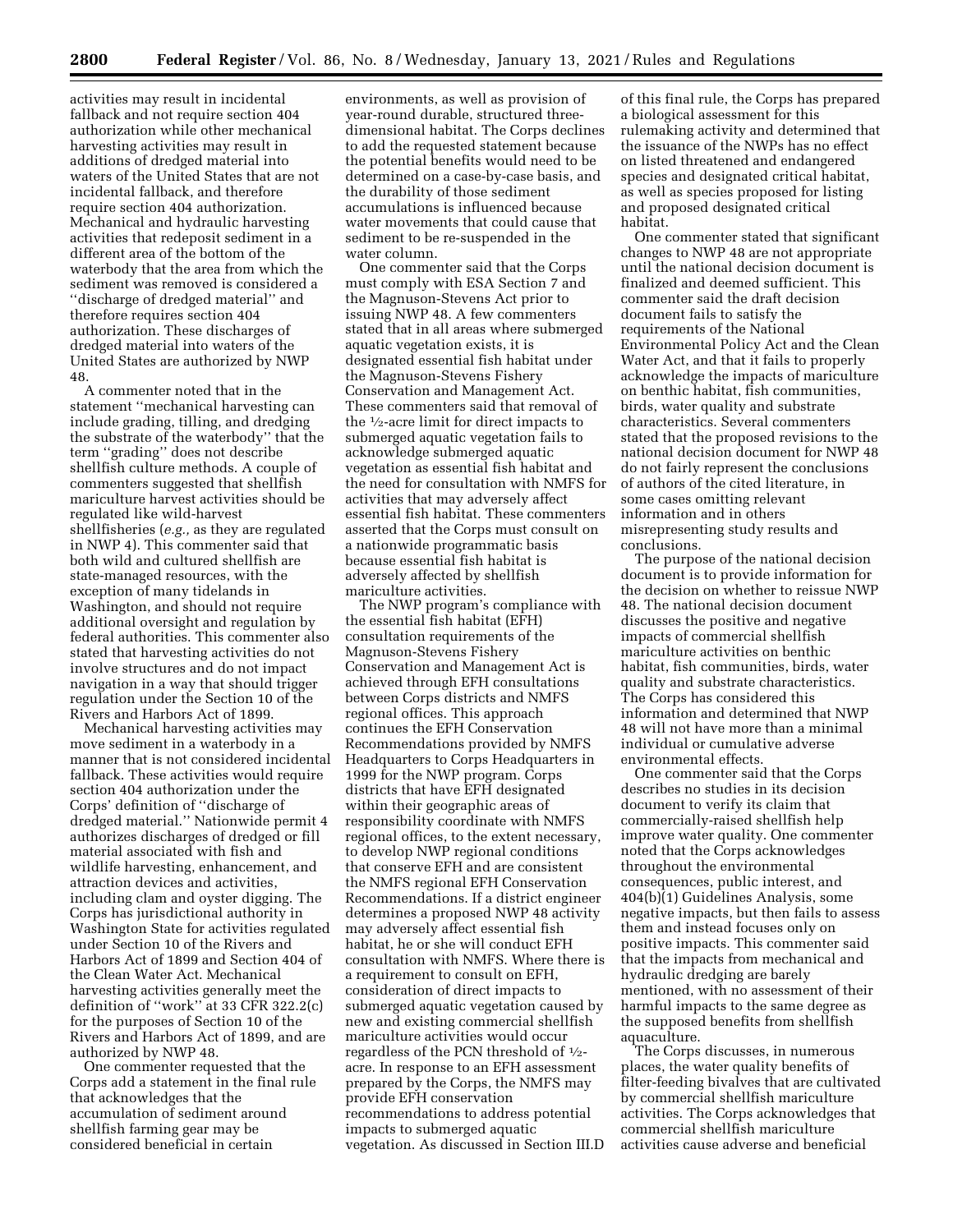environmental effects. Throughout the draft and final national decision documents, the Corps discusses the negative and positive effects of harvesting activities.

One commenter identified errors in projected use and acreage impacted over the 5-year period NWP 48 is anticipated to be in effect. This commenter notes that the draft NWP 48 decision document states that the Corps estimates this permit will be used approximately 336 times per year on a national basis, resulting in impacts to approximately 13,360 acres of waters of the United States. It then states the Corps estimates that approximately 1,680 activities could be authorized over a five-year period until the NWP expires, resulting in impacts to approximately 40,080 acres. While 1,680 is five times the annual use figure (336), five times the annual acreage figure (13,360) is 66,800. One commenter requested that the Corps provide documentation on the number of permit request over the last 10 years that exceeded the 1⁄2-acre limit, and of those activities, how many ultimately received a permit through regional or individual permit process, and what conditions were applied to those applications. One commenter stated that the Corps claims to have no duty to use any quantitative data, but has issued NWP 48 since 2007 and should be able after all these years to provide some quantitative data about loss of seagrasses, natural habitats, etc. One commenter recommended that the Corps pursue a quantitative analysis of the environmental effects of shellfish mariculture for habitat alterations, climate change, invasive species, overharvesting and exploitation, and pollution.

Nationwide permit 48 authorizes structures and work in navigable waters of the United States and discharges of dredged or fill material into waters of the United States for both existing (ongoing) and new commercial shellfish mariculture activities. Many of the activities authorized by NWP 48 are ongoing activities that require reauthorization each time the current NWP 48 expires and is replaced by a reissued NWP 48. Nationwide permits can be issued for period of no more than 5 years (see Section 404(e) of the Clean Water Act). The acreage of projected impacts in the national decision document for NWP 48 includes many on-going commercial shellfish mariculture activities, many of which have been in operation for decades. These on-going commercial shellfish mariculture activities have been part of the current environmental setting for

years, and it is the current environmental baseline against which the degree of severity of adverse environmental effects is assessed to determine eligibility for NWP authorization (*i.e.,* whether the individual and cumulative adverse environmental effects caused by commercial shellfish mariculture activities during the 5-year period the NWP is in effect are no more than minimal).

The Corps has revised the national decision document to correct the errors in its estimates of potential use of this NWP and authorized impacts. However, it should be noted that these are estimates of projected use over the 5 year period the NWP is anticipated to be in effect. With respect to the removal of the 1⁄2-acre limit for direct impacts to submerged aquatic vegetation caused by new commercial shellfish mariculture activities, the Corps is only required to provide an estimate of the number of activities that might occur during the period this NWP is in effect. It is not necessary to provide data on how many commercial shellfish mariculture activities were authorized by regional general permits or individual permits.

The Council on Environmental Quality's NEPA regulations at 40 CFR parts 1500–1508 do not require quantitative analyses of potential environmental impacts. With respect to the 404(b)(1) Guidelines, 40 CFR 230.7(b)(3) requires cumulative effects to be analyzed by estimating the number of discharges expected to occur under the NWP while it is in effect. The environmental impacts of authorized activities during the period the NWP is in effect is dependent on the current environmental settings in which these activities will occur, and quantitative data on those current environmental settings is not available. It should also be noted that context is important, because these activities are occurring in coastal waters that have been altered by human activities and natural processes for thousands of years, and continue to be impacted by coastal watershed land use, point source pollution, non-point source pollution, fishing activities, recreation, and other disturbances, not just commercial shellfish mariculture activities.

Several commenters stated it is unclear how mitigation can both be unnecessary and something the Corps is relying on to avoid cumulative impacts. Further, several commenters stated that the Corps relies heavily on mitigation at a district level, but fails to actually describe the possible effects (direct, indirect and cumulative) from shellfish aquaculture activities or how these

unknown mitigation measures will actually avoid more than minimal adverse impacts. Any individual mitigation measures will only be attached if a permittee is required to submit a pre-construction notification, which will likely be few and far between.

For commercial shellfish mariculture activities, the Corps generally does not require compensatory mitigation because these activities do not cause losses of waters of the United States. Paragraph (a) of general condition 23 requires permittees to design their projects to avoid and minimize adverse effects, both temporary and permanent, to waters of the United State to the maximum extent practicable on the project site. Many of the NWP general conditions consist of mitigation measures to avoid and minimize impacts. When determining whether to require mitigation to ensure that a particular NWP activity results in no more than minimal individual and cumulative adverse environmental effects, the district engineer will consider the direct, indirect, and cumulative effects, as required by paragraph 2 of Section D, District Engineer's Decision. If the district engineer requires mitigation for an NWP activity, he or she will add conditions to the NWP authorization (see 33 CFR 330.1(e)(3)) that are directly related to the impacts of the proposal, appropriate to the scope and degree of those impacts, and reasonably enforceable (see 33 CFR 325.4(a)).

One commenter stated that the Corps said that ''standard and best management practices'' can reduce impacts but fails to explain what these are and how they will mitigate impacts. One commenter said that the Corps claims commercially-reared bivalves improve water quality but fails to assess water quality impacts by deferring to district engineers and water quality certifications under Clean Water Act section 401, but impacts to water quality must be assessed before granting NWPs. One commenter said that the Corps fails to discuss the context and intensity factors that might indicate that this proposed NWP will have a ''significant impact to the human environment'' and thus requires an environmental impact statement.

As stated in the 2020 Proposal, species-specific or regional standards and best management practices for commercial shellfish mariculture activities may be appropriate as regional conditions approved by division engineers (see 85 FR 57331). In the national decision document, the Corps has discussed potential impacts to water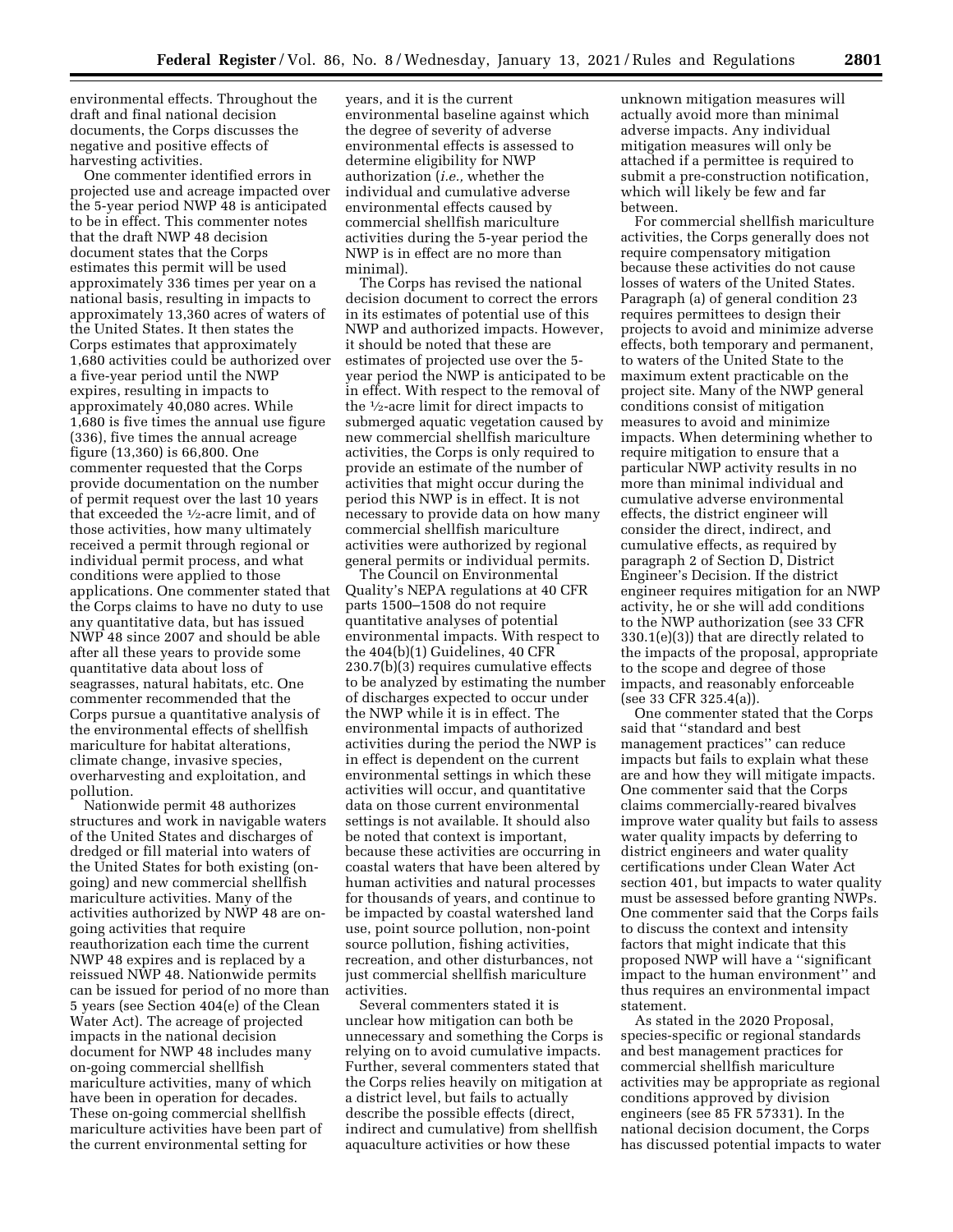quality as well as potential benefits to water quality that may result from commercial shellfish mariculture activities. In addition, the Corps has explained that cultivated bivalves are not considered a pollutant under the Clean Water Act. After considering the information in the national decision document for this NWP, including the potential benefits and detriments caused by commercial shellfish mariculture activities, there is no evidence that these activities cause a significant impact to the human environmental and thus no environmental impact statement is required.

One commenter stated the alternatives analysis is inadequate. The commenter asserts that the Corps lists the ''no action'' alternative but barely analyzes it, strangely concluding that it would somehow have more substantial adverse environmental consequences. The ''national modification'' alternative is not an alternative, but the proposed NWP 48 and the ''regional modification'' is also not an alternative because it includes no conditions or changes from the proposed NWP 48.

The national decision document discusses alternatives. In the Council on Environmental Quality's NEPA regulations that were published in the **Federal Register** on July 16, 2020, the preamble to the final rule at 85 FR 43323 states that an agency does not need to include a detailed discussion of each alternative in an environmental assessment. In the national decision document, the Corps briefly discussed the environmental consequences of each alternative.

One commenter said that the Corps should impose monitoring requirements that would ensure that NWP terms and conditions, including those resulting from subsequent exercises in discretionary authority, would be adequately policed. In response, Corps districts can conduct compliance inspections for authorized activities, to ensure that those activities are conducted in accordance with any conditions added to the NWP authorization. The Corps district will take appropriate actions to address noncompliance with permit conditions.

Several commenters approved of the reiteration and clarification that the discharge of pesticides is regulated under Section 402 of the CWA and not Section 404. They suggested that the final rule clearly state that operators may be permitted to use pesticides to control agricultural pests and predators instead of just predators. One commenter said that the statement regarding commercial shellfish mariculture operations using chemicals to control fouling organisms is incorrect because chemical use or the potential introduction of toxic materials is regulated by the Interstate Shellfish Sanitation Conference. One commenter said that commercial shellfish mariculture operators may use herbicides to control invasive, noxious weeds on commercial clam beds.

The Corps does not have the authority to control the use of pesticides, herbicides, and antifouling agents in commercial shellfish mariculture activities. Use of some of these chemicals may be regulated under other federal or state laws and regulations administered by other agencies.

One commenter said that while gear sometimes escapes from commercial shellfish farms despite growers' best efforts to ensure it remains secured, shellfish farmers do not discard equipment into the marine environment. This commenter requested that the Corps revise the national decision document to make it clear that growers are not discarding equipment, but equipment may wash away from the project site or move by other mechanisms. This commenter also said that NWP general condition 6 addresses the use of trash in the NWP program. One commenter said that the use of plastics gear for commercial shellfish mariculture activities adds plastic pollution to the ocean and beaches through plastic debris and this plastic can break down further into microplastics, which can impact wildlife, aesthetics, and food safety.

The Corps has revised the national decision document to clarify that some materials used for commercial shellfish mariculture activities may wash away from the project area. General condition 6 does not address trash or garbage that may be associated with commercial shellfish mariculture activities. General condition 6 prohibits the use of trash as fill material. Trash and garbage are not considered fill material for the purposes of section 404 of the Clean Water Act (see 33 CFR 323.2(e)(3)).

This NWP is reissued with the modifications discussed above.

(10) NWP 50. Underground Coal Mining Activities

The Corps proposed to modify this NWP to remove the 300 linear foot limit for losses of stream bed, which is discussed above in Section II.F. The responses to comments on the proposal to remove the 300 linear foot limit are provided in Section II.F. In addition, the Corps proposed to the reference to integrated permit processing procedures and the requirement for written verification from the Corps before

proceeding with the authorized activities.

Many commenters stated they are opposed to the default authorization if the Corps does not respond to the PCN submittal within 45 days. Numerous commenters said they support the automatic authorization if the Corps project manager does not respond to the complete PCN within 45 days. One commenter objected to the removal of PCN requirements. A few commenters said that in order to further expedite permitting for mining project, no PCN should be required for activities authorized by this NWP.

The Corps removed the requirement for the permittee to obtain written authorization before commencing the activity to be consistent with the other NWPs that have a 1⁄2-acre limit for discharges of dredged or fill material into non-tidal waters of the United States (*e.g.,* NWPs 29, 39, 40, 42, 43, 44, 51, and 52). The Corps did not propose to remove any PCN requirements from this NWP. All activities authorized by this NWP require PCNs. The Corps is retaining the PCN requirements for this NWP to provide activity-specific review by district engineers to ensure that the activities authorized by this NWP result in no more than minimal individual and cumulative adverse environmental effects.

A few commenters said that the applicability of this NWP would be reduced if the applicant must now include coal preparation and processing activities outside of the underground mine site as a single and complete project under NWP 50. One commenter stated the Corps provided no justification for the deletion of the Note regarding the use of NWP 21, coupled with NWP 50, for coal preparation and processing activities outside of the underground mine. One commenter expressed support for the removal of the integrated permitting process language. One commenter stated that NWP should state that the project proponent cannot begin the authorized activity until the activity is formally approved by the Department of Interior's Office of Surface Mining or the state. Several commenters asserted the NWP 50 should be revoked because the effects of coal mining are significant to the environment and should be evaluated under an individual permit.

Even if the Note were not removed, single and complete underground coal mining activities with coal preparation and processing activities outside the underground mine site are subject to general condition 28, use of multiple NWPs. If NWP 50 and 21 are combined to authorize a single and complete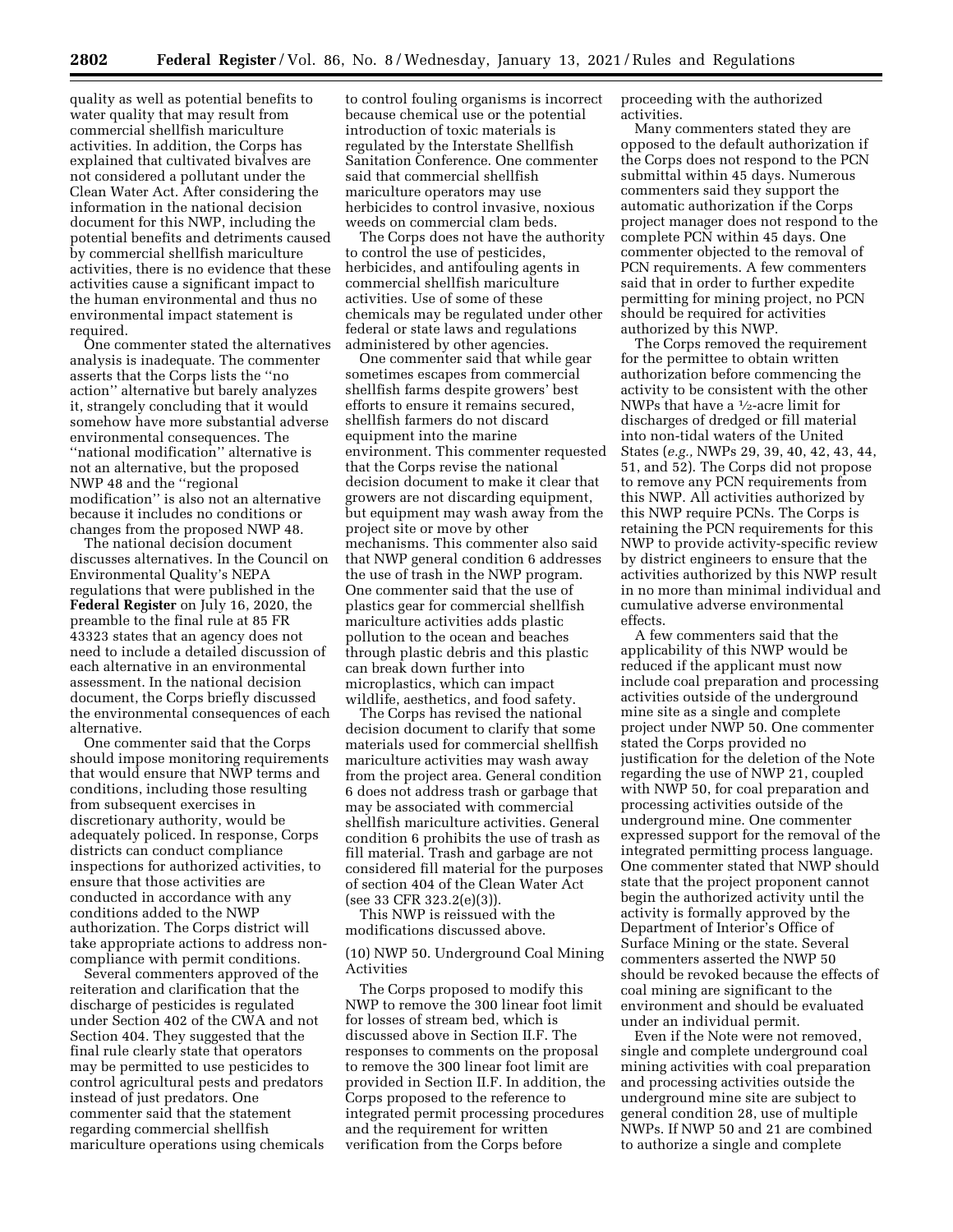project, the activity would be subject to the 1⁄2-acre limit. The Corps removed the language referencing integrated permit processing procedures, since those procedures have never been developed for this NWP since that text was added to the NWP in 2007 (see 72 FR 11184).

Project proponents may be required to obtain separate authorizations from the Department of Interior's Office of Surface mining or the state, but those authorizations are a separate process from the Corps' NWP authorization process. Authorization by an NWP does not obviate the need to obtain other federal, state, or local permits, approvals, or authorizations required by law. (See item 2 in Section E, Further Information.) Division engineers can add regional conditions to this NWP to restrict or prohibit discharges of dredged or fill material into certain wetland types if those discharges are likely to result in more than minimal individual and cumulative adverse environmental effects. District engineers can also exercise discretionary authority to modify, suspend, or revoke an NWP after reviewing the PCN, to ensure that the NWP authorizes only those activities that result in no more than minimal individual and cumulative adverse environmental effects.

This NWP is reissued as proposed.

(11) NWP 51. Land-Based Renewable Energy Generation Facilities

The Corps proposed to modify this NWP to remove the 300 linear foot limit for losses of stream bed, which is discussed above in Section II.F. The responses to comments on the proposal to remove the 300 linear foot limit are provided in Section II.F.

One commenter expressed support for the PCN threshold for losses of greater than 1⁄10-acre of waters of the United States and does not support requiring PCNs for all activities authorized by this NWP. One commenter said that these activities should be prohibited from channel migration zones and floodplains because they are likely to directly or indirectly affect critical habitat, essential fish habitat, and habitats occupied by listed species. This commenter stated that structures built in these zones are at heightened risk to flooding and future flood dynamics associated with climate change. This commenter also said that any impacts over 1⁄10-acre should require mitigation.

The Corps did not propose to change the 1⁄10-acre PCN threshold for this NWP that was adopted in the 2017 NWP 51. Activities authorized by this NWP must comply with general condition 10, fills in 100-year floodplains. If the district

engineer determines a proposed activity may adversely affect essential fish habitat, he or she will conduct essential fish habitat consultation with NMFS. If the district engineer determines the proposed activity may affect listed species or designated critical habitat, she or he will conduct ESA section 7 consultation with the U.S. FWS and/or NMFS. In accordance with general condition 23 and 33 CFR 330.1(e)(3), district engineers determine on a caseby-case basis whether specific activities authorized by this NWP should require compensatory mitigation or other forms of mitigation to ensure the authorized activities result in no more than minimal individual and cumulative adverse environmental effects.

One commenter recommended adding roads constructed to develop, maintain, and repair land-based renewable generation facilities to Note 1. One commenter stated that the NWP 51 makes reference to a distribution system as utility lines constructed to transfer the energy produced by a land-based renewable energy generation facility, but elsewhere in the proposed rule it refers to electrical lines as ''transmission lines'' which is an undefined term. Two commenters suggested revising Note 2 to state that NWPs C and 14 may be used to provide DA authorization for the construction, maintenance, repair, and removal or utility lines and/or road crossings. This commenter also said that the Corps should clarify that the applicant can specify which NWP it wants to use for utility lines and/or road crossings.

Note 1 only addresses electric utility lines used to transfer the electrical energy generated by these facilities to a distribution system, regional grid, or other facility. Transmission lines are part of electrical energy distribution systems to move the electricity from generation facilities to end users. Note 1 has been modified to specifically refer to electric utility lines because these land-based renewable energy generation facilities generate electrical energy. The Corps has revised Note 1 to reference NWP 57, which authorizes electric utility line and telecommunications activities. Activities authorized by NWP 51 are non-linear projects, while electric utility lines used to transport the generated electrical energy to end users and others are linear projects that are more appropriately authorized by NWP 57. Roads that extend to and from the land-based renewable energy generation facility are also linear projects, and crossings of waters of the United States for these roads are more appropriately authorized by NWP 14. This NWP is

reissued with the modifications discussed above.

(12) NWP 52. Water-Based Renewable Energy Generation Pilot Projects

The Corps proposed to modify this NWP to remove the 300 linear foot limit for losses of stream bed, which is discussed above in Section II.F. The responses to comments on the proposal to remove the 300 linear foot limit are provided in Section II.F.

Many commenters said that the Corps should modify NWP 52 so that it is not limited to pilot projects, because this restriction limits project proponent's ability to utilize the NWP to facilitate the development of off-shore wind generation projects. These commenters said that the impacts are the same regardless of whether a water-based renewable energy generation project is a pilot project or a full-scale development project, and that the adverse environmental effects caused by these activities will be no more than minimal. A couple of commenters noted that as off-shore wind energy generation continues to grow it will become more crucial that these projects are able to obtain Corps authorization in a timely and efficient manner. A couple of commenters said that these projects should require individual permits and should not be authorized by an NWP.

The Corps believes that the construction of permanent water-based renewable energy generation facilities should be authorized by individual permits instead of an NWP because of the potential for permanent activities to result in more than minimal adverse environmental effects. District engineers can develop regional general permits to authorized permanent water-based renewable energy generation facilities.

One commenter stated that the 1⁄2-acre limit and the requirement for PCNs for all proposed activities should be retained. One commenter recommended changing the PCN threshold to require PCNs for losses of greater than  $\frac{1}{10}$ -acre of waters of the United States. A couple of commenters said that Note 1 should be revised to reflect authorization of transmission lines by NWP C rather than NWP 12.

The Corps is retaining the  $\frac{1}{2}$ -acre limit and the requirement that all authorized activities require PCNs. The Corps has revised Note 1 to reference electric utility lines and NWP 57, which authorizes electric utility line and telecommunications activities.

Several commenters stated that these activities should not be authorized western Washington State without tribal consent in areas with tribal treaty fishing rights. These commenters said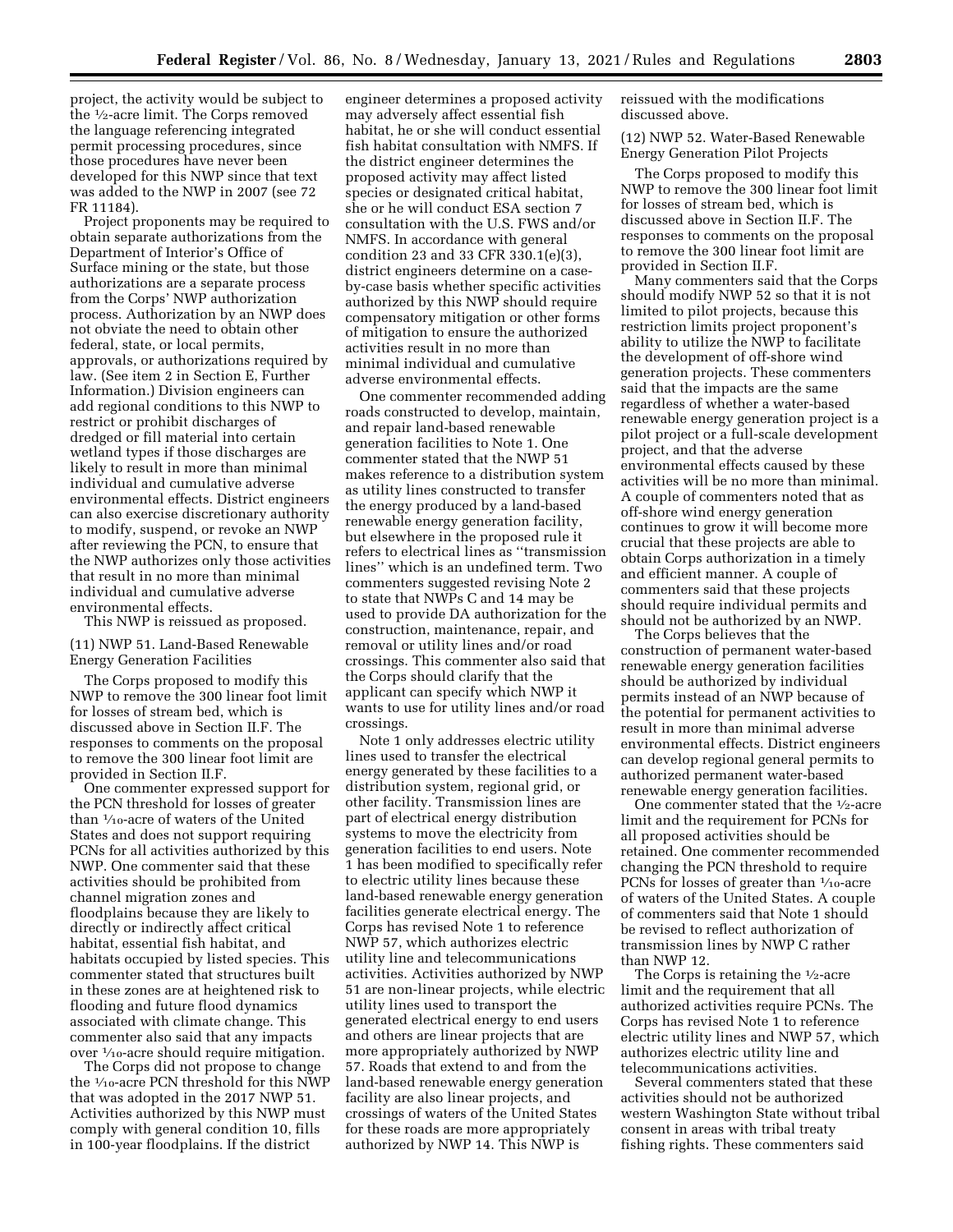that allowing floating solar panels up to 1⁄2-acre in size in navigable waters adds additional obstructions to tribal fisherman trying to exercise their fishing rights. One commenter stated that floating solar panels, if installed, need proper monitoring requirements with the ability to have the projects removed if the injuries to fish reach a certain threshold. One commenter said that pilot projects for experimental purposes should include a requirement for robust information gathering to inform decision makers of ecological impacts of these energy generating structures.

Division engineers can add regional conditions to this NWP to help ensure compliance with general condition 17, tribal rights. During this rulemaking process, Corps districts have been consulting and coordinating with tribes to identify regional conditions and coordination procedures to help ensure compliance with general condition 17. The Corps disagrees with imposing long-term information gathering requirements to monitor the ecological impacts that might be caused by these activities. The information in PCNs should be sufficient for district engineers to determine whether the adverse environmental effects caused by the authorized activities are no more than minimal.

This NWP is reissued with the modifications discussed above.

## (13) NWP 55. Seaweed Mariculture Activities

The Corps proposed this new NWP as NWP A, to authorize structures in navigable waters of the United States, including federal waters over the outer continental shelf, for seaweed mariculture activities. In the first sentence of this NWP, the Corps added ''and estuarine'' to make this NWP consistent with proposed new NWP B for finfish mariculture activities with respect to the waters in which these two NWPs may be used to authorize activities under Section 10 of the Rivers and Harbors Act of 1899. The omission of ''and estuarine'' in the proposed NWP A was a drafting error.

The Corps removed the phrase ''and work'' from this NWP because this NWP only authorizes structures, and this NWP does not authorize any of the operational aspects of seaweed mariculture activities. The operation of a seaweed mariculture facility does not constitute ''work'' as that term is defined at 33 CFR 322.2(c) for the purposes of Section 10 of the Rivers and Harbors Act of 1899. Section 322.2(c) defines ''work'' as ''any dredging or disposal of dredged material, excavation, filling, or other modification

of a navigable water of the United States.'' After the seaweed mariculture structure is installed, subsequent operations to produce seaweed do not physically modify navigable waters of the United States in a manner that would be considered ''work'' under the Act.

Several commenters expressed support for the issuance of new NWP A. One commenter suggested combining NWPs 48 and A into one NWP instead of issuing separate NWPs. One commenter said that issuing NWP A would reduce barriers to entry for seaweed mariculture activities. Another commenter supported the issuance of NWP A because kelp and seaweed are winter crops and would help provide year-round revenue sources for coastal commercial communities. A few commenters expressed support for NWP A because growth of marine plants improves water quality and provides ecosystem services.

The Corps is keeping NWPs 48 and proposed new NWP A separate because NWP 48 activities occur primarily in nearshore waters and NWP A can be used to authorize activities in both nearshore waters and federal waters on the outer continental shelf. The Corps acknowledges the economic benefits of providing an NWP to authorize seaweed mariculture activities that result in no more than minimal adverse environmental effects, as well as the ecological benefits that may be provided by the cultivated seaweeds, such as water quality benefits through the assimilation of nutrients and habitat benefits for some aquatic species.

Several commenters said they support the inclusion of multi-trophic species production in NWP A. One commenter supported including multi-trophic species production as long as it is voluntary and not a requirement of the NWP. One commenter said that multitrophic activities should not be authorized under an NWP until an industry standard has been established. A few commenters stated multi-trophic activities should be authorized under by individual permits to provide an appropriate level of environmental review. One commenter said PCNs including that multi-trophic activities should be coordinated with states. A few commenters asserted that the text of NWP A should clarify that multi-trophic activities do not include finfish cultivation. One commenter stated that multi-trophic species mariculture could attract protected species and result in greater risk of entanglement. A few commenters said that the NWPs are appropriate only for activities with more predictable outcomes and should not be used for experimental industries.

The Corps has retained multi-tropic mariculture activities in this NWP, to provide authorization for mariculturists that want to grow seaweeds and bivalves on the same structures. Conducting multi-tropic mariculture activities is optional, and a grower can choose to only cultivate seaweeds. District engineers will review PCNs for proposed NWP A activities to ensure that those activities will result in no more than minimal individual and cumulative adverse environmental effects. If the district engineer reviews a PCN and determines that the adverse environmental effects will be more than minimal after considering any mitigation proposed by the applicant, he or she will exercise discretionary authority and require an individual permit. The Corps does not believe it is necessary to require coordination of proposed multi-tropic mariculture activities with states, but district engineers can informally coordinate PCNs with states if they believe it is appropriate to do so. If a mariculturist wants to grow finfish as part of a multitrophic mariculture operation, she or he should use NWP B (which, as discussed below, is issued in this final rule as NWP 56), which authorizes multitrophic mariculture activities involving finfish, seaweeds, and/or bivalves. There may be some risk of entanglement or other forms of adverse impact in lines used for seaweed mariculture activities, and that risk will be evaluated by district engineers during the PCN review process. If the risk of entanglement applies to ESA-listed species, the district engineer will conduct ESA section 7 consultation with the U.S. FWS and/or NMFS as appropriate. Multi-trophic mariculture activities have been conducted for a number of years in other countries (Largo et al. 2016, Troell et al. 2009).

Several commenters said NWP A should not be issued because these activities will result in more than minimal individual or cumulative adverse environmental effects. Several commenters stated NWP A should not be issued because the long-term cumulative impacts are unknown. Many commenters expressed concern with the issuance of an NWP authorizing seaweed mariculture activities because of the relative unknown impacts and risks associated with these activities. One commenter said that the social, economic, and environmental impacts from seaweed mariculture are unknown. One commenter said that the cumulative impact from the varying scale of aquaculture systems cannot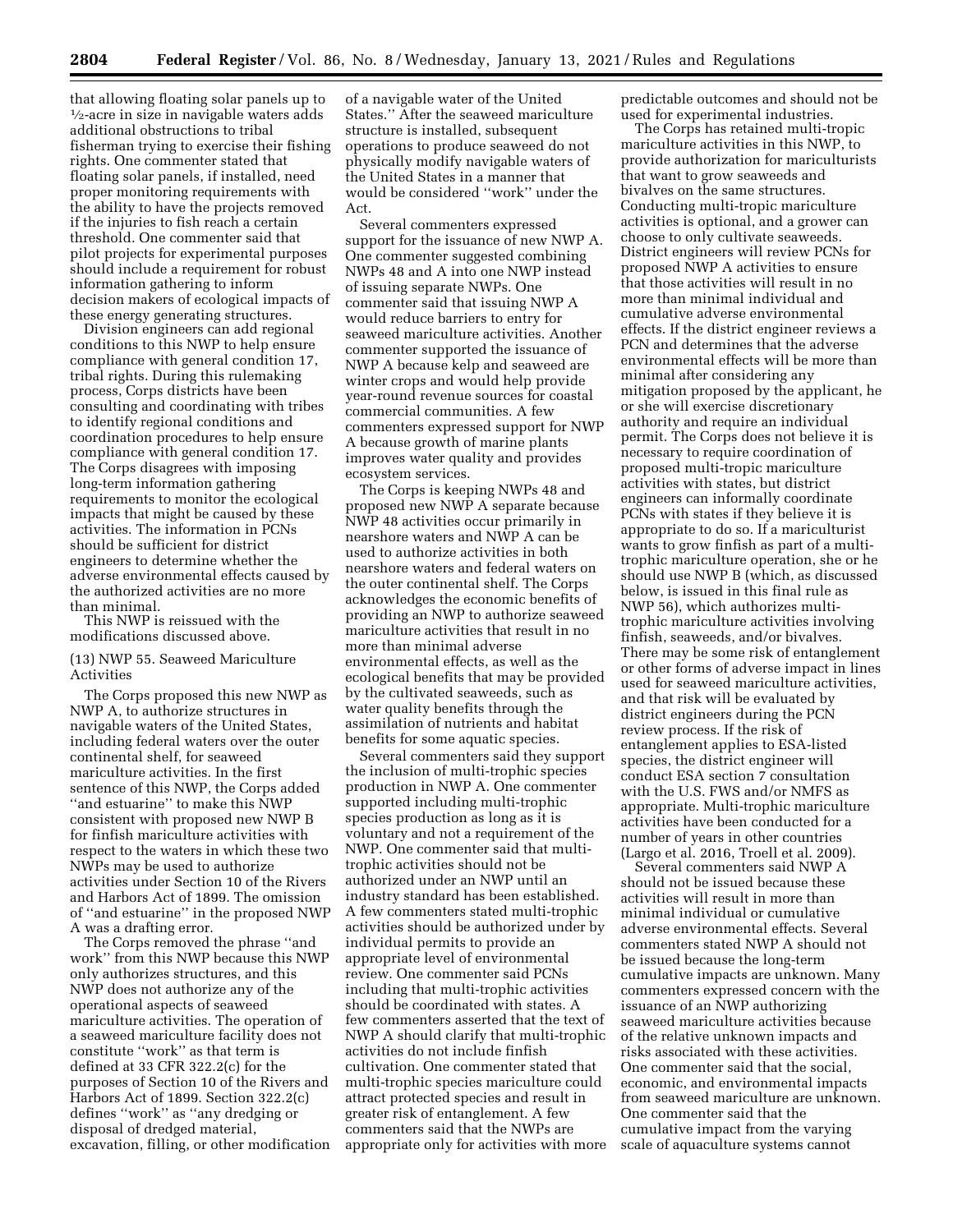sufficiently be addressed under an NWP. Many commenters stated that there is not sufficient information available to inform whether NWP A would cause no more than minimal impacts. A few commenters said that the Corps has not demonstrated that NWP A complies with the Clean Water Act Section 404(b)(1) guidelines.

The Corps has issued this NWP after considering information on its relatively small, if not beneficial, impact on marine ecosystems and including mechanisms (*e.g.,* PCNs required for all proposed activities) to ensure that it authorizes only those seaweed mariculture activities that result in minimal individual and cumulative adverse environmental effects. In response to a PCN, district engineers will apply the 10 criteria listed in paragraph 2 of Section D, District Engineer's Decision to determine whether the proposed activity can be authorized by NWP 55, with or without additional permit conditions. Division engineers may modify, suspend, or revoke this NWP on a regional basis in accordance with the procedures at 33 CFR 330.5(c). The Clean Water Act Section 404(b)(1) Guidelines do not apply to activities authorized by this NWP because it only authorizes structures or work in navigable waters of the United States under Section 10 of the Rivers and Harbors Act of 1899. It does not authorize activities under Section 404 of the Clean Water Act.

Several commenters said that NWP A would impact tribal rights and treaty protected fishing grounds. One commenter requested additional information and formal government-togovernment consultation on proposed new NWP A. One commenter objected to the issuance of NWP A because it does not include required mitigation measures. One commenter stated that mitigation measures should be considered for ESA-listed species and tribal cultural and fishing issues. One commenter suggested adding minimization measures to NWP A that are currently in place in states that are already practicing seaweed mariculture operations.

Activities authorized by NWP A must comply with general condition 17, tribal rights. During the rulemaking process for the issuance of this NWP, district engineers have been conducting consultation and coordination with tribes to identify regional conditions and coordination procedures to facilitate compliance with general condition 17. In response to a PCN, a district engineer can require mitigation measures to help ensure that the authorized activity results in only

minimal individual and cumulative adverse environmental effects. During the development of this NWP, the Corps did not identify any mitigation measures that should be added to this NWP, other than the general conditions that apply to all NWPs. Mitigation measures for ESA-listed species are more appropriately identified during the ESA section 7 consultation process. If states have developed mitigation measures for seaweed mariculture activities, division engineers can consider adding those mitigation measures as regional conditions to this NWP.

Several commenters said that NWP A should include a PCN requirement. One commenter expressed support for requiring PCNs for new seaweed mariculture operations. One commenter said that PCNs should not be required if existing permitted bivalve shellfish farms want to add seaweed into their operations. One commenter stated that the U.S. Coast Guard be notified before issuing an NWP A verification. One commenter recommended requiring the PCN to include information identifying the proposed location of operations to review competing stakeholder uses. One commenter said that all PCNs for these activities must identify all gear specifications, production duration, stocking and harvesting times, and gear modifications related to avoiding or mitigating protected species interactions. Many commenters stated that PCNs for NWP A activities should require documentation of compliance with specific design and operational standards. One commenter said PCNs required for these activities should include information the performance of anchoring systems during severe weather events to minimize damage or loss. One commenter said that PCNs for these activities should state which commercial fisheries activities (wild or mariculture) might have the potential to be affected by the proposed activity or include a vicinity map indicating the location of the proposed activities.

Proposed new NWP A requires PCNs for all proposed activities. Project proponents may be required to notify the U.S. Coast Guard or comply with U.S. Coast Guard requirements for marking or lighting these structures. It is not the responsibility of the Corps to notify the U.S. Coast Guard of these activities. Some Corps districts have developed local coordination procedures with the U.S. Coast Guard. Paragraph (b)(2) of general condition 32 requires the PCN to include the location of the proposed activity. The Corps does not have the authority to regulate production duration and stocking and

harvesting times. If the project proponent wants to modify the seaweed mariculture structures that are regulated under Section 10 of the Rivers and Harbors Act of 1899, he or she must notify the district engineer to request a modification of the NWP verification. Corps district regulatory staff do not have the legal authority or technical expertise to evaluate design or operational standards, or the structural integrity of the seaweed mariculture structures. It is the responsibility of the permittee to properly design the seaweed mariculture structures and ensure that they are properly maintained in accordance with general condition 14, proper maintenance. The Corps declines to require the PCN to identify which commercial fisheries species might be affected by the proposed seaweed mariculture activity because impacts to EFH are already considered when district engineers review PCNs and conduct EFH consultation with NMFS when they determine proposed NWP activities may adversely affect EFH.

Many commenters said that seaweed mariculture activities should require individual permits. Several of these commenters stated that individual permits for these activities are appropriate because the public notice process would allow ample coordination with the affected public. A few commenters said that there is insufficient industry standardization within mariculture systems to issue an NWP for these activities and these activities should require individual permits. A few commenters said that individual permits should be required for these activities to allow proper environmental review and coordination with state natural resource agencies.

The Corps believes that there are seaweed mariculture activities requiring authorization under Section 10 of the Rivers and Harbors Act of 1899 that will cause only minimal individual and cumulative environmental effects (see 33 CFR 322.2(f)) and are appropriate for authorization by NWP. If a district engineer reviews a PCN for a proposed seaweed mariculture activity and determines that the adverse environmental effects will be more than minimal after considering mitigation proposed by the applicant, he or she will exercise discretionary authority and require and individual permit for the proposed activity. In addition, division engineers have the authority to modify, suspend, or revoke this NWP on a regional basis in response to concerns for the aquatic environment or for any factor of the public interest (see 33 CFR 330.1(d)). The development of industry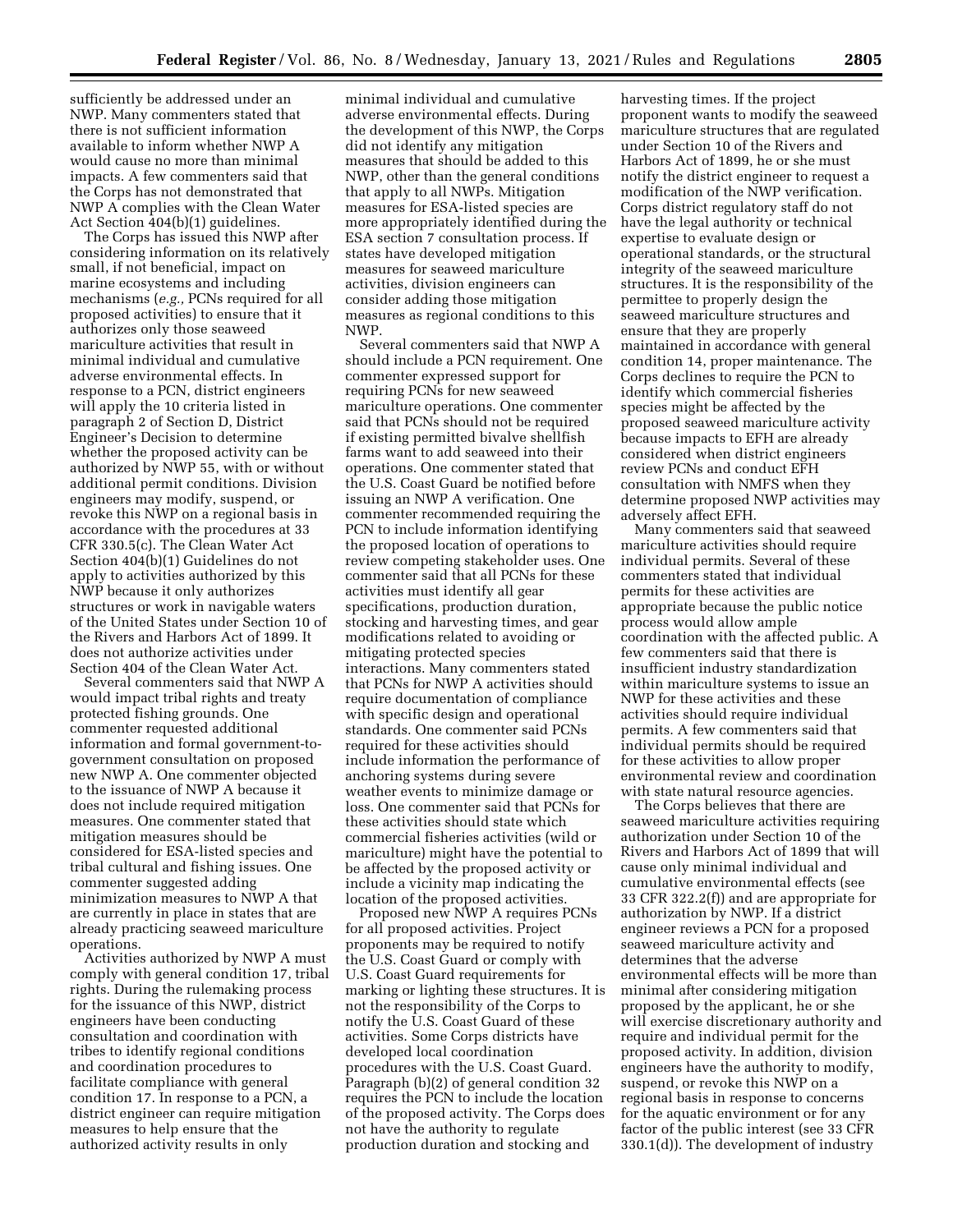standards is not a prerequisite for NWP authorization, and many activities that have long been authorized NWP do not have any industry standards.

A few commenters stated that NWP A should require agency coordination under paragraph (d) of NWP general condition 32. One commenter said that NWP A PCNs should be coordinated with federal and state natural resource agencies of adjacent states and that applicable state permits must be obtained prior to the Corps issuing an NWP verification for seaweed mariculture activities. Many commenters said that seaweed mariculture activities should be coordinated with state resource agencies and the public.

The activities authorized by this NWP may require consultation or coordination with the U.S. FWS or NMFS. Consultation with the U.S. FWS and/or NMFS is required for proposed activities that the district engineer determines ''may affect'' listed species or designated critical habitat. Essential fish habitat consultation with the NMFS is required for any proposed activity that the district engineer determines ''may adversely affect'' essential fish habitat. Corps districts may develop informal coordination procedures with state resource agencies. Activities authorized by NWPs do not involve coordination with the public. Coordination with the public is only require for activities authorized by standard individual permits.

One commenter said that seaweed mariculture activities authorized by NWP A should be limited to small scale projects. One commenter recommended adding a 1⁄2-acre limit to this NWP. One commenter stated that seaweed mariculture facilities for biofuels production are in the range of over 1,000 hectares and issuing an NWP to authorize seaweed mariculture activities at that scale would not sufficiently consider the environmental risks. One commenter said that the necessary spatial arrays required for seaweed mariculture would cause conflicts from multiple existing offshore uses.

The Corps does not agree that this NWP should be limited to small-scale project or activities less than 1⁄2-acre in size. If a project proponent submits a PCN for a large-scale seaweed mariculture activity, and the district engineer determines the proposed activity will result in more than minimal individual and cumulative adverse environmental effects, he or she will exercise discretionary authority and require an individual permit for the proposed activity. During the evaluation of the PCN, the district engineer will

evaluate potential conflicts in resource uses, in accordance with the public interest review factors identified in 33 CFR 320.4(a).

Many commenters stated that the seaweed species to be grown should be the same indigenous genetic stock as found in the waters of the proposed seaweed mariculture activity. One commenter said that the terms and conditions of the proposed NWP address the introduction of non-native species but not the role that mariculture may play in the role of further spreading invasive or aquatic nuisance species. One commenter stated that NWP A should impose rigorous operation emergency response standards. One commenter stated that NWP A should have clear requirements for removing derelict structures.

The Corps has modified this NWP to state that it prohibits the cultivation of an aquatic nuisance species as defined in the Nonindigenous Aquatic Nuisance Prevention and Control Act of 1990 or the cultivation of a nonindigenous species unless that species has been previously cultivated in the waterbody. Invasive or aquatic nuisance species can spread or be introduced into new areas through a variety of mechanisms, and the Corps does not have the authority to prevent the spread or introduction of those species through those other mechanisms. General condition 13 requires, to the maximum extent practicable, the removal of temporary structures from navigable waters after their use has been discontinued. For permanent structures, the Corps has added a provision to this NWP to require the permittee to remove these structures from navigable waters of the United States when those structures will no longer be used for finfish mariculture activities or multi-trophic mariculture activities.

One commenter recommended requiring the siting of NWP A activities at least 200 meters away from corals, seagrass beds, mangroves, critical habitat, and migration pathways. A few commenters asserted that seaweed mariculture activities are known to impair water quality, and special aquatic sites such as coral, seagrass, and mangroves are especially susceptible to water quality impacts. A few commenters said that seaweed mariculture facilities should not be permitted near sensitive habitat areas or near marine protected areas. One Commenter remarked that seaweed mariculture activities could result in economic impacts to the region where these activities are located by interfering with commercial and recreational fishing activities. One commenter said

that operations of seaweed mariculture activities could result in aesthetic impacts to the region. One commenter expressed concerns with potential impacts on navigation and public uses of the waterbody that may be caused by seaweed mariculture activities. One commenter stated that seaweed mariculture facilities should be distant from areas used by the public. One commenter said that NWP A should be revised to recognize that some state boundaries may extend beyond three nautical miles from shore.

Based on the characteristics of regional ecosystems, division engineers can add regional conditions to this NWP to site NWP A activities specific distances from aquatic resources or areas that may warrant additional protection, such as corals, seagrass beds, mangroves, critical habitat, and migration pathways. Seaweed mariculture activities cultivate macroalgae that take up nitrogen and phosphorous and other nutrients from the water column and generally are understood to improve water quality. Organic matter may be sloughed off of the cultivated seaweeds, which can provide nutrients for benthic communities. The seaweed grown at seaweed mariculture facilities can provide economic benefits such as biofuels, food ingredients, and pharmaceuticals. When reviewing PCNs, district engineers will evaluate potential conflicts in use of navigable waters, such as fishing, recreational, and military uses, as well as potential impacts to aesthetics in the project area. Activities authorized by this NWP must comply with general condition 1, navigation. Navigable waters are available for a variety of public uses, as well as various types of activities authorized for private use. Activities authorized for private use often involve structures that require DA authorization under Section 10 of the Rivers and Harbors Act of 1899, which may include structures for seaweed mariculture activities. The variability in state boundaries for the purposes of identifying the territorial seas does not warrant any specific changes to NWP 55.

One commenter stated that shellfish farming activities are known to spread pathogens and the proposed NWP would not sufficiently address environmental concerns for offshore systems. A few commenters said seaweed mariculture facilities should not be permitted to use pesticides, herbicides, or pharmaceuticals. One commenter said that existing shellfish mariculture facilities permitted under NWP 48 should continue to be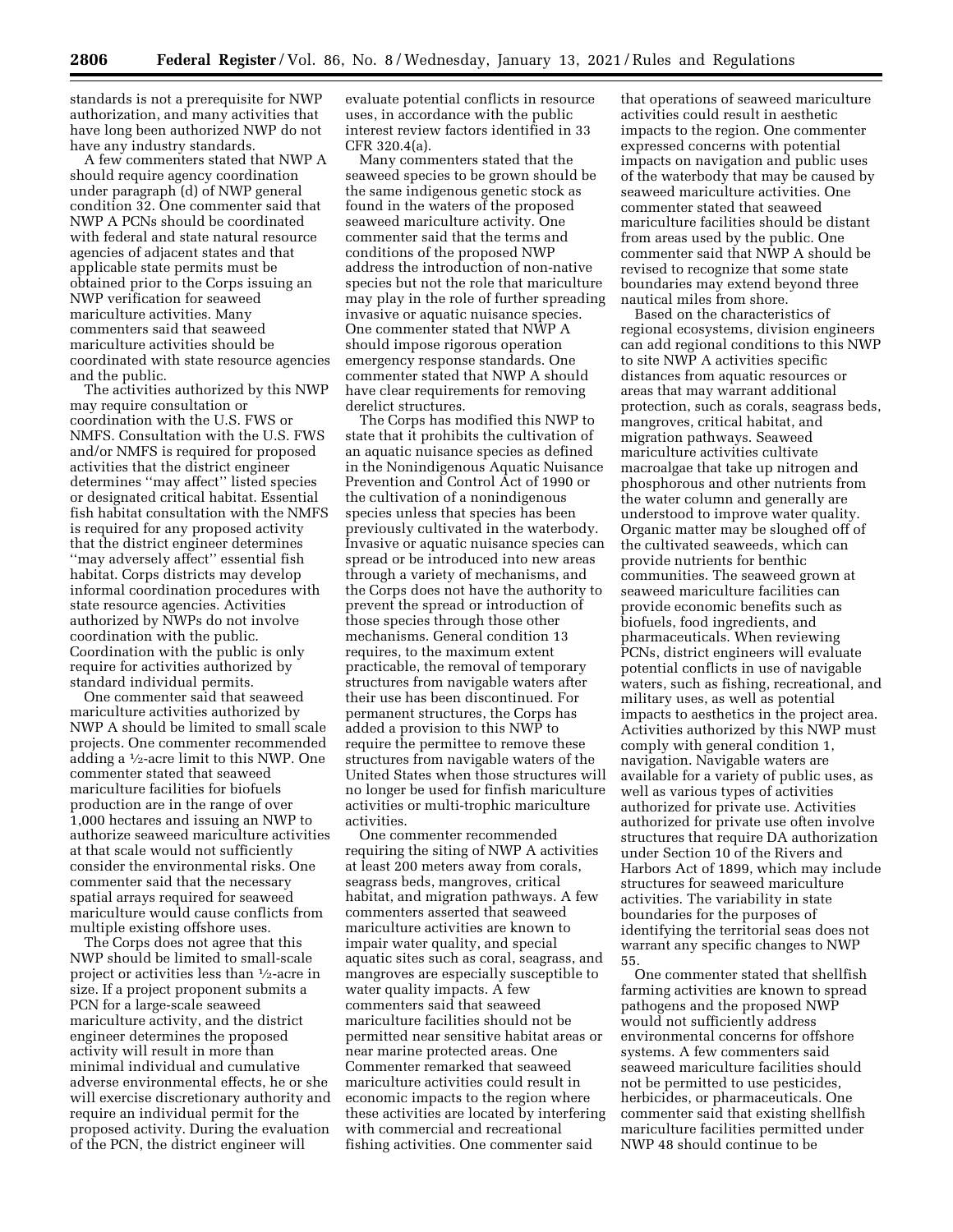authorized under NWP 48 rather than authorized by NWP A. One commenter stated it would be more appropriate if seaweed was included under NWP 48 because bivalves are typically the primary cultivated species.

The Corps does not have the authority to take actions to control the spread of pathogens. Pathogens can spread through a variety of mechanisms in open systems such as oceans and estuaries. In addition, the Corps does not have the authority to regulate the use of pesticides, herbicides, and pharmaceuticals that might be used in seaweed mariculture activities. In this final rule, the Corps has issued separate NWPs for commercial shellfish mariculture activities and seaweed mariculture activities. Under NWP A bivalves can be grown with seaweeds are part of a multi-tropic mariculture activity.

A few commenters said that proposed new NWP A would have impacts on ESA-listed species and designated critical habitat. One commenter stated that ESA Section 7 consultation should be mandatory for all seaweed mariculture projects. One commenter said that incidental take permits under the ESA should be obtained before district engineers issue NWP verifications for these activities. A few commenters said that NWP A activities should have severe consequences for non-compliance, including revocation of the NWP authorization.

Activities authorized by this NWP must comply with general condition 18, endangered species. District engineers will review PCNs for proposed seaweed mariculture activities and if the district engineer determines the proposed activity may affect listed species or designated critical habitat, he or she will conduct ESA section 7 consultation with the U.S. FWS or NMFS as appropriate. If the district engineer initiates section 7 consultation with the U.S. FWS or NMFS, the NWP verification cannot be issued until that consultation is completed. District engineers will also take appropriate actions to address non-compliance with the conditions in NWP A.

Proposed new NWP A is issued as NWP 55, with the modifications discussed above.

### (14) NWP 56. Finfish Mariculture Activities

The Corps proposed this new NWP as NWP B, to authorize structures and work in navigable waters of the United States, including federal waters over the outer continental shelf, for finfish mariculture activities.

The Corps removed the phrase ''and work'' from this NWP because this NWP only authorizes structures, and this NWP does not authorize any of the operational aspects of finfish mariculture activities. The operation of a finfish mariculture facility does not constitute ''work'' as that term is defined at 33 CFR 322.2(c) for the purposes of Section 10 of the Rivers and Harbors Act of 1899. Section 322.2(c) defines ''work'' as ''any dredging or disposal of dredged material, excavation, filling, or other modification of a navigable water of the United States.'' After the finfish mariculture structure is installed, subsequent operations to produce finfish do not physically modify navigable waters of the United States in a manner that would be considered ''work'' under the Act.

Some commenters supported the issuance of this NWP and some commenters opposed issuance of this NWP. A couple of commenters said that this NWP does not authorize activities that are similar in nature. Many commenters said that finfish mariculture activities should require individual permits to give the public an opportunity to review proposed activities. One commenter stated that finfish mariculture activities could result in significant cumulative impacts on marine wildlife and the environment, which cannot be properly assessed and mitigated. One said that finfish mariculture activities in estuarine waters should require individual permits because of the high risk of water quality impacts, animal escapes, and habitat damage.

This NWP authorizes structures in navigable waters of the United States for finfish mariculture activities. A category of activities for an NWP is based on the general characteristics and uses of the permitted activity. A category of activities is not based on potential configurations of the regulated activities, or the size of those activities. Concerns about the size of authorized activities and potential adverse environmental effects can be addressed in part by addition quantitative limits on the NWP. The Corps believes there are finfish mariculture activities that can result in no more than minimal individual and cumulative adverse environmental effects and are appropriate for NWP authorization. In addition, the NWP regulations at 33 CFR part 330 include numerous provisions that allow district engineers to exercise discretionary authority to require individual permits for activities when the determine those activities will cause more than minimal adverse

environmental effects. Division engineers have the authority to modify, suspend, or revoke an NWP on a regional basis (see 33 CFR 330.5(c)). District engineers have the authority to modify, suspend, or revoke an NWP authorization on a case-by-case basis (see 33 CFR 330.5(d)). The potential individual and cumulative adverse environmental effects caused by finfish mariculture activities will be assessed by district engineers when they review PCNs for proposed activities. For some of the adverse environmental effects identified by commenters, the Corps lacks the authority to regulate the particular activities that are the cause of those effects.

Several commenters recommended the development and implementation of project-specific permit conditions to ensure that authorized activities will have no more than minimal individual or cumulative adverse environmental effects. Several commenters requested that NWP B include conditions limiting the amount of feed, pesticides, herbicides, pharmaceuticals that can be released in project waters. A couple of commenters suggested NWP B require specific design and operation standards, including depth and current velocity guidelines for net pen siting class size. A commenter said that the geographic variability of aquatic environments and their ecological functions would be problematic when characterizing project impacts of finfish mariculture activities on a national scale.

Project-specific conditions are more appropriately identified by district engineers when they review PCNs for proposed NWP B activities. If a proposed activity is authorized by NWP B, the district engineer will add appropriate conditions to the NWP authorization to help ensure that the adverse environmental effects are no more than minimal, individually and cumulatively. Permit conditions must be directly related to the impacts of the proposal, appropriate to the scope and degree of those impacts, and reasonably enforceable (see 33 CFR 325.4(a)). Potential permit conditions addressing finfish mariculture operations, such as amount of feed, pesticides, herbicides, pharmaceuticals that can be released in project waters are beyond the scope of the Corps' legal authority, because the Corps does not have the authority regulate discharges of feed, pesticides, herbicides, and pharmaceuticals into navigable waters, including federal waters on the outer continental shelf. District engineers will review PCNs for proposed NWP B activities, which will include information on the design and size of the proposed structures. During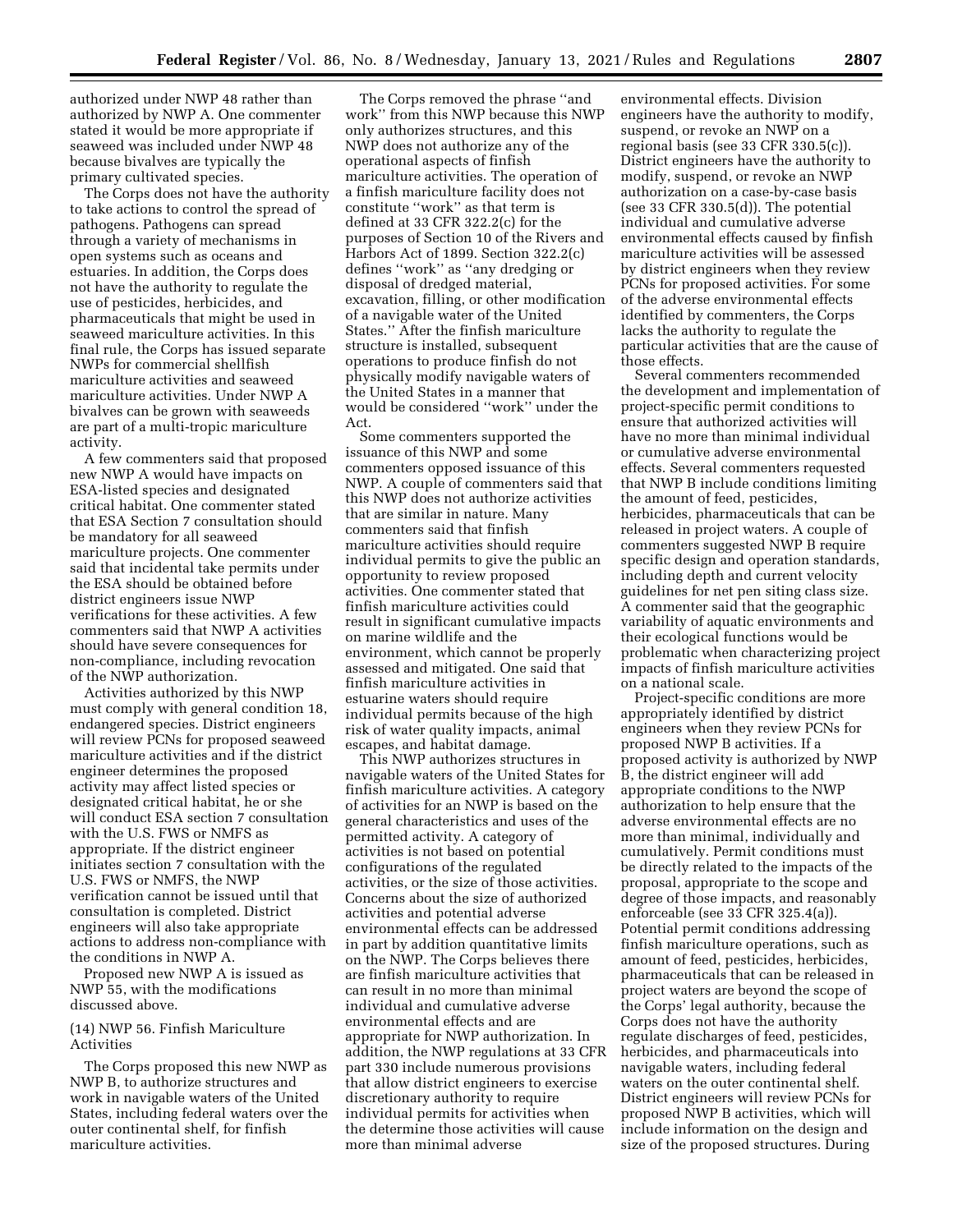the evaluation of PCNs, district engineers consider the current environmental setting and the ecological functions currently being provided by aquatic resources in the vicinity of the proposed activity.

A couple of commenters said that notification to the U.S. Coast Guard should be required for all proposed finfish mariculture projects to ensure that structures are not placed within restricted zones, shipping safety fairways, federal channels, traffic separation schemes or within U.S. EPAor Corps-designated open water dredged material disposal areas. The Corps believes it is the project proponent's responsibility to notify the U.S. Coast Guard of the proposed activity, if such notification is required by law or regulations.

One commenter stated that the availability of an NWP for finfish mariculture activities could be beneficial in promoting the business of finfish mariculture in areas where it is currently difficult to gain approval. The commenter added that growing seasons should be extended to allow for more jobs and tax revenue. One commenter suggested adopting location specific terms (freshwater, marine, offshore) and dropping the term ''activity'' and instead use ''practice''

The Corps proposed this NWP to provide authorization under Section 10 of the Rivers and Harbors Act of 1899 for structures used for finfish mariculture activities. Project proponents may be required to obtain other federal, state, and local authorizations required by law or regulation. This NWP does not have any limitations related to growing seasons. The Corps believes it has provided sufficient specificity regarding which types of waters this NWP can be used in (*i.e.,* marine and estuarine waters), including the use of term ''mariculture'' instead of the broader term ''aquaculture.'' The Corps' authorization is limited to the installation of structures in navigable waters of the United States, which is why the term ''activity'' is used. The Corps does not regulate the operation of the finfish mariculture facility during the production of finfish, and the activities associated with production activities such as feeding, handling, and administering antibiotics, therapeutics, and other chemicals.

Regarding multi-trophic mariculture projects, one commenter stated that the activity is still considered experimental, with potential for adverse environmental impacts and a lack of proven success at commercial sales, and would therefore not be suitable for

authorization under a NWP which should only be utilized for projects with predictable outcomes. The Corps understands that multi-trophic mariculture activities have been practiced in other countries (Largo et al. 2016, Troell et al. 2009), so it is not an experimental approach. It is intended to cultivate different tropic levels to help reduce nutrient loads to surrounding waters.

Many commenters stated that applicants should be required to clarify the species to be farmed as well as provide information on broodstock source and quantity. Several commenters said that PCNs should include project-specific details regarding configuration, structures, techniques, proposed production quantities, densities, spacing, and containment systems. One commenter recommended that the PCN include a decommissioning plan.

The Corps has added text to this NWP to prohibit the cultivation of aquatic nuisance species as defined in the Nonindigenous Aquatic Nuisance Prevention and Control Act of 1990 and the cultivation of nonindigenous species unless that species has been previously cultivated in the waterbody. The Corps only regulates the structures used for finfish mariculture activities, and their configuration in the waterbody. The Corps does not have the authority to regulate the techniques used to produce finfish, or how many finfish are produced over a specific period of time. If the project proponent wants to cease using the authorized structures for finfish mariculture activities, those structures must be removed. General condition 13 requires, to the maximum extent practicable, the removal of temporary structures from navigable waters after their use has been discontinued. For permanent structures, the Corps has added a provision to this NWP to require the permittee to remove these structures from navigable waters of the United States when those structures will no longer be used for finfish mariculture activities or multitrophic mariculture activities.

A few commenters said that all finfish mariculture activities should require PCNs so that district engineers can evaluate consistency with environmental standards, impacts to navigation, commerce, fishing, and other resource use conflicts. One commenter suggested that the applicant should be required to disclose in the PCN the intended use of acoustic deterrent devices. Many commenters suggested that a higher level of detail should be required for finfish mariculture activity PCNs. A few

commenters said the PCN should include a site analysis incorporating available spatial information including depth, wave climate, current velocity, substrate type, and proximity to any hard-bottom habitats. A couple of commenters stated that applicants should be required to provide detailed site maps, indicating the project location in relation to ecologically important marine/estuarine areas. One commenter said that applicants should be required to disclose the proposed activity's proximity to other mariculture or commercial fishing operations.

All activities authorized by this NWP require PCNs. The Corps does not have the authority to regulate the use of acoustic deterrent devices, so it would be inappropriate to require disclosure of the use of such devices in PCNs for proposed NWP B activities. The information requirements for PCNs in paragraph (b) of general condition 32 are intended to provide the information necessary for the district engineer to determine whether a proposed activity qualifies for NWP authorization without an excessive amount of paperwork. The Corps declines to require the suggested information for NWP B PCNs because it is not needed to assist the district engineer in the determination of NWP eligibility.

A few commenters said that the PCN should include a detailed statement on avoidance and minimization measures regarding the following impacts: Attraction and entanglement of wild fish, sharks, mammals, and seabirds; effects of chemicals, antifoulants, feed, and waste on water quality, habitat, and marine life; physical effects of all structures on habitat and marine life; displacement, disruption and risks to existing fishing activities; economic impacts to fishing industries; and spatial conflicts with other ocean users. A few commenters said that the applicant should be required to provide prevention, monitoring, and response plans that address escapement of cultured adults, progeny, and gametes; release of antimicrobials; disease transmission to wild stocks; release of nutrients; chemical pollution; structural failures; entanglement of fishing gear and marine species; small vessel strikes; and marine debris.

The Corps does not agree that the suggested information is necessary for PCNs for proposed NWP B activities to assist in the district engineer's determination regarding whether the proposed activity regulated by the Corps (*i.e.,* the placement of structures in navigable waters of the United States for finfish mariculture activities) is expected to result in no more than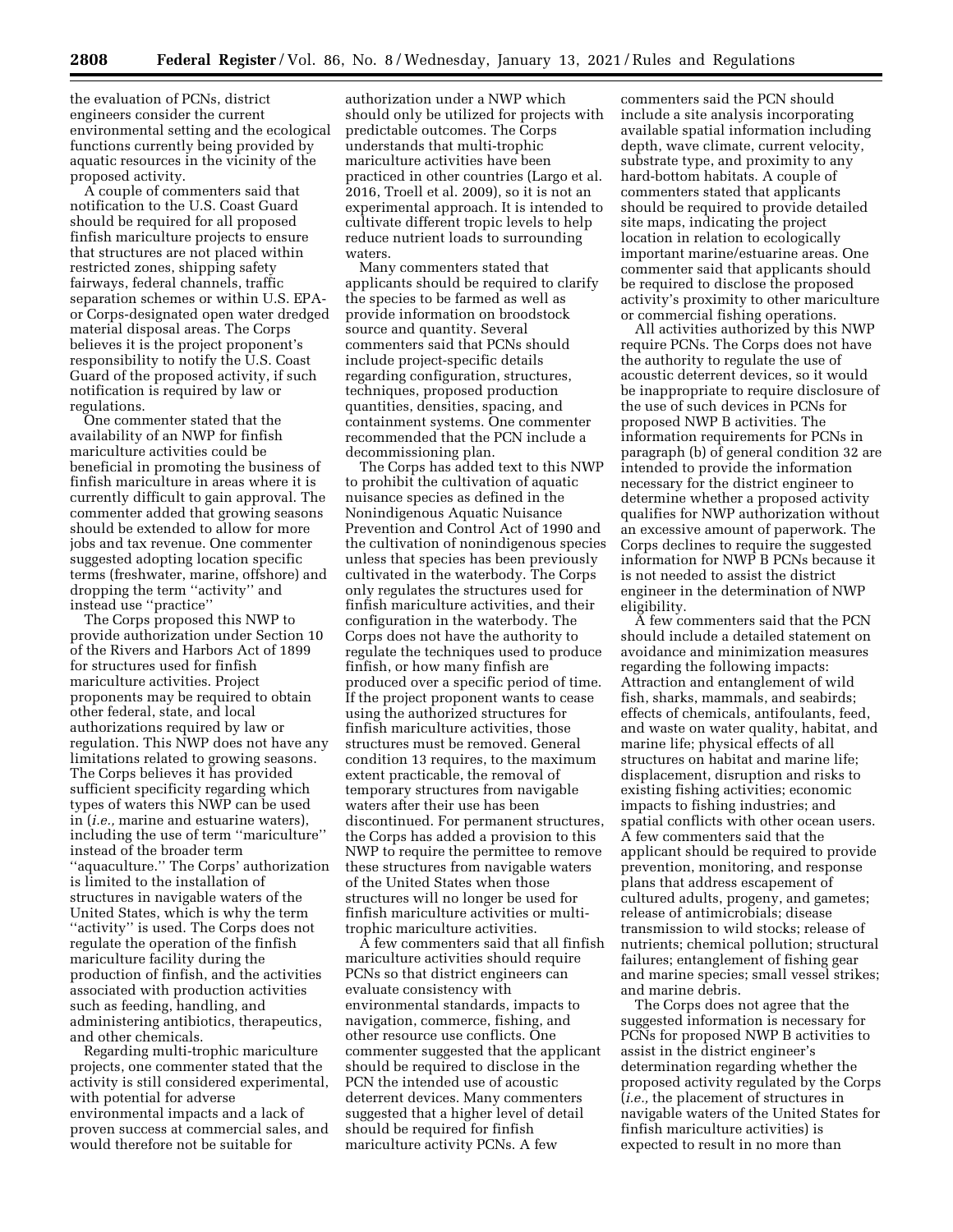minimal individual and cumulative adverse environmental effects. Much of the suggested information relates to operational aspects of finfish mariculture operations, which the Corps does not have the authority to regulate or control.

One commenter stated that under NWP review, there is potential for an applicant to begin work within 45-days of submitting a PCN, even if the permittee has not received a written response from the district engineer. The commenter said that the 45-day default authorization should not occur and that the proposed activity cannot proceed until the district engineer issues a written verification.

After the Corps district receives a PCN, the prospective permittee cannot begin the activity until either: (1) He or she is notified in writing by the district engineer that the activity may proceed under the NWP with any special conditions imposed by the district or division engineer; or (2) 45 calendar days have passed from the district engineer's receipt of the complete PCN and the prospective permittee has not received written notice from the district or division engineer (see paragraph (a) of general condition 32). If the permittee was required to notify the Corps pursuant to general condition 18 that listed species or designated critical habitat (or species proposed for listing) might be affected or are in the vicinity of the activity, the permittee cannot begin the activity until receiving written notification from the Corps that there is "no effect" on listed species or that any consultation required under Section 7 of the Endangered Species Act has been completed. The Corps declines to add a provision to NWP B to require the project proponent to receive written authorization from the Corps prior to commencing the authorized activity.

A couple of commenters expressed concern that structure placement within estuarine habitats may result in reduced current, velocity, altering circulation patterns, and consequently changing substrate characteristics. One commenter stated that the addition of artificial structures and moorings, and changes to seabed alter topography and hydrodynamics. Some commenters voiced concerns regarding the use of NWPs for emerging finfish mariculture activities, due to potential impacts on water quality, habitat, and wild species, requesting that activities in the area be reviewed through the individual permit process.

The Corps acknowledges that structures placed in navigable waters may reduce water velocities to some degree and alter sediment transport and

coastal erosion and deposition processes. District engineers will review proposed NWP B activities and determine whether it minimizes the impacts where practicable pursuant to general condition 23. Division and district engineers have discretionary authority to modify, suspend, or revoke NWP authorizations to further condition or restrict the applicability of an NWP when they have concerns for any factor of the public interest (see 33 CFR 330.1(d)).

Many commenters said that construction of finfish mariculture operations should be prohibited within a specific proximity to marine protected areas, submerged aquatic vegetation, reef communities, habitats with significant important to existing aquatic communities, migration pathways, at specific water depths, and those areas subject to chronic oxygen and nitrogen depletion. A few commenters stated that finfish mariculture activities should be prohibited from areas identified as being prone to hypoxia or otherwise ecologically sensitive. Several commenters said that increases in finfish mariculture projects would have the potential to damage the commercial fishing industry by either decreasing the need for wild fishing or by causing adverse impacts to the health and habitat of wild fished species. One commenter stated that finfish mariculture could have the potential to adversely impact local economies by pushing out responsible, small-scale seafood producers and crop growers.

Several commenters expressed concern with spatial conflicts, specifically with fishing, fishery research cruises, and long-term ocean monitoring stations which occupy much of state and federal waters. Additional potential conflicts identified by commenters included gear entanglement, displacement from traditional fishing areas, navigational safety, and income loss. Many commenters raised concerns about project siting requirements, with one commenter suggesting that the Corps should be required to perform a spatial siting analysis prior to issuance of an NWP verification to ensure the proposed activity does not interfere with existing fisheries operations, research projects, or affect federal marine protected areas, and essential fish habitat.

Impacts regarding navigation are localized and therefore it is more efficient for district engineers to evaluate potential impacts in their review of PCNs. Finfish mariculture operators have, absent any potential exceptions, the same rights to use

navigable waters as other users such as fishers, recreational users, researchers, and commercial users as long as they obtain all required federal, state, and local authorizations. In addition to the authorization under Section 10 of the Rivers and Harbors Act of 1899, finfish mariculture operators may be required to obtain other federal, state, or local authorizations. The Corps does not have the authority to conduct spatial planning for finfish mariculture activities. If the district engineer determines a proposed NWP B activity may adversely affect essential fish habitat, he or she will conduct essential fish habitat consultation with NMFS. Activities in marine protected areas may be require authorizations from the federal or state agency that has management responsibilities for those areas.

A couple of commenters stated that structures could cause interference with access to treaty protected fishing grounds for tribal fisherman. Several commenters said that these activities could impact recreational activities by closing off areas of navigable waters that would otherwise be used for boating, fishing, tourism, and other water-related activities. A few commenters stated that finfish mariculture activities would close off or privatize areas currently used by the commercial fishing industry. One commenter stated that finfish mariculture activities could have the potential to adversely impact local economies by pushing out responsible, small-scale seafood producers and crop growers.

Activities authorized by NWP B must comply with general condition 17, tribal rights. District engineers will review PCNs for proposed NWP B activities and assess potential impacts to navigation, including boating, fishing, tourism, and other water-related activities that use those navigable waters. There are a variety of activities (*e.g.,* piers, port facilities, marine hydrokinetic devices) authorized by the Corps in navigable waters under its section 10 authorities that preclude or restrict use by others. The potential economic impacts of finfish mariculture activities on local businesses and residents is outside the Corps' control and responsibility.

A couple of commenters said that finfish mariculture activities should raise farmed species that live in or adjacent to the body of water, to minimize the introduction of disease from species relocated from other regions. Another commenter suggested using only species native to the ecosystem where the finfish mariculture activity is located. One commenter requested the establishment of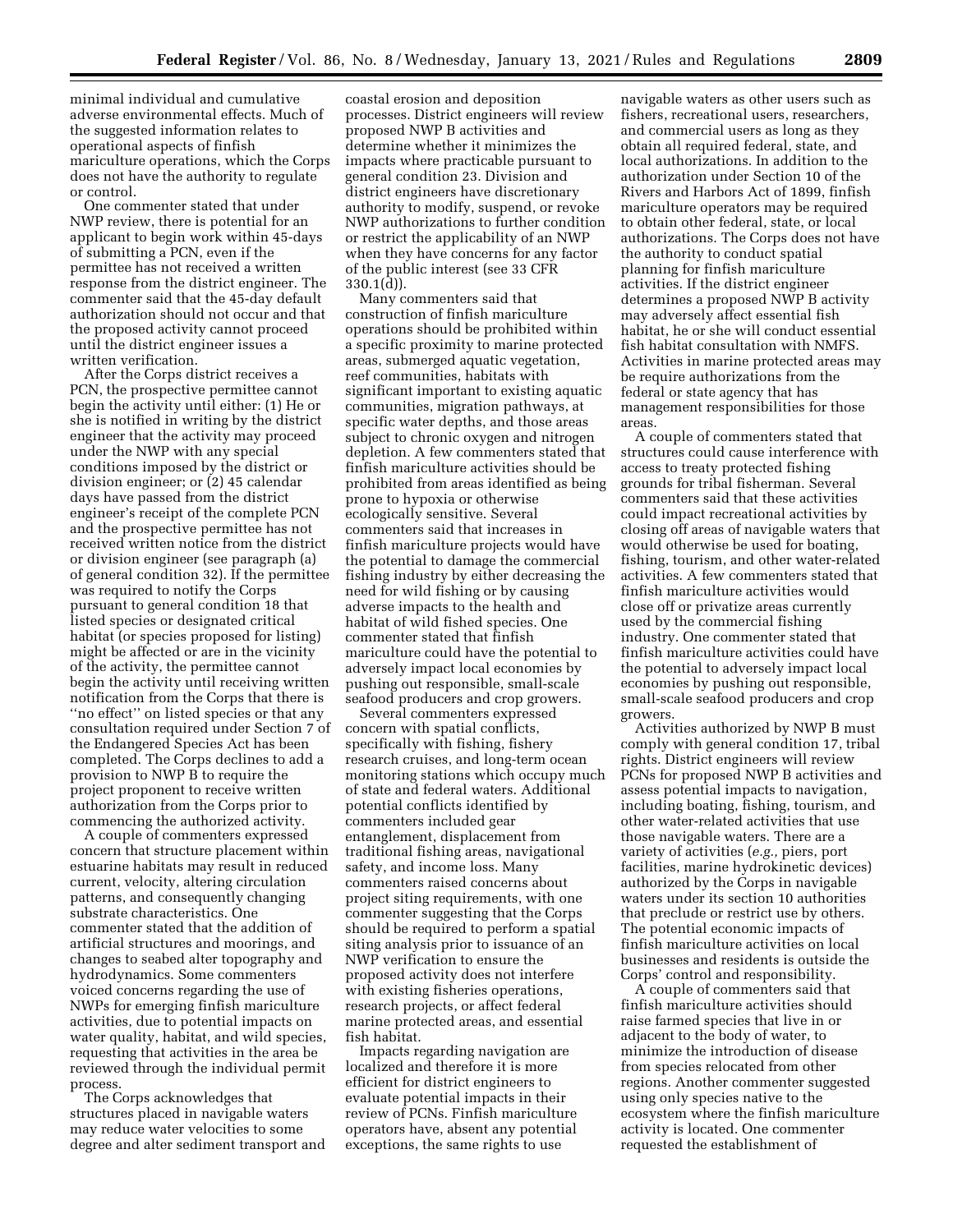exclusion zones, using assessments that consider not just the immediate area, but potential impacts to nearby waters as well. One commenter said that by requiring siting of finfish mariculture outside of known migratory pathways, predation from wild species may be minimized, entanglements may be reduced, and potential fish spills from net/cage damage by predatory species may also be reduced. One commenter suggested siting finfish mariculture activities in deep, open waters to minimize the effects of nutrient and sediment dispersal from the project site, which may cause increases in nitrogen and phosphorous levels, as well as increases in phytoplankton and algae. Several commenters said that finfish mariculture activities should not be authorized in estuarine waters to minimize adverse effects to water quality. A few commenters stated that the PCN review process does not provide for adequate planning and would eliminate project-specific public notice and comment period that would facilitate responsible site selection.

The Corps does not have the authority to specify which species are cultivated at a finfish mariculture structure authorized by the Corps under section 10 of the Rivers and Harbors Act of 1899. In addition, the Corps does not have the authority to establish mariculture exclusion zones in navigable waters. Siting requirements on finfish mariculture activities may be imposed by other federal, state, or local government agencies.

Many commenters expressed concerns regarding potential impacts to existing habitat, specifically coral reef systems, mangroves, and submerged aquatic vegetation that could be caused by increases in nutrient and sediment dispersal from the finfish mariculture operation. One commenter said that net pen structures and their associated anchoring systems have the potential to increase available habitat, supporting biodiversity, similar to engineered artificial reefs. In addition, this commenter said that the structures would prevent trawling of the benthic ecosystem within the footprint of the facility, further protecting species.

When reviewing PCNs for proposed NWP B activities, district engineers will evaluate potential impacts on habitats in the vicinity of the proposed finfish mariculture structures. The Corps acknowledges that finfish mariculture structures can provide structural habitat that benefits some aquatic species, as well as providing some refuge from predators and fishers.

Several commenters expressed concerned with the potential

entanglement of wild fish and marine mammal species, stating that NWP review would not allow for adequate evaluation for potential impacts. One commenter discussed the potential for illegal extermination of predator species such as sea lions by operators of finfish mariculture facilities. A few commenters raised concerns regarding the use of acoustic deterrent devices, which they said are not consistently useful and have been known to cause deleterious impacts to non-target species. Other commenters stated that these activities would have the potential to attract and concentrate predators, which may lead to entanglements or vessel strikes. One commenter said that risks and impacts to protected species are minimized by existing federal requirements for operations, including the use of improved technologies and regular maintenance, such as linetightening, which has been shown to prevent accidental entanglement. A few commenters stated that this NWP must prohibit gear types known to cause harm to marine species. One commenter said that finfish mariculture structures should be removed from waters during peak seasons for protected species.

If the district engineer determines that a proposed finfish mariculture activities may affect listed species or designated critical habitat, he or she will conduct ESA section 7 consultation with the U.S. FWS and/or NMFS. The operator of the finfish mariculture facility may also need to obtain authorization under the Marine Mammal Protection Act. The ESA section 7 consultation may result in permit conditions added to the NWP authorization to minimize the risk of entanglement of listed species. The Corps does not have the authority to regulate the management of predator species at a finfish mariculture facility, or the use of acoustic deterrent devices. The use of acoustic deterrent devices would be addressed through the ESA section 7 consultation process and/or the Marine Mammal Protection Act authorization process, if applicable.

One commenter said that finfish mariculture operations should only be stocked with eggs, larvae, or juveniles from pen-raised lineages, in order to avoid the need for wild capture. Another commenter stated that the cultivated species should have the same indigenous genetic stock as individuals of the species in the waters where the proposed finfish mariculture activity is located. The Corps does not have the authority to impose requirements on the stocking of finfish mariculture facilities, or which genetic stocks are cultivated.

Many commenters stated concerns with the potential for accidental fish

escapements by individual species because the introduction of non-native species may spread pathogens and parasites to wild species, increase competition to at-risk communities, and cause genetic degradation among existing fish populations. Several commenters discussed the 2017 escape of over 200,000 non-native Atlantic salmon in the Puget Sound as a result of finfish mariculture operations, with some commenters requesting that these activities require individual permits, and other commenters stating that regional conditions should be implemented to ensure structural integrity of facility structure and prevent escape recurrences. One commenter said that although the Corps lacks the authority to regulate finfish escapes, it can require structures installed in navigable waters to be constructed to a standard where escape risks can be mitigated. One commenter stated that applicants should be required to report escape events to the Corps and that the Corps should maintain a database to monitor events and better prevent them in the future. A few commenters said that a universal standard should be developed that specifies requirements for the proposed finfish mariculture facilities and related features that would meet challenges posed by severe weather, and prevent potential escapements.

The Corps does not have legal authority to regulate the potential escapement of cultivated finfish. The Corps acknowledges that finfish mariculture activities have the potential to facilitate the spread of pathogens and parasites, but the Corps does not have the authority to regulate or control those occurrences. General condition 14 requires proper maintenance of authorized structures and fills. The project proponent is responsible for designing and constructing the finfish mariculture structures so that they have an appropriate degree of structural integrity. Since the Corps does not have the authority to address potential fish escapes, there would be no useful purpose served by requiring the operator to report escapes to the Corps, or for the Corps to maintain a database to track escape events.

One commenter said that all mariculture operations should be considered point sources under the Clean Water Act and be required to obtain discharge permits. This commenter also said that routine disease testing and other water quality monitoring should also be mandated. One stated that effects to water quality within the local environment from other sources would have the potential to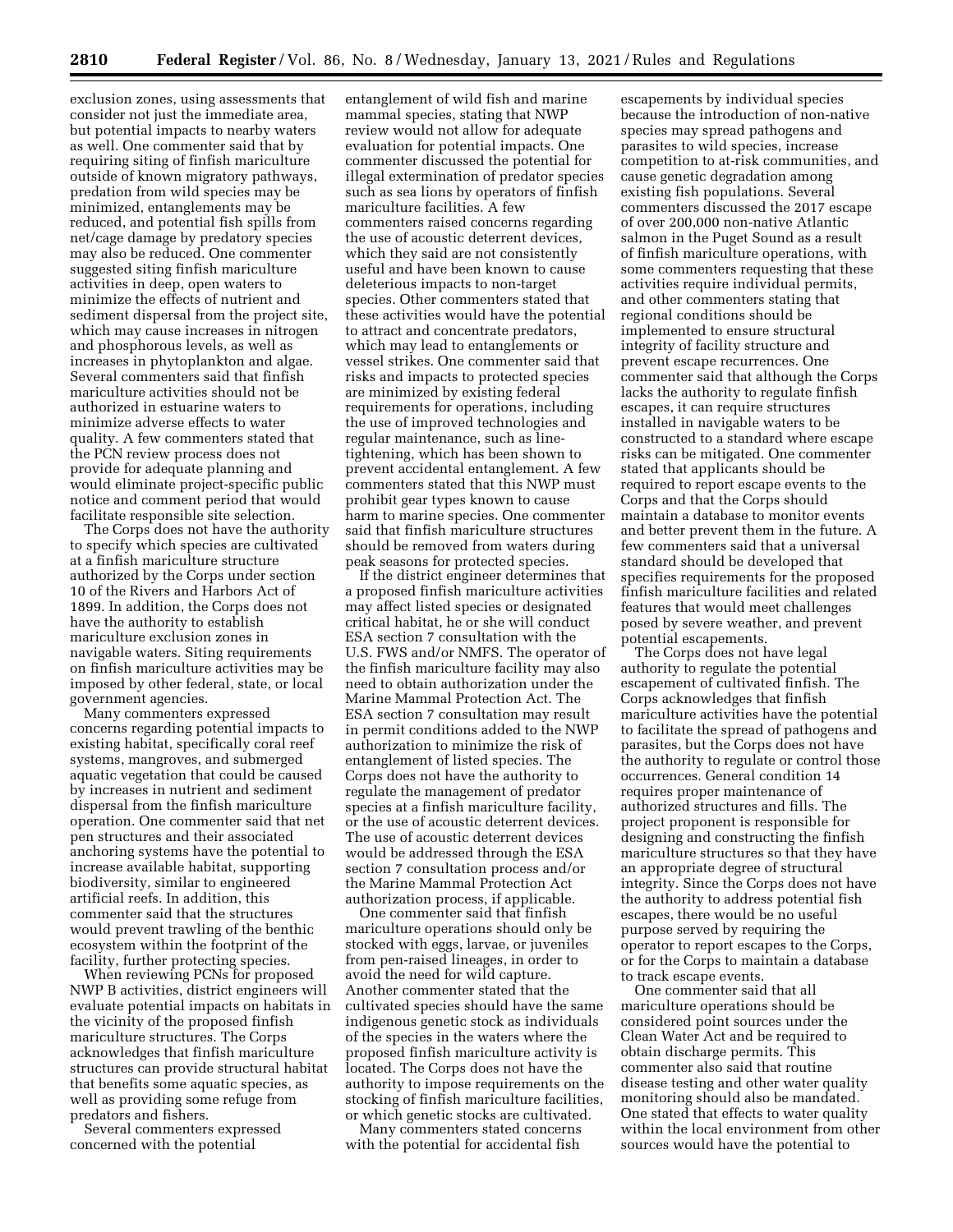cause impacts to cultured species and subsequently economic returns of the finfish farm, suggesting that maintenance of the facility would be in the best interest of the operation and thus encourages management operations that support the local environment. Some commenters said that finfish mariculture activities can cause changes to benthic community composition beneath and adjacent to structures because of excess feed, feces, and antifoulant accumulation. A couple of commenters stated that finfish mariculture projects should be held to the same regional water quality standard as offshore seafood processors. Several commenters expressed concern with the ingredients utilized in fish feed, which one commenter said often contains toxic heavy metals like cadmium and zinc and recommended that feed formulation and efficiencies be standardized and managed in order to lessen adverse environmental impacts. Another commenter suggested that finfish mariculture operators should be required to publish reports with the complete traceability of all mariculture feed products. One commenter asserted that permittees be required to provide proof that the finfish mariculture operations would not contribute to hypoxia in receiving waters.

Some finfish mariculture operations may require authorization under Section 402 of the Clean Water Act for discharges from finfish mariculture operations. Section 402 of the Clean Water Act is administered by the U.S. EPA or states with approved programs. The Corps lacks the authority to require disease testing and water quality monitoring. Water quality monitoring may be required by states in estuaries and the territorial seas. The Corps acknowledges that finfish mariculture activities can have effects on benthic communities. The Corps does not have the authority to regulate the production of finfish after the mariculture facility is constructed.

Several commenters expressed concerns about the potential effects of the use of antimicrobials, pesticides, and anti-foulants, and the introduction of excess feed and fish waste in project waters. These commenters stated that use of these materials could lead to degradation of water quality, risking public health, and increase organic nutrient loads leading to eutrophication, causing widespread damage to wildlife. A few commenters said that industrial finfish mariculture operations may cause adverse impacts to public health, as the antibiotics, pesticides, and other chemicals that are heavily used to prevent disease and parasites in farmed

species could accumulate in fish tissues to be consumed by the public. One commenter stated that these issues have influenced other countries like Canada, Argentina and Denmark, to move away from industrial finfish mariculture.

The Corps does not have the authority to regulate the use of antimicrobials, antibiotics, pesticides, anti-foulants and other chemicals, how feed is provided to the cultivated finfish, or the composition of that feed and its potential effects on water quality. Water quality concerns may be addressed through state or federal water quality standards under the Clean Water Act, or state laws.

A couple of commenters said that ESA section 7 consultation should be mandatory for all proposed finfish activities and that all applicants should be required to obtain an incidental take permits for potential effects to listed species. One commenter stated that NOAA would be the appropriate agency to provide expertise in reviewing and assigning specific permit terms in regard to site selection, conflicts between aquaculture projects, marine resources, other ocean users, and wild-capture fisheries. A couple of commenters said that individual finfish mariculture projects should be coordinated with state natural resource agencies to identify regional and site-specific concerns, needs analyses, and projectspecific conditions.

All activities authorized by this NWP require PCNs. If the district engineer reviews a PCNs and determines that any proposed activity may affect listed species or designated critical habitat, he or she will conduct ESA section 7 with the U.S. FWS and/or NMFS as appropriate. Incidental take permits are issued under Section 10(a)(1)(B) of the ESA, not section 7(a)(2). The Corps declines to add a provision to this NWP requiring coordination with state natural resource agency, whose legal authorities are highly variable and generally do not apply in federal waters.

One commenter questioned the Corps' reliance on general condition 23 to minimize project impacts. Another commenter said that all NWP B applicants should be required to provide a mitigation plan. Several commenters voiced concern over the risk for breakage of anchored mooring systems for finfish mariculture structures during significant weather events, which increases risks to navigational safety and marine debris. Additional concerns regarding marine debris were voiced by another commenter, who suggested that operators may dispose of solid waste into waters rather than through

appropriate methods. One commenter recommended requiring agency coordination for proposed NWP B activities under paragraph (d) of general condition 32.

General condition 23 provides the mitigation requirements for the NWPs. District engineers can require the project proponent to submit a mitigation plan if, after reviewing a PCN, the district engineer determines that mitigation is necessary to ensure the authorized activity will cause no more than minimal individual and cumulative adverse environmental effects. The project proponent is responsible for designing and constructing the finfish mariculture facility so that it complies with applicable engineering standards, and will maintain structural integrity within the appropriate parameters of sea and weather conditions, and potential predatory behavior by large vertebrates. The Corps does not believe that agency coordination under paragraph (d) of this NWP is necessary for these activities.

One commenter asserted that the draft decision document for NWP B did not meet NEPA requirements, stated that it lacked adequate discussion on purpose and need, which the public needs for consideration of the scope of reasonable alternatives. One commenter said that an environmental impact statement should be required for approval of NWP B, claiming that the Corps failed to adequately discuss how potentially significant impacts will be mitigated below the level of significance in the draft decision document. One commenter stated the Corps failed to address potential adverse cumulative impacts at a regional level where specific locations recently identified by NOAA are more likely to be impacted.

The national decision document for this NWP was revised to address the requirements for environmental assessments in the Council on Environmental Quality's NEPA regulations that were published in the **Federal Register** as a final rule on July 16, 2020 (85 FR 43304). A section on purpose and need was added to the national decision document. The Corps made a finding of no significant impact. Therefore, an environmental impact statement is not required for the issuance of this NWP. The national decision document considers the cumulative effects expected to occur as this NWP is used during the 5-year period it is anticipated to be in effect, and it is a national analysis since the geographic scope of the national decision document is the United States. Division engineers consider cumulative effects of NWP activities on a regional basis.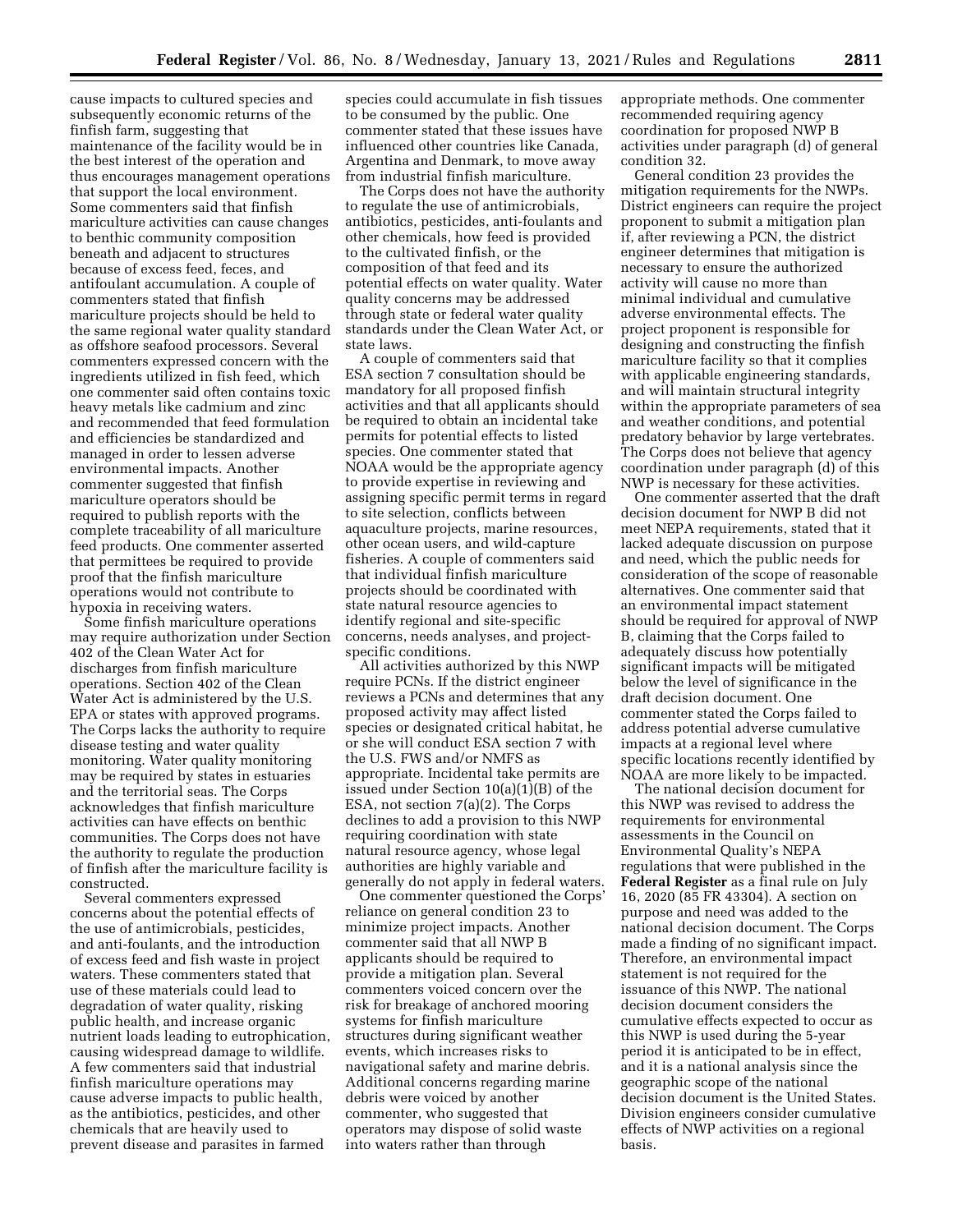One commenter stated that the minimal effect determination is conclusory, as no quantitative impact limits, general conditions, or regional conditions have been specified and the impact section did not provide discussion on any foreseeable or unknown impacts. One commenter said that the Corps' minimal effects determination should provide estimates for the anticipated size of mariculture operations to be permitted under NWP B and potential impacts of those operations based on known impacts of net pen finfish mariculture.

The Corps did not provide a minimal effects determination in the draft national decision document, so the commenter cannot say that it is conclusory. The NWPs are not required to have quantitative impact limits, and the proposed NWP general conditions were provided in the proposed rule. The regional conditions have not been finalized by division engineers. The draft decision document discusses reasonably foreseeable impacts. The Corps is not required to consider speculative impacts. The Corps did provide estimates of the impacts that may occur during the 5-year period this NWP is anticipated to be in effect.

Proposed NWP B is issued as NWP 56, with the modifications discussed above.

## (15) NWP 57. Electric Utility Line and Telecommunications Activities

The Corps proposed this new NWP as NWP C, to authorize discharges of dredged or fill material into waters of the United States, and structures and work in navigable waters of the United States, for electric utility line and telecommunications activities.

Many commenters expressed support for the proposal to issue a separate NWP for electric utility line and telecommunications activities. They said that the creation of this new NWP for electric utilities represents a tailored approach to regulated industries and effectively addresses differences in how the various types of utilities are constructed, installed, maintained, and removed. Many commenters supported retaining the basic structure of the 2017 NWP 12 for proposed new NWP C, as well as continuing the longstanding definition of ''single and complete'' project, providing authorization for temporary structures, fills, and work, and imposing the same acreage limits. One commenter supports the Corps' proposal to include the list of structures and fills in NWP C, including utility lines, substations, foundations for towers poles and anchors, access roads, temporary structures, fill, and work for

remediation of drilling fluid returns from horizontal directional drilling, and temporary structures, fill, and work including temporary mats for utility line and telecommunications activities.

The Corps is issuing NWP C to authorize discharges of dredged or fill material into waters of the United States and structures and work in navigable waters of the United States for electric utility line and telecommunications activities. For the text of NWP C, the Corps has retained a structure similar to the structure of NWPs 12 and D, and there are some differences in the specific text of NWPs 12, C, and D to address differences in utility line sectors. The Corps is also retaining the regulatory approach for authorizing single and complete linear projects, where each separate and distant crossing of waters of the United States may be covered by its own NWP authorization. The corps is also retaining the 1⁄2-acre limit for each separate and distant crossing of waters of the United States and for the construction, maintenance, or expansion of substations for electric utility and telecommunications lines. The Corps is also including the authorization of temporary structures and fills, as well as DA authorization for remediation activities requiring DA authorization that may be needed to address inadvertent returns of drilling fluids, consistent with NWPs 12 and D.

Many commenters stated that they expect court challenges to oil and gas pipeline activities to continue, and therefore support the issuance of a separate NWP for electric utility line and telecommunications activities. By creating a separate NWP for these activities, it is the hope of these commenters that these electric infrastructure activities will not be disrupted by future NWP 12 litigation.

The Corps acknowledges that the issuance of NWP C can help reduce regulatory uncertainty for entities that construct and maintain electric utility lines and telecommunications lines. Past litigation on NWP 12, especially for oil or natural gas pipelines, has caused concerns about the availability of NWP authorization for electric utility lines and telecommunication lines and their ability to serve people living in the United States.

Several commenters noted that proposed NWP C is important as the scale of electrical energy generation from renewable energy sources increases. These commenters said there will be a need for additional electric transmission facilities to convey the electricity from the generation facilities to the end users. Several commenters

stated that proposed NWP C will satisfy Section 404(e) of the Clean Water Act by authorizing activities that have no more than minimal adverse environmental effects, while continuing to allow for timely and efficient authorization of these activities. These commenters said that the techniques used to construct, maintain, and repair most electric transmission lines generally result in fewer impacts to waters of the United States compared to the techniques used to construct other types of utility lines. Several commenters requested that the Corps not issue proposed NWP C, stating that the activities authorized by this NWP would cause significant adverse impacts in violation of Section 404(e) of the Clean Water Act. These commenters said individual permits should be required for these activities.

The Corps also appreciates the potential for new NWP C to support electric energy generation from renewable energy generation facilities, including activities authorized by NWPs 51 and 52. The Corps believes that the conditions for NWP C, including the reviews of PCNs for certain activities authorized by NWP C and the ability of division and district engineers to modify, suspend, and revoke NWP C authorizations, will help ensure that activities authorized by NWP C result in no more than minimal individual and cumulative adverse environmental effects.

A few commenters noted that the issuance of NWP C would allow the Corps to incorporate industry-specific standards, appropriate regional conditions, and best management practices tailored to each utility line NWP. A few commenters said that proposed NWP C is important because the process of applying for and obtaining an individual permit is time consuming, expensive, and subject to regulatory uncertainty. These commenters said that increased costs and burdens that result from the individual permitting process can affect not only the members, but the amount of costs that are passed on to consumers and indirectly borne by the rural public. One commenter stated that the availability of NWPs authorizing the construction, maintenance, repair, and removal of utility lines and associated facilities is essential to the expansion of necessary infrastructure to remote areas in the United States.

In this final rule, the Corps discusses suggestions for best management practices and national standards that commenters provided in response to the 2020 Proposal. The Corps acknowledges that the issuance of NWP C will further the objective of the NWP program,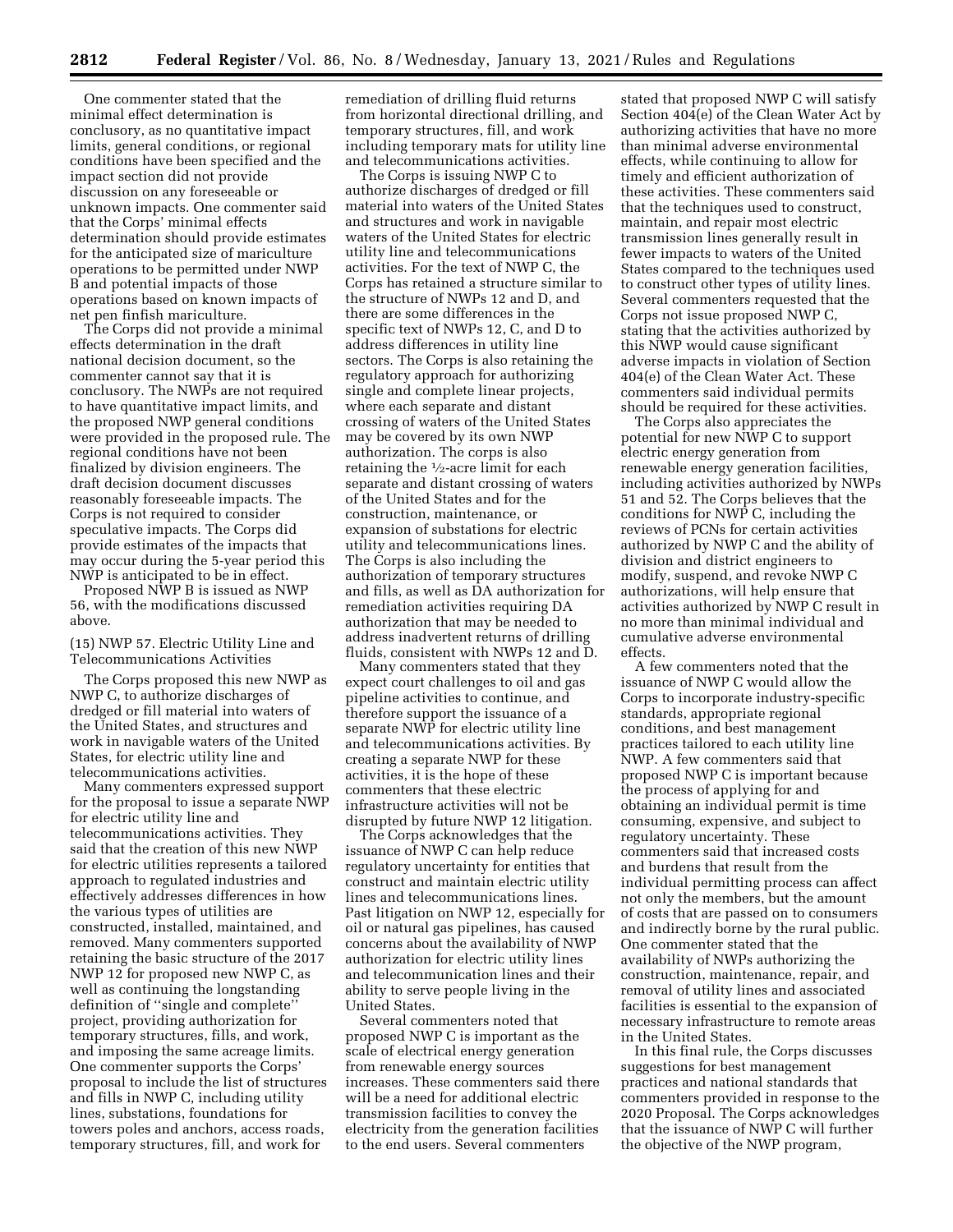which is to regulate with little, if any, delay or paperwork certain activities having minimal impacts (33 CFR 330.1(d)).

One commenter stated that fiber optic lines should be specifically added to the definition of electric utility line and telecommunication line. One commenter recommended retaining the following provision in proposed NWP C: ''there must be no change in preconstruction contours of waters of the United States.'' One commenter said that the integrity of power lines in their service area could be severely compromised if vegetation management must be stopped while they obtain individual permits for this necessary and routine activity. Vegetation along electric utility rights of way must be maintained to prevent trees or other vegetation from bringing down power lines and, during dry conditions, preventing power lines from contributing to wildfires.

The Corps has added fiber optic lines to the definition of electric utility line and telecommunication line. The requirement that NWP C activities associated with the construction, maintenance, repair, and removal of electric utility lines and telecommunications lines result in no change in pre-construction contours in waters of the United States do not compromise vegetation management because most vegetation management is conducted above the soil surface. In situations where vegetation management involves the removal of plants and their roots, the project proponent can regrade the soil surface so that there are no changes in preconstruction contours of waters of the United States, including jurisdictional wetlands. The Corps acknowledges that vegetation management is important for safe, reliable operation of electric utility lines and telecommunications lines, and for managing fire risks. However, the Corps does not have the legal authority to require vegetation management activities to manage fire risks. State and local governments may possess that authority.

A few commenters recommended removal of the following sentence from the preamble to the proposed rule: ''The wooden poles used for overhead electric transmission lines can be up to 27 inches in diameter, and these poles are usually inserted into the soil surface by digging a hole, with some soil disturbance in the vicinity of the installed pole.'' These commenters said that utility poles are specified based on class and height, not diameter. In addition, these commenters noted that round treated wood utility poles can be

greater than 27 inches in diameter. Lastly, these commenters said that treated wood utility poles can be provided not only as ''round poles'', but also as ''laminated rectangular poles.'' These commenters recommended adding the following sentence to the final rule: ''The wooden poles used for overhead electric transmission lines can be up to 40 inches in diameter or up to 90 inches on any side for rectangular poles.''

The Corps cannot remove sentences from documents that have already been published in the **Federal Register**, and it sees no need to remove this text because it only served as background information for the proposed rule, including the proposal to issue three separate NWPs for different sectors of utility line activities. The Corps acknowledges that this sentence is incomplete, and appreciates the additional clarification provided by the commenter.

A few commenters noted that, although the preamble recognizes the wide array of structure types for utility lines, the language of proposed NWP C appears to assume a limited design configuration for structures to support aerial transmission lines. These commenters said that the requirement for separate footings for each tower leg incorrectly suggests that such lines only utilize lattice tower type structures with multiple legs per structure, which is not the case. Therefore, these commenters recommended that the Corps eliminate this language from the final NWP C to accurately reflect the wide array of structure types that are used to support aerial utility and telecommunication lines. One commenter recommended revising the text as follows: ''This NWP authorizes the construction or maintenance of foundations for overhead electric utility line or telecommunication line structures, towers, poles, and anchors in all waters of the United States, provided the foundations are the minimum size necessary.''

The text of NWP C provides substantial flexibility in authorizing discharges of dredged or fill material into waters of the United States associated with the installation of structures used to support aerial transmission lines. The text of the NWP acknowledges that single poles may be used for overhead transmission lines, and there is flexibility for authorizing discharges of dredged or fill material into waters of the United States for footings that support other types of structures used for aerial transmission lines, including lattice tower types structures. For foundations for overhead

electric utility line or telecommunication line towers, poles, and anchors, the Corps is retaining the text of the NWP as proposed.

One commenter supports the Corps' proposal to use the 1⁄2-acre limit in proposed NWP C. One commenter stated that it remains unclear when associated facilities are authorized by multiple NWPs, whether the 1⁄2-acre limit will be applied to multiple NWPs or if only one NWP will be selected to authorize the associated facilities.

The Corps has retained the 1⁄2-acre limit for losses of waters of the United States for each single and complete project authorized by NWP C. General condition 28 addresses the use of multiple NWPs to authorize a single and complete project and that general condition applies to utility line crossings that may involve different types of utility lines authorized by NWPs 12, C, and/or D, where the acreage limit for each single and complete project continues to be 1⁄2 acre.

One commenter objected to the inclusion of substation facilities in this NWP, because substations can usually be constructed in uplands. One commenter said the proposed text for foundations for overhead electric utility line or telecommunications lines towers, poles, and anchors should be revised.

The Corps is retaining substations in this NWP because there are likely circumstances where it is not feasible or practicable to site a substation in uplands. This NWP provides DA authorization for discharges of dredged or fill material into waters of the United States for the construction, maintenance, or expansion of electric utility line and telecommunications substations as long as the loss of waters of the United States does not exceed 1⁄2 acre.

One commenter stated that the Corps should end the practice of considering timber and other mats used for temporary access and construction as resulting in discharges of dredged or fill material into waters of the United States and as part of the filled area for the PCN thresholds. Some Corps districts count matting toward the PCN threshold for permittees, requiring permittees to submit a PCN if the discharge will result in the loss of greater than  $\frac{1}{10}$ -acre of waters of the United States.

The Corps believes that the decision on whether timber mats or mats constructed of other materials that are used during construction, maintenance, repair, or removal of electric utility lines and telecommunication lines result in discharges of dredged or fill material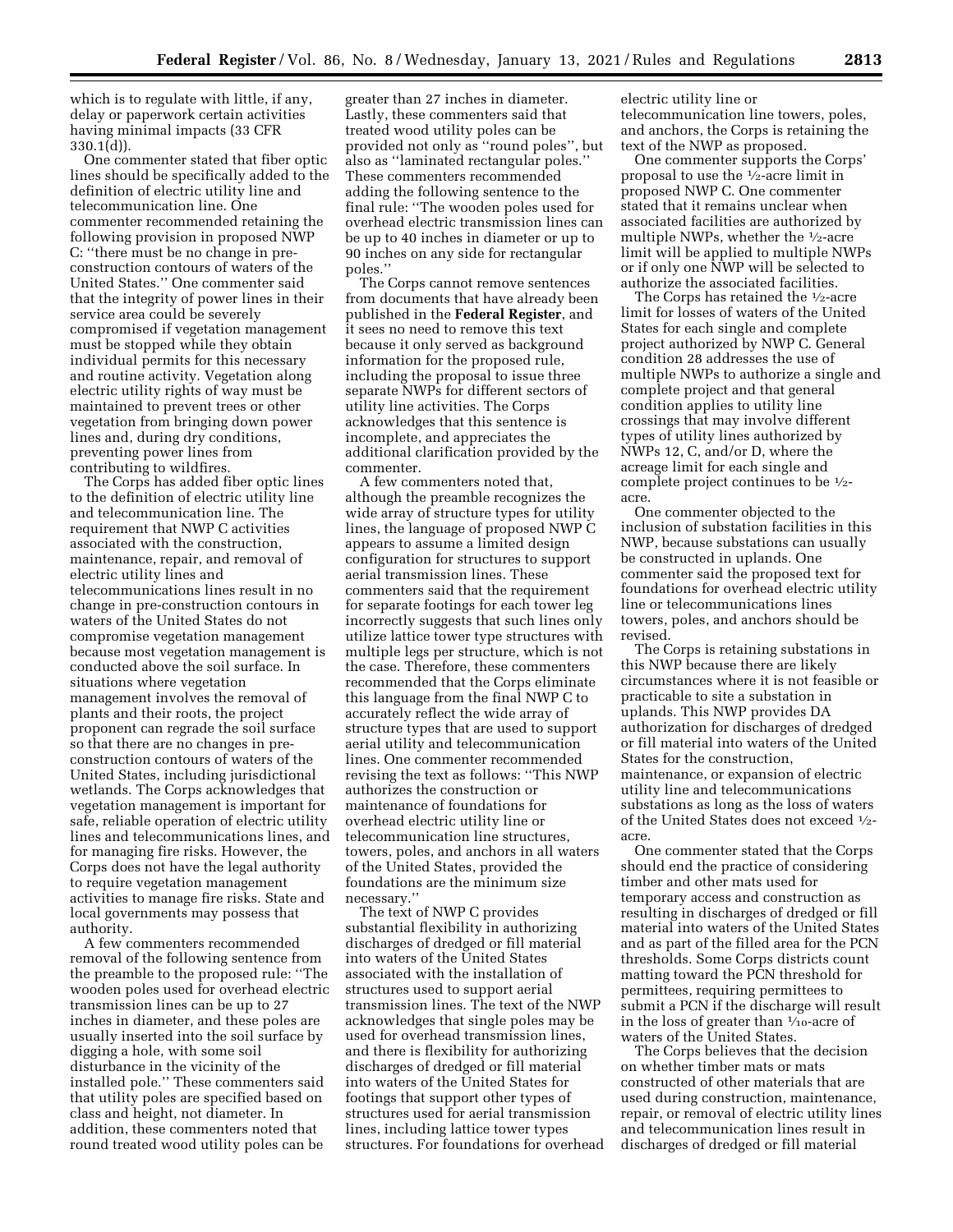into waters of the United States and thus require DA authorization is more appropriately made by district engineers on a case-by-case basis. Such decisions should be made by district engineers after considering the definitions of ''discharge of dredged material'' and ''discharge of fill material'' at 33 CFR 323.2(d) and (f). The use of temporary matting does not constitute a ''loss of waters of the United States'' or count towards the 1⁄10-acre PCN threshold for losses of waters of the United States as long as the timber matting is removed after completion of the authorized work and the affected area restored to preconstruction elevations.

A few commenters stated that applicants should have to produce containment and clean up contingency plans as a best management practice to address inadvertent returns of drilling fluids during horizontal directional drilling activities. The Corps does not have the authority to require project proponents to develop containment and contingency plans for horizontal directional drilling activities that do not involve discharges of dredged or fill material into waters of the United State or cross navigable waters and require section 10 authorization. The NWP authorizes regulated activities that may be necessary to remediate inadvertent returns of drilling fluids to provide timely responses to such events and help reduce potential adverse effects to the aquatic environment that may occur as a result of these inadvertent returns.

Several commenters supported the two PCN thresholds for proposed NWP C. They stated that limiting the PCN requirements for this NWP to these two PCN thresholds will reduce burdens on the regulated public, simplify NWP C, eliminate redundancy, and focus the PCN requirements on activities that have a substantive potential to result in more than minimal adverse environmental effects. One commenter stated that the proposed PCN requirements add an administrative burden to the Corps and reduce certainty for projects. Many commenters opposed having only two PCN thresholds and requested that NWP C have the same seven PCN thresholds as the 2017 NWP 12.

In the 2020 Proposal the Corps proposed two PCN thresholds for this NWP: (1) For activities that require section 10 authorization, and (2) for discharges that result in the loss of greater than 1⁄10-acre of waters of the United States. In response to the proposed rule, the Corps received comments recommending the addition of other PCN thresholds that were removed from NWP. For summaries of

the comments on the five PCN thresholds that were in the 2017 NWP 12 but removed from the 2021 NWP 12, and the Corps' responses to those comments, interested persons should read the section in this final rule on the reissuance of NWP 12.

One commenter supported the proposal to require PCNs for losses of greater than 1⁄10-acre of waters of the United States. One commenter recommended requiring PCNs for mechanized land clearing of forested wetlands in the electric utility line right-of-way where greater than 1⁄10-acre of forested wetland is subjected to mechanized land clearing, instead of requiring PCNs for any amount of mechanized land clearing in forested wetlands. One commenter asked why activities that result in changes in preconstruction contours, but do not result in permanent losses of waters of the United States cannot be permitted by NWP C while activities that do not result in a change to pre-construction contours, but result in up to  $\frac{1}{10}$ -acre of permanent loss of waters of the United States can be permitted by this NWP.

The Corps did not propose to require PCNs for discharges of dredged or fill material into waters of the United States associated with mechanized land clearing of forested wetlands in the utility line right of way. If, for a proposed electric utility line or telecommunications line, the applicant proposes to conduct mechanized land clearing of forested wetlands in the right-of-way for the electric utility line or telecommunications line, a PCN is required if the project proponent will be unable to restore the disturbed wetlands to pre-construction elevations and the activity involves a discharge of dredged or fill material that results in the loss of greater than 1⁄10-acre of waters of the United States. Nationwide permit C authorizes discharges of dredged or fill material into waters of the United States that result in permanent losses of waters the United States, as long as that loss does not exceed 1⁄2-acre for each single and complete project.

One commenter opposed the requirement to submit a PCN for activities that require authorization under Section 10 of the Rivers and Harbors Act, regardless of the amount of loss. The Corps has retained this PCN threshold so that district engineers have the opportunity to review these activities and ensure that the authorized activities cause no more than minimal adverse effects to navigation.

Several commenters objected to allowing multiple segments of the same pipeline to qualify for NWP authorization, stating it is a violation of

Section 404(e) of the Clean Water Act, the National Environmental Policy Act, the Endangered Species Act, and other legal requirements for rigorous and transparent environmental reviews and safeguards. A few commenters noted that while electric and telecommunication lines do not pose the same risks of spills and leaks as oil and gas pipelines, they still allow for greater than minimal impacts by authorizing large electric lines and telecommunications lines under the guise of ''single and complete projects.''

Considering separate and distant crossings of waters of the United States to be linear projects that can be authorized by separate NWPs is a longstanding practice that has been codified in the Corps regulations at 33 CFR 330.2(i) since 1991 (see 56 FR 59110). This practice does not violate Section 404(e) of the Clean Water Act, NEPA, or the ESA. The Corps complies with NEPA when it issues the national decision document for the issuance of an NWP, because that decision document includes an environmental assessment. Activities authorized by NWP C and other NWPs must comply with general condition 18, endangered species. The Corps acknowledges that some spills or leaks may occur from equipment associated with electric utility lines and telecommunications lines, including equipment at substations, but the Corps does not have the authority to regulate such spills or leaks.

A few commenters stated that is that it is unclear how the Corps will evaluate what constitutes a ''project'' under these NWPs for the purposes of determining whether a project exceeds the 1⁄2-acre limit or results in a loss of more than  $\frac{1}{10}$ -acre in order to trigger the requirement for an individual permit. A few commenters requested additional details regarding what measures will be used to ensure that projects under these NWPs are not improperly divided into smaller sections to avoid an individual permit requirement. Several commenters state that the ''single and complete project'' concept should not apply to the installation of new electric utility line and telecommunication activities. Some commenters said a new electric utility line or telecommunications line should be subject to analysis under NEPA for the entire project, including a cumulative review of all temporary and permanent impacts to waters of the United States from the utility line crossings, access roads, substations, temporary work pads, etc.

The Corps has long-standing practice and experience evaluating single and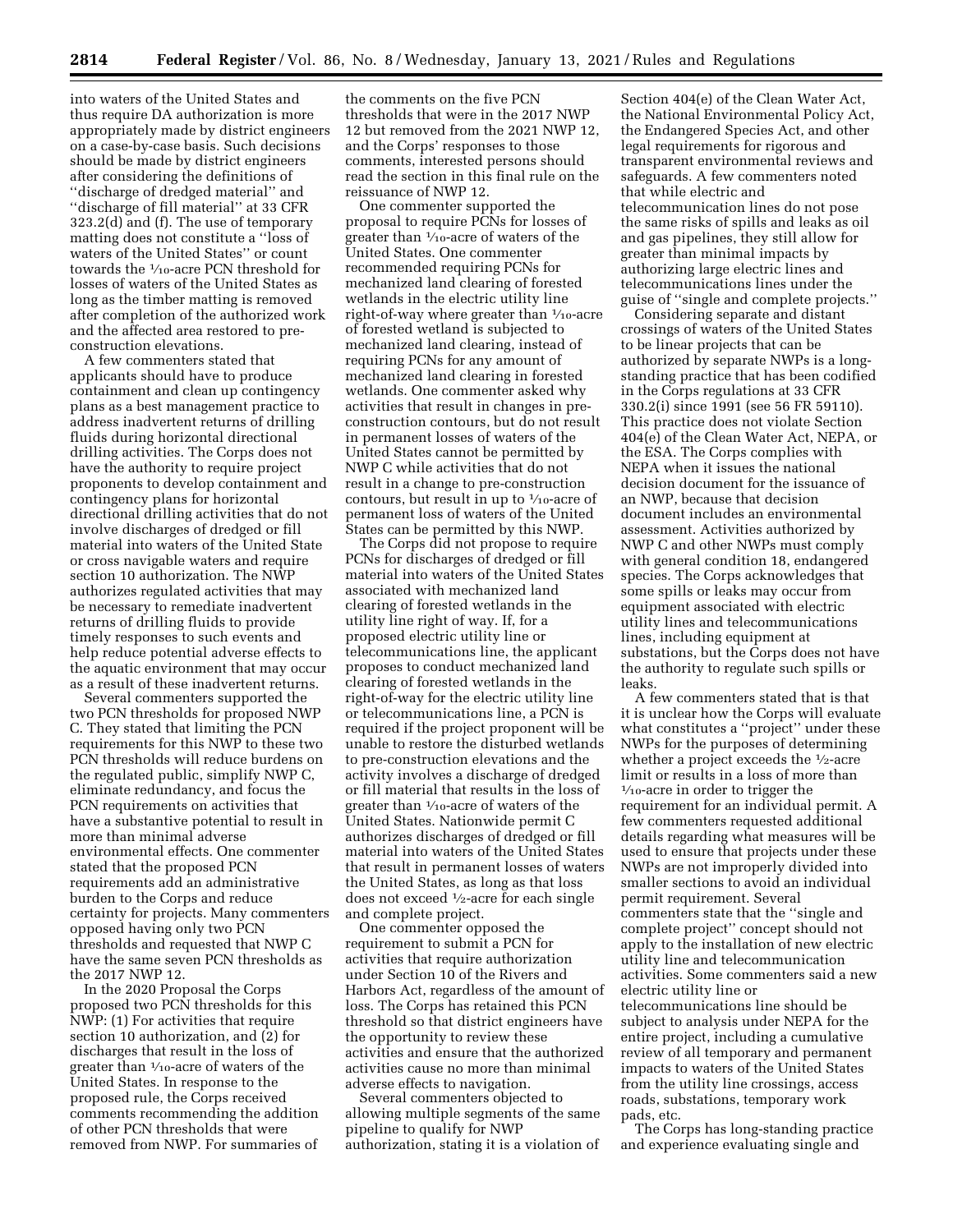complete projects when applying the 1⁄2 acre limit and the 1⁄10-acre PCN threshold for losses of waters of the United States. District engineers have the discretion to determine which regulated activities constitute ''single and complete linear projects'' and ''single and complete non-linear projects'' in accordance with the Corps' regulations and the definitions in Section F of these NWPs. When an NWP C activity requires a PCN, paragraph (b)(4)(i) of general condition 32 requires the applicant to include in the PCN and any other NWP(s), regional general permit(s), or individual permit(s) used or intended to be used to authorize any part of the proposed project or any related activity, including other separate and distant crossings for linear projects that require Department of the Army authorization but do not require preconstruction notification. Furthermore, paragraph (b)(4)(ii) of general condition 32 requires the applicant to include in the PCN the quantity of anticipated losses of wetlands, other special aquatic sites, and other waters for each single and complete crossing of those wetlands, other special aquatic sites, and other waters (including those single and complete crossings authorized by NWPs but do not require PCNs). The district engineer uses this information to evaluate the cumulative adverse environmental effects of the proposed linear project. Activities authorized by NWP do not require additional NEPA compliance, because the Corps satisfies the requirements of NEPA when it issues the national decision documents for the NWPs.

One commenter stated that a PCN should be required for any new or expanded electric utility line project, and there needs to be an overall limit in acreage of waters of the United States lost as a result of activities authorized by this NWP. A few commenters said that proposed NWP C should include the 250-mile PCN threshold proposed for NWP 12. These commenters asserted that not adding the 250-mile PCN threshold allows for very large projects to be built without a PCN and, therefore, bypass other federal requirements that are triggered by the section 404 process such as the requirements of Section 7 of the Endangered Species Act and Section 106 of the National Historic Preservation Act. One commenter asked whether temporary impacts and impacts that involve conversion from one wetland type to another (*e.g.,* forested wetland to herbaceous) are counted as part of the 1⁄10-acre PCN notification threshold. These commenters recommended revising the definition of

''loss of waters of the United States'' to include permanent conversion of wetland types.

The Corps does not agree that PCNs should be required for any expansion of electric utility line projects. The information required by paragraphs (b)(4)(i) and (ii) of general condition 32 provides the Corps with information similar to the 250-mile PCN threshold that was added to NWP 12, but the Corps does not believe that the 250-mile PCN threshold is necessary for NWP C because it authorizes projects with typically smaller footprints of discharges of dredged or fill material. Activities authorized by NWP C must comply with general condition 18, endangered species, and general condition 20, historic properties. Temporary impacts are not considered a ''loss of waters of the United States.'' A permanent conversion of wetland type is generally not considered a ''loss of waters of the United States'' because the affected area is still a wetland, and vegetation management activities such as cutting and mowing vegetation or using herbicides are not regulated by the Corps under its permitting authorities.

One commenter stated that Corps districts should maintain consistency with the number of thresholds that trigger the need for a PCNs expressed in the proposed rule. This commenter noted that some Corps districts have already proposed regional conditions that will undercut the changes in the proposed rule. This commenter said that differences in PCN thresholds across Corps districts could complicate NWP C by increasing confusion and inefficiencies.

Division engineers have the authority to approve regional conditions for this NWP based on the characteristics and other factors regarding the ecosystems in their respective regions, including regional conditions that add PCN thresholds. Division engineers can add regional conditions to replace PCN thresholds that were removed from an NWP, if the division engineer determines that PCN threshold is necessary to ensure that the activity has no more than minimal or cumulative adverse environmental effects. Regional conditions are an important mechanism for tailoring the NWP program to address specific resource concerns in a particular geographic area.

Several commenters opposed including Note 2 in NWP C. These commenters said that Note 2 is inconsistent with the requirements of Section 404(e) of the Clean Water Act and that it would allow activities that have more than minimal adverse environmental effects to proceed. One

commenter said that proposed Note 2 would explicitly allow the cobbling together of multiple NWPs to authorize high impact pipelines and associated infrastructure that have greater potential for harmful spills, leaks, and the discharges that accompany them. As discussed above in response to comments on the Corps' definition of ''single and complete project'' at 33 CFR 330.2(i), Note 2 is consist with that regulation and this long-standing practice.

One commenter recommended clarifying and rephrasing the following sentence found in Note 3: ''Aerial electric utility lines or telecommunication lines crossing navigable waters of the United States (which are defined at 33 CFR part 329) must comply with the applicable minimum clearances specified in 33 CFR 322.5(i). The Corps believes that no additional clarification is necessary for Note 3 because it only points to a specific provision of the Corps' regulations to serve as a reminder to project proponents that want to construct electric utility lines or telecommunications lines over navigable waters of the United States.

A few commenters recommended including the term ''and other temporary structures'' in the text of Note 4. These commenters suggested changing Note 4 to state that access roads and other temporary structures such as work pads, temporary utility poles, and pulling and tension pads, used for both construction and maintenance may be authorized, provided they meet the terms and conditions of this NWP. Note 4 specifically addresses access roads, and the Corps believes it would be inappropriate to address other temporary structures in this note. Temporary structures are addressed in a separate paragraph in the text of NWP C.

A few commenters recommended that if the Corps includes specific best management practices (BMPs) in the final NWP C, it should indicate that the BMPs should be implemented ''where appropriate and practical'' and recognize that implementation of certain BMPs may not be required in all circumstances. These commenters noted that there are a wide range of minimization, avoidance, and management measures deployed to reduce impacts to aquatic environments, some are unique to the electric and telecommunication utility lines. However, it would be difficult to include many of these BMPs as national requirements for all uses of NWP C because their implementation, while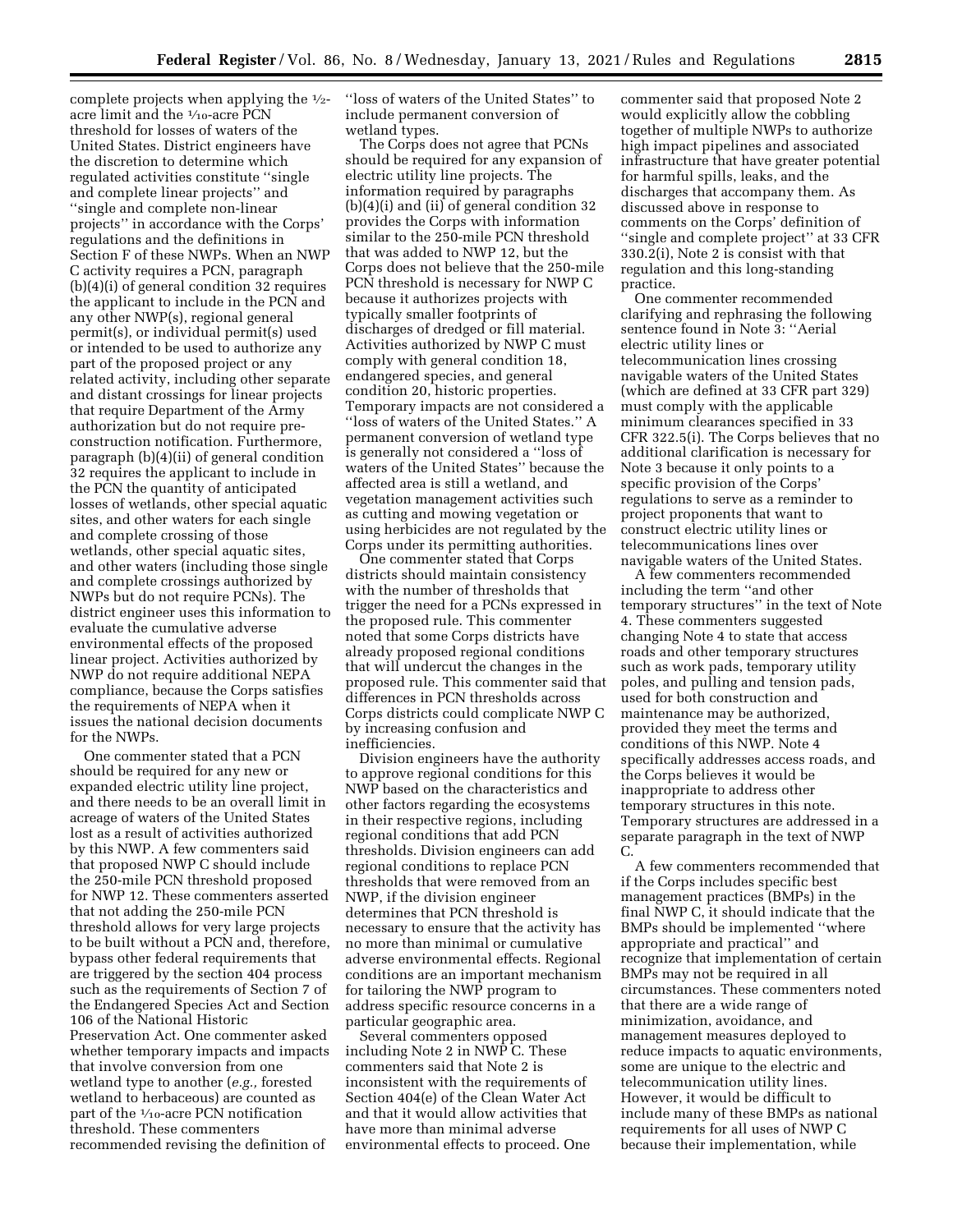frequent, is site-specific and may not be feasible or useful for minimizing impacts in all scenarios. A few commenters stated that the Corps should not adopt additional national BMPs or other restrictions, and said that such practices should be addressed at the regional level and tailored to local environments, which will allow for greater flexibility. A few commenters said that adding additional BMPs or standards to this NWP would result in redundant requirements to manage on these projects without providing additional benefits.

The Corps agrees that BMPs should be implemented where appropriate and practical, and that it would be more appropriate and efficient to add BMPs to this NWP either through regional conditions added to the NWP by division engineers or activity-specific conditions added to the NWP by district engineers. During its review of the suggested BMPs, the Corps determined that many of these BMPs that are appropriate to apply nationwide would not be appropriate for the NWP at a national level, but they may be appropriate on a region level. The proposed text of NWP includes some BMPs (*e.g.,* requiring no changes in preconstruction contours of waters of the United States, requiring the top 6 to 12 inches of the trench in wetlands to normally be backfilled with topsoil from the trench, removal of temporary fills upon completion of the work).

Many commenters said that the placement of temporary matting in jurisdictional wetlands should continue to be a BMP for proposed NWP C activities to minimize adverse environmental effects. Several commenters recommend requiring the use of low-ground pressure equipment, such as heavy equipment that has been specially designed to spread the weight of the equipment over a larger area, which helps avoid permanent impacts by reducing compaction of wetland soils. One commenter said that use of wattles (*i.e.,* erosion and sediment control devices used to minimize erosion on construction sites) is a general accepted practice to reduce water flow velocities and prevent sediment from flowing into jurisdictional waters. The Corps believes these BMPs are more appropriately applied on a case-by-case or regional basis, in consideration of the characteristics of the affected ecosystems, instead of a national basis.

One commenter stated that the Corps should continue to clearly outline performance criteria within jurisdictional areas because it provides the flexibility needed to facilitate the

improvement and development of construction practices that could better protect aquatic resources. One commenter recommended adding a requirement that directional drilling under waters of the United States should be a national standard. One commenter suggested the addition of a BMP to require district engineers to distribute relevant PCNs to state agencies involved in the regulatory oversight or environmental review of projects authorized by the new NWP C. With this NWP, the Corps outlines certain performance criteria (*e.g.,*  removal of temporary fills, uses of temporary mats) within jurisdictional waters. The Corps believes the recommended BMPs are applied more appropriately and effectively on a caseby-case or regional basis instead of a national basis.

One commenter suggested a BMP where the project proponent tries to cut only vegetation that exceeds a height of 12 feet and allows all low-growing trees and shrubs to remain in place. This commenter said that a benefit of this BMP is that it allows roots to remain in place providing soil stabilization in and around jurisdictional waters. One commenter noted that non-mechanized clearing is preferred consistent with the Corps' regulations at 33 CFR 323.2(d) along with hand clearing, low ground pressure equipment and mats, to minimize and avoid additional impacts to the jurisdictional water or wetland beyond conversion are significantly minimized or avoided. The Corps believes the recommended BMPs are applied more appropriately and effectively on a case-by-case or regional basis instead of a national basis.

One commenter said that vibratory plowing is preferred over trenching methods for burying both distribution and fiber optic lines because vibratory plowing under most conditions does not create incidental addition of material. One commenter recommended requiring that material resulting from trench excavation may be temporarily side cast into waters of the United States for very short periods of time well within the limitation of three months, and is not placed in such a manner that it is dispersed by currents or other forces. In addition, this commenter suggested requiring side-cast material to be protected so it does not discharge offsite or into jurisdictional waters during rainfall events. The Corps believes the recommended BMPs are applied more appropriately and effectively on a caseby-case or regional basis instead of a national basis.

One commenter remarked that while burying utilities is an important climate adaptation strategy to address wildfire impacts, such activities should be undertaken in an ecologically responsible fashion, and recommended prohibiting NWP C activities within or under coastal zone waters and wetlands. The Corps does not agree that NWP C activities should be prohibited in coastal zone waters and wetlands.

A few commenters provided the following list of various practices its members implement to help ensure that electric utility line construction and maintenance activities will have no more than minimal adverse environmental impacts:

• Avoiding surface waters when embedding structures (footings, poles, etc.), stockpiling materials, and setting up work areas. Locating poles and tower foundations outside of surface waters to the extent practicable. Where practicable, poles or structures are sited in uplands so that the infrastructure ''spans'' and thereby avoids the aquatic environment.

• When it is not possible to span an aquatic environment, poles or structures are installed in a manner to maintain conductor clearance consistent with North American Electric Reliability Corporation (''NERC'') and other guidelines to ensure safe and reliable operation.

• Installing mats before placing or driving equipment over wetlands or streams.

• Constructing roads with pervious materials and limiting width and elevation, so long as access is safe.

• Relying on low water crossings and appropriately sized culverts.

• Designing site plans to address the prevention, containment, and cleanup of sediment or other materials caused by the inadvertent returns of drilling fluids when installing electric utility lines under streams or other waters via directional drilling.

• Locating stockpile and work areas outside of surface waters.

• Performing frequent inspections of environmental and safety measures and construction activities.

• Marking waters of the United States near work areas with flagging or perimeter fencing

• Deploying mats prior to driving over or placing heavy equipment on wetlands.

• Installing stormwater BMPs to prevent erosion of hillsides adjacent to construction areas.

• Where practicable, trench material is side casted onto uplands or onto filter cloth, mats, or some other semipermeable surface in vegetated wetlands.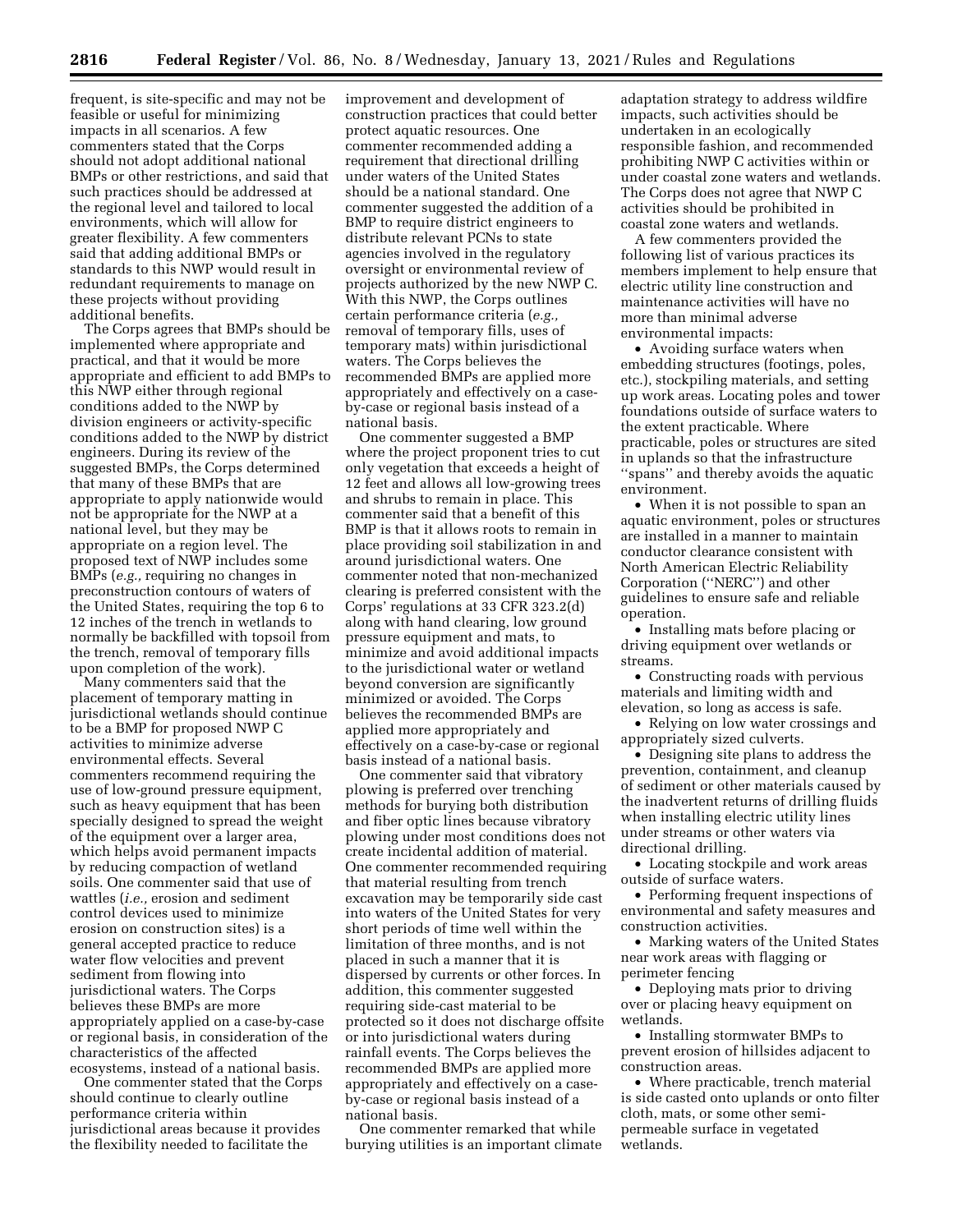• Site plans are designed to address the prevention, containment, and cleanup of sediment or other materials caused by the inadvertent returns of drilling fluids when installing electric utility lines under streams or other waters via directional drilling. In the event of an inadvertent return of drilling fluids, the agency is notified, and the remediation plan is implemented.

• Where permanent access is not required, avoidance measures are deployed to minimize impacts to jurisdictional waters to the maximum extent possible.

• Where permanent roads are required, they are typically limited in width and elevation to the minimum necessary for safe access and constructed with pervious materials.

• Stockpiles and work areas are generally established outside of surface waters.

• Timber mats are typically installed prior to placing or driving equipment over wetlands or streams.

• Frequent inspections of environmental and safety measures and construction activities are performed. Monitoring during and after construction to avoid unauthorized discharges to surface waters.

• Construction personnel, contractors, and personnel who operate and maintain the electric utility and telecommunication lines are trained to understand and comply with permit requirements and conditions.

Several commenters suggested the following BMPs for proposed NWP C based on Avian Powerline Interaction Committee documents. Their recommended BMPs include:

• Avian Protection Plan (APP) Guidelines.

• Suggested Practices for Avian Protection on Power Lines.

• Reducing Avian Collisions with Power Lines: State of the Art in 2012.

• Region 6 Guidance for Minimizing Effects from Power Line Projects Within the Whooping Crane Migration Corridor (available at *[https://puc.sd.gov/](https://puc.sd.gov/commission/dockets/electric/2019/el19-003/memo.pdf)  [commission/dockets/electric/2019/el19-](https://puc.sd.gov/commission/dockets/electric/2019/el19-003/memo.pdf)  [003/memo.pdf.](https://puc.sd.gov/commission/dockets/electric/2019/el19-003/memo.pdf)*)

The Corps believes the recommended BMPs are applied more appropriately and effectively on a case-by-case or regional basis instead of a national basis. The Corps has been administering NWP 12 since it was first issued in 1977 without extensive BMPs at the national level and has found that the current approach with the BMPs that are already in the text of the utility line NWPs (*i.e.,* NWPs 12, 57, and 58) is effective.

A few commenters stated that the proposed NWP C will allow for

increased impacts to rivers and wetlands. One commenter said that mechanized land clearing in forested and scrub-shrub wetlands for utility line installation should not be authorized under NWP C and that individual permits should be required for those activities. One commenter said that individual permits should be used to authorize the entire electric utility line project when one crossing does not meet the limits for NWP C. One commenters states that it is not clear how temporal and cumulative impacts will be considered when evaluating facilities proposed to be authorized by NWP C or by multiple NWPs. A few commenters recommend that the Corps adopt a policy of early consultation with Indian tribes and other actors on these types of projects, above the timeline required by the NHPA section 106 process. One commenter recommended that the Corps require prior consent on projects impacting tribes.

The proposed NWP C will not result in increased impacts to rivers and wetlands because it has the same limits as the NWP 12 that was issued in 2017 and in several prior reissuances of the NWPs. The activities authorized by this NWP must comply with 33 CFR 330.6(d), which addresses the use of NWPs with individual permits. During the PCN review process, district engineers evaluate the individual and cumulative effects of the activities authorized by an NWP (see paragraph 2 of Section D, District Engineer's Decision). For Corps districts consult with tribes when necessary for activities authorized by this NWP and other NWPs. Issuance of an NWP verification by a district engineer does not require prior consent from tribes.

Several commenters expressed concern about the impacts that electric utility lines may have on migratory avian populations from collisions with power lines. These commenters said that the Corps needs to analyze the potential harm to bird populations from its permitting of utility lines pursuant to this proposed NWP. These commenters said that national programmatic ESA section 7 consultation should be initiated for the issuance of this NWP, to allow the Services to work with the Corps to establish national BMPs. Another commenter stated that the Corps should consider voluntarily performing ESA Section 7 consultation on the issuance of this NWP to provide regulatory certainty.

The national decision document has been revised to discuss potential impacts of electric utility lines on migratory birds. General condition 19 addresses compliance with the

Migratory Bird Treaty Act and the Bald and Golden Eagle Protection Act. That general condition states that the permittee is responsible for ensuring that the activity authorized by an NWP complies with both of these acts, and that the permittee is responsible for contacting the appropriate office of the U.S. FWS to determine whether any incidental take permits are necessary and available under the Migratory Bird Treaty Act or Bald and Golden Eagle Protection Act. Compliance with the ESA for this rulemaking is discussed in Section III.D of this final rule.

One commenter emphasized that safety must remain paramount when constructing, maintaining, repairing, and replacing above-ground and belowground electrical utility lines. The commenter suggested that the Corps reference safety standards as a means of ensuring that electric utility activities are conducted safely. One commenter said that the proposal also describes the two methods by which underground electric transmission cables are installed: Trenching and backfilling or horizontal directional drilling. This commenter remarked that members may also utilize conventional boring to install electric utility lines, and asked that the Corps acknowledge that conventional boring is another method used for installation of underground electric transmission cables.

The Corps does not have the authority to require and enforce safety standards that apply to the construction, maintenance, repair, and replacement of above-ground and below-ground electrical utility lines. Safety standards and requirements may be imposed by other federal agencies, or state and local government agencies. This NWP authorizes activities that may involve directional boring, as long as those activities involve discharges of dredged or fill material into waters of the United States or cross navigable waters of the United States.

Proposed new NWP C is issued as NWP 57, with the modifications discussed above.

(16) NWP 58. Utility Line Activities for Water and Other Substances

The Corps proposed this new NWP as NWP D, to discharges of dredged or fill material into waters of the United States, and structures and work in navigable waters of the United States, for utility line activities for water and other substances, such as potable water, sewage, stormwater, and wastewater.

Several commenters stated that they support the issuance of new NWP D for water, wastewater, and stormwater utility lines because of the national legal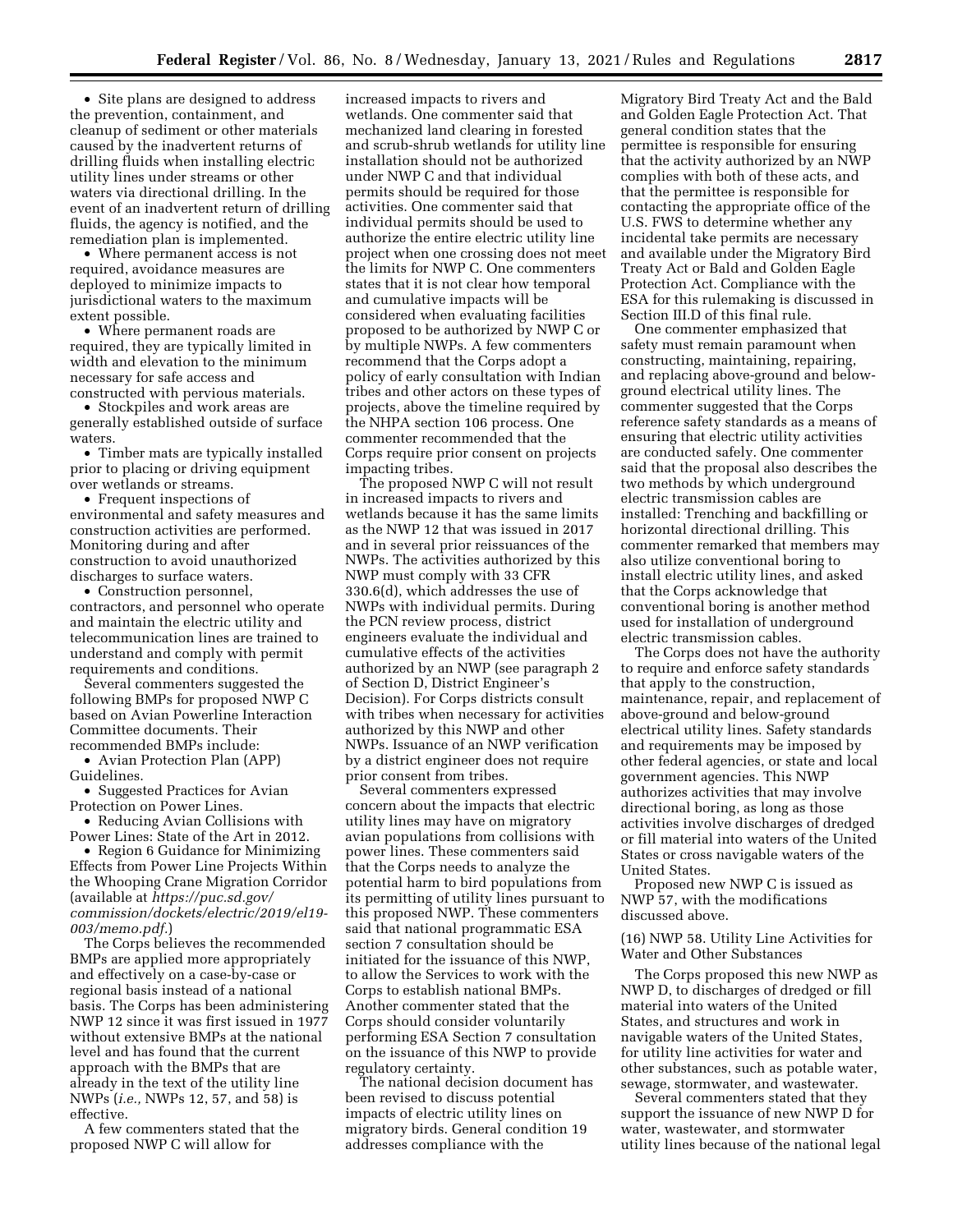uncertainty of oil and gas pipeline projects. Many commenters said they support the issuance of NWP D because it streamlines the permitting process, clarifies the PCN requirements, separates activities based on the utility types, and ensures the activities will cause no more than minimal adverse environmental effects. Several commenters stated they were opposed to the issuance of NWP D and recommend withdrawing NWP D because it authorizes activities that cause significant adverse impacts, and these activities should require individual permits. These commenters stated, that at a minimum, additional PCN requirements should be added to the proposed NWP.

The activities authorized by NWP D will generally result in no more than minimal individual and cumulative adverse environmental impacts, and certain activities require preconstruction notification to the district engineer. District engineers will review PCNs for proposed NWP D activities, and may add permit conditions, including mitigation requirements, to the NWP authorization to help ensure that the authorized activities cause no more than minimal adverse environmental effects. District engineers can also exercise discretionary authority and suspend or revoke the NWP authorization for proposed activities that will result in more than minimal adverse environmental effects. The Corps believes that the two PCN thresholds in proposed NWP D will provide district engineers with the opportunity to review utility line activities for water and other substances that have the potential to cause more than minimal adverse environmental effects.

Several commenters expressed opposition to allowing multiple segments as ''single and complete projects'' of the same pipeline qualify for NWP authorization because it violates the Clean Water Act's minimal impact limitation, the National Environmental Policy Act, the Endangered Species Act, and other legal requirements for rigorous and transparent environmental reviews and safeguards. In addition, several of these commenters stated the authorizing multiple segments as single and complete projects does not capture cumulative effects.

The use of NWPs to authorize separate and distant crossings of waters of the United States for utility lines and roads as single and complete has been in the Corps' NWP regulations at 33 CFR 330.2(i) since 1991. The National Environmental Policy Act is a

procedural statute that does not prohibit any specific regulatory approaches or mandate specific outcomes. Activities authorized by NWP D must comply with general condition 18, endangered species. The requirements of paragraph (b)(4) of general 32 help ensure that district engineers have information regarding the crossings of waters of the United States that require PCNs or do not require PCNs, so that the cumulative adverse environmental effects can be assessed during the review process.

Several commenters stated opposition to the removal of the five PCN requirements from the 2017 NWP 12 because they believe the Corps will no longer receive notice of activities that cause more than minimal adverse effects, nor will other federal and state natural resource agencies be able to review and provide comments. Many commenters opposed the removal of the non-PCN requirements for right-of-way mechanized land clearing through forested wetlands because this activity causes fragmentation and a loss/ conversion of wetland type and associated functions. The commenters requested addition of a requirement for the submittal of a PCN for land clearing associated with utility line rights-of-way within wetlands so that the Corps and interested stakeholders can ensure impacts are appropriately avoided and mitigated. A few commenters stated that the 500 linear foot PCN threshold from the 2017 NWP 12 should be added to NWP D. One commenter said that the PCN requirement for temporary access roads should be retained. One commenter stated that a PCN should be required when the proposed activities would run parallel with a stream bed.

The removal of the five PCN thresholds from NWP 12 are discussed in the preamble discussion of NWP 12 and the same reasoning applies to the removal of these PCNs from NWP 58. That preamble discussion includes responses to comments, and that discussion will not be repeated in this section of the preamble. The Corps declines to add the suggested PCN thresholds because this NWP requires restoration of temporary fills to preconstruction elevations. If utility line activities associated with the suggested PCN thresholds result in a permanent impact that causes the loss of greater than 1⁄10-acre of waters of the United States, then PCNs are required.

A few commenters said there needs to be an overall acreage limit on authorized impacts for this NWP, including a maximum acreage for non-PCN forest clearing activities, and a maximum length of impervious surface roads before a PCN is required. One

commenter stated that the Corps needs to provide sound, scientific evidence that the removal or omission of any of the PCN thresholds from the 2017 NWP 12 would not harm river, stream, or wetland hydrologic functions.

The activities authorized by this NWP are subject to a 1⁄2-acre limit for each single and complete project. There was no PCN requirement for temporary access roads in the 2017 NWP 12 and the Corps continues to believe that it is not necessary to ensure no more than a minimal individual or cumulative adverse environmental effects. Preconstruction notification thresholds are established for proposed activities requiring DA authorization that have the potential to cause more than minimal adverse environmental effects. Preconstruction notifications are informed by science and the Corps experience in administering the NWP program. In this instance, the Corps has determined it can remove the respective PCN requirements without risking more than a minimal individual or cumulative adverse environmental effects.

Some commenters said that the reduction of the PCN thresholds will simplify NWP D and would not cause a negative impact on the environment. One commenter asserted that permanent access roads should be authorized under NWP 14, not NWP D. One commenter recommended adding a requirement for horizontal directional drilling under waters of the United States, as a national standard under NWP D. One commenter recommended adding a provision to NWP D requiring containment and clean up contingency plans.

The Corps declines to add a requirement for the use of horizontal directional drilling because that technique is not always practical or feasible for utility lines that convey water and other substances. The use of horizontal directional drilling is more appropriately determined on a case-bycase basis after considering the characteristics of the proposed utility line activity, including site characteristics. The Corps does not have the authority to require containment and cleanup contingency plans for the construction, expansion, maintenance, or repair of utility line activities for water and other substances.

One commenter stated that the Corps should define a ''stand-alone project'' as a utility line project that includes all crossing within a major watershed as evaluated together as single and complete, since the cumulative impacts are to one system. The commenter said that an alternative approach would be to require a cumulative analysis for all proposed NWP D activities. Several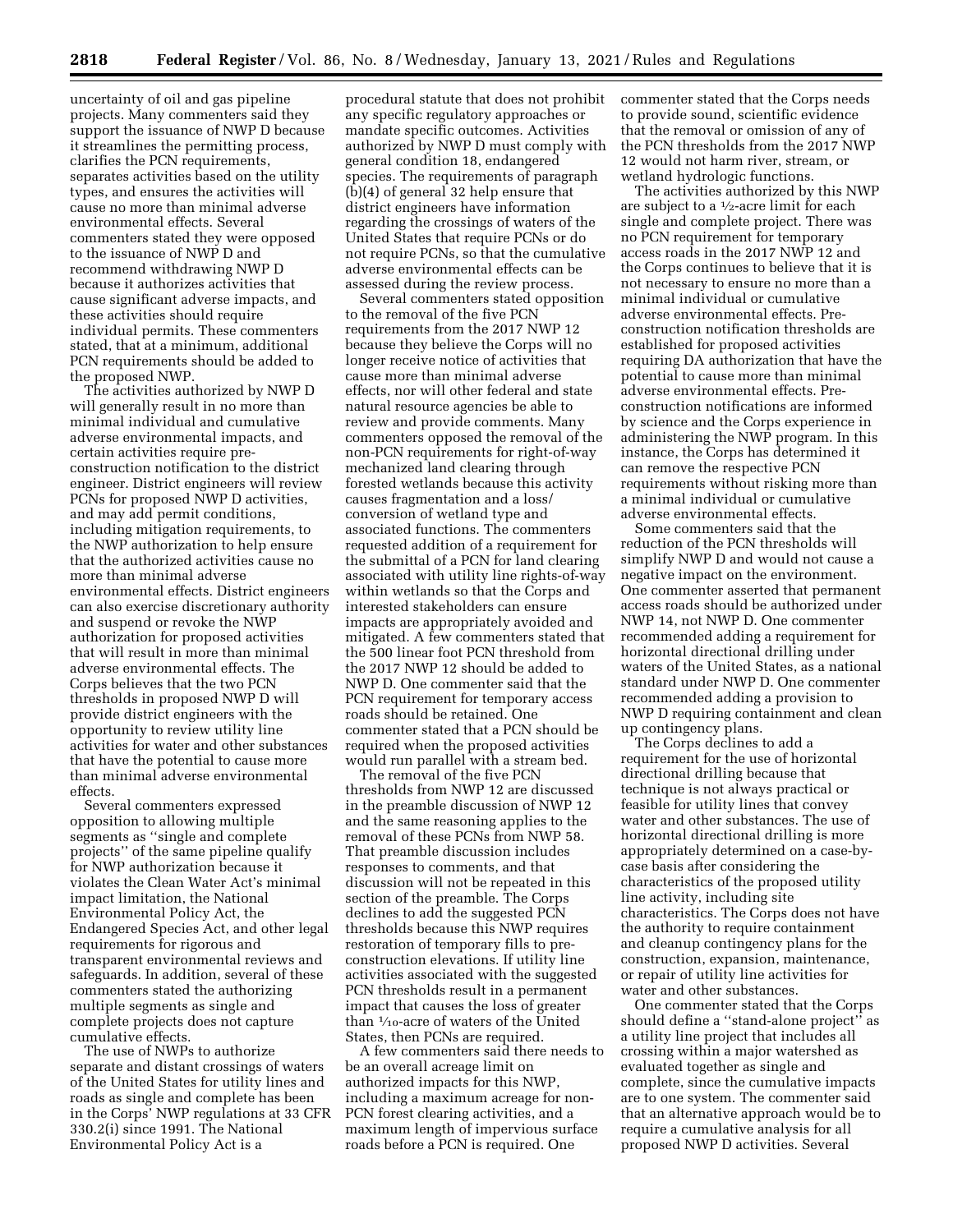commenters requested clarification of the status of ongoing, non-oil and gas utility projects verified under the 2017 NWP 12, specifically whether they will continue to be authorized under the 2017 NWP 12 until the March 18, 2022 expiration date, or if they will need to be reverified.

The Corps declines to add a definition of ''stand-alone project'' to this NWP. When reviewing PCNs for proposed NWP activities, district engineers evaluate the crossings of waters of the United States that require PCNs and the information provided on other crossings in accordance with paragraph (b)(4) of general condition 32. They will determine whether the proposed utility line for water and other substances will result in no more than minimal individual and cumulative adverse environmental effects. The grandfathering provisions for these NWPs, including the transition from 2017 NWP 12 to the 2021 NWP 12 and new NWPs 57 and 58, is discussed in Section I.D. of this final rule.

A few commenters requested that the Corps broaden the definition of the term ''utility line'' so that it includes other types of man-made conveyances, such as canals and other linear conveyances that are subject to Clean Water Act section 404 jurisdiction and can transport water. One commenter requested the addition of specific waterline ancillary facilities including, but not limited to pump plants, siphons, and tunnels to the text of this NWP. One commenter said that the Corps should clarify whether this NWP authorizes utility line activities that convey substances that are unclear as to whether they included in the definition of ''oil or natural gas pipeline'' in NWP 12, such as hydrogen and power-to-gas (*i.e.,* hydrogen combined with carbon dioxide to create methane, or renewable natural gas). One commenter recommended further defining the term ''other substances'' in this NWP.

The Corps declines to add canals and ditches to the activities authorized by this NWP. Canals and ditches can be authorized by other NWPs, if the construction of those ditches involves discharges of dredged or fill material into waters of the United States or structures or work under Section 10 of the Rivers and Harbors Act of 1899. Substations for utility lines for water and other substances can include pump plants and siphons. Tunnels may be authorized if they a considered utility lines. Utility lines constructed to convey hydrogen or carbon dioxide can authorized by NWP D, but utility line activities constructed to convey renewable natural gas should be

authorized by NWP 12. In general, ''other substances'' includes substances not conveyed by utility lines authorized by NWPs 12 and 57. The Corps has added ''products derived from oil or natural gas'' to be consistent with the definition of ''oil or natural gas pipeline'' in NWP 12, and to clarify that regulated activities associated with pipelines that carry substances derived from oil or natural gas should be authorized by NWP 12, not NWP D.

One commenter said that Note 4 should refer to the General Bridge Act of 1946 instead of Section 9 of the Rivers and Harbors Act of 1899. The Corps has made this change to Note 4.

One commenter requested clarification on how temporal and cumulative impacts will be considered when evaluating activities authorized by NWP D. This commenter recommended conducting a separate analysis for temporal and cumulative impacts on streams, wetlands, and other waters. A few commenters recommended changing the provision condition that states ''there must be no change in preconstruction contours of waters of the United States'' to ''there must be no change in pre-construction contours which results in permanent losses of waters of the United States.'' One commenter requested clarification on the measures the Corps will take to ensure that the activities authorized by NWP D are not improperly divided into smaller sections to avoid an individual permit.

Temporal and cumulative impacts will be evaluated using the 10 criteria identified in paragraph 2 of Section D, District Engineer's Decision. The Corps declines to change the text regarding the requirement for no changes in preconstruction contours, because that has been a BMP that has helped ensure that most utility line activities result in temporary impacts. The Corps applies the definitions of ''single and complete linear project'' to NWP D activities and to other NWPs that authorize utility lines to determine which activities can be authorized by an NWP and which activities require individual permits. The Corps also implements 33 CFR 330.6(d), which addresses the use of individual permits with NWPs.

Several commenters stated that BMPs should be site-specific and imposed as special conditions, if necessary, and not standardized in the text of NWP D. One commenter said that the inclusion of standards and BMPs would likely impede the objective of the NWP program by causing delays and increasing paperwork. This commenter asserted that attempting to establish national standards could cause

conflicting requirements between the NWP and Clean Water Act Section 401.

The Corps agrees that most BMPs are site-specific and should be identified for specific utility line activities. Best management practices may also vary by region and by aquatic resource type. Best management practices that are necessary to ensure that activities authorized by NWP D have no more than minimal adverse environmental effects are more appropriately identified by district engineers and required through activity-specific conditions added to the NWP authorization or through the section 401 water quality certification process.

One commenter said that the Corps should adopt a policy of early consultation with the tribes and other interested parties for these types of projects over and above the NHPA section 106 process to avoid litigation, and other costly delays. This commenter also requested the Corps require consent on projects impacting tribes. One commenter recommended evaluating the direct, indirect, and cumulative effects on treaty reserved resources, including anadromous salmonids and their habitat to fully understand the potential extent of resource impacts.

The Corps consults with tribes when necessary to ensure that activities authorized by an NWP comply with general condition 17, tribal rights. As part of this rulemaking, Corps districts have consulted and coordinated with tribes to identify regional conditions and coordination processes to ensure protect tribal rights, as well as tribal trust resources. Activities authorized by NWPs do not require prior consent from tribes.

One commenter said that the Corps should end the practice of counting temporary impacts associated with matting for moving heavy machinery over a wetland, as a loss of greater than  $\frac{1}{10}$ -acre, which triggers a requirement to submit a PCN. One commenter stated the Corps districts should maintain consistency with the PCN thresholds and should not be allowed to add regional conditions to this NWP that undercuts the reduction in PCN thresholds in this NWP. This commenter said that regional conditions cause confusion and inefficiencies, especially if the linear infrastructure crosses into multiple Corps districts.

The determination regarding whether the use of matting during utility line activities authorized by NWP D causes a loss of waters of the United States that may require a PCN is more appropriately made by district engineers on a case-by-case basis. Division engineers can add regional conditions to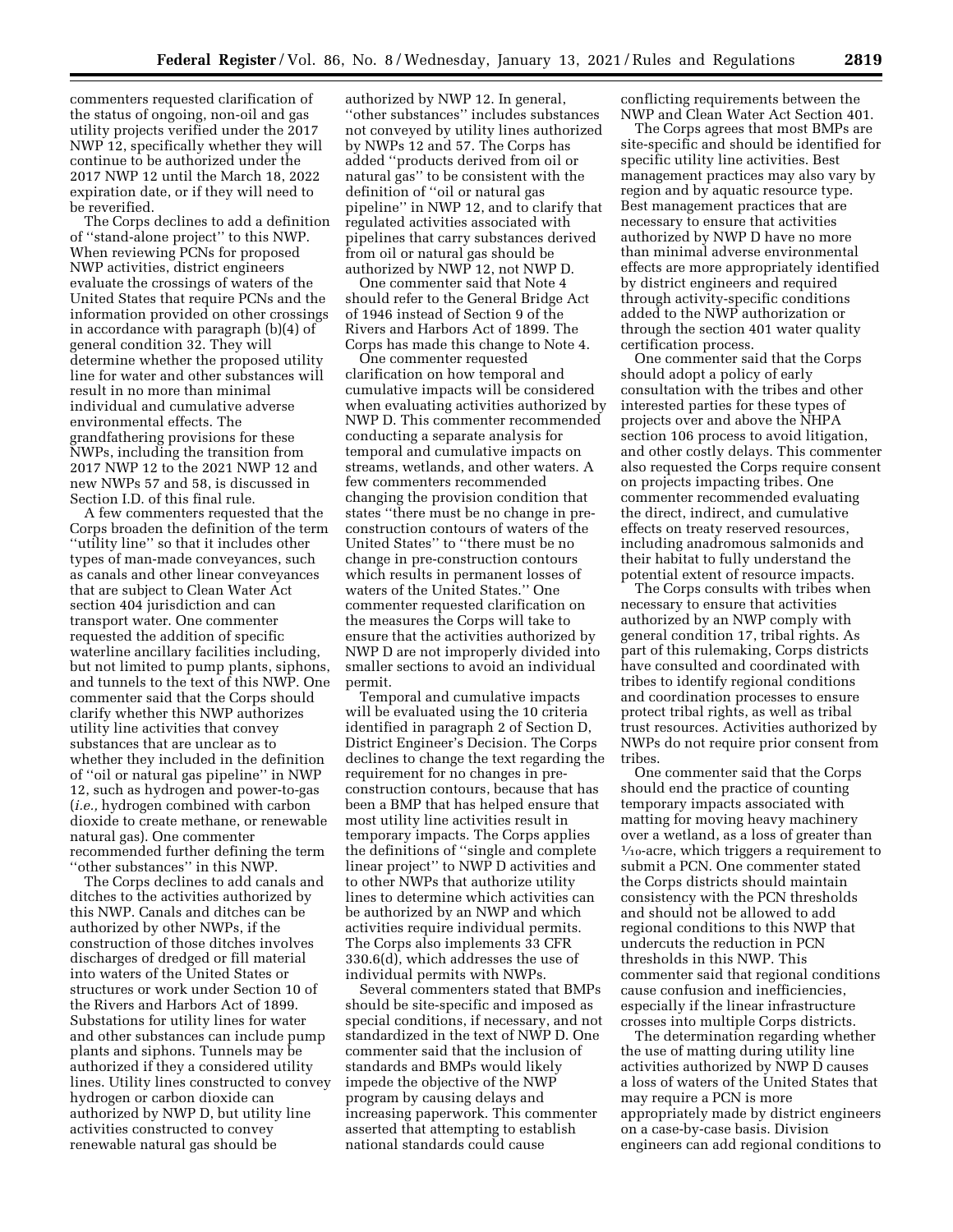this NWP that replace PCN thresholds that were removed, if they determine those PCN thresholds are necessary to ensure that this NWP authorizes only those activities that have no more than minimal adverse environmental effects. Regional conditions are intended to address regional differences in aquatic resource functions, so there may be some inconsistency that must be dealt with, especially for utility lines that run through multiple states or Corps districts.

One commenter said that water mains are known to exceed the non-oil and gas pipeline diameters, identified in the preamble as 3 to 24 inches, as they may be 6 feet or wider. This commenter stated the Corps did not provide a robust analysis of the lengths of the various utility line, nor did they provide the total national mileage for these lines, as they could be quite long and have similar types of impacts as oil or gas pipelines. A few commenters recommended removing natural gas pipelines (*i.e.* residential lines), hydrogen transport lines for clean energy solutions, and local, intrastate utility lines operated as an independent municipally-owned distribution system from NWP 12, because they are typically similar or smaller in size with respect to materials, location, installation footprint, and constructed along with water and wastewater pipelines.

The intent of the preamble discussion in the 2020 Proposal regarding the proposal to issue separate NWPs for oil or natural gas pipelines, electric utility lines and telecommunications lines, and utility lines for water and other substances was to illustrate some of the differences among those utility line sectors. The discussion of pipeline diameters has no relevance to the text of these NWPs, or to the conditions that apply to those NWPs. Utility line activities authorized by NWP D can be used to convey hydrogen, and for local distribution of water, sewage, wastewater, and other substances.

One commenter expressed concerns regarding the proposed issuance of NWP D to authorize utility line activities that carry wastewater. This commenter stated that distribution systems for wastewater reuse applications should be assumed to carry highly toxic and potentially hazardous substances that would degrade soils and groundwater if leaked or spilled. One commenter said that allowing activities under NWP D within or under coastal zone waters and wetlands will impermissibly degrade water quality, which is inconsistent with Section 404(e) of the Clean Water Act. One commenter stated that the NWP should be modified to require

access roads to be built in accordance with local or state standards.

Prior versions of NWP 12 have authorized utility line activities that carry wastewater, so this is not a new issue for the NWP program. General condition 14 requires proper maintenance of activities authorized by NWPs, so utility lines carrying wastewater should minimize the potential for leaks and spills. The Corps does not have the authority to regulate leaks or spills from utility lines. Leaks and spills are more appropriately addressed through federal, state, and local laws that are administered by other federal agencies, or state or local government agencies. This NWP can be used to authorize utility line activities for water and other substances in coastal zones. Local and state governments are responsible for ensuring that access roads are constructed in accordance with their standards.

Proposed NWP D is issued as NWP 58 with the modification discussed above.

# *H. Responses to Comments on the Nationwide Permit General Conditions*

GC 1. *Navigation.* The Corps did not propose any changes to this general condition. The Corps did not receive any comments on this general condition. The general condition is adopted as proposed.

GC 2. *Aquatic Life Movements.* The Corps did not propose any changes to this general condition. One commenter noted that some project proponents bury the bottom portion of larger culverts to allow fish passage and create a natural bottom for habitat. One commenter expressed support for the Corps' retention of the existing definition given the wide variability of geomorphic and hydrologic settings in which NWP activities are conducted. One commenter stated that the Corps' preference for bottomless culverts, onebarrel culverts, or bridges should be explained. Another commenter said that in the absence of special concerns, such as endangered species, there should not be a preference for bottomless culverts. One commenter remarked that the text of this general condition is insufficient without specific monitoring and enforcement protocols to ensure that effects of NWP activities on aquatic life movements are no more than minimal.

The Corps acknowledges that burying the bottom portion of a larger culvert and creating a natural bottom for habitat is an acceptable approach for complying with this general condition. The Corps appreciates the commenter's support for providing flexibility in this general condition for addressing variations in the geomorphic and hydrologic settings

in which NWP activities are conducted. The preference for bottomless culverts is based on the ability of bottomless culverts to facilitate the continuity of aquatic life movements, including during low-flow conditions. The general condition does not mandate the use of bottomless culverts. Bottomless culverts can be beneficial to a wide variety of aquatic species, not just endangered or threatened species. Bottomless culverts can provide connectivity for a wide variety of species, including aquatic species that provide important ecosystem functions and services, and aquatic species that have economic and recreational value. District engineers retain the authority to conduct compliance inspections to ensure that permittees comply with this general condition. In most circumstances, compliance monitoring is sufficient to determine compliance with this general condition, instead of requiring monitoring and data collection over a period of time.

The general condition is adopted as proposed.

GC 3. *Spawning Areas.* The Corps did not propose any changes to this general condition. One commenter expressed support for the Corps' reissuance of this general condition without changes. The Corps appreciates the support for the reissuance of this general condition. The general condition is adopted as proposed.

GC 4. *Migratory Bird Breeding Areas.*  The Corps did not propose any changes to this general condition. The Corps did not receive any comments on this general condition. The general condition is adopted as proposed.

GC 5. *Shellfish Beds.* The Corps did not propose any changes to this general condition. The Corps did not receive any comments on this general condition. The general condition is adopted as proposed.

GC 6. *Suitable Material.* The Corps did not propose any changes to this general condition. One commenter stated that the condition should be refined to align with state water quality standards, specifically relative to nutrients and nutrient loading. Concerns about compliance with applicable state water quality standards or requirements are more appropriately addressed through the water quality certification requirements for proposed discharges of dredged or fill material into waters of the United States. The general condition is adopted as proposed.

GC 7. *Water Supply Intakes.* The Corps did not propose any changes to this general condition. One commenter expressed support with reissuance of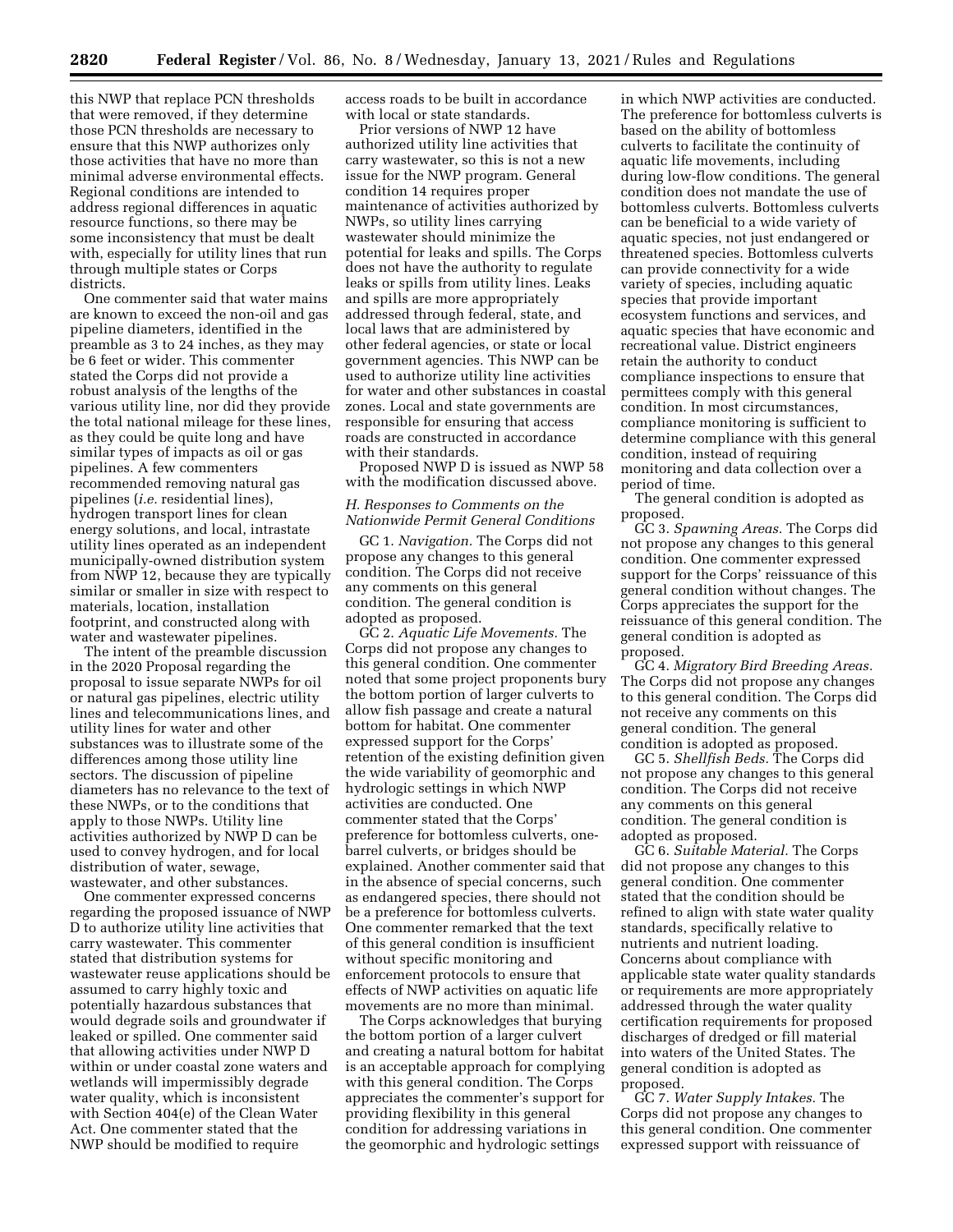the GC without change. The Corps acknowledges this commenters support for the reissuance of this general condition. The general condition is adopted as proposed.

GC 8. *Adverse Effects from Impoundments.* The Corps did not propose any changes to this general condition. The Corps did not receive any comments on this general condition. The general condition is adopted as proposed.

GC 9. *Management of Water Flows.*  The Corps did not propose any changes to this general condition. The Corps did not receive any comments on this general condition. The general condition is adopted as proposed.

GC 10. *Fills Within 100-Year Floodplains.* The Corps did not propose any changes to this general condition.

A few commenters stated that the Corps should prohibit the use of NWPs and many other activities in 100-year floodplains and high-risk hurricane evacuation zones because of increasing risks of climate change and sea level rise. One commenter stated that the Corps' requirement in the condition to comply with FEMA-approved state or local floodplain management requirements is insufficient to ensure that authorized activities have no more than minimal adverse environmental effects and comply with the Clean Water Act, the Endangered Species Act, and the National Environmental Policy Act. One commenter said that ''high impact'' NWPs should be prohibited from use in floodplains and that individual permits should be required for those activities. this commenter also stated that this general condition should be revised to prohibit the use of certain NWPs to authorize discharges of dredged or fill material into waters of the United States that result in permanent above-grade fills in mapped 100-year floodplains or floodways, in order to comply with Executive Order 11988, Floodplain Management.

The Corps does not have the authority to regulate activities in 100-year floodplains or high-risk hurricane evacuation zones, except for discharges of dredged or fill material into waters of the United States that may be located within those floodplains or evacuation zones. The primary responsibility for determining zoning and land use matters, including development activities in 100-year floodplains and high-risk hurricane evacuation zones, lies with state, local and tribal governments (see 33 CFR 320.4(j)(2)). This general condition is consistent with the item 2 of Section E, Further Information, which states that the NWPs do not obviate the need to obtain other

federal, state, or local permits, approvals, or authorizations required by law. State and local governments are the entities that have primary responsibility for regulating land uses within floodplains and other areas.

Under the discretionary authority provision at 33 CFR 330.1(d) and other provisions of the NWP regulations at 33 CFR part 330, division and district engineers can further condition or restrict the applicability of an NWP for cases where they have concerns for the aquatic environment under the Clean Water Act section 404(b)(1) Guidelines or for any factor of the public interest. There are two public interest review factors related to floodplains in the Corps' public interest review regulations at  $33 \overline{CFR} 320.4(a)(1)$  that could be used as a basis for exercising discretionary authority: Floodplain values and flood hazards.

Nationwide permit activities, including discharges of dredged or fill material into waters of the United States within floodplains, comply with the Endangered Species Act through the requirements of NWP general condition 18. The National Environmental Policy Act is a procedural statute, and does not mandate any substantive floodplain management requirements. The Corps complies with NEPA requirements when it prepares the national decision documents for the issuance, reissuance, or modification of NWPs, and discusses potential impacts to flood hazards and floodplain values in its public interest review evaluation. The proposed NWPs, including general condition 10, are consistent with E.O. 11988, Floodplain Management, with respect to the Corps' authority to regulate specific activities that may occur in floodplains (*i.e.,*  discharges of dredged or fill material into waters of the United State). In each national decision document for the final NWPs, the Corps considered potential impacts to floodplain values and flood hazards.

The general condition is adopted as proposed.

GC 11. *Equipment.* The Corps did not propose any changes to this general condition. One commenter expressed support for reissuance of the general condition with no change. The Corps appreciates this commenter's support for the reissuance of this general condition without change.

The general condition is adopted as proposed.

GC 12. *Soil Erosion and Sediment Controls.* The Corps did not propose any changes to this general condition. One commenter stated that the condition should be modified to reference specific erosion control standards or

specifications that must be followed, particularly for projects that exceed an acre of land disturbance. Specific soil erosion and sediment control requirements vary among state and local governments and other entities, and are more appropriately determined on a case-by-case basis for specific NWP activities. Therefore, it would be inappropriate to establish national standards for erosion control.

The general condition is adopted as proposed.

GC 13. *Removal of Temporary Structures and Fills.* The Corps proposed to modify this general condition to apply to temporary structures. A few commenters expressed support for the addition of temporary structures to this general condition. A few commenters objected to the addition of temporary structures to this general condition, stating that their removal may cause more harm than leaving them in place because temporary structures are not all alike. One commenter requested a definition of ''temporary.'' In contrast, another commenter supported leaving the definition of ''temporary'' to the district engineer's discretion. One commenter requested that the Corps add preamble language to the final rule that states that the removal of structures should occur after they have fulfilled their intended purpose. This commenter further stated that the project proponent should determine when the structure has fulfilled its intended purpose.

What constitutes a temporary structure should be determined on a case-by-case basis. Therefore, the Corps declines to define ''temporary'' for the purposes of this general condition. The Corps has changed the text of this general condition as it relates to temporary structures. The general condition now states that temporary structures must be removed, to the maximum extent practicable, after their use has been discontinued. The Corps recognizes that it might not be feasible to completely remove the structure after its use has been discontinued. For example, it might not be feasible to remove an entire piling from navigable waters after it is no longer needed, but the project proponent could remove that portion of the piling that extends above the bottom of the waterbody so that it no longer is an obstruction at the water surface. The Corps also acknowledges that attempting to remove a temporary structure in its entirety has the potential to cause more substantial adverse environmental effects than leaving a portion of the structure in place.

The general condition is adopted with the modifications discussed above.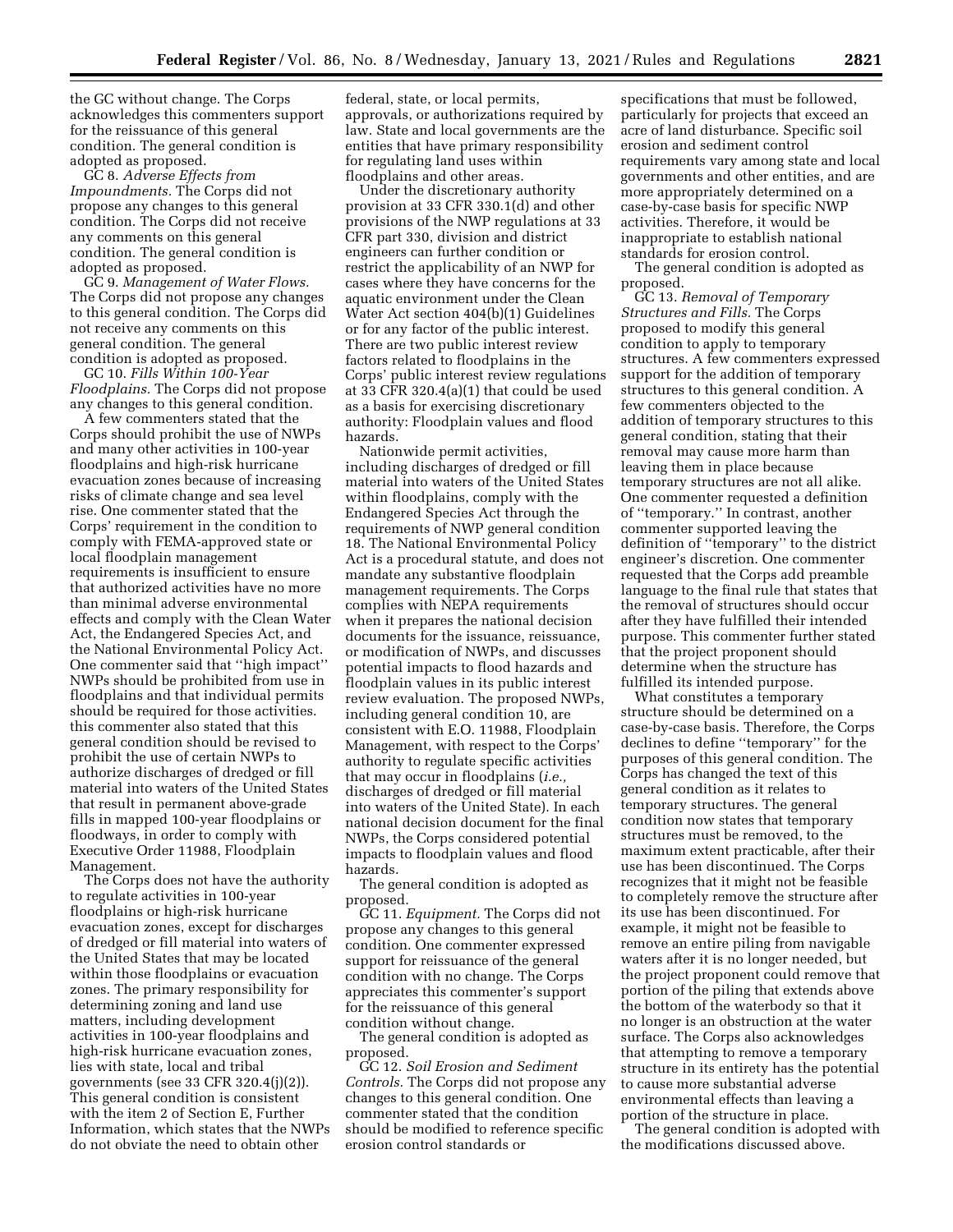GC 14. *Proper Maintenance.* The Corps did not propose any changes to this general condition. No comments were received. The general condition is adopted as proposed.

GC 15. *Single and Complete Project.*  The Corps did not propose any changes to this general condition. One commenter expressed support for reissuance of this general condition with no change. The general condition is adopted as proposed.

GC 16. *Wild and Scenic Rivers.* The Corps did not propose any changes to this general condition. No comments were received on this general condition.

The general condition is adopted as proposed.

GC 17. *Tribal Rights.* The Corps proposed to modify this general condition to restore the text that was in the general condition for the 2012 NWPs and prior NWPs to eliminate any confusion about the applicable standards that apply when considering potential impacts to tribal treaty rights when consulting with tribes, and when determining the applicability of an NWP for a proposed activity. The proposed changes to this general condition are also intended to clarify that the identification of a potential effect to a tribal right does not mean that a district engineer must exercise his or her discretionary authority to require an individual permit for a proposed activity. The proposed changes to this general condition were also intended to avoid any confusion between tribal consultation policies, tribal rights, and the requirements of the Corps' permitting authorities.

Many commenters objected to the proposed changes to general condition 17 and many commenters expressed support for the proposed change. Many commenters stated that the 2017 general condition's use of the ''no more than minimal effects on'' standard is clearer than the ''impair'' standard the Corps proposes to revert to because the ''no more than minimal adverse effects'' standard used throughout the NWPs. One commenter stated that ''impair'' is a clearer standard. Many commenters asserted that use of ''no more than minimal effect'' threshold in the general condition is consistent with Section 404(e) of the Clean Water Act and would not be confusing to retain in the general condition. Several commenters remarked that a minimal effect determination is well established in guidance and regulation and use of the word ''impair'' provides no additional clarity.

The Corps is returning the text of this general condition to the text that was in the 2012 NWPs and prior NWPs to

eliminate any confusion about the applicable standards that apply when considering potential impacts to tribal treaty rights when consulting with tribes, and when determining the applicability of an NWP for a proposed activity. By using the word ''impair'' instead of ''no more than minimal adverse effects on'' the general condition will be clearer that the NWPs do not change existing tribal trust duties of the Corps, or the rights of tribes. Rather, the proposed changes to the general condition will serve as a guide to users when undertaking tribal consultations regarding the application of an NWP to a particular activity, and when developing protocols regarding tribal notification that build upon the existing Department of Defense, Army, and Corps tribal consultation policies. The Clean Water Act section 404(e) requirement that no activity authorized by an NWP may cause more than minimal adverse effects remains applicable in the context of potential effects to tribal rights, resources, or lands.

Many commenters said that the change in language would result in less protection for tribal rights and resources and is inconsistent with the Corps' trust obligations. Many commenters stated that the Corps provides no rationale for the proposed change considering its rationale for changing the language in 2017. A few commenters stated that tribes should receive copies of PCNs for all activities that occur on tribal lands or off-reservation areas where treaty rights are exercised. One commenter stated that the tribes should be allowed to make the ''no more than minimal effect'' determination.

The change in the text of this general condition will not result in less protection for tribal rights and resources. The rationale for the proposed change was provided in the preamble to the 2020 Proposal (see 85 FR 57350). The 1998 Department of Defense American Indian and Alaska Native Policy continues to apply to the NWPs and other DA permits. The district engineer is authorized to determine whether a proposed NWP activity will result in no more than minimal individual and cumulative adverse environmental effects.

Many commenters said they are opposed to removing ''tribal lands'' and its definition from the suite of protected resources. Many commenters expressed opposition to removing ''protected tribal resources'' and its definition from the suite of protected resources. Many commenters stated that the proposed wording would only protect tribal treaty rights and not all tribal rights. A few

commenters suggested that the definition of tribal rights be moved to the text of general condition 17. One commenter said that the change in general condition 17 would not affect the Corps' tribal trust responsibilities. One commenter recommended that the Corps delete unnecessary definitions and should only retain definitions for ''tribal rights'' and ''tribal lands'' as they pertain to general condition 17.

Protection of tribal lands will continue through the implementation of the 1998 Department of Defense American Indian and Alaska Native Policy. ''Protected tribal resources'' is an ambiguous term and removal of that term from the general condition will result in a clearer, more enforceable general condition with less risk of disputes and litigation concerning whether particular resources are protected tribal resources. The Corps is retaining the definition of ''tribal rights'' in the ''Definitions'' section of these NWPs (Section F). The Corps is also retaining the definition of ''tribal lands'' in Section F of the NWPs.

Many commenters said that ''identification of a potential effect to a tribal right does not mean that a district engineer must exercise his or her discretionary authority to require an individual permit for a proposed activity,'' is contrary to statutory authority and the Corps' trust obligations. One commenter encouraged the Corps to engage prospective applicants for projects that have a greater potential to affect tribal rights in an optional pre-application meeting with the tribes prior to submittal of an NWP verification request. One commenter said that the general condition should include a statement requiring the Corps to conduct meaningful consultation with potentially impacted tribes in accordance with tribal protocols.

District engineers have the final decision-making authority as to whether a proposed NWP activity that requires DA authorization qualifies for NWP authorization. District engineers can coordinate with tribes to help make these decisions, including whether a proposed NWP activity complies with general condition 17. If a district engineer holds a pre-application meeting with a project proponent, he or she has the discretion to invite tribal representatives to attend the meeting. When conducting government-togovernment consultation with tribes, district engineers endeavor to conduct meaningful consultation with tribes.

One commenter suggested revising general condition 17 to read as follows: ''No NWP activity may cause more than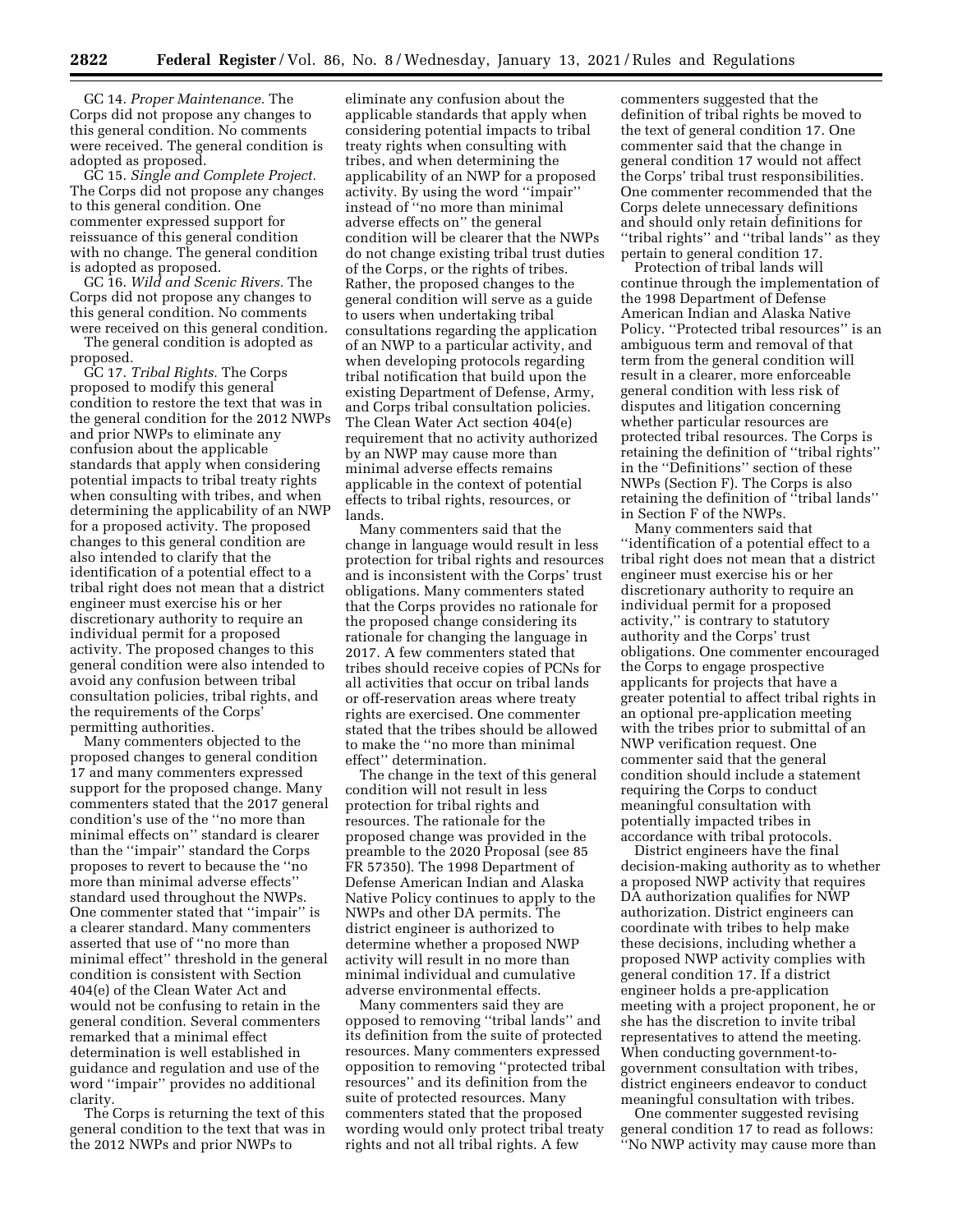minimal adverse effects to tribal rights, including treaty rights, protected tribal resources such as ceded territory, any sacred/cultural site/landscape or tribal lands, as determined by any concerned tribe(s).'' Another commenter recommended revising this general condition to read as follows: ''No activity or its operation may cause adverse effects on tribal rights (including, but not limited to, reserved water rights and treaty rights), protected tribal resources, or tribal lands.'' As discussed above, the Corps is adopting the proposed text of general condition 17.

Several commenters said that the change in language does not support the Corps' rationale for the NWPs in light E.O. 13783, ''Promoting Energy Independence and Economic Growth.'' A few commenters stated that the change in language would violate E.O. 13175. One commenter suggested that the condition should include a statement requiring the project proponent to obtain consent from potentially impacted tribes for the NWP activity. One commenter requested a definition of ''impair.'' One commenter suggested that the Corps provide an approved list of tribal entities. One commenter suggested that the Corps provide guidance and processes relative to consultation and timelines.

General condition 17 was not discussed in the report issued by the Office of the Assistant Secretary of the Army (Civil Works) in response to E.O. 13783. This change in the text of general condition 17 does not violate E.O. 13175. The Corps continues to consult with tribes on proposed NWP activities when such consultation is warranted. The district engineer determines whether a proposed activity requiring DA authorization qualifies for NWP authorization, and consent from potentially impacted tribes is not required for that determination. The Corps does not believe it is necessary to develop an approved list of tribal entities. Corps districts are aware of the tribes they may need to consult with. The Bureau of Indian Affairs may be the appropriate entity to develop and maintain such a list. The Corps Regulatory Program follows a number of existing Department of Defense, Army, and Corps tribal consultation policies. Information on these tribal consultation policies are available at: *[https://](https://www.usace.army.mil/Missions/Civil-Works/Tribal-Nations/) [www.usace.army.mil/Missions/Civil-](https://www.usace.army.mil/Missions/Civil-Works/Tribal-Nations/)[Works/Tribal-Nations/](https://www.usace.army.mil/Missions/Civil-Works/Tribal-Nations/)*.

This general condition is adopted as proposed.

GC 18. *Endangered Species.* The Corps proposed to modify this general condition to make changes to be

consistent with the U.S. Fish and Wildlife Service's (FWS) and National Marine Fisheries Service's (NMFS) Endangered Species Act (ESA) section 7 consultation regulations that were published in the **Federal Register** on August 27, 2019 (84 FR 44976). Those regulations amended the definition of ''effects of the action'' at 50 CFR 402.02 by removing the term ''indirect effects.''

Several commenters supported the proposed changes to ensure that general condition 18 aligns with the current ESA implementing regulations at 50 CFR part 402. A few commenters suggested that the Corps incorporate the new ESA section 7 regulation definitions directly into the general condition rather than by referencing provisions in the Code of Federal Regulations. These commenters also suggested adding a definition for ''action area'' to the text of the general condition.

The Corps believes that it is more appropriate to reference the current ESA section 7 regulations in the general condition rather than copying the text of the applicable provisions into the general condition itself. During the process of determining whether a proposed NWP activity ''may affect'' listed species or critical habitat, the Corps will utilize the definition of ''action area'' at 50 CFR 402.02 and there is no need to provide the definition of that term in the text of general condition 18.

Several commenters objected to the removal of ''direct effects'' and ''indirect effects'' definitions from the general condition and asserted that ESA section 7 consultation compliance will not be achieved without the analysis of the effects and/or would cause significant adverse impacts to endangered species. One commenter expressed opposition to the proposed change to general condition 18 because he or she is opposed to the 2019 amendments to the U.S. FWS's and NMFS's ESA section 7 regulations. One commenter stated that the Corps must seek concurrence from the U.S. FWS or NMFS for any ''no effect'' determination.

The terms ''direct effect'' and ''indirect effect'' are no longer used in 50 CFR part 402. When the district engineer evaluates a PCN for a proposed NWP activity to determine whether the proposed activity ''may affect'' listed species or critical habitat, he or she applies the definition of ''effects of the action'' at 50 CFR 402.02, as well as the U.S. FWS's and NMFS's regulations for identifying activities that are reasonably certain to occur (50 CFR 402.17(a)) and identifying the consequences caused by the proposed action (50 CFR 402.17(b)).

The ESA section 7 consultation handbook issued by the U.S. FWS and NMFS in 1998 states that a federal agency is not required to obtain written concurrence from the U.S. FWS or NMFS for its ''no effect'' determinations.

One commenter stated that clarification is needed as to what is meant by non-Federal permittees that require pre-construction notification under paragraph (c) of this general condition. A few commenters said that the general condition only requires project proponents to submit a PCN if a proposed activity might affect a species or its critical habitat, which ignores the Corps responsibility to conference on species proposed for listing. These commenters suggested revising this general condition to include proposed species. Several commenters requested clarification of the term ''in the vicinity'' in paragraph (c) of this general condition. One commenter said that the Corps inappropriately relies on information contained in the PCN to make its effect determinations and must independently verify the potential for a listed species to be affected.

Generally speaking, a non-federal permittee is a permittee that is not a federal agency. There may be limited circumstances where a non-federal agency might be considered as having ESA section 7 obligations similar to those of a federal agency. For example, the Federal Highway Administration may assign a state Department of Transportation the responsibility for complying with non-NEPA environmental statutes such as the ESA.

The Corps has modified paragraph (c) of this general condition to be consistent with 33 CFR 330.4 $(f)(2)$ , which states non-federal permittees shall notify the district engineer if any Federally listed (or proposed for listing) endangered or threatened species or critical habitat might be affected or is in the vicinity of the project. The Corps also added ''critical habitat proposed for such designation'' to paragraph (c). These changes are necessary for species proposed for listing and critical habitat proposed for such designation because section 7(a)(4) of the ESA requires agencies to confer with the U.S. FWS or NMFS on any agency action which is likely to jeopardize the continued existence of any species proposed to be listed under section 4 of the ESA or result in the destruction or adverse modification of critical habitat proposed to be designated for such species. The Corps has modified the first sentence of paragraph (c) as follows: ''Non-federal permittees must submit a preconstruction notification to the district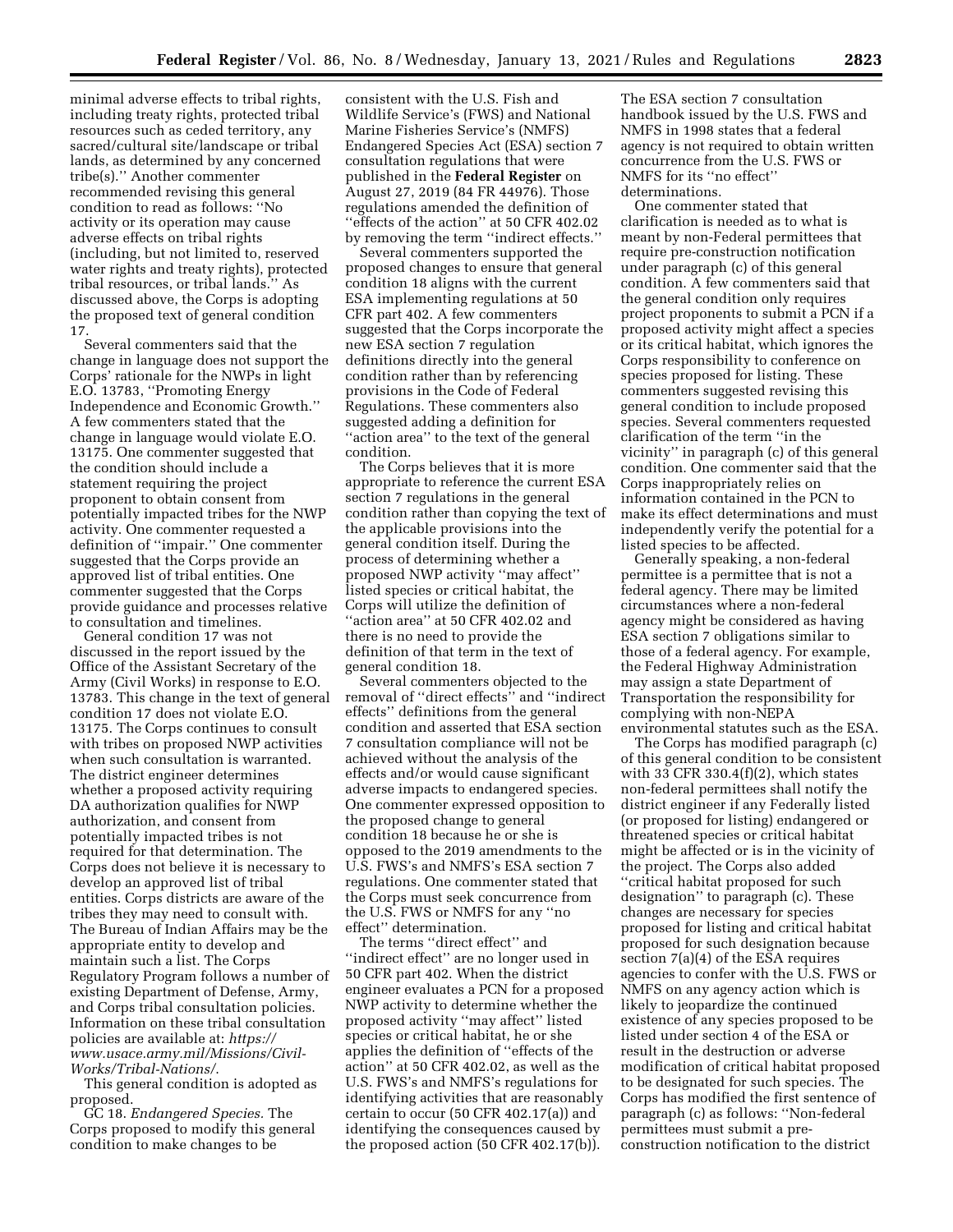engineer if any listed species or designated critical habitat (or species proposed for listing or critical habitat proposed for such designation) might be affected or is in the vicinity of the activity, or if the activity is located in designated critical habitat or critical habitat proposed for such designation, and shall not begin work on the activity until notified by the district engineer that the requirements of the ESA have been satisfied and that the activity is authorized.'' The Corps has added ''species proposed for listing'' and ''critical habitat proposed for such designation'' where appropriate in other sentences in this paragraph.

When reviewing a PCN for a proposed NWP activity that might affect species proposed for listing or critical habitat proposed for such designation, or is located in critical habitat proposed for such designation, the district engineer will evaluate the effects of the proposed NWP activity on the species proposed for listing or the critical habitat proposed for designation. If the district engineer determines that the proposed NWP activity is likely to jeopardize the continued existence of any proposed species or result in the destruction or adverse modification of proposed critical habitat, he or she will initiate a conference with the U.S. FWS and/or NMFS in accordance with 50 CFR 402.10. If the district engineer determines that a conference is necessary, he or she will notify the nonfederal applicant within 45 days of receipt of a complete PCN. The activity is not authorized by NWP until the district engineer has notified the project proponent that the requirements of ESA section 7 have been satisfied

The Corps added ''or conference'' to the second to last sentence of paragraph (c) to address situations where the district engineer conducts an ESA section 7 conference with the U.S. FWS or NMFS for a proposed NWP activity that may affect a species proposed for listing or proposed critical habitat. The Corps also modified paragraph (d) of this general condition to state that as a result of a conference with the U.S. FWS or NMFS the district engineer may add species-specific permit conditions to the NWPs.

The Corps is adding ''or critical habitat proposed for such designation'' to this general condition to ensure that these NWPs do not authorize any activities that are likely to result in the destruction or adverse modification of proposed critical habitat. The general condition already prohibits the use of NWPs for any activity that is likely to jeopardize the continued existence of species proposed for listing. The prior

exclusion of proposed critical habitat was an administrative oversight.

The term ''in the vicinity'' for the purposes of paragraph (c) of this general condition cannot be defined at a national level. What constitutes ''in the vicinity'' can vary substantially by species, environmental setting, the medium in which the species lives (*e.g.,*  water, air, or in the ground), and other factors. When reviewing a PCN, the district engineer makes an independent determination of whether the proposed activity ''may affect'' listed species or designated critical habitat and thus requires ESA section 7 consultation. The district engineer relies in part on information in the PCN, but he or she will also utilize other information, including local knowledge of the area, and the species and the habitats in which the listed species lives in.

One commenter said general condition 18 should require PCNs for activities authorized by NWPs 3, 12, 13, 14, 21, 39, 44 and 48. One commenter stated that the Corps must not rely solely on permittees submitting PCNs to comply with its ESA obligations. One commenter suggested revising the general condition to state that the ESA section 7 consultation for an NWP activity will cover the entire project, to clarify that the entire action area must be examined and not just the activities on lands under the Corps' jurisdiction.

All activities authorized by NWPs 21, 39, and 44 require PCNs to district engineers. The district engineers will review those proposed activities and determine whether ESA section 7 consultation is required. Activities authorized by NWPs 3, 12, 13, 14, and 48 require PCNs under specific circumstances, and district engineers will review those PCNs to identify proposed activities that ''may affect'' listed species or designated critical habitat. For those activities that do not require PCNs under the text of those general permits, paragraph (c) applies when the project proponent is a nonfederal permittee. If any listed species or designated critical habitat might be affected or is in the vicinity of the proposed NWP activity, or if the proposed NWP activity is located in designated critical habitat, then the project proponent is required to submit a PCN so that the district engineer can determine whether the proposed activity ''may affect'' listed species or designated critical habitat. When determining the scope of the ESA section 7 consultation, the district engineer applies the U.S. FWS's and NMFS's regulations at 50 CFR part 402, including the definitions of ''action area'' and ''effects of the action.''

One commenter recommended that the Corps adhere to the 45-day review time to determine whether a proposed NWP activity ''may affect'' or will have ''no effect'' on listed species. Alternatively, this commenter suggested that the review period not exceed 90 days under any circumstances. One commenter expressed support for the use of regional programmatic ESA section 7 consultations to satisfy the requirements of general condition 18.

Paragraph (c) of general condition 18 already requires the district engineer to notify the non-federal applicant within 45 days of receipt of a complete PCN whether the proposed activity will have ''no effect'' in listed species or designated critical habitat or where it ''may affect'' listed species or designated critical habitat and require section 7 consultation with the U.S. FWS and/or NMFS. If the district engineer has to conduct section 7 consultation with the U.S. FWS or NMFS, the consultation process may take longer than 90 days. Formal section 7 consultations conclude within 90 days after initiation unless the timeframe is extended in accordance with the section 7 regulations at 50 CFR 402.14(e). For informal consultations, the U.S. FWS and NMFS are required to provide written concurrence or non-concurrence with the federal agency's ''may affect, not likely to adversely affect'' determination within 60 days, unless an extension occurs (see 50 CFR 402.13(c)(2)). The Corps cannot issue the NWP verification until the section 7 consultation is completed and the applicant cannot proceed without receiving a verification from the Corps as provided for in paragraph (a)(2) of general condition 32 because compliance with ESA cannot be waived. The Corps will continue to utilize regional programmatic consultations for the NWPs, and work with the U.S. FWS and NMFS to develop new regional programmatic consultations.

One commenter suggested changing paragraph (g) of general condition 18 to advise project proponents to only use the U.S. FWS's IPaC website at (*[http://](http://ww.fws.gov/ipac) [ww.fws.gov/ipac](http://ww.fws.gov/ipac)*) because other websites are usually outdated. This commenter also recommended requiring project proponents to append the IPaC output document to their consultation package. One commenter requested that the text of the general condition be modified to include specific instructions on the process for ESA Section 7 consultation where the Corps has limited regulatory authority, such linear projects where the Corps' jurisdiction is limited to crossings of jurisdictional waters and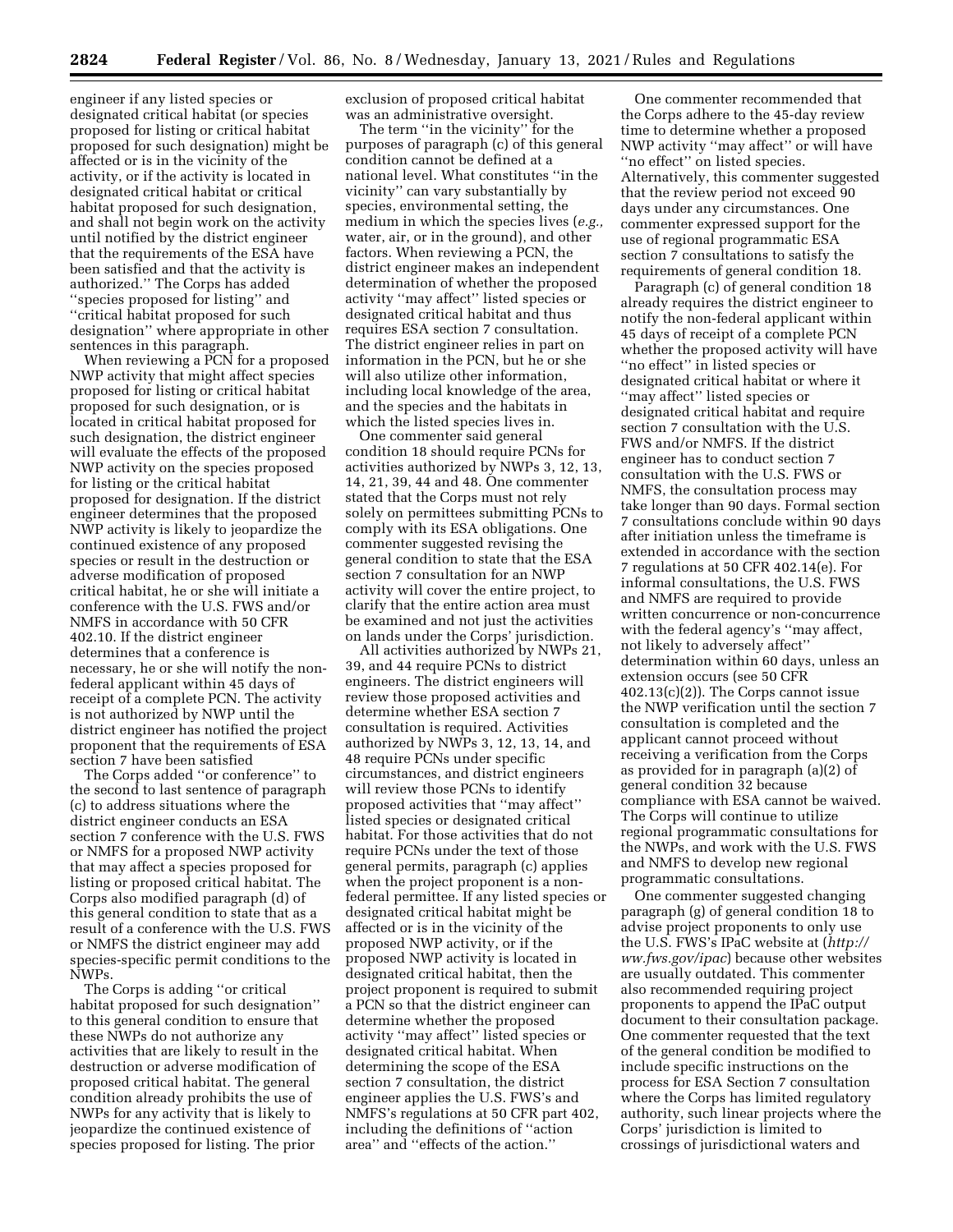the crossings are separated by upland areas.

Project proponents should be allowed to use whatever information that can help them determine whether the PCN threshold in paragraph (c) of general condition 18 is triggered. The U.S. FWS's IPaC tool is just one tool that might provide useful information to prospective permittees. There may be other tools, such as databases and websites managed by state and local governments and non-governmental organizations that may be helpful in determining whether a proposed NWP activity might affect listed species, if listed species are in the vicinity of a proposed activity, or if the activity is located in designated critical habitat. This includes listed species under the jurisdiction of the NMFS, which are not included in IPaC. The Corps does not believe that there should be a requirement to the output from IPaC in the PCN because not all listed species are included in that information system.

For linear projects, such as various types of utility line activities authorized by NWPs 12, 57, and 58, the Corps applies the ESA section 7 regulations at 50 CFR part 402, including the definition of ''effects of the action'' and other provisions in determining whether a proposed NWP activity ''may affect'' listed species or designated critical habitat, and for initiating ESA section 7 consultation for those proposed activities where the district engineer makes a ''may affect'' determination. If ESA section 7 consultation is required for activities authorized by NWPs 12, 57, and 58, the Corps and U.S. FWS and/or NMFS work together on a comprehensive review of the overall project in accordance with the definition of ''effects of the action'' and other provisions of 50 CFR part 402, including the 2019 amendments the U.S FWS and NMFS made to those regulations (see 84 FR 44976). For ESA section 7 purposes where the Corps has a limited regulatory role under the Clean Water Act and/or Section 10 of the Rivers and Harbors Act of 1899, the Corps, with the assistance of the permit applicant, can provide the U.S. FWS or NMFS with a biological assessment that evaluates the larger project as a whole but that clearly distinguishes between areas and effects subject to the Corps' jurisdiction and areas and effects outside of its jurisdiction. If the proposed activity requires formal ESA section 7 consultation, the U.S. FWS and NMFS can issue an incidental take statement for a biological opinion where, in accordance with ESA section 7(b)(4)(iv) they can assign responsibility of specific terms and conditions of the

incidental take statement to the Corps, the applicant, or both taking into account their respective roles, authorities, and responsibilities (see 84 FR 44977).

A few commenters said that it is likely activities are occurring that are not in compliance with general condition 18 because the Corps does not require PCNs for all activities. One commenter stated, with regard to ESAlisted species, PCNs should not only include the immediate area, rather the entire area impacted by NWP activities, which must be consulted on programmatically with the U.S. FWS. This commenter provided an example of studies have shown that pollutants and sediments can impact critically imperiled mussels up to 10 river miles from the impact location and said that ESA section 7 consultations should include the evaluation of 10 river miles of potential effects from the NWP impact location and analyses of cumulative effects as well.

In order to obtain NWP authorizations, project proponents must comply with all terms and conditions of the NWPs (see 33 CFR 330.1(c)), including general condition 18. If a project proponent does not comply with the requirements of general condition 18, including the PCN requirements in paragraph (c) of that general condition, the activity is not authorized by an NWP. When determining whether a proposed NWP activity may affect listed species or designated critical habitat, the district engineer applies the regulations issued by the U.S. FWS and NMFS at 50 CFR part 402, including the definition of ''effects of the action'' and other provisions the determine the scope of the ESA section 7 consultation and analysis of effects or consequences

This general condition is adopted with the modifications discussed above.

GC 19. *Migratory Birds and Bald and Golden Eagles.* The Corps proposed to revise the wording of this general condition to clarify that members of the regulated public should determine for themselves, with the assistance of the U.S. Fish and Wildlife Service, what ''take'' permits, if any, they might require under the Migratory Bird Treaty Act or the Bald and Golden Eagle Protection Act. This General Condition makes clear that Project Proponents are responsible for complying with the Migratory Bird Treaty Act and the Bald and Golden Eagle Protection Act, including obtaining any ''take'' permits that may be required under the U.S. Fish and Wildlife Service's regulations issued under those statutes.

Several commenters expressed support for making no changes to this general condition. One commenter noted that even though the Solicitor's Opinion has been vacated, the Corps should move text from the preamble to the general condition if reforms to the Migratory Bird Treaty Act are finalized by the administration before the final NWPs are issued. One commenter said that applicants should be encouraged to coordinate with wildlife agencies. Several commenters stated that reference to the Solicitor's Opinion in the preamble should be stricken because it was recently vacated by a federal district court.

The text of the general condition is sufficient to address the Migratory Bird Treaty Act and the Bald and Golden Eagle Protection Act without moving text from the preamble of the proposed rule to the general condition. Project proponents can coordinate their proposed projects with federal and state wildlife agencies. There is no need to strike the text that was in the preamble to the 2020 Proposal because it was background used to solicit public comment, and it was current at the time the proposal was published in the **Federal Register**.

This general condition is adopted as proposed.

GC 20. *Historic Properties.* The Corps proposed to modify paragraph (c) of this general condition to state that the district engineer's identification efforts for historic properties shall be commensurate with potential impacts. The Corps also proposed to modify paragraph (d) of this general condition to inform non-federal permittees that if pre-construction notification is required under paragraph (c) of this general condition, then he or she shall not begin the NWP activity until the district engineer has determined the proposed activity has no potential to cause effects to historic properties or has completed NHPA section 106 consultation. Paragraph (d) requires the district engineer to notify the non-federal applicant within 45 days of receipt of a complete PCN whether NHPA section 106 consultation is required.

Several commenters expressed support for the proposed changes to this general condition. A few commenters suggested adding language to the general condition to require disclosure of the qualifications of the person who would make an effect determination for the purposes of Section 106 of the National Historic Preservation Act (NHPA). That individual would need to satisfy the Secretary of the Interior's Standards for Professional Qualifications in Archaeology and Historic Preservation.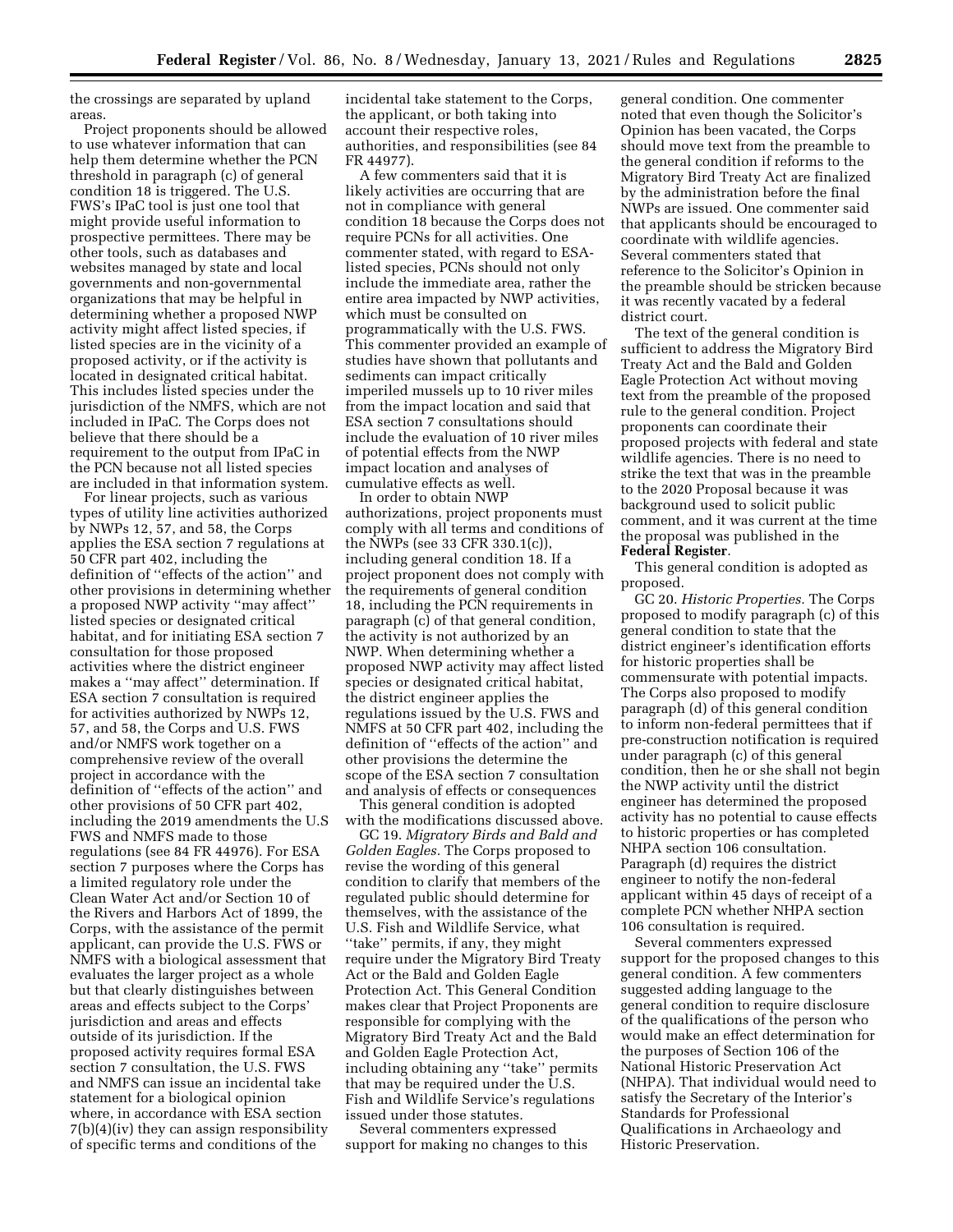The Corps does not believe it would be appropriate to add text to this general condition to require disclosure of the qualifications of people making effects determinations for the purposes of section 106 of the NHPA. Effect determinations may be made by a variety of agency officials, including Corps district staff.

Many commenters stated that this general condition does not comply with the NHPA and does not satisfy the Corps Section 106 obligations with regards to the NWPs as it unlawfully delegates its Section 106 responsibilities to non-federal permittees and establishes a review process that is not consistent with the Advisory Council on Historic Preservation's (ACHP's) regulations at 36 CFR part 800. A few commenters said that this general condition should not reference Appendix C to 33 CFR part 325, because Appendix C has been determined by the federal courts, the ACHP, and other federal agencies to be unlawful. One commenter expressed support for the Corps' reliance on Appendix C and its interim guidance, stating that they are generally consistent with the ACHP's regulations.

This general condition does not delegate the Corps' section 106 responsibilities to permit applicants. The responsibility for making effect determinations under section 106 of the NHPA for NWP activities falls to the district engineer. For non-federal permittees, paragraph (c) of general condition 20 requires the submission of a PCN for a proposed activity that might have the potential to cause effects to historic properties. The Corps' regulations for complying with section 106 of the NHPA are found at Appendix C to 33 CFR part 325. Appendix C remains in effect as a counterpart regulation to 36 CFR part 800, and no federal court has invalidated Appendix C.

A few commenters objected to this general condition, saying that it encourages applicants to consult with State Historic Preservation Officers (SHPOs), Tribal Historic Preservation Officers (THPOs) and tribes. These commenters said that the Corps cannot delegate its tribal consultation obligations to applicants. One commenter stated that the proposed changes to general condition 20 will impact Native American cultural resources.

Paragraph (c) of this general condition encourages permit applicants to seek assistance from SHPOs, THPOs, and designated tribal representatives to help ensure compliance with this general condition. Seeking assistance is not

equivalent to conducting consultation. Section 106 consultation remains the responsibility of the Corps. The requirements of general condition 20, plus the changes being made in this final rule, will ensure that section 106 consultation occurs for NWP activities that have potential to cause effects to Native American cultural resources that meet the definition of ''historic property'' in Section F, Definitions.

Several commenters said that the proposed change to paragraph (c), which states that the district engineer's identification efforts for historic properties shall be commensurate with potential impacts, should be further revised for clarity. A few commenters expressed opposition to this proposed change to paragraph (c) and requested that it be removed in the final rule. Several commenters stated that the text in paragraph (c) should make clear that the evaluation is only associated with the extent of the Corps' jurisdiction. One commenter said that the proposed change gives the Corps justification to decline to identify certain historic properties if the district engineer determines that the property or properties will not be impacted by the proposed activity. A few commenters opined that the Corps fails to evaluate areas outside its jurisdiction, particularly with linear projects, with is contrary to current regulations.

The change to paragraph (c) regarding the district engineer's identification efforts for historic properties is consistent with the ACHP's regulations at 36 CFR 800.4(b)(1) regarding the level of identification efforts. Section 800.4(b)(1) states that the federal agency should take into account the ''magnitude and nature of the undertaking and the degree of federal involvement, the nature and extent of potential effects on historic properties, and the likely nature and location of historic properties within the area of potential effects.'' When evaluating an NWP PCN, the district engineer will identify the permit area in accordance with the criteria in paragraph 1(d) of Appendix C to 33 CFR part 325. The Corps will evaluate direct and indirect effects caused by the proposed NWP activity. If an historic property is not directly or indirectly affected by the proposed NWP activity, the Corps does not have the authority to prevent effects to historic properties caused by activities outside of its control and responsibility.

One commenter recommended that the Corps adhere to the 45-day review time or as an alternative change paragraph (c) of this general condition so that the district engineer's review of

the PCN does not exceed 90 days. One commenter stated that language requiring an applicant to continue to wait beyond 45 days if they have not heard back from the Corps creates the potential for an indefinite delay. This commenter suggested adding a requirement for the district to establish a deadline for notifying the applicant on whether NHPA section 106 consultation is required.

Paragraph (d) of general condition 20 states that for non-federal permittees, the district engineer will notify the prospective permittee within 45 days of receipt of a complete PCN whether NHPA section 106 consultation is required. The section 106 consultation process may take longer than 45 days. The NWP verification cannot be issued and the project applicant cannot proceed with the proposed activities under Corps jurisdiction until the section 106 consultation process has been completed.

A few commenters said that Corps districts often override the permittees' determination as to whether a PCN is required for a proposed activity under paragraph (c). One commenter recommended modifying or revising paragraph (a) of general condition 20 in a manner consistent with paragraph (a) of general condition 18 to focus on the threshold that triggers the requirement for section 106 consultation, rather than determinations made by district engineers once a PCN is submitted. One commenter recommended timely review of scopes of work and requested that the Corps make final determinations regarding scopes of review and not allow any revisions to those determinations.

For an NWP activity, it is ultimately the district engineer's responsibility to determine compliance with section 106 of the NHPA. As additional information is revealed during the review of a PCN or during section 106 consultation, it may be necessary to change the scope of review to ensure compliance with the requirements of section 106 of the NHPA. The Corps has modified paragraph (a) of this general condition to state that ''no activity is authorized under any NWP which may have the potential to cause effects to properties listed, or eligible for listing, in the National Register of Historic Places until the requirements of Section 106 of the National Historic Preservation Act (NHPA) have been satisfied.''

One commenter said that clarification is needed on who are the non-federal permittees that need to submit PCNs under paragraph (c). One commenter remarked that the terms ''might have the potential to cause'' and ''potentially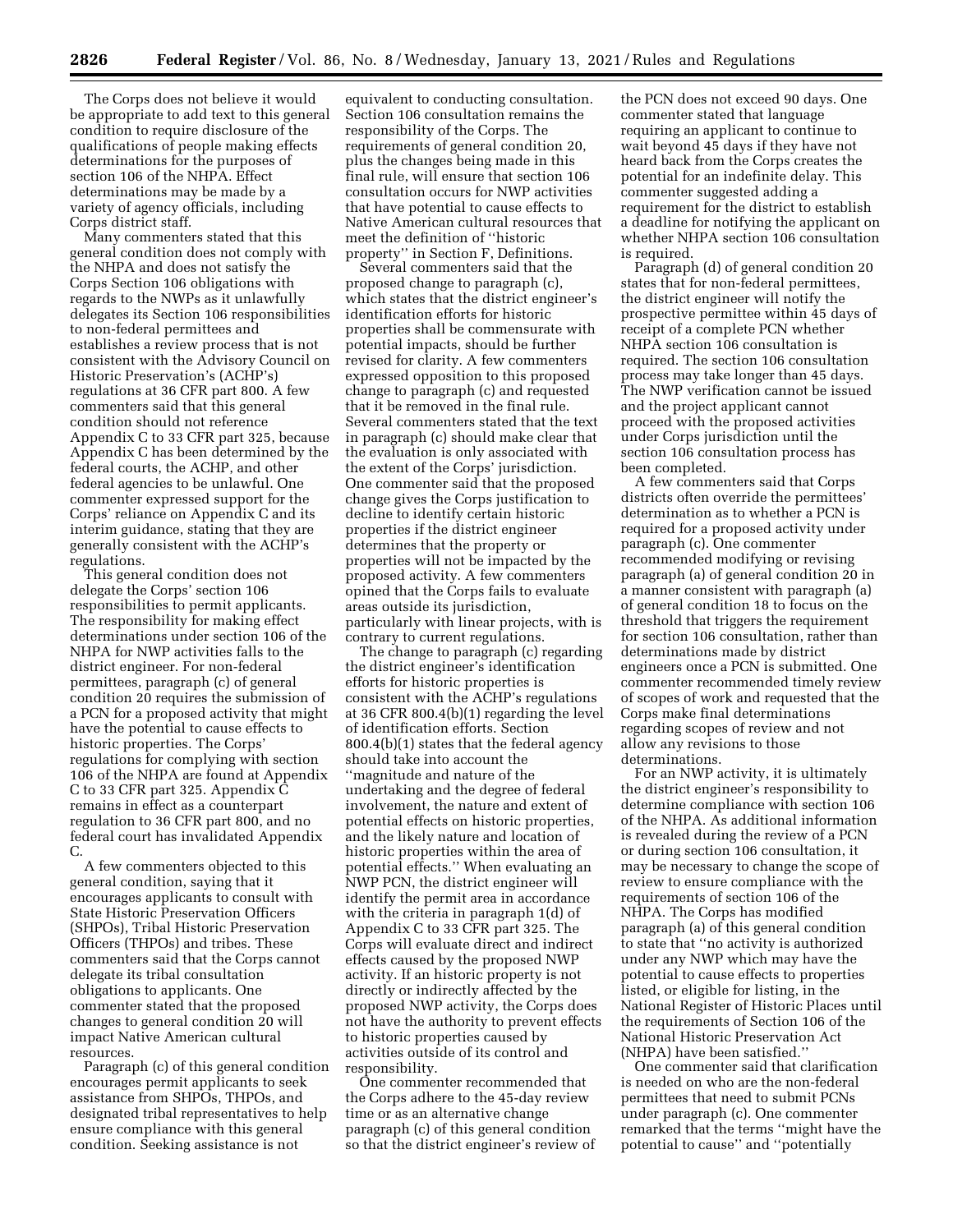eligible'' are vague terms and that Corps districts are applying these requirements inconsistently and more expansively than appropriate. One commenter said that the ''might have the potential'' standard is a higher threshold than the threshold set forth in the ACHP's regulations at 36 CFR part 800.

As a general matter, a non-federal permittee is a permittee that is not a federal agency. There may be limited circumstances where a non-federal agency might be considered as having NHPA section 106 obligations similar to those of a federal agency. For example, the Federal Highway Administration may assign a state Department of Transportation the responsibility for complying with non-NEPA environmental statutes such as the NHPA. The purpose of the ''might have the potential to cause effects'' threshold in paragraph (c) of this general condition is to require submittal of PCNs for proposed NWP activities that might have a possibility of causing effects to historic properties, so that the district engineer can determine whether section 106 consultation is required for a proposed NWP activity. ''Potentially eligible'' is another threshold that is intended to provide an opportunity for further review to determine whether a historic property is present. These thresholds cannot be precisely defined, and involve some degree of subjectivity.

One commenter stated that paragraph (b) of this general condition improperly designates other federal agencies as the lead with respect to Section 106 without their agreement. This commenter further noted that this might be problematic given the proposal not to require PCNs from federal permittees for proposed activities that might have the potential to cause effects to historic properties.

Other federal agencies have their own obligations to comply with section 106 of the NHPA. If a proposed NWP activity being undertaken by another federal agency requires a PCN, paragraph (b) of this general condition requires the federal permittee to submit appropriate documentation demonstrating compliance with the requirements of section 106. After reviewing that documentation, the district engineer may notify the federal permittee that additional section 106 consultation may be necessary. Nonfederal and federal permittees have different thresholds under this general condition because their responsibilities under section 106 are different.

This general condition is adopted with the modifications discussed above.

GC 21. *Discovery of Previously Unknown Remains and Artifacts.* The Corps did not propose any changes to this general condition. One commenter recommended reissuance of the general condition with no additional restrictive provisions.

This general condition is adopted as proposed.

GC 22. *Designated Critical Resource Waters.* The Corps did not propose any changes to this general condition. One commenter recommended revising this general condition to include state designated critical resource waters rather than deferring to Corps district engineers to designate certain waters at a later date. One commenter recommended adding proposed new NWPs C and D to the list of NWPs in paragraph (a) of this general condition. This commenter also suggested adding proposed new NWPs A and B to the list of NWPs in paragraph (b) of this general condition. Two commenters said that if the Corps removes the PCN requirements for federal permittees, federal agencies should still be required to submit PCNs for proposed activities in designated critical resource waters.

After providing notice and an opportunity for public comment, the Corps is continuing to require the longstanding practice of allowing district engineers to add specific waters to this general condition. States that want waters of particular environmental or ecological significance to be subjected to this general condition should provide their recommendations to the appropriate district engineer for consideration. Since NWP 12 has been in paragraph (a) of this general condition since it was first adopted in 2000 (65 FR 12872), for consistency the Corps has added new NWPs 57 and 58 to this general condition. New NWPs 55 (seaweed mariculture activities) and 56 (finfish mariculture activities) require PCNs for all activities, so it is unnecessary to add these NWPs to the list of NWPs in paragraph (b) of this general condition. In addition, the Corps is retaining PCN requirements for federal permittees.

This general condition is adopted with the modifications discussed above.

GC 23. *Mitigation.* The Corps proposed to modify paragraph (d) of this general condition to establish a threshold for requiring compensatory mitigation for losses of stream bed that is similar to the threshold for wetlands in paragraph (c) of this general condition. The Corps proposed to add a 1⁄10-acre threshold for requiring compensatory mitigation for losses of stream beds that require preconstruction notification, unless the district engineer determines on a caseby-case basis that compensatory

mitigation should not be required because other forms of mitigation would be more environmentally appropriate and issues an activity-specific waiver of this requirement.

A few commenters expressed support for the changes to this general condition. One commenter objected to the proposed changes and recommended that this general condition be reissued with no changes. One commenter stated that compensatory mitigation should not be required when compensatory mitigation is required by other federal or state laws, rules, or regulations. Another commenter said that the Corps should focus on improving consistency between districts on when compensatory mitigation is required for NWP activities.

Changes to this general condition are necessary to address the removal of the 300 linear foot limit for losses of stream bed under NWPs 21, 29, 39, 40, 42, 43, 44, 50, 51, and 52. District engineers impose compensatory mitigation requirements on specific activities authorized by NWPs to ensure that those activities result in no more than minimal individual and cumulative adverse environmental effects. If a proposed NWP activity is regulated by another federal agency or a state, tribal, or local agency, and that agency requires compensatory mitigation for that proposed activity, the district engineer may consider those compensatory mitigation requirements before determining whether additional compensatory mitigation is required for that activity. The Corps should not be imposing duplicative compensatory mitigation requirements when the resource concerns are already being addressed by another federal, tribal, state, or local agency. The Corps believes that federal and state regulatory programs should complement rather than duplicate one another (see 33 CFR  $320.1(a)\overline{(5)}$ . Since aquatic resources can vary substantially across the country, different Corps districts may establish different compensatory mitigation requirements.

One commenter disagreed that project proponents design projects to minimize losses of waters of the United States to qualify for NWP authorizations to avoid the cost of providing compensatory mitigation to offset the authorized losses. One commenter said that other forms of mitigation used for NWP activities should include best management practices, minimization measures, activities that result in improvement of wetland and stream habitat, and actions that improve water quality. Another commenter disagreed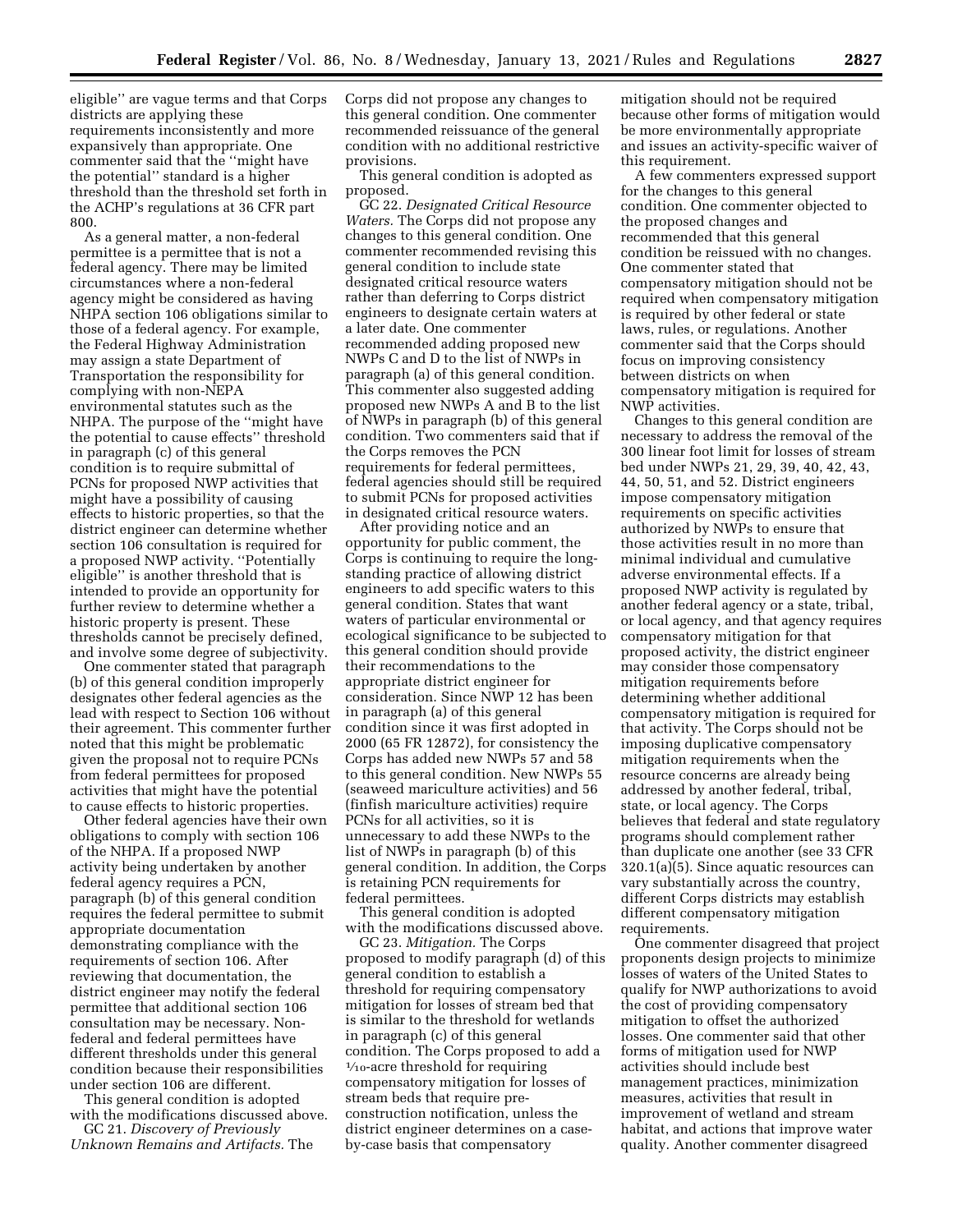that best management practices and other forms of mitigation are more environmentally preferable forms of mitigation, and that best management practices should be implemented during the design, construction, and operations stages of a project.

The data the Corps collects on the impacts to waters of the United States authorized by the NWPs shows that 82 percent of verified impacts authorized by NWPs in 2018 are less than  $\frac{1}{10}$ -acre (see Figure 5.1 of the Regulatory Impact Analysis for this final rule). During 2018, only 5% of the verified impacts authorized by NWPs resulted in impacts to 0.25 acre to 0.5 acre. For those NWPs that have a qualitative limit in acres, a 1⁄2-acre limit is the most common acreage limit. The small percentage of verified NWP activities that impact between 0.25 and 0.5 acre compared to the much larger percentage of verified NWP activities that impact less than 1⁄10-acre demonstrates the reduction of impacts (*i.e.,* minimization) that is incentivized by general condition 23. District engineers determine the compensatory mitigation requirements for specific NWP activities, and can require forms of mitigation other than compensatory mitigation to ensure that the authorized NWP activity results in no more than minimal individual and cumulative adverse environmental effects. The use of other forms of mitigation is consistent with the watershed approach to compensatory mitigation described in the Corps' regulations at 33 CFR 332.3(c). The use of best management practices and other forms of mitigation may be effective at reducing adverse environmental effects so that compensatory mitigation is not necessary to ensure that an NWP activity results in only minimal individual and cumulative adverse environmental effects.

A couple of commenters said that compensatory mitigation cannot legally be used to make minimal adverse effects determinations and that Section 404(e) of the Clean Water Act does not state that mitigation will be considered to ensure activities would cause only minimal adverse environmental effects. These commenters objected to the use of compensatory mitigation to allow more impacts to waters and wetlands. One commenter stated that the Corps has not provided any scientific or factual evidence to conclude that compensatory mitigation helps ensure that NWP activities do not result in more than minimal adverse environmental effects. A couple of commenters said that compensatory mitigation does not adequately or fully replace wetland or stream bed losses. Several commenters

said they do not support the use of mitigation as a means to allow more impacts and justify findings of no more than minimal adverse environmental effects.

The use of compensatory mitigation and other forms of mitigation to ensure that activities authorized by an NWP result in no more than minimal individual and cumulative adverse environmental effects is codified in the Corps' NWP regulations at 33 CFR 330.1(e)(3). Section 404(e) of the Clean Water Act does not prescribe how the Corps is to ensure that the categories of activities authorized by general permits such as the NWPs will cause only minimal adverse environmental effects when performed separately, and will have only minimal cumulative adverse effect on the environment. Therefore, the Corps has discretion on how to comply with the requirement in the statute. Wetlands can be restored to improve the degree of ecological functions they provide (*e.g.,* NRC 2001), to offset wetland losses authorized by the NWPs and other types of DA permits. Streams can also be restored to increase the degree of ecological functions they provide (*e.g.,* Wohl et al. 2015), which can also be used to offset losses of stream functions caused by activities authorized by NWPs and other types of DA permits.

One commenter stated that this general condition should require compensatory mitigation for all losses of wetlands, special aquatic sites, and stream beds authorized by an NWP, not just those losses exceeding 1⁄10-acre that require PCNs. One commenter said that current compensatory mitigation requirements only replace, not improve, aquatic resources, and to protect tribal treaty rights, the Corps should require improvements of aquatic resources to ensure the successful recovery of salmon.

Compensatory mitigation and other forms of mitigation are only required by district engineers when it is necessary to ensure that NWP activities result in no more than minimal individual and cumulative adverse environmental effects (see 33 CFR 330.1(e)(3)), and the Corps has determined that  $\frac{1}{10}$ -acre is an appropriate threshold with respect to wetland mitigation. Compensatory mitigation can be provided through the restoration, enhancement, establishment, and protection of aquatic resources to offset losses of those functions caused by activities authorized by the NWPs and other types of DA permits. A compensatory mitigation credit is a unit of measure (*e.g.,* a functional or areal measure or other suitable metric) representing the

accrual or attainment of aquatic functions at a compensatory mitigation site (see 33 CFR 332.2). Compensatory mitigation required for NWP activities can help improve aquatic resources that may assist in the successful recovery of salmon.

One commenter said the Corps relies too heavily on mitigation banks and inlieu fee programs to provide compensatory mitigation despite a large body of scientific evidence that concluded that wetland banks are ineffective and poorly monitored. A couple of commenters stated that mitigation banks and in-lieu fee programs do not replace lost functions and values at impact sites. One commenter said that the Corps relies on unrealized mitigation requirements to allow significant environmental harm to occur under the NWP program and that previous reports from the National Research Council and the Government Accountability Office have shown that mitigation under the NWP program has not proven successful and therefore, does not compensate for lost wetlands.

Regulations for the establishment and use of mitigation banks and in-lieu fee programs to provide compensatory mitigation for activities authorized by the NWPs and other forms of DA authorization were issued by the Corps in 2008 (see 73 FR 19594). The 2008 rule establishes establish performance standards and criteria for the use of permittee-responsible compensatory mitigation, mitigation banks, and in-lieu programs to improve the quality and success of compensatory mitigation projects for activities authorized by Department of the Army permits. The 2008 mitigation rule incorporated many of the recommendations made by the National Research Council in its 2001 titled ''Compensating for Wetland Losses Under the Clean Water Act'' to improve the ecological outcomes of wetland compensatory mitigation projects. The 2005 Government Accountability Office report titled ''Wetlands Protection: Corps of Engineers Does Not Have an Effective Oversight Approach to Ensure That Compensatory Mitigation Is Occurring'' also included recommendations for improving the Corps' oversight and outcomes of compensatory mitigation projects performed by permittees, mitigation banks, and in-lieu-fee program sponsors, and the Corps incorporated those recommendations in the 2008 mitigation rule.

One commenter said the NWP program should not be used to authorize activities that requiring compensatory mitigation and that project proponents should have to apply for individual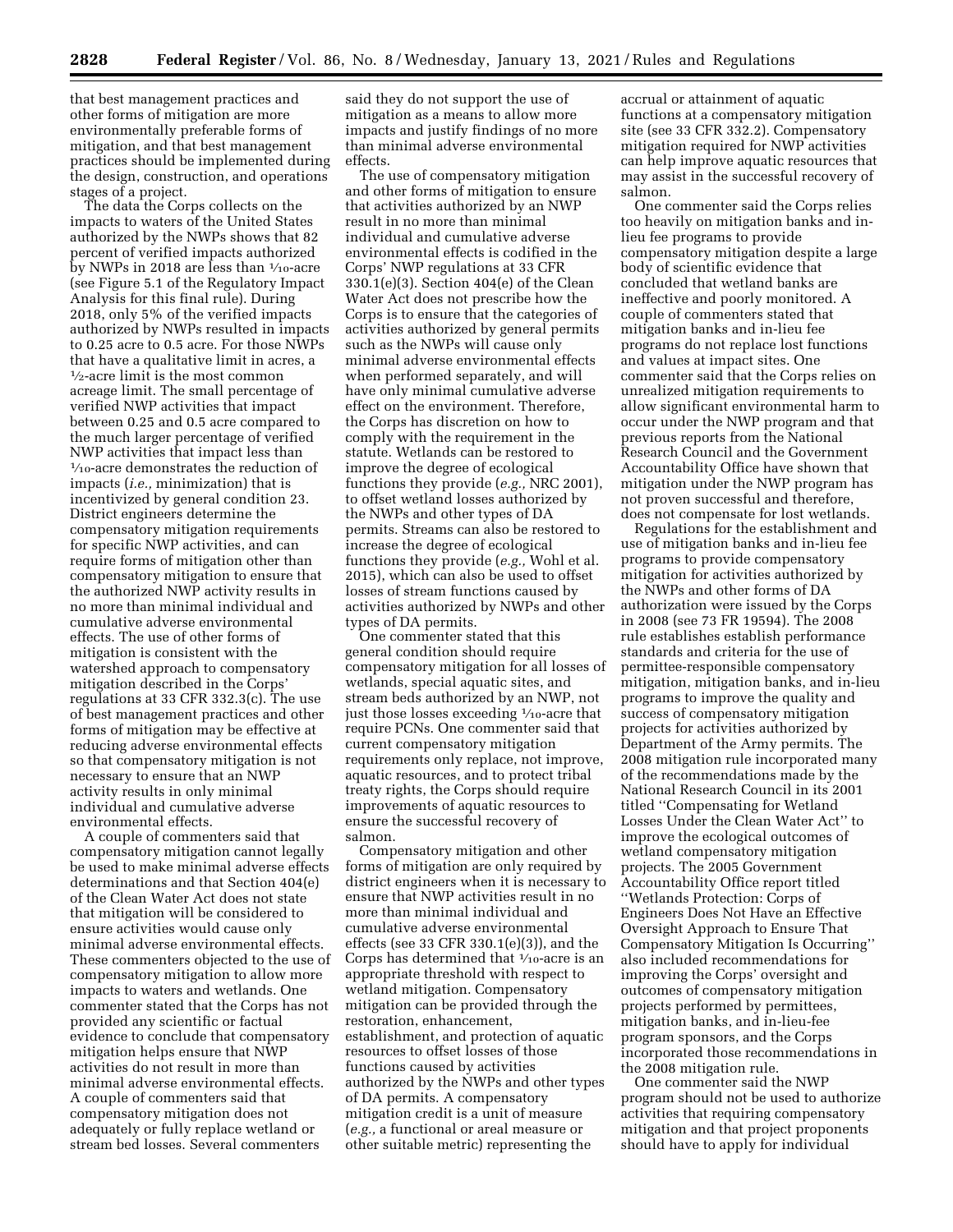permits for activities requiring compensatory mitigation. One commenter stated that using mitigation to reduce impacts below a threshold of significance violates the National Environmental Policy Act.

The use of compensatory mitigation for NWP activities is an important tool for authorizing activities that have no more than minimal individual and cumulative adverse environmental effects by NWP. Requiring individual permits for any NWP activity that requires compensatory mitigation would not provide any additional environmental protection because the ecological outcomes of compensatory mitigation projects is more dependent on site selection, planning, and implementation, as well as monitoring and adaptive management to address deficiencies in the compensatory mitigation project that impede the ecological success of that project. The type of DA authorization used to authorize a regulated activity is not linked to the ecological outcomes of compensatory mitigation projects. Under the Council on Environmental Quality's regulations for implementing the National Environmental Policy Act, mitigation can be used to reduce project impacts so that they are not significant (see 40 CFR 1501.6(c)).

A couple commenters recommended that an economic analysis be performed to evaluate the economic effects of the proposed changes to this general condition, to assess the costs of the additional time and resources needed to overhaul stream credit programs, evaluate losses to mitigation providers and contractors, and the capacity to determine if the Corps can reasonably implement the proposed changes.

The changes to this general condition do not require an overhaul of stream credit programs. Compensatory mitigation credits, including stream credits, can be quantified in acres, linear feet, functional assessment units, or other suitable metrics of particular resource types (see 33 CFR 332.8(o)(1)). The preamble to the 2008 mitigation rule states that district engineers retain the discretion to quantify stream impacts and required compensatory mitigation in terms of area or other appropriate units of measure (see 73 FR 19633). This discretion also applies to the issuance of the NWPs by Corps Headquarters, to determine appropriate units of measure for efficient administration of the NWP program. Existing inventories of stream credits can be used to provide compensatory mitigation for losses of stream bed authorized by these NWPs. For those current inventories of stream credits

quantified in linear feet or other linear metrics, the permittee and mitigation provider can engage in discussions to determine how many linear feet of stream credits are roughly proportional to the area of stream bed filled or excavated as a result of an activity authorized by an NWP. Each mitigation bank and in-lieu fee project has an approved mitigation plan, and that mitigation plan can be used to estimate how many linear feet of stream credits might be used to offset a specified number of acres or square feet filled or excavated as a result of an NWP activity. Over the years, there have been numerous changes to the Corps Regulatory Program, and each of those changes require some adjustment by Corps personnel, permit applicants, consultants, contractors, mitigation providers, and other people.

One commenter recommended NWPs and/or regional conditions authorizing the use of compensatory mitigation, mitigation banks, and/or in-lieu fee programs be withdrawn. One commenter said that this general condition should be modified to state that out-of-kind mitigation is prohibited for losses of designated critical resource waters identified in general condition 22.

Division engineers can add regional conditions to the NWPs to establish lower thresholds for stream compensatory mitigation, and for the use of mitigation banks, in-lieu fee programs, and permittee-responsible mitigation for activities authorized by NWPs. Out-of-kind mitigation may be beneficial to designated critical resource waters. Therefore, the Corps declines to make the recommended change to general conditions 22 or 23.

Several commenters said that this general condition should be modified to require applicants to take all practicable steps to avoid and minimize effects to waters of the United States. One commenter stated that avoidance and minimization of waters of the United States during the planning and siting phases of project development are not appreciated or considered by regulatory agencies.

Paragraph (a) of general condition 23 already requires the NWP activity to be designed and constructed to avoid and minimize adverse effects, both temporary and permanent, to waters of the United States to the maximum extent practicable at the project site (*i.e.,*  on site). A description of the mitigation measures being undertaken by the project proponent, including avoidance and minimization on the project site, in the PCN can assist the district engineer in his or her decision whether the

proposed activity qualifies for NWP authorization.

One commenter expressed support for allowing the district engineer to waive compensatory mitigation requirements for wetland losses if she or he makes an activity-specific determination that other forms of mitigation would be environmentally preferable. One commenter requested the Corps identify, at a national level, the minimum amount of compensatory mitigation required to offset resource losses. Several commenters said that compensatory mitigation should be required consistently for all NWPs with areal and linear thresholds.

The Corps has retained the ability of district engineers to waive compensatory mitigation requirements for wetland losses when they determine that the proposed activity, without wetland compensatory mitigation, will result in no more than minimal individual and cumulative adverse environmental effect. Compensatory mitigation decisions are made on a caseby-case basis by district engineers, so it would be inappropriate to establish national minimums for compensatory mitigation requirements, or for all NWPs that have quantitative limits.

One commenter stated that paragraph (c) should be modified to allow for protection, restoration, or enhancement of areas next to wetlands as compensatory mitigation, similar to the proposed language in paragraph (d). A couple of commenters said that a onefor-one impact-to-compensation ratio only works if all compensatory mitigation efforts are successfully implemented and the Corps monitors and enforces compensatory mitigation requirements. These commenters recommended modifying this general condition to clarify how the ecological outcomes of compensatory mitigation projects would be improved and how the Corps would ensure that no-net-loss of aquatic resources is achieved.

The Corps' compensatory mitigation regulations at 33 CFR 332.3(i) allow district engineers to require the restoration, establishment, enhancement, and preservation, as well as the maintenance, of riparian areas and/or buffers around aquatic resources where necessary to ensure the long-term viability of those resources. This provision also applies to all types of DA permits, including the NWPs. There is no need to explicitly state this information in the text of the general condition. The Corps' compensatory mitigation regulations requires monitoring of compensatory mitigation projects, and for district engineers to take action to ensure that compensatory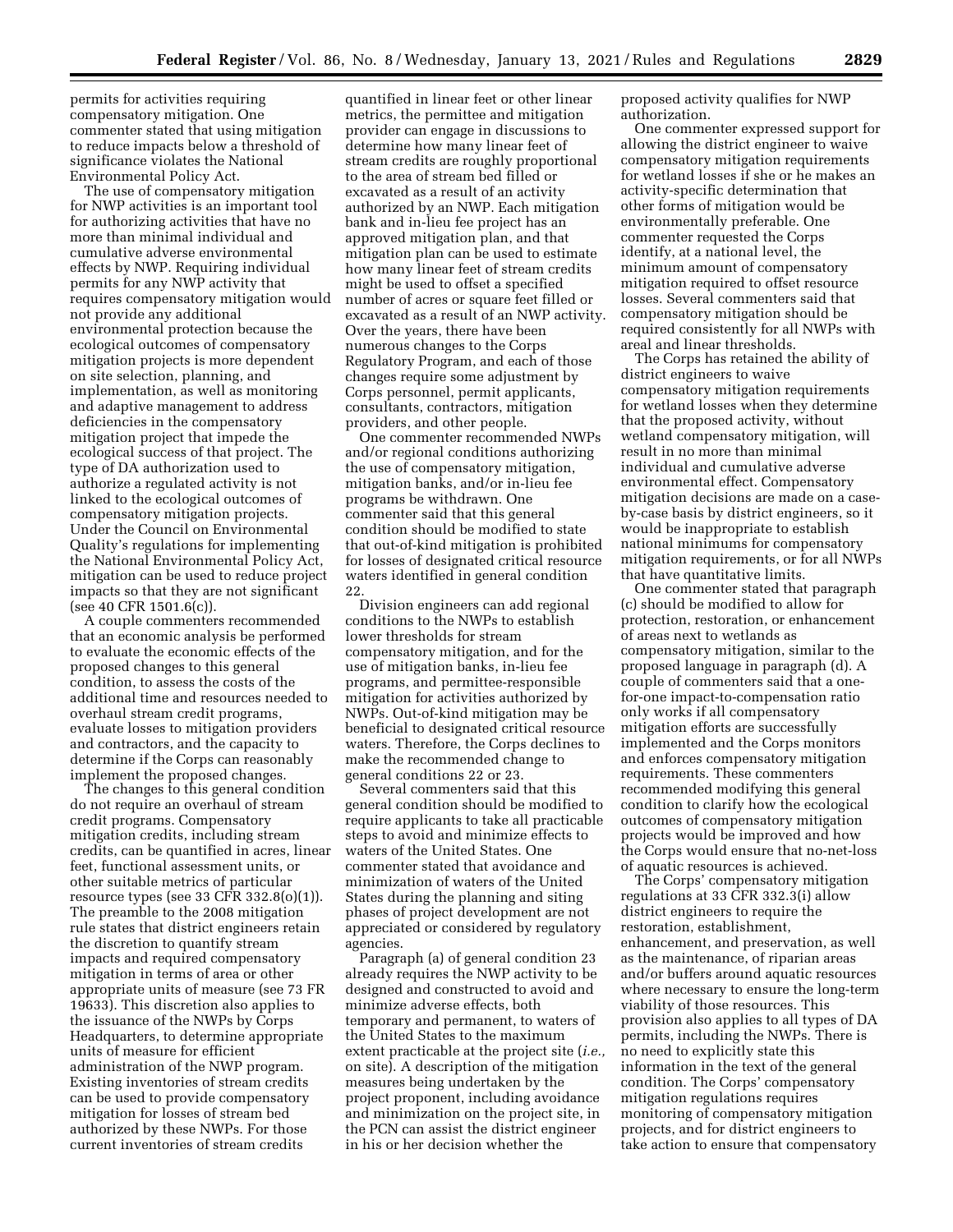mitigation projects achieve their objectives and offset the losses of waters of the United States. Adaptive management may be required to ensure that those compensatory mitigation objectives are met. The ecological outcomes of compensatory mitigation projects are more appropriately addressed on a case-by-case basis, through compliance efforts by district engineers.

A couple commenters supported the continued use of a  $\frac{1}{10}$ -acre threshold for requiring compensatory mitigation and said that the threshold has been effective in encouraging avoidance and minimization of adverse effects to wetlands. Several commenters said that a one-for-one impact-to-compensation ratio should be required to compensate for all wetland losses to ensure no-netloss, not just those losses that exceed 1⁄10-acre. Several commenters remarked that the proposed  $\frac{1}{10}$ -acre threshold to require compensatory mitigation for losses of wetlands and stream bed does not achieve a goal of no-net-loss of aquatic resources. One commenter said no-net-loss should not be applied to areas that have been previously and heavily modified.

The Corps is retaining the  $\frac{1}{10}$ -acre threshold for wetland compensatory mitigation in paragraph (c) of this general condition based on its experience administering the program. There is no requirement in Section 404 or the Clean Water Act, the Corps' regulations at 33 CFR parts 320 to 332, or the U.S. EPA's 404(b)(1) Guidelines for no net loss of wetlands or other types of aquatic resources. For all DA permits, including the NWPs, compensatory mitigation requirements are determined on a case-by-case basis. Compensatory mitigation may be required by district engineers to ensure that an activity that requires authorization under section 404 of the Clean Water Act and/or sections 9 or 10 of the Rivers and Harbors Act of 1899 is not contrary to the public interest (see 33 CFR 332.1(d)). Compensatory mitigation for unavoidable impacts may be required to ensure that an activity requiring a section 404 permit complies with the Section 404(b)(1) Guidelines (see 33 CFR 332.1(c)(3)).

One commenter said that paragraph (c) of this general condition should be modified to allow mitigation bank credits to be used at a one-for-one ratio rather than performing a functional analysis. A commenter stated that  $1/10$ thacre may be too restrictive of a compensatory mitigation threshold in some Corps districts or watersheds and compensatory mitigation may not be required to achieve no more than

minimal adverse environmental effects for certain NWP activities. Another commenter suggested the applicant be required to provide documentation of credit availability or credit reservation if proposing to satisfy compensatory mitigation requirements with credits from a mitigation bank. One commenter said that this general condition should be modified to state that mitigation bank credits are preferred where practicable, and to elucidate that mitigation banks are not practicable in the State of Alaska.

Paragraph (c) of this general condition does not require the use of a functional analysis to determine whether mitigation bank credits can be used to provide compensatory mitigation for an NWP activity. District engineers have the discretion to waive the compensatory mitigation requirement for losses of greater than  $\frac{1}{10}$ -acre of wetlands, or to require another form of mitigation to ensure that the NWP activity results in no more than minimal individual and cumulative adverse environmental effects. If the district engineer determines that compensatory mitigation is required for a proposed NWP activity, the applicant can propose to use mitigation bank credits or in-lieu fee program credits to fulfill the compensatory mitigation requirement. The district engineer can require the applicant to provide a statement of credit availability, so that the applicant does not have to prepare a mitigation proposal for a permittee-responsible mitigation project. The framework for evaluating compensatory mitigation options, that is the use of mitigation bank credits, in-lieu fee program credits, or permittee-responsible mitigation, is provided in the Corps' regulations at 33 CFR 332.3(b). Mitigation banks can be practicable in the State of Alaska.

One commenter requested clarification on PCN and compensatory mitigation requirements for NWP activities involving mechanized land clearing in forested wetlands for utility line rights-of-way since paragraph (i) of general condition 23 states that compensatory mitigation may be required for activities that convert a forested or scrub-shrub wetland to an herbaceous wetland. A commenter said that compensatory mitigation should be provided on-site or in the sub-basin where impacts occur.

Consistent with paragraph (i) of this general condition, if a proposed NWP activity involves mechanized land clearing in a forested wetland, and it requires a PCN, the district engineer can require compensatory mitigation to ensure the proposed activity result in no more than minimal individual and

cumulative adverse environmental effects. For an NWP activity that requires compensatory mitigation, the district engineer will determine whether on-site or off-site compensatory mitigation is required, and the appropriate geographic scale for consideration of off-site compensatory mitigation options.

One commenter said that general condition 23 should clearly state whether compensatory mitigation would or would not be required for wetland and stream bed losses for NWP activities that do not require PCNs. One commenter recommended that compensatory mitigation be provided for all losses of wetland or stream bed that exceed  $\frac{1}{10}$ -acre, not just those losses requiring PCNs. A few commenters stated that compensatory mitigation for wetland and stream bed losses should be required at ratios greater than one-for-one to account for temporal loss and the difficulty of replacing wetlands and stream bed, and to ensure that habitat is recovered at a greater degree than it is being lost. One commenter said that there is no basis for wetlands and streams to have the same  $\frac{1}{10}$ -acre compensatory mitigation threshold.

For those NWP activities that do not require PCNs, compensatory mitigation is not required because the district engineer is not notified of those activities and cannot add permit conditions to the NWP authorization in accordance with 33 CFR 332.3(k). The district engineer determines the appropriate amount of compensatory mitigation in accordance with the Corps' regulations at 33 CFR 332.3(f). As discussed below, in response to comments received on the proposed rule, the Corps is changing the threshold in paragraph (d) of this general condition from  $\frac{1}{10}$ -acre to  $\frac{3}{100}$ -acre.

A few commenters stated that compensatory mitigation should only be required for the losses of jurisdictional wetlands and streams and compensatory mitigation should not be required for losses of ephemeral stream bed or losses of other non-jurisdictional waters. Several commenters said that compensatory mitigation should only be required for permanent impacts and that temporary impacts should not be counted in the 1⁄10-acre threshold. One commenter suggested that this general condition should be modified to clarify if the 1⁄10-acre threshold would be applied individually or cumulatively in cases where both stream bed and wetlands would be lost. Several commenters said the  $1\!/_{10}\mbox{-}\mathrm{acre}$  threshold in paragraphs (c) and (d) should be applied cumulatively so that any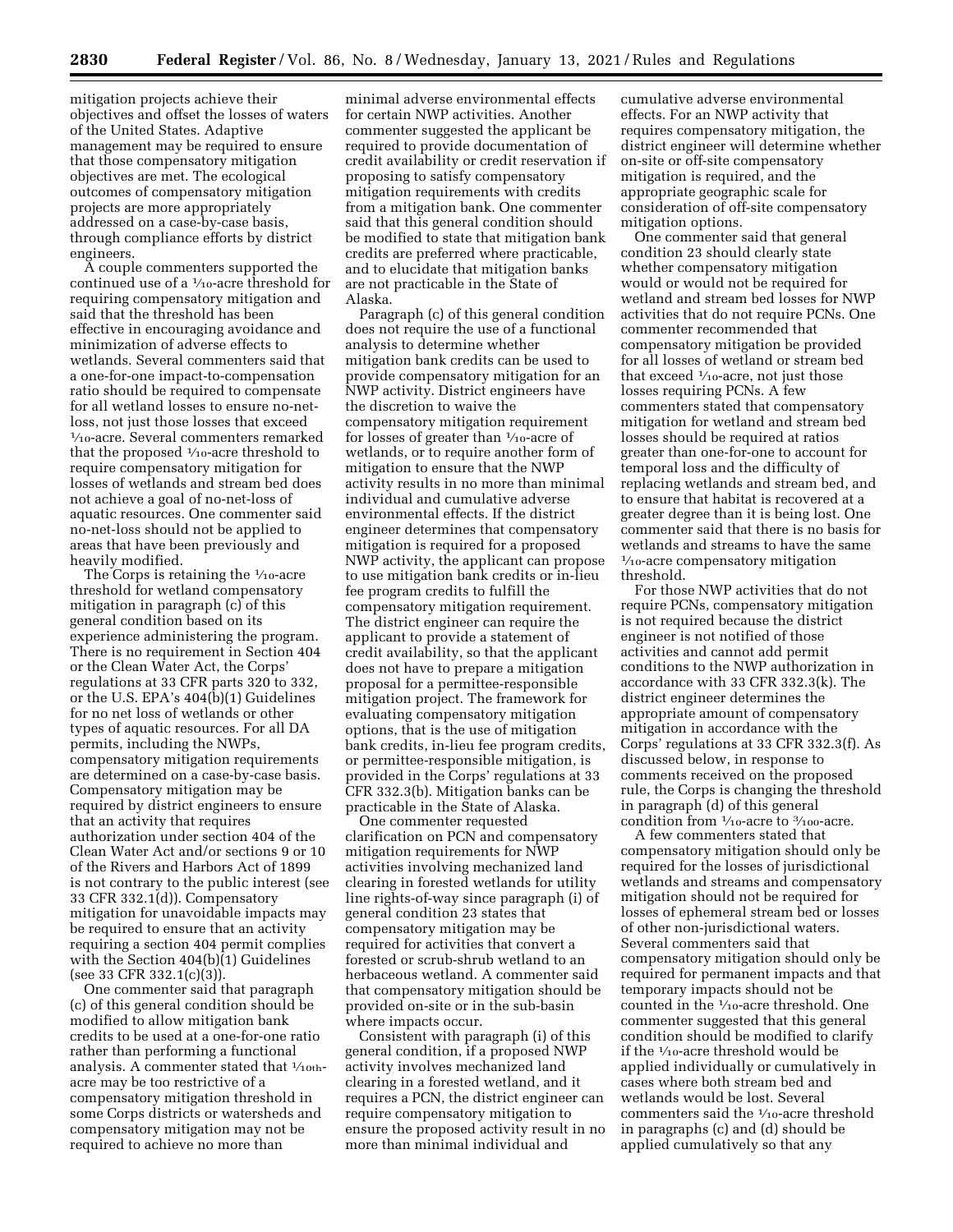combination of wetland and stream losses exceeding 1⁄10-acre would require compensatory mitigation.

Since ephemeral streams are excluded from Clean Water Act jurisdiction, (see 33 CFR 328.3(b)(3)), NWP authorization is not applicable to ephemeral streams. Compensatory mitigation is not required for losses of ephemeral stream bed, or for losses of any other non-jurisdictional waters. The  $\frac{1}{10}$ -acre and  $\frac{3}{100}$ -acre thresholds in paragraphs (c) and (d) of this general condition apply to losses of waters of the United States, as that term is defined in Section F of the NWPs (Definitions). These thresholds apply to single and complete projects authorized by the NWPs.

Several commenters said it is important to maintain the Corps' flexibility as proposed to allow district engineers to determine that other forms of mitigation are appropriate or to waive mitigation requirements for specific NWP activities. Several commenters objected to allowing district engineers to waive compensatory mitigation requirements. One commenter said that if federal agencies are not required to submit PCNs, those agencies would not have to provide compensatory mitigation for wetland or stream bed losses that exceed <sup>1</sup>/10-acre because the <sup>1</sup>/<sub>10</sub>-acre threshold proposed in paragraphs (c) and (d) only applies to NWP activities that require PCNs. Several commenters said that paragraphs (c) and (d) should be modified to state that advanced mitigation is preferred.

The general condition retains flexibility for district engineers to determine the appropriate mitigation for a particular NWP activity to ensure that the activity causes no more than minimal individual and cumulative adverse environmental effects. After the district engineer reviews a PCN, he or she may determine that no mitigation is necessary for the proposed activity to be authorized by an NWP. For these 16 final NWPs, federal agencies are subjected to the same PCN requirements as non-federal permittees. They are also subject to the mitigation requirements in this general condition. Advance compensatory mitigation can be used to satisfy compensatory mitigation requirements added to NWP authorizations by district engineers.

One commenter voiced support for the addition of a 1⁄10-acre threshold for requiring compensatory mitigation for losses of stream beds that require preconstruction notification. Another commenter expressed support for the addition of a compensatory mitigation threshold for stream bed losses represented in either linear feet or acres.

One commenter stated that compensatory mitigation for stream bed losses should result in net gains in area or functions. A few commenters said that headwater streams are fundamentally different and offer different services than non-tidal wetlands and therefore should not be regulated the same. Additionally, minimal adverse environmental effects are different for distinct aquatic resources. One commenter opposed the elimination of ''other open waters'' from paragraph (d) and said it would create uncertainty for when compensatory mitigation would be required for losses of other open waters. A couple commenters said that reducing compensatory mitigation requirements also reduces the incentive to minimize impacts.

Stream compensatory mitigation projects are expected to result in increases in stream functions, since the purpose of compensatory mitigation is to offset unavoidable adverse impacts which remain after all appropriate and practicable avoidance and minimization has been achieved. Stream compensatory mitigation projects produce credits that represent the accrual or attainment of stream functions at a compensatory mitigation site, consistent with the definition of "credit" in the Corps' regulations at 33 CFR 332.2. While headwater streams exhibit some differences in structure and function than downstream streams in a tributary network, when those headwater streams are considered waters of the United States, they are subjected to the same regulatory requirements as other waters of the United States. Headwater streams have no special status under the Clean Water Act or its implementing regulations, including the 404(b)(1) Guidelines issued by the U.S. EPA. The only streams that are special aquatic sites under the 404(b)(1) Guidelines are riffle and pool complexes (see subpart E of 40 CFR part 230). When reviewing a PCN for a proposed activity that may cause the loss of headwater stream bed, the district engineer will consider the functions being performed by the headwater streams. The Corps proposed to redesignate paragraph (d) of the 2017 general condition 23 as paragraph (e) of the 2021 general condition 23, so it did not propose to remove ''other open waters'' from the paragraph that discusses the use of riparian areas next to open waters as compensatory mitigation for NWP activities. The Corps did not propose to reduce any compensatory mitigation requirements.

Several commenters stated the  $\frac{1}{10}$ acre stream compensatory mitigation

threshold is too broad to apply nationally. One commenter recommended establishing thresholds for requiring compensatory mitigation for stream bed losses through regional conditions instead of general condition 23 to account for the regional variability of streams across the United States. Several commenters stated that implementation of a 1⁄10-acre threshold for stream compensatory mitigation does not achieve a goal of no-net-loss of aquatic resources. A couple commenters said that paragraph (d) allows for incremental losses of stream bed, which is contrary to the Corps' no-net-loss objective and is inconsistent with restoring habitat necessary to provide sustainable fish populations. One commenter stated that reductions in the amount of required mitigation to compensate for headwater stream losses would have large impacts on downstream waters, including large rivers. One commenter said that implementing a 1⁄10-acre threshold for requiring compensatory mitigation for stream bed losses would increase the regulatory burden on downstream applicants due to declining water quality.

Since the NWPs authorize activities across the country, paragraph (d) of this general condition establishes a national threshold for stream compensatory mitigation, but there is flexibility in the general condition to allow district engineers to make activity-specific determinations on whether stream compensatory mitigation should be required for activities that result in the loss of stream bed. Division engineers can add regional conditions to the NWPs to establish a lower threshold for requiring stream compensatory mitigation. As discussed above, there is no requirement for no net loss of stream bed in the Clean Water Act or the Corps' regulations for implementing the Clean Water Act. Previous versions of this general condition in prior NWP rulemakings did not have a threshold for compensatory mitigation for losses of stream bed. A stream compensatory mitigation threshold was added to this general condition to provide an additional mechanism to help ensure that activities authorized by the 10 NWPs from which the 300 linear foot limit for losses of stream bed was removed result in no more than minimal individual and cumulative adverse environmental effects. Similar to the 1⁄10-acre wetland compensatory mitigation threshold, this compensatory mitigation threshold for stream bed losses is expected to provide incentives for project proponents to design their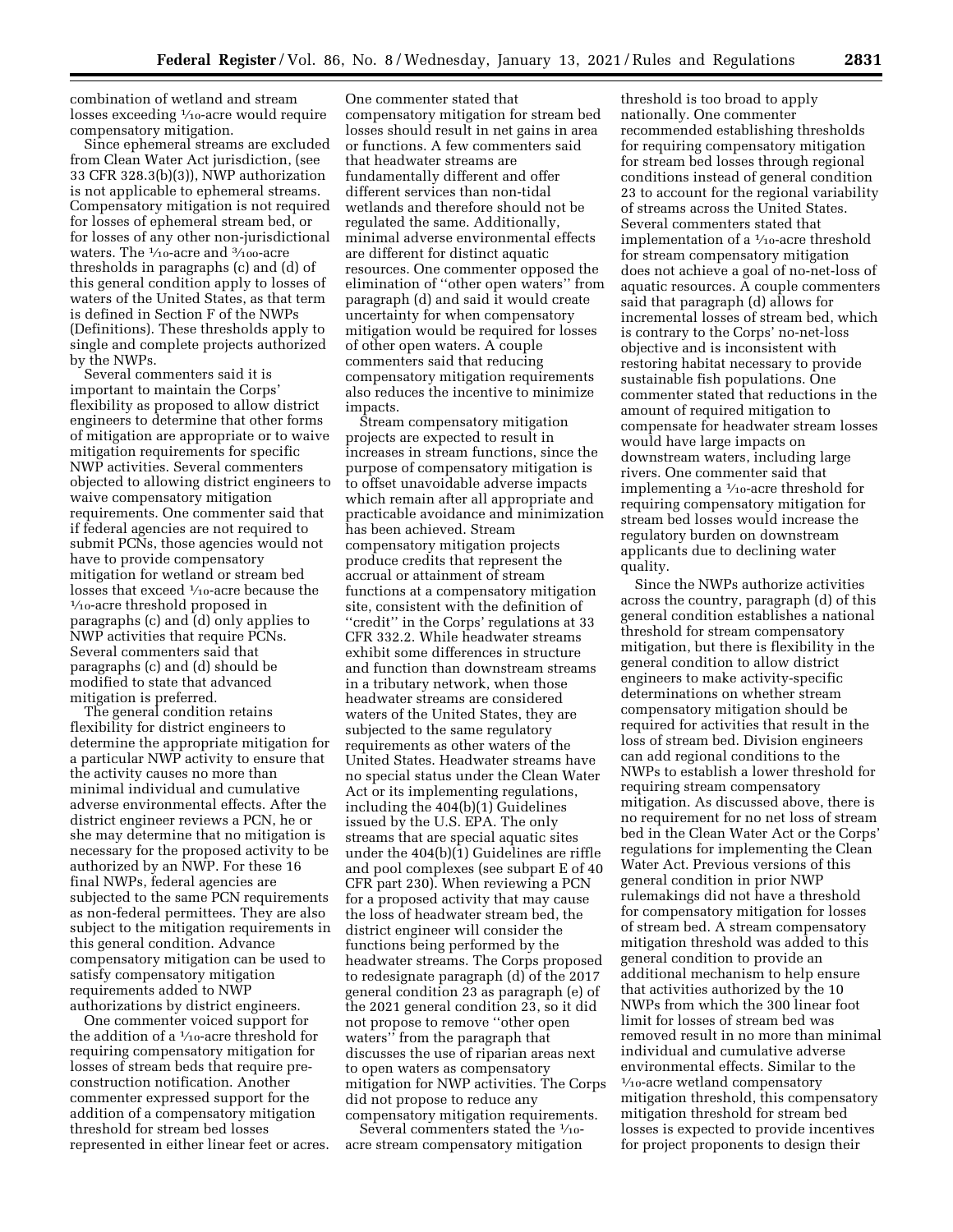projects to minimize losses of stream bed, and help sustain downstream functions and water quality.

One commenter said that stream compensatory mitigation should only be required for new impacts associated with the maintenance or replacement of previously authorized structures. Another commenter stated that given the difficulties to achieve successful stream mitigation, requiring compensatory mitigation for stream bed losses greater than  $\frac{1}{10}$ -acre will be unrealistic in areas where permitteeresponsible mitigation is the only option available. A few commenters suggested that thresholds reflect what would be required to ensure activities result in only minimal adverse environmental effects. Many commenters said that the  $\frac{1}{10}$ -acre threshold for requiring compensatory mitigation for stream bed losses is too large for headwater streams.

District engineers will determine on a case-by-case basis whether to require compensatory mitigation for losses of stream bed authorized by NWPs. When determining whether to require compensatory mitigation, the district engineer will also consider practicability, including whether permittee-responsible mitigation is likely to be ecologically successful in offsetting the permitted impacts. As discussed below, the Corps has changed the 1⁄10-acre threshold to 3⁄100-acre to account for stream size.

One commenter said the compensatory mitigation requirement for losses of stream bed greater than  $\frac{1}{10}$ acre reduces the flexibility of the district engineer in making compensatory mitigation decisions. A few commenters objected to including a threshold for compensatory mitigation for the loss of stream bed, stating that it may result in unnecessary additional mitigation requirements and would not reduce burdens on the regulated public. Several commenters said the 1/10-acre threshold for compensatory mitigation for stream bed losses or the district engineer's determination to waive compensatory mitigation requirements would individually and cumulatively would directly or indirectly result in more than minimal adverse environmental effects.

The text of this general condition is written to provide district engineers with substantial flexibility in determining whether compensatory mitigation is required for NWP activities and what the required compensatory mitigation should be for a particular NWP activity. Corps districts have been requiring stream compensatory mitigation for a number of years, so the changes to this general condition will not impose additional burdens on the

regulated public. If the district engineer determines, after reviewing a PCN, that stream compensatory mitigation is not necessary to ensure that the NWP activity result in no more than minimal adverse environmental effects, he or she will not require stream compensatory mitigation for that activity.

Many commenters suggested requiring compensatory mitigation for stream bed losses of 300 linear feet or more instead of the proposed  $\frac{1}{10}$ -acre threshold. One commenter said that a linear foot threshold is more appropriate than acreage and recommended revising paragraph (d) to require compensatory mitigation for stream bed losses greater than 100 linear feet. One commenter recommended revising paragraph (d) to require compensatory mitigation for stream bed losses greater than 150 linear feet. One commenter recommended changing paragraph (d) to require compensatory mitigation for stream bed losses of  $\frac{1}{10}$ -acre or 300 linear feet. Many commenters said that the proposed 1⁄10-acre stream mitigation threshold would result in more impacts with less compensatory mitigation being required. One commenter suggested using a scaled approach for establishing a stream compensatory mitigation threshold, such as a length threshold of five times the bankfull width or five times the width between ordinary high water marks. This commenter said a scaled approach would better account for variations in headwater streams and large rivers, compared to a  $\frac{1}{10}$ -acre threshold.

After evaluating the comments received in response to the proposed modification of general condition 23, the Corps is changing the threshold for stream compensatory mitigation in paragraph (d) from  $\frac{1}{10}$ -acre to  $\frac{3}{100}$ -acre. This is consistent with the stream compensatory mitigation threshold established in some Corps districts under the 2017 NWPs and the compensatory mitigation threshold recommended by several commenters. For the 2017 NWPs, a number of Corps districts have regional conditions requiring compensatory mitigation for losses of greater than 300 linear feet of stream bed. This is consistent with the recommendation for a 300 linear foot threshold made by many commenters in response to this proposed rule. The 3⁄100-acre threshold in paragraph (d) was calculated by estimating the average width of stream fills (4 feet) authorized by the 2017 NWPs under the 10 NWPs and multiplying that figure by 300 linear feet. The average width of stream filling or excavation was calculated from ORM2 data for NWP verifications issued between March 19, 2017, and

March 19, 2019, for those NWP verifications where the average width of the stream fill or excavation was recorded by Corps district staff. The 3⁄100-acre threshold is anticipated to result in similar stream compensatory mitigation requirements for the NWPs in this final rule compared to the 2017 NWPs, and therefore is generally consistent with current agency practice. A scaled approach for establishing a stream compensatory mitigation threshold would add another level of complexity to a permit program that is intended to regulate, with little delay or paperwork, activities that result in minimal adverse environmental effects.

A few commenters said the 1⁄10-acre threshold for stream losses requiring compensatory mitigation is not scientifically supported or lacks supporting analysis. A couple commenters said they do not agree with the change in threshold from linear feet of impact to acres for requiring compensatory mitigation for losses of stream beds that require PCNs. A few commenters stated that the use of stream length rather than acreage has been used in many programs as a basis for determining mitigation credits to compensate for the loss of stream bed, and that the 1⁄10-acre threshold would create uncertainty and additional costs for applicants, the public, mitigation banks, and in-lieu fee programs. One commenter said that if the threshold for requiring stream compensatory mitigation is going to be changed from linear feet to acres, the acreage should include all of the affected area on the valley bottom, not just the area between ordinary high water marks of a river or stream.

The establishment of the 3/100-acre threshold for stream compensatory mitigation for NWP activities is an administrative decision to facilitate consistent implementation across districts. It is intended to be a conservative threshold based on the complexities of riverine systems, the substantial variation in riverine systems across the country, and the subjectivity inherent in the threshold for the NWPs (*i.e.,* no more than minimal individual and cumulative adverse environmental effects). The use of acres to quantify stream compensatory mitigation is consistent with the Corps' compensatory mitigation regulations at 33 CFR 332.8(o)(1), which does not mandate the use of a particular metric for quantifying stream compensatory mitigation credits. It would be inappropriate to use the area of a valley bottom, since the Corps only has jurisdiction over certain categories of waters and wetlands, and valley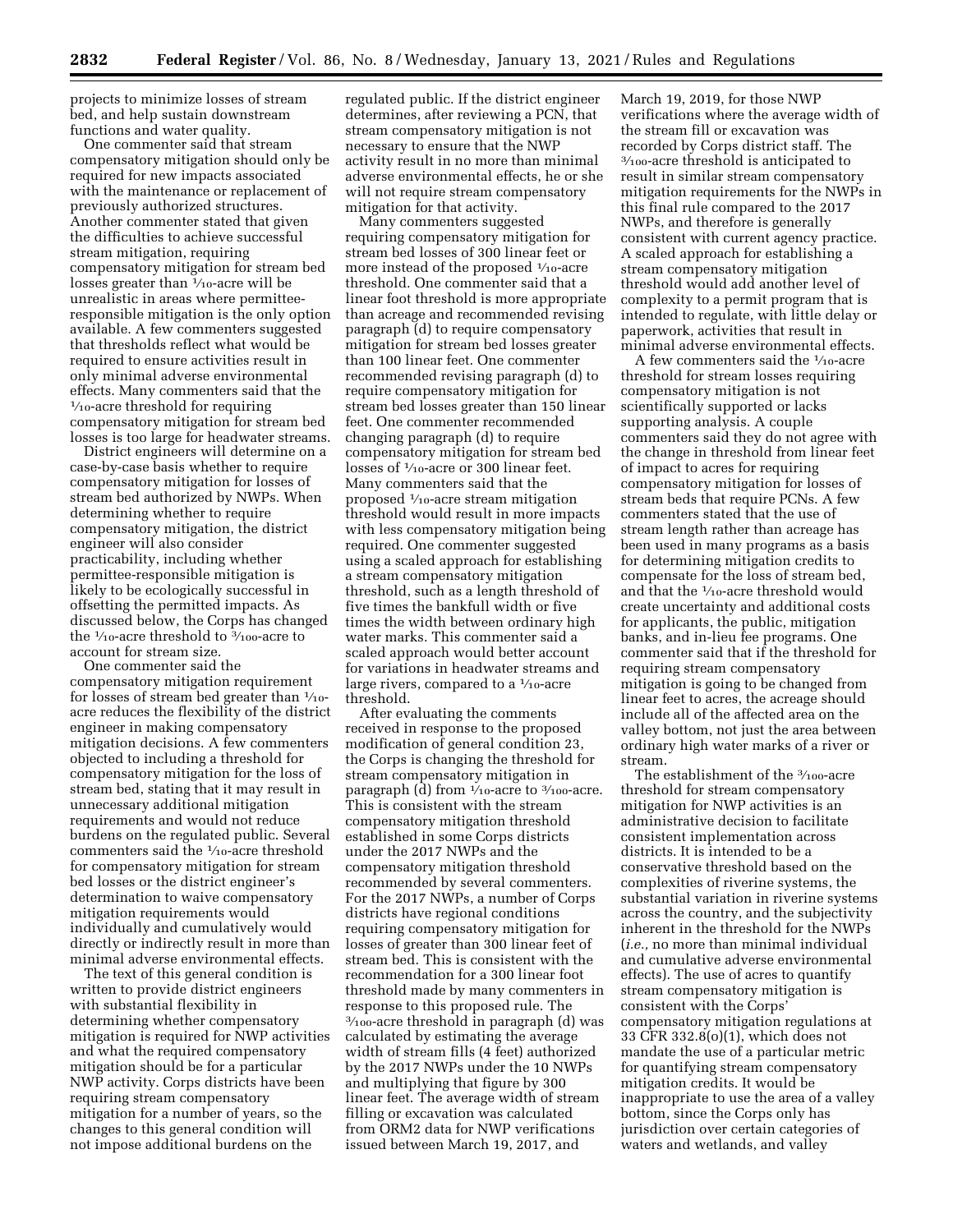bottoms may consist of a substantial proportion of upland area or other features that are outside of the Corps' jurisdiction.

Several commenters said the change to an area-based approach would not provide accounting consistency and would result in dual accounting systems for credits and debits generated under both linear feet and acreage-based scenarios and it would create inconsistencies, and would create confusion over how to handle sold versus proposed credits. One commenter expressed concern that ecological values of mitigation credits would not carry over in the conversion from linear feet to acres, creating the potential for activities to result in more than minimal individual and cumulative adverse environmental effects.

There is no requirement in the Corps' regulations to quantify stream compensatory mitigation credits in linear feet. Compensatory mitigation credits, including stream credits, can be quantified in acres, linear feet, functional assessment units, or other suitable metrics of particular resource types (33 CFR 332.8 $(o)(1)$ ). This final rule does not affect prior credit transactions for previously authorized NWP activities where the permittee secured stream compensatory mitigation credits from mitigation bank or in-lieu fee program sponsors. This final rule only applies to activities authorized by these NWP after they go into effect. The Corps acknowledges that a period of adjustment will be required, and that different agencies may require the use of different metrics to quantify losses of stream bed and stream compensatory mitigation credits. The ecological values of mitigation credits from the accrual or attainment of aquatic functions at a compensatory mitigation site (see the definition of ''credit'' at 33 CFR 332.2). Quantifying stream mitigation credits in acres or linear feet is a surrogate for the increases in stream functions expected to result from a stream compensatory mitigation project, when there is no method available to assess the specific functional gains through a rapid ecological assessment method or other method.

The amount of compensatory mitigation required for an NWP activity has to be sufficient to replace lost aquatic resource functions (see 33 CFR 332.3(f)(1)), and the mitigation provider can use his or her judgment or the approved mitigation plans to determine how many stream credits quantified in linear feet are needed to offset a particular acreage of stream bed that is filled or excavated as a result of an NWP

activity. It is important to note that the mitigation industry provides a service to permittees, as an option to fulfill the compensatory mitigation requirements in NWP authorization and other forms of DA authorizations. The Corps is making these changes for administrative efficiency, to provide NWP authorization for more activities that result in no more than minimal individual and cumulative adverse effects. The 300 linear foot limit for losses of stream bed in the 2017 NWPs and prior NWPs required the Corps to process individual permits for activities that likely would have otherwise qualified for NWP authorization. In the 2007 NWPs, general condition 23 was modified to state that district engineers could require stream compensatory mitigation for losses of stream bed, but there was no acreage threshold as there was for wetland losses. In paragraph (d) of this general condition, the Corps has established a 3⁄100-acre threshold for stream compensatory mitigation. District engineers can require compensatory mitigation for losses of less than 3⁄100-acre of stream bed, and they can require compensatory mitigation for losses of up to 1⁄2-acre of stream bed.

One commenter said mitigation banks and in-lieu fee programs would be negatively affected because less compensatory mitigation would be required for the loss of stream beds. A few commenters said they have reservations about the implementation of a compensatory mitigation threshold for losses of stream bed and that there may not be bank or in-lieu fee program credits available.

The removal of the 300 linear foot limit for losses of stream bed from NWPs 21, 29, 39, 40, 42, 43, 44, 50, 51, and 52 and the changes to this general condition will not result in less compensatory mitigation being required for losses of stream bed authorized by NWPs. By providing equivalent quantitative limits for all non-tidal jurisdictional waters and wetlands in these 10 NWPs (*i.e.,* the 1⁄2-acre limit), there will likely be more NWP activities for which district engineers require compensatory mitigation. As discussed above, the Corps has changed the threshold from  $\frac{1}{10}$ -acre to  $\frac{3}{100}$ -acre to require stream compensatory mitigation that is more aligned with current practices and the recommendations of many commenters. The existing stream credits can be used for NWP activities, even though the authorized impacts will be quantified in acres.

Several commenters supported the flexibility of the district engineer to allow other forms of mitigation as

determined appropriate and to waive compensatory mitigation requirements after an activity specific determination that other forms of mitigation would be environmentally preferable. Several commenters said that increased impacts and allowing the district engineer to waive compensatory mitigation requirements would be counterproductive to the success of salmon recovery efforts, and therefore would not be protective of tribal treaty rights. Several commenters said the district engineer should be able to consider other site-specific activities required by other regulatory programs, such as mine site reclamation to considered as mitigation for activities affecting stream beds. One commenter stated that requiring a compensatory mitigation decision by the district engineer could delay issuance of a permit and to modify paragraph (d) to allow the district engineer or designee to waive the compensatory mitigation requirement. One commenter expressed concern that allowing the district engineer to waive compensatory mitigation requirements could allow for up to 1⁄2-acre of stream bed loss which would result in adverse environmental impacts.

The removal of the 300 linear foot limit from the NWPs (while retaining the 1⁄2-acre limit, PCN process, and other tools to ensure no more than minimal adverse environmental effects) and the changes to general condition 23 will allow district engineers to authorize certain activities by NWP and require compensatory mitigation when necessary. It will provide more flexibility in the NWP and allow district engineers to devote more staff and other resources to proposed activities that have the potential for more substantial adverse environmental effects. These changes will not impair salmon recovery efforts, and for those proposed NWP activities that the district engineer determines ''may affect'' listed salmon species, additional protection to those listed species will be provided through the ESA section 7 process.

The flexibility in general condition 23 allows district engineers to consider mitigation and other site-specific activities required by other agencies, such as mine reclamation, when determining whether to require compensatory mitigation for NWP activities. District engineers are required to make compensatory mitigation decisions within the 45-day review period for NWP PCNs. The district engineer has the decision-making authority for whether compensatory mitigation is required for an NWP activity.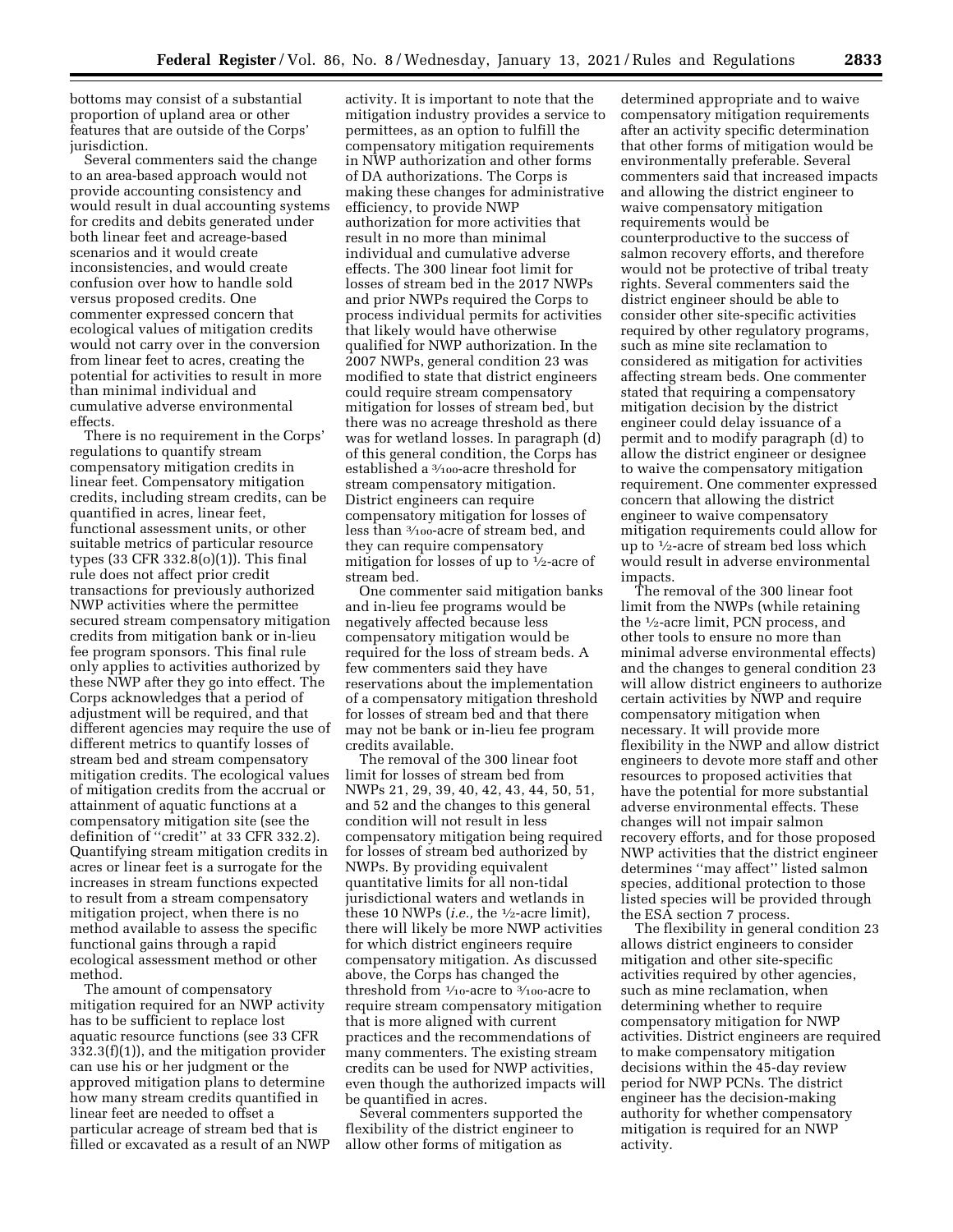One commenter said the Corps should develop clear expectations and performance standards for the types of other mitigation that could be utilized to compensate for stream bed losses. One commenter suggested modifying paragraph (d) to list acceptable alternatives to compensatory mitigation. One commenter expressed support for compensatory mitigation requirements could be fulfilled through restoration or enhancement of riparian areas next to streams. Several commenters said that riparian restoration or enhancement results in out-of-kind mitigation since they do not always replace lost stream functions. One commenter suggested the proposed paragraph (d) be modified to state that riparian restoration or enhancement may only satisfy compensatory mitigation requirements when other in-kind mitigation options are unavailable or are not practicable.

Ecological performance standards for stream compensatory mitigation projects are determined by district engineers when they review and approve mitigation plans. Permit applicants may propose potential alternatives to compensatory to district engineers, who will determine whether that alternative mitigation is appropriate and likely to be effective in reducing adverse environmental effects so that it is not necessary to require compensatory mitigation. While the restoration or enhancement of riparian areas might not replace all stream functions, they can help improve some stream functions and help reduce nutrient and pollutant loads to streams. District engineers will determine on a case-by-case basis whether the restoration or enhancement of riparian areas is appropriate and practicable compensatory mitigation for an NWP activity.

One commenter said that the general condition should be modified to require the applicant to provide project specifications addressing the Natural Stream Channel Design Techniques and Review Checklist, developed by the U.S. EPA and U.S. FWS. One commenter said there currently are no national or regional tools developed by the Corps to guide compensatory mitigation for stream bed losses. One commenter stated the Corps and U.S. EPA are currently collaborating on a peerreviewed study analyzing the environmental and policy consequences of stream restoration metrics. This commenter recommended not modifying the NWPs until they are scheduled to expire in 2022 to allow for the results of the study to be completed and the results to be considered. One commenter said general condition 23 should be incorporated into every

applicable NWP rather than referring to the loss of 300 linear feet in each NWP.

District engineers evaluate stream compensatory mitigation proposals and should be provided the flexibility to consider a variety of potential stream restoration or rehabilitation approaches. This includes river and stream restoration approaches, such as dam removals, culvert replacements, and other process-based methods that may be more ecologically effective than natural channel design in improving stream functions (*e.g.,* Palmer et al. 2014). The Corps is removing the 300 linear foot limit for losses of stream bed from 10 NWPs and modifying general condition 23 for more efficient administration of the NWP program. The study on stream metrics may have some utility in future rulemakings and the development of guidance, but it is not necessary to delay this rulemaking to wait for that study to be completed. General condition 23 applies to all NWPs.

Several commenters supported the proposed changes to paragraph (e). Several commenters said that paragraph (e) of general condition 23 should be modified to eliminate the district engineer's ability to allow riparian area compensatory mitigation for wetland losses. One commenter suggested modifying paragraph (e) to allow the planting of adapted seed mixes that may contain non-native species and to allow for the replacement of existing vegetation when restoring riparian areas. One commenter said the proposed condition should be modified to state that use of native vegetation is preferred, rather than required, and to allow for consideration of regionally appropriate vegetation. A few commenters expressed opposition to the proposed changes the changes to paragraph (e) and expressed concerns that allowing non-native species would result in negative environmental effects. One commenter said they were concerned that allowing non-native species in the restored areas could negate the prevention, control, and management of non-native species performed by other government agencies, non-government organizations, and citizens and could introduce a source for spread among those activities.

The restoration and enhancement of riparian areas may be used to offset wetland losses as another form of mitigation that could be more environmentally appropriate, since riparian areas perform a number of functions that are also performed by wetlands (NRC 1995, NRC 2002). There may be a number of seed mixes that are acceptable for revegetating riparian areas. Paragraph (e) contains flexibility because it states that native species should be planted; it does not require native species to be planted. As discussed in the proposed rule, nonnative species can have positive, negative, or neutral effects on ecosystems and the functions they perform. Compensatory mitigation requirements, including long-term management activities, must be practicable (see 33 CFR 332.3(a)(1)). For a particular compensatory mitigation site, the district engineer may determine that the management of invasive or nonnative species is not practicable cause of site or watershed conditions, the degree to which the invasive or non-native species is established in the region, and other factors. If other government agencies and non-governmental organizations want to undertake efforts to control invasive or non-native species, they can do that under their authorities or mission statements.

Several commenters said there is no support for allowing narrow riparian areas of 25–50 feet wide on each side of the stream that would support habitat needed by federally threatened or endangered salmon. Buffers of 100 feet or more are needed. One commenter said that riparian area restoration and enhancement requirements (*e.g.*  minimum riparian width, historical and existing site conditions) should be addressed regionally rather than included in paragraph (e). One commenter said that restoring or enhancing riparian areas does not achieve no-net-loss of the stream bed.

The recommended riparian area width of 25–50 feet was established in the NWP program in 2000 (65 FR 12833) because riparian areas of that width can provide important aquatic habitat functions and water quality benefits. The establishment of wider riparian areas for listed species be more appropriately addressed through the ESA section 7 consultation process. Division and district engineers can establish regional requirements for riparian areas. The purpose of restoring and enhancing riparian areas is to help improve stream functions and water quality. The improved functions are expected to occur in nearby stream bed and in downstream waters.

One commenter recommended modifying paragraph (f)(4) of this general condition to state that if permittee-responsible mitigation is the proposed compensatory mitigation option, and the proposed compensatory mitigation site is located on land in which another federal agency holds an easement, the district engineer will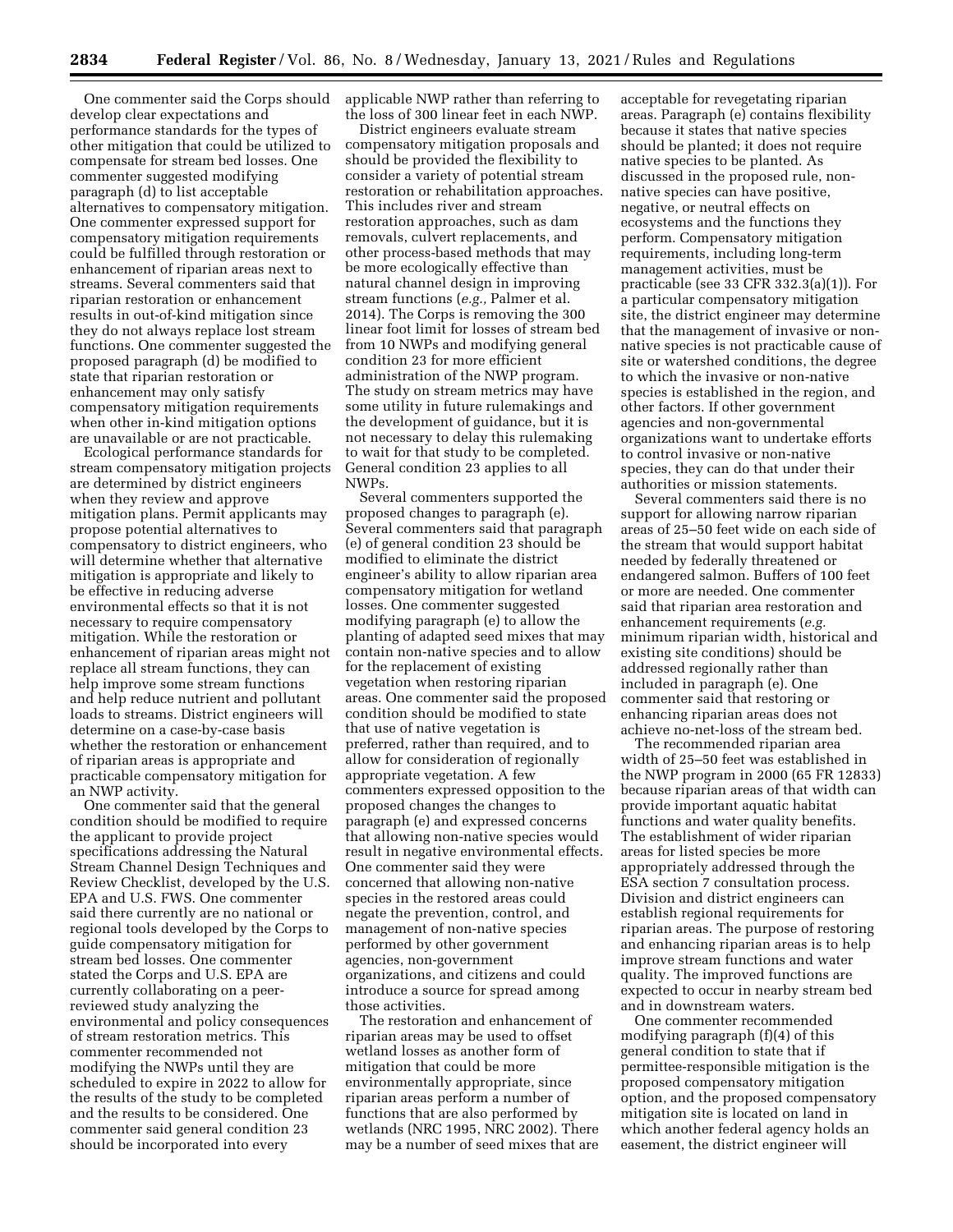coordinate with that federal agency to determine if proposed compensatory mitigation project is compatible with the terms of the easement. The Corps added the suggested text to paragraph (f)(4) of general condition 23.

This general condition is adopted with the modifications discussed above.

GC 24. *Safety of Impoundment Structures.* The Corps did not propose any changes to this general condition. One commenter recommended adding ''federal'' to this general condition because some federal agencies may have established federal dam safety criteria. The Corps added ''federal'' to the text of this general condition so that district engineers can require non-federal applicants to demonstrate that the structures comply with established federal dam safety criteria.

This general condition is adopted as with the modification discussed above.

GC 25. *Water Quality.* The Corps proposed to modify this general condition to articulate that if the state, authorized tribe, or EPA (*i.e.,* the certifying authority under section 401 of the Clean Water Act) issued a water quality certification (WQC) for the issuance of an NWP, and the permittee cannot comply with all of the conditions in that water quality certification, he or she must submit a certification request to the certifying authority that satisfies the requirements of 40 CFR 121.5(b) for a water quality certification or waiver for the activity involving a specific discharge to be authorized by the NWP.

One commenter expressed general support for the proposed changes to general condition 25. Several commenters supported the proposed changes clarifying that applicants need to request certification from the certifying authority for specific discharges when he or she cannot comply with all of the conditions in the WQC for the NWP. One commenter said that general condition 25 should be clarified to state that WQCs must be consistent with 33 CFR 325.4 and 40 CFR 121.7(d), and that any WQC condition not within the established scope of the certification, may not be included as a regional condition.

The proposed changes have been incorporated into this general condition. The Corps has added text to this general condition to state that if the certifying authority issues a water quality certification for the proposed discharge authorized by a specific NWP activity, the permittee must submit a copy of the certification to the district engineer. Furthermore, the general condition states that if certification is required for a specific discharge, the discharge is not

authorized by an NWP until the district engineer has notified the permittee that the water quality certification requirement has been satisfied.

When water quality certification is required for a specific discharge authorized by an NWP, and the Corps has completed its review of the PCN and has determined that the activity is authorized by an NWP as long as water quality certification is issued or waived for that discharge, the district engineer will send a provisional notification to the permittee. The provisional notification will inform the project proponent that the activity will be authorized by an NWP once water quality certification for the proposed discharge is obtained or waived. If water quality certification is issued for the proposed discharge, the district engineer will conduct coordination that may be required under Section 401(a)(2) of the Clean Water Act. After that process, the district engineer will issue the NWP verification letter with the water quality certification. The district engineer may add conditions to the NWP authorization to ensure the authorized activity results in no more than minimal individual and cumulative adverse environmental effects. The district engineer will also add to the NWP authorization conditions in the water quality certification that are not waived pursuant to 40 CFR 121.9(b).

The Corps divided the text of this general condition into three paragraphs to make the general condition easier to read. This general condition is adopted with the modifications discussed above.

GC 26. *Coastal Zone Management.*  The Corps proposed to modify this general condition to say that if the state issued a general Coastal Zone Management Act (CZMA) consistency concurrence for the NWP, and the permittee cannot comply with all conditions of that general concurrence, then he or she must obtain an individual CZMA consistency concurrence or presumption of concurrence from the state in order for the activity to be authorized by an NWP.

Several commenters expressed support for the change, stating that it provided clarification of the consistency concurrence process and additional flexibility. The commenters further noted that the proposed language makes it clear that the permittee is expected to fully comply with all the conditions of the general concurrence or seek an individual CZMA consistency concurrence or presumption of concurrence from the state coastal program.

To qualify for NWP authorization, the proposed activity must comply with all of the NWP's terms and conditions (see 33 CFR 330.1(c)). The Corps will consider unauthorized any activity requiring Corps authorization if that activity is under construction or completed and does not comply with all of the terms and conditions of an NWP. This includes any conditions added to the NWP authorization through a categorical or individual CZMA consistency concurrence. If the applicant cannot comply with all of the conditions in the general CZMA consistency concurrence, then in order to comply with the requirements of the CZMA, she or he would need to apply to the state for an individual CZMA consistency concurrence, or obtain a presumption of concurrence. The inability to comply with all conditions of a general CZMA consistency concurrence does not preclude the use of the NWP to authorize the permitted activities; such circumstances would be considered a denial without prejudice until the project proponent obtains an individual CZMA consistency concurrence or a presumption of concurrence.

When CZMA consistency concurrence is required for a specific activity authorized by an NWP, and the Corps has completed its review of the PCN and has determined that the activity is authorized by an NWP as long as CZMA consistency concurrence is issued or a presumption of concurrence occurs for the activity, the district engineer will send a provisional notification to the permittee. The provisional notification will inform the project proponent that the activity will be authorized by an NWP once CZMA consistency concurrence for the proposed activity is obtained or a presumption of concurrence occurs. The district engineer may add conditions to the NWP authorization to ensure the authorized activity results in no more than minimal individual and cumulative adverse environmental effects.

The general condition is adopted as proposed.

GC 27. *Regional and Case-By-Case Conditions.* The Corps did not propose any changes to this general condition. No comments were received. The general condition is adopted as proposed.

GC 28. *Use of Multiple Nationwide Permits.* The Corps proposed changes to this general condition to address the use of more than one NWP to authorize a single and complete project, when two of those NWPs have different acreage limits. The proposed changes were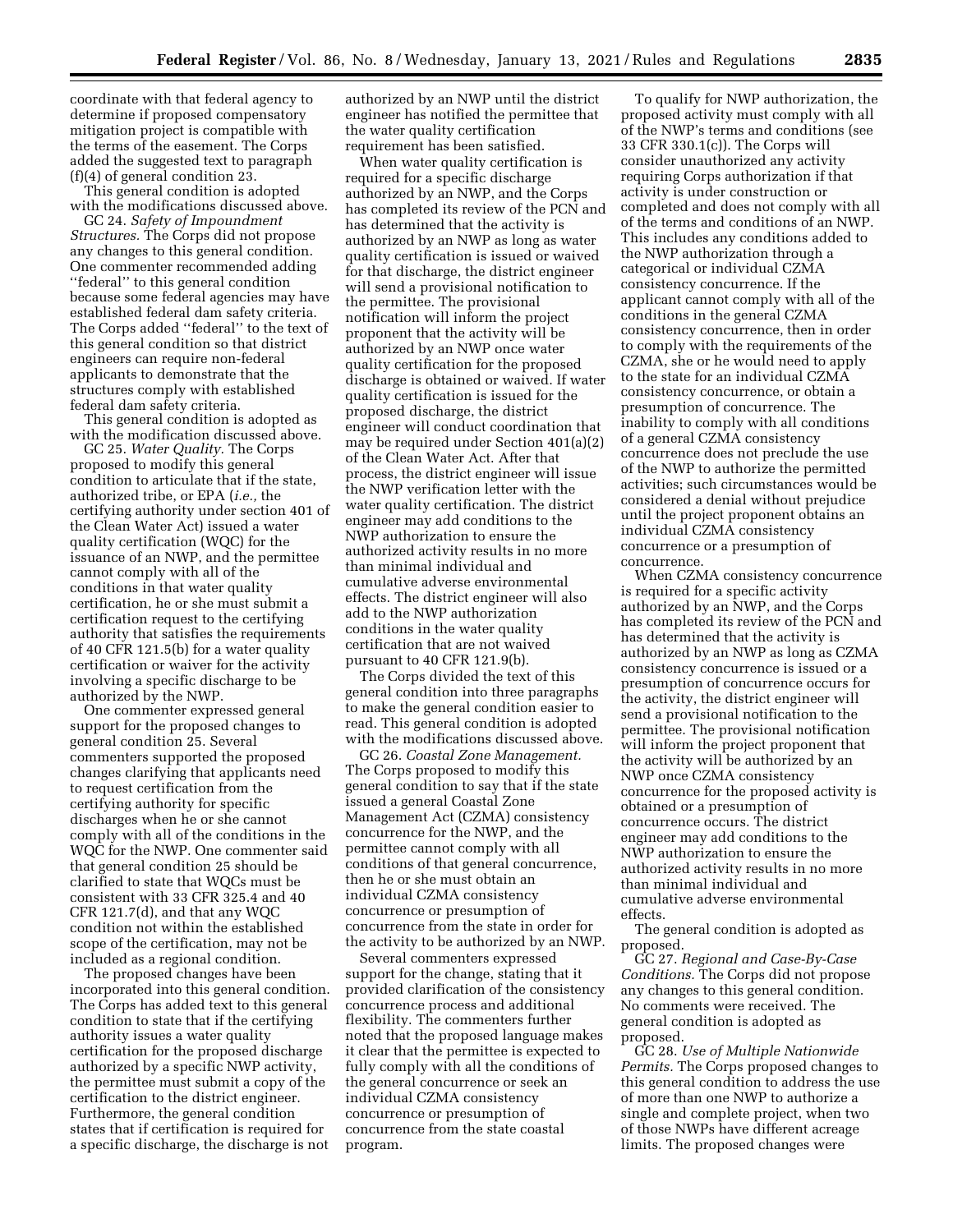intended to ensure that use of an NWP with a higher acreage limit could not circumvent the lower acreage limit for another NWP, when the two NWPs are combined to authorize a single and complete project.

A few commenters expressed support for the change and said that it clarified language regarding the use of multiple NWPs for a single and complete project. Several commenters recommended making no changes to this general condition, and retaining the general condition language from the 2017 NWPs. One commenter suggested that the NWP numbers used in the example in the text of the general condition should match the NWP numbers used in the example in the preamble to the proposed rule, specifically by using NWP 39 rather than NWP 29. One commenter said that no more than two NWPs should be used to authorize a single and complete project. One commenter stated that the use of multiple NWPs to authorize a single and complete project should not cumulatively exceed the threshold of the highest limit.

In the example in the text of this general condition, the Corps has replaced NWP 29 with 39 to make the example clearer. Nationwide permit 29 has a subdivision provision that adds an additional layer of complexity, so it would be simpler to use NWP 39 in the example since that NWP has no subdivision provision. There may circumstances in which more than three NWPs may be appropriate for authorizing a single and complete project. One commenter stated that the use of multiple NWPs to authorize a single and complete project should not cumulatively exceed the threshold of the highest limit. The general condition does limit the acreage loss of waters of the United States to the highest specified acreage limit, but it does not allow the acreage limit of an NWP with a lower acreage limit to be exceeded.

One commenter stated that the proposed language would limit use of NWPs with no acreage limit, such as NWP 3 in combination with other NWPs, where it may be desirable to allow additional work beyond a specified acreage to occur as it would promote re-use and rehabilitation of existing structures rather than construction of new structures. One commenter recommended that the Corps provide clarification regarding how temporary and cumulative impacts would be addressed when more than one NWP is used to authorize a single and complete project.

The text in paragraph (a) of this general condition will limit the use of NWPs with no acreage limits, as it has since this text was incorporated into this general condition in 2000 (47 FR 12896). The general condition applies to losses of waters of the United States, as that term is defined in Section F of the NWPs. It does not include temporary impacts. Cumulative impacts are addressed separately during the district engineer's review of the PCN, in accordance with paragraph 2 of Section D, District Engineer's Decision.

Several commenters stated that the Corps must prohibit the use of multiple NWPs and NWPs with other general or individual permits as the Corps is not assessing the cumulative impacts. A few commenters stated that the proposed change may result in a greater loss of waters, and expressed concern that allowing two NWPs with different specified acreage limits to be used would result in larger impacts than allowed by each individual NWP. A few commenters said that allowing the use of more than one NWP to authorize a single and complete project will result in more than minimal individual and cumulative adverse environmental effects. One commenter suggested that the Corps eliminate the use of multiple NWPs to authorize individual segments of linear projects.

The Corps considers cumulative impacts when it evaluates PCNs for proposed NWP activities (see paragraph 2 of Section D, District Engineer's Decision). General condition 28 does not address the use of NWPs with individual permits; it only addresses the use of multiple NWPs to authorize a single and complete project. The use of NWPs with individual permits is addressed in the Corps' NWP regulations at 33 CFR 330.6(d). The modification of this general condition is specifically intended to prohibit the circumvention of the specified acreage limits of the NWPs, so that the loss of waters of the United States under a particular NWP is not exceeded.

Not allowing any deviation from the specified acreage limits of the NWPs used to authorize a single and complete project will help ensure that authorized activities will result in no more than minimal individual and cumulative adverse environmental effects. This general condition does not apply to the long-standing practice of allowing each separate and distant crossing of waters of the United States for a linear project to be considered a separate NWP authorization. This general condition does apply to circumstances where a linear project may involve two separate utility lines (*e.g.,* an electric utility line authorized by NWP 57 and a water line authorized NWP 58) both cross a

waterbody. In this situation, the  $\frac{1}{2}$ -acre limit would apply to the cumulative loss of waters of the United States caused by the electric line and water line crossing of that waterbody.

The general condition is adopted with the modifications discussed above.

GC 29. *Transfer of Nationwide Permit Verifications.* The Corps did not propose any changes to this general condition. No comments were received. The general condition is adopted as proposed.

GC 30. *Compliance Certification.* The Corps did not propose any changes to this NWP. No comments were received. The general condition is adopted as proposed.

GC 31. *Activities Affecting Structures or Works Built by the United States.* The Corps proposed to modify this general condition to be consistent with the current Engineer Circular (EC) for processing requests to alter Corps Civil Works Projects pursuant to 33 U.S.C. 408 (EC 1165–2–220, issued on September 10, 2018). Under the current EC, Corps districts are required to conduct section 10 and section 404 permit evaluations and requests for 408 permissions in a coordinated and concurrent manner.

One commenter supported the proposed changes to this general condition. One commenter stated that a PCN should not be required for a Section 408 review or permission if the underlying NWP activity does not otherwise require a PCN. One commenter said that the proposed text raises concerns about timely processing of NWPs.

Pre-construction notifications are required for proposed NWP activities that also require Section 408 permissions so that the appropriate coordination can occur between district staff involved in the NWP authorization and Section 408 permission processes. The Corps acknowledges that it may take longer for NWP verification letters to be issued by the district engineer, because the NWP verification cannot be issued before the Section 408 permission process is completed.

The general condition is adopted as proposed.

GC 32. *Pre-Construction Notification.*  The Corps proposed several modifications to this general condition to provide consistency with proposed changes to the NWPs and to clarify preconstruction notification requirements. The Corps proposed to change paragraph (a)(2) of this general condition by removing the following sentence: ''Also, work cannot begin under NWPs 21, 49, or 50 until the permittee has received written approval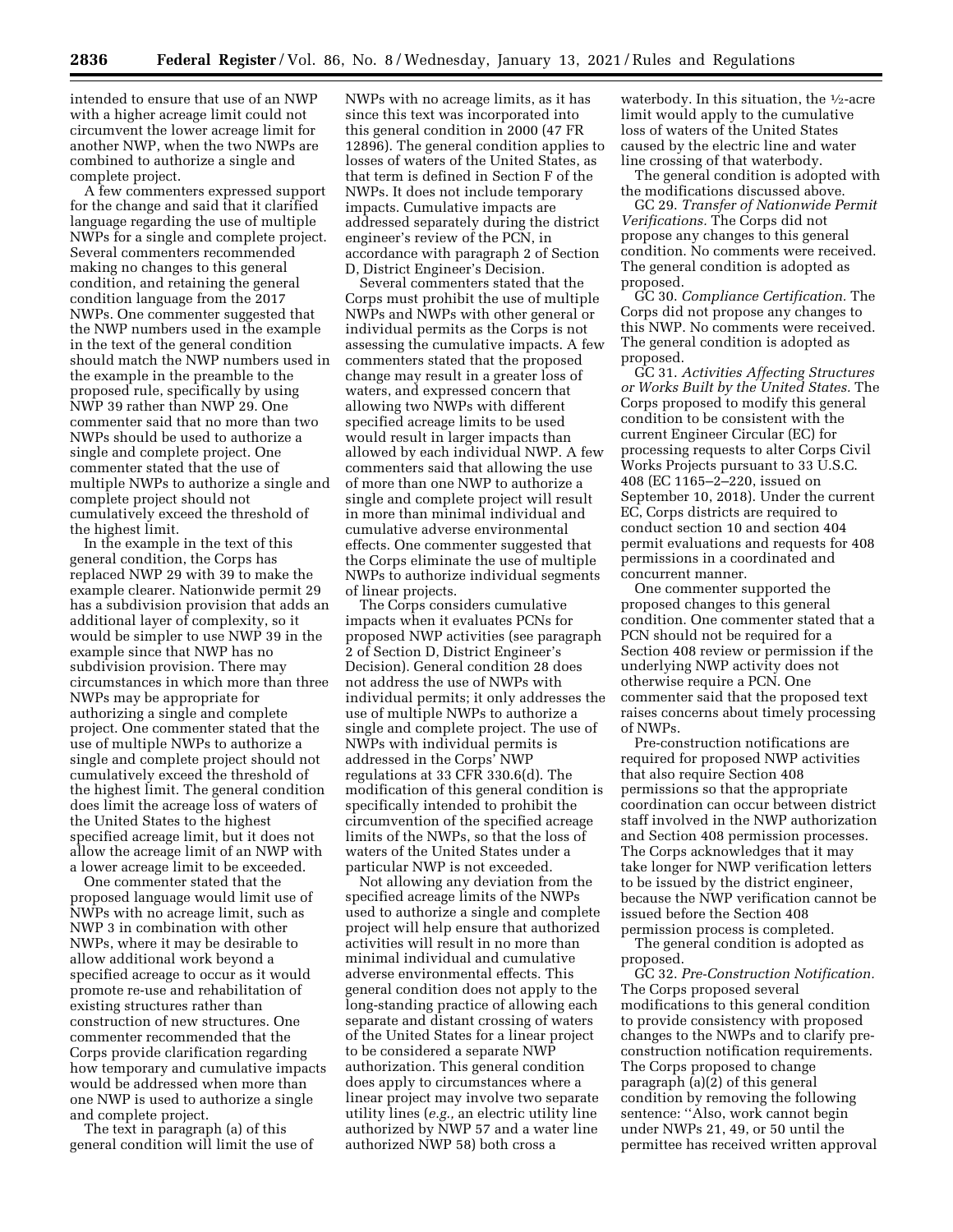from the Corps.'' This proposed change will conform to one of the changes we are proposing for these three NWPs, which is to remove the term requiring the permittee to obtain a written verification from the district engineer before commencing the regulated activities in waters of the United States. As discussed above, the Corps proposed to make NWPs 21, 49, and 50 consistent with the other NWPs that require preconstruction notification, where the project proponent can proceed with the authorized work if the district engineer does not respond to the PCN within 45 days (see 33 CFR 330.1(e)(1)).

Many commenters expressed concern with the 45-day clock and the default authorization of PCNs and questioned whether this was a sufficient review period. Many commenters stated that the Corps should hold districts accountable regarding when the 45-day PCN review period starts and limit information requests to a single request. These commenters further stated that some Corps districts make numerous information requests to reset the 45-day review period or request additional information not listed in the text of the general condition. One commenter suggested that the Corps provide more direction/guidance to districts on the ability to use sketches (rather than engineered drawings). A few commenters said that no additional information requirements should be added to the PCN process that would further complicate or burden the process. One commenter recommended that district engineer use their discretionary authority to expedite certain time-sensitive maintenance and inspection projects associated with key energy infrastructure projects.

Forty-five days is sufficient time for district engineers to review PCNs and determine whether proposed activities qualify for NWP authorization or whether discretionary authority should be exercised to require individual permits. Exceptions to the 45-day review period when district engineers have to complete ESA section 7 consultation, NHPH section 106 consultations, or other required consultations. District engineers are supposed to make only one request for additional information to make PCNs complete. District engineers can make additional requests only when the project proponent has not submitted the requested information to the district engineer. A complete PCN only requires the information listed in general condition 32, plus the text of the NWP itself if the ''Notification'' provision includes additional information requirements. The sketches submitted

with a PCN have to be sufficiently detailed to help a district engineer understand the proposed activity, but it does not have to be an engineering drawing or a comparably detailed drawing. The Corps has not added any more information requirements beyond what was proposed in the 2020 Proposal. The Corps does not agree that general condition 32 should be modified to state that a district engineer has discretionary authority to expedite certain time-sensitive maintenance and inspection activities. District engineers already have the discretion to manage their workload.

The Corps also proposed to modify paragraph (b)(4) of this general condition by dividing it into subparagraphs to clarify different requirements of a complete PCN: The description of the proposed NWP and associated information (subparagraph (b)(4)(i)); the quantities of anticipated losses of waters, wetlands, and other special aquatic sites for linear projects (subparagraph (b)(4)(ii)); and the inclusion of sketches with the PCN (subparagraph (b)(4)(iii)). In subparagraph (b)(4)(i), the Corps also proposed to add ''(including the same NWP for activities that do not require PCNs)'' after ''any other NWP(s)'' to clarify that the PCN must identify non-PCN NWPs that are used to authorize any part of the proposed project or related activity, including separate and distant crossings of waters and wetlands for linear projects. In subparagraph (b)(4)(ii), the Corps proposed to clarify the information requirements for linear projects, and state that these information requirements do not trigger a PCN requirement for those crossings authorized by an NWP that do not require PCNs. The Corps also proposed to modify this subparagraph to state that this information will be used by the district engineer to evaluate the cumulative adverse environmental effects of the proposed linear project.

A few commenters expressed support for the proposed changes, particularly the clarification that a PCN must identify non-PCN NWPs used to authorize other aspects of projects, including linear projects. The Corps has incorporated the proposed changes into paragraph (b)(4).

In the first sentence of paragraph (b)(5), the Corps proposed to remove the phrase ''and perennial, intermittent, and ephemeral streams,'' and replace it with ''streams.'' If there are streams on the project site, then the PCN must include a delineation of those streams. In addition, the Corps proposed to modify paragraph (b)(5) to be consistent with its proposal to remove the 300 linear foot

limit for losses of stream bed in NWPs 21, 29, 39, 40, 42, 43, 44, 50, 51, and 52, and rely on the 1⁄2-acre limit, PCN review process, and the ability of division and district engineers, based on regional or local conditions, to modify, suspend, or revoke NWP authorizations on a regional or case-by-case basis, respectively, to comply with the requirement that NWPs may only authorize those activities that have no more than minimal individual and cumulative adverse environmental effects. The delineation of streams on the project site will be used to calculate the area of stream bed is proposed to be filled or excavated and thus results in a loss of stream bed. The area of jurisdictional stream bed filled or excavated would be applied to the 1⁄2 acre limit for these NWPs, to determine whether the loss of stream bed plus the losses of any other non-tidal jurisdictional waters and wetlands exceeds the 1⁄2-acre limit.

A few commenters stated that the Corps should add the word ''jurisdictional'' to ''streams'' in paragraph (b)(5). One commenter recommended that the Corps clarify that paragraph (b)(5) only applies to jurisdictional waters. One commenter stated that the use of the word ''ephemeral'' in paragraph (b)(5) is inconsistent with the Navigable Waters Protection Rule and recommended omitting the term from the general condition. One commenter opposed the addition of ''streams'' in paragraph (b)(6) and requiring PCNs for stream losses in excess of  $\frac{1}{10}$ -acre, since the removal of the 300-foot limit only applies to 10 NWPs.

The Corps declines to add the word ''jurisdictional'' to modify the word ''stream'' or other types of waters listed in paragraph (b)(5) because an approved jurisdictional determination is not required for an NWP PCN. If the project proponent did not obtain an approved jurisdictional determination for the project site prior to submitting the PCN, for the purposes of evaluating the PCN the district engineer will presume the wetlands, streams, and other waters on the project site are subject to Clean Water Act jurisdiction. The Corps has removed the word ''ephemeral'' from paragraph (b)(5). Paragraph (b)(6) does not impose any additional PCN requirements for losses of stream bed. The first sentence of paragraph (b)(6) has been revised as follows to incorporate the mitigation thresholds in general condition 23: ''If the proposed activity will result in the loss of greater than 1/10-acre of wetlands or 3/100-acre of stream bed and a PCN is required, the prospective permittee must submit a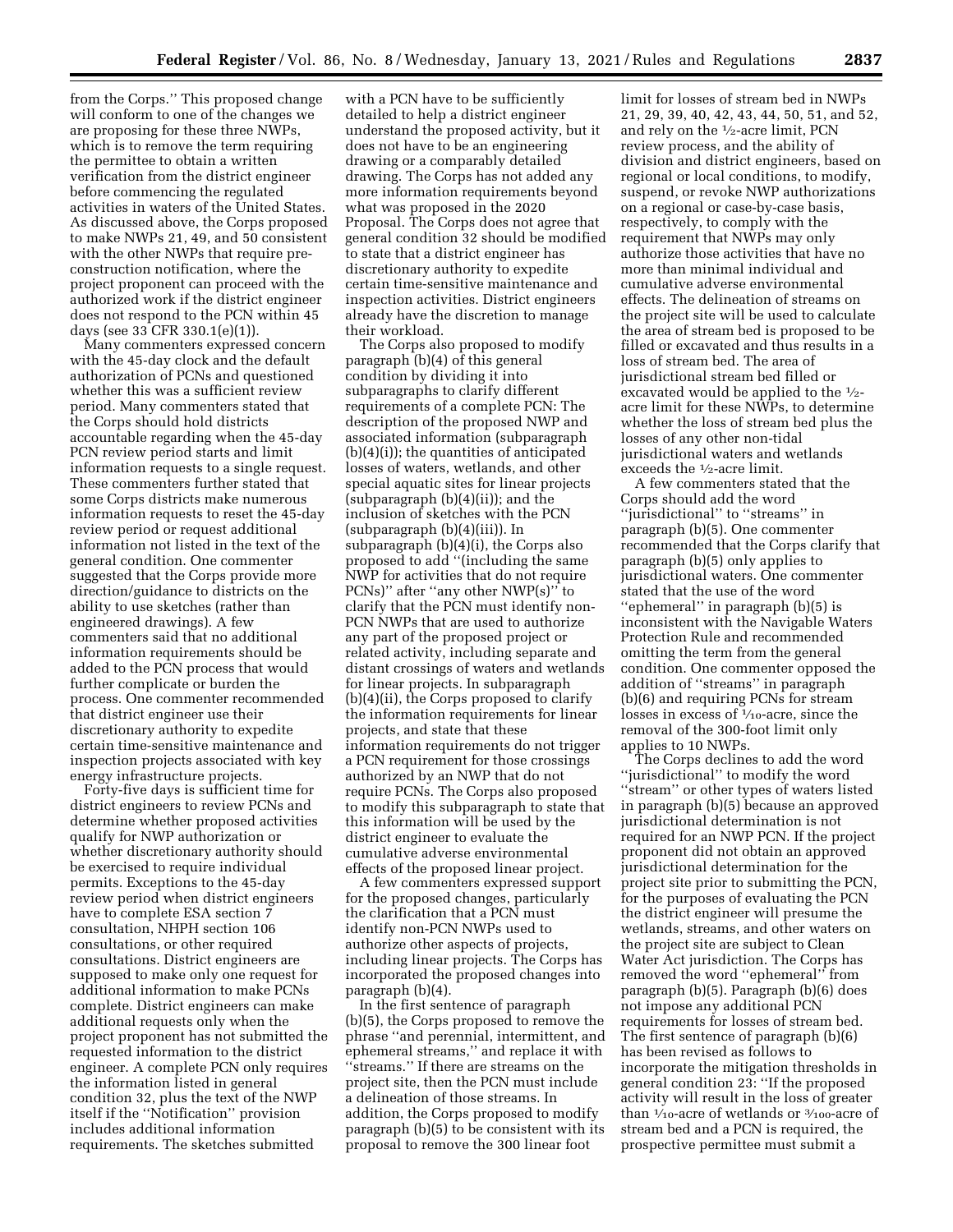statement describing how the mitigation requirement will be satisfied, or explaining why the adverse environmental effects are no more than minimal and why compensatory mitigation should not be required.''

The Corps proposed to modify paragraph (c) to state that the PCN should be submitted using Form ENG 6082 that was approved earlier this year. Form ENG 6082 should be used instead of ENG 4345, which is the standard individual permit application form. Block 18 of Form ENG 6082 has a space for the project proponent to identify the specific NWP(s) she or he wants to use to authorize the proposed activity. Therefore, the Corps proposed to remove the text of paragraph (c) that stated that a completed ENG 4345 must clearly indicated that it is an NWP PCN and must include all of the information required by subparagraphs (b)(1) through (10) of this general condition.

One commenter stated that paragraph (c), which references the use of ENG 6082, should be altered to include allowance for states that have a joint application process. The ENG Form 6082 has been approved for purposes of the Paperwork Reduction Act, but joint state-federal forms have not been approved. Therefore, the Corps declines to make this suggested change.

Because of the proposal to remove the 300 linear foot limit for losses of stream bed in NWPs 21, 29, 39, 40, 42, 43, 44, 50, 51, and 52, as well as the associated waiver provision for losses of intermittent and ephemeral stream bed, the Corps proposed to modify paragraph (d)(2) of the agency coordination provisions of this general condition. The Corps proposed to remove the requirement for agency coordination for NWP 21, 29, 39, 40, 42, 43, 44, 50, 51, and 52 activities that require preconstruction notification and will result in the loss of greater than 300 linear feet of stream bed.

Several commenters objected to the removal of the agency coordination process with the removal of the 300 linear foot limit for loss of stream bed. One commenter stated that removal of the agency coordination process resulting from the removal of PCN requirements may lead to the Corps being the only entity involved in the review of potential source water (*i.e.*  drinking water) impacts. One commenter stated that the PCN requirement is a benefit for state agency coordination, which assists the applicant and regulatory agencies in permit streamlining.

The Corps has removed the agency coordination provisions for waivers for losses of greater than 300 linear feet of

intermittent or ephemeral stream bed for activities authorized by NWPs 21, 29, 39, 40, 42, 43, 44, 50, 51, and 52. The NWPs do not require district engineers to coordinate proposed activities that may affect source waters or drinking water supplies. Pre-construction notifications are required for certain NWP activities, and coordination with state agencies is only required for specific activities identified in paragraph (d) of this general condition.

This general condition is adopted with the modifications discussed above.

# *I. Discussion of Proposed Modifications to Section D, District Engineer's Decision*

In paragraph 1 of Section D, the Corps proposed to remove provisions that refer to potential waivers of the 300 linear foot limit for losses of stream bed authorized by NWPs 21, 29, 39, 40, 42, 43, 44, 50, 51, and 52. The Corps proposed this change to be consistent with our proposal to remove the 300 linear foot limit and the waiver provision from those NWPs. In the second sentence of paragraph 4, the Corps proposed to remove ''or to evaluate PCNs for activities authorized by NWPs 21, 49, and 50'' because we are proposing to remove the requirement that permittees obtain written verification from the district engineer before these activities are authorized. Pre-construction notifications for activities authorized by NWPs 21 and 50 will be subject to the same timeframes as other NWP activities that require PCNs, because the Corps removed the provision from these NWPs that required the permittee to obtain written verification from the Corps before commencing the authorized activity. This includes the ability for the permittee to presume that her or his project qualifies for the NWP unless she or he is otherwise notified by the district engineer within a 45-day period (see 33 CFR 330.1(e)(1)), or Endangered Species Act Section 7 consultation and/ or National Historic Preservation Act Section 106 consultation needs to be completed for non-federal permittees to comply with the requirements of general conditions 18 and 20.

One commenter said the Corps should only use functional assessments that have been developed, peer reviewed, and subject to public and stakeholder comment at the regional level, and that the Corps not unilaterally revise the tools or substitute alternative methodologies only when the Corps prefers. The Corps determines which functional assessments are appropriate for use in evaluating NWP PCNs and other applications for DA authorization.

The Corps does not require functional assessments to be peer reviewed, but acknowledges that peer review can help improve functional assessments to better assess aquatic resource functions. The Corps has modified the first sentence of paragraph 3 of this section to be consistent with the wetland and stream mitigation thresholds in general condition 23. That sentence has been changed to read: ''If the proposed activity requires a PCN and will result in the loss of greater than  $\frac{1}{10}$ -acre of wetlands or 3⁄100-acre of stream bed, the prospective permittee should submit a mitigation proposal with the PCN.''

#### *J. Discussion of Proposed Modifications to Section F, Definitions*

In the 2020 Proposal, the Corps proposed changes to some of the NWP definitions and the Corps proposed to remove some definitions. Several commenters stated that the definitions in Section F should match the definitions used in the Navigable Waters Protection Rule and in other regulations. A few commenters suggested retaining the definitions for intermittent stream and ephemeral stream. One commenter suggested repeating all ''geographic definitions'' in the NWP definitions. One commenter requested definitions for levee, berm and dike. One commenter asked that the Corps differentiate between ''top of bank,'' ''ordinary high water mark'' and ''bankfull elevation.'' One commenter expressed concern with the proposed removal of definitions for ''protected tribal resources,'' ''ephemeral streams'' and ''intermittent streams.''

As discussed in the proposed rule, the Corps proposed to modify the definitions of ''ordinary high water mark'' and ''perennial stream'' to be consistent with the Navigable Waters Protection Rule at 33 CFR 328.3(c)(7) and 33 CFR 328.3(c)(8). The Corps is removing the definitions of intermittent stream and ephemeral stream because they are no longer used in the text of the NWPs. The Corps does not believe it is necessary to copy the entire definition of ''waters of the United States'' into the NWPs because that definition is available at 33 CFR 328.3. The Corps declines to add definitions of the terms ''levee,'' ''berm,'' ''dike,'' and ''top of bank.'' The Corps does not see a need to differentiate or define the terms ''top of bank'' or ''bankfull elevation'' because those terms are not used in the NWPs. The definition of ''protected tribal resources'' has been removed because that phrase is no longer in the text of general condition 17, tribal rights. The term ''protected tribal resources'' continues to be applied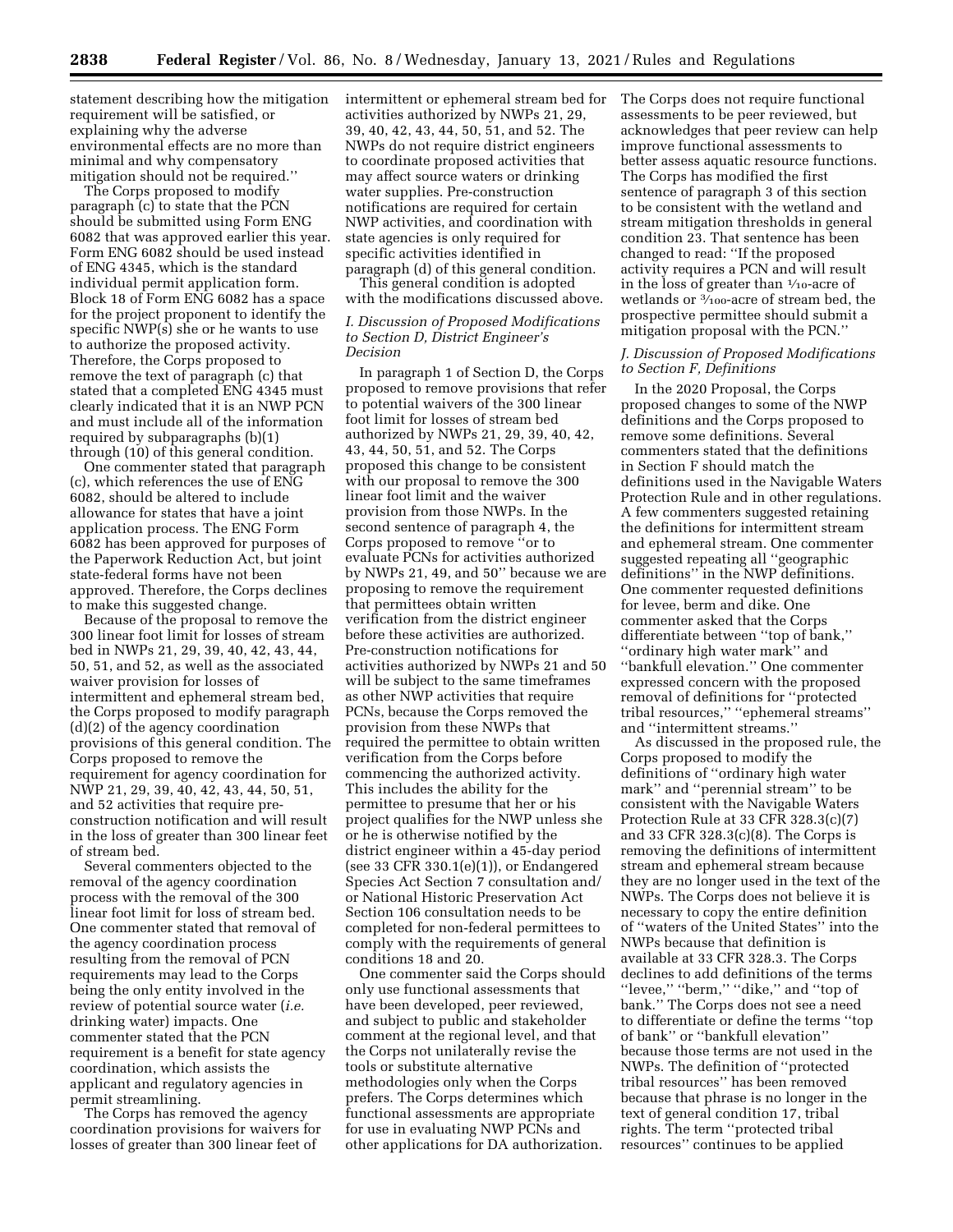through the Corps' implementation of the 1998 Department of Defense American Indian and Alaska Native Policy.

One commenter stated that unless a definition of ''water of the United States'' is included or referenced all waterbodies should be defined within the NWPs to avoid confusion. One commenter requested a definition of ''adjacent wetlands'' that is consistent across all regulations. One commenter suggested adding a definition of ''oil and gas pipeline.'' One commenter supported retention of the definitions for ''single and complete linear project,'' ''single and complete non-linear project'' and ''independent utility.'' One commenter suggested adding a definition of ''stream'' to differentiate between linear wetlands and streams for compensatory mitigation purposes.

The phrase ''waters of the United States'' is defined at 33 CFR part 328.3. The term ''adjacent wetlands'' is defined at 33 CFR 328.3(c)(1)). The term ''oil or natural gas pipeline'' is defined in the text of NWP 12. The Corps declines to add a definition of ''stream'' because the NWPs include a definition of ''stream bed.'

*Best management practices (BMPs).*  The Corps did not propose any changes to this definition. The Corps did not receive any comments on the proposed definition. The definition is adopted as proposed.

*Compensatory mitigation.* The Corps did not propose any changes to this definition. The Corps did not receive any comments. The definition is adopted as proposed.

*Currently serviceable.* The Corps did not propose any changes to this definition. One commenter stated that the proposed definition includes the unclear phrase ''some maintenance'' and requested clarification. The Corps declines to clarify the phrase ''some maintenance'' because it is subject to application on a case-by-case basis.

The definition is adopted as proposed.

*Direct effects.* The Corps did not propose any changes to this definition and did not receive any comments. The definition is adopted as proposed.

*Discharge.* The Corps did not propose any changes to this definition. One commenter said that the proposed definition includes the word being defined in its definition and suggested edit of the definition replacing the word discharge in the definition with ''addition'', ''release'', or ''placement.'' The Corps declines to make the suggested changes because the Corps regulates discharges of dredged or fill material and those terms are more

comprehensively defined in 33 CFR 323.2.

The definition is adopted as proposed.

*Ecological reference.* The Corps did not propose any changes to this definition. The Corps We did not receive any comments on the proposed definition. The definition is adopted as proposed.

*Enhancement.* The Corps did not propose any changes to this definition. The Corps We did not receive any comments on the proposed definition. The definition is adopted as proposed.

*Ephemeral stream.* The Corps proposed to remove the definition of ''ephemeral stream'' in conjunction with the proposal to remove the 300 linear foot limit for losses of stream bed and the ability of district engineers to waive that 300 linear foot limit for losses of ephemeral stream bed on a case-by-case basis. It should also be noted that ephemeral features, including ephemeral streams, are excluded from the definition of ''waters of the United States'' at 33 CFR 328.3(b)(3). Section 328.3 of the Corps' regulations defines ''waters of the United States'' for the purposes of the Clean Water Act.

A few commenters stated that the definition of ''ephemeral stream'' should be retained given the importance of stream categorization in jurisdiction and thus whether an NWP is necessary. One commenter stated that the definition should be retained to differentiate ephemeral streams from intermittent and perennial streams. One commenter supported the removal of the definition given proposed elimination of the 300 linear foot limit from the NWPs and the exclusion of ephemeral streams from jurisdiction under the Navigable Waters Protection Rule. One commenter expressed opposition to the definition's removal based on opposition to removal of the 300 linear foot limit from the NWPs. One commenter stated that the term should be retained because a cumulative impacts analysis may include a determination of flow through ephemeral and intermittent streams.

The Corps is removing this definition as proposed because, in accordance with the Navigable Waters Protection Rule, ephemeral features, including ephemeral streams, are categorically excluded from the definition of ''waters of the United States'' under the Clean Water Act (see 33 CFR 328.3(b)(3)).

*Establishment (creation).* The Corps did not propose any changes to this definition. The Corps did not receive any comments on the proposed definition. The definition is adopted as proposed.

*High Tide Line.* The Corps did not propose any changes to this definition. The Corps did not receive any comments on the proposed definition. The definition is adopted as proposed.

*Historic property.* The Corps did not propose any changes to this definition. The Corps did not receive any comments on the proposed definition. The definition is adopted as proposed.

*Independent utility.* The Corps did not propose any changes to this definition. The Corps did not receive any comments on the proposed definition. The definition is adopted as proposed.

*Indirect effects.* The Corps did not propose any changes to this definition. The Corps did not receive any comments on the proposed definition. The definition is adopted as proposed.

*Intermittent stream.* The Corps proposed to remove the definition of ''intermittent stream,'' in conjunction with the proposal to remove the 300 linear foot limit for losses of stream bed which obviated the need to reference a waiver for losses of an intermittent stream bed.

One commenter supported the removal of the definition given proposed elimination of the 300 linear foot limit from the NWPs and the exclusion of ephemeral streams from jurisdiction under the Navigable Waters Protection Rule. One commenter objected to the removal of the definition of intermittent streams since they are in the Navigable Waters Protection Rule. One commenter opposed the definition's removal based on opposition to removal of the 300 linear foot limit from the NWPs. One commenter stated that the term should be retained because a cumulative impacts analysis may include a determination of flow through ephemeral and intermittent streams.

The Corps is removing this definition as proposed because this term is no longer used in the text of the NWPs.

*Loss of waters of the United States.*  The Corps proposed to rearrange the sentences in this definition so that the sentence that defines the loss of stream bed is moved to become the second sentence of this definition. In addition, the Corps proposed to modify this sentence to state that the stream bed would have to be permanently adversely affected, to be consistent with the first sentence of this definition. For consistency with the proposal to remove the 300 linear foot limit for losses of stream bed from 21, 29, 39, 40, 42, 43, 44, 51, and 52, and rely on the  $\frac{1}{2}$ -acre limit and other tools to comply with the statutory requirement that the NWPs only authorize those activities that have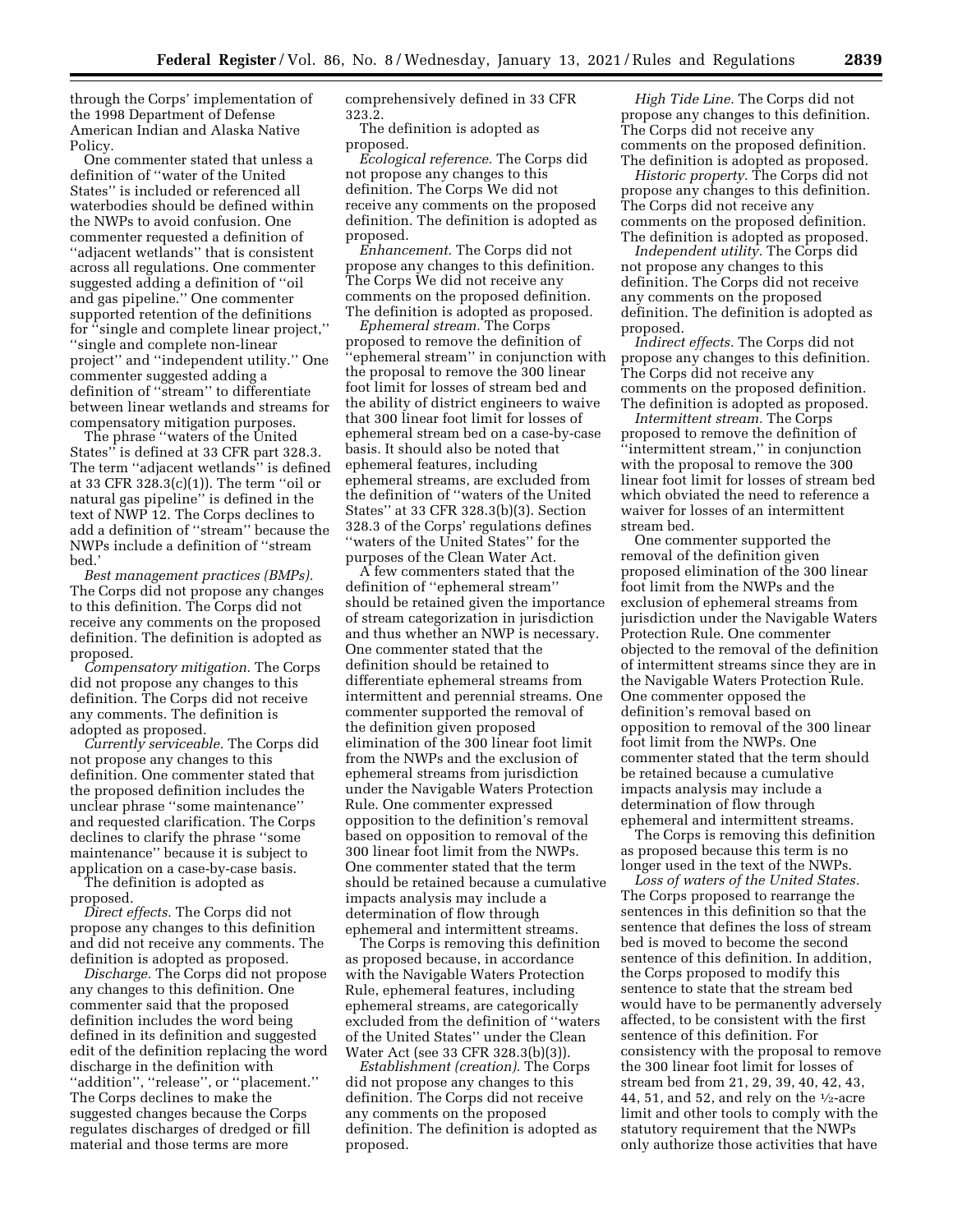no more than minimal individual and cumulative adverse environmental effects, the Corps proposed to remove ''linear feet'' from the third sentence of this definition. This would provide consistency among the various types of waters when applying the fourth sentence of this definition, which states that the acreage loss of waters of the United States is a threshold measurement of the impact to jurisdictional waters for determining whether a project may qualify for an NWP.

One commenter stated that the Corps should not remove the words ''linear feet'' from the definition because of opposition to removing a method of calculating stream loss relative to compensatory mitigation. One commenter expressed support for the changes as it makes clear that loss is limited to stream beds permanently adversely impacted. One commenter said that removal of linear feet from the definition would result in more than minimal adverse environmental effects. One commenter stated that conversion of forested wetlands to other wetland types should be included in the definition of permanent adverse effects which is included in the ''loss of waters of the United States'' definition.

The Corps has removed the 300 linear foot limit for losses of stream bed from NWPs 21, 29, 39, 40, 42, 43, 44, 50, 51, and 52. Therefore, the Corps is removing ''linear feet'' from this definition. The Corps declines to include the conversion of forested wetlands to other wetland types in the definition of ''loss of waters of the United States'' because those areas remain wetlands and they continue to provide wetland functions.

This definition is adopted as proposed.

*Navigable waters.* The Corps did not propose any changes to this definition. The Corps did not receive any comments on the proposed definition. The definition is adopted as proposed.

*Non-tidal wetland.* The Corps did not propose any changes to this definition. The Corps did not receive any comments on the proposed definition. The definition is adopted as proposed.

*Open water.* The Corps did not propose any changes to this definition. The Corps did not receive any comments on the proposed definition. The definition is adopted as proposed.

*Ordinary high water mark.* The Corps proposed to modify this definition to be consistent with the definition in the Navigable Waters Protection Rule defining ''waters of the United States'' (see 33 CFR 328.3(c)(7)). One commenter said that the definition

includes only a discussion of the stream bed and omits reference to the bank contrary to the definition in other Clean Water Act rules and regulations. The lateral extent of Clean Water Act jurisdiction ends at the ordinary high water mark, not the bank, if no adjacent wetlands are present. See 33 CFR 328.4(c).

The definition is adopted as proposed.

*Perennial stream.* The Corps proposed to modify the definition of ''perennial stream'' to be consistent with the definition of ''perennial'' in the Navigable Waters Protection Rule defining ''waters of the United States'' (see 33 CFR 328.3(c)(8)).

One commenter stated support for the proposed change because of the elimination of the 300 linear foot limit for losses of stream bed and changes made to the definition in the Navigable Waters Protection Rule. One commenter said that the previous definition was clearer in instances when perennial streams are diverted underground. One commenter stated that the definition does not match the definition in the Navigable Waters Protection Rule, and recommended changing the definition to match that definition.

The Navigable Waters Protection Rule at 33 CFR 328.3(c)(8) defines the term ''perennial'' not ''perennial stream.'' The Corps used the definition of ''perennial'' at 33 CFR 328.3(c)(8) to modify the NWP definition of ''perennial steam.''

The definition is adopted as proposed.

*Practicable.* The Corps did not propose any changes to this definition. The Corps did not receive any comments on the proposed definition. The definition is adopted as proposed.

*Pre-construction notification.* The Corps did not propose any changes to this definition. The Corps did not receive any comments on the proposed definition. The definition is adopted as proposed.

*Preservation.* The Corps did not propose any changes to this definition. The Corps did not receive any comments on the proposed definition. The definition is adopted as proposed.

*Protected tribal resources.* Because of the proposed changes to NWP general condition 17, tribal rights, the Corps proposed to remove this definition from the NWPs since this term is not in the text of the proposed general condition. The term ''protected tribal resources'' does not appear elsewhere in the text of NWPs, general conditions, or definitions, or in Section D, ''District Engineer's Decision.''

A few commenters opposed the removal of the definition because they opposed changing the text of general condition 17. A few commenters said that that removal of the definition and the change to general condition 17 will result in substantial impacts to tribal waters, treaty, trust and cultural resources. One commenter suggested adding the definition to general condition 17.

The Corps is removing this definition as proposed because it is no longer used in the text of the NWPs or the general conditions.

*Re-establishment.* The Corps did not propose any changes to this definition. The Corps did not receive any comments on the proposed definition. The definition is adopted as proposed.

*Rehabilitation.* The Corps did not propose any changes to this definition. The Corps did not receive any comments on the proposed definition. The definition is adopted as proposed.

*Restoration.* The Corps did not propose any changes to this definition. The Corps did not receive any comments on the proposed definition. The definition is adopted as proposed.

*Riffle and pool complex.* The Corps did not propose any changes to this definition. The Corps did not receive any comments on the proposed definition. The definition is adopted as proposed.

*Riparian areas.* The Corps did not propose any changes to this definition. The Corps did not receive any comments on the proposed definition. The definition is adopted as proposed.

*Shellfish seeding.* The Corps did not propose any changes to this definition. The Corps did not receive any comments on the proposed definition. The definition is adopted as proposed.

*Single and complete linear project.*  The Corps did not propose any changes to this definition.

Many commenters stated support for retaining the definition given longstanding presence in regulation, practice by the Corps and upholding in court cases. Several commenters stated that the definition violates the Clean Water Act Section 404(e) minimal impact limitation, the National Environmental Policy Act the Endangered Species Act and other statutes and regulations. A few commenters stated that the definition recognizes ''that discharges of dredged or fill material along a utility line, with narrow crossings of separate and distant waters, will typically have minimal effects both on the individual waters crossed and cumulatively on watersheds.'' One commenter supported continued use of the definition but said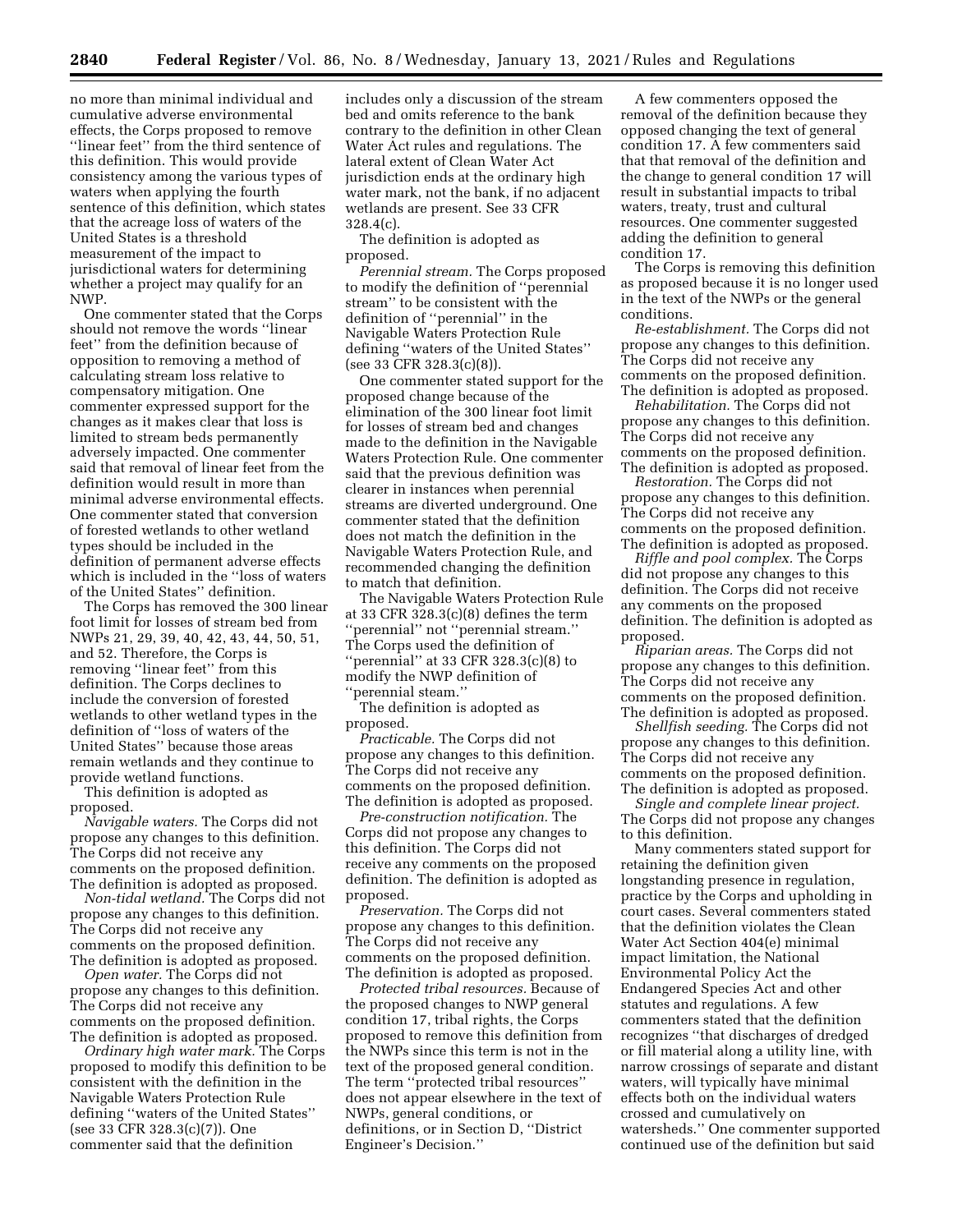that it is vague and has led to inconsistent application among districts, particularly relative to multiple crossings of a single water with multiple channels. One commenter stated that the definition is inconsistently applied and should be revised to require or strongly promote the concept of ''multiple'' single and complete linear projects. One commenter requested clarification of the definition to allow a determination of permit requirements and compensatory mitigation by the permittee.

The definition is consistent with the Corps' regulations at 33 CFR 330.2(i), which was promulgated in 1991, and with long-standing practice for authorizing linear projects by NWP. This definition does not violate the Clean Water Act, the National Environmental Policy Act, or the Endangered Species Act. It is based on a regulation that was promulgated in accordance with the Administrative Procedure Act. District engineers have discretion in applying this definition, and in identifying separate and distant crossings of waters of the United States. Only the district engineer has the authority to require compensatory mitigation for activities authorized by NWPs. The permit applicant is responsible for submitting a mitigation plan to the district engineer for consideration.

The definition is adopted as proposed.

*Single and complete non-linear project.* The Corps did not propose any changes to this definition. The Corps did not receive any comments on the proposed definition. The definition is adopted as proposed.

*Stormwater management.* The Corps did not propose any changes to this definition. The Corps did not receive any comments on the proposed definition. The definition is adopted as proposed.

*Stormwater management facilities.*  The Corps did not propose any changes to this definition. The Corps did not receive any comments on the proposed definition. The definition is adopted as proposed.

*Stream bed.* The Corps did not propose any changes to this definition. The Corps did not receive any comments on the proposed definition. The definition is adopted as proposed.

*Stream channelization.* The Corps did not propose any changes to this definition. The Corps did not receive any comments on the proposed definition. The definition is adopted as proposed.

*Structure.* The Corps did not propose any changes to this definition. One

commenter suggested that the definition be altered to be consistent with language used in proposed new NWP C. Specifically, the commenter, proposes replacing the example of ''power transmission line'' with ''utility line'' so it includes other types of lines. The Corps declines to make the suggested change to this definition because it covers a wide variety of structures that may be authorized by NWPs.

The definition is adopted as proposed.

*Tidal wetland.* The Corps did not propose any changes to this definition. The Corps did not receive any comments on the proposed definition. The definition is adopted as proposed.

*Tribal lands.* The Corps did not propose any changes to this definition. One commenter stated that the definition of tribal Lands used by the U.S. EPA and the Corps' definition is different and suggested that they be revised to be consistent. This definition was adopted from the 1998 Department of Defense American Indian and Alaska Native Policy, so the Corps is retaining that definition.

The definition is adopted as proposed.

*Tribal rights.* The Corps did not propose any changes to this definition. The Corps did not receive any comments on the proposed definition. The definition is adopted as proposed.

*Vegetated shallows.* The Corps did not propose any changes to this definition. The Corps did not receive any comments on the proposed definition. The definition is adopted as proposed.

*Waterbody.* The Corps did not propose any changes to this definition. Several commenters said that the term ''waterbody'' can be confused with ''water body,'' which describes both jurisdictional and non-jurisdictional features, for example as used in the Navigable Waters Protection Rule. The commenter suggested deletion of ''waterbody'' and instead use of ''waters of the United States'' to avoid confusion. One commenter recommended removal of the last sentence of this definition. The Corps declines to make the suggested changes, except for the removal of the last sentence, because this term is used through the NWPs. The definition of ''waters of the United States'' at 33 CFR 328.3 is used to identify waterbodies, including adjacent wetlands.

The definition is adopted as proposed.

#### **III. Compliance With Relevant Statutes**

# *A. National Environmental Policy Act Compliance*

The Corps has prepared a decision document for each NWP. Each decision document contains an environmental assessment (EA) to fulfill the requirements of the National Environmental Policy Act (NEPA). The EA includes the public interest review described in 33 CFR part 320.4(b). The EA generally discusses the anticipated impacts the NWP will have on the human environment and the Corps' public interest review factors. If a proposed NWP authorizes discharges of dredged or fill material into waters of the United States, the decision document also includes an analysis conducted pursuant to the Clean Water Act section 404(b)(1), in particular 40 CFR part 230.7. These decision documents evaluate, from a national perspective, the environmental effects of each NWP.

The final decision document for each NWP is available on the internet at: *[www.regulations.gov](http://www.regulations.gov)* (docket ID number COE–2020–0002) as Supporting and Related Materials for this final rule. Before the 2021 NWPs go into effect, division engineers will issue supplemental documents to evaluate environmental effects on a regional basis (*e.g.,* a state or Corps district) and to determine whether regional conditions are necessary to ensure that the NWPs will result in no more than minimal individual and cumulative adverse environmental effects on a regional basis. The supplemental documents are prepared by Corps districts, but must be approved and issued by the appropriate division engineer, since the NWP regulations at 33 CFR 330.5(c) state that the division engineer has the authority to modify, suspend, or revoke NWP authorizations in a specific geographic area within his or her division. For some Corps districts, their geographic area of responsibility covers an entire state. For other Corps districts, their geographic area of responsibility may be based on watershed boundaries. For some states, there may be more than one Corps district responsible for implementing the Corps regulatory program, including the NWP program. In states with more than one Corps district, there is a lead Corps district responsible for preparing the supplemental decision documents for all of the NWPs. The supplemental decision documents will also discuss regional conditions imposed by division engineers to protect the aquatic environment and other public interest review factors and ensure that any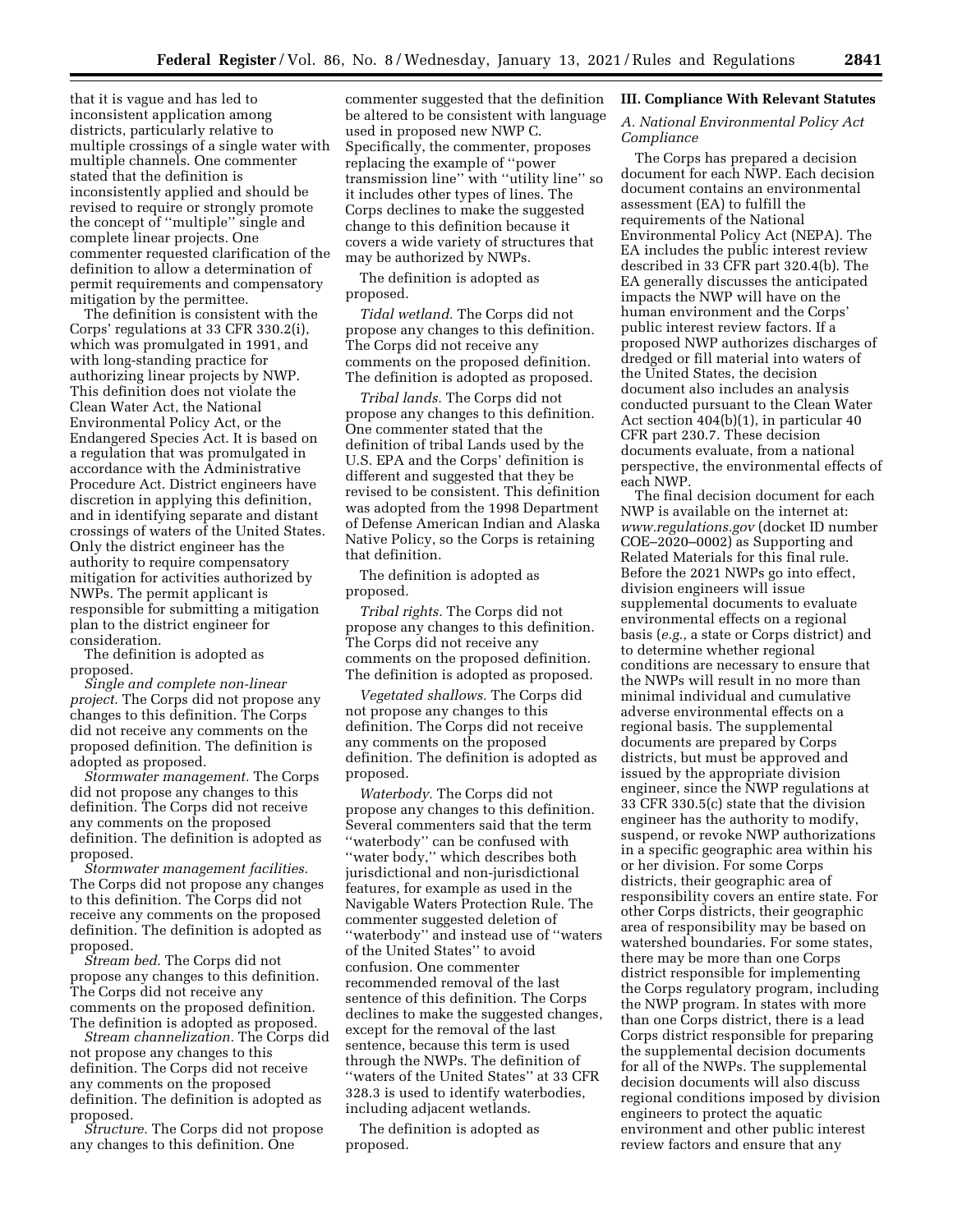adverse environmental effects resulting from NWP activities in that region will be no more than minimal, individually and cumulatively.

The Corps solicited comments on the draft national decision documents, and any comments received were considered when preparing the final decision documents for the NWPs.

Before the final NWPs go into effect, division engineers will issue supplemental documents to evaluate environmental effects on a regional basis (*e.g.,* state or Corps district). The supplemental documents are prepared by Corps districts, but must be approved and formally issued by the appropriate division engineer, since the NWP regulations at 33 CFR 330.5(c) state that the division engineer has the authority to modify, suspend, or revoke NWP authorizations for any specific geographic area within his or her division. For some Corps districts, their geographic area of responsibility covers an entire state. For other states, there is more than one Corps district responsible for implementing the Corps Regulatory Program, including the NWP program. In those states, there is a lead Corps district responsible for preparing the supplemental documents for all of the NWPs. The supplemental documents will discuss regional conditions imposed by division engineers to protect the aquatic environment and ensure that any adverse environmental effects resulting from NWP activities in that region will be no more than minimal, individually and cumulatively.

For the NWPs, the assessment of cumulative effects under the Corps' public interest review occurs at three levels: National, regional, and the verification stage. Each national NWP decision document includes a nationalscale cumulative effects analysis under the Corps' public interest review. Each supplemental document has a cumulative effects analysis under the Corps' public interest review conducted for a region, which is usually a state or Corps district. When a district engineer issues a verification letter in response to a PCN or a voluntary request for a NWP verification, the district engineer prepares a brief decision document. That decision document explains whether the proposed NWP activity, after considering permit conditions such as mitigation requirements, will result in no more than minimal individual and cumulative adverse environmental effects.

If the NWP is not suspended or revoked in a state or a Corps district, the supplemental document includes a certification that the use of the NWP in

that district, with any applicable regional conditions, will result in no more than minimal cumulative adverse environmental effects.

After the NWPs are issued or reissued and go into effect, district engineers will monitor the use of these NWPs on a regional basis (*e.g.,* within a watershed, county, state, Corps district or other appropriate geographic area), to ensure that the use of a particular NWP is not resulting in more than minimal cumulative adverse environmental effects. The Corps staff that evaluate NWP PCNs that are required by the text of the NWP or by NWP general conditions or regional conditions imposed by division engineers, or voluntarily submitted to the Corps district by project proponents to receive written NWP verifications, often work in a particular geographic area and have an understanding of the activities that have been authorized by NWPs, regional general permits, and individual permits over time, as well as the current environmental setting for that geographic area. If the Corps district staff believe that the use of an NWP in that geographic region may be approaching a threshold above which the cumulative adverse environmental effects for that category of activities may be more than minimal, the district engineer may either make a recommendation to the division engineer to modify, suspend, or revoke the NWP authorization in that geographic region in accordance with the procedures in 33 CFR 330.5(c). Alternatively, under the procedures at 33 CFR 330.5(d), the district engineer may also modify, suspend, or revoke NWP authorizations on a case-by-case basis to ensure that the NWP does not authorize activities that result in more than minimal cumulative adverse environmental effects.

A few commenters said that the Council on Environmental Quality's amended NEPA regulations are currently being litigated, and that the Corps should continue to apply the 1978 regulations. Several commenters stated that an environmental assessment would conclude that a finding of no significant impact cannot be achieved for the NWPs, and therefore, an environmental impact statement must be prepared for the issuance of the NWPs. Several commenters said that a reasonable range of actual alternatives must be evaluated, including a no action alternative, for each NWP. A few commenters said because NWPs are in effect for five years, the Corps should include reasonably foreseeable future actions. A few commenters stated the Corps decision documents fail to take a

''hard look'' at direct, indirect, and cumulative analysis required by NEPA, and that the Corps decision documents fail to consider or analyze relevant factors necessary to determine significance.

The Corps prepared NEPA components of the draft and final national decision documents in accordance with the Council on Environmental Quality's current NEPA regulations, published in the **Federal Register** on July 16, 2020 (85 FR 43304). The commenters objecting to the preparation of environmental assessments for the issuance of the NWPs do not provide any substantive information backing their claims that the issuance of the NWPs requires an environmental impact statement. The national decision document prepared for each NWP issued by this final rule discusses alternatives, consistent with CEQ's current NEPA regulations at 40 CFR 1501.5(c). The national decision documents examine the effects and impacts of the proposed action (*i.e.,* the issuance of the NWP by Corps Headquarters) consistent with the definition of ''effects or impacts'' at 40 CFR 1508.1(g).

A few commenters said the decision documents somehow imply that the NWPs provide site-specific NEPA analysis, but that the Corps does not undertake any NEPA analysis at a project-specific level. One commenter stated that the Corps cannot defer its NEPA obligations to consider mitigation measures, public comments, or alternatives analysis to the regional or project level review because there is no guarantee any further NEPA analysis would occur. Several commenters said the national decision documents do not provide an a NEPA-level cumulative effects analysis, and that the Corps cannot defer the analysis at a later stage of review.

The Corps did not defer any of its NEPA obligations during the preparation of the national decision documents for these NWPs. No further NEPA analysis is required for specific activities authorized by NWPs because the Corps fulfills the requirements of NEPA when it prepares an environmental assessment with a finding of no significant impact for each NWP's national decision document, to inform the decision whether to issue or reissue that NWP. The 2020 CEQ NEPA regulations altered how cumulative effects are considered under NEPA (see the definition of ''effects or impacts'' at 40 CFR 1508.1(g)). The Corps considered the effects of the proposed action in its national decision documents.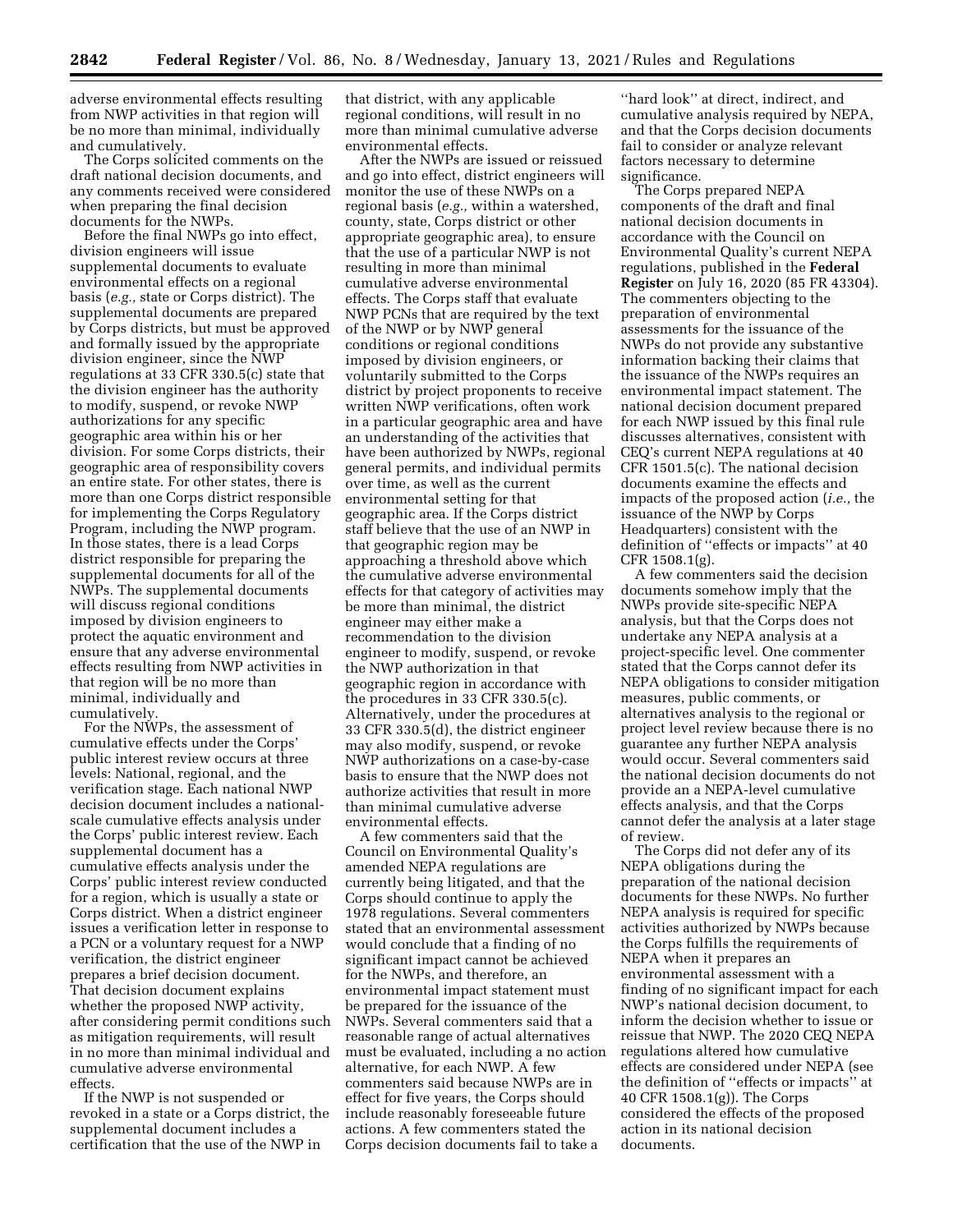One commenter requested information on what type of NEPA assessment has been completed to determine the effects on aquatic resources as a result of the proposed changes, and what type of studies have been performed to show these changes will not result in more than minimal effects. One commenter stated the national decision documents do not provide a list of agencies or persons consulted in the development of the environmental assessment. One commenter said the national decision documents do not include tribal interests or treaty responsibilities.

The Corps' NEPA assessment is provided in the national decision document for each NWP. Further, the Corps considered public comments received on the 2020 Proposal and on the draft national decision documents. Tribal interests and treaty responsibilities are more appropriately addressed through consultations between Corps districts and tribes on matters related to the NWP program and its implementation.

#### *B. Compliance With Section 404(e) of the Clean Water Act*

The NWPs are issued in accordance with Section 404(e) of the Clean Water Act and 33 CFR part 330. These NWPs authorize categories of activities that are similar in nature. The ''similar in nature'' requirement does not mean that activities authorized by an NWP must be identical to each other. We believe that the ''categories of activities that are similar in nature'' requirement in Clean Water Act section 404(e) is to be interpreted broadly, for practical implementation of this general permit program.

Nationwide permits, as well as other general permits, are intended to reduce administrative burdens on the Corps and the regulated public while maintaining environmental protection, by efficiently authorizing activities that have no more than minimal adverse environmental effects, consistent with Congressional intent expressed in the 1977 amendments to the Federal Water Pollution Control Act. The NWPs provide incentives for project proponents to minimize impacts to jurisdictional waters and wetlands to qualify for NWP authorization instead of having to apply for individual permits. Keeping the number of NWPs manageable is a key component for making the NWPs protective of the environment and streamlining the authorization process for those general categories of activities that have no more than minimal individual and

cumulative adverse environmental effects.

The various terms and conditions of these NWPs, including the NWP regulations at 33 CFR 330.1(d) and 330.4(e), allow district engineers to exercise discretionary authority to modify, suspend, or revoke NWP authorizations or to require individual permits, and ensure compliance with section 404(e) of the Clean Water Act. For each NWP that may authorize discharges of dredged or fill material into waters of the United States, the national decision documents prepared by Corps Headquarters include a 404(b)(1) Guidelines analysis. The supplemental documents prepared by division engineers will discuss regional circumstances to augment the 404(b)(1) Guidelines analyses in the national decision documents. These 404(b)(1) Guidelines analyses are conducted in accordance with 40 CFR part 230.7.

The 404(b)(1) Guidelines analyses in the national decision documents also include cumulative effects analyses done in accordance with 40 CFR 230.7(b) and 230.11(g). A 404(b)(1) Guidelines cumulative effects analysis is provided in addition to the NEPA cumulative effects analysis because the implementing regulations for NEPA and the 404(b)(1) Guidelines define ''cumulative impacts'' or ''cumulative effects'' differently.

### *C. 2020 Revisions to the Definition of*  ''*Waters of the United States*'' *(i.e., the Navigable Waters Protection Rule)*

Corps general permits are not intended to make or imply a conclusion or determination regarding what water bodies are or are not subject to CWA jurisdiction. Instead, a Corps general permit merely states that, if a person complies with all of the terms and conditions of the general permit, that person's proposed discharges of dredged or fill material into the waterbody will be consistent with the CWA, on the ground that any such discharges either (1) are legally authorized under the CWA (to the extent that the waterbody is subject to CWA jurisdiction) or (2) are otherwise consistent with the CWA to the extent that the waterbody is not jurisdictional under the CWA. The Corps acknowledges that some members of the public may seek to comply with the conditions of a general permit even for water bodies that are not jurisdictional or may not be jurisdictional under the CWA. Such practice, though not required, is not unlawful. The Corps is not required to make a formal determination whether a particular wetland or water is subject to jurisdiction under Section 404 of the

Clean Water Act or Section 10 of the Rivers and Harbors Act of 1899 before issuing an individual permit or a general permit verification. Many project proponents prefer the time savings that can occur when the Corps issues an individual permit or general permit verification without expending the time and resources needed to make a formal, definitive determination whether those wetlands and waters are in fact jurisdictional and thus regulated under Section 404 of the Clean Water Act and/or Section 10 of the Rivers and Harbors Act of 1899.

On April 21, 2020, the U.S. Environmental Protection Agency (EPA) and the Department of the Army published the Navigable Waters Protection Rule, revising the definition of ''waters of the United States'' (85 FR 22250). Specifically, this final rule revises the Corps' regulations at 33 CFR part 328.3, where the definition of ''waters of the United States'' is located for the purposes of implementing Section 404 of the Clean Water Act. On June 22, 2020, the Navigable Waters Protection Rule became effective in all states and jurisdictions except for the State of Colorado due to a federal district court-issued stay in that state (the case is currently under appeal). The rule has also been challenged in several other federal district courts.

Please note that some of the NWPs could authorize activities that involve the discharge of dredged or fill material into water bodies that are not subject to CWA jurisdiction, or that may not be subject to CWA jurisdiction. For example, a project proponent could proceed with an NWP activity that does not require submission of a PCN to the Corps in a non-jurisdictional water without getting a definitive determination from the Corps that the wetland or waterbody is not a water of the United States and thus not subject to CWA jurisdiction. As another example, if a proposed NWP activity requires pre-construction notification, the district engineer could issue the NWP verification based on the delineation of wetlands, other special aquatic sites, and other waters provided with the PCN in accordance with paragraph (b)(5) of NWP general condition 32, without the Corps making any formal determination as to whether those wetlands, special aquatic sites, and other waters are ''waters of the United States.''

During the pendency of any litigation challenging the Navigable Waters Protection Rule, the NWPs will continue to authorize discharges of dredged or fill material in all water bodies that are subject to CWA jurisdiction, or that may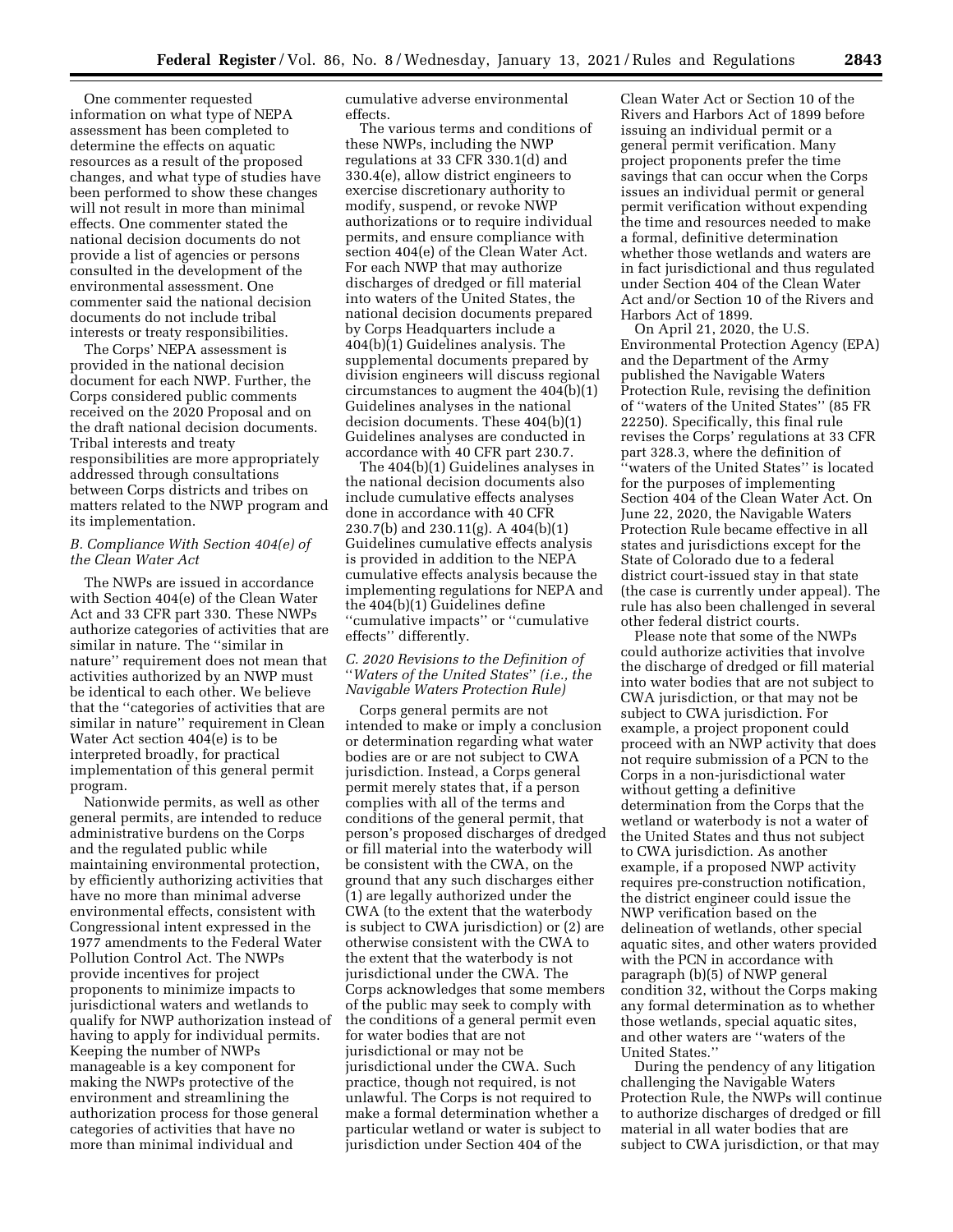be subject to CWA jurisdiction, at the time those discharges occur. Where a particular waterbody into which a person proposes to discharge dredged or fill material is subject to CWA jurisdiction, compliance with the terms and conditions of one or more NWPs, or an individual permit, will be necessary. An affected party has the opportunity to request an approved jurisdictional determination from the Corps if the affected party would like the Corps' formal determination on the jurisdictional status of a water or feature under the CWA.

#### *D. Compliance With the Endangered Species Act*

The NWP regulations at 33 CFR 330.4(f) and NWP general condition 18, endangered species, ensure that all activities authorized by NWPs comply with section 7 of the Endangered Species Act (ESA). Those regulations and general condition 18 require nonfederal permittees to submit PCNs for any activity that might affect listed species or designated critical habitat, as well as species proposed for listing and critical habitat proposed for such designation. When the district engineer evaluates a PCN, he or she determines whether the proposed NWP activity may affect listed species or designated critical habitat. The Corps established the ''might affect'' threshold in 33 CFR 330.4(f)(2) and paragraph (c) of general condition 18 because it is more stringent than the ''may affect'' threshold for section 7 consultation in the U.S. Fish and Wildlife Service's (FWS) and National Marine Fisheries Service's (NMFS) ESA section 7 consultation regulations at 50 CFR part 402. The word ''might'' is defined as having ''less probability or possibility'' than the word ''may'' (Merriam-Webster's Collegiate Dictionary, 10th edition). Since ''might'' has a lower probability of occurring, it is below the threshold (*i.e.,* ''may affect'') that triggers the requirement for ESA section 7 consultation for a proposed Federal action. As discussed below, each year the Corps conducts thousands of ESA section 7 consultations with the FWS and NMFS for activities authorized by NWPs. In recent years, an average of more than 10,800 formal, informal, and programmatic ESA section 7 consultations are conducted each year between the Corps and the FWS and/or NMFS in response to NWP PCNs, including those activities that required PCNs under paragraph (c) of general condition 18 under the ''might affect'' threshold.

If the project proponent is required to submit a PCN and the proposed activity

might affect listed species or designated critical habitat, species proposed for listing, or critical habitat proposed for such designation, the activity is not authorized by an NWP until either the district engineer makes a ''no effect'' determination or makes a ''may affect'' determination and completes formal or informal ESA section 7 consultation. The district engineer may also use a regional programmatic consultation to comply with the requirements of section 7 of the ESA.

When evaluating a PCN, where necessary and appropriate, the Corps district will either make a ''no effect'' determination or a ''may affect'' determination. If the district engineer makes a ''may affect'' determination, she or he will notify the non-federal project proponent and the activity is not authorized by the NWP until ESA Section 7 consultation has been completed. In making these determinations, the district engineer will apply the definition of ''effects of the action'' in the FWS's and NMFS's ESA consultation regulations at 50 CFR 402.02. If the district engineer initiates section 7 consultation with the FWS and/or NMFS, that consultation will also consider ESA section 7 cumulative effects, in accordance with the definition of ''cumulative effects'' at 50 CFR 402.02. If the non-federal project proponent does not comply with 33 CFR 330.4(f)(2) and general condition 18, and does not submit the required PCN, then the activity is not authorized by an NWP. In such situations, it is an unauthorized activity and the Corps district will determine an appropriate course of action under its regulations at 33 CFR part 326 to respond to the unauthorized activity, if and when the Corps learns about that unauthorized activity.

Federal agencies, including state agencies (*e.g.,* certain state Departments of Transportation) to which the Federal Highway Administration has assigned its responsibilities for ESA section 7 consultation pursuant to 23 U.S.C.  $327(a)(2)(B)$ , are required to follow their own procedures for complying with Section 7 of the ESA (see 33 CFR 330.4(f)(1) and paragraph (b) of general condition 18). This includes circumstances where an NWP activity is part of a larger overall federal project or action. The federal agency's ESA section 7 compliance covers the NWP activity because it is undertaking the NWP activity and possibly other related activities that are part of a larger overall federal project or action. For those NWPs that require pre-construction notification for proposed activities, the federal permittee is required to provide

the district engineer with the appropriate documentation to demonstrate compliance with section 7 of the ESA. The district engineer will verify that the appropriate documentation has been submitted. If the appropriate documentation has not been submitted, additional ESA section 7 consultation may be necessary for the proposed activity to fulfill both the federal agency's and the Corps' obligations to comply with the ESA.

The only activities that potentially could be immediately authorized by NWPs, assuming they meet all other applicable NWP conditions, are activities that would have ''no effect'' on listed species or designated critical habitat within the meaning of Section 7 of the ESA and its implementing regulations at 50 CFR part 402. Therefore, the issuance or reissuance of NWPs does not require ESA section 7 consultation because no activities authorized by any NWPs ''may affect'' listed species or critical habitat without first completing activity-specific ESA Section 7 consultations with the Services, as required by general condition 18 and 33 CFR 330.4(f). Regional programmatic ESA section 7 consultations may also be used by district engineers to satisfy the requirements of the NWPs in general condition 18 and 33 CFR 330.4(f) if a proposed NWP activity is covered by that regional programmatic consultation.

In the August 27, 2019, issue of the **Federal Register** (84 FR 44976) the FWS and NMFS published a final rule that amended their regulations for interagency cooperation under Section 7 of the ESA. That final rule went into effect on October 28, 2019. With respect to making effects determinations for proposed federal actions, such as activities authorized by NWPs, the FWS and NMFS made two important changes to 50 CFR part 402: (a) Introducing the term ''consequences'' to help define what is an effect under ESA section 7, and (b) emphasizing that to be considered an ''effect of the action'' under section 7 consultation, the consequences caused by the action would not occur but for the proposed action and must be reasonably certain to occur (see 84 FR 44977). Further clarification of ''activities that are reasonably certain to occur'' and ''consequences caused by the proposed action'' were provided by the FWS and NMFS in rule text added at 50 CFR 402.17(a) and (b), respectively.

Applying the 2019 amendments to the section 7 regulations to the NWP program, consequences to listed species and designated critical habitat caused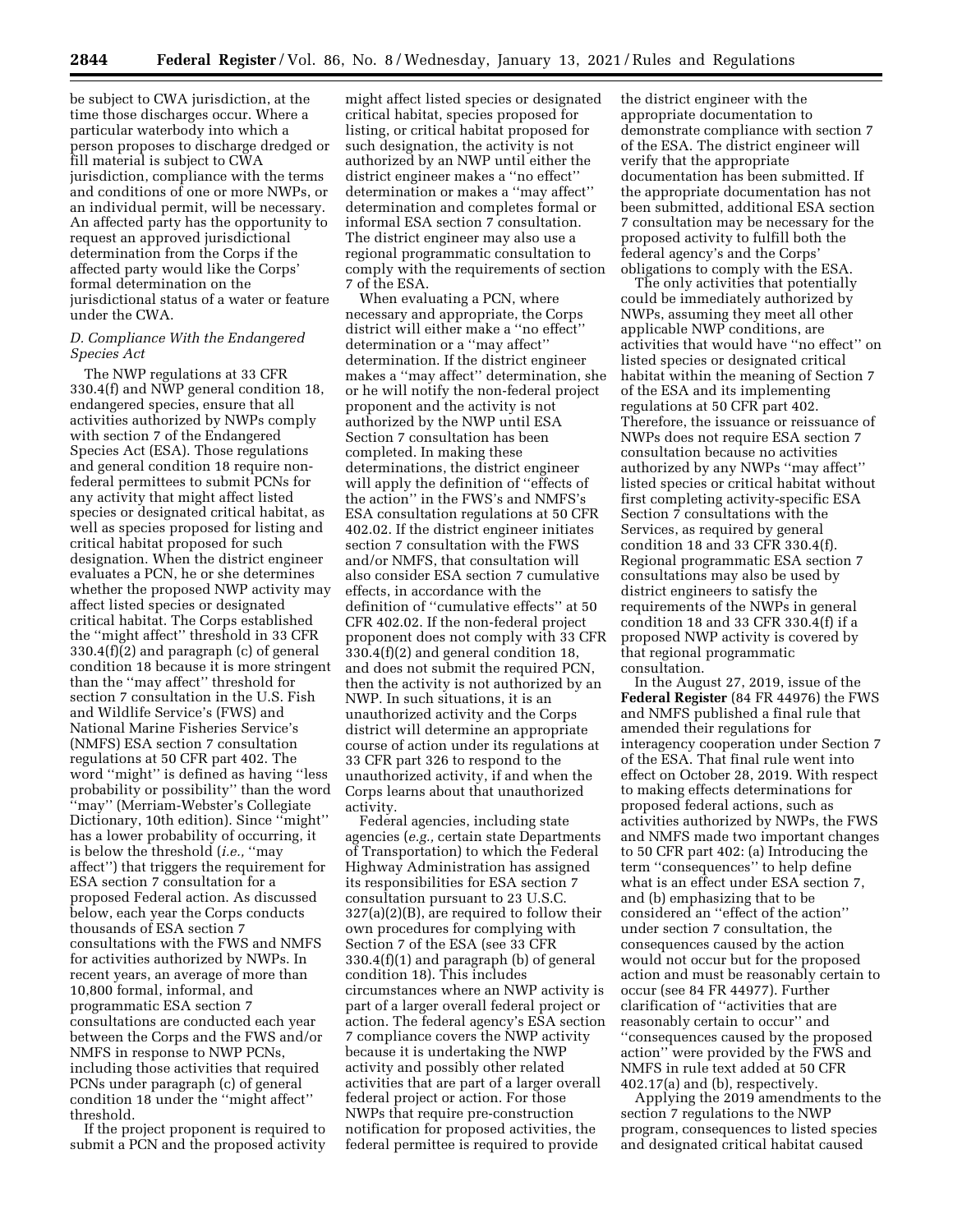by proposed NWP activities must be reasonably certain to occur. In the preamble to their final rule, the FWS and NMFS stated that for a ''consequence of an activity to be considered reasonably certain to occur, the determination must be based on clear and substantial information'' (see 84 FR 44977). The FWS and NMFS explained that ''clear and substantial'' means that there has to be a firm basis for supporting a conclusion that a consequence of a federal action is reasonably certain to occur. The determination that a consequence is reasonably certain to occur should not be based on speculation or conjecture, and the information used to make that determination should have a ''degree of certitude'' (see 84 FR 44977). The Corps will apply these considerations when evaluating pre-construction notifications for proposed NWP activities.

When the district engineer receives a pre-construction notification for a proposed NWP activity, he or she is responsible for applying the current definition of ''effect of the action'' to the proposed NWP activity and to determine the consequences caused by the proposed action and which activities are reasonably certain to occur. The district engineer determines whether the proposed NWP activity ''may affect'' listed species or designated critical habitat and initiates formal or informal section 7 consultation, unless she or he determines that the proposed NWP activity will have ''no effect'' on listed species or designated critical habitat. As a general rule, the district engineer documents his or her ''no effect'' determination in writing for every preconstruction notification that the district engineer receives and responds to.

The NWP program has been structured, through the requirements of NWP general condition 18 and 33 CFR 330.4(f), to focus ESA section 7 compliance at the activity-specific and regional levels. Each year, an average of more than 10,800 formal, informal, and regional programmatic ESA section 7 consultations are conducted by Corps districts with the FWS and/or NMFS in response to NWP PCNs for specific NWP activities (see below). Focusing ESA section 7 compliance at the activity-specific scale and regional programmatic scale is more efficient for the permittees, the Corps, and the FWS and NMFS, than doing so at the national level because of the similarities in ecosystem characteristics and associated listed species and critical habitat within a particular region.

For a proposed NWP activity that may affect listed species or designated critical habitat, a biological opinion with an incidental take statement is needed for the NWP activity to go forward unless the FWS or NMFS issued a written concurrence that the proposed NWP activity is not likely to adversely affect listed species or designated critical habitat. It is through activity-specific section 7 consultations and regional programmatic section 7 consultations between the Corps and the FWS and NMFS that effective protection of listed species and their designated critical habitat is achieved.

After applying the current ESA section 7 regulations at 50 CFR part 402 to the NWP rulemaking process, the Corps continues to believe that the issuance or reissuance of the NWPs has ''no effect'' on listed species or designated critical habitat, and that the ESA section 7 compliance is most effectively achieved by applying the requirements of general condition 18 and 33 CFR 330.4(f) to specific proposed NWP activities that are identified after the NWPs are issued and go into effect. Compliance with the requirements of ESA section 7 can also be achieved by district engineers applying appropriate formal or informal regional programmatic ESA section 7 consultations that have been developed by Corps districts with regional offices of the FWS and NMFS.

Section 7 of the Endangered Species Act requires each federal agency to ensure, through consultation with the Services, that ''any action authorized, funded, or carried out'' by that agency ''is not likely to jeopardize the continued existence of listed species or adversely modify designated critical habitat.'' (See 16 U.S.C. 1536(a)(2).) Accordingly, the Services' section 7 regulations specify that an action agency must ensure that the action ''it authorizes,'' including authorization by permit, does not cause jeopardy or adverse modification. (See 50 CFR 402.01(a) and 402.02). Thus, in assessing application of ESA section 7 to NWPs issued or reissued by the Corps, the proper focus is on the nature and extent of the specific activities ''authorized'' by the NWPs and the timing of that authorization.

The issuance or reissuance of the NWPs by the Chief of Engineers imposes express limitations on activities authorized by these NWPs. These limitations are imposed by the NWP terms and conditions, including the general conditions that apply to all NWPs regardless of whether preconstruction notification is required by a specific NWP. With respect to listed

species and critical habitat, general condition 18 expressly prohibits any activity ''which 'may affect' a listed species or designated critical habitat, unless section 7 consultation addressing the effects of the proposed activity has been completed.'' General condition 18 also states that if an activity ''might affect'' a listed species or designated critical habitat (or a species proposed for listing or critical habitat proposed for such designation), a non-federal applicant must submit a PCN and ''shall not begin work on the activity until notified by the district engineer that the requirements of the ESA have been satisfied and that the activity is authorized.'' In addition, 33 CFR 330.4(f)(2) imposes a PCN requirement for proposed NWP activities by nonfederal permittees where listed species (or species proposed for listing) or critical habitat might be affected or are in the vicinity of the proposed NWP activity. Section 330.4(f)(2) also prohibits those permittees from beginning the NWP activity until notified by the district engineer that the requirements of the ESA have been satisfied and that the activity is authorized. Permit applicants that are Federal agencies must and will follow their own requirements for complying with the ESA (see 33 CFR 330.4 $\overline{f}$  $\overline{f}$  $\overline{f}$  $\overline{f}$  $\overline{f}$  $\overline{f}$ ) $\overline{f}$ .

Thus, because no NWP can or does authorize an activity that may affect a listed species or critical habitat absent an activity-specific ESA section 7 consultation or applicable regional programmatic ESA section 7 consultation, and because any activity that may affect a listed species or critical habitat must undergo an activity-specific consultation or be in compliance with a regional programmatic ESA section 7 consultation before the district engineer can verify that the activity is authorized by an NWP, the issuance or reissuance of NWPs has ''no effect'' on listed species or critical habitat. Accordingly, the action being ''authorized'' by the Corps (*i.e.,* the issuance or re-issuance of the NWPs themselves) has no effect on listed species or critical habitat.

To help ensure protection of listed species and critical habitat, general condition 18 and 33 CFR 330.4(f) establish a more stringent threshold than the threshold set forth in the Services' ESA section 7 regulations for initiation of section 7 consultation. Specifically, while section 7 consultation must be initiated for any activity that ''may affect'' listed species or critical habitat, for non-federal permittees general condition 18 require submission of a PCN to the Corps if ''any listed species (or species proposed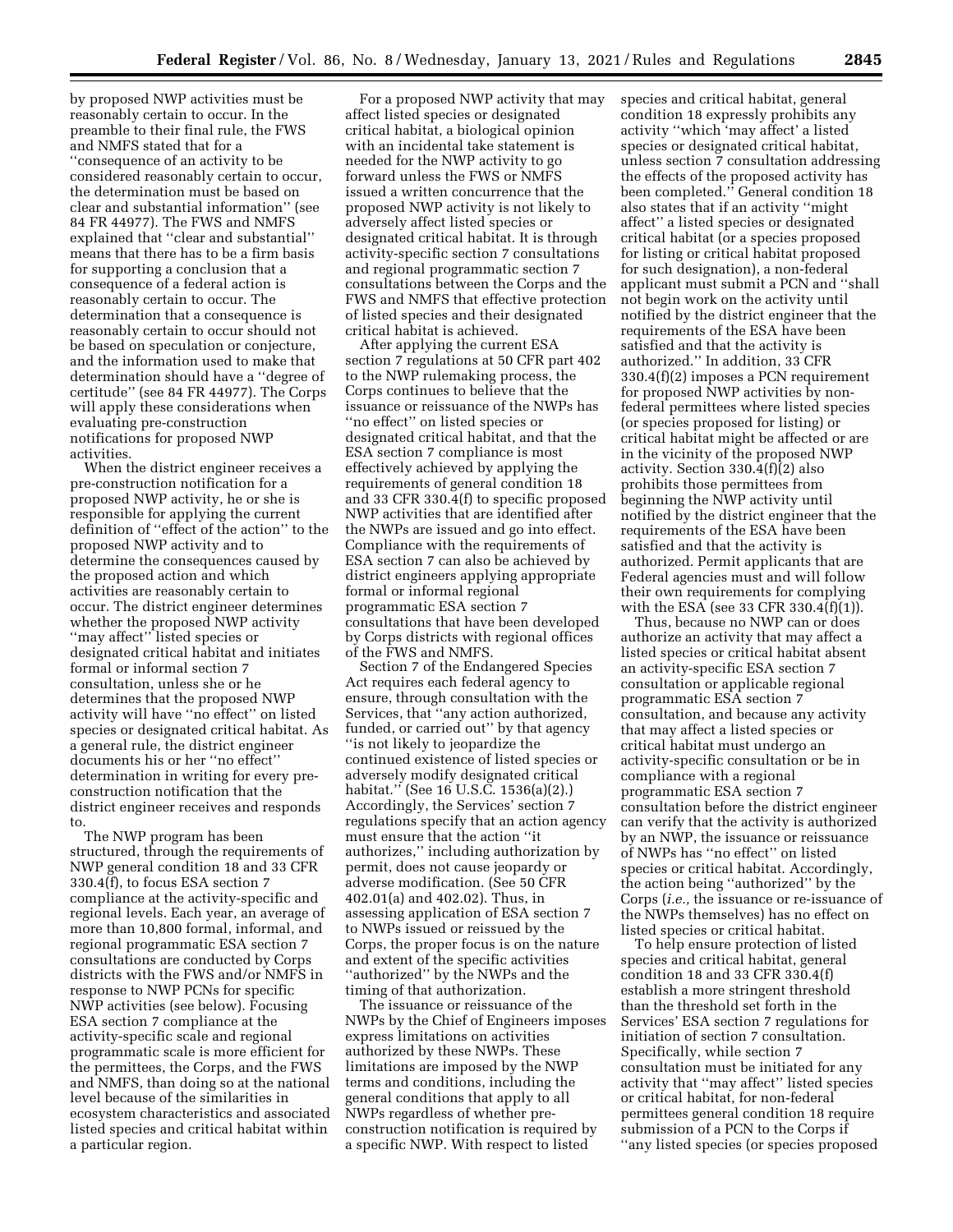for listing) or designated critical habitat might be affected or is in the vicinity of the activity, or if the activity is located in designated critical habitat'' or critical habitat proposed for such designation, and prohibits work until ''notified by the district engineer that the requirements of the ESA have been satisfied and that the activity is authorized.'' (See paragraph (c) of general condition 18.) The PCN must ''include the name(s) of the endangered or threatened species (or species proposed for listing) that might be affected by the proposed work or that utilize the designated critical habitat (or critical habitat proposed for such designation) that might be affected by the proposed work.'' (See paragraph (b)(7) of the ''Pre-Construction Notification'' general condition.) Paragraph (f) of general condition 18 notes that information on the location of listed species and their critical habitat can be obtained from the Services directly or from their websites.

General condition 18 makes it clear to project proponents that an NWP does not authorize the ''take'' of an endangered or threatened species. Paragraph (e) of general condition 18 also states that a separate authorization (*e.g.,* an ESA section 10 permit or a biological opinion with an ''incidental take statement'') is required to take a listed species. In addition, paragraph (a) of general condition 18 states that no activity is authorized by an NWP which is likely to ''directly or indirectly jeopardize the continued existence of a threatened or endangered species or a species proposed for such designation'' or ''which will directly or indirectly destroy or adversely modify the critical habitat of such species.'' Such activities would require district engineers to exercise their discretionary authority and subject the proposed activity to the individual permit review process, because an activity that would jeopardize the continued existence of a listed species, or a species proposed for listing, or that would destroy or adversely modify the critical habitat of such species would not result in no more than minimal adverse environmental effects and thus cannot be authorized by an NWP.

The Corps' NWP regulations at 33 CFR 330.1(c) state that an ''activity is authorized under an NWP only if that activity and the permittee satisfy all of the NWP's terms and conditions.'' Thus, if a project proponent moves forward with an activity that ''might affect'' an ESA listed species without complying with the PCN or other requirements of general condition 18, the activity is not authorized under the CWA. In this case,

the project proponent could be subject to enforcement action and penalties under the CWA. In addition, if the unauthorized activity results in a ''take'' of listed species as defined by the ESA and its implementing regulations, then he or she could be subject to penalties, enforcement actions, and other actions by the FWS or NMFS under section 11 of the ESA.

For listed species (and species proposed for listing) under the jurisdiction of the FWS, information on listed species that may be present in the vicinity of a proposed activity is available through the Information Planning and Consultation (IPaC) system,<sup>4</sup> an on-line project planning tool developed and maintained by the FWS.

During the process for developing regional conditions, Corps districts collaborate with FWS and/or NMFS regional or field offices to identify regional conditions that can provide additional assurance of compliance with general condition 18 and 33 CFR 330.4(f)(2). Such regional conditions can add PCN requirements to one or more NWPs in areas inhabited by listed species or where designated critical habitat occurs. Regional conditions can also be used to establish time-of-year restrictions when no NWP activity can take place to ensure that individuals of listed species are not adversely affected by such activities. Corps districts will continue to consider through regional collaborations and consultations, local initiatives, or other cooperative efforts additional information and measures to ensure protection of listed species and critical habitat, the requirements established by general condition 18 (which apply to all uses of all NWPs), and other provisions of the Corps regulations ensure full compliance with ESA section 7.

Corps district office personnel meet with local representatives of the FWS and NMFS to establish or modify existing procedures, where necessary, to ensure that the Corps has the latest information regarding the existence and location of any threatened or endangered species or their critical habitat, including species proposed for listing or critical habitat proposed for such designation. Corps districts can also establish, through local procedures or other means, additional safeguards that ensure compliance with the ESA. Through formal ESA section 7 consultation, or through other coordination with the FWS and/or the NMFS, as appropriate, the Corps establishes procedures to ensure that

NWP activities will not jeopardize any threatened and endangered species or result in the destruction or adverse modification of designated critical habitat. Such procedures may result in the development of regional conditions added to the NWP by the division engineer, or in activity-specific conditions to be added to an NWP authorization by the district engineer.

The Corps has prepared a biological assessment for this rulemaking action. The biological assessment concludes that the issuance or reissuance of NWPs has ''no effect'' on listed species and designated critical habitat and does not require ESA section 7 consultation. This conclusion was reached because no activities authorized by any NWPs ''may affect'' listed species or critical habitat without first completing activityspecific ESA Section 7 consultations with the Services, as required by general condition 18 and 33 CFR 330.4(f).

Based on the fact that NWP issuance or reissuance of the NWPs is contingent upon any proposed NWP activity that ''may affect'' listed species or critical habitat undergoing an activity-specific or regional programmatic ESA section 7 consultation, there is no requirement that the Corps undertake consultation for the NWP program. The national programmatic consultations conducted in the past for the NWP program were voluntary consultations despite the inclusion of procedures to ensure consultation under Section 7 for proposed NWP activities that may affect listed species or designated critical habitat. Regional programmatic consultations can be conducted voluntarily by Corps districts and regional or local offices of the FWS and/ or NMFS to tailor regional conditions and procedures to ensure the ''might affect'' threshold is implemented consistently and effectively.

Examples of regional programmatic consultations currently in effect, with the applicable Service the Corps consulted with, include: The Standard Local Operating Procedures for Endangered Species in Mississippi (2017—FWS); the Endangered Species Act Section 7 Programmatic Biological Opinion and Magnuson-Stevens Fishery Conservation and Management Act Essential Fish Habitat Consultation for Tidal Area Restoration Authorized, Funded, or Implemented by the Corps of Engineers, Federal Emergency Management Agency, and Federal Highways Administration, in Oregon and the Lower Columbia River (NMFS— 2018); the U.S. Army Corps of Engineers Jacksonville District's Programmatic Biological Opinion (JAXBO) (NMFS— 2017); Missouri Bat Programmatic

<sup>4</sup>*[https://ecos.fws.gov/ipac/.](https://ecos.fws.gov/ipac/)*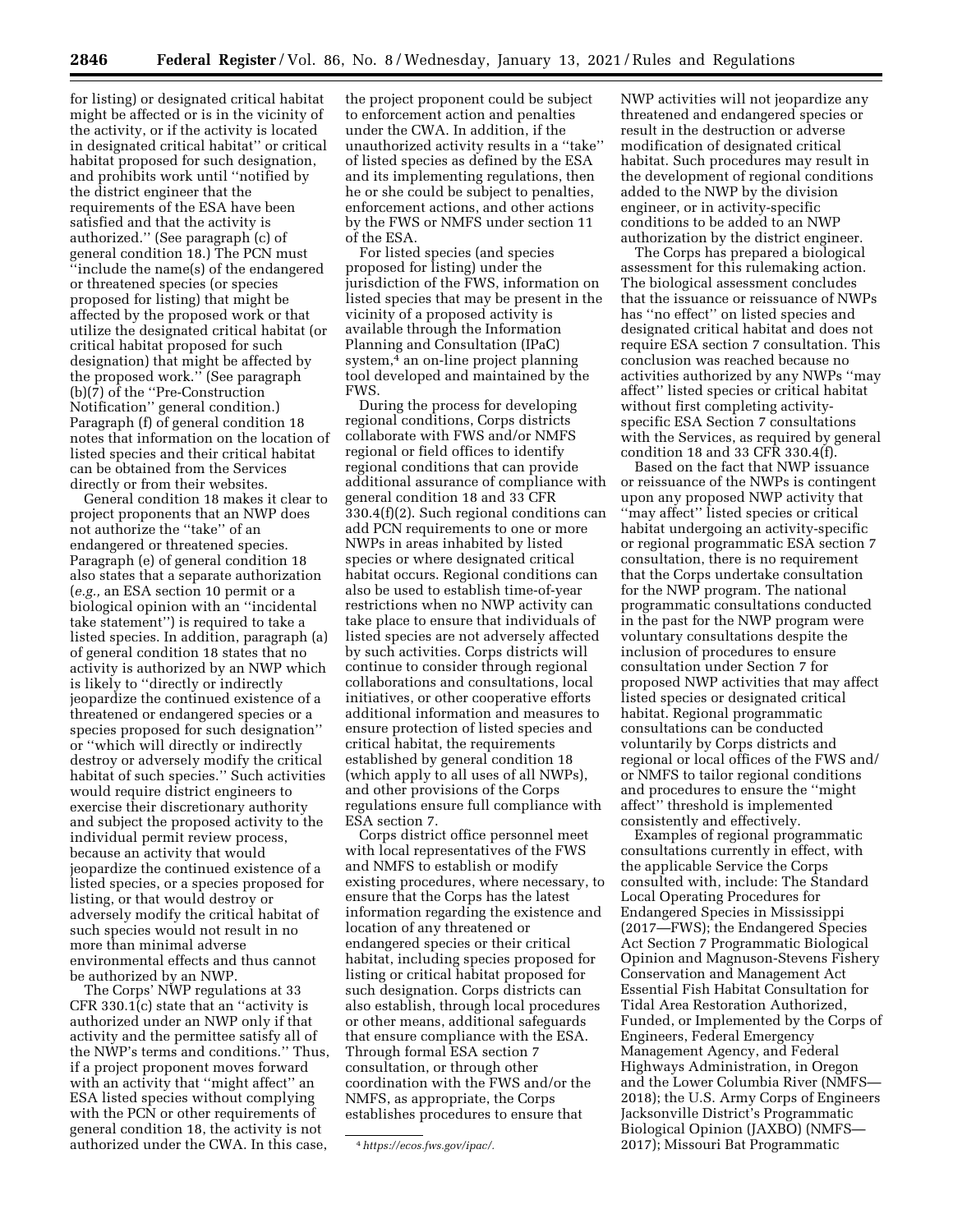Informal Consultation Framework (FWS—2019); Revised Programmatic Biological/Conference Opinion for bridge and culvert repair and replacement projects affecting the Dwarf Wedgemussel, Tar River Spinymussel, Yellow Lance and Atlantic Pigtoe. Programmatic Conference Opinion (PCO) for Bridge and Culvert Replacement/Repairs/Rehabilitations in Eastern North Carolina, NCDOT Divisions 1–8 (FWS—2018); and the Corps and NOAA Fisheries Greater Atlantic Regional Fisheries Office (GARFO) Not Likely to Adversely Affect Program Programmatic Consultation (NMFS—2017).

The programmatic ESA section 7 consultations that the Corps conducted for the 2007 and 2012 NWPs were voluntary consultations. The voluntary programmatic consultation conducted with the NMFS for the 2012 NWPs resulted in a biological opinion issued on February 15, 2012, which was replaced by a new biological opinion issued on November 24, 2014. A new biological opinion was issued by NMFS after the proposed action was modified and triggered re-initiation of that programmatic consultation. The programmatic consultation on the 2012 NWPs with the FWS did not result in a biological opinion. For the 2017 NWPs, the Corps did not request a national programmatic consultation.

In the Corps Regulatory Program's automated information system (ORM), the Corps collects data on all individual permit applications, all NWP PCNs, all voluntary requests for NWP verifications where the NWP or general conditions do not require PCNs, and all verifications of activities authorized by regional general permits. For all written authorizations issued by the Corps, the collected data include authorized impacts and required compensatory mitigation, as well as information on all consultations conducted under section 7 of the ESA. Every year, the Corps evaluates approximately 35,000 NWP PCNs and requests for NWP verifications for activities that do not require PCNs, and provides written verifications for those activities when district engineers determine those activities result in no more than minimal adverse environmental effects. During the evaluation process, district engineers assess potential impacts to listed species and critical habitat and conduct section 7 consultations whenever they determine proposed NWP activities ''may affect'' listed species or critical habitat. District engineers will exercise discretionary authority and require individual permits when proposed NWP activities will

result in more than minimal adverse environmental effects.

Each year, the Corps conducts thousands of ESA section 7 consultations with the FWS and NMFS for activities authorized by NWPs. These section 7 consultations are tracked in ORM. In FY 2018 (October 1, 2017 to September 30, 2018), Corps districts conducted 640 formal consultations and 3,048 informal consultations under ESA section 7 for NWP PCNs. During that time period, the Corps also used regional programmatic consultations for 7,148 NWP PCNs to comply with ESA section 7. Therefore, each year an average of more than 10,800 formal, informal, and programmatic ESA section 7 consultations are conducted between the Corps and the FWS and/or NMFS in response to NWP PCNs, including those activities that required PCNs under paragraph (c) of general condition 18. For a linear project authorized by NWPs 12 or 14, where the district engineer determines that one or more crossings of waters of the United States that require Corps authorization ''may affect'' listed species or designated critical habitat, the district engineer initiates a single section 7 consultation with the FWS and/or NMFS for all of those crossings that he or she determines ''may affect'' listed species or designate critical habitat. The number of section 7 consultations provided above represents the number of NWP PCNs that required some form of ESA section 7 consultation, not the number of single and complete projects authorized by an NWP that may be included in a single PCN. A single NWP PCN may include more than one single and complete project, especially if it is for a linear project such as a utility line or road with multiple separate and distant crossings of jurisdictional waters and wetlands from its point of origin to its terminal point.

During the process for reissuing the NWPs, Corps districts coordinated with regional and field offices of the FWS and NMFS to discuss whether new or modified regional conditions should be imposed on the NWPs to improve implementation of the ''might effect'' threshold and improve protection of listed species and designated critical habitat and ensure that the NWPs only authorize activities with no more than minimal individual and cumulative adverse environmental effects. Regional conditions must comply with the Corps' regulations at 33 CFR 325.4 for adding permit conditions to DA authorizations. The Corps decides whether suggested regional conditions identified during this coordination are appropriate for the

NWPs. During this coordination, other tools, such as additional regional programmatic consultations or standard local operating procedures, might be developed by the Corps, FWS, and NMFS to facilitate compliance with the ESA while streamlining the process for authorizing activities under the NWPs. Section 7 consultation on regional conditions occurs only when a Corps districts makes a ''may affect'' determination and initiates formal or informal section 7 consultation with the FWS and/or NMFS, depending on the species that may be affected. Otherwise, the Corps district coordinates the regional conditions with the FWS and/ or NMFS. Regional conditions, standard local operating procedures, and regional programmatic consultations developed by the Corps, FWS, and NMFS are important tools for protecting listed species and critical habitat and helping to tailor the NWP program to address specific species, their habitats, and the stressors that affect those species.

The Corps received numerous comments regarding compliance with the Endangered Species Act for both the rulemaking process for issuing, reissuing, and modifying the NWPs by Corps Headquarters, and compliance for specific activities authorized by NWPs.

Many commenters expressed support for the Corps' current method of ESA compliance without need for a national programmatic section 7 consultation. These commenters said that the requirements of general condition 18 provide a sufficiently low threshold to trigger necessary ESA section 7 consultations for NWP activities. Many commenters said that there is no requirement for the Corps to consult under the ESA for the reissuance of the NWPs because the reissuance of the NWPs has no effect on listed species and consultation for each NWP activity occurs as necessary. One commenter suggested that the Corps voluntarily consult on reissuance of the NWPs to provide regulatory certainty to the business community, and said that this voluntary consultation should not delay issuance of a final rule. Many commenters expressed opposition to reissuing the NWPs without completing a national programmatic ESA section 7 consultation and addressing cumulative impacts to listed species. Several commenters stated that the Corps had failed to ensure that NWP activities are not likely to jeopardize the continued existence of listed species or adversely modify or destroy critical habitat, in violation of the ESA. A few commenters said that the Corps' programmatic ''no effect'' determination for the NWPs is in error because it is arbitrary and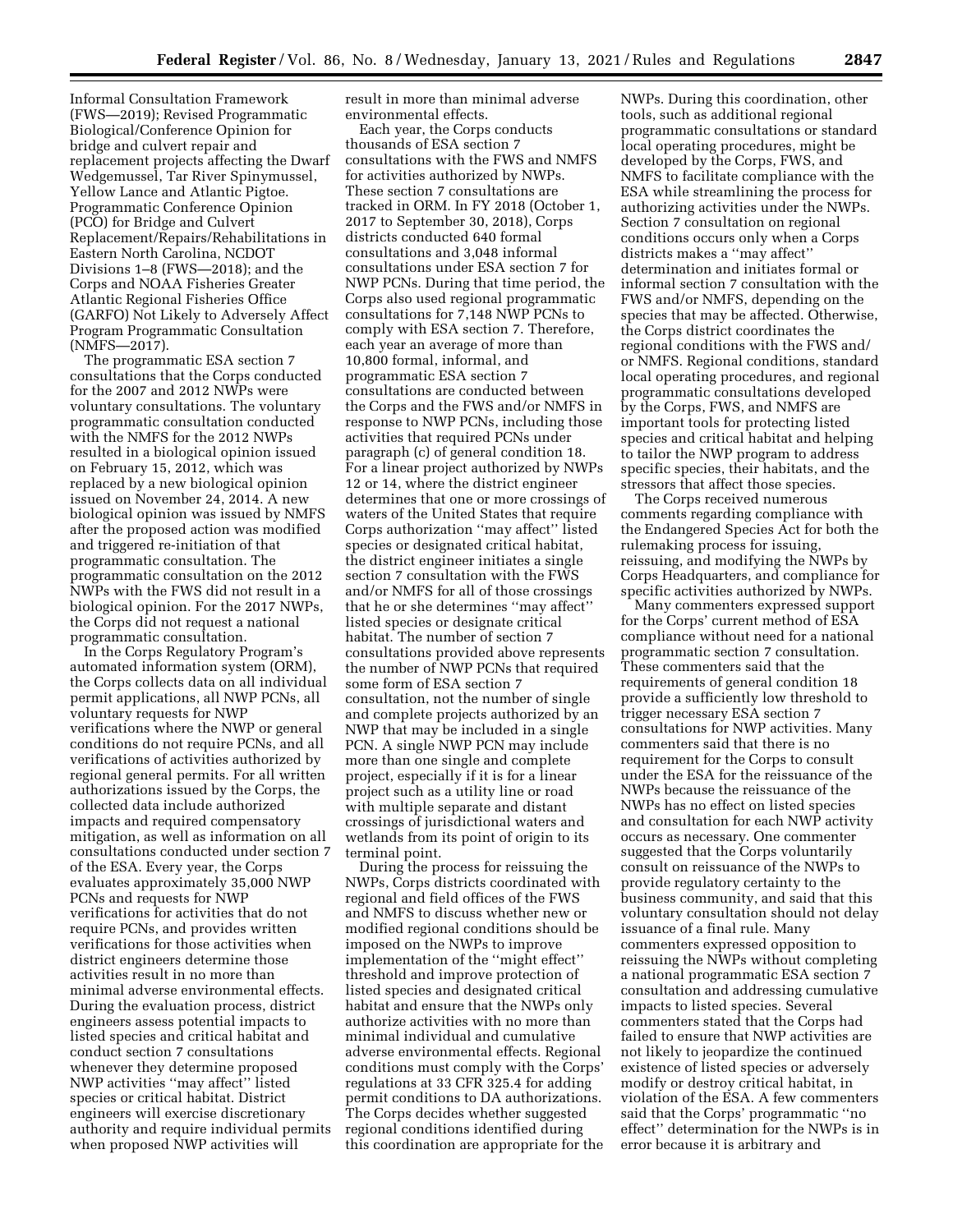capricious, in violation of the ESA, and/ or in violation of federal court decisions.

With this final rule, the Corps is continuing to implement its current approach to ESA section 7 compliance, through general condition 18 and 33 CFR 330.4(f). The Corps has determined that the issuance of this final rule will have no effect on endangered or threatened species or critical habitat, completed a Biological Assessment to inform that conclusion, and therefore will not be submitting a request to the FWS and NMFS for a voluntary national programmatic ESA section 7 consultation. The Corps will continue to comply with the requirements of Section 7(a)(2) of the ESA through activity-specific and regional programmatic section 7 consultations conducted between district engineers and regional and field offices of the FWS and NMFS.

A few commenters stated that general 18 unlawfully delegates the Corps' ESA section 7 responsibilities to permittees. By requiring project proponents to submit PCNs if listed species ''might be'' affected, some commenters stated that the Corps unlawfully delegates the initial effect determination to the permittee. A few commenters said that the definition of agency ''action'' in the ESA which requires ESA section 7(b) consultation includes programmatic actions such as the Corps issuance of the NWPs. A few commenters said that formal programmatic consultation between the Corps and the Services is necessary to meet the requirements of the ESA, asserting that such consultation allows for consideration of the cumulative impacts of a program and guides implementation of the program by establishing criteria to avoid adverse effects. These commenters also said that project-specific consultation must then be undertaken for specific actions under the program, which is when incidental take is authorized. One commenter said that the Corps' programmatic ''no effect'' with reliance on project specific consultation for compliance with the ESA is in error as it does not address cumulative impacts to species. The commenter further stated that this is clear based on past court cases, a past national programmatic consultation with NMFS, and the Services' listing decisions and critical habitat designations whereby they assess activities permitted by NWP as a cause of the listing or designation decision.

General condition 18 does not delegate the Corps' ESA section 7 responsibilities to permittees. Consultation under section 7(a)(2) of the ESA is only required when a federal agency determines that its proposed action may affect listed species or designated critical habitat. As explained in this section of the final rule, the ''might affect'' threshold in paragraph (c) of general condition 18 is lower than the ''may affect'' threshold for triggering a requirement for consultation with the FWS and/or NMFS. The district engineer, not the permit applicant, is responsible for making a ''may effect'' or ''no effect'' determination under ESA section 7. The non-federal permittee is responsible for complying with paragraph (c) of general condition 18 and submitting a PCN to the district engineer when a proposed NWP activity triggers one of the PCN thresholds in that paragraph.

As discussed above, the Corps evaluated the programmatic action of rulemaking to issue these NWPs and determined that the issuance or reissuance of the NWPs by Corps Headquarters has no effect on listed species or designated critical habitat; that evaluation is documented in a Biological Assessment that supports its no effect determination. Therefore, an ESA section 7(a)(2) consultation with the FWS and NMFS is not required on a national, programmatic level for the issuance or reissuance of the NWPs in this final rule. The Corps considered the effects of its proposed action (*i.e.,* the issuance or reissuance of the NWPs through the rulemaking process), including the cumulative effects anticipated to be caused by that proposed action. Those cumulative impacts include the projected use of the NWPs during the 5-year period those NWPs are anticipated to be in effect, along with the estimated impacts to jurisdictional waters and wetlands and other resources, and the estimated compensatory mitigation required by district engineers to offset the authorized impacts. When issuing or reissuing the NWPs, or determining whether specific activities are authorized by an NWP, the Corps considers the individual and cumulative adverse environmental effects caused by those activities, including adverse environmental effects to a variety of resources, including jurisdictional waters and wetlands and the species that inhabit those waters and wetlands.

With respect to cumulative effects under ESA section 7, the FWS and NMFS define ''cumulative effects'' as the ''effects of future state or private activities, not involving Federal activities, that are reasonably certain to occur within the action area of the Federal action subject to consultation'' (see 50 CFR 402.02). The Corps does not

have the legal authority to regulate or control future state or private actions that do not involve activities that require DA authorization under Section 10 of the Rivers and Harbors Act of 1899 or Section 404 of the Clean Water Act. Therefore, the Corps does not have the authority or discretion to control cumulative effects to listed species or designated critical habitat that are caused by future state or private activities. Incidental take is addressed through activity-specific and regional programmatic formal ESA section 7 section consultations when district engineers determine proposed NWP activities may affect listed species or designated critical habitat.

Previous national ESA section 7 programmatic consultations on the NWPs were voluntary consultations. Even though some listing decisions by the FWS or NMFS may have identified activities that may require DA permits as one of the contributing factors to listing a particular species as endangered or threatened under the ESA, those listing decisions usually acknowledge that section 7 consultations will be conducted for proposed federal actions that may affect those species, including activities that require DA authorization under Section 10 of the Rivers and Harbors Act of 1899 and Section 404 of the Clean Water Act. An example is the final rule issued by NMFS on June 28, 2005, for the final listing determinations for 16 evolutionary significant units of west coast salmon (see 70 FR 37195).

One commenter suggested that the Corps require PCNs for all NWPs to ensure that the Corps is consulting as necessary under the ESA and is able to accurately track and evaluate cumulative impacts. One commenter stated that there is no requirement for the Corps to consult under the ESA for the NWPs but believes the Corps needs to rebut the findings in the Montana district court case in the text of the rule for purposes of future litigation. One commenter said that the Corps' ''no effect'' determination and deferral of ESA consultation until the project is proposed is in alignment with recent changes to ESA implementing regulations at 50 CFR 402.17(a) and (b). Specifically, these commenters assert that the change to the ESA section 7 regulations require that ''program actions that are reasonably certain to occur'' and the potential consequences of proposed actions be based on ''clear and substantial information.'' Information that, the commenter argues, is not available until the project and its location are proposed.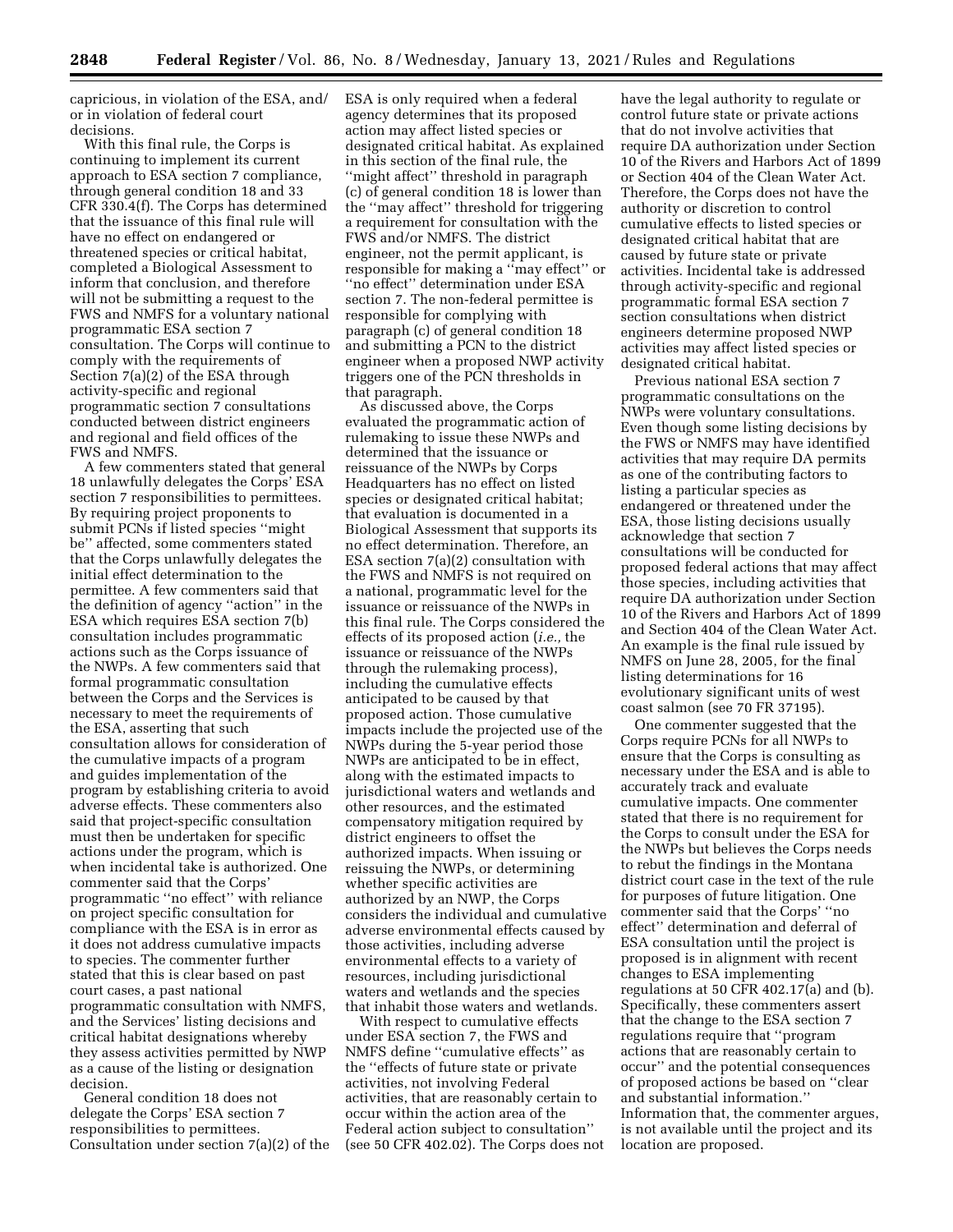It is neither practical nor necessary to require PCNs for all activities authorized by NWPs to ensure compliance with section 7 the ESA. There are many activities authorized by the NWPs each year that have no effect on listed species or designated critical habitat, despite approximately 10,800 ESA section 7 consultations occurring annually. Listed species are not uniformly distributed across the United States and tend to be concentrated in specific geographic areas (''hotspots'') (*e.g.,* Evans et al. 2016), and there are areas in the country with jurisdictional waters and wetlands that have no or few listed species where NWP activities proceed with no effects to listed species or critical habitat. In addition, requiring PCNs for all activities authorized by NWPs would nearly double the number of PCNs reviewed by Corps district each year. In Appendix A of the Regulatory Impact Analysis for the 2020 Proposal, the Corps estimates that nearly 32,000 NWP activities proceed without PCNs each year. The Regulatory Impact Analysis for the 2020 proposal is available in the *[www.regulations.gov](http://www.regulations.gov)*  docket for this rule (docket number COE–2020–0002). That increase in the Corps' workload could result in changes in the effectiveness and efficiency in the review of PCNs by district engineers, as well as their evaluations of other activities requiring DA authorization, including activities authorized by individual permits and regional general permits. The increase in the Corps' workload could also affect its ability to conduct enforcement and compliance actions. Finally, and as explained above, General Condition 18 addresses this commenter's concerns regarding PCN requirements.

The Corps agrees that its ''no effect'' determination for the issuance or reissuance of the NWPs complies with the ESA section 7 regulations at 50 CFR part 402, because section 7 consultation is not required when a federal agency determines its proposed action will have no effect on listed species or designated critical habitat. In the biological assessment prepared by the Corps for this rulemaking activity, the Corps presents a substantial amount of data to demonstrate the actions it takes to comply with section 7 of the ESA, including the number of formal and informal section 7 consultations it conducts with the FWS and NMFS and the number of regional programmatic consultations and other tools it has developed with the FWS and NMFS.

One commenter said that the when the Corps implements an incidental take statement as a condition in its NWP verification it must undertake a project

specific NEPA analysis. One commenter stated that the incidental take statement must be applied to entire project and not just the areas over which the Corps has control and responsibility. If not, the project proponent must obtain an ESA section 10(a)(1)(B) permit from the Services to ensure compliance with the ESA. Absent this, general condition 18 has the potential to continuously violate the ESA.

When a district engineer adds conditions to an NWP authorization to comply with the ESA or other federal laws, including terms and conditions from reasonable and prudent measures identified in an incidental take statement in a biological opinion that apply to the activity authorized by an NWP, a project-specific NEPA analysis is not required. The Corps complies with the requirements of NEPA when it prepares environmental assessments in the national decision documents for the issuance or reissuance of the NWPs by Corps Headquarters. The activities to which an incidental take statement in a biological opinion issued by the FWS or NMFS applies is dependent on projectspecific circumstances identified in that biological opinion. When the FWS or NMFS write an incidental take statement for a biological opinion, under section 7(b)(4)(iv) of the ESA they can assign responsibility of specific terms and conditions of the incidental take statement to the federal action agency (*e.g.,* the Corps), the applicant, or both taking into account their respective roles, authorities, and responsibilities (see 84 FR 44977). Paragraph (f) of general condition 18 addresses ESA section 10(a)(1)(B) incidental take permits and their potential application for NWP activities.

The Corps has carefully considered and evaluated all comments that were provided regarding this issue. The Corps reaffirms that its ''no effect'' determination for the promulgation of the NWPs is correct and appropriate, for the reasons explained above.

# *E. Compliance With the Essential Fish Habitat Provisions of the Magnuson-Stevens Fishery Conservation and Management Act*

The NWP Program's compliance with the essential fish habitat (EFH) consultation requirements of the Magnuson-Stevens Fishery Conservation and Management Act will be achieved through EFH consultations between Corps districts and NMFS regional offices. This approach continues the EFH Conservation Recommendations provided by NMFS Headquarters to Corps Headquarters in 1999 for the NWP program. Corps

districts that have EFH designated within their geographic areas of responsibility will coordinate with NMFS regional offices, to the extent necessary, to develop NWP regional conditions that conserve EFH and are consistent with the NMFS regional EFH Conservation Recommendations. Corps districts will conduct consultations in accordance with the EFH consultation regulations at 50 CFR 600.920.

One commenter said that consultation with NMFS needs to occur for all NWPs used in essential fish habitat. The Corps continues to implement the EFH Conservation Recommendation provided by NMFS in 1999. In those Corps districts where essential fish habitat has been designated, district engineers review PCNs for proposed NWP activities to determine whether those proposed activities may adversely affect essential fish habitat. If the district engineer determines a proposed NWP activity may adversely affect essential fish habitat, she or he initiates EFH consultation with the NMFS. Division engineers can add PCN requirements via regional conditions to those NWPs that do not require PCNs for all activities to ensure that EFH consultation is conducted for proposed activities that may adversely affect EFH.

# *F. Compliance With Section 106 of the National Historic Preservation Act*

The NWP regulations at 33 CFR 330.4(g) and the ''Historic Properties'' general condition (general condition 20), ensure that all activities authorized by NWPs comply with section 106 of the NHPA. The ''Historic Properties'' general condition requires non-federal permittees to submit PCNs for any activity that might have the potential to cause effects to any historic properties listed on, determined to be eligible for listing on, or potentially eligible for listing on the National Register of Historic Places, including previously unidentified properties. The Corps then evaluates the PCN and makes an effect determination for the proposed NWP activity for the purposes of NHPA section 106. We established the ''might have the potential to cause effects'' threshold in paragraph (c) of the ''Historic Properties'' general condition to require PCNs for those activities so that the district engineer can evaluate the proposed NWP activity and determine whether it has no potential to cause effects to historic properties or whether it has potential to cause effects to historic properties and thus require section 106 consultation.

If the project proponent is required to submit a PCN and the proposed activity might have the potential to cause effects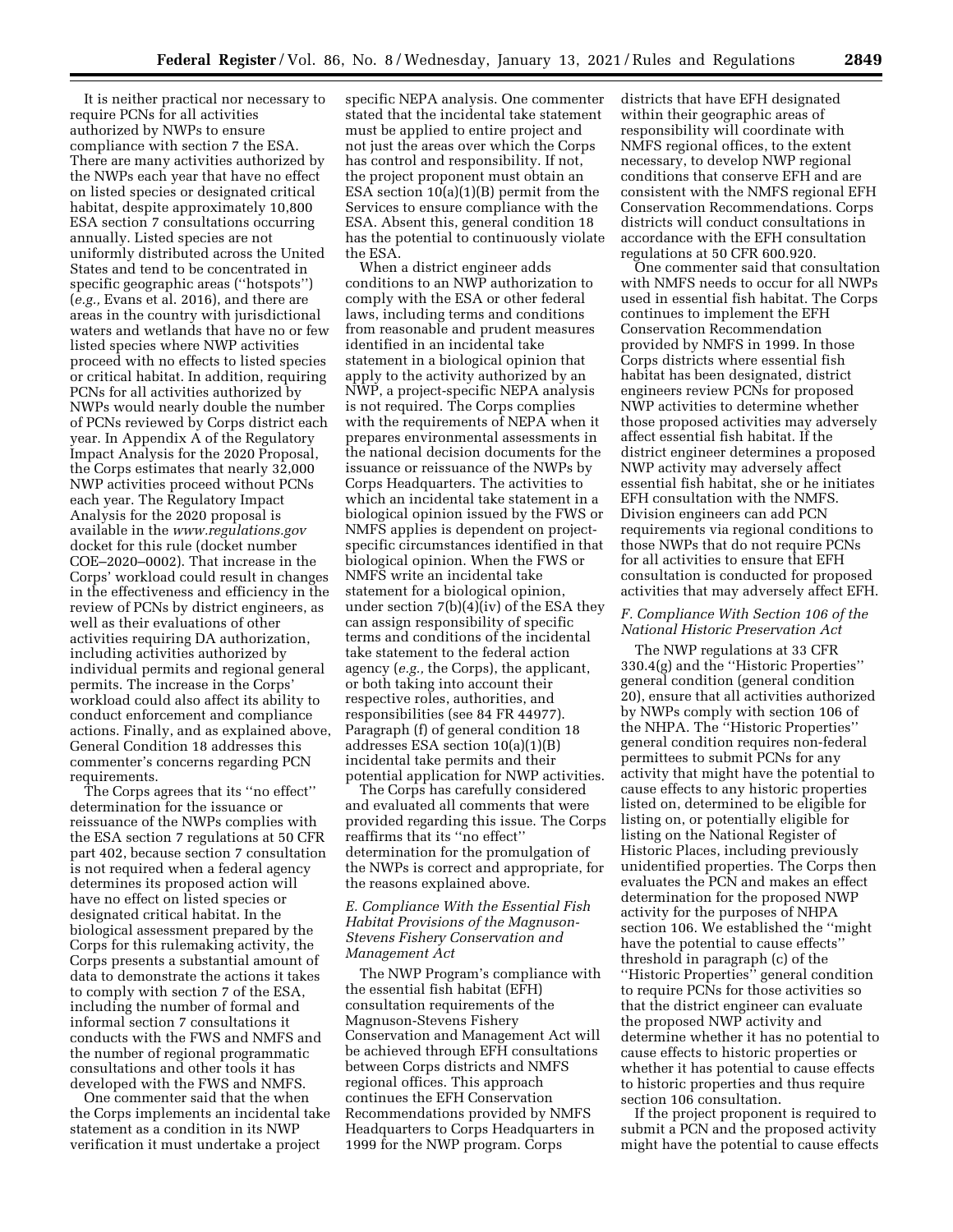to historic properties, the activity is not authorized by an NWP until either the Corps district makes a ''no potential to cause effects'' determination or completes NHPA section 106 consultation.

When evaluating a PCN, the Corps will either make a ''no potential to cause effects'' determination or a ''no historic properties affected,'' ''no adverse effect,'' or ''adverse effect'' determination. If the Corps makes a ''no historic properties affected," "no adverse effect,'' or ''adverse effect'' determination, it will notify the nonfederal applicant and the activity is not authorized by an NWP until NHPA Section 106 consultation has been completed. If the non-federal project proponent does not comply with the ''Historic Properties'' general condition, and does not submit the required PCN, then the activity is not authorized by an NWP. In such situations, it is an unauthorized activity and the Corps district will determine an appropriate course of action to respond to the unauthorized activity.

The only activities that are immediately authorized by NWPs are ''no potential to cause effect'' activities under section 106 of the NHPA, its implementing regulations at 36 CFR part 800, and the Corps' ''Revised Interim Guidance for Implementing Appendix C of 33 CFR part 325 with the Revised Advisory Council on Historic Preservation Regulations at 36 CFR part 800,'' dated April 25, 2005, and amended on January 31, 2007. Therefore, the issuance or reissuance of NWPs does not require NHPA section 106 consultation because no activities that might have the potential to cause effects to historic properties can be authorized by an NWP without first completing activity-specific NHPA Section 106 consultations, as required by the ''Historic Properties'' general condition. Programmatic agreements (see 36 CFR 800.14(b)) may also be used to satisfy the requirements of the NWPs in the ''Historic Properties'' general condition if a proposed NWP activity is covered by that programmatic agreement.

NHPA section 106 requires a federal agency that has authority to license or permit any undertaking, to take into account the effect of the undertaking on any district, site, building, structure, or object that is included in or eligible for inclusion in the National Register, prior to issuing a license or permit. The head of any such Federal agency shall afford the Advisory Council on Historic Preservation a reasonable opportunity to comment on the undertaking. Thus, in assessing application of NHPA section

106 to NWPs issued or reissued by the Corps, the proper focus is on the nature and extent of the specific activities ''authorized'' by the NWPs and the timing of that authorization.

The issuance or reissuance of the NWPs by the Chief of Engineers imposes express limitations on activities authorized by those NWPs. These limitations are imposed by the NWP terms and conditions, including the general conditions that apply to all NWPs regardless of whether preconstruction notification is required. With respect to historic properties, the ''Historic Properties'' general condition expressly prohibits any activity that ''may have the potential to cause effects to properties listed, or eligible for listing, in the National Register of Historic Places,'' until the requirements of section 106 of the NHPA have been satisfied. The ''Historic Properties'' general condition also states that if an activity ''might have the potential to cause effects'' to any historic properties, a non-federal applicant must submit a PCN and ''shall not begin the activity until notified by the district engineer either that the activity has no potential to cause effects to historic properties or that consultation under Section 106 of the NHPA has been completed.'' Permit applicants that are Federal agencies should follow their own requirements for complying with section 106 of the NHPA (see 33 CFR 330.4(g)(1) and paragraph (b) of the ''Historic Properties'' general condition).

Thus, because no NWP can or does authorize an activity that may have the potential to cause effects to historic properties, and because any activity that may have the potential to cause effects to historic properties must undergo an activity-specific section 106 consultation (unless that activity is covered under a programmatic agreement) before the district engineer can verify that the activity is authorized by an NWP, the issuance or reissuance of NWPs has ''no potential to cause effects'' on historic properties. Accordingly, the action being ''authorized'' by the Corps, which is the issuance or re-issuance of the NWPs by Corps Headquarters, has no potential to cause effects on historic properties.

To help ensure protection of historic properties, the ''Historic Properties'' general condition establishes a higher threshold than the threshold set forth in the Advisory Council's NHPA section 106 regulations for initiation of section 106 consultation. Specifically, while section 106 consultation must be initiated for any activity that ''has the potential to cause effects to'' historic properties, for non-federal permittees

the ''Historic Properties'' general condition requires submission of a PCN to the Corps if ''the NWP activity might have the potential to cause effects to any historic properties listed on, determined to be eligible for listing on, or potentially eligible for listing on the National Register of Historic Places, including previously unidentified properties.'' The ''Historic Properties'' general condition also prohibits the proponent from conducting the NWP activity ''until notified by the district engineer either that the activity has no potential to cause effects to historic properties or that consultation under Section 106 of the NHPA has been completed.'' (See paragraph (c) of the ''Historic Properties'' general condition.) The PCN must ''state which historic property might have the potential to be affected by the proposed activity or include a vicinity map indicating the location of the historic property.'' (See paragraph (b)(8) of the ''Pre-Construction Notification'' general condition.)

During the process for developing regional conditions, Corps districts can coordinate or consult with State Historic Preservation Officers, Tribal Historic Preservation Officers, and tribes to identify regional conditions that can provide additional assurance of compliance with the ''Historic Properties'' general condition and 33 CFR 330.4(g)(2) for NWP activities undertaken by non-federal permittees. Such regional conditions can add PCN requirements to one or more NWPs where historic properties occur. Corps districts will continue to consider through regional consultations, local initiatives, or other cooperative efforts and additional information and measures to ensure protection of historic properties, the requirements established by the ''Historic Properties'' general condition (which apply to all uses of all NWPs), and other provisions of the Corps regulations and guidance ensure full compliance with NHPA section 106.

Based on the fact that NWP issuance or reissuance has no potential to cause effects on historic properties and that any activity that ''has the potential to cause effects'' to historic properties will undergo activity-specific NHPA section 106 consultation, there is no requirement that the Corps undertake programmatic consultation for the NWP program. Regional programmatic agreements can be established by Corps districts and State Historic Preservation Officers and/or Tribal Historic Preservation Officers to comply with the requirements of section 106 of the NHPA.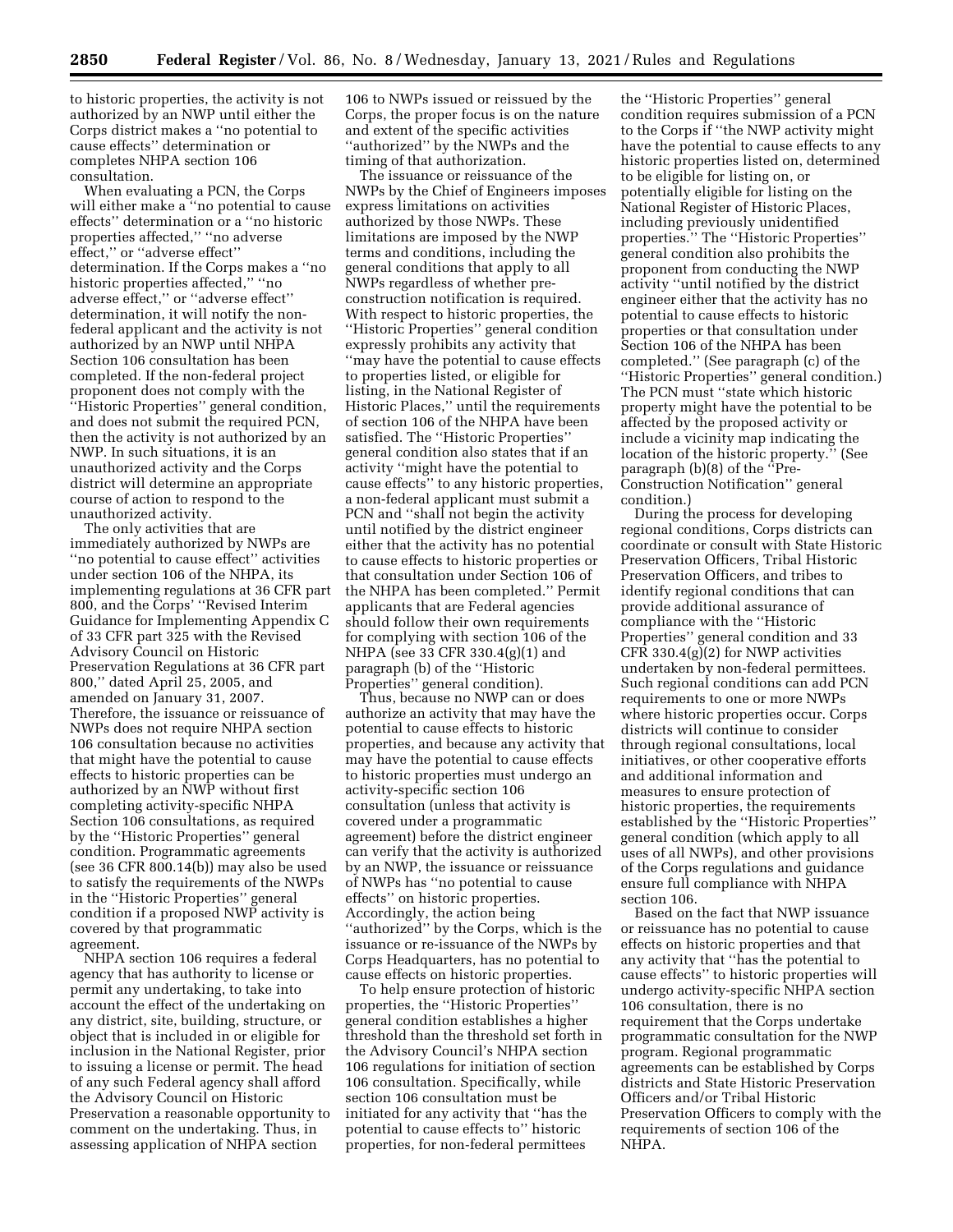One commenter stated the reissuance of the NWPs does not require Section 106 NHPA consultation, but specific activities may require section 106 consultation. One commenter said the Corps should programmatically address the potential adverse effects from undertakings permitted pursuant to the NWPs either by creating a national programmatic agreement or a divisionspecific programmatic agreement. One commenter stated that the Corps' position that effects to historic properties would be evaluated on an individual activity phase is not consistent with the 36 CFR part 800 regulations. One commenter disagreed with the Corps' position that the issuance or reissuance of the NWPs has ''no potential to cause effect'' on historic properties and does not require compliance with Section 106 of the NHPA. This commenter said that reliance on general conditions 20, 21, and 32 is not a substitute for appropriate compliance with section 106 in individual cases.

For most NWP activities, the need to conduct NHPA section 106 is determined on a case-by-case basis, as district engineers evaluate PCNs for proposed NWP activities, including PCNs submitted by non-federal permittees under paragraph (c) of general condition 20. The Corps believes that programmatic agreements for section 106 compliance are more appropriately developed at a regional level, between Corps districts and State Historic Preservation Officers and Tribal Historic Preservation Officers. The Advisory Council on Historic Preservation's regulations provide for section 106 consultation on a case-bycase basis, although it includes provisions for federal agency program alternatives, including alternative procedures and programmatic agreements (see 36 CFR 800.14). With respect to section 106 of the NHPA, the only activities immediately authorized by an NWP are those activities that have no potential to cause effects to historic properties. Paragraph (c) of general condition 20 requires non-federal permittees to submit PCNs for any proposed NWP activities that might have the potential to cause effects to historic properties. District engineers review these PCNs to determine whether NHPA section 106 consultation is required for a proposed NWP activity.

Several commenters stated that Appendix C to 33 CFR part 325 and the 2005 and 2007 interim guidance documents issued by the Corps does not constitute an acceptable federal agency program alternative under 36 CFR 800.14. One commenter said that the

Corps does not have the authority under the Clean Water Act and the River and Harbors Act of 1899 to promulgate its own regulations for compliance with Section 106 of the National Historic Preservation Act (*i.e.,* Appendix C to 33 CFR part 325) rather than complying with 36 CFR part 800.

The Corps continues to use Appendix C and the 2005 and 2007 interim guidance to comply with section 106 of the NHPA. Section 110(a)(2)(E)(i) of the NHPA states that federal agencies can develop their own procedures for complying with section 106 as long as those procedures are consistent with the regulations issued by the Advisory Council on Historic Preservation.

A few commenters stated the NWPs and the general conditions violate the NHPA by delegating the effects determination to non-federal permittees by allowing permittees to make a determination of effect for NWP activities that do not require PCNs. Several commenters said that general condition 20 is inconsistent with the 36 CFR part 800 regulations. One commenter stated that general condition 20 does not provide a standard by which the permittee must determine a PCN is necessary because of potential effects to historic properties.

The NWPs and their general conditions do not delegate effects determinations under section 106 of the NHPA to non-federal permittees. Paragraph (c) of general condition 20 requires non-federal permittees to submit PCNs to district engineers for any proposed NWP activity that might have the potential to cause effects to historic properties. District engineers will review those PCNs and determine whether section 106 NHPA consultation is required for proposed NWP activities. The ''might have the potential to cause effects'' to any historic property is a standard to guide permittees as to when they need to submit PCNs so that district engineers can determine whether section 106 consultation is required for a proposed NWP activity.

A few commenters said that the Corps' permit area (area of potential effects) for section 106 compliance should not be limited to the activity within waters of the United States that requires DA authorization, and that the area of potential effects should encompass the entire project that requires the permit. One commenter stated that the Corps' limited permit area causes costly delays to the project proponent when section 106 disputes are triggered, and that by limiting the permit area, the Corps undertaking does not adequately consider direct or indirect effect on historic properties.

The Corps' permit area or area of potential effects is limited to those areas and activities where the Corps has control and responsibility to address effects to historic properties through its permitting authorities under Section 404 of the Clean Water Act and Section 10 of the Rivers and Harbors Act of 1899. District engineers work with permit applicants and other consulting parties to resolve disagreements about permit areas for section 106 compliance. When evaluating PCNs, district engineers consider direct and indirect effects to historic properties.

A few commenters said that a federal agency must consult with the Advisory Council on Historic Preservation, State Historic Preservation Offices, Tribal Historic Preservation Officers, tribes, and Native Hawaiian organization, where applicable, when effects to historic properties cannot be fully determined, and said that if a PCN is not warranted, these groups are not provided an opportunity to comment. One commenter said that the Corps must afford the Advisory Council on Historic Preservation a reasonable opportunity to comment on the undertaking, and when no PCN is required for an NWP activity, there is no consultation on the undertaking.

Non-federal permit applicants are responsible for complying with general condition 20, including the requirement to submit PCNs for any proposed NWP activity that might have the potential to cause effects to historic properties, so that the district engineer can determine whether section 106 consultation is required for proposed activity. If the district engineer determines section 106 consultation is necessary, she or he will identify consulting parties and initiate section 106 consultation with those consulting parties. District engineers provide the Advisory Council on Historic Preservation with a reasonable opportunity to comment when the Council enters the section 106 process in accordance with Appendix A to 36 CFR part 800.

### *G. Section 401 of the Clean Water Act*

A water quality certification issued by a state, authorized tribe, or EPA, or a waiver thereof, is required by section 401 of the Clean Water Act, for an activity authorized by an NWP which may result in a discharge from a point source into waters of the United States. Water quality certifications may be granted without conditions, granted with conditions, denied, or waived for specific NWPs.

Nationwide permits 21, 29, 39, 40, 42, 43, and 50 would authorize activities that may result in discharges to waters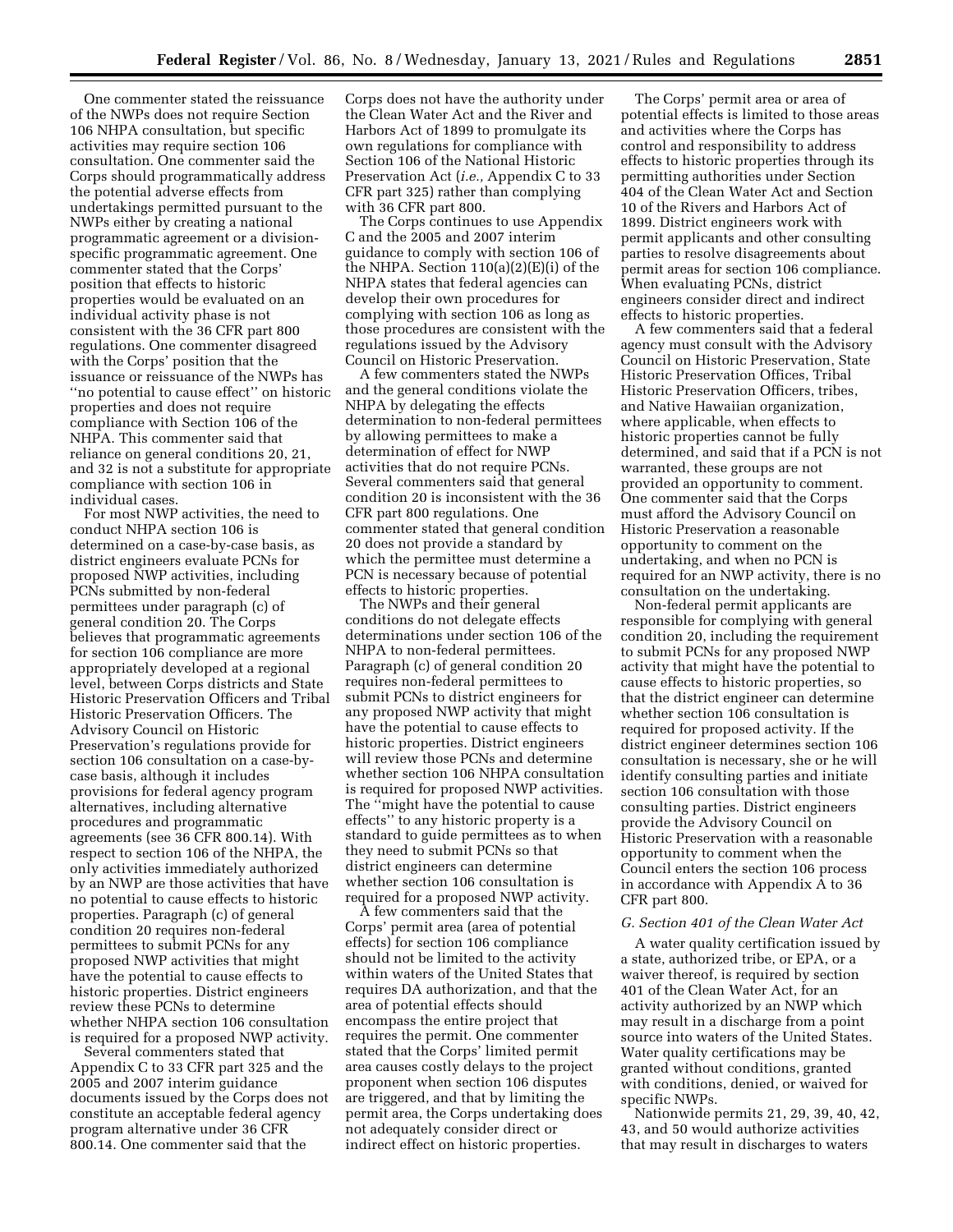of the United States and therefore section 401 water quality certification or waiver is required for those NWPs. Nationwide permits 12, 48, 51, 52, 57, and 58 would authorize various activities, some of which may result in a discharge to waters of the United States and require section 401 water quality certification or waiver, and others which may not. Nationwide permits 55, and 56 do not require section 401 water quality certification because they would authorize activities which, in the opinion of the Corps, could not reasonably be expected to result in a discharge into waters of the United States. In the case of NWP 8, it only authorizes activities seaward of the territorial seas where the Clean Water Act does not apply.

Prior to the issuance of the 16 NWPs, certifying authorities made their decisions on whether to issue, deny, or waive water quality certification (WQC) for the issuance of the NWPs. If a certifying authority issued water quality certifications with conditions for the issuance of these NWPs, district engineers reviewed the conditions in those water quality certifications to determine whether they comply with the requirements in 40 CFR 121.7(d). If the district engineer determines that any condition in the water quality certification for the issuance of the NWPs does not comply with the requirements of 40 CFR 121.7(d), and is waived pursuant to 40 CFR 121.9(d), the district engineer will notify the certifying authority and the EPA Administrator in accordance with 40 CFR 121.9(c). The conditions in the water quality certification for the issuance of the NWP that comply with the requirements of 40 CFR 121.7(d) and are not waived become conditions of the NWP authorization in accordance with Section 401(d) of the Clean Water Act.

If a certifying agency denies WQC for the issuance of an NWP, then the proposed discharges are not authorized by that NWP unless and until a project proponent obtains WQC for the specific discharge from the certifying authority, or a waiver of WQC occurs.

In the 2020 Proposal, the Corps noted that EPA issued revisions to its regulations governing the Clean Water Act section 401 certification process on June 1, 2020. In the future, it may be necessary or appropriate for the Corps to revise its own section 401 regulations, including 33 CFR 330.4, in light of EPA's Clean Water Act Section 401 Certification Rule. The Corps invited comments from the public on whether and, if so, when the Corps should revise those regulations in light of the new EPA regulations.

In response to the proposed rule and the associated requests for water quality certification, many certifying authorities requested an extension of the 60-day reasonable period of time to review and certify the proposed NWPs. A few commenters said that many states cannot comply with the 60 days provided due to public participation requirements, including public hearings. A few commenters stated that the 60-day review period is not sufficient time to review the proposed NWPs considering recent changes to EPA's regulations for Section 401 of the Clean Water Act and the issuance of the final Navigable Waters Protection Rule. One commenter voiced support for 60 days certifying their complete WQC decision for the proposed NWPs. One commenter stated that the 60-day reasonable period of time should be extended to 180 days to provide adequate time to review the proposed rule including the proposed NWPs. One commenter said that the abbreviated timeline undermines and limits state and tribal input. A few commenters said the Corps should request certification on the final NWPs. One commenter said that 60 days to act on the certification request is not consistent with the terms of a 1992 settlement agreement between the Pennsylvania Department of Environmental Resources and the Corps.

In light of the timeframe for issuing the final NWPs, the Corps did not grant extensions to the 60-day reasonable period of time for water quality certification. Section 401 of the Clean Water Act and EPA's regulations at 40 CFR 121.6 give the Corps the authority to establish the reasonable period of time. For this issuance of these NWPs, the Corps complied with EPA's final rule, which was published in the **Federal Register** on July 13, 2020, and went into effect on September 11, 2020. That final rule went into effect a few days before the proposed NWPs were published in the **Federal Register** for public comment. The Corps worked with the Commonwealth of Pennsylvania to address the 1992 settlement agreement.

Many commenters said that the reasonable period of time for certification of the NWPs should be extended until the final rule is issued. A few commenters stated that certifying the proposed NWPs prior to the NWPs being finalized is problematic as there are significant proposed changes in the NWPs. Several commenters said that the procedure is outside of the normal standard practice of certifying the NWPs after the final NWPs are issued. Many commenters expressed concern and disagreement over reviewing and

certifying the proposed NWPs at the same time. Several commenters said that water quality certification conditions could change if the final NWPs are modified from the proposed NWPs.

Section 401 of the Clean Water Act states that no permit shall be issued until water quality certification has been obtained or waived. Therefore, the water quality certification process must be completed before the final NWPs are issued. That process is consistent with the Corps' NWP regulations at 33 CFR 330.4(c)(1), which says that ''water quality certification pursuant to section 401 of the Clean Water Act, or waiver thereof, is required prior to the issuance or reissuance of NWPs authorizing activities which may result in a discharge into waters of the United States.'' The water quality certification regulations issued by EPA this year also state that water quality certification requests are made for proposed general permits, not the final general permits. The regulations issued by EPA include no provisions for modifying water quality certifications after the certifying authority has acted on the federal agency's certification request. If the federal agency is planning to make changes to the general permit in response to public comments, those changes may trigger a requirement for a new certification before the federal agency can issue the final general permit (see 85 FR 42279).

A few commenters said that requesting state certification of the proposed NWPs does not recognize that there may be changes to the final NWPs based upon the public comments received. A few commenters stated that they should have the opportunity to fully evaluate the final version of the NWPs and modify their water quality certifications as necessary. A few commenters expressed disagreement with the request to certify the proposed NWPs and requested the Corps provide a reasonable review time and issue the WQC on the final NWPs after any changes have been made after considering public comments. A few commenters said that water quality certifications may be issued conditionally and only valid if the final NWPs are not different than the proposed NWPs. A few commenters noted that the Corps' request to certify the proposed NWPs is a departure from past practice whereby states issue water quality certifications on the final NWPs before those NWPs go into effect.

As discussed above, certifying authorities must act on certification requests before the Corps can issue the final NWPs. The Corps acknowledges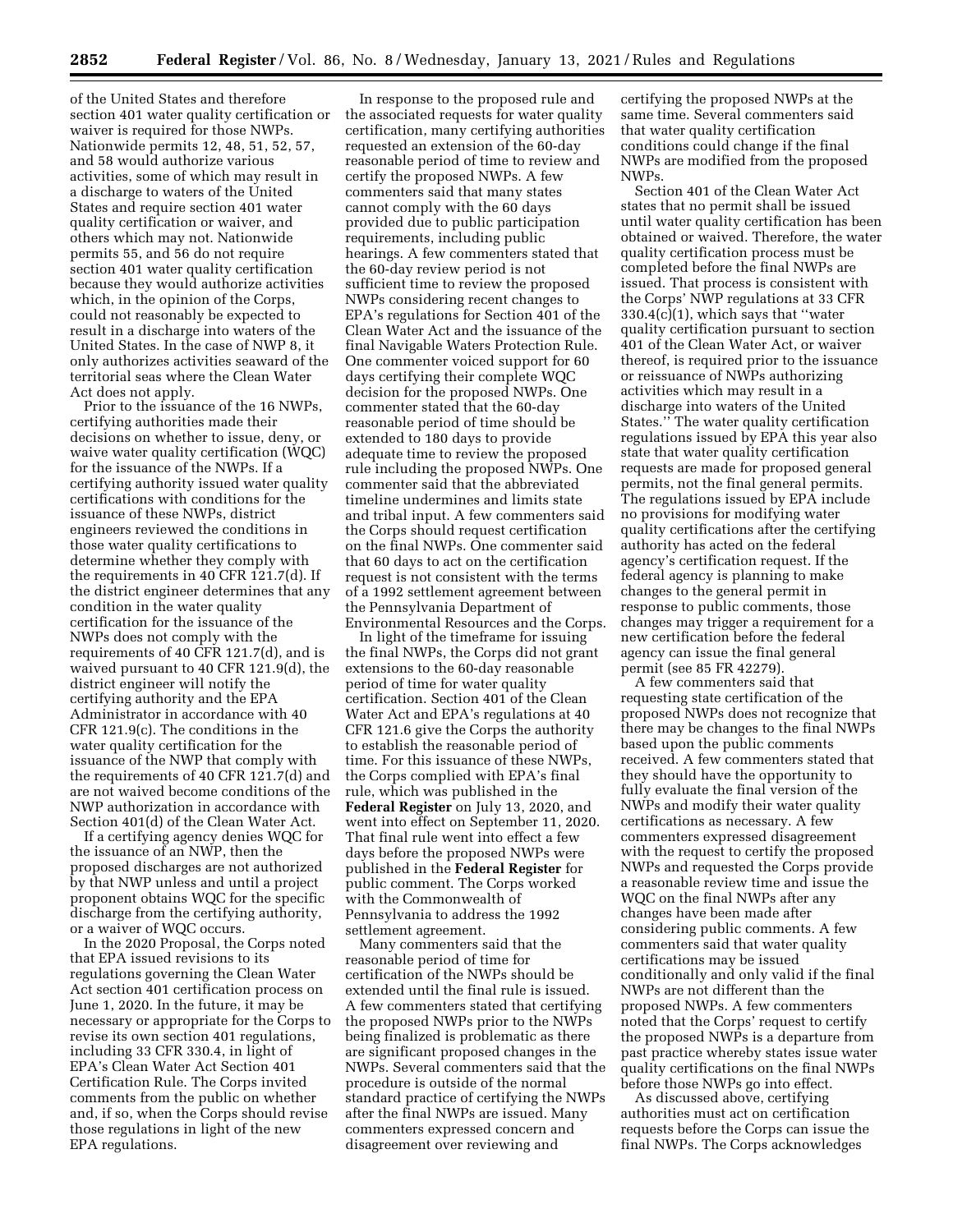that the water quality certification process for the 2020 Proposal is a departure from past practice; however, it is consistent with section 401 and EPA's final certification regulation at 40 CFR part 121. In the 16 NWPs issued in this final rule, there were no substantive changes that trigger a requirement for the Corps to submit new certification requests for the NWPs.

A few commenters said that the separate review 60-day timeline for water quality certification and the 90 day timeline for CZMA consistency determinations bifurcates the review process and is unnecessarily cumbersome and suggested that a joint 90-day review period should be provided. The Corps established different review periods for water quality certification and CZMA consistency determinations because those are separate processes that are governed by distinctly different laws and regulations. Section 401 of the Clean Water Act gives the permitting authority the ability to establish the reasonable period of time for a certify authority to act on a request for water quality certification. The CZMA consistency determination process is governed by regulations issued by the Department of Commerce at 15 CFR part 930.

Several commenters stated that subsequent changes from the proposed NWPs to the final NWPs may result in in missing or inappropriate conditions and leave the certifying agencies with no opportunity to remedy a deficient certification. One commenter said that changes between the proposed NWPs and the final NWPs may require certifying authorities to deny certification due to insufficient information. One commenter stated that denying water quality certification for all of the proposed NWPs would have significant implications for streamlining federal permitting of discharges authorized by the NWPs. One commenter said that should water quality certification for the issuance of the NWPs be denied, there will be additional burdens on permittees. One commenter said the Corps would need to request water quality certification on the final NWPs to have valid water quality certifications. One commenter said that some states operate under state general permits where NWPs are revoked. This commenter noted that the denied certifications for NWPs will raise conflicts and issues when state general permits are reissued.

As discussed above, water quality certification decisions by certifying authorities must be made before the Corps issues the final NWPs. Certifying

authorities can deny water quality certifications if they believe they do not have sufficient information to issue water quality certification (see 40 CFR 121.7(e)(2)). The Corps acknowledges that denial of water quality certifications for the issuance of the NWPs creates burdens on the regulated public in terms of having to obtain water quality certifications or waivers for specific discharges authorized by NWPs. The issuance of the NWPs by Corps Headquarters is an independent process from the issuance of regional general permits by district engineers.

One commenter stated a website where all final WQC conditions are posted would be helpful. One commenter said the Corps should provide proposed water quality certification conditions for the NWPs and let the state agencies review those proposed conditions to make the certification process for the NWPs. One commenter stated that the Corps should not revise its water quality certification regulations.

After the final NWPs are issued and division engineers have approved the final regional conditions for the NWPs, Corps districts will issue public notices announcing the final regional conditions for the NWPs and the disposition of water quality certifications and CZMA consistency concurrences for the final NWPs. The Corps will post copies of these district public notices in the *[www.regulations.gov](http://www.regulations.gov)* docket for this rulemaking action (docket number COE–2020–0002). It is the certifying authorities' responsibility to develop conditions for their water quality certifications for the issuance of the NWPs. The Corps will be revising the provisions in its regulations for water quality certification, to be consistent with EPA's new water quality certification regulations.

## *H. Section 307 of the Coastal Zone Management Act (CZMA)*

Any state with a federally-approved CZMA program must concur with the Corps' determination that activities authorized by NWPs which are within, or will have reasonably foreseeable effects on any land or water uses or natural resources of, the state's coastal zone, are consistent with the CZMA program to the maximum extent practicable. Coastal Zone Management Act consistency concurrences may be issued without conditions, issued with conditions, or denied for specific NWPs.

Prior to the issuance of the 16 NWPs, states made their decisions on whether to concur with or object to the Corps' CZMA consistency determination for

the issuance of the NWPs. If a state issued a concurrence with conditions for the issuance of these NWPs, district engineers reviewed the conditions in those consistency concurrences to determine whether they comply with the Corps' regulations for permit conditions at 33 CFR 325.4. If a state objected to the Corps' CZMA consistency determination for the issuance of an NWP, then the activity is not authorized by that NWP unless and until a project proponent obtains a consistency concurrence from the state or a presumption of concurrence occurs.

The Corps' CZMA consistency determination only applied to NWP authorizations for activities that are within, or affect, any land, water uses or natural resources of a State's coastal zone. A state's coastal zone management plan may identify geographic areas in federal waters on the outer continental shelf, where activities that require federal permits conducted in those areas require consistency certification from the state because they affect any coastal use or resource. In its coastal zone management plan, the state may include an outer continental shelf plan. An outer continental shelf plan is a plan for ''the exploration or development of, or production from, any area which has been leased under the Outer Continental Shelf Lands Act'' and regulations issued under that Act (see 15 CFR 930.73). Activities requiring federal permits that are not identified in the state's outer continental shelf plan are considered unlisted activities. If the state wants to review an unlisted activity under the CZMA, then it must notify the applicant and the federal permitting agency that it intends to review the proposed activity. Nationwide permit authorizations for activities that are not within or would not affect a state's coastal zone do not require the Corps' CZMA consistency determinations and thus are not contingent on a State's concurrence with the Corps' consistency determinations.

If a state objects to the Corps' CZMA consistency determination for an NWP, then the affected activities are not authorized by an NWP within that state until a project proponent obtains an individual CZMA consistency concurrence, or sufficient time (*i.e.,* six months) passes after requesting a CZMA consistency concurrence for the applicant to make a presumption of consistency, as provided in 33 CFR 330.4(d)(6). However, when applicants request NWP verifications for activities that require individual consistency concurrences, and the Corps determines that those activities meet the terms and conditions of the NWP, in accordance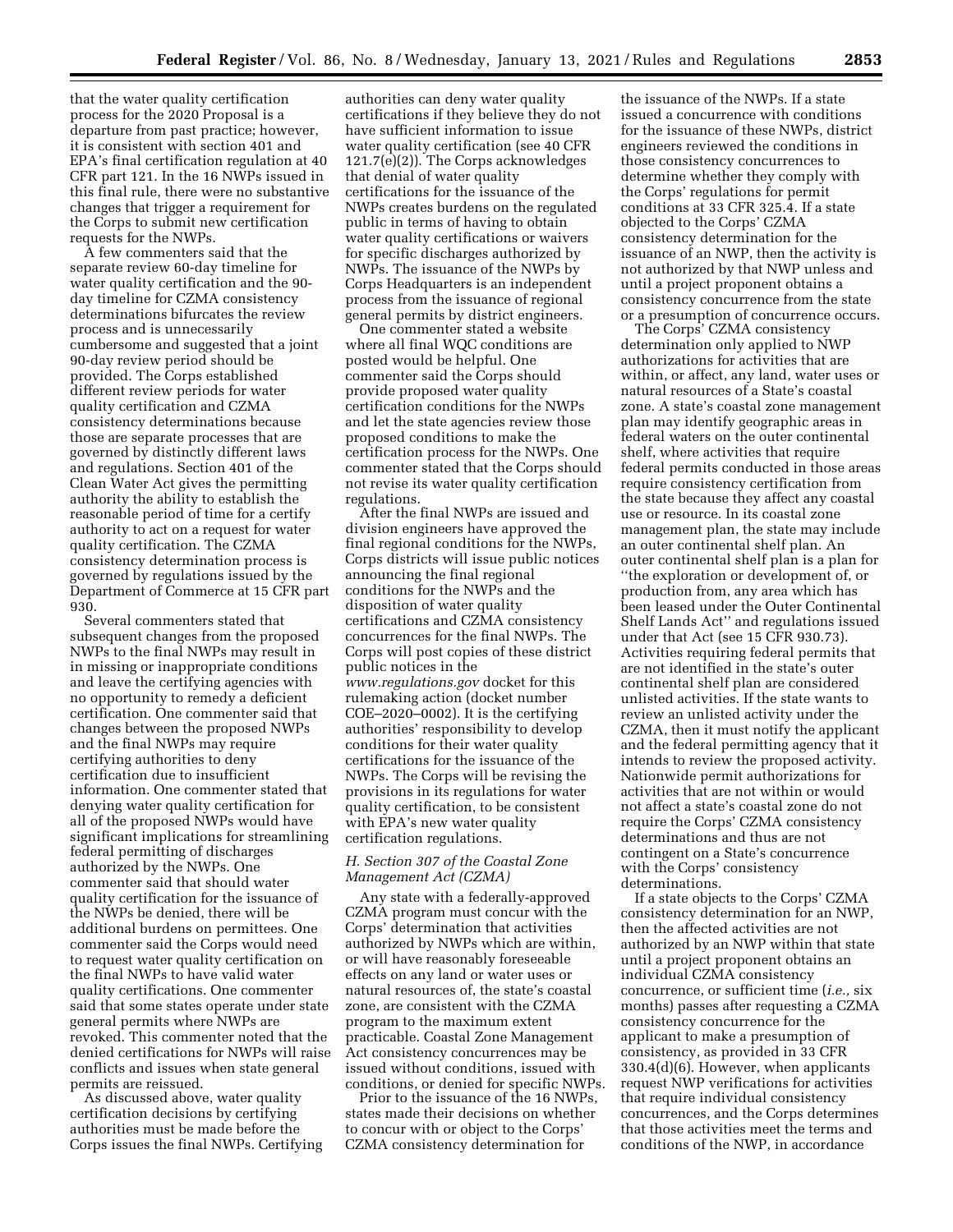with 33 CFR 330.6(a)(3)(iii) the Corps will issue provisional NWP verification letters. The provisional verification letter will contain general and regional conditions as well as any activityspecific conditions the Corps determines are necessary for the NWP authorization. The Corps will notify the applicant that he or she must obtain an activity-specific CZMA consistency concurrence or a presumption of concurrence before he or she is authorized to start work in waters of the United States. That is, NWP authorization will be contingent upon obtaining the necessary CZMA consistency concurrence from the state, or a presumption of concurrence. Anyone wanting to perform such activities where pre-construction notification to the Corps is not required has an affirmative responsibility to present a CZMA consistency determination to the appropriate state agency for concurrence. Upon concurrence with such CZMA consistency determinations by the state, the activity would be authorized by the NWP. This requirement is provided at 33 CFR 330.4(d).

In response to the 2020 proposal several commenters said that the Corps is providing a CZMA federal consistency determination for the proposed rule and is asking the states to concur with a federal action that is not final. These commenters said that if there are changes in the final NWPs, those changes may result in missing or inappropriate conditions and leave states with no opportunity to remedy deficiencies. Several commenters stated that the Corps should have allowed comment on the proposed rule prior to initiating the federal consistency review process. A few commenters said there is a disconnect between the 60-days allowed for water quality certifications and the 90-days allowed for CZMA consistency reviews. One commenter requested an extension of time until mid-January 2021 for the state to

complete its review and make its determinations.

The CZMA consistency concurrence process for the issuance of the NWPs must be completed before the final NWPs are issued. The Department of Commerce's CZMA regulations at 15 CFR 930.36(b)(1) state that the federal agency's consistency determination shall be provided to state agencies at least 90 days before final approval of the federal agency's activity unless both the federal agency and the state agency agree to an alternative notification schedule. Therefore, the CZMA consistency concurrence process must be completed before the Corps issues the final NWPs. If the Corps were to make substantial changes to the proposed NWPs, then the Corps would conduct supplemental coordination with the states. In these 16 final NWPs, the Corps did not make any substantial changes that would trigger supplemental coordination with states. The Corps acknowledges that under 15 CFR 930.41(a), it could have requested responses from state agencies within 60 days of receipt of the Corps' consistency determination and supporting information. Under 15 CFR 930.41(b), federal agencies are required to approve one extension period of 15 days or less, if the state agency requests an extension of time within the 60-day review period. The WQC and CZMA consistency concurrence review periods are different because they are governed by different regulations.

#### **IV. Economic Impact**

The NWPs are expected to increase the number of activities eligible for NWP authorization, and reduce the number of activities that require individual permits. The Corps estimates that the proposed NWPs will authorize an 209 activities each year that would have otherwise required an individual permit. While applying for a NWP may entail some burden (namely, in the form of a PCN, when applicable), by authorizing more activities by NWP, this

proposal will reduce net burden for the regulated public. Specifically, increasing the number of activities that can be authorized by NWPs is expected to decrease compliance costs for permit applicants since, as discussed below, the compliance costs for obtaining NWP authorization are less than the compliance costs for obtaining individual permits. In addition, the NWPs can incentivize some project proponents to design their projects in such a way that they would qualify for a NWP thereby reducing impacts to jurisdictional waters and wetlands. In FY2018, the average time to receive an NWP verification was 45 days from the date the Corps district receives a complete PCN, compared to 264 days to receive a standard individual permit after receipt of a complete permit application (see table 1.2 of the regulatory impact analysis for this final rule, which is available in the *[www.regulations.gov](http://www.regulations.gov)* docket (docket number COE–2020–0002)).

As discussed in the Regulatory Impact Analysis for this proposed rule, the Corps estimates that a permit applicant's compliance cost for obtaining NWP authorization in 2019\$ ranges from \$4,412 to \$14,705 (Institute for Water Resources (2001),5 adjusted for inflation using the GDP deflator approach). The Corps estimates that a permit applicant's compliance costs for obtaining an individual permit for a proposed activity impacting up to 3 acres of wetland ranges from \$17,646 to \$35,293 in 2019\$. Considering how the proposed NWPs will increase the number of activities authorized by an NWP each year, the Corps estimates that the 16 final NWPs, when compared with the 2017 NWPs, will decrease compliance costs for the regulated public by approximately \$3 million per year. The Corps invited comment on the assumptions and methodology used to calculate the compliance costs and burden in general associated with the NWP and received no comments.

| Nationwide permit(s)                                                                                                                                                                                  | Changes                                                                                                                                                                                                                         | Anticipated impacts                                                                                                     |  |  |
|-------------------------------------------------------------------------------------------------------------------------------------------------------------------------------------------------------|---------------------------------------------------------------------------------------------------------------------------------------------------------------------------------------------------------------------------------|-------------------------------------------------------------------------------------------------------------------------|--|--|
| $\bullet$ NWP 21<br>$\bullet$ NWP 29.<br>• NWP 39.<br>$\bullet$ NWP 40.<br>$\bullet$ NWP 42.<br>$\bullet$ NWP 43.<br>$\bullet$ NWP 44.<br>$\bullet$ NWP 50.<br>$\bullet$ NWP 51.<br>$\bullet$ NWP 52. | Removed 300 linear foot limit for losses of<br>stream bed and rely on $\frac{1}{2}$ -acre limit, pre-<br>construction notification (PCN) review proc-<br>ess, and other tools to comply with Clean<br>Water Act Section 404(e). | Increase number of activities authorized by an<br>NWP; decrease number of activities requir-<br>ing individual permits. |  |  |

<sup>5</sup> Institute for Water Resources (IWR). 2001. Cost analysis for the 2000 issuance and modification of

nationwide permits. Institute for Water Resources (Alexandria, VA). 29 pp. plus appendices.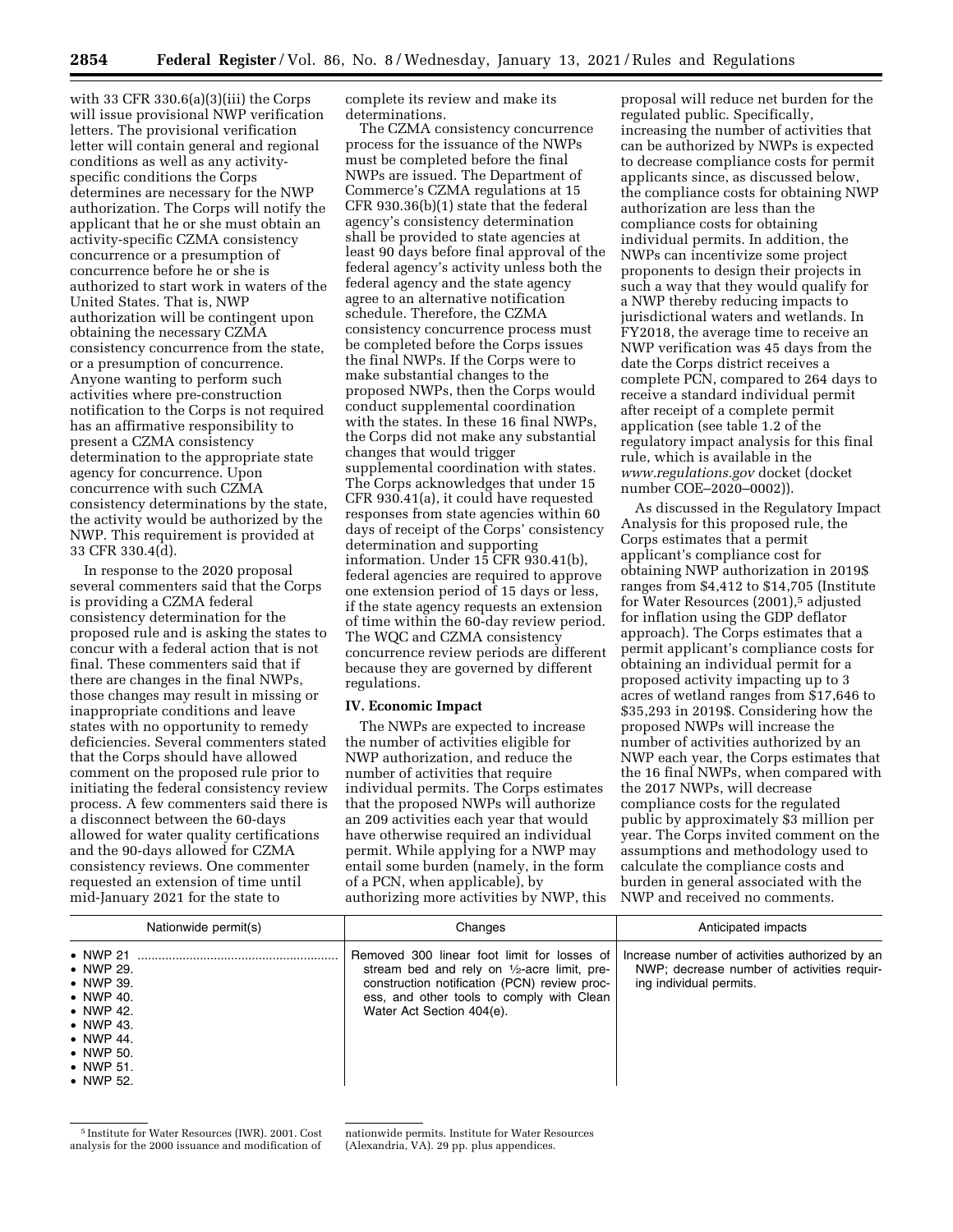| Nationwide permit(s)                                        | Changes                                                                                                                                                                                                                                                                                                                                | Anticipated impacts<br>No change in number of NWP authorizations.<br>No change in number of NWP authorizations.           |  |  |
|-------------------------------------------------------------|----------------------------------------------------------------------------------------------------------------------------------------------------------------------------------------------------------------------------------------------------------------------------------------------------------------------------------------|---------------------------------------------------------------------------------------------------------------------------|--|--|
| • NWP 57.<br>• NWP 58.                                      | Issued separate NWPs for oil or natural gas<br>pipeline activities, electric utility line and<br>telecommunications activities, and utility<br>lines for water and other substances; re-<br>duced number of PCN thresholds.                                                                                                            |                                                                                                                           |  |  |
| • NWP 49.<br>• NWP 50.                                      | Removed requirement for written authorization<br>before commencing authorized activity.                                                                                                                                                                                                                                                |                                                                                                                           |  |  |
|                                                             | Changed PCN threshold to require PCNs for<br>activities directly impacting more than 1/2-<br>acre of submerged aquatic vegetation. Re-<br>moved 1/2-acre limit for impacts to sub-<br>merged aquatic vegetation.                                                                                                                       | Increased number of activities authorized by<br>an NWP; decreased number of activities re-<br>quiring individual permits. |  |  |
|                                                             | Issued new NWP to authorize seaweed<br>mariculture activities and multi-trophic<br>mariculture activities.                                                                                                                                                                                                                             | Increased number of activities authorized by<br>an NWP; decreased number of activities re-<br>quiring individual permits. |  |  |
|                                                             | Issued new NWP to authorize finfish<br>mariculture activities and multi-trophic<br>mariculture activities.                                                                                                                                                                                                                             | Increased number of activities authorized by<br>an NWP; decreased number of activities re-<br>quiring individual permits. |  |  |
| • General condition 17, tribal rights                       | Restored text of general condition in 2012<br>NWPs.                                                                                                                                                                                                                                                                                    | No change in number of NWP authorizations.                                                                                |  |  |
| • General condition 18, endangered species                  | Revised to address 2019 changes to 50 CFR<br>part 402. Clarified PCN requirements for<br>species proposed for listing and proposed<br>critical habitat to be consistent with 33 CFR<br>$330.4(f)(2)$ .                                                                                                                                 | No change in number of NWP authorizations.                                                                                |  |  |
| • General condition 23, mitigation                          | Added 3/100-acre threshold for compensatory<br>mitigation for losses of stream bed.                                                                                                                                                                                                                                                    | No change in number of NWP authorizations.                                                                                |  |  |
| • General condition 25, water quality                       | Clarified that if NWP activity does not comply<br>with conditions of a general water quality<br>certification, an individual certification is re-<br>quired, unless a waiver occurs. Require<br>permittee to provide district engineer with<br>copy of water quality certification for indi-<br>vidual discharge authorized by an NWP. | No change in number of NWP authorizations.                                                                                |  |  |
| • General condition 26, coastal zone manage-<br>ment.       | Clarified that if NWP activity does not comply<br>with conditions of a general consistency<br>concurrence, and individual consistency<br>concurrence is required, unless presump-<br>tion occurs.                                                                                                                                      | No change in number of NWP authorizations.                                                                                |  |  |
| • General condition 28, use of multiple NWPs                | Modified general condition to clarify applica-<br>tion to NWPs with different numeric limits.                                                                                                                                                                                                                                          | No change in number of NWP authorizations.                                                                                |  |  |
| • General condition 32, pre-construction notifi-<br>cation. | Modified to encourage use of Form ENG<br>6082 for NWP pre-construction notifications.                                                                                                                                                                                                                                                  | No change in number of NWP authorizations.                                                                                |  |  |

Several commenters stated that the Corps' Regulatory Impact Analysis should include estimates of costs to the public due to losses of wetland and stream functions and losses of ecosystem services caused by activities authorized by NWPs. These commenters also said the Regulatory Impact Analysis should address flooding that is exacerbated by development in and around stream and wetland habitats. In addition, these commenters stated that the Regulatory Impact Analysis should evaluate the effect the proposed 1⁄10-acre threshold for stream mitigation in general condition 23 would have in terms of a reduction in stream compensatory mitigation for NWP activities, and increases in losses of headwater streams. These commenters also stated that the Corps should analyze the effects of removing the PCN threshold for mechanized land clearing of forested wetlands in oil or natural gas

pipeline rights-of-way from NWP 12. Several commenters said the Regulatory Impact Analysis should also analyze the economic impacts of the 2020 Proposal on the ecological restoration industry. One commenter said that a cost-benefit analysis or reissuing the NWPs ahead of schedule should be performed.

The Regulatory Impact Analysis prepared by the Corps for this final rule was prepared in accordance with the Office of Management and Budget's (OMB) Circular A–4 and OMB's Memorandum M–17–21 for implementing E.O. 13771. The Regulatory Impact Analysis provides some general information on the value of ecosystem services provided by general categories of aquatic resources that may be impacted by activities authorized by NWPs and thus result in some degree of loss of ecosystem services. Other activities authorized by NWPs (*e.g.,* aquatic resource restoration

and enhancement activities authorized by NWP 27 and the removal of low-head dams authorized by NWP 53) are generally expected to result in gains in some ecosystem services. Any consideration of ecosystem services lost as a result of activities authorized by NWPs must also take into account any gains in goods and services provided by activities authorized by NWPs or the operation of those activities, such as housing, food production, energy generation and transmission, transportation, public safety, providing potable water, removing sewage, etc. In the Regulatory Impact Analysis for this final rule, the Corps has added a general discussion of the goods and services that activities authorized by the NWPs provide for human well-being.

Increases in downstream flooding are usually caused by development activities (*e.g.,* the construction of houses, commercial buildings,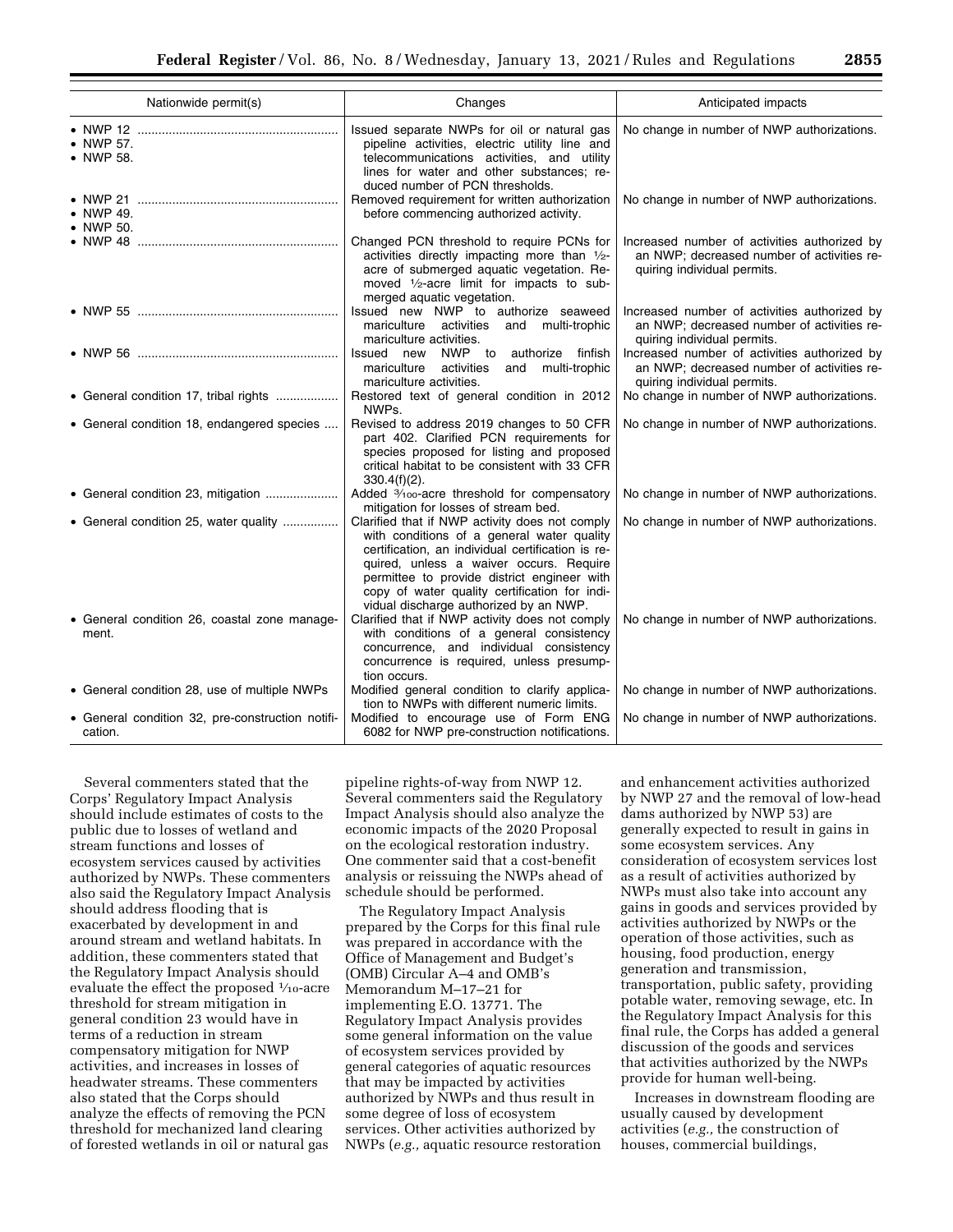educational buildings, manufacturing buildings, roads, parking lots, etc.) that reduce the land area in a watershed where precipitation can infiltrate into the soil, and subsequently cause increases in surface runoff to downstream waters that increase the frequency and severity of flooding (NRC 2009). Upland development activities provide a significant contribution to these changes in watershed hydrology, because wetlands and streams occupy a relatively small percentage of land area in a watershed (*e.g.,* Zedler and Kercher et al. 2005, Butman and Raymond 2011). State and local government agencies may require developers to construct stormwater management facilities and green infrastructure (*e.g.,* rain gardens) to provide water storage and water infiltration within the watershed to reduce potential changes in downstream flooding.

Stream compensatory mitigation was added to the mitigation general condition for the NWPs in 2007 (see general condition 20 in the 2007 NWP final rule at 72 FR 11193). That general condition did not have an acreage-based or linear foot based threshold for stream mitigation. In the 2012 and 2017 final rules for the issuance and reissuance of the NWPs (77 FR 10184 and 82 FR 1860, respectively), there was no acreagebased or linear foot based threshold for stream mitigation. Under the 2007, 2012, and 2017 NWPs, district engineers determined on a case-by-case basis whether stream compensatory mitigation is required for an NWP activity. The 2020 Proposal is the first time the Corps proposed a threshold in the mitigation general condition for the

NWPs for stream compensatory mitigation. In response to comments received on the 2020 Proposal, the Corps changed the proposed  $\frac{1}{10}$ -acre stream mitigation threshold to 3/100-acre to be consistent with the current practices of numerous Corps districts for when they require stream compensatory mitigation for proposed NWP activities. Therefore, the changes to general condition 23 are not expected to reduce stream compensatory mitigation for NWP or have substantive economic impacts on the compensatory mitigation industry.

The removal of the PCN threshold in the 2017 NWP 12 for mechanized land clearing of a forested wetland in a utility line right-of-way will not eliminate compensatory mitigation requirements for those activities. If the impacts to forested wetlands caused by mechanized land clearing for an oil or natural gas pipeline right-of-way cannot be restored to pre-construction contours in waters of the United States, and there is a loss of greater than 1⁄10-acre of forested wetlands, then the project proponent is required to submit a PCN to the district engineer. The district engineer may require compensatory mitigation to offset those losses of waters of the United States. The district engineer may also require compensatory mitigation to offset losses of specific wetland functions (see paragraph (i) of general condition 23).

The Corps does not believe it is necessary to prepare a cost-benefit analysis for reissuing the NWPs earlier than many of the users of the NWPs expected. One of the reasons the Corps is conducting this rulemaking is to address recent court decisions.

#### **V. Administrative Requirements**

### *Plain Language*

In compliance with the principles in the President's Memorandum of June 1, 1998, (63 FR 31885, June 10, 1998) regarding plain language, this preamble is written using plain language. In writing this final rule, the Corps used the active voice, short sentences, and common everyday terms except for necessary technical terms.

#### *Paperwork Reduction Act*

The paperwork burden associated with the NWP relates exclusively to the preparation of the PCN. While different NWPs require that different information be included in a PCN, the Corps estimates that a PCN takes, on average, 11 hours to complete. The 16 final NWPs would decrease the total paperwork burden associated with this program because the Corps estimates that under this final rule 59 more PCNs would be required each year. This increase is due to the number of activities that would be authorized under the 16 NWPs that previously required individual permits, and the changes in the PCN thresholds for NWP 48 for commercial shellfish mariculture activities and the modified PCN thresholds for NWP 12 (oil and natural gas pipeline activities). The paperwork burden associated with the 16 final NWPs is expected to increase by approximately 99 hours per year from 160,677 hours to 160,776 hours.

The following table summarizes the projected changes in paperwork burden from the 2017 NWPs to the 16 NWPs issued in this final rule.

|         | Number of NWP<br>PCNs per year | Number of NWP<br>activities not<br>requiring PCNs<br>per year | Estimated<br>changes in NWP<br>PCNs per year | Estimated<br>changes in<br>number of<br>authorized NWP<br>activities | Estimated<br>changes in<br>number of<br>standard<br>individual<br>permits per year |
|---------|--------------------------------|---------------------------------------------------------------|----------------------------------------------|----------------------------------------------------------------------|------------------------------------------------------------------------------------|
|         | 14,607                         | 2,655                                                         |                                              |                                                                      |                                                                                    |
| 16 NWPs | 14.616                         | 2,855                                                         | $+591$                                       | $+209$                                                               | $-209$                                                                             |

An agency may not conduct or sponsor, and a person is not required to respond to, a collection of information unless it displays a currently valid Office of Management and Budget (OMB) control number. For the Corps Regulatory Program under section 10 of the Rivers and Harbors Act of 1899, Section 404 of the Clean Water Act, and section 103 of the Marine Protection, Research and Sanctuaries Act of 1972, the current OMB approval number for information collection requirements is

maintained by the Corps of Engineers (OMB approval number 0710–0003).

## *Executive Order 12866*

This action is a significant regulatory action under Executive Order 12866 (58 FR 51735, October 4, 1993) that was submitted to the Office of Management and Budget (OMB) for review.

## *Executive Order 13771*

This final rule is considered an E.O. 13771 deregulatory action. Details on

the estimated cost savings can be found in the rule's economic analysis.

#### *Executive Order 13132*

Executive Order 13132, entitled ''Federalism'' (64 FR 43255, August 10, 1999), requires the Corps to develop an accountable process to ensure ''meaningful and timely input by State and local officials in the development of regulatory policies that have federalism implications.'' The issuance and modification of NWPs does not have federalism implications. The Corps does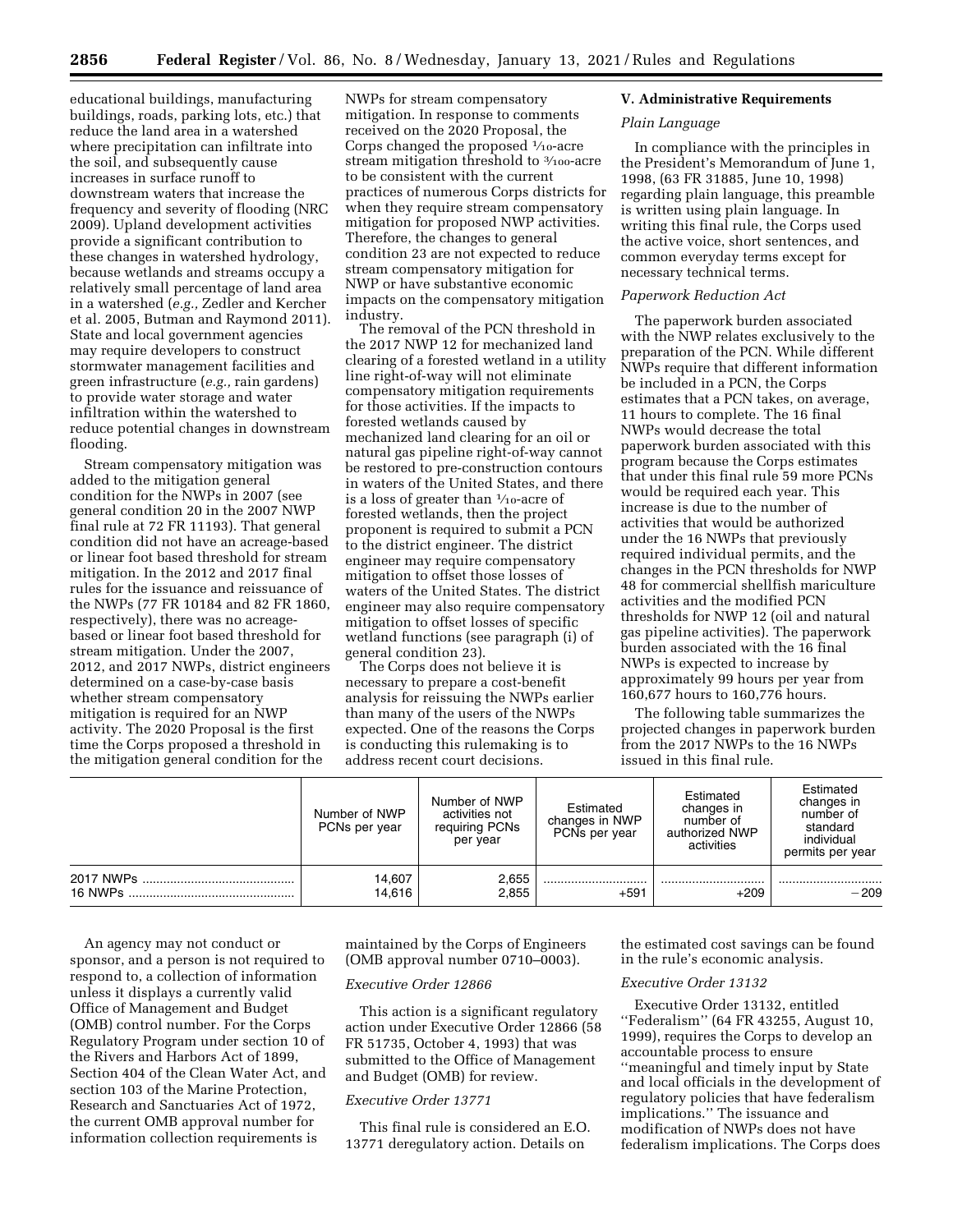not believe that the final NWPs will have substantial direct effects on the states, on the relationship between the federal government and the states, or on the distribution of power and responsibilities among the various levels of government. These NWPs will not impose any additional substantive obligations on state or local governments. Therefore, Executive Order 13132 does not apply to this proposal.

## *Regulatory Flexibility Act, as Amended by the Small Business Regulatory Enforcement Fairness Act of 1996, 5 U.S.C. 601 et seq.*

The Regulatory Flexibility Act generally requires an agency to prepare a regulatory flexibility analysis of any rule subject to notice-and-comment rulemaking requirements under the Administrative Procedure Act or any other statute unless the agency certifies that the proposed rule will not have a significant economic impact on a substantial number of small entities. Small entities include small businesses, small organizations, and small governmental jurisdictions.

For purposes of assessing the impacts of the issuance and modification of NWPs on small entities, a small entity is defined as: (1) A small business based on Small Business Administration size standards; (2) a small governmental jurisdiction that is a government of a city, county, town, school district, or special district with a population of less than 50,000; or (3) a small organization that is any not-for-profit enterprise which is independently owned and operated and is not dominant in its field.

The statues under which the Corps issues, reissues, or modifies NWPs are Section 404(e) of the Clean Water Act (33 U.S.C. 1344(e)) and section 10 of the Rivers and Harbors Act of 1899 (33 U.S.C. 403). Under section 404, Department of the Army (DA) permits are required for discharges of dredged or fill material into waters of the United States. Under section 10, DA permits are required for any structures or other work that affect the course, location, or condition of navigable waters of the United States. Small entities proposing to discharge dredged or fill material into waters of the United States and/or install structures or conduct work in navigable waters of the United States must obtain DA permits to conduct those activities, unless a particular activity is exempt from those permit requirements. Individual permits and general permits can be issued by the Corps to satisfy the permit requirements of these two statutes. Nationwide

permits are a form of general permit issued by the Chief of Engineers.

Nationwide permits automatically expire and become null and void if they are not modified or reissued within five years of their effective date (see 33 CFR 330.6(b)). Furthermore, section 404(e) of the Clean Water Act states that general permits, including NWPs, can be issued for no more than five years. If the 2017 NWPs are not modified or reissued, they will expire on March 18, 2022, and small entities and other project proponents would be required to obtain alternative forms of DA permits (*i.e.,*  standard permits, letters of permission, or regional general permits) for activities involving discharges of dredged or fill material into waters of the United States or structures or work in navigable waters of the United States. Regional general permits that authorize similar activities as the NWPs may be available in some geographic areas, but small entities conducting regulated activities outside those geographic areas would have to obtain individual permits for activities that require DA permits.

When compared with the compliance costs for individual permits, most of the terms and conditions of the NWPs are expected to result in decreases in the costs of complying with the permit requirements of sections 10 and 404. The anticipated decrease in compliance cost results from the lower cost of obtaining NWP authorization instead of standard permits. Unlike standard permits, NWPs authorize activities without the requirement for public notice and comment on each proposed activity.

Another requirement of section 404(e) of the Clean Water Act is that general permits, including NWPs, authorize only those activities that result in no more than minimal adverse environmental effects, individually and cumulatively. The terms and conditions of the NWPs, such as acreage limits and the mitigation measures in some of the NWP general conditions, are imposed to ensure that the NWPs authorize only those activities that result in no more than minimal adverse effects on the aquatic environment and other public interest review factors.

After considering the economic impacts of the NWPs on small entities, I certify that this action will not have a significant impact on a substantial number of small entities. Small entities may obtain required DA authorizations through the NWPs, in cases where there are applicable NWPs authorizing those activities and the proposed work will result in only minimal adverse effects on the aquatic environment and other public interest review factors. The terms

and conditions of the revised NWPs will not impose substantially higher costs on small entities than those of the existing NWPs. If an NWP is not available to authorize a particular activity, then another form of DA authorization, such as an individual permit or a regional general permit authorization, must be secured. However, as noted above, the Corps estimates an increase in the number of activities than can be authorized through NWPs, because the Corps made some modifications to the NWPs to authorize additional activities. Because those activities required authorization through other forms of DA authorization (*e.g.,* individual permits or regional general permits) the Corps expects a concurrent decrease in the numbers of individual permit and regional general permit authorizations required for these activities.

#### *Unfunded Mandates Reform Act*

Title II of the Unfunded Mandates Reform Act of 1995 (UMRA), Public Law 104–4, establishes requirements for federal agencies to assess the effects of their regulatory actions on state, local, and tribal governments and the private sector. Under section 202 of the UMRA, the agencies generally must prepare a written statement, including a costbenefit analysis, for proposed and final rules with ''federal mandates'' that may result in expenditures to state, local, and tribal governments, in the aggregate, or to the private sector, of \$100 million or more in any one year. Before promulgating a rule for which a written statement is needed, section 205 of the UMRA generally requires the agencies to identify and consider a reasonable number of regulatory alternatives and adopt the least costly, most costeffective, or least burdensome alternative that achieves the objectives of the rule. The provisions of section 205 do not apply when they are inconsistent with applicable law. Moreover, section 205 allows an agency to adopt an alternative other than the least costly, most cost-effective, or least burdensome alternative if the agency publishes with the final rule an explanation why that alternative was not adopted. Before an agency establishes any regulatory requirements that may significantly or uniquely affect small governments, including tribal governments, it must have developed, under section 203 of the UMRA, a small government agency plan. The plan must provide for notifying potentially affected small governments, enabling officials of affected small governments to have meaningful and timely input in the development of regulatory proposals with significant federal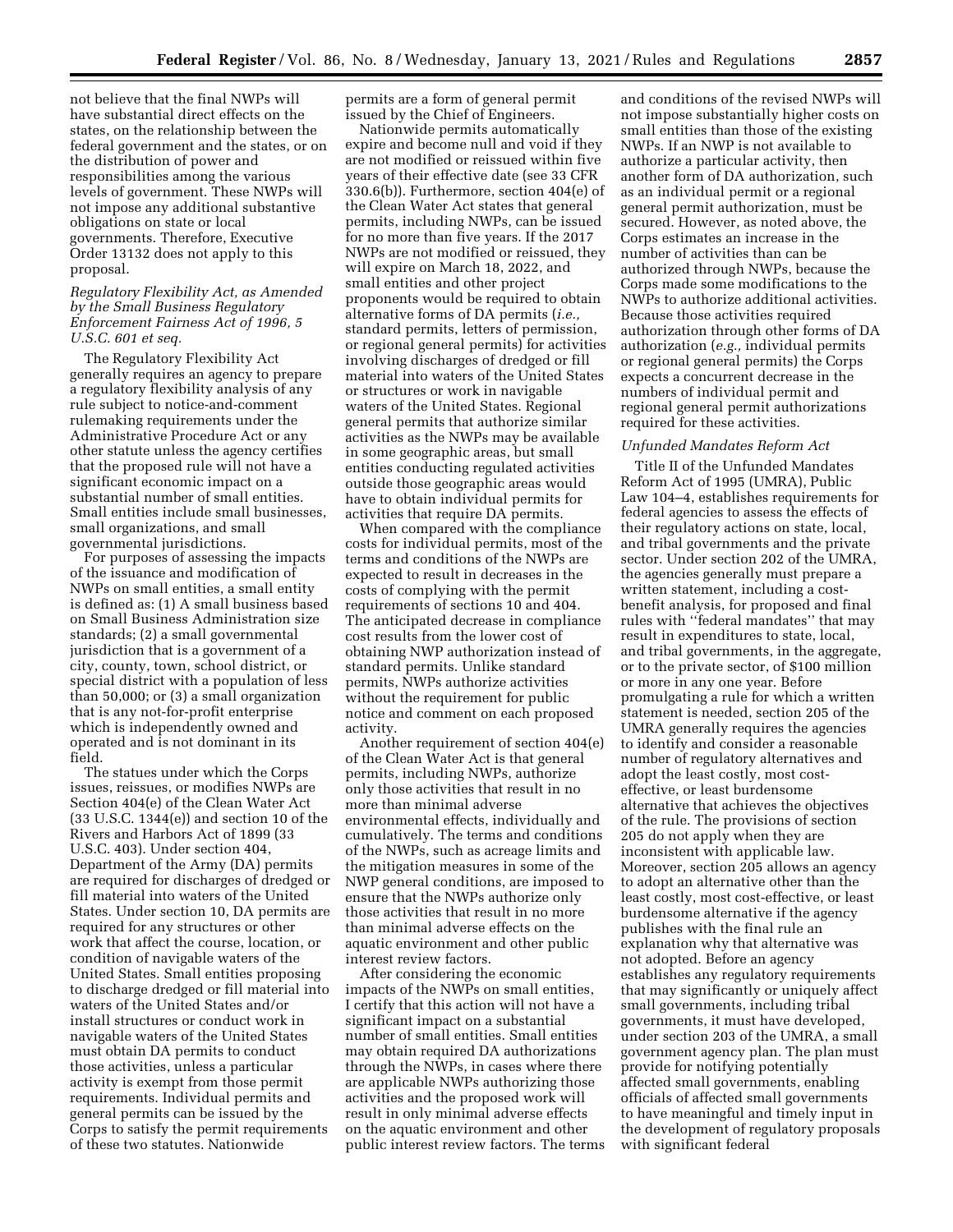intergovernmental mandates, and informing, educating, and advising small governments on compliance with the regulatory requirements.

The Corps has determined that the NWPs do not contain a federal mandate that may result in expenditures of \$100 million or more for state, local, and tribal governments, in the aggregate, or the private sector in any one year. The NWPs are generally consistent with current agency practice, do not impose new substantive requirements and therefore do not contain a federal mandate that may result in expenditures of \$100 million or more for state, local, and tribal governments, in the aggregate, or the private sector in any one year. Therefore, this final rule is not subject to the requirements of sections 202 and 205 of the UMRA. For the same reasons, the Corps has determined that the NWPs contain no regulatory requirements that might significantly or uniquely affect small governments. Therefore, the issuance and modification of NWPs is not subject to the requirements of section 203 of UMRA.

## *Executive Order 13045*

Executive Order 13045, ''Protection of Children from Environmental Health Risks and Safety Risks'' (62 FR 19885, April 23, 1997), applies to any rule that: (1) Is determined to be ''economically significant'' as defined under Executive Order 12866, and (2) concerns an environmental health or safety risk that we have reason to believe may have a disproportionate effect on children. If the regulatory action meets both criteria, we must evaluate the environmental health or safety effects of the proposed rule on children and explain why the regulation is preferable to other potentially effective and reasonably feasible alternatives.

The NWPs are not subject to this Executive Order because they are not economically significant as defined in Executive Order 12866. In addition, the proposed NWPs do not concern an environmental health or safety risk that the Corps has reason to believe may have a disproportionate effect on children.

### *Executive Order 13175*

Executive Order 13175, entitled ''Consultation and Coordination with Indian Tribal Governments'' (65 FR 67249, November 6, 2000), requires agencies to develop an accountable process to ensure ''meaningful and timely input by tribal officials in the development of regulatory policies that have tribal implications.'' The phrase ''policies that have tribal implications'' is defined in the Executive Order to

include regulations that have ''substantial direct effects on one or more Tribes, on the relationship between the federal government and the Tribes, or on the distribution of power and responsibilities between the federal government and Tribes.''

The issuance of these NWPs is generally consistent with current agency practice and will not have substantial direct effects on tribal governments, on the relationship between the federal government and the tribes, or on the distribution of power and responsibilities between the federal government and tribes. Therefore, Executive Order 13175 does not apply to this final rule. However, in the spirit of Executive Order 13175, the Corps specifically requested comments from tribal officials on the proposed rule. Their comments were fully considered during the preparation of this final rule. Each Corps district conducted government-to-government consultation with tribes, to identify regional conditions, other local NWP modifications to protect aquatic resources of interest to tribes, and coordination procedures with tribes, as part of the Corps' responsibility to protect tribal trust resources and fulfill its tribal trust responsibilities.

Many commenters stated that they disagreed with the Corps' determination that the proposal to reissue and issue the NWPs would not have substantial direct effects on tribal governments, on the relationship between the federal government and the tribes, or on the distribution of power and responsibilities between the federal government and tribes. Most of these commenters said that the Corps is required to consult and coordinate with the tribes on the proposed rule. Many commenters stated that meaningful consultation with tribes is not possible given the short time frames set by the administration, lack of information, and complications resulting from the COVID pandemic. One commenter stated that the Corps should extend its comment period 60 days or should withdraw its proposal to allow early tribal engagement.

While the NWPs are regulations, the Corps believe the final NWPs will not have substantial direct effects on tribal governments, on the relationship between the federal government and the tribes, or on the distribution of power and responsibilities between the federal government and tribes. In response to the proposed rule, the Corps received comments from 35 tribes and tribal organizations. The Corps has taken, and will continue to take, measures (such as Corps districts consulting with tribes on

specific NWP activities that may have adverse effects on tribal rights and tribal trust resources) to ensure that the NWPs will not have substantial direct effects on tribal governments, on the relationship between the federal government and the tribes, or on the distribution of power and responsibilities between the federal government and tribes. General condition 17 has been modified to state that no NWP activity or its operation may impair reserved tribal rights, including, but not limited to, reserved water rights and treaty fishing and hunting rights. Tribes use NWPs for activities they conduct that require DA authorization under section 404 of the Clean Water Act and/or section 10 of the Rivers and Harbors Act of 1899. For example, tribes that conduct commercial shellfish mariculture activities have used NWP 48, and tribes that conduct aquatic habitat restoration activities have used NWP 27.

For 16 NWPs issued in this final rule, Corps districts conducted consultations with tribes to identify regional conditions to ensure that NWP activities comply with general conditions 17 and 20. Through those consultations, district engineers can also develop coordination procedures with tribes to provide tribes with opportunities to review proposed NWP activities and provide their views on whether those activities will cause more than minimal adverse effects on tribal rights (including treaty rights), protected tribal resources, or tribal lands. When a Corps district receives a pre-construction notification that triggers a need to consult with one or more tribes, that consultation will be completed before the district engineer makes his or her decision on whether to issue the NWP verification. If, after considering mitigation, the district engineer determines the proposed NWP activity will have more than minimal adverse effects on tribal rights (including treaty rights), protected tribal resources, or tribal lands, he or she will exercise discretionary authority and require an individual permit. Division engineers can modify, suspend, or revoke one or more NWPs in a region to protect tribal rights. A district engineer can modify, suspend, or revoke an NWP to protect tribal rights, protected tribal resources, and tribal lands.

For the 2020 Proposal, the Corps provided a 60-day public comment period, which is consistent with the length of the comment period provided for past NWP rulemaking efforts. After the comment period for the 2020 Proposal ended on November 16, 2020, there was some additional time for Corps districts to conduct consultation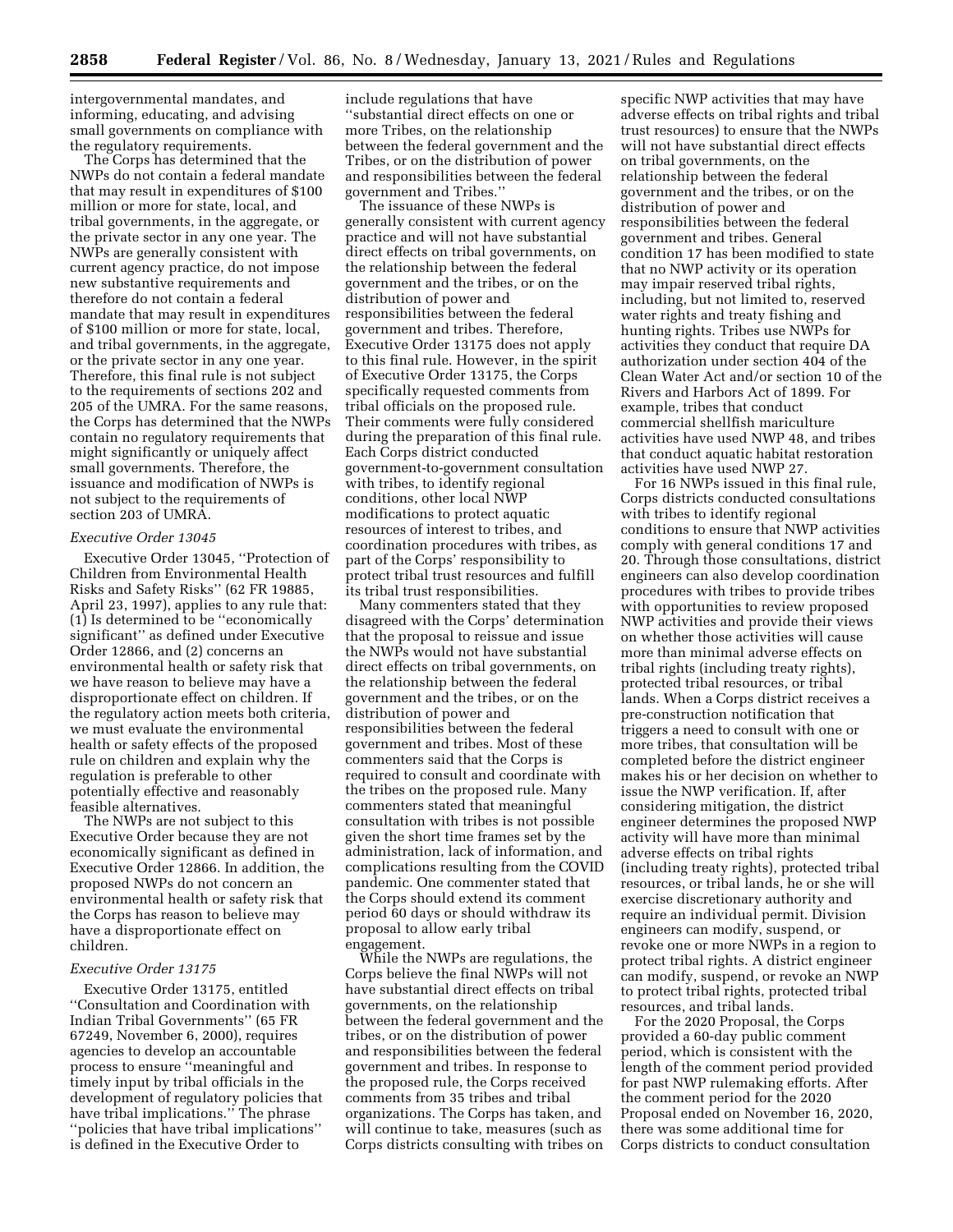and coordination with tribes. For Corps district consultation and coordination with tribes, the Corps provided information similar to the information provided during past NWP rulemaking efforts. The Corps acknowledges that the pandemic complicated tribal consultation and coordination activities, but the rulemaking effort needed to be completed by the required time frame.

#### *Environmental Documentation*

A decision document has been prepared for each of the 16 NWPs being issued in this final rule. Each decision document includes an environmental assessment and public interest review determination. If an NWP authorizes discharges of dredged or fill material into waters of the United States, the decision document includes a 404(b)(1) Guidelines analysis. These decision documents are available at: *[www.regulations.gov](http://www.regulations.gov)* (docket ID number COE–2020–0002). They are also available by contacting Headquarters, U.S. Army Corps of Engineers, Operations and Regulatory Community of Practice, 441 G Street NW, Washington, DC 20314–1000.

### *Congressional Review Act*

The Congressional Review Act, 5 U.S.C. 801 *et seq.,* as added by the Small Business Regulatory Enforcement Fairness Act of 1996, generally provides that before a rule may take effect, the agency promulgating the rule must submit a rule report, which includes a copy of the rule, to each House of the Congress and to the Comptroller General of the United States. The Corps will submit a report containing the final 16 NWPs and other required information to the U.S. Senate, the U.S. House of Representatives, and the Government Accountability Office. A major rule cannot take effect until 60 days after it is published in the **Federal Register**. The 16 NWPs are not a ''major rule'' as defined by 5 U.S.C. 804(2), because they are not likely to result in: (1) An annual effect on the economy of \$100,000,000 or more; (2) a major increase in costs or prices for consumers, individual industries, federal, state, or local government agencies, or geographic regions; or (3) significant adverse effects on competition, employment, investment, productivity, innovation, or on the ability of United States-based enterprises to compete with foreignbased enterprises in domestic and export markets.

## *Executive Order 12898*

Executive Order 12898 requires that, to the greatest extent practicable and permitted by law, each federal agency

must make achieving environmental justice part of its mission. Executive Order 12898 provides that each federal agency conduct its programs, policies, and activities that substantially affect human health or the environment in a manner that ensures that such programs, policies, and activities do not have the effect of excluding persons (including populations) from participation in, denying persons (including populations) the benefits of, or subjecting persons (including populations) to discrimination under such programs, policies, and activities because of their race, color, or national origin.

The NWPs are not expected to have any discriminatory effect or disproportionate negative impact on any community or group, and therefore are not expected to cause any disproportionately high and adverse impacts to minority or low-income communities.

#### *Executive Order 13211*

This action is not a ''significant energy action'' because it is not likely to have a significant adverse effect on the supply, distribution or use of energy and has not otherwise been designated by the OIRA Administrator as a significant energy action.

## **VI. References**

A complete list of all references cited in this document is available on the internet at *<http://www.regulations.gov>*  in docket number COE–2020–0002 or upon request from the U.S. Army Corps of Engineers (see **FOR FURTHER INFORMATION CONTACT**).

#### **Authority**

The Corps is reissuing 12 existing NWPs and issuing 4 new NWPs under the authority of Section 404(e) of the Clean Water Act (33 U.S.C. 1344(e)) and Section 10 of the Rivers and Harbors Act of 1899 (33 U.S.C. 401 *et seq.*).

## **William H. Graham,**

*Major General, U.S. Army, Deputy Commanding General for Civil and Emergency Operations.* 

## **Nationwide Permits, Conditions, Further Information, and Definitions**

*A. Index of Nationwide Permits, Conditions, District Engineer's Decision, Further Information, and Definitions* 

## Nationwide Permits

- 12. Oil or Natural Gas Pipeline Activities
- 21. Surface Coal Mining Activities
- 29. Residential Developments
- 39. Commercial and Institutional Developments
- 40. Agricultural Activities
- 42. Recreational Facilities
- 43. Stormwater Management Facilities
- 44. Mining Activities
- 48. Commercial Shellfish Mariculture Activities
- 50. Underground Coal Mining Activities
- 51. Land-Based Renewable Energy Generation Facilities
- 52. Water-Based Renewable Energy Generation Pilot Projects
- 55. Seaweed Mariculture Activities
- 56. Finfish Mariculture Activities
- 57. Electric Utility Line and
- Telecommunications Activities
- 58. Utility Line Activities for Water and Other Substances

## Nationwide Permit General Conditions

- 1. Navigation
- 2. Aquatic Life Movements
- 3. Spawning Areas
- 4. Migratory Bird Breeding Areas
- 5. Shellfish Beds
- 6. Suitable Material
- 7. Water Supply Intakes
- 8. Adverse Effects from Impoundments
- 9. Management of Water Flows
- 10. Fills Within 100-Year Floodplains
- 11. Equipment
- 12. Soil Erosion and Sediment Controls
- 13. Removal of Temporary Fills
- 14. Proper Maintenance
- 15. Single and Complete Project
- 16. Wild and Scenic Rivers
- 17. Tribal Rights
- 18. Endangered Species
- 19. Migratory Birds and Bald and Golden Eagles
- 20. Historic Properties
- 21. Discovery of Previously Unknown Remains and Artifacts
- 22. Designated Critical Resource Waters
- 23. Mitigation
- 24. Safety of Impoundment Structures
- 25. Water Quality
- 26. Coastal Zone Management
- 27. Regional and Case-by-Case Conditions
- 28. Use of Multiple Nationwide Permits
- 29. Transfer of Nationwide Permit
- Verifications
- 30. Compliance Certification
- 31. Activities Affecting Structures or Works Built by the United States
- 32. Pre-Construction Notification

# District Engineer's Decision

Further Information

## Definitions

Best management practices (BMPs) Compensatory mitigation Currently serviceable Direct effects Discharge Ecological reference Enhancement Establishment (creation)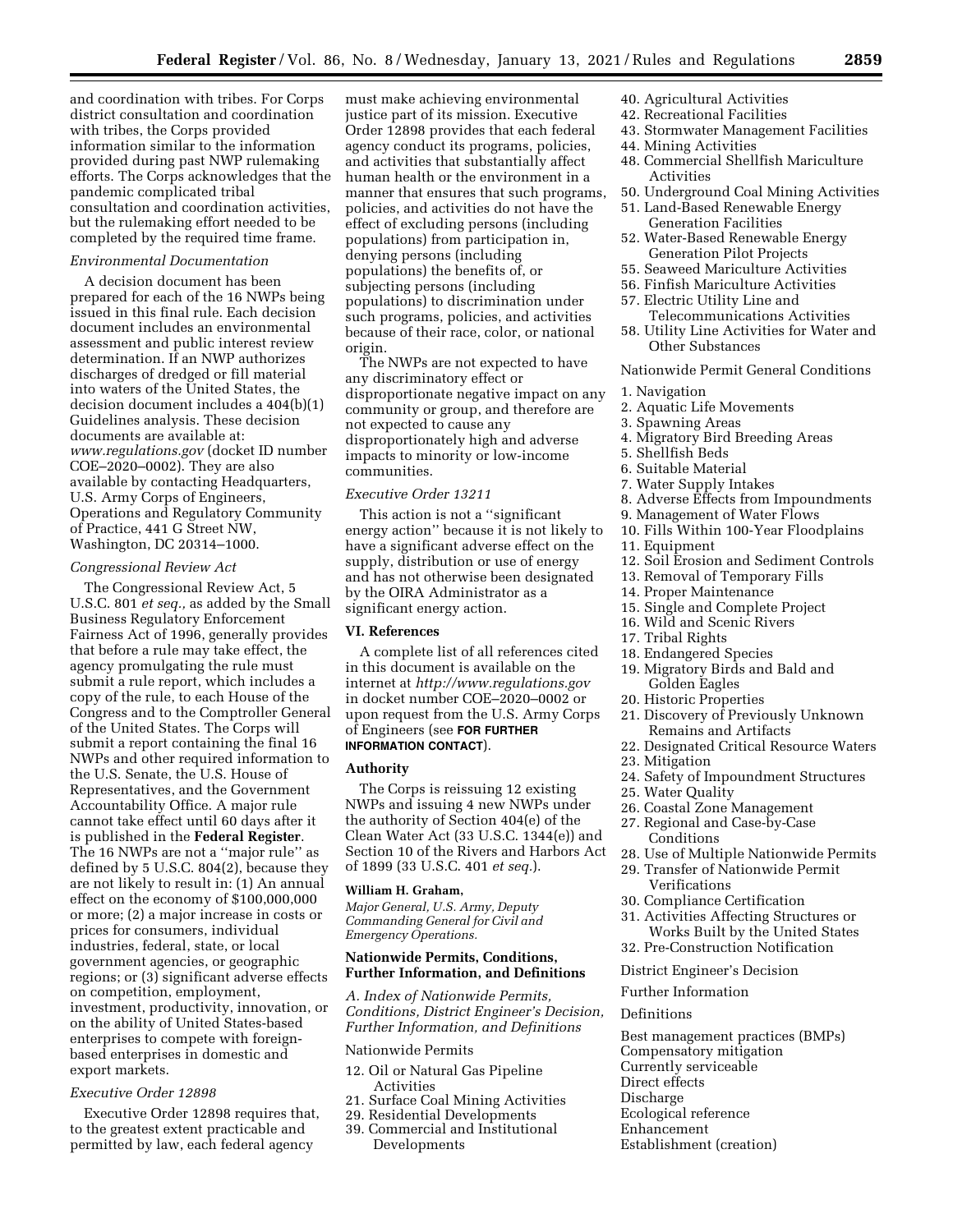High Tide Line Historic property Independent utility Indirect effects Loss of waters of the United States Navigable waters Non-tidal wetland Open water Ordinary high water mark Perennial stream Practicable Pre-construction notification Preservation Re-establishment Rehabilitation Restoration Riffle and pool complex Riparian areas Shellfish seeding Single and complete linear project Single and complete non-linear project Stormwater management Stormwater management facilities Stream bed Stream channelization Structure Tidal wetland Tribal lands Tribal rights Vegetated shallows Waterbody

## *B. Nationwide Permits*

12. *Oil or Natural Gas Pipeline Activities.* Activities required for the construction, maintenance, repair, and removal of oil and natural gas pipelines and associated facilities in waters of the United States, provided the activity does not result in the loss of greater than 1⁄2-acre of waters of the United States for each single and complete project.

*Oil or natural gas pipelines:* This NWP authorizes discharges of dredged or fill material into waters of the United States and structures or work in navigable waters for crossings of those waters associated with the construction, maintenance, or repair of oil and natural gas pipelines. There must be no change in pre-construction contours of waters of the United States. An ''oil or natural gas pipeline'' is defined as any pipe or pipeline for the transportation of any form of oil or natural gas, including products derived from oil or natural gas, such as gasoline, jet fuel, diesel fuel. heating oil, petrochemical feedstocks, waxes, lubricating oils, and asphalt.

Material resulting from trench excavation may be temporarily sidecast into waters of the United States for no more than three months, provided the material is not placed in such a manner that it is dispersed by currents or other forces. The district engineer may extend the period of temporary side casting for no more than a total of 180 days, where appropriate. In wetlands, the top 6 to 12

inches of the trench should normally be backfilled with topsoil from the trench. The trench cannot be constructed or backfilled in such a manner as to drain waters of the United States (*e.g.,*  backfilling with extensive gravel layers, creating a french drain effect). Any exposed slopes and stream banks must be stabilized immediately upon completion of the utility line crossing of each waterbody.

*Oil or natural gas pipeline substations:* This NWP authorizes the construction, maintenance, or expansion of substation facilities (*e.g.,*  oil or natural gas or gaseous fuel custody transfer stations, boosting stations, compression stations, metering stations, pressure regulating stations) associated with an oil or natural gas pipeline in non-tidal waters of the United States, provided the activity, in combination with all other activities included in one single and complete project, does not result in the loss of greater than 1⁄2-acre of waters of the United States. This NWP does not authorize discharges of dredged or fill material into non-tidal wetlands adjacent to tidal waters of the United States to construct, maintain, or expand substation facilities.

*Foundations for above-ground oil or natural gas pipelines:* This NWP authorizes the construction or maintenance of foundations for aboveground oil or natural gas pipelines in all waters of the United States, provided the foundations are the minimum size necessary.

*Access roads:* This NWP authorizes the construction of access roads for the construction and maintenance of oil or natural gas pipelines, in non-tidal waters of the United States, provided the activity, in combination with all other activities included in one single and complete project, does not cause the loss of greater than 1⁄2-acre of non-tidal waters of the United States. This NWP does not authorize discharges of dredged or fill material into non-tidal wetlands adjacent to tidal waters for access roads. Access roads must be the minimum width necessary (see Note 2, below). Access roads must be constructed so that the length of the road minimizes any adverse effects on waters of the United States and must be as near as possible to pre-construction contours and elevations (*e.g.,* at grade corduroy roads or geotextile/gravel roads). Access roads constructed above pre-construction contours and elevations in waters of the United States must be properly bridged or culverted to maintain surface flows.

This NWP may authorize oil or natural gas pipelines in or affecting navigable waters of the United States even if there is no associated discharge of dredged or fill material (see 33 CFR part 322). Oil or natural gas pipelines routed in, over, or under section 10 waters without a discharge of dredged or fill material may require a section 10 permit.

This NWP authorizes, to the extent that Department of the Army authorization is required, temporary structures, fills, and work necessary for the remediation of inadvertent returns of drilling fluids to waters of the United States through sub-soil fissures or fractures that might occur during horizontal directional drilling activities conducted for the purpose of installing or replacing oil or natural gas pipelines. These remediation activities must be done as soon as practicable, to restore the affected waterbody. District engineers may add special conditions to this NWP to require a remediation plan for addressing inadvertent returns of drilling fluids to waters of the United States during horizontal directional drilling activities conducted for the purpose of installing or replacing oil or natural gas pipelines.

This NWP also authorizes temporary structures, fills, and work, including the use of temporary mats, necessary to conduct the oil or natural gas pipeline activity. Appropriate measures must be taken to maintain normal downstream flows and minimize flooding to the maximum extent practicable, when temporary structures, work, and discharges of dredged or fill material, including cofferdams, are necessary for construction activities, access fills, or dewatering of construction sites. Temporary fills must consist of materials, and be placed in a manner, that will not be eroded by expected high flows. After construction, temporary fills must be removed in their entirety and the affected areas returned to preconstruction elevations. The areas affected by temporary fills must be revegetated, as appropriate.

*Notification:* The permittee must submit a pre-construction notification to the district engineer prior to commencing the activity if: (1) A section 10 permit is required; (2) the discharge will result in the loss of greater than  $\frac{1}{10}$ acre of waters of the United States; or (3) the proposed oil or natural gas pipeline activity is associated with an overall project that is greater than 250 miles in length and the project purpose is to install new pipeline (vs. conduct repair or maintenance activities) along the majority of the distance of the overall project length. If the proposed oil or gas pipeline is greater than 250 miles in length, the pre-construction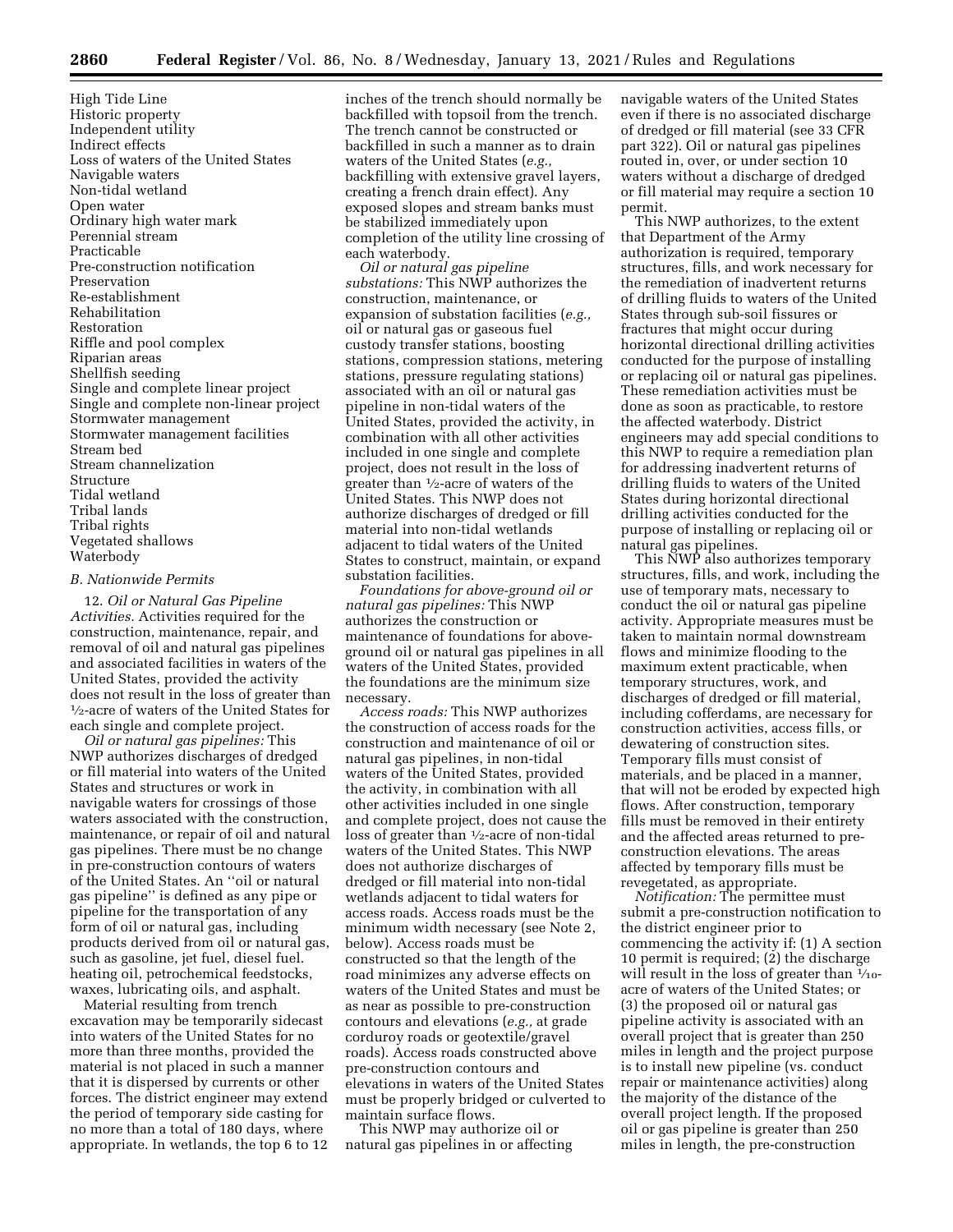notification must include the locations and proposed impacts (in acres or other appropriate unit of measure) for all crossings of waters of the United States that require DA authorization, including those crossings authorized by an NWP would not otherwise require preconstruction notification. (See general condition 32.) (Authorities: Sections 10 and 404)

*Note 1:* Where the oil or natural gas pipeline is constructed, installed, or maintained in navigable waters of the United States (*i.e.,* section 10 waters) within the coastal United States, the Great Lakes, and United States territories, a copy of the NWP verification will be sent by the Corps to the National Oceanic and Atmospheric Administration (NOAA), National Ocean Service (NOS), for charting the oil or natural gas pipeline to protect navigation.

*Note 2:* For oil or natural gas pipeline activities crossing a single waterbody more than one time at separate and distant locations, or multiple waterbodies at separate and distant locations, each crossing is considered a single and complete project for purposes of NWP authorization. Oil or natural gas pipeline activities must comply with 33 CFR 330.6(d).

*Note 3:* Access roads used for both construction and maintenance may be authorized, provided they meet the terms and conditions of this NWP. Access roads used solely for construction of the oil or natural gas pipeline must be removed upon completion of the work, in accordance with the requirements for temporary fills.

*Note 4:* Pipes or pipelines used to transport gaseous, liquid, liquescent, or slurry substances over navigable waters of the United States are considered to be bridges, and may require a permit from the U.S. Coast Guard pursuant to the General Bridge Act of 1946. However, any discharges of dredged or fill material into waters of the United States associated with such oil or natural gas pipelines will require a section 404 permit (see NWP 15).

*Note 5:* This NWP authorizes oil or natural gas pipeline maintenance and repair activities that do not qualify for the Clean Water Act section 404(f) exemption for maintenance of currently serviceable fills or fill structures.

*Note 6:* For NWP 12 activities that require pre-construction notification, the PCN must include any other NWP(s), regional general permit(s), or individual permit(s) used or intended to be used to authorize any part of the proposed project or any related activity, including other separate and distant

crossings that require Department of the Army authorization but do not require pre-construction notification (see paragraph (b)(4) of general condition 32). The district engineer will evaluate the PCN in accordance with Section D, ''District Engineer's Decision.'' The district engineer may require mitigation to ensure that the authorized activity results in no more than minimal individual and cumulative adverse environmental effects (see general condition 23).

21. *Surface Coal Mining Activities.*  Discharges of dredged or fill material into waters of the United States associated with surface coal mining and reclamation operations, provided the following criteria are met:

(a) The activities are already authorized, or are currently being processed by states with approved programs under Title V of the Surface Mining Control and Reclamation Act of 1977 or by the Department of the Interior, Office of Surface Mining Reclamation and Enforcement;

(b) The discharge must not cause the loss of greater than 1⁄2-acre of non-tidal waters of the United States. This NWP does not authorize discharges of dredged or fill material into tidal waters or non-tidal wetlands adjacent to tidal waters; and

(c) The discharge is not associated with the construction of valley fills. A ''valley fill'' is a fill structure that is typically constructed within valleys associated with steep, mountainous terrain, associated with surface coal mining activities.

*Notification:* The permittee must submit a pre-construction notification to the district engineer. (See general condition 32.) (Authorities: Sections 10 and 404)

29. *Residential Developments.*  Discharges of dredged or fill material into non-tidal waters of the United States for the construction or expansion of a single residence, a multiple unit residential development, or a residential subdivision. This NWP authorizes the construction of building foundations and building pads and attendant features that are necessary for the use of the residence or residential development. Attendant features may include but are not limited to roads, parking lots, garages, yards, utility lines, storm water management facilities, septic fields, and recreation facilities such as playgrounds, playing fields, and golf courses (provided the golf course is an integral part of the residential development).

The discharge must not cause the loss of greater than  $\frac{1}{2}$ -acre of non-tidal waters of the United States. This NWP

does not authorize discharges of dredged or fill material into non-tidal wetlands adjacent to tidal waters.

*Subdivisions:* For residential subdivisions, the aggregate total loss of waters of United States authorized by this NWP cannot exceed 1⁄2-acre. This includes any loss of waters of the United States associated with development of individual subdivision lots.

*Notification:* The permittee must submit a pre-construction notification to the district engineer prior to commencing the activity. (See general condition 32.) (Authorities: Sections 10 and 404)

39. *Commercial and Institutional Developments.* Discharges of dredged or fill material into non-tidal waters of the United States for the construction or expansion of commercial and institutional building foundations and building pads and attendant features that are necessary for the use and maintenance of the structures. Attendant features may include, but are not limited to, roads, parking lots, garages, yards, utility lines, storm water management facilities, wastewater treatment facilities, and recreation facilities such as playgrounds and playing fields. Examples of commercial developments include retail stores, industrial facilities, restaurants, business parks, and shopping centers. Examples of institutional developments include schools, fire stations, government office buildings, judicial buildings, public works buildings, libraries, hospitals, and places of worship. The construction of new golf courses and new ski areas is not authorized by this NWP.

The discharge must not cause the loss of greater than 1⁄2-acre of non-tidal waters of the United States. This NWP does not authorize discharges of dredged or fill material into non-tidal wetlands adjacent to tidal waters.

*Notification:* The permittee must submit a pre-construction notification to the district engineer prior to commencing the activity. (See general condition 32.) (Authorities: Sections 10 and 404)

*Note:* For any activity that involves the construction of a wind energy generating structure, solar tower, or overhead transmission line, a copy of the PCN and NWP verification will be provided by the Corps to the Department of Defense Siting Clearinghouse, which will evaluate potential effects on military activities.

40. *Agricultural Activities.* Discharges of dredged or fill material into non-tidal waters of the United States for agricultural activities, including the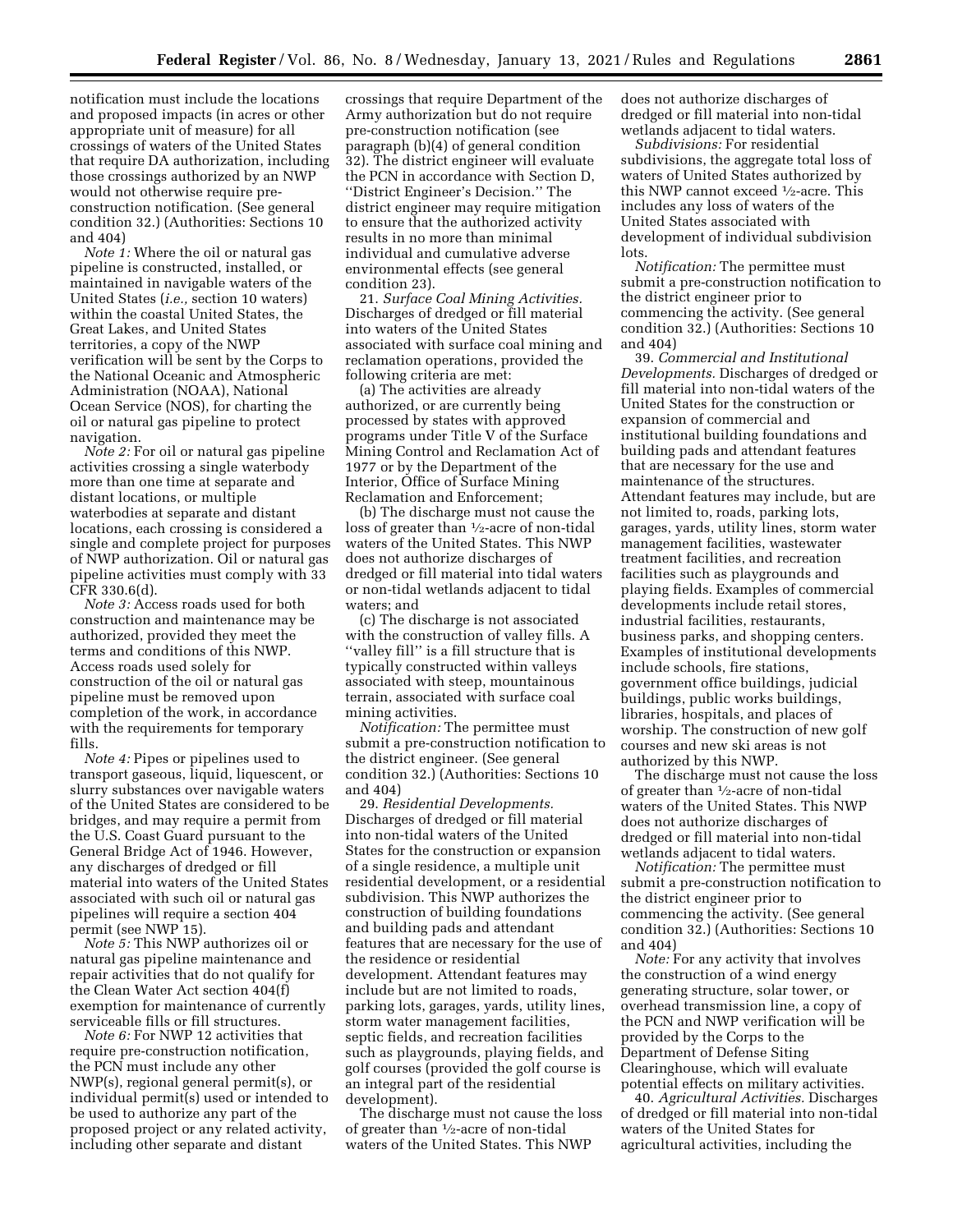construction of building pads for farm buildings. Authorized activities include the installation, placement, or construction of drainage tiles, ditches, or levees; mechanized land clearing; land leveling; the relocation of existing serviceable drainage ditches constructed in waters of the United States; and similar activities.

This NWP also authorizes the construction of farm ponds in non-tidal waters of the United States, excluding perennial streams, provided the farm pond is used solely for agricultural purposes. This NWP does not authorize the construction of aquaculture ponds.

This NWP also authorizes discharges of dredged or fill material into non-tidal jurisdictional waters of the United States to relocate existing serviceable drainage ditches constructed in nontidal streams.

The discharge must not cause the loss of greater than 1⁄2-acre of non-tidal waters of the United States. This NWP does not authorize discharges of dredged or fill material into non-tidal wetlands adjacent to tidal waters.

*Notification:* The permittee must submit a pre-construction notification to the district engineer prior to commencing the activity. (See general condition 32.) (Authority: Section 404)

*Note:* Some discharges of dredged or fill material into waters of the United States for agricultural activities may qualify for an exemption under Section 404(f) of the Clean Water Act (see 33 CFR 323.4). This NWP authorizes the construction of farm ponds that do not qualify for the Clean Water Act section 404(f)(1)(C) exemption because of the recapture provision at section 404(f)(2).

42. *Recreational Facilities.* Discharges of dredged or fill material into non-tidal waters of the United States for the construction or expansion of recreational facilities. Examples of recreational facilities that may be authorized by this NWP include playing fields (*e.g.,* football fields, baseball fields), basketball courts, tennis courts, hiking trails, bike paths, golf courses, ski areas, horse paths, nature centers, and campgrounds (excluding recreational vehicle parks). This NWP also authorizes the construction or expansion of small support facilities, such as maintenance and storage buildings and stables that are directly related to the recreational activity, but it does not authorize the construction of hotels, restaurants, racetracks, stadiums, arenas, or similar facilities.

The discharge must not cause the loss of greater than 1⁄2-acre of non-tidal waters of the United States. This NWP does not authorize discharges of

dredged or fill material into non-tidal wetlands adjacent to tidal waters.

*Notification:* The permittee must submit a pre-construction notification to the district engineer prior to commencing the activity. (See general condition 32.) (Authority: Section 404)

43. *Stormwater Management Facilities.* Discharges of dredged or fill material into non-tidal waters of the United States for the construction of stormwater management facilities, including stormwater detention basins and retention basins and other stormwater management facilities; the construction of water control structures, outfall structures and emergency spillways; the construction of low impact development integrated management features such as bioretention facilities (*e.g.,* rain gardens), vegetated filter strips, grassed swales, and infiltration trenches; and the construction of pollutant reduction green infrastructure features designed to reduce inputs of sediments, nutrients, and other pollutants into waters, such as features needed to meet reduction targets established under Total Maximum Daily Loads set under the Clean Water Act.

This NWP authorizes, to the extent that a section 404 permit is required, discharges of dredged or fill material into non-tidal waters of the United States for the maintenance of stormwater management facilities, low impact development integrated management features, and pollutant reduction green infrastructure features. The maintenance of stormwater management facilities, low impact development integrated management features, and pollutant reduction green infrastructure features that are not waters of the United States does not require a section 404 permit.

The discharge must not cause the loss of greater than 1⁄2-acre of non-tidal waters of the United States. This NWP does not authorize discharges of dredged or fill material into non-tidal wetlands adjacent to tidal waters. This NWP does not authorize discharges of dredged or fill material for the construction of new stormwater management facilities in perennial streams.

*Notification:* For discharges of dredged or fill material into non-tidal waters of the United States for the construction of new stormwater management facilities or pollutant reduction green infrastructure features, or the expansion of existing stormwater management facilities or pollutant reduction green infrastructure features, the permittee must submit a preconstruction notification to the district

engineer prior to commencing the activity. (See general condition 32.) Maintenance activities do not require pre-construction notification if they are limited to restoring the original design capacities of the stormwater management facility or pollutant reduction green infrastructure feature. (Authority: Section 404)

44. *Mining Activities.* Discharges of dredged or fill material into non-tidal waters of the United States for mining activities, except for coal mining activities, provided the activity meets all of the following criteria:

(a) For mining activities involving discharges of dredged or fill material into non-tidal jurisdictional wetlands, the discharge must not cause the loss of greater than 1⁄2-acre of non-tidal jurisdictional wetlands;

(b) For mining activities involving discharges of dredged or fill material in non-tidal jurisdictional open waters (*e.g.,* rivers, streams, lakes, and ponds) or work in non-tidal navigable waters of the United States (*i.e.,* section 10 waters), the mined area, including permanent and temporary impacts due to discharges of dredged or fill material into jurisdictional waters, must not exceed 1⁄2-acre; and

(c) The acreage loss under paragraph (a) plus the acreage impact under paragraph (b) does not exceed 1⁄2-acre.

This NWP does not authorize discharges of dredged or fill material into non-tidal wetlands adjacent to tidal waters.

*Notification:* The permittee must submit a pre-construction notification to the district engineer prior to commencing the activity. (See general condition 32.) If reclamation is required by other statutes, then a copy of the final reclamation plan must be submitted with the pre-construction notification. (Authorities: Sections 10 and 404)

48. *Commercial Shellfish Mariculture Activities.* Structures or work in navigable waters of the United States and discharges of dredged or fill material into waters of the United States necessary for new and continuing commercial shellfish mariculture operations (*i.e.,* the cultivation of bivalve molluscs such as oysters, mussels, clams, and scallops) in authorized project areas. For the purposes of this NWP, the project area is the area in which the operator is authorized to conduct commercial shellfish mariculture activities, as identified through a lease or permit issued by an appropriate state or local government agency, a treaty, or any easement, lease, deed, contract, or other legally binding agreement that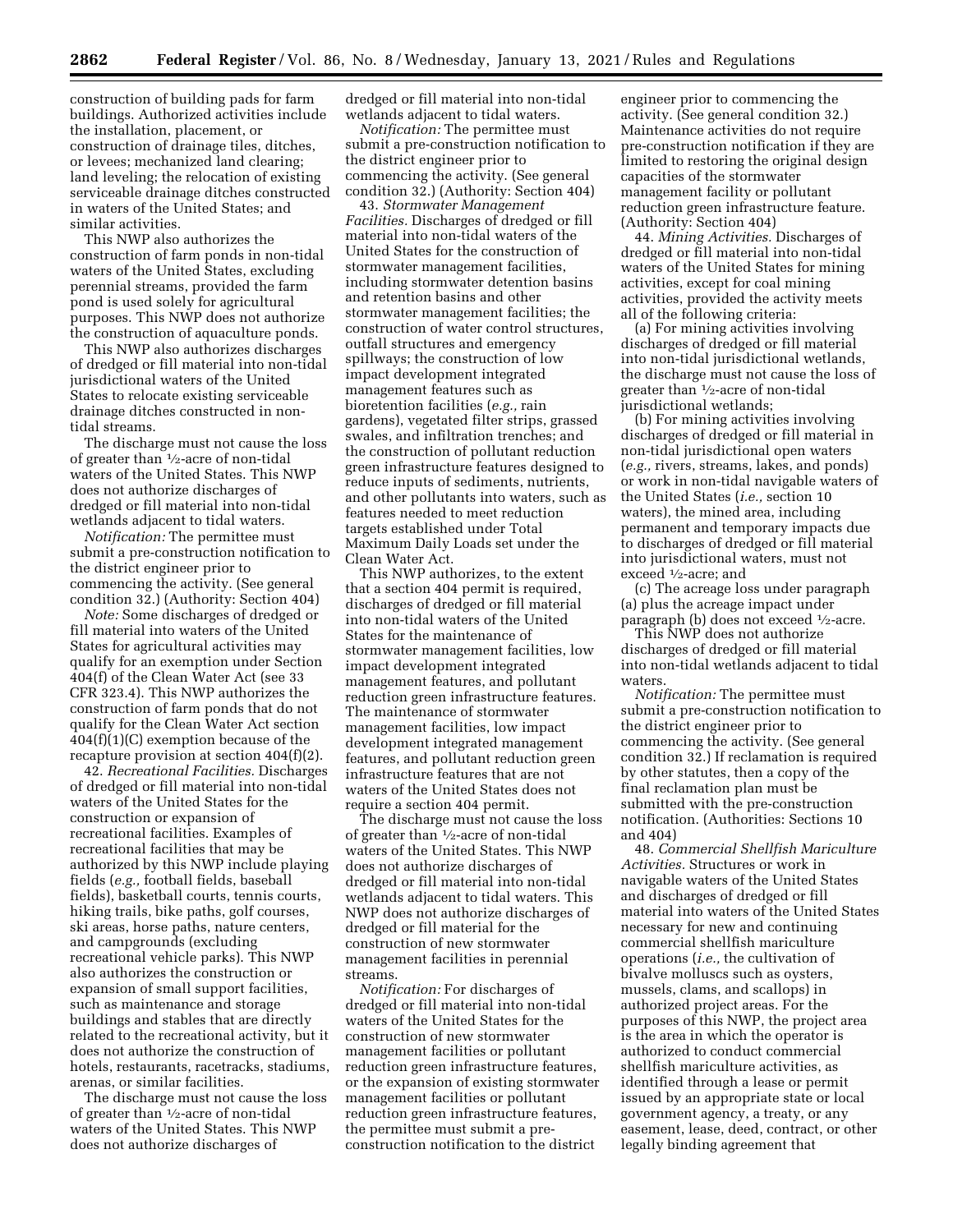establishes an enforceable property interest for the operator.

This NWP authorizes the installation of buoys, floats, racks, trays, nets, lines, tubes, containers, and other structures into navigable waters of the United States. This NWP also authorizes discharges of dredged or fill material into waters of the United States necessary for shellfish seeding, rearing, cultivating, transplanting, and harvesting activities. Rafts and other floating structures must be securely anchored and clearly marked.

This NWP does not authorize:

(a) The cultivation of a nonindigenous species unless that species has been previously cultivated in the waterbody;

(b) The cultivation of an aquatic nuisance species as defined in the Nonindigenous Aquatic Nuisance Prevention and Control Act of 1990; or

(c) Attendant features such as docks, piers, boat ramps, stockpiles, or staging areas, or the deposition of shell material back into waters of the United States as waste.

*Notification:* The permittee must submit a pre-construction notification to the district engineer if the activity directly affects more than 1⁄2-acre of submerged aquatic vegetation. If the operator will be conducting commercial shellfish mariculture activities in multiple contiguous project areas, he or she can either submit one PCN for those contiguous project areas or submit a separate PCN for each project area. (See general condition 32.) (Authorities: Sections 10 and 404)

*Note 1:* The permittee should notify the applicable U.S. Coast Guard office regarding the project.

*Note 2:* To prevent introduction of aquatic nuisance species, no material that has been taken from a different waterbody may be reused in the current project area, unless it has been treated in accordance with the applicable regional aquatic nuisance species management plan.

*Note 3:* The Nonindigenous Aquatic Nuisance Prevention and Control Act of 1990 defines ''aquatic nuisance species'' as ''a nonindigenous species that threatens the diversity or abundance of native species or the ecological stability of infested waters, or commercial, agricultural, aquacultural, or recreational activities dependent on such waters.''

50. *Underground Coal Mining Activities.* Discharges of dredged or fill material into non-tidal waters of the United States associated with underground coal mining and reclamation operations provided the activities are authorized, or are currently being processed by the

Department of the Interior, Office of Surface Mining Reclamation and Enforcement, or by states with approved programs under Title V of the Surface Mining Control and Reclamation Act of 1977.

The discharge must not cause the loss of greater than 1⁄2-acre of non-tidal waters of the United States. This NWP does not authorize discharges of dredged or fill material into non-tidal wetlands adjacent to tidal waters. This NWP does not authorize coal preparation and processing activities outside of the mine site.

*Notification:* The permittee must submit a pre-construction notification to the district engineer. (See general condition 32.) If reclamation is required by other statutes, then a copy of the reclamation plan must be submitted with the pre-construction notification. (Authorities: Sections 10 and 404)

51. *Land-Based Renewable Energy Generation Facilities.* Discharges of dredged or fill material into non-tidal waters of the United States for the construction, expansion, or modification of land-based renewable energy production facilities, including attendant features. Such facilities include infrastructure to collect solar (concentrating solar power and photovoltaic), wind, biomass, or geothermal energy. Attendant features may include, but are not limited to roads, parking lots, and stormwater management facilities within the landbased renewable energy generation facility.

The discharge must not cause the loss of greater than  $\frac{1}{2}$ -acre of non-tidal waters of the United States. This NWP does not authorize discharges of dredged or fill material into non-tidal wetlands adjacent to tidal waters.

*Notification:* The permittee must submit a pre-construction notification to the district engineer prior to commencing the activity if the discharge results in the loss of greater than  $\frac{1}{10}$ acre of waters of the United States. (See general condition 32.) (Authorities: Sections 10 and 404)

*Note 1:* Electric utility lines constructed to transfer the energy from the land-based renewable energy generation facility to a distribution system, regional grid, or other facility are generally considered to be linear projects and each separate and distant crossing of a waterbody is eligible for treatment as a separate single and complete linear project. Those electric utility lines may be authorized by NWP 57 or another Department of the Army authorization.

*Note 2:* If the only activities associated with the construction,

expansion, or modification of a landbased renewable energy generation facility that require Department of the Army authorization are discharges of dredged or fill material into waters of the United States to construct, maintain, repair, and/or remove electric utility lines and/or road crossings, then NWP 57 and/or NWP 14 shall be used if those activities meet the terms and conditions of NWPs 57 and 14, including any applicable regional conditions and any case-specific conditions imposed by the district engineer.

*Note 3:* For any activity that involves the construction of a wind energy generating structure, solar tower, or overhead transmission line, a copy of the PCN and NWP verification will be provided by the Corps to the Department of Defense Siting Clearinghouse, which will evaluate potential effects on military activities.

52. *Water-Based Renewable Energy Generation Pilot Projects.* Structures and work in navigable waters of the United States and discharges of dredged or fill material into waters of the United States for the construction, expansion, modification, or removal of water-based wind, water-based solar, wave energy, or hydrokinetic renewable energy generation pilot projects and their attendant features. Attendant features may include, but are not limited to, land-based collection and distribution facilities, control facilities, roads, parking lots, and stormwater management facilities.

For the purposes of this NWP, the term ''pilot project'' means an experimental project where the waterbased renewable energy generation units will be monitored to collect information on their performance and environmental effects at the project site.

The placement of a transmission line on the bed of a navigable water of the United States from the renewable energy generation unit(s) to a land-based collection and distribution facility is considered a structure under Section 10 of the Rivers and Harbors Act of 1899 (see 33 CFR 322.2(b)), and the placement of the transmission line on the bed of a navigable water of the United States is not a loss of waters of the United States for the purposes of applying the 1⁄2-acre limit.

For each single and complete project, no more than 10 generation units (*e.g.,*  wind turbines, wave energy devices, or hydrokinetic devices) are authorized. For floating solar panels in navigable waters of the United States, each single and complete project cannot exceed 1⁄2 acre in water surface area covered by the floating solar panels.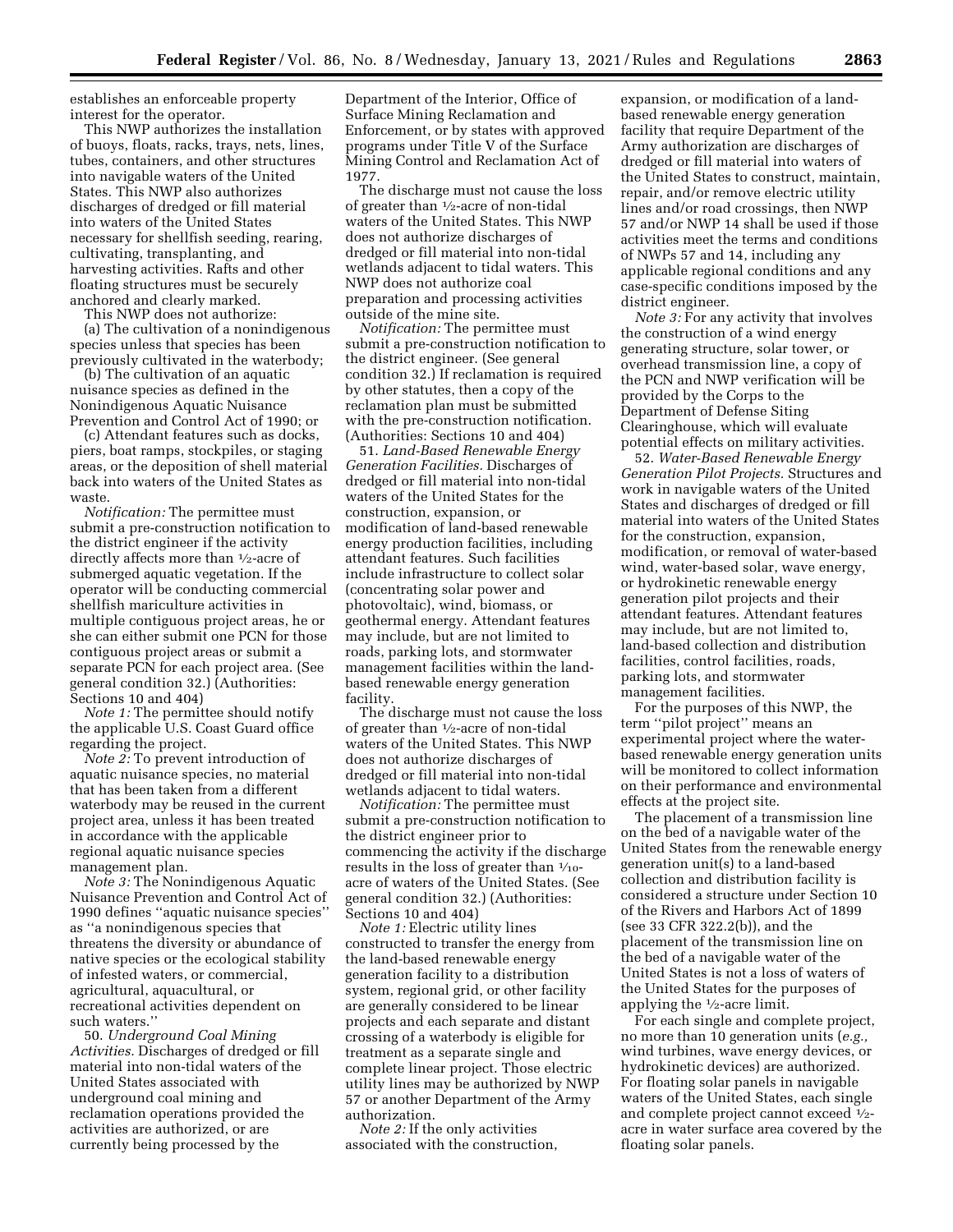This NWP does not authorize activities in coral reefs. Structures in an anchorage area established by the U.S. Coast Guard must comply with the requirements in 33 CFR  $322.5(1)(2)$ . Structures may not be placed in established danger zones or restricted areas designated in 33 CFR part 334, Federal navigation channels, shipping safety fairways or traffic separation schemes established by the U.S. Coast Guard (see 33 CFR 322.5(l)(1)), or EPA or Corps designated open water dredged material disposal areas.

Upon completion of the pilot project, the generation units, transmission lines, and other structures or fills associated with the pilot project must be removed to the maximum extent practicable unless they are authorized by a separate Department of the Army authorization, such as another NWP, an individual permit, or a regional general permit. Completion of the pilot project will be identified as the date of expiration of the Federal Energy Regulatory Commission (FERC) license, or the expiration date of the NWP authorization if no FERC license is required.

*Notification:* The permittee must submit a pre-construction notification to the district engineer prior to commencing the activity. (See general condition 32.) (Authorities: Sections 10 and 404)

*Note 1:* Electric utility lines constructed to transfer the energy from the land-based collection facility to a distribution system, regional grid, or other facility are generally considered to be linear projects and each separate and distant crossing of a waterbody is eligible for treatment as a separate single and complete linear project. Those electric utility lines may be authorized by NWP 57 or another Department of the Army authorization.

*Note 2:* An activity that is located on an existing locally or federally maintained U.S. Army Corps of Engineers project requires separate review and/or approval from the Corps under 33 U.S.C. 408.

*Note 3:* If the pilot project generation units, including any transmission lines, are placed in navigable waters of the United States (*i.e.,* section 10 waters) within the coastal United States, the Great Lakes, and United States territories, copies of the NWP verification will be sent by the Corps to the National Oceanic and Atmospheric Administration, National Ocean Service, for charting the generation units and associated transmission line(s) to protect navigation.

*Note 4:* Hydrokinetic renewable energy generation projects that require authorization by the Federal Energy Regulatory Commission under the Federal Power Act of 1920 do not require separate authorization from the Corps under section 10 of the Rivers and Harbors Act of 1899.

*Note 5:* For any activity that involves the construction of a wind energy generating structure, solar tower, or overhead transmission line, a copy of the PCN and NWP verification will be provided by the Corps to the Department of Defense Siting Clearinghouse, which will evaluate potential effects on military activities.

55. *Seaweed Mariculture Activities.*  Structures in marine and estuarine waters, including structures anchored to the seabed in waters overlying the outer continental shelf, for seaweed mariculture activities. This NWP also authorizes structures for bivalve shellfish mariculture if shellfish production is a component of an integrated multi-trophic mariculture system (*e.g.,* the production of seaweed and bivalve shellfish on the same structure or a nearby mariculture structure that is part of the single and complete project).

This NWP authorizes the installation of buoys, long-lines, floats, anchors, rafts, racks, and other similar structures into navigable waters of the United States. Rafts, racks and other floating structures must be securely anchored and clearly marked. To the maximum extent practicable, the permittee must remove these structures from navigable waters of the United States if they will no longer be used for seaweed mariculture activities or multi-trophic mariculture activities.

Structures in an anchorage area established by the U.S. Coast Guard must comply with the requirements in 33 CFR 322.5(l)(2). Structures may not be placed in established danger zones or restricted areas designated in 33 CFR part 334, Federal navigation channels, shipping safety fairways or traffic separation schemes established by the U.S. Coast Guard (see 33 CFR 322.5(l)(1)), or EPA or Corps designated open water dredged material disposal areas.

This NWP does not authorize: (a) The cultivation of an aquatic nuisance species as defined in the Nonindigenous Aquatic Nuisance Prevention and Control Act of 1990 or the cultivation of a nonindigenous species unless that species has been previously cultivated in the waterbody; or

(b) Attendant features such as docks, piers, boat ramps, stockpiles, or staging areas.

*Notification:* The permittee must submit a pre-construction notification to the district engineer. (See general condition 32.)

In addition to the information required by paragraph (b) of general condition 32, the preconstruction notification must also include the following information: (1) A map showing the locations and dimensions of the structure(s); (2) the name(s) of the species that will be cultivated during the period this NWP is in effect; and (3) general water depths in the project area(s) (a detailed survey is not required). No more than one preconstruction notification per structure or group of structures should be submitted for the seaweed mariculture operation during the effective period of this NWP. The pre-construction notification should describe all species and culture activities the operator expects to undertake during the effective period of this NWP. (Authority: Section 10)

*Note 1:* The permittee should notify the applicable U.S. Coast Guard office regarding the project.

*Note 2:* To prevent introduction of aquatic nuisance species, no material that has been taken from a different waterbody may be reused in the current project area, unless it has been treated in accordance with the applicable regional aquatic nuisance species management plan.

*Note 3:* The Nonindigenous Aquatic Nuisance Prevention and Control Act of 1990 defines ''aquatic nuisance species'' as ''a nonindigenous species that threatens the diversity or abundance of native species or the ecological stability of infested waters, or commercial, agricultural, aquacultural, or recreational activities dependent on such waters.''

56. *Finfish Mariculture Activities.*  Structures in marine and estuarine waters, including structures anchored to the seabed in waters overlying the outer continental shelf, for finfish mariculture activities. This NWP also authorizes structures for bivalve shellfish mariculture and/or seaweed mariculture if the structures for bivalve shellfish and/or seaweed production are a component of an integrated multitrophic mariculture structure (*e.g.,* the production of bivalve shellfish or seaweed on the structure used for finfish mariculture, or a nearby mariculture structure that is part of the single and complete project).

This NWP authorizes the installation of cages, net pens, anchors, floats, buoys, and other similar structures into navigable waters of the United States. Net pens, cages, and other floating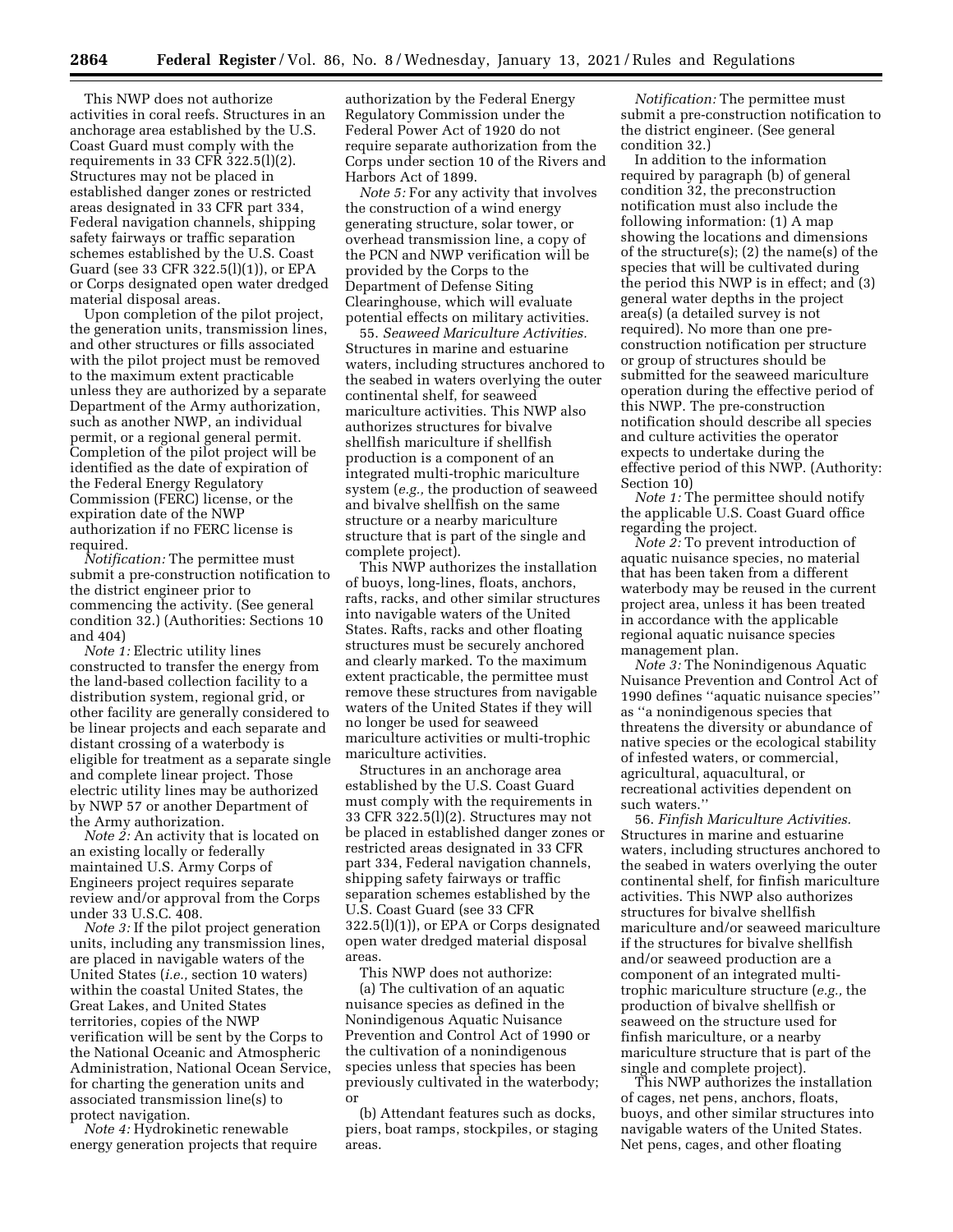structures must be securely anchored and clearly marked. To the maximum extent practicable, the permittee must remove these structures from navigable waters of the United States if they will no longer be used for finfish mariculture activities or multi-trophic mariculture activities.

This NWP does not authorize the construction of land-based fish hatcheries or other attendant features.

Structures in an anchorage area established by the U.S. Coast Guard must comply with the requirements in 33 CFR 322.5(l)(2). Structures may not be placed in established danger zones or restricted areas designated in 33 CFR part 334, Federal navigation channels, shipping safety fairways or traffic separation schemes established by the U.S. Coast Guard (see 33 CFR 322.5(l)(1)), or EPA or Corps designated open water dredged material disposal areas.

This NWP does not authorize: (a) The cultivation of an aquatic nuisance species as defined in the Nonindigenous Aquatic Nuisance Prevention and Control Act of 1990 or the cultivation of a nonindigenous species unless that species has been previously cultivated in the waterbody; or

(b) Attendant features such as docks, piers, boat ramps, stockpiles, or staging areas.

*Notification:* The permittee must submit a pre-construction notification to the district engineer. (See general condition 32.)

In addition to the information required by paragraph (b) of general condition 32, the pre-construction notification must also include the following information: (1) A map showing the locations and dimensions of the structure(s); (2) the name(s) of the species that will be cultivated during the period this NWP is in effect; and (3) general water depths in the project area(s) (a detailed survey is not required). No more than one preconstruction notification per structure or group of structures should be submitted for the finfish mariculture operation during the effective period of this NWP. The pre-construction notification should describe all species and culture activities the operator expects to undertake during the effective period of this NWP. (Authority: Section 10)

*Note 1:* The permittee should notify the applicable U.S. Coast Guard office regarding the finfish mariculture activity.

*Note 2:* To prevent introduction of aquatic nuisance species, no material that has been taken from a different

waterbody may be reused in the current project area, unless it has been treated in accordance with the applicable regional aquatic nuisance species management plan.

*Note 3:* The Nonindigenous Aquatic Nuisance Prevention and Control Act of 1990 defines ''aquatic nuisance species'' as ''a nonindigenous species that threatens the diversity or abundance of native species or the ecological stability of infested waters, or commercial, agricultural, aquacultural, or recreational activities dependent on such waters.''

57. *Electric Utility Line and Telecommunications Activities.*  Activities required for the construction, maintenance, repair, and removal of electric utility lines, telecommunication lines, and associated facilities in waters of the United States, provided the activity does not result in the loss of greater than 1⁄2-acre of waters of the United States for each single and complete project.

*Electric utility lines and telecommunication lines:* This NWP authorizes discharges of dredged or fill material into waters of the United States and structures or work in navigable waters for crossings of those waters associated with the construction, maintenance, or repair of electric utility lines and telecommunication lines. There must be no change in preconstruction contours of waters of the United States. An ''electric utility line and telecommunication line'' is defined as any cable, line, fiber optic line, or wire for the transmission for any purpose of electrical energy, telephone, and telegraph messages, and internet, radio, and television communication.

Material resulting from trench excavation may be temporarily sidecast into waters of the United States for no more than three months, provided the material is not placed in such a manner that it is dispersed by currents or other forces. The district engineer may extend the period of temporary side casting for no more than a total of 180 days, where appropriate. In wetlands, the top 6 to 12 inches of the trench should normally be backfilled with topsoil from the trench. The trench cannot be constructed or backfilled in such a manner as to drain waters of the United States (*e.g.,*  backfilling with extensive gravel layers, creating a french drain effect). Any exposed slopes and stream banks must be stabilized immediately upon completion of the electric utility line or telecommunication line crossing of each waterbody.

*Electric utility line and telecommunications substations:* This NWP authorizes the construction,

maintenance, or expansion of substation facilities associated with an electric utility line or telecommunication line in non-tidal waters of the United States, provided the activity, in combination with all other activities included in one single and complete project, does not result in the loss of greater than 1⁄2-acre of waters of the United States. This NWP does not authorize discharges of dredged or fill material into non-tidal wetlands adjacent to tidal waters of the United States to construct, maintain, or expand substation facilities.

*Foundations for overhead electric utility line or telecommunication line towers, poles, and anchors:* This NWP authorizes the construction or maintenance of foundations for overhead electric utility line or telecommunication line towers, poles, and anchors in all waters of the United States, provided the foundations are the minimum size necessary and separate footings for each tower leg (rather than a larger single pad) are used where feasible.

*Access roads:* This NWP authorizes the construction of access roads for the construction and maintenance of electric utility lines or telecommunication lines, including overhead lines and substations, in nontidal waters of the United States, provided the activity, in combination with all other activities included in one single and complete project, does not cause the loss of greater than 1⁄2-acre of non-tidal waters of the United States. This NWP does not authorize discharges of dredged or fill material into non-tidal wetlands adjacent to tidal waters for access roads. Access roads must be the minimum width necessary (see Note 2, below). Access roads must be constructed so that the length of the road minimizes any adverse effects on waters of the United States and must be as near as possible to pre-construction contours and elevations (*e.g.,* at grade corduroy roads or geotextile/gravel roads). Access roads constructed above pre-construction contours and elevations in waters of the United States must be properly bridged or culverted to maintain surface flows.

This NWP may authorize electric utility lines or telecommunication lines in or affecting navigable waters of the United States even if there is no associated discharge of dredged or fill material (see 33 CFR part 322). Electric utility lines or telecommunication lines constructed over section 10 waters and electric utility lines or telecommunication lines that are routed in or under section 10 waters without a discharge of dredged or fill material require a section 10 permit.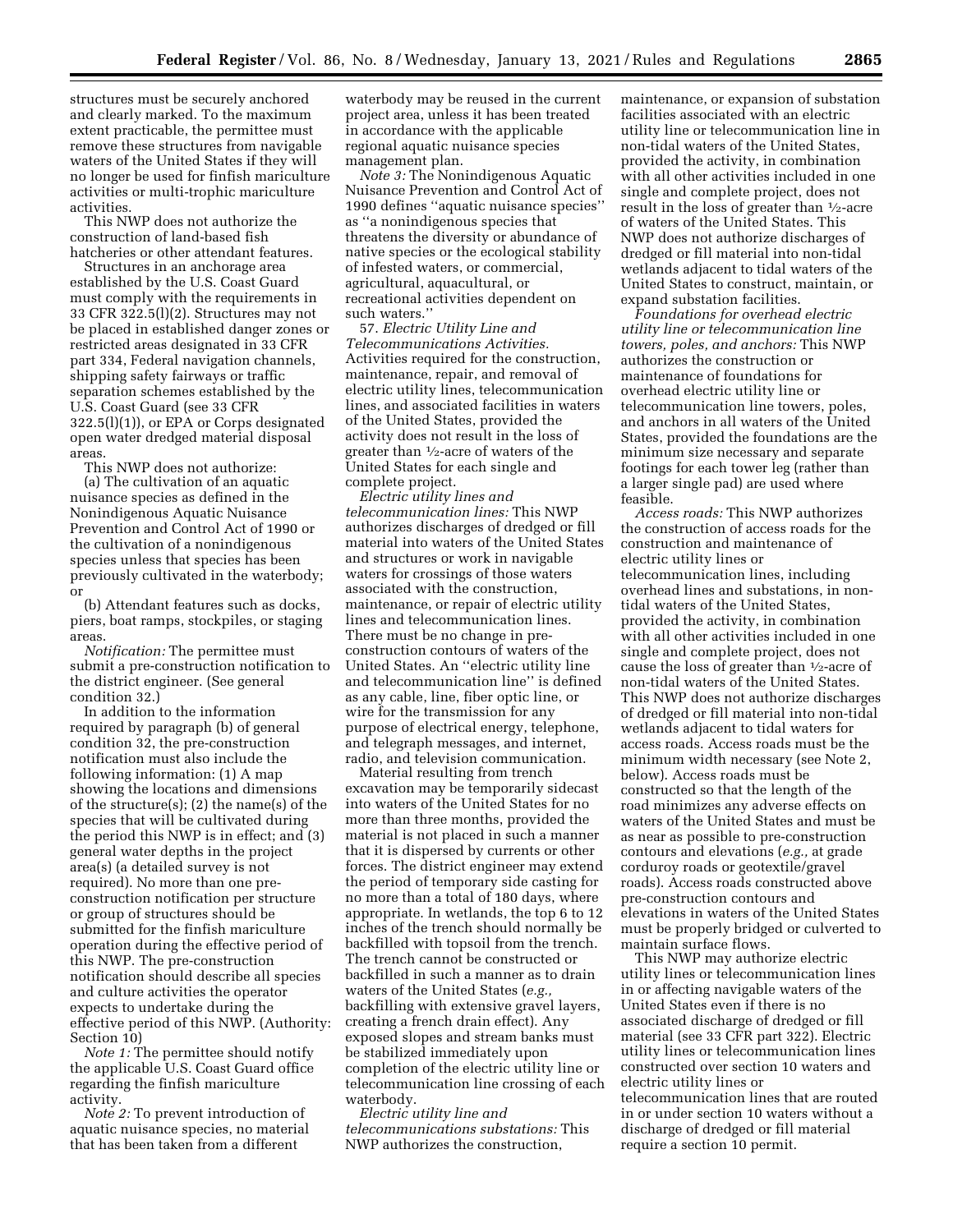This NWP authorizes, to the extent that Department of the Army authorization is required, temporary structures, fills, and work necessary for the remediation of inadvertent returns of drilling fluids to waters of the United States through sub-soil fissures or fractures that might occur during horizontal directional drilling activities conducted for the purpose of installing or replacing electric utility lines or telecommunication lines. These remediation activities must be done as soon as practicable, to restore the affected waterbody. District engineers may add special conditions to this NWP to require a remediation plan for addressing inadvertent returns of drilling fluids to waters of the United States during horizontal directional drilling activities conducted for the purpose of installing or replacing electric utility lines or telecommunication lines.

This NWP also authorizes temporary structures, fills, and work, including the use of temporary mats, necessary to conduct the electric utility line activity. Appropriate measures must be taken to maintain normal downstream flows and minimize flooding to the maximum extent practicable, when temporary structures, work, and discharges of dredged or fill material, including cofferdams, are necessary for construction activities, access fills, or dewatering of construction sites. Temporary fills must consist of materials, and be placed in a manner, that will not be eroded by expected high flows. After construction, temporary fills must be removed in their entirety and the affected areas returned to preconstruction elevations. The areas affected by temporary fills must be revegetated, as appropriate.

*Notification:* The permittee must submit a pre-construction notification to the district engineer prior to commencing the activity if: (1) A section 10 permit is required; or (2) the discharge will result in the loss of greater than 1⁄10-acre of waters of the United States. (See general condition 32.) (Authorities: Sections 10 and 404)

*Note 1:* Where the electric utility line is constructed, installed, or maintained in navigable waters of the United States (*i.e.,* section 10 waters) within the coastal United States, the Great Lakes, and United States territories, a copy of the NWP verification will be sent by the Corps to the National Oceanic and Atmospheric Administration (NOAA), National Ocean Service (NOS), for charting the electric utility line to protect navigation.

*Note 2:* For electric utility line or telecommunications activities crossing a single waterbody more than one time at separate and distant locations, or multiple waterbodies at separate and distant locations, each crossing is considered a single and complete project for purposes of NWP authorization. Electric utility line and telecommunications activities must comply with 33 CFR 330.6(d).

*Note 3:* Electric utility lines or telecommunication lines consisting of aerial electric power transmission lines crossing navigable waters of the United States (which are defined at 33 CFR part 329) must comply with the applicable minimum clearances specified in 33 CFR 322.5(i).

*Note 4:* Access roads used for both construction and maintenance may be authorized, provided they meet the terms and conditions of this NWP. Access roads used solely for construction of the electric utility line or telecommunication line must be removed upon completion of the work, in accordance with the requirements for temporary fills.

*Note 5:* This NWP authorizes electric utility line and telecommunication line maintenance and repair activities that do not qualify for the Clean Water Act section 404(f) exemption for maintenance of currently serviceable fills or fill structures.

*Note 6:* For overhead electric utility lines and telecommunication lines authorized by this NWP, a copy of the PCN and NWP verification will be provided by the Corps to the Department of Defense Siting Clearinghouse, which will evaluate potential effects on military activities.

*Note 7:* For activities that require preconstruction notification, the PCN must include any other NWP(s), regional general permit(s), or individual permit(s) used or intended to be used to authorize any part of the proposed project or any related activity, including other separate and distant crossings that require Department of the Army authorization but do not require preconstruction notification (see paragraph (b)(4) of general condition 32). The district engineer will evaluate the PCN in accordance with Section D, ''District Engineer's Decision.'' The district engineer may require mitigation to ensure that the authorized activity results in no more than minimal individual and cumulative adverse environmental effects (see general condition 23).

58. *Utility Line Activities for Water and Other Substances.* Activities required for the construction, maintenance, repair, and removal of utility lines for water and other substances, excluding oil, natural gas, products derived from oil or natural gas, and electricity. Oil or natural gas pipeline activities or electric utility line and telecommunications activities may be authorized by NWPs 12 or 57, respectively. This NWP also authorizes associated utility line facilities in waters of the United States, provided the activity does not result in the loss of greater than 1⁄2-acre of waters of the United States for each single and complete project.

*Utility lines:* This NWP authorizes discharges of dredged or fill material into waters of the United States and structures or work in navigable waters for crossings of those waters associated with the construction, maintenance, or repair of utility lines for water and other substances, including outfall and intake structures. There must be no change in pre-construction contours of waters of the United States. A ''utility line'' is defined as any pipe or pipeline for the transportation of any gaseous, liquid, liquescent, or slurry substance, for any purpose that is not oil, natural gas, or petrochemicals. Examples of activities authorized by this NWP include utility lines that convey water, sewage, stormwater, wastewater, brine, irrigation water, and industrial products that are not petrochemicals. The term ''utility line'' does not include activities that drain a water of the United States, such as drainage tile or french drains, but it does apply to pipes conveying drainage from another area.

Material resulting from trench excavation may be temporarily sidecast into waters of the United States for no more than three months, provided the material is not placed in such a manner that it is dispersed by currents or other forces. The district engineer may extend the period of temporary side casting for no more than a total of 180 days, where appropriate. In wetlands, the top 6 to 12 inches of the trench should normally be backfilled with topsoil from the trench. The trench cannot be constructed or backfilled in such a manner as to drain waters of the United States (*e.g.,*  backfilling with extensive gravel layers, creating a french drain effect). Any exposed slopes and stream banks must be stabilized immediately upon completion of the utility line crossing of each waterbody.

*Utility line substations:* This NWP authorizes the construction, maintenance, or expansion of substation facilities associated with a utility line in non-tidal waters of the United States, provided the activity, in combination with all other activities included in one single and complete project, does not result in the loss of greater than 1⁄2-acre of waters of the United States. This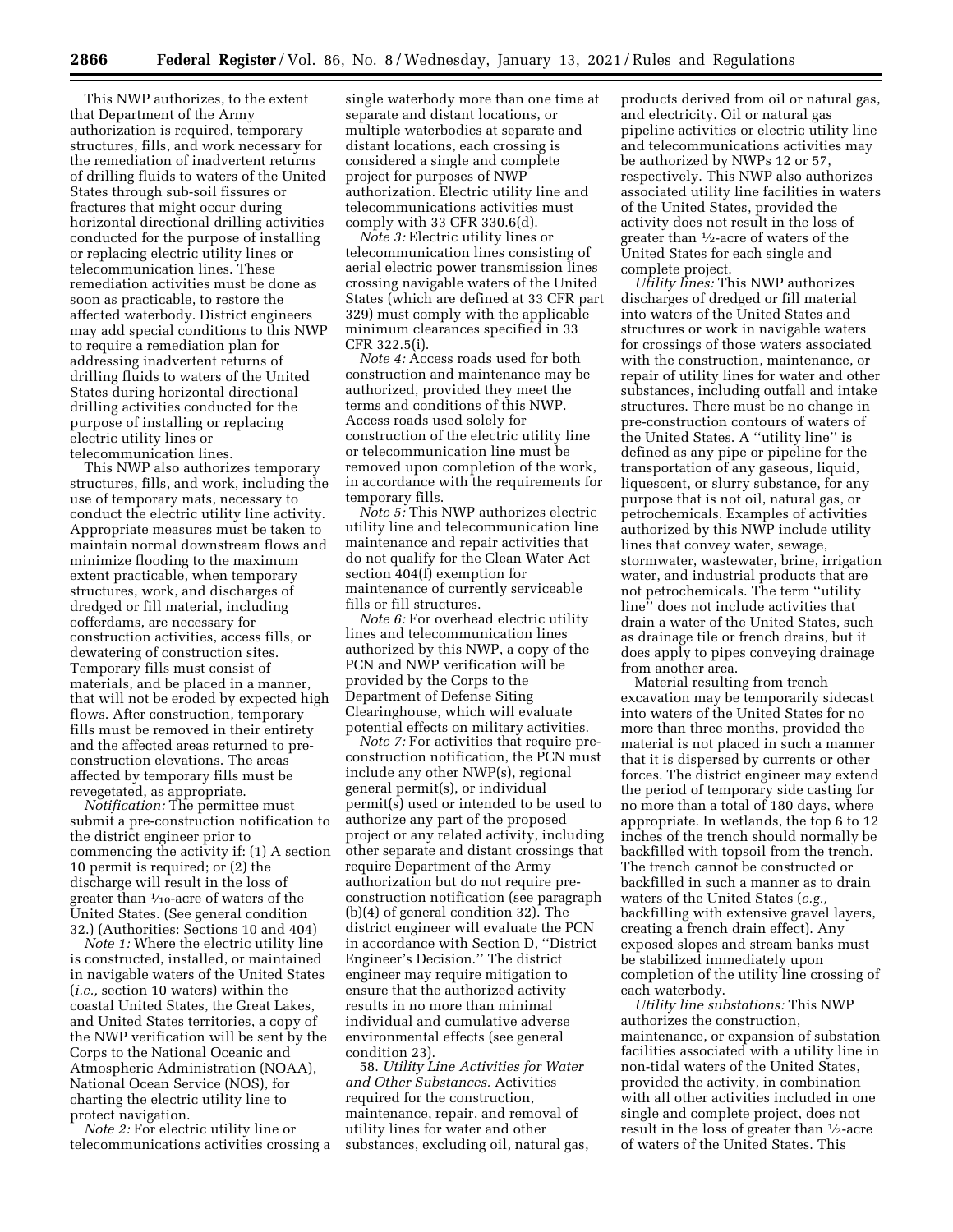NWP does not authorize discharges of dredged or fill material into non-tidal wetlands adjacent to tidal waters of the United States to construct, maintain, or expand substation facilities.

*Foundations for above-ground utility lines:* This NWP authorizes the construction or maintenance of foundations for above-ground utility lines in all waters of the United States, provided the foundations are the minimum size necessary.

*Access roads:* This NWP authorizes the construction of access roads for the construction and maintenance of utility lines, including utility line substations, in non-tidal waters of the United States, provided the activity, in combination with all other activities included in one single and complete project, does not cause the loss of greater than 1⁄2-acre of non-tidal waters of the United States. This NWP does not authorize discharges of dredged or fill material into non-tidal wetlands adjacent to tidal waters for access roads. Access roads must be the minimum width necessary (see Note 2, below). Access roads must be constructed so that the length of the road minimizes any adverse effects on waters of the United States and must be as near as possible to pre-construction contours and elevations (*e.g.,* at grade corduroy roads or geotextile/gravel roads). Access roads constructed above pre-construction contours and elevations in waters of the United States must be properly bridged or culverted to maintain surface flows.

This NWP may authorize utility lines in or affecting navigable waters of the United States even if there is no associated discharge of dredged or fill material (see 33 CFR part 322). Overhead utility lines constructed over section 10 waters and utility lines that are routed in or under section 10 waters without a discharge of dredged or fill material require a section 10 permit.

This NWP authorizes, to the extent that Department of the Army authorization is required, temporary structures, fills, and work necessary for the remediation of inadvertent returns of drilling fluids to waters of the United States through sub-soil fissures or fractures that might occur during horizontal directional drilling activities conducted for the purpose of installing or replacing utility lines. These remediation activities must be done as soon as practicable, to restore the affected waterbody. District engineers may add special conditions to this NWP to require a remediation plan for addressing inadvertent returns of drilling fluids to waters of the United States during horizontal directional drilling activities conducted for the

purpose of installing or replacing utility lines.

This NWP also authorizes temporary structures, fills, and work, including the use of temporary mats, necessary to conduct the utility line activity. Appropriate measures must be taken to maintain normal downstream flows and minimize flooding to the maximum extent practicable, when temporary structures, work, and discharges of dredged or fill material, including cofferdams, are necessary for construction activities, access fills, or dewatering of construction sites. Temporary fills must consist of materials, and be placed in a manner, that will not be eroded by expected high flows. After construction, temporary fills must be removed in their entirety and the affected areas returned to preconstruction elevations. The areas affected by temporary fills must be revegetated, as appropriate.

*Notification:* The permittee must submit a pre-construction notification to the district engineer prior to commencing the activity if: (1) A section 10 permit is required; or (2) the discharge will result in the loss of greater than 1⁄10-acre of waters of the United States. (See general condition 32.) (Authorities: Sections 10 and 404)

*Note 1:* Where the utility line is constructed, installed, or maintained in navigable waters of the United States (*i.e.,* section 10 waters) within the coastal United States, the Great Lakes, and United States territories, a copy of the NWP verification will be sent by the Corps to the National Oceanic and Atmospheric Administration (NOAA), National Ocean Service (NOS), for charting the utility line to protect navigation.

*Note 2:* For utility line activities crossing a single waterbody more than one time at separate and distant locations, or multiple waterbodies at separate and distant locations, each crossing is considered a single and complete project for purposes of NWP authorization. Utility line activities must comply with 33 CFR 330.6(d).

*Note 3:* Access roads used for both construction and maintenance may be authorized, provided they meet the terms and conditions of this NWP. Access roads used solely for construction of the utility line must be removed upon completion of the work, in accordance with the requirements for temporary fills.

*Note 4:* Pipes or pipelines used to transport gaseous, liquid, liquescent, or slurry substances over navigable waters of the United States are considered to be bridges, not utility lines, and may require a permit from the U.S. Coast

Guard pursuant to the General Bridge Act of 1946. However, any discharges of dredged or fill material into waters of the United States associated with such pipelines will require a section 404 permit (see NWP 15).

*Note 5:* This NWP authorizes utility line maintenance and repair activities that do not qualify for the Clean Water Act section 404(f) exemption for maintenance of currently serviceable fills or fill structures.

*Note 6:* For activities that require preconstruction notification, the PCN must include any other NWP(s), regional general permit(s), or individual permit(s) used or intended to be used to authorize any part of the proposed project or any related activity, including other separate and distant crossings that require Department of the Army authorization but do not require preconstruction notification (see paragraph (b)(4) of general condition 32). The district engineer will evaluate the PCN in accordance with Section D, ''District Engineer's Decision.'' The district engineer may require mitigation to ensure that the authorized activity results in no more than minimal individual and cumulative adverse environmental effects (see general condition 23).

## *C. Nationwide Permit General Conditions*

*Note:* To qualify for NWP authorization, the prospective permittee must comply with the following general conditions, as applicable, in addition to any regional or case-specific conditions imposed by the division engineer or district engineer. Prospective permittees should contact the appropriate Corps district office to determine if regional conditions have been imposed on an NWP. Prospective permittees should also contact the appropriate Corps district office to determine the status of Clean Water Act Section 401 water quality certification and/or Coastal Zone Management Act consistency for an NWP. Every person who may wish to obtain permit authorization under one or more NWPs, or who is currently relying on an existing or prior permit authorization under one or more NWPs, has been and is on notice that all of the provisions of 33 CFR 330.1 through 330.6 apply to every NWP authorization. Note especially 33 CFR 330.5 relating to the modification, suspension, or revocation of any NWP authorization.

1. *Navigation.* (a) No activity may cause more than a minimal adverse effect on navigation.

(b) Any safety lights and signals prescribed by the U.S. Coast Guard,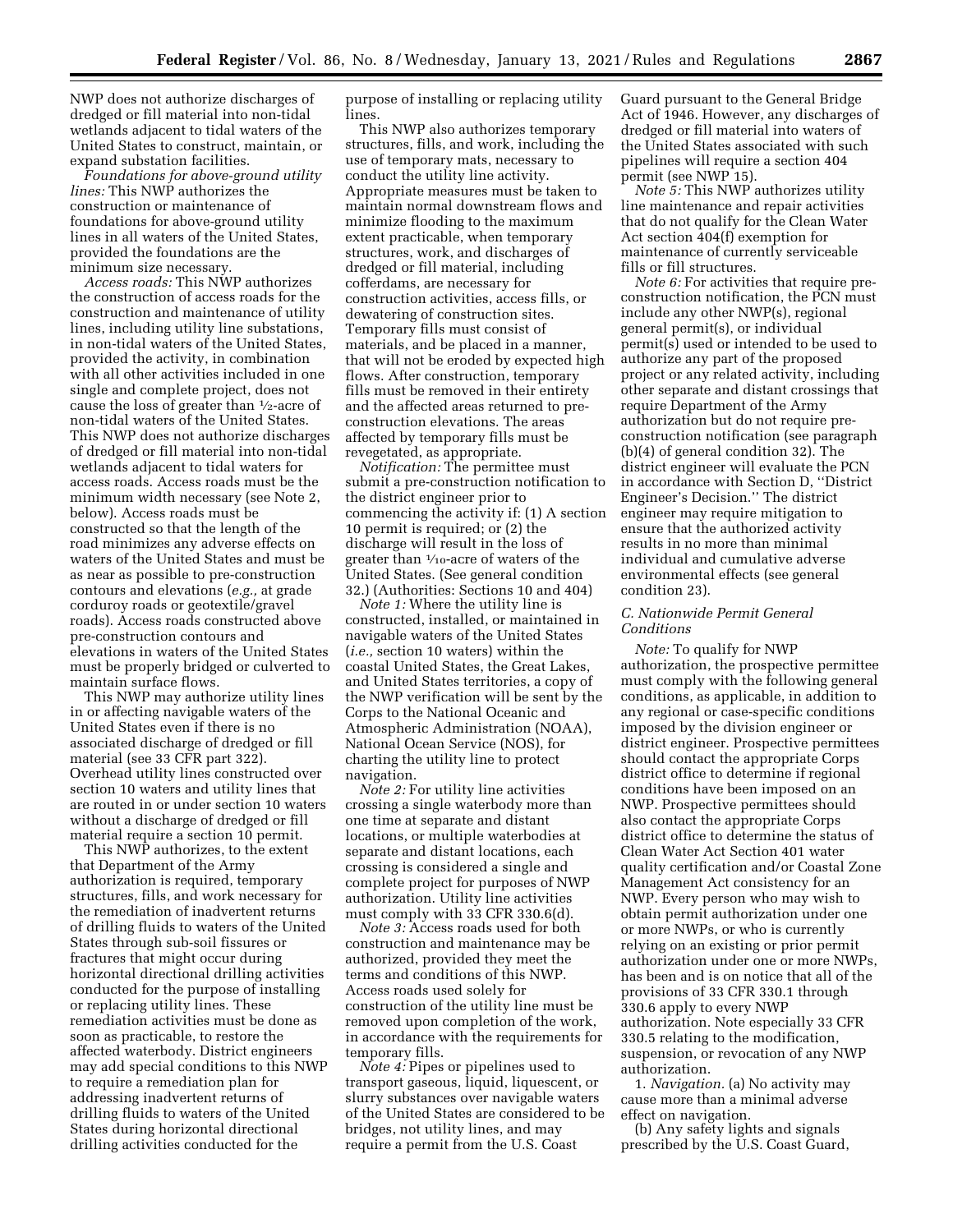through regulations or otherwise, must be installed and maintained at the permittee's expense on authorized facilities in navigable waters of the United States.

(c) The permittee understands and agrees that, if future operations by the United States require the removal, relocation, or other alteration, of the structure or work herein authorized, or if, in the opinion of the Secretary of the Army or his or her authorized representative, said structure or work shall cause unreasonable obstruction to the free navigation of the navigable waters, the permittee will be required, upon due notice from the Corps of Engineers, to remove, relocate, or alter the structural work or obstructions caused thereby, without expense to the United States. No claim shall be made against the United States on account of any such removal or alteration.

2. *Aquatic Life Movements.* No activity may substantially disrupt the necessary life cycle movements of those species of aquatic life indigenous to the waterbody, including those species that normally migrate through the area, unless the activity's primary purpose is to impound water. All permanent and temporary crossings of waterbodies shall be suitably culverted, bridged, or otherwise designed and constructed to maintain low flows to sustain the movement of those aquatic species. If a bottomless culvert cannot be used, then the crossing should be designed and constructed to minimize adverse effects to aquatic life movements.

3. *Spawning Areas.* Activities in spawning areas during spawning seasons must be avoided to the maximum extent practicable. Activities that result in the physical destruction (*e.g.,* through excavation, fill, or downstream smothering by substantial turbidity) of an important spawning area are not authorized.

4. *Migratory Bird Breeding Areas.*  Activities in waters of the United States that serve as breeding areas for migratory birds must be avoided to the maximum extent practicable.

5. *Shellfish Beds.* No activity may occur in areas of concentrated shellfish populations, unless the activity is directly related to a shellfish harvesting activity authorized by NWPs 4 and 48, or is a shellfish seeding or habitat restoration activity authorized by NWP 27.

6. *Suitable Material.* No activity may use unsuitable material (*e.g.,* trash, debris, car bodies, asphalt, etc.). Material used for construction or discharged must be free from toxic pollutants in toxic amounts (see section 307 of the Clean Water Act).

7. *Water Supply Intakes.* No activity may occur in the proximity of a public water supply intake, except where the activity is for the repair or improvement of public water supply intake structures or adjacent bank stabilization.

8. *Adverse Effects From Impoundments.* If the activity creates an impoundment of water, adverse effects to the aquatic system due to accelerating the passage of water, and/or restricting its flow must be minimized to the maximum extent practicable.

9. *Management of Water Flows.* To the maximum extent practicable, the preconstruction course, condition, capacity, and location of open waters must be maintained for each activity, including stream channelization, storm water management activities, and temporary and permanent road crossings, except as provided below. The activity must be constructed to withstand expected high flows. The activity must not restrict or impede the passage of normal or high flows, unless the primary purpose of the activity is to impound water or manage high flows. The activity may alter the preconstruction course, condition, capacity, and location of open waters if it benefits the aquatic environment (*e.g.,*  stream restoration or relocation activities).

10. *Fills Within 100-Year Floodplains.*  The activity must comply with applicable FEMA-approved state or local floodplain management requirements.

11. *Equipment.* Heavy equipment working in wetlands or mudflats must be placed on mats, or other measures must be taken to minimize soil disturbance.

12. *Soil Erosion and Sediment Controls.* Appropriate soil erosion and sediment controls must be used and maintained in effective operating condition during construction, and all exposed soil and other fills, as well as any work below the ordinary high water mark or high tide line, must be permanently stabilized at the earliest practicable date. Permittees are encouraged to perform work within waters of the United States during periods of low-flow or no-flow, or during low tides.

13. *Removal of Temporary Structures and Fills.* Temporary structures must be removed, to the maximum extent practicable, after their use has been discontinued. Temporary fills must be removed in their entirety and the affected areas returned to preconstruction elevations. The affected areas must be revegetated, as appropriate.

14. *Proper Maintenance.* Any authorized structure or fill shall be properly maintained, including maintenance to ensure public safety and compliance with applicable NWP general conditions, as well as any activity-specific conditions added by the district engineer to an NWP authorization.

15. *Single and Complete Project.* The activity must be a single and complete project. The same NWP cannot be used more than once for the same single and complete project.

16. *Wild and Scenic Rivers.* (a) No NWP activity may occur in a component of the National Wild and Scenic River System, or in a river officially designated by Congress as a ''study river'' for possible inclusion in the system while the river is in an official study status, unless the appropriate Federal agency with direct management responsibility for such river, has determined in writing that the proposed activity will not adversely affect the Wild and Scenic River designation or study status.

(b) If a proposed NWP activity will occur in a component of the National Wild and Scenic River System, or in a river officially designated by Congress as a ''study river'' for possible inclusion in the system while the river is in an official study status, the permittee must submit a pre-construction notification (see general condition 32). The district engineer will coordinate the PCN with the Federal agency with direct management responsibility for that river. Permittees shall not begin the NWP activity until notified by the district engineer that the Federal agency with direct management responsibility for that river has determined in writing that the proposed NWP activity will not adversely affect the Wild and Scenic River designation or study status.

(c) Information on Wild and Scenic Rivers may be obtained from the appropriate Federal land management agency responsible for the designated Wild and Scenic River or study river (*e.g.,* National Park Service, U.S. Forest Service, Bureau of Land Management, U.S. Fish and Wildlife Service). Information on these rivers is also available at: *<http://www.rivers.gov/>*.

17. *Tribal Rights.* No activity or its operation may impair reserved tribal rights, including, but not limited to, reserved water rights and treaty fishing and hunting rights.

18. *Endangered Species.* (a) No activity is authorized under any NWP which is likely to directly or indirectly jeopardize the continued existence of a threatened or endangered species or a species proposed for such designation,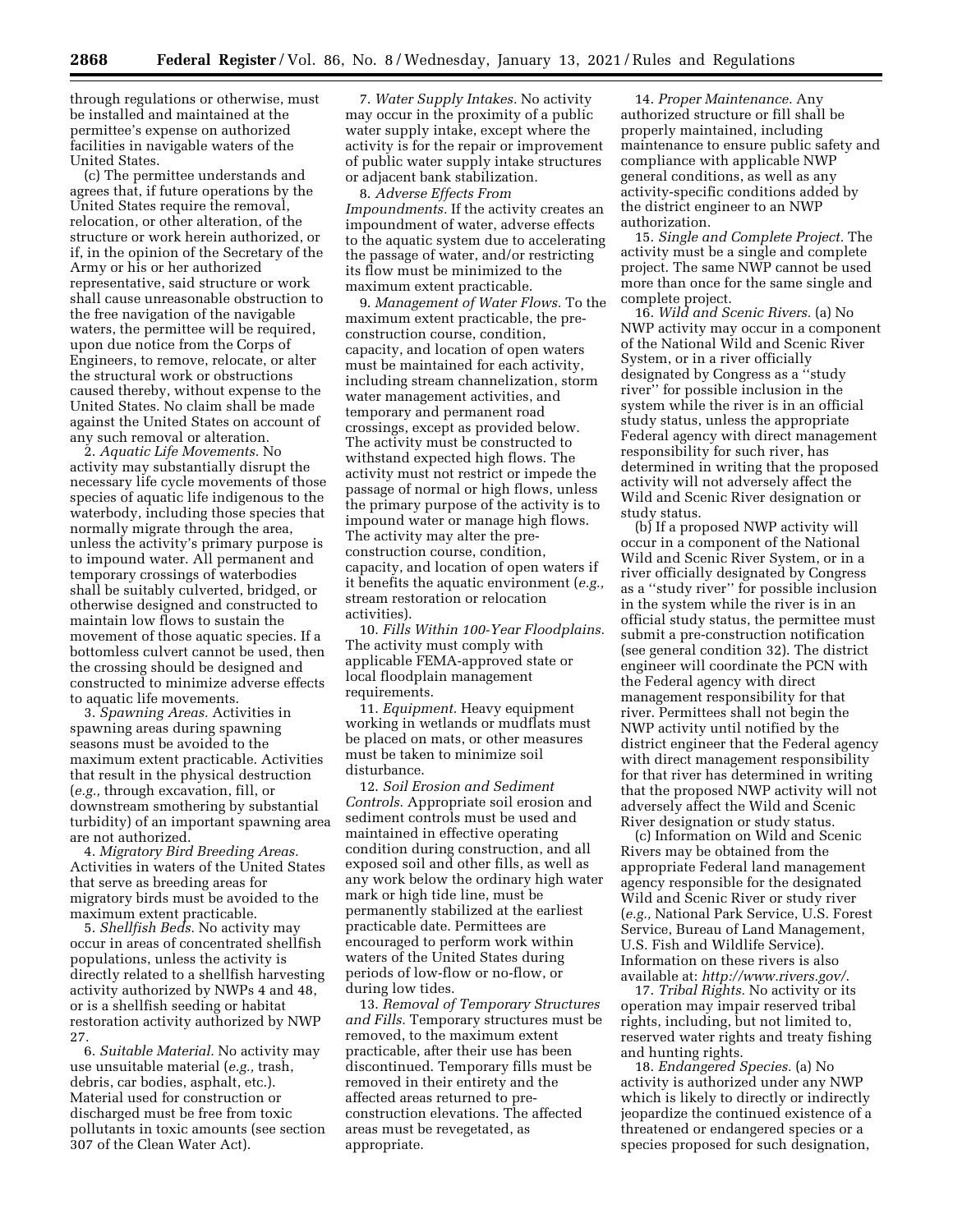as identified under the Federal Endangered Species Act (ESA), or which will directly or indirectly destroy or adversely modify designated critical habitat or critical habitat proposed for such designation. No activity is authorized under any NWP which ''may affect'' a listed species or critical habitat, unless ESA section 7 consultation addressing the consequences of the proposed activity on listed species or critical habitat has been completed. See 50 CFR 402.02 for the definition of ''effects of the action'' for the purposes of ESA section 7 consultation, as well as 50 CFR 402.17, which provides further explanation under ESA section 7 regarding ''activities that are reasonably certain to occur'' and ''consequences caused by the proposed action.''

(b) Federal agencies should follow their own procedures for complying with the requirements of the ESA (see 33 CFR 330.4(f)(1)). If pre-construction notification is required for the proposed activity, the Federal permittee must provide the district engineer with the appropriate documentation to demonstrate compliance with those requirements. The district engineer will verify that the appropriate documentation has been submitted. If the appropriate documentation has not been submitted, additional ESA section 7 consultation may be necessary for the activity and the respective federal agency would be responsible for fulfilling its obligation under section 7 of the ESA.

(c) Non-federal permittees must submit a pre-construction notification to the district engineer if any listed species (or species proposed for listing) or designated critical habitat (or critical habitat proposed such designation) might be affected or is in the vicinity of the activity, or if the activity is located in designated critical habitat or critical habitat proposed for such designation, and shall not begin work on the activity until notified by the district engineer that the requirements of the ESA have been satisfied and that the activity is authorized. For activities that might affect Federally-listed endangered or threatened species (or species proposed for listing) or designated critical habitat (or critical habitat proposed for such designation), the pre-construction notification must include the name(s) of the endangered or threatened species (or species proposed for listing) that might be affected by the proposed activity or that utilize the designated critical habitat (or critical habitat proposed for such designation) that might be affected by the proposed activity. The district engineer will determine whether the

proposed activity ''may affect'' or will have ''no effect'' to listed species and designated critical habitat and will notify the non-Federal applicant of the Corps' determination within 45 days of receipt of a complete pre-construction notification. For activities where the non-Federal applicant has identified listed species (or species proposed for listing) or designated critical habitat (or critical habitat proposed for such designation) that might be affected or is in the vicinity of the activity, and has so notified the Corps, the applicant shall not begin work until the Corps has provided notification that the proposed activity will have ''no effect'' on listed species (or species proposed for listing or designated critical habitat (or critical habitat proposed for such designation), or until ESA section 7 consultation or conference has been completed. If the non-Federal applicant has not heard back from the Corps within 45 days, the applicant must still wait for notification from the Corps.

(d) As a result of formal or informal consultation or conference with the FWS or NMFS the district engineer may add species-specific permit conditions to the NWPs.

(e) Authorization of an activity by an NWP does not authorize the ''take'' of a threatened or endangered species as defined under the ESA. In the absence of separate authorization (*e.g.,* an ESA Section 10 Permit, a Biological Opinion with ''incidental take'' provisions, etc.) from the FWS or the NMFS, the Endangered Species Act prohibits any person subject to the jurisdiction of the United States to take a listed species, where ''take'' means to harass, harm, pursue, hunt, shoot, wound, kill, trap, capture, or collect, or to attempt to engage in any such conduct. The word ''harm'' in the definition of ''take'' means an act which actually kills or injures wildlife. Such an act may include significant habitat modification or degradation where it actually kills or injures wildlife by significantly impairing essential behavioral patterns, including breeding, feeding or sheltering.

(f) If the non-federal permittee has a valid ESA section 10(a)(1)(B) incidental take permit with an approved Habitat Conservation Plan for a project or a group of projects that includes the proposed NWP activity, the non-federal applicant should provide a copy of that ESA section 10(a)(1)(B) permit with the PCN required by paragraph (c) of this general condition. The district engineer will coordinate with the agency that issued the ESA section  $10(a)(1)(B)$ permit to determine whether the proposed NWP activity and the

associated incidental take were considered in the internal ESA section 7 consultation conducted for the ESA section 10(a)(1)(B) permit. If that coordination results in concurrence from the agency that the proposed NWP activity and the associated incidental take were considered in the internal ESA section 7 consultation for the ESA section 10(a)(1)(B) permit, the district engineer does not need to conduct a separate ESA section 7 consultation for the proposed NWP activity. The district engineer will notify the non-federal applicant within 45 days of receipt of a complete pre-construction notification whether the ESA section 10(a)(1)(B) permit covers the proposed NWP activity or whether additional ESA section 7 consultation is required.

(g) Information on the location of threatened and endangered species and their critical habitat can be obtained directly from the offices of the FWS and NMFS or their world wide web pages at *<http://www.fws.gov/>*or *[http://](http://www.fws.gov/ipac) [www.fws.gov/ipac](http://www.fws.gov/ipac)* and *[http://](http://www.nmfs.noaa.gov/pr/species/esa/) [www.nmfs.noaa.gov/pr/species/esa/](http://www.nmfs.noaa.gov/pr/species/esa/)*  respectively.

19. *Migratory Birds and Bald and Golden Eagles.* The permittee is responsible for ensuring that an action authorized by an NWP complies with the Migratory Bird Treaty Act and the Bald and Golden Eagle Protection Act. The permittee is responsible for contacting the appropriate local office of the U.S. Fish and Wildlife Service to determine what measures, if any, are necessary or appropriate to reduce adverse effects to migratory birds or eagles, including whether ''incidental take'' permits are necessary and available under the Migratory Bird Treaty Act or Bald and Golden Eagle Protection Act for a particular activity.

20. *Historic Properties.* (a) No activity is authorized under any NWP which may have the potential to cause effects to properties listed, or eligible for listing, in the National Register of Historic Places until the requirements of Section 106 of the National Historic Preservation Act (NHPA) have been satisfied.

(b) Federal permittees should follow their own procedures for complying with the requirements of section 106 of the National Historic Preservation Act (see 33 CFR 330.4(g)(1)). If preconstruction notification is required for the proposed NWP activity, the Federal permittee must provide the district engineer with the appropriate documentation to demonstrate compliance with those requirements. The district engineer will verify that the appropriate documentation has been submitted. If the appropriate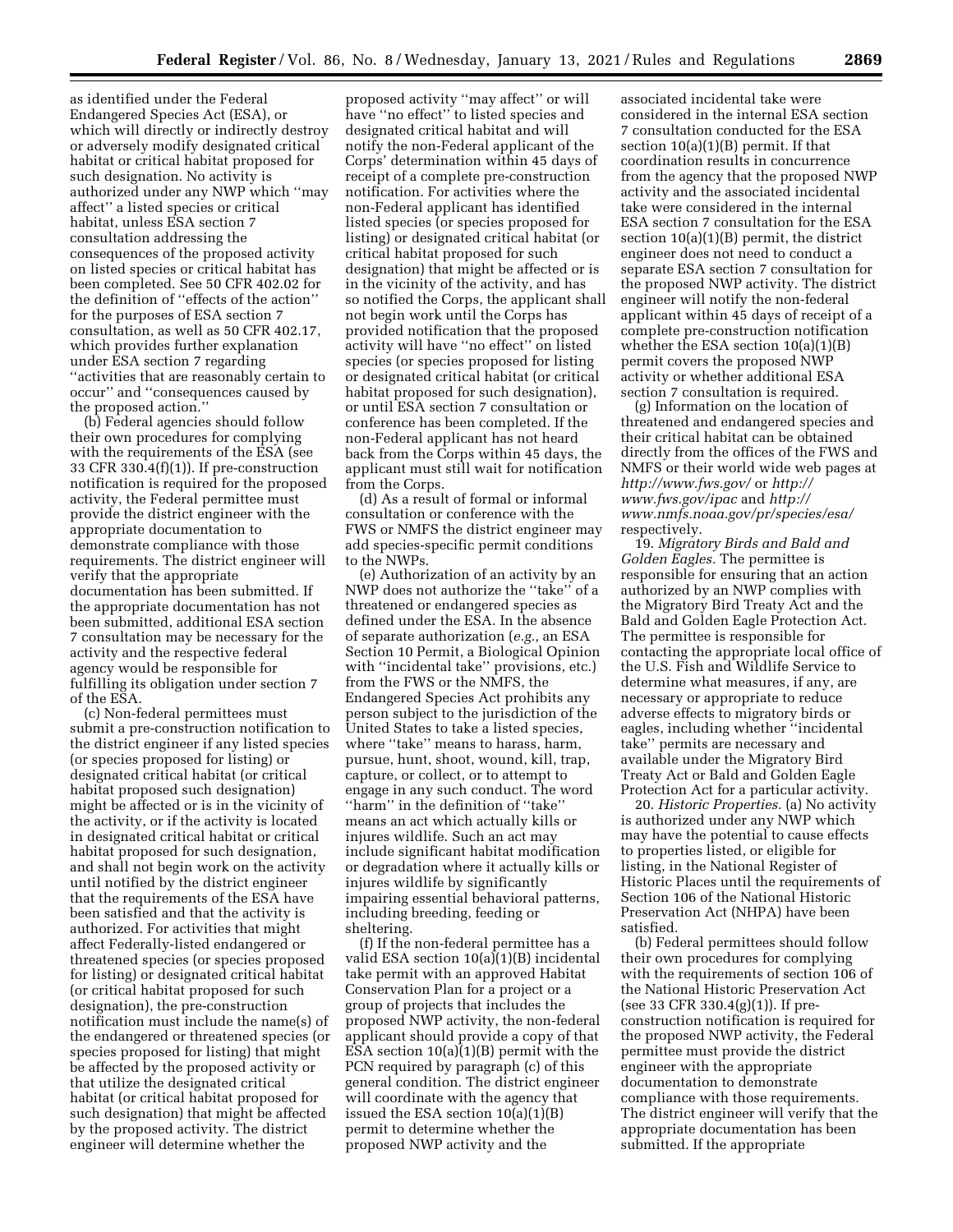documentation is not submitted, then additional consultation under section 106 may be necessary. The respective federal agency is responsible for fulfilling its obligation to comply with section 106.

(c) Non-federal permittees must submit a pre-construction notification to the district engineer if the NWP activity might have the potential to cause effects to any historic properties listed on, determined to be eligible for listing on, or potentially eligible for listing on the National Register of Historic Places, including previously unidentified properties. For such activities, the preconstruction notification must state which historic properties might have the potential to be affected by the proposed NWP activity or include a vicinity map indicating the location of the historic properties or the potential for the presence of historic properties. Assistance regarding information on the location of, or potential for, the presence of historic properties can be sought from the State Historic Preservation Officer, Tribal Historic Preservation Officer, or designated tribal representative, as appropriate, and the National Register of Historic Places (see 33 CFR 330.4(g)). When reviewing pre-construction notifications, district engineers will comply with the current procedures for addressing the requirements of section 106 of the National Historic Preservation Act. The district engineer shall make a reasonable and good faith effort to carry out appropriate identification efforts commensurate with potential impacts, which may include background research, consultation, oral history interviews, sample field investigation, and/or field survey. Based on the information submitted in the PCN and these identification efforts, the district engineer shall determine whether the proposed NWP activity has the potential to cause effects on the historic properties. Section 106 consultation is not required when the district engineer determines that the activity does not have the potential to cause effects on historic properties (see 36 CFR 800.3(a)). Section 106 consultation is required when the district engineer determines that the activity has the potential to cause effects on historic properties. The district engineer will conduct consultation with consulting parties identified under 36 CFR 800.2(c) when he or she makes any of the following effect determinations for the purposes of section 106 of the NHPA: No historic properties affected, no adverse effect, or adverse effect.

(d) Where the non-Federal applicant has identified historic properties on

which the proposed NWP activity might have the potential to cause effects and has so notified the Corps, the non-Federal applicant shall not begin the activity until notified by the district engineer either that the activity has no potential to cause effects to historic properties or that NHPA section 106 consultation has been completed. For non-federal permittees, the district engineer will notify the prospective permittee within 45 days of receipt of a complete pre-construction notification whether NHPA section 106 consultation is required. If NHPA section 106 consultation is required, the district engineer will notify the non-Federal applicant that he or she cannot begin the activity until section 106 consultation is completed. If the non-Federal applicant has not heard back from the Corps within 45 days, the applicant must still wait for notification from the Corps.

(e) Prospective permittees should be aware that section 110k of the NHPA (54 U.S.C. 306113) prevents the Corps from granting a permit or other assistance to an applicant who, with intent to avoid the requirements of section 106 of the NHPA, has intentionally significantly adversely affected a historic property to which the permit would relate, or having legal power to prevent it, allowed such significant adverse effect to occur, unless the Corps, after consultation with the Advisory Council on Historic Preservation (ACHP), determines that circumstances justify granting such assistance despite the adverse effect created or permitted by the applicant. If circumstances justify granting the assistance, the Corps is required to notify the ACHP and provide documentation specifying the circumstances, the degree of damage to the integrity of any historic properties affected, and proposed mitigation. This documentation must include any views obtained from the applicant, SHPO/ THPO, appropriate Indian tribes if the undertaking occurs on or affects historic properties on tribal lands or affects properties of interest to those tribes, and other parties known to have a legitimate interest in the impacts to the permitted activity on historic properties.

21. *Discovery of Previously Unknown Remains and Artifacts.* Permittees that discover any previously unknown historic, cultural or archeological remains and artifacts while accomplishing the activity authorized by an NWP, they must immediately notify the district engineer of what they have found, and to the maximum extent practicable, avoid construction activities that may affect the remains and artifacts until the required coordination has been

completed. The district engineer will initiate the Federal, Tribal, and state coordination required to determine if the items or remains warrant a recovery effort or if the site is eligible for listing in the National Register of Historic Places.

22. *Designated Critical Resource Waters.* Critical resource waters include, NOAA-managed marine sanctuaries and marine monuments, and National Estuarine Research Reserves. The district engineer may designate, after notice and opportunity for public comment, additional waters officially designated by a state as having particular environmental or ecological significance, such as outstanding national resource waters or state natural heritage sites. The district engineer may also designate additional critical resource waters after notice and opportunity for public comment.

(a) Discharges of dredged or fill material into waters of the United States are not authorized by NWPs 7, 12, 14, 16, 17, 21, 29, 31, 35, 39, 40, 42, 43, 44, 49, 50, 51, 52, 57 and 58 for any activity within, or directly affecting, critical resource waters, including wetlands adjacent to such waters.

(b) For NWPs 3, 8, 10, 13, 15, 18, 19, 22, 23, 25, 27, 28, 30, 33, 34, 36, 37, 38, and 54, notification is required in accordance with general condition 32, for any activity proposed by permittees in the designated critical resource waters including wetlands adjacent to those waters. The district engineer may authorize activities under these NWPs only after she or he determines that the impacts to the critical resource waters will be no more than minimal.

23. *Mitigation.* The district engineer will consider the following factors when determining appropriate and practicable mitigation necessary to ensure that the individual and cumulative adverse environmental effects are no more than minimal:

(a) The activity must be designed and constructed to avoid and minimize adverse effects, both temporary and permanent, to waters of the United States to the maximum extent practicable at the project site (*i.e.,* on site).

(b) Mitigation in all its forms (avoiding, minimizing, rectifying, reducing, or compensating for resource losses) will be required to the extent necessary to ensure that the individual and cumulative adverse environmental effects are no more than minimal.

(c) Compensatory mitigation at a minimum one-for-one ratio will be required for all wetland losses that exceed  $\frac{1}{10}$ -acre and require preconstruction notification, unless the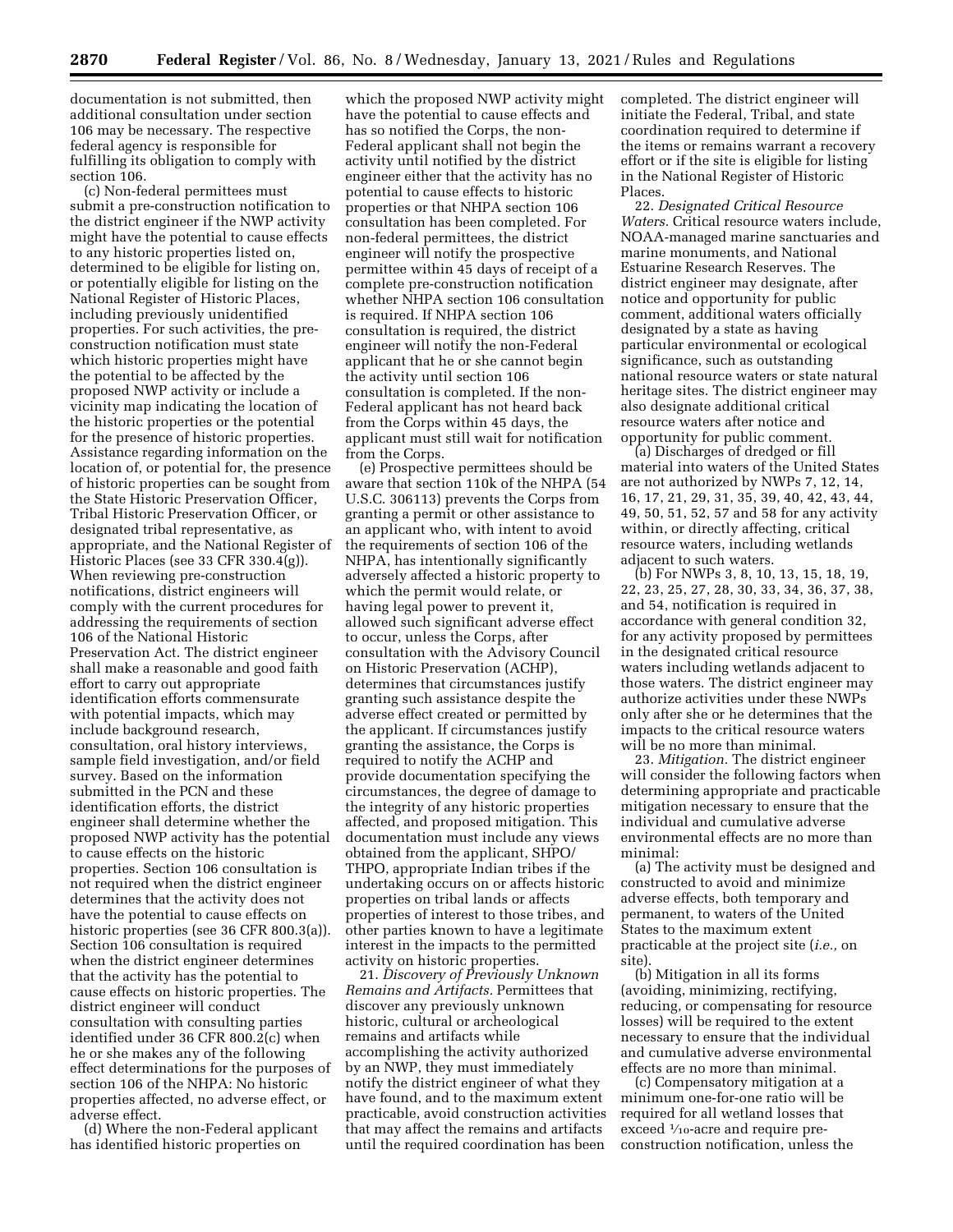district engineer determines in writing that either some other form of mitigation would be more environmentally appropriate or the adverse environmental effects of the proposed activity are no more than minimal, and provides an activity-specific waiver of this requirement. For wetland losses of 1⁄10-acre or less that require preconstruction notification, the district engineer may determine on a case-bycase basis that compensatory mitigation is required to ensure that the activity results in only minimal adverse environmental effects.

(d) Compensatory mitigation at a minimum one-for-one ratio will be required for all losses of stream bed that exceed 3⁄100-acre and require preconstruction notification, unless the district engineer determines in writing that either some other form of mitigation would be more environmentally appropriate or the adverse environmental effects of the proposed activity are no more than minimal, and provides an activity-specific waiver of this requirement. This compensatory mitigation requirement may be satisfied through the restoration or enhancement of riparian areas next to streams in accordance with paragraph (e) of this general condition. For losses of stream bed of  $\frac{3}{100}$ -acre or less that require preconstruction notification, the district engineer may determine on a case-bycase basis that compensatory mitigation is required to ensure that the activity results in only minimal adverse environmental effects. Compensatory mitigation for losses of streams should be provided, if practicable, through stream rehabilitation, enhancement, or preservation, since streams are difficultto-replace resources (see 33 CFR 332.3(e)(3)).

(e) Compensatory mitigation plans for NWP activities in or near streams or other open waters will normally include a requirement for the restoration or enhancement, maintenance, and legal protection (*e.g.,* conservation easements) of riparian areas next to open waters. In some cases, the restoration or maintenance/protection of riparian areas may be the only compensatory mitigation required. If restoring riparian areas involves planting vegetation, only native species should be planted. The width of the required riparian area will address documented water quality or aquatic habitat loss concerns. Normally, the riparian area will be 25 to 50 feet wide on each side of the stream, but the district engineer may require slightly wider riparian areas to address documented water quality or habitat loss concerns. If it is not possible to restore or maintain/protect a riparian

area on both sides of a stream, or if the waterbody is a lake or coastal waters, then restoring or maintaining/protecting a riparian area along a single bank or shoreline may be sufficient. Where both wetlands and open waters exist on the project site, the district engineer will determine the appropriate compensatory mitigation (*e.g.,* riparian areas and/or wetlands compensation) based on what is best for the aquatic environment on a watershed basis. In cases where riparian areas are determined to be the most appropriate form of minimization or compensatory mitigation, the district engineer may waive or reduce the requirement to provide wetland compensatory mitigation for wetland losses.

(f) Compensatory mitigation projects provided to offset losses of aquatic resources must comply with the applicable provisions of 33 CFR part 332.

(1) The prospective permittee is responsible for proposing an appropriate compensatory mitigation option if compensatory mitigation is necessary to ensure that the activity results in no more than minimal adverse environmental effects. For the NWPs, the preferred mechanism for providing compensatory mitigation is mitigation bank credits or in-lieu fee program credits (see 33 CFR 332.3(b)(2) and (3)). However, if an appropriate number and type of mitigation bank or in-lieu credits are not available at the time the PCN is submitted to the district engineer, the district engineer may approve the use of permittee-responsible mitigation.

(2) The amount of compensatory mitigation required by the district engineer must be sufficient to ensure that the authorized activity results in no more than minimal individual and cumulative adverse environmental effects (see 33 CFR 330.1(e)(3)). (See also 33 CFR 332.3(f).)

(3) Since the likelihood of success is greater and the impacts to potentially valuable uplands are reduced, aquatic resource restoration should be the first compensatory mitigation option considered for permittee-responsible mitigation.

(4) If permittee-responsible mitigation is the proposed option, the prospective permittee is responsible for submitting a mitigation plan. A conceptual or detailed mitigation plan may be used by the district engineer to make the decision on the NWP verification request, but a final mitigation plan that addresses the applicable requirements of 33 CFR 332.4(c)(2) through (14) must be approved by the district engineer before the permittee begins work in waters of the United States, unless the

district engineer determines that prior approval of the final mitigation plan is not practicable or not necessary to ensure timely completion of the required compensatory mitigation (see 33 CFR 332.3(k)(3)). If permitteeresponsible mitigation is the proposed option, and the proposed compensatory mitigation site is located on land in which another federal agency holds an easement, the district engineer will coordinate with that federal agency to determine if proposed compensatory mitigation project is compatible with the terms of the easement.

(5) If mitigation bank or in-lieu fee program credits are the proposed option, the mitigation plan needs to address only the baseline conditions at the impact site and the number of credits to be provided (see 33 CFR  $332.4(c)(1)(ii)$ .

(6) Compensatory mitigation requirements (*e.g.,* resource type and amount to be provided as compensatory mitigation, site protection, ecological performance standards, monitoring requirements) may be addressed through conditions added to the NWP authorization, instead of components of a compensatory mitigation plan (see 33 CFR  $332.4(c)(1)(ii)$ .

(g) Compensatory mitigation will not be used to increase the acreage losses allowed by the acreage limits of the NWPs. For example, if an NWP has an acreage limit of 1⁄2-acre, it cannot be used to authorize any NWP activity resulting in the loss of greater than 1⁄2 acre of waters of the United States, even if compensatory mitigation is provided that replaces or restores some of the lost waters. However, compensatory mitigation can and should be used, as necessary, to ensure that an NWP activity already meeting the established acreage limits also satisfies the no more than minimal impact requirement for the NWPs.

(h) Permittees may propose the use of mitigation banks, in-lieu fee programs, or permittee-responsible mitigation. When developing a compensatory mitigation proposal, the permittee must consider appropriate and practicable options consistent with the framework at 33 CFR 332.3(b). For activities resulting in the loss of marine or estuarine resources, permitteeresponsible mitigation may be environmentally preferable if there are no mitigation banks or in-lieu fee programs in the area that have marine or estuarine credits available for sale or transfer to the permittee. For permitteeresponsible mitigation, the special conditions of the NWP verification must clearly indicate the party or parties responsible for the implementation and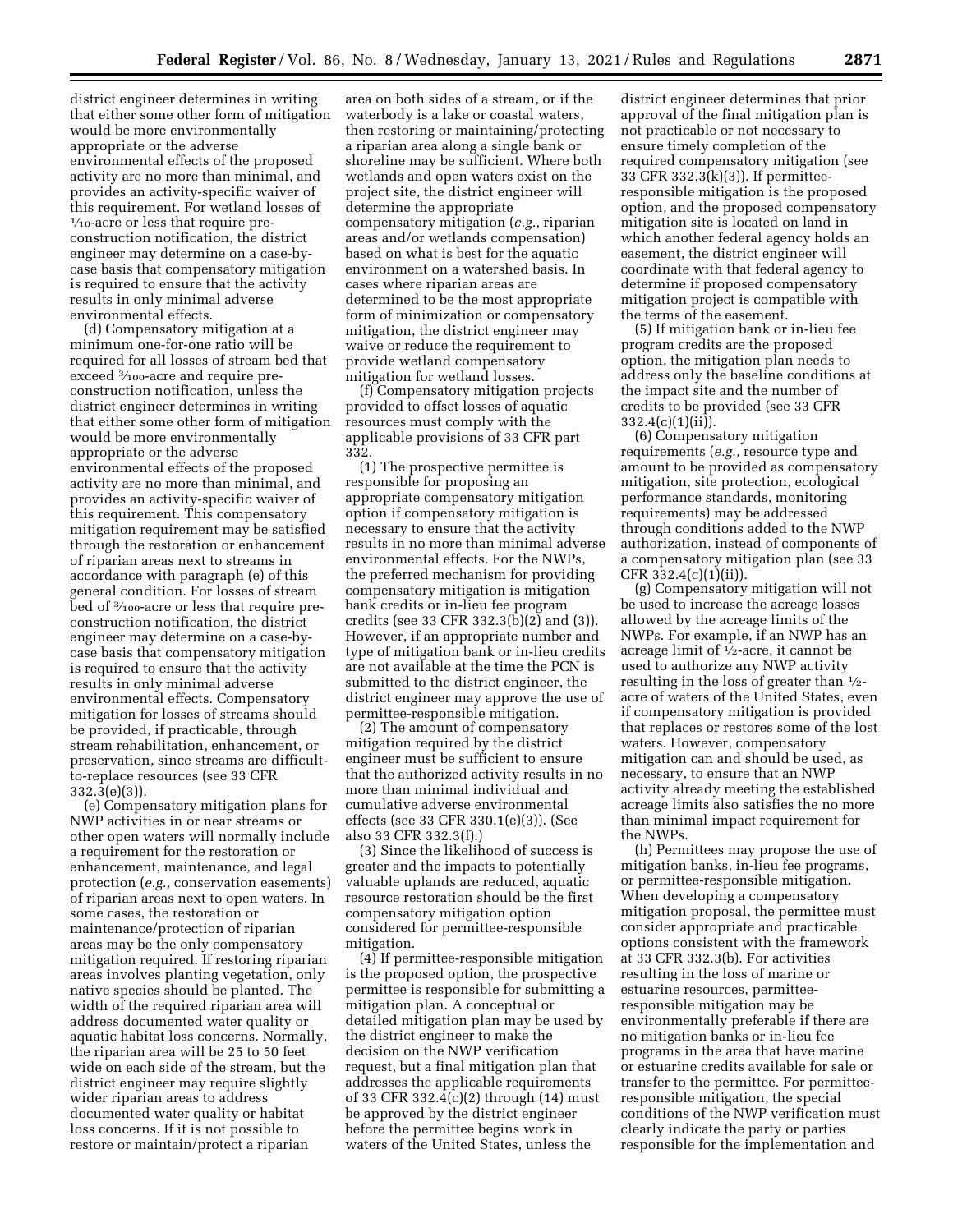performance of the compensatory mitigation project, and, if required, its long-term management.

(i) Where certain functions and services of waters of the United States are permanently adversely affected by a regulated activity, such as discharges of dredged or fill material into waters of the United States that will convert a forested or scrub-shrub wetland to a herbaceous wetland in a permanently maintained utility line right-of-way, mitigation may be required to reduce the adverse environmental effects of the activity to the no more than minimal level.

24. *Safety of Impoundment Structures.* To ensure that all impoundment structures are safely designed, the district engineer may require non-Federal applicants to demonstrate that the structures comply with established state or federal, dam safety criteria or have been designed by qualified persons. The district engineer may also require documentation that the design has been independently reviewed by similarly qualified persons, and appropriate modifications made to ensure safety.

25. *Water Quality.* (a) Where the certifying authority (state, authorized tribe, or EPA, as appropriate) has not previously certified compliance of an NWP with CWA section 401, a CWA section 401 water quality certification for the proposed discharge must be obtained or waived (see 33 CFR 330.4(c)). If the permittee cannot comply with all of the conditions of a water quality certification previously issued by certifying authority for the issuance of the NWP, then the permittee must obtain a water quality certification or waiver for the proposed discharge in order for the activity to be authorized by an NWP.

(b) If the NWP activity requires preconstruction notification and the certifying authority has not previously certified compliance of an NWP with CWA section 401, the proposed discharge is not authorized by an NWP until water quality certification is obtained or waived. If the certifying authority issues a water quality certification for the proposed discharge, the permittee must submit a copy of the certification to the district engineer. The discharge is not authorized by an NWP until the district engineer has notified the permittee that the water quality certification requirement has been satisfied by the issuance of a water quality certification or a waiver.

(c) The district engineer or certifying authority may require additional water quality management measures to ensure that the authorized activity does not

result in more than minimal degradation of water quality.

26. *Coastal Zone Management.* In coastal states where an NWP has not previously received a state coastal zone management consistency concurrence, an individual state coastal zone management consistency concurrence must be obtained, or a presumption of concurrence must occur (see 33 CFR 330.4(d)). If the permittee cannot comply with all of the conditions of a coastal zone management consistency concurrence previously issued by the state, then the permittee must obtain an individual coastal zone management consistency concurrence or presumption of concurrence in order for the activity to be authorized by an NWP. The district engineer or a state may require additional measures to ensure that the authorized activity is consistent with state coastal zone management requirements.

27. *Regional and Case-By-Case Conditions.* The activity must comply with any regional conditions that may have been added by the Division Engineer (see 33 CFR 330.4(e)) and with any case specific conditions added by the Corps or by the state, Indian Tribe, or U.S. EPA in its CWA section 401 Water Quality Certification, or by the state in its Coastal Zone Management Act consistency determination.

28. *Use of Multiple Nationwide Permits.* The use of more than one NWP for a single and complete project is authorized, subject to the following restrictions:

(a) If only one of the NWPs used to authorize the single and complete project has a specified acreage limit, the acreage loss of waters of the United States cannot exceed the acreage limit of the NWP with the highest specified acreage limit. For example, if a road crossing over tidal waters is constructed under NWP 14, with associated bank stabilization authorized by NWP 13, the maximum acreage loss of waters of the United States for the total project cannot exceed  $\frac{1}{3}$ -acre.

(b) If one or more of the NWPs used to authorize the single and complete project has specified acreage limits, the acreage loss of waters of the United States authorized by those NWPs cannot exceed their respective specified acreage limits. For example, if a commercial development is constructed under NWP 39, and the single and complete project includes the filling of an upland ditch authorized by NWP 46, the maximum acreage loss of waters of the United States for the commercial development under NWP 39 cannot exceed <sup>1</sup>/<sub>2</sub>-acre, and the total acreage loss of waters of

United States due to the NWP 39 and 46 activities cannot exceed 1 acre.

29. *Transfer of Nationwide Permit Verifications.* If the permittee sells the property associated with a nationwide permit verification, the permittee may transfer the nationwide permit verification to the new owner by submitting a letter to the appropriate Corps district office to validate the transfer. A copy of the nationwide permit verification must be attached to the letter, and the letter must contain the following statement and signature:

''When the structures or work authorized by this nationwide permit are still in existence at the time the property is transferred, the terms and conditions of this nationwide permit, including any special conditions, will continue to be binding on the new owner(s) of the property. To validate the transfer of this nationwide permit and the associated liabilities associated with compliance with its terms and conditions, have the transferee sign and date below.''

## (Transferee)

## (Date) and the contract of the contract of the contract of the contract of the contract of the contract of the contract of the contract of the contract of the contract of the contract of the contract of the contract of the

30. *Compliance Certification.* Each permittee who receives an NWP verification letter from the Corps must provide a signed certification documenting completion of the authorized activity and implementation of any required compensatory mitigation. The success of any required permittee-responsible mitigation, including the achievement of ecological performance standards, will be addressed separately by the district engineer. The Corps will provide the permittee the certification document with the NWP verification letter. The certification document will include:

(a) A statement that the authorized activity was done in accordance with the NWP authorization, including any general, regional, or activity-specific conditions;

(b) A statement that the implementation of any required compensatory mitigation was completed in accordance with the permit conditions. If credits from a mitigation bank or in-lieu fee program are used to satisfy the compensatory mitigation requirements, the certification must include the documentation required by 33 CFR 332.3(l)(3) to confirm that the permittee secured the appropriate number and resource type of credits; and

(c) The signature of the permittee certifying the completion of the activity and mitigation.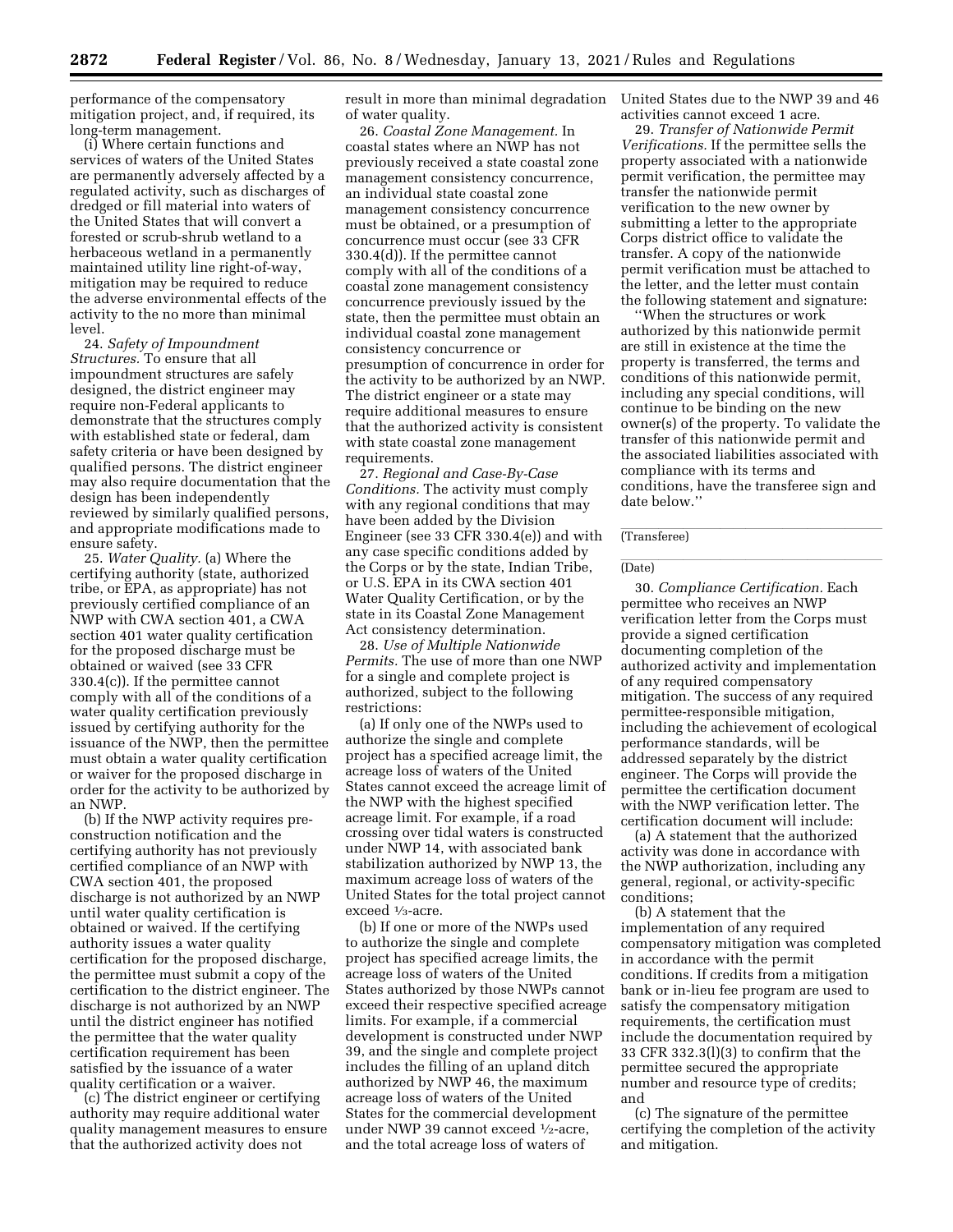The completed certification document must be submitted to the district engineer within 30 days of completion of the authorized activity or the implementation of any required compensatory mitigation, whichever occurs later.

31. *Activities Affecting Structures or Works Built by the United States.* If an NWP activity also requires review by, or permission from, the Corps pursuant to 33 U.S.C. 408 because it will alter or temporarily or permanently occupy or use a U.S. Army Corps of Engineers (USACE) federally authorized Civil Works project (a ''USACE project''), the prospective permittee must submit a pre-construction notification. See paragraph (b)(10) of general condition 32. An activity that requires section 408 permission and/or review is not authorized by an NWP until the appropriate Corps office issues the section 408 permission or completes its review to alter, occupy, or use the USACE project, and the district engineer issues a written NWP verification.

32. *Pre-Construction Notification.* (a) *Timing.* Where required by the terms of the NWP, the prospective permittee must notify the district engineer by submitting a pre-construction notification (PCN) as early as possible. The district engineer must determine if the PCN is complete within 30 calendar days of the date of receipt and, if the PCN is determined to be incomplete, notify the prospective permittee within that 30 day period to request the additional information necessary to make the PCN complete. The request must specify the information needed to make the PCN complete. As a general rule, district engineers will request additional information necessary to make the PCN complete only once. However, if the prospective permittee does not provide all of the requested information, then the district engineer will notify the prospective permittee that the PCN is still incomplete and the PCN review process will not commence until all of the requested information has been received by the district engineer. The prospective permittee shall not begin the activity until either:

(1) He or she is notified in writing by the district engineer that the activity may proceed under the NWP with any special conditions imposed by the district or division engineer; or

(2) 45 calendar days have passed from the district engineer's receipt of the complete PCN and the prospective permittee has not received written notice from the district or division engineer. However, if the permittee was required to notify the Corps pursuant to general condition 18 that listed species

or critical habitat might be affected or are in the vicinity of the activity, or to notify the Corps pursuant to general condition 20 that the activity might have the potential to cause effects to historic properties, the permittee cannot begin the activity until receiving written notification from the Corps that there is ''no effect'' on listed species or ''no potential to cause effects'' on historic properties, or that any consultation required under Section 7 of the Endangered Species Act (see 33 CFR 330.4(f)) and/or section 106 of the National Historic Preservation Act (see 33 CFR 330.4(g)) has been completed. If the proposed activity requires a written waiver to exceed specified limits of an NWP, the permittee may not begin the activity until the district engineer issues the waiver. If the district or division engineer notifies the permittee in writing that an individual permit is required within 45 calendar days of receipt of a complete PCN, the permittee cannot begin the activity until an individual permit has been obtained. Subsequently, the permittee's right to proceed under the NWP may be modified, suspended, or revoked only in accordance with the procedure set forth in 33 CFR 330.5(d)(2).

(b) *Contents of Pre-Construction Notification:* The PCN must be in writing and include the following information:

(1) Name, address and telephone numbers of the prospective permittee;

(2) Location of the proposed activity; (3) Identify the specific NWP or NWP(s) the prospective permittee wants to use to authorize the proposed activity;

(4) (i) A description of the proposed activity; the activity's purpose; direct and indirect adverse environmental effects the activity would cause, including the anticipated amount of loss of wetlands, other special aquatic sites, and other waters expected to result from the NWP activity, in acres, linear feet, or other appropriate unit of measure; a description of any proposed mitigation measures intended to reduce the adverse environmental effects caused by the proposed activity; and any other NWP(s), regional general permit(s), or individual permit(s) used or intended to be used to authorize any part of the proposed project or any related activity, including other separate and distant crossings for linear projects that require Department of the Army authorization but do not require pre-construction notification. The description of the proposed activity and any proposed mitigation measures should be sufficiently detailed to allow the district engineer to determine that the adverse

environmental effects of the activity will be no more than minimal and to determine the need for compensatory mitigation or other mitigation measures.

(ii) For linear projects where one or more single and complete crossings require pre-construction notification, the PCN must include the quantity of anticipated losses of wetlands, other special aquatic sites, and other waters for each single and complete crossing of those wetlands, other special aquatic sites, and other waters (including those single and complete crossings authorized by an NWP but do not require PCNs). This information will be used by the district engineer to evaluate the cumulative adverse environmental effects of the proposed linear project, and does not change those non-PCN NWP activities into NWP PCNs.

(iii) Sketches should be provided when necessary to show that the activity complies with the terms of the NWP. (Sketches usually clarify the activity and when provided results in a quicker decision. Sketches should contain sufficient detail to provide an illustrative description of the proposed activity (*e.g.,* a conceptual plan), but do not need to be detailed engineering plans);

(5) The PCN must include a delineation of wetlands, other special aquatic sites, and other waters, such as lakes and ponds, and perennial and intermittent streams, on the project site. Wetland delineations must be prepared in accordance with the current method required by the Corps. The permittee may ask the Corps to delineate the special aquatic sites and other waters on the project site, but there may be a delay if the Corps does the delineation, especially if the project site is large or contains many wetlands, other special aquatic sites, and other waters. Furthermore, the 45-day period will not start until the delineation has been submitted to or completed by the Corps, as appropriate;

(6) If the proposed activity will result in the loss of greater than 1⁄10-acre of wetlands or 3⁄100-acre of stream bed and a PCN is required, the prospective permittee must submit a statement describing how the mitigation requirement will be satisfied, or explaining why the adverse environmental effects are no more than minimal and why compensatory mitigation should not be required. As an alternative, the prospective permittee may submit a conceptual or detailed mitigation plan.

(7) For non-federal permittees, if any listed species (or species proposed for listing) or designated critical habitat (or critical habitat proposed for such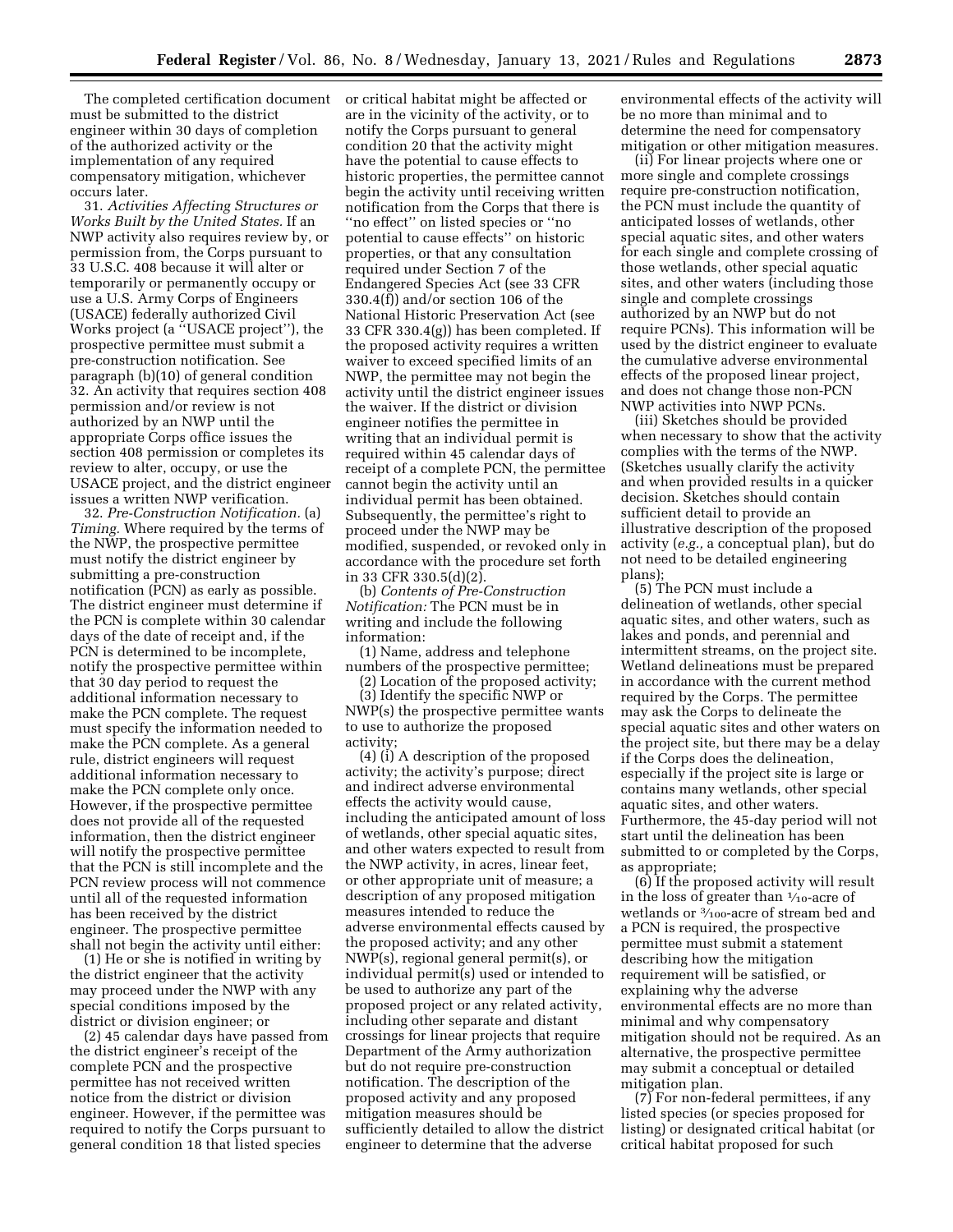designation) might be affected or is in the vicinity of the activity, or if the activity is located in designated critical habitat (or critical habitat proposed for such designation), the PCN must include the name(s) of those endangered or threatened species (or species proposed for listing) that might be affected by the proposed activity or utilize the designated critical habitat (or critical habitat proposed for such designation) that might be affected by the proposed activity. For NWP activities that require pre-construction notification, Federal permittees must provide documentation demonstrating compliance with the Endangered Species Act;

(8) For non-federal permittees, if the NWP activity might have the potential to cause effects to a historic property listed on, determined to be eligible for listing on, or potentially eligible for listing on, the National Register of Historic Places, the PCN must state which historic property might have the potential to be affected by the proposed activity or include a vicinity map indicating the location of the historic property. For NWP activities that require pre-construction notification, Federal permittees must provide documentation demonstrating compliance with section 106 of the National Historic Preservation Act;

(9) For an activity that will occur in a component of the National Wild and Scenic River System, or in a river officially designated by Congress as a ''study river'' for possible inclusion in the system while the river is in an official study status, the PCN must identify the Wild and Scenic River or the ''study river'' (see general condition 16); and

(10) For an NWP activity that requires permission from, or review by, the Corps pursuant to 33 U.S.C. 408 because it will alter or temporarily or permanently occupy or use a U.S. Army Corps of Engineers federally authorized civil works project, the pre-construction notification must include a statement confirming that the project proponent has submitted a written request for section 408 permission from, or review by, the Corps office having jurisdiction over that USACE project.

(c) *Form of Pre-Construction Notification:* The nationwide permit pre-construction notification form (Form ENG 6082) should be used for NWP PCNs. A letter containing the required information may also be used. Applicants may provide electronic files of PCNs and supporting materials if the district engineer has established tools and procedures for electronic submittals.

(d) *Agency Coordination:* (1) The district engineer will consider any comments from Federal and state agencies concerning the proposed activity's compliance with the terms and conditions of the NWPs and the need for mitigation to reduce the activity's adverse environmental effects so that they are no more than minimal.

(2) Agency coordination is required for: (i) All NWP activities that require pre-construction notification and result in the loss of greater than 1⁄2-acre of waters of the United States; (ii) NWP 13 activities in excess of 500 linear feet, fills greater than one cubic yard per running foot, or involve discharges of dredged or fill material into special aquatic sites; and (iii) NWP 54 activities in excess of 500 linear feet, or that extend into the waterbody more than 30 feet from the mean low water line in tidal waters or the ordinary high water mark in the Great Lakes.

(3) When agency coordination is required, the district engineer will immediately provide (*e.g.,* via email, facsimile transmission, overnight mail, or other expeditious manner) a copy of the complete PCN to the appropriate Federal or state offices (FWS, state natural resource or water quality agency, EPA, and, if appropriate, the NMFS). With the exception of NWP 37, these agencies will have 10 calendar days from the date the material is transmitted to notify the district engineer via telephone, facsimile transmission, or email that they intend to provide substantive, site-specific comments. The comments must explain why the agency believes the adverse environmental effects will be more than minimal. If so contacted by an agency, the district engineer will wait an additional 15 calendar days before making a decision on the preconstruction notification. The district engineer will fully consider agency comments received within the specified time frame concerning the proposed activity's compliance with the terms and conditions of the NWPs, including the need for mitigation to ensure that the net adverse environmental effects of the proposed activity are no more than minimal. The district engineer will provide no response to the resource agency, except as provided below. The district engineer will indicate in the administrative record associated with each pre-construction notification that the resource agencies' concerns were considered. For NWP 37, the emergency watershed protection and rehabilitation activity may proceed immediately in cases where there is an unacceptable hazard to life or a significant loss of property or economic hardship will

occur. The district engineer will consider any comments received to decide whether the NWP 37 authorization should be modified, suspended, or revoked in accordance with the procedures at 33 CFR 330.5.

(4) In cases of where the prospective permittee is not a Federal agency, the district engineer will provide a response to NMFS within 30 calendar days of receipt of any Essential Fish Habitat conservation recommendations, as required by section 305(b)(4)(B) of the Magnuson-Stevens Fishery Conservation and Management Act.

(5) Applicants are encouraged to provide the Corps with either electronic files or multiple copies of preconstruction notifications to expedite agency coordination.

#### *D. District Engineer's Decision*

1. In reviewing the PCN for the proposed activity, the district engineer will determine whether the activity authorized by the NWP will result in more than minimal individual or cumulative adverse environmental effects or may be contrary to the public interest. If a project proponent requests authorization by a specific NWP, the district engineer should issue the NWP verification for that activity if it meets the terms and conditions of that NWP, unless he or she determines, after considering mitigation, that the proposed activity will result in more than minimal individual and cumulative adverse effects on the aquatic environment and other aspects of the public interest and exercises discretionary authority to require an individual permit for the proposed activity. For a linear project, this determination will include an evaluation of the single and complete crossings of waters of the United States that require PCNs to determine whether they individually satisfy the terms and conditions of the NWP(s), as well as the cumulative effects caused by all of the crossings of waters of the United States authorized by an NWP. If an applicant requests a waiver of an applicable limit, as provided for in NWPs 13, 36, or 54, the district engineer will only grant the waiver upon a written determination that the NWP activity will result in only minimal individual and cumulative adverse environmental effects.

2. When making minimal adverse environmental effects determinations the district engineer will consider the direct and indirect effects caused by the NWP activity. He or she will also consider the cumulative adverse environmental effects caused by activities authorized by an NWP and whether those cumulative adverse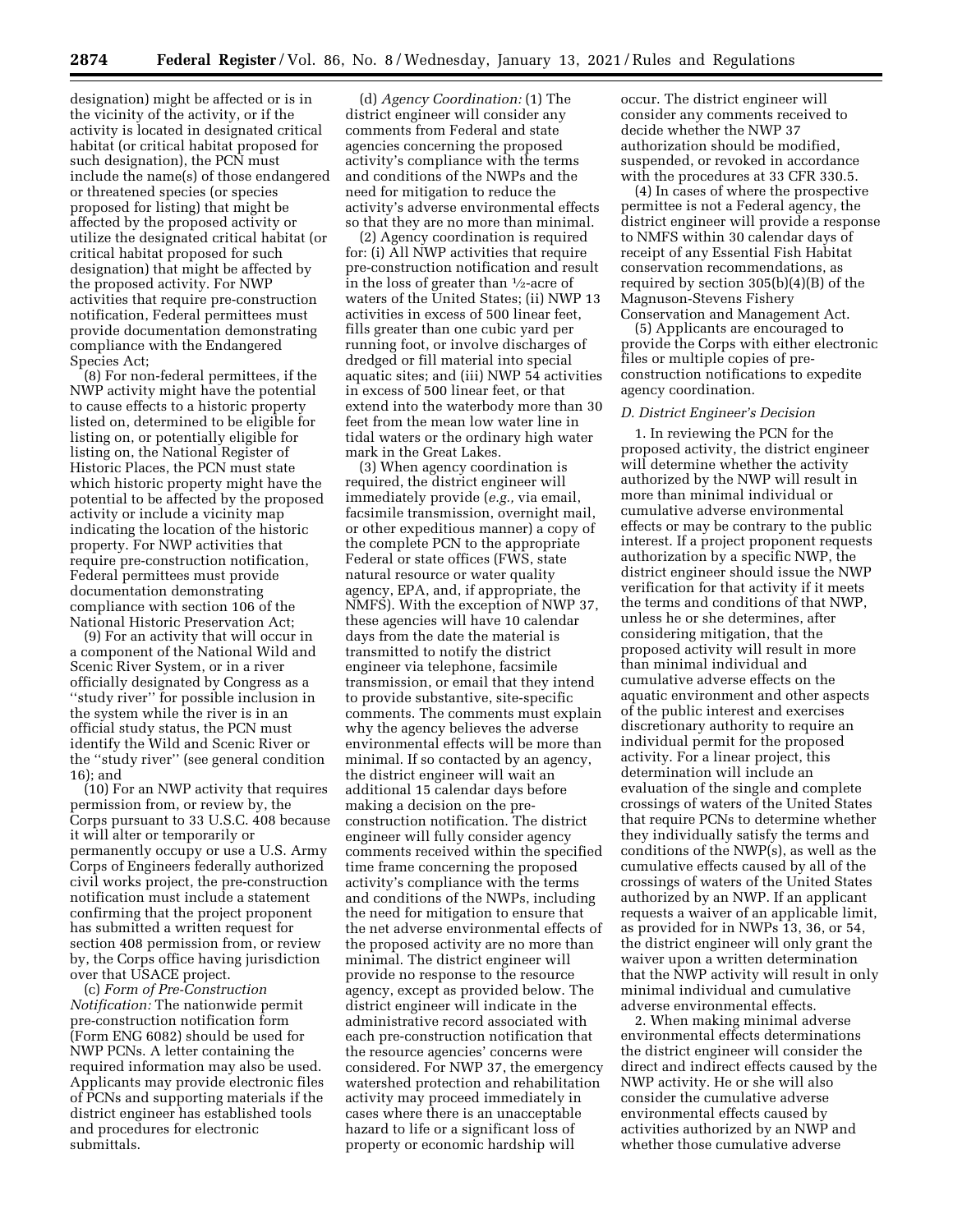environmental effects are no more than minimal. The district engineer will also consider site specific factors, such as the environmental setting in the vicinity of the NWP activity, the type of resource that will be affected by the NWP activity, the functions provided by the aquatic resources that will be affected by the NWP activity, the degree or magnitude to which the aquatic resources perform those functions, the extent that aquatic resource functions will be lost as a result of the NWP activity (*e.g.,* partial or complete loss), the duration of the adverse effects (temporary or permanent), the importance of the aquatic resource functions to the region (*e.g.,* watershed or ecoregion), and mitigation required by the district engineer. If an appropriate functional or condition assessment method is available and practicable to use, that assessment method may be used by the district engineer to assist in the minimal adverse environmental effects determination. The district engineer may add case-specific special conditions to the NWP authorization to address site-specific environmental concerns.

3. If the proposed activity requires a PCN and will result in a loss of greater than 1⁄10-acre of wetlands or 3⁄100-acre of stream bed, the prospective permittee should submit a mitigation proposal with the PCN. Applicants may also propose compensatory mitigation for NWP activities with smaller impacts, or for impacts to other types of waters. The district engineer will consider any proposed compensatory mitigation or other mitigation measures the applicant has included in the proposal in determining whether the net adverse environmental effects of the proposed activity are no more than minimal. The compensatory mitigation proposal may be either conceptual or detailed. If the district engineer determines that the activity complies with the terms and conditions of the NWP and that the adverse environmental effects are no more than minimal, after considering mitigation, the district engineer will notify the permittee and include any activity-specific conditions in the NWP verification the district engineer deems necessary. Conditions for compensatory mitigation requirements must comply with the appropriate provisions at 33 CFR 332.3(k). The district engineer must approve the final mitigation plan before the permittee commences work in waters of the United States, unless the district engineer determines that prior approval of the final mitigation plan is not practicable or not necessary to

ensure timely completion of the required compensatory mitigation. If the prospective permittee elects to submit a compensatory mitigation plan with the PCN, the district engineer will expeditiously review the proposed compensatory mitigation plan. The district engineer must review the proposed compensatory mitigation plan within 45 calendar days of receiving a complete PCN and determine whether the proposed mitigation would ensure that the NWP activity results in no more than minimal adverse environmental effects. If the net adverse environmental effects of the NWP activity (after consideration of the mitigation proposal) are determined by the district engineer to be no more than minimal, the district engineer will provide a timely written response to the applicant. The response will state that the NWP activity can proceed under the terms and conditions of the NWP, including any activity-specific conditions added to the NWP authorization by the district engineer.

4. If the district engineer determines that the adverse environmental effects of the proposed activity are more than minimal, then the district engineer will notify the applicant either: (a) That the activity does not qualify for authorization under the NWP and instruct the applicant on the procedures to seek authorization under an individual permit; (b) that the activity is authorized under the NWP subject to the applicant's submission of a mitigation plan that would reduce the adverse environmental effects so that they are no more than minimal; or (c) that the activity is authorized under the NWP with specific modifications or conditions. Where the district engineer determines that mitigation is required to ensure no more than minimal adverse environmental effects, the activity will be authorized within the 45-day PCN period (unless additional time is required to comply with general conditions 18, 20, and/or 31), with activity-specific conditions that state the mitigation requirements. The authorization will include the necessary conceptual or detailed mitigation plan or a requirement that the applicant submit a mitigation plan that would reduce the adverse environmental effects so that they are no more than minimal. When compensatory mitigation is required, no work in waters of the United States may occur until the district engineer has approved a specific mitigation plan or has determined that prior approval of a final mitigation plan is not practicable or not necessary to ensure timely completion

of the required compensatory mitigation.

#### *E. Further Information*

1. District engineers have authority to determine if an activity complies with the terms and conditions of an NWP.

2. NWPs do not obviate the need to obtain other federal, state, or local permits, approvals, or authorizations required by law.

3. NWPs do not grant any property rights or exclusive privileges.

4. NWPs do not authorize any injury to the property or rights of others.

5. NWPs do not authorize interference with any existing or proposed Federal project (see general condition 31).

## *F. Definitions*

*Best management practices (BMPs):*  Policies, practices, procedures, or structures implemented to mitigate the adverse environmental effects on surface water quality resulting from development. BMPs are categorized as structural or non-structural.

*Compensatory mitigation:* The restoration (re-establishment or rehabilitation), establishment (creation), enhancement, and/or in certain circumstances preservation of aquatic resources for the purposes of offsetting unavoidable adverse impacts which remain after all appropriate and practicable avoidance and minimization has been achieved.

*Currently serviceable:* Useable as is or with some maintenance, but not so degraded as to essentially require reconstruction.

*Direct effects:* Effects that are caused by the activity and occur at the same time and place.

*Discharge:* The term ''discharge'' means any discharge of dredged or fill material into waters of the United States.

*Ecological reference:* A model used to plan and design an aquatic habitat and riparian area restoration, enhancement, or establishment activity under NWP 27. An ecological reference may be based on the structure, functions, and dynamics of an aquatic habitat type or a riparian area type that currently exists in the region where the proposed NWP 27 activity is located. Alternatively, an ecological reference may be based on a conceptual model for the aquatic habitat type or riparian area type to be restored, enhanced, or established as a result of the proposed NWP 27 activity. An ecological reference takes into account the range of variation of the aquatic habitat type or riparian area type in the region.

*Enhancement:* The manipulation of the physical, chemical, or biological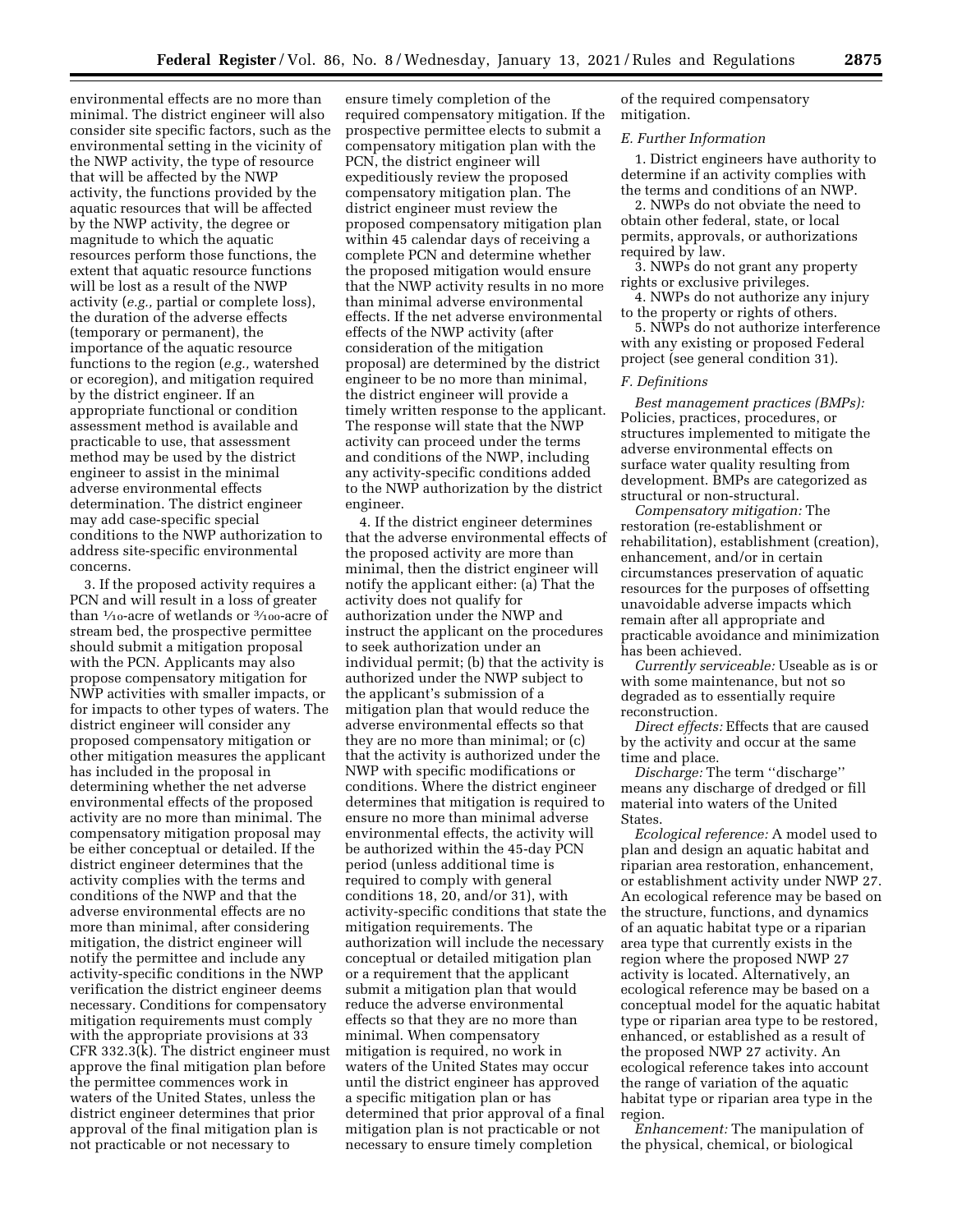characteristics of an aquatic resource to heighten, intensify, or improve a specific aquatic resource function(s). Enhancement results in the gain of selected aquatic resource function(s), but may also lead to a decline in other aquatic resource function(s). Enhancement does not result in a gain in aquatic resource area.

*Establishment (creation):* The manipulation of the physical, chemical, or biological characteristics present to develop an aquatic resource that did not previously exist at an upland site. Establishment results in a gain in aquatic resource area.

*High Tide Line:* The line of intersection of the land with the water's surface at the maximum height reached by a rising tide. The high tide line may be determined, in the absence of actual data, by a line of oil or scum along shore objects, a more or less continuous deposit of fine shell or debris on the foreshore or berm, other physical markings or characteristics, vegetation lines, tidal gages, or other suitable means that delineate the general height reached by a rising tide. The line encompasses spring high tides and other high tides that occur with periodic frequency but does not include storm surges in which there is a departure from the normal or predicted reach of the tide due to the piling up of water against a coast by strong winds such as those accompanying a hurricane or other intense storm.

*Historic Property:* Any prehistoric or historic district, site (including archaeological site), building, structure, or other object included in, or eligible for inclusion in, the National Register of Historic Places maintained by the Secretary of the Interior. This term includes artifacts, records, and remains that are related to and located within such properties. The term includes properties of traditional religious and cultural importance to an Indian tribe or Native Hawaiian organization and that meet the National Register criteria (36 CFR part 60).

*Independent utility:* A test to determine what constitutes a single and complete non-linear project in the Corps Regulatory Program. A project is considered to have independent utility if it would be constructed absent the construction of other projects in the project area. Portions of a multi-phase project that depend upon other phases of the project do not have independent utility. Phases of a project that would be constructed even if the other phases were not built can be considered as separate single and complete projects with independent utility.

*Indirect effects:* Effects that are caused by the activity and are later in time or farther removed in distance, but are still reasonably foreseeable.

*Loss of waters of the United States:*  Waters of the United States that are permanently adversely affected by filling, flooding, excavation, or drainage because of the regulated activity. The loss of stream bed includes the acres of stream bed that are permanently adversely affected by filling or excavation because of the regulated activity. Permanent adverse effects include permanent discharges of dredged or fill material that change an aquatic area to dry land, increase the bottom elevation of a waterbody, or change the use of a waterbody. The acreage of loss of waters of the United States is a threshold measurement of the impact to jurisdictional waters or wetlands for determining whether a project may qualify for an NWP; it is not a net threshold that is calculated after considering compensatory mitigation that may be used to offset losses of aquatic functions and services. Waters of the United States temporarily filled, flooded, excavated, or drained, but restored to pre-construction contours and elevations after construction, are not included in the measurement of loss of waters of the United States. Impacts resulting from activities that do not require Department of the Army authorization, such as activities eligible for exemptions under section 404(f) of the Clean Water Act, are not considered when calculating the loss of waters of the United States.

*Navigable waters:* Waters subject to section 10 of the Rivers and Harbors Act of 1899. These waters are defined at 33 CFR part 329.

*Non-tidal wetland:* A non-tidal wetland is a wetland that is not subject to the ebb and flow of tidal waters. Nontidal wetlands contiguous to tidal waters are located landward of the high tide line (*i.e.,* spring high tide line).

*Open water:* For purposes of the NWPs, an open water is any area that in a year with normal patterns of precipitation has water flowing or standing above ground to the extent that an ordinary high water mark can be determined. Aquatic vegetation within the area of flowing or standing water is either non-emergent, sparse, or absent. Vegetated shallows are considered to be open waters. Examples of ''open waters'' include rivers, streams, lakes, and ponds.

*Ordinary High Water Mark:* The term ordinary high water mark means that line on the shore established by the fluctuations of water and indicated by physical characteristics such as a clear,

natural line impressed on the bank, shelving, changes in the character of soil, destruction of terrestrial vegetation, the presence of litter and debris, or other appropriate means that consider the characteristics of the surrounding areas.

*Perennial stream:* A perennial stream has surface water flowing continuously year-round during a typical year.

*Practicable:* Available and capable of being done after taking into consideration cost, existing technology, and logistics in light of overall project purposes.

*Pre-construction notification:* A request submitted by the project proponent to the Corps for confirmation that a particular activity is authorized by nationwide permit. The request may be a permit application, letter, or similar document that includes information about the proposed work and its anticipated environmental effects. Preconstruction notification may be required by the terms and conditions of a nationwide permit, or by regional conditions. A pre-construction notification may be voluntarily submitted in cases where preconstruction notification is not required and the project proponent wants confirmation that the activity is authorized by nationwide permit.

*Preservation:* The removal of a threat to, or preventing the decline of, aquatic resources by an action in or near those aquatic resources. This term includes activities commonly associated with the protection and maintenance of aquatic resources through the implementation of appropriate legal and physical mechanisms. Preservation does not result in a gain of aquatic resource area or functions.

*Re-establishment:* The manipulation of the physical, chemical, or biological characteristics of a site with the goal of returning natural/historic functions to a former aquatic resource. Reestablishment results in rebuilding a former aquatic resource and results in a gain in aquatic resource area and functions.

*Rehabilitation:* The manipulation of the physical, chemical, or biological characteristics of a site with the goal of repairing natural/historic functions to a degraded aquatic resource. Rehabilitation results in a gain in aquatic resource function, but does not result in a gain in aquatic resource area.

*Restoration:* The manipulation of the physical, chemical, or biological characteristics of a site with the goal of returning natural/historic functions to a former or degraded aquatic resource. For the purpose of tracking net gains in aquatic resource area, restoration is